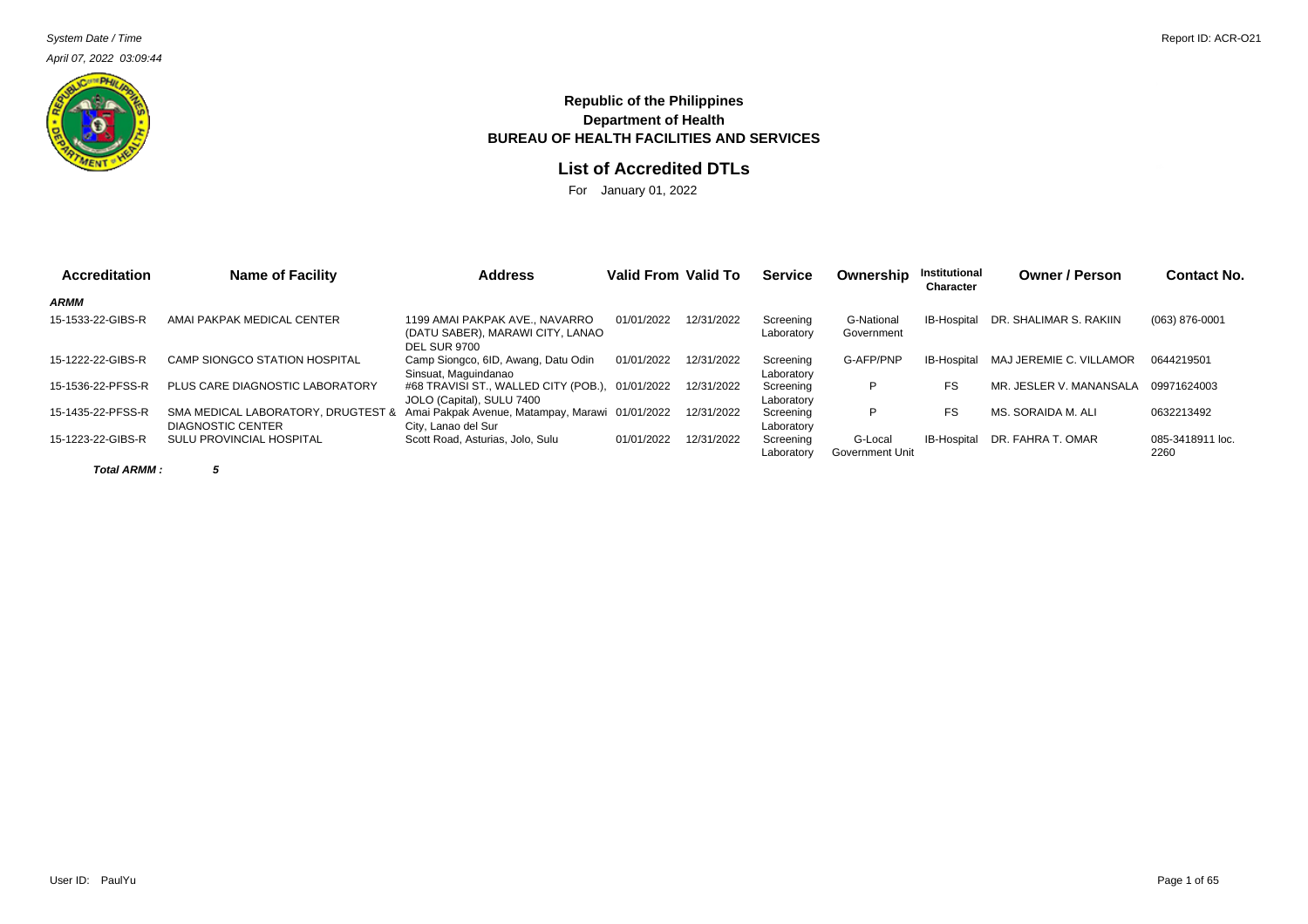| <b>Accreditation</b> | <b>Name of Facility</b>                                                          | <b>Address</b>                                                                          | <b>Valid From Valid To</b> |            | <b>Service</b>          | Ownership                  | Institutional<br>Character       | <b>Owner / Person</b>                 | <b>Contact No.</b> |
|----------------------|----------------------------------------------------------------------------------|-----------------------------------------------------------------------------------------|----------------------------|------------|-------------------------|----------------------------|----------------------------------|---------------------------------------|--------------------|
| <b>CAR</b>           |                                                                                  |                                                                                         |                            |            |                         |                            |                                  |                                       |                    |
| 14-1200-22-PIBS-R    | ALMORA GENERAL HOSPITAL                                                          | Purok 4, Bulanao, Tabuk, Kalinga                                                        | 01/01/2022                 | 12/31/2022 | Screening<br>Laboratory | P                          | IB-Hospital                      | DR. CAROLYN D. ALMORA                 | 074-4230710        |
| 14-1299-22-PFSS-R    | BAGUIO FDC MEDICAL AND DIAGNOSTIC<br><b>CENTER CORPORATION</b>                   | 85 K's Loft Bldg., T. Alonzo St., Baguio<br>City, Benguet                               | 01/01/2022                 | 12/31/2022 | Screening<br>Laboratory | P                          | <b>FS</b>                        | DR. VERNON TIONG                      | (074)422-5861      |
| 14-1367-22-GIBS-R    | BENGUET GENERAL HOSPITAL                                                         | Km. 5, Pico, La Trinidad, Benguet                                                       | 01/01/2022                 | 12/31/2022 | Screening<br>Laboratory | G-Local<br>Government Unit | <b>IB-Hospital</b>               | GOVERNOR MELCHOR D.<br><b>DICLAS</b>  | (074)422-4722      |
| 14-1201-22-PIBS-R    | BENGUETCORP LABORATORIES, INC.                                                   | L4 M22 Baguio Centermall, Magsaysay,<br>Upper, Baguio City, Benguet                     | 01/01/2022                 | 12/31/2022 | Screening<br>Laboratory | P                          | <b>IB-Clinical</b><br>Laboratory | MRS MELINDA M. CABREROS 442-4528      |                    |
| 14-1203-22-PIBS-R    | BENGUETCORP LABORATORIES, INC.                                                   | 4A & B01 Baguio Cyberzone, Harrizon<br>Road., Baguio City, Benguet                      | 01/01/2022                 | 12/31/2022 | Screening<br>Laboratory | P                          | <b>IB-Clinical</b><br>Laboratory | VIRGINIA V. DE JOYA                   | 074-620-58-28      |
| 14-1477-22-GIBS-R    | BGHMC-ODTRC DRUG TESTING<br><b>LABORATORY</b>                                    | Gov. Pack Road, BGH Compound,<br>Baguio City, Benguet                                   | 01/01/2022                 | 12/31/2022 | Screening<br>Laboratory | G-National<br>Government   | IB-Hospital                      | CLARETTE ROSARIO P. DY                | 6617910            |
| 14-1205-22-PIBS-R    | CLINICA DE LA ASSUMPTION DRUG<br><b>TESTING LABORATORY</b>                       | Magallanes Street, Zone 5 POB. (BO.<br>Barikir), Bangued, Abra                          | 01/01/2022                 | 12/31/2022 | Screening<br>Laboratory | P                          | <b>IB-Clinical</b><br>Laboratory | DR. MILAGROS C. BURGOS                | 074-7528560        |
| 14-1206-22-PIBS-R    | <b>HEALTHLINK BAGUIO CORPORATION</b>                                             | TNCI Bldg., Bcez Compound, Loakan<br>Proper, Baguio City, Benguet                       | 01/01/2022                 | 12/31/2022 | Screening<br>Laboratory | P                          | <b>IB-Clinical</b><br>Laboratory | DR. JERILYN Y. DULAY                  | (074) 246-0509     |
| 14-1434-22-PIBS-R    | <b>HI-PRECISION DIAGNOSTICS</b>                                                  | 2/F CYA Centrum, Military Cut-Off<br>Kennon Road, Baquio City, Benquet                  | 01/01/2022                 | 12/31/2022 | Screening<br>Laboratory | P                          | <b>IB-Clinical</b><br>Laboratory | DR. BABY LYNNE C.<br><b>ASUNCION</b>  | (074) 423-2358     |
| 14-1207-22-PIBS-R    | HMC-MED. SPECIALIST'S CLINIC & DIAG.<br><b>IMAGING &amp; DRUG TESTING CENTER</b> | Washington St., Zone 4, Pob. (Town<br>Proper) Banqued, Abra                             | 01/01/2022                 | 12/31/2022 | Screening<br>Laboratory | P                          | <b>IB-Clinical</b><br>Laboratory | DR. HUBERT L. SEARES                  | 074-752-7714       |
| 14-1208-22-PFSS-R    | JAGUAR'S FLEET PSYCHOLOGICAL AND<br><b>DIAGNOSTIC COMPANY</b>                    | 205 Otek Business Centre, Otek St.,<br>Baguio City, Benguet                             | 01/01/2022                 | 12/31/2022 | Screening<br>Laboratory | P                          | FS.                              | MS. JOSEPHINE G. FLORES               | 0744242173         |
| 14-1209-22-PIBS-R    | L & A DIAGNOSTIC AND DRUG TESTING<br><b>CENTER</b>                               | Poblacion South, Lagawe, Ifugao                                                         | 01/01/2022                 | 12/31/2022 | Screening<br>Laboratory | P                          | <b>IB-Clinical</b><br>Laboratory | DR. NELIA S. BANDAO                   | 09273274523        |
| 14-1210-22-PIBS-R    | LA TRINIDAD DIAGNOSTIC DRUG TESTING<br><b>LABORATORY</b>                         | JC 174 Gibson Bldg., Km. 5, Pico, La<br>Trinidad, Benguet,                              | 01/01/2022                 | 12/31/2022 | Screening<br>Laboratory | P                          | <b>IB-Clinical</b><br>Laboratory | MRS. LINNETTE S. BAUCAS               | 0744222024         |
| 14-1479-22-GIBS-R    | LUIS HORA MEMORIAL REGIONAL<br><b>HOSPITAL</b>                                   | Abatan, Bauko, Mountain Province                                                        | 01/01/2022                 | 12/31/2022 | Screening<br>Laboratory | G-National<br>Government   | IB-Hospital                      | DR. CHRISTINE P. AYOCHOK 7116982      |                    |
| 14-1116-22-PIBS-R    | MAEZELLE PSYCHO METIER AND<br><b>DIAGNOSTIC CENTER</b>                           | C-17 Camp Dangwa, Brgy. Bahong, La<br>Trinidad, Benguet                                 | 01/01/2022                 | 12/31/2022 | Screening<br>Laboratory | P                          | <b>IB-Clinical</b><br>Laboratory | MS. JOCELYN A. SUELLO                 | (074) 2451776      |
| 14-1213-22-PIBS-R    | METROBAGUIO LABORATORIES INC.                                                    | #146 Kisad Road, Baguio City, Benguet                                                   | 01/01/2022                 | 12/31/2022 | Screening<br>Laboratory | P                          | <b>IB-Clinical</b><br>Laboratory | MARA ALOHA C. DIAZ                    | 0744438582         |
| 14-1215-22-PFSS-R    | MPSI DRUG TESTING LABORATORY                                                     | Alzate Bldg., #24 McKinley St., Zone 4,<br>Bangued, Abra                                | 01/01/2022                 | 12/31/2022 | Screening<br>Laboratory | P                          | <b>FS</b>                        | MRS. CHRISTIN A. SI                   | 074-614-6640       |
| 14-1217-22-PIBS-R    | PRECISE DIAGNOSTIC LABORATORY                                                    | # 130 T. Alonzo Street, Baguio City                                                     | 01/01/2022                 | 12/31/2022 | Screening<br>Laboratory | P                          | <b>IB-Clinical</b><br>Laboratory | MRS. SANDERS C. PENULLAR 074-248-2145 |                    |
| 14-1310-22-PIBS-R    | PRECISE DIAGNOSTIC LABORATORY                                                    | Rm.3i 3rd Basement, Lower Gen Luna<br>Rd., General Luna, Lower, Baguio City,<br>Benguet | 01/01/2022                 | 12/31/2022 | Screening<br>Laboratory | P                          | <b>IB-Clinical</b><br>Laboratory | MRS. SANDERS C. PENULLAR 074-442-3476 |                    |
| 14-1218-22-PIBS-R    | QA DIAGNOSTIC LABORATORY                                                         | 2F Danes Building, Chugum St. cor.<br>Kayang St., Azcko, Baguio City, Benguet           | 01/01/2022                 | 12/31/2022 | Screening<br>Laboratory | P                          | <b>IB-Clinical</b><br>Laboratory | MRS. ABEGAIL A. QUIAMBAO 074-619-2482 |                    |
| 14-1219-22-PIBS-R    | T. ALONZO DIAGNOSTIC CENTER AND<br>DRUG TESTING LABORATORY                       | 19 T. Alonzo St., Teodora Alonzo, Baguio<br>City, Benguet 2600                          | 01/01/2022                 | 12/31/2022 | Screening<br>Laboratory | P                          | <b>IB-Clinical</b><br>Laboratory | RYAN ACE D. GUZMAN                    | (074) 442-2730     |
| 14-1220-22-PIBS-R    | <b>TABUK DIAGNOSTICS &amp; CLINICAL</b><br><b>LABORATORY</b>                     | Purok 5, Bulanao, Tabuk (Capital),<br>Kalinga                                           | 01/01/2022                 | 12/31/2022 | Screening<br>Laboratory | P                          | <b>IB-Clinical</b><br>Laboratory | DR. EMMYLOU B. AKIA                   | 09999924951        |
| 14-1373-22-PIBS-R    | TRULAB MEDICAL AND DIAGNOSTIC<br>CENTER INC.                                     | PF4B Cedar Peak, General Luna cor.<br>Mabini St., Baguio City, Benguet                  | 01/01/2022                 | 12/31/2022 | Screening<br>Laboratory | P                          | <b>IB-Clinical</b><br>Laboratory | DR. JENNIELYN R. ARAGON               | (074) 422-9184     |
| 14-1221-22-PIBS-R    | ZION PRIME MEDICAL LABORATORY CO.                                                | Km. 6 AL'S Building, Poblacion, La<br>Trinindad, Benquet                                | 01/01/2022                 | 12/31/2022 | Screening<br>Laboratory | P                          | <b>IB-Clinical</b><br>Laboratory | MS. MARISSA G. SANGGOY                | (074) 4244454      |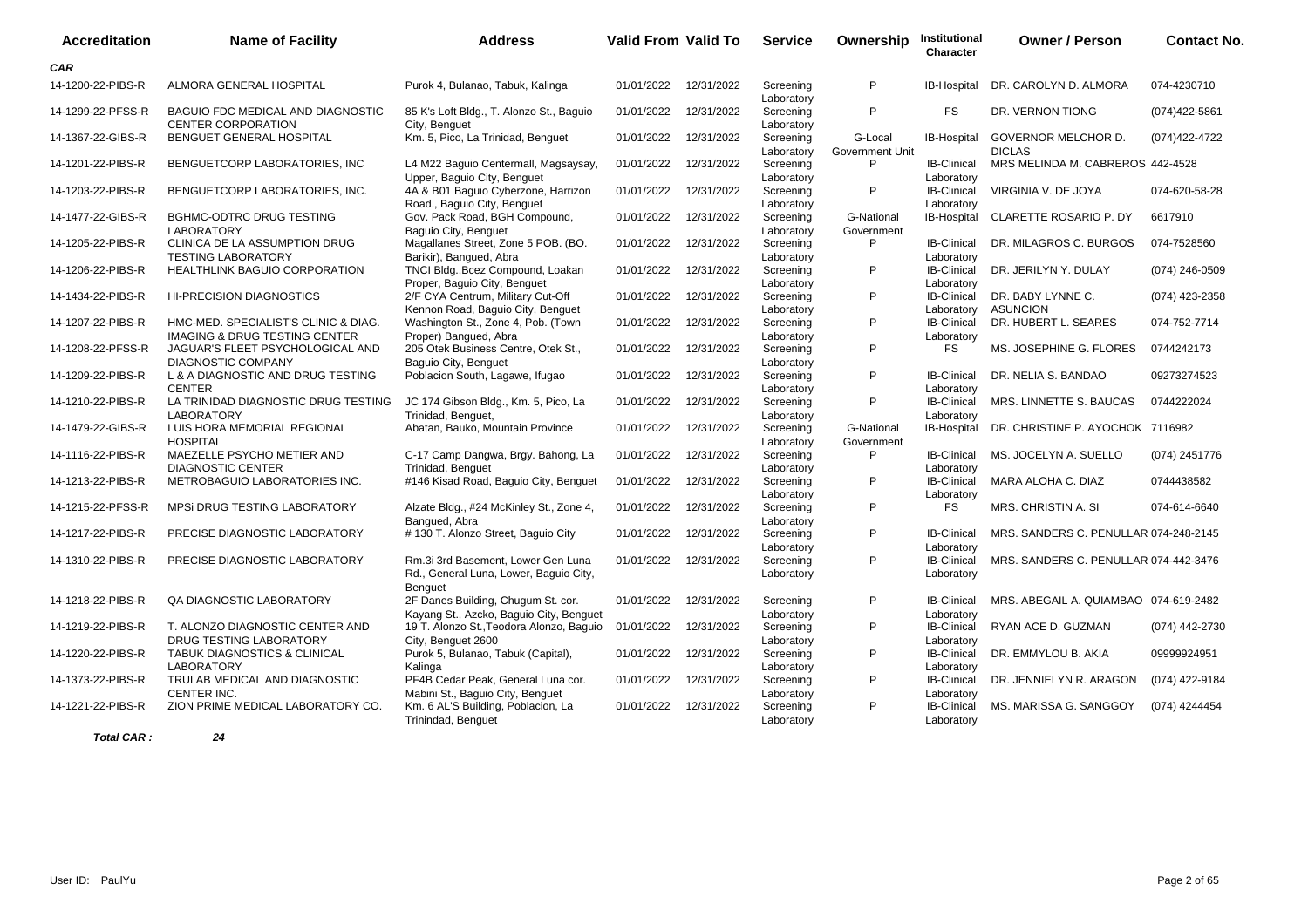| <b>Accreditation</b> | <b>Name of Facility</b>                                                                                   | <b>Address</b>                                                                                              | <b>Valid From Valid To</b> |            | <b>Service</b>          | Ownership                  | Institutional<br>Character       | <b>Owner / Person</b>                                 | <b>Contact No.</b>         |
|----------------------|-----------------------------------------------------------------------------------------------------------|-------------------------------------------------------------------------------------------------------------|----------------------------|------------|-------------------------|----------------------------|----------------------------------|-------------------------------------------------------|----------------------------|
| <b>CARAGA</b>        |                                                                                                           |                                                                                                             |                            |            |                         |                            |                                  |                                                       |                            |
| 16-1233-22-PIBS-R    | ACH POLYCLINIC LABORATORY AND DRUG Marcos Calo cor. Gomez Street, Datu<br><b>TESTING CENTER</b>           | Silongan, Butuan City, Agusan del Norte                                                                     | 01/01/2022                 | 12/31/2022 | Screening<br>Laboratory | P                          | <b>IB-Clinical</b><br>Laboratory | MR. ARIEL C. HERRERA                                  | 0858151552                 |
| 16-1489-22-GIBS-R    | ADELA SERRA TY MEMORIAL MEDICAL<br><b>CENTER</b>                                                          | Capitol Hills, Telaje, Tandag City, Surigao<br>del Sur                                                      | 01/01/2022                 | 12/31/2022 | Screening<br>Laboratory | G-National<br>Government   | IB-Hospital                      | ASTMMC A. DEPARTMENT OF 086-211-4468<br><b>HEALTH</b> |                            |
| 16-1582-22-PIBS-R    | BAYUGAN DIAGNOSTIC AND DRUG<br><b>TESTING CENTER</b>                                                      | Purok 20 Esperanza Road, Poblacion,<br>Bayugan City, Agusan del Sur                                         | 01/01/2022                 | 12/31/2022 | Screening<br>Laboratory | P                          | <b>IB-Clinical</b><br>Laboratory | DR. NENITA B. COMETA                                  | (085) 303-9832             |
| 16-1018-22-PIBS-R    | BUTUAN DIAGNOSTIC AND MEDICAL CLINIC R. Calo Street, Sikatuna, Butuan City,<br><b>DRUG TESTING CENTER</b> | Agusan del Norte                                                                                            | 01/01/2022                 | 12/31/2022 | Screening<br>Laboratory | P                          | <b>IB-Clinical</b><br>Laboratory | MS. MARIVEL A. VISTO                                  | 342-1794                   |
| 16-1224-22-PIBS-R    | <b>BUTUAN HEALTH CARE CLINICS &amp;</b><br><b>LABORATORY</b>                                              | #103 Montilla Blvd., Diego Silang, Butuan<br>City, Agusan del Norte                                         | 01/01/2022                 | 12/31/2022 | Screening<br>Laboratory | P                          | <b>IB-Clinical</b><br>Laboratory | MRS. CECILIENE C. CAPITAL                             | 085-3420989                |
| 16-1234-22-GIBS-R    | BUTUAN MEDICAL CENTER                                                                                     | Km. 4, BAAN KM 3, BUTUAN CITY<br>(Capital), AGUSAN DEL NORTE 8600                                           | 01/01/2022                 | 12/31/2022 | Screening<br>Laboratory | G-Local<br>Government Unit | IB-Hospital                      | DR. DINO RAPHAEL K.<br><b>ABADIANO</b>                | 09272550995                |
| 16-1225-22-PFSS-R    | CABADBARAN DIAGNOSTIC CENTER                                                                              | Funcion St., Poblacion 4, Cabadbaran<br>City, Agusan del Norte                                              | 01/01/2022                 | 12/31/2022 | Screening<br>Laboratory | P                          | <b>FS</b>                        | MR. CHRISTOPHER<br>MARCELNIO R. SECOTE                | (085)818-5532              |
| 16-1492-22-GIBS-R    | CARAGA REGIONAL HOSPITAL DTL                                                                              | Rizal Street,, Washington (Pob.), Surigao<br>City, Surigao del Norte                                        | 01/01/2022                 | 12/31/2022 | Screening<br>Laboratory | G-National<br>Government   | <b>IB-Hospital</b>               | DR. CHERYL A. GOTINGA                                 | 086-826-3103               |
| 16-1436-22-GIBS-R    | CARRASCAL RURAL HEALTH UNIT<br><b>LABORATORY</b>                                                          | Brgy. Baybay, Carrascal, Surigao del Sur                                                                    | 01/01/2022                 | 12/31/2022 | Screening<br>Laboratory | G-Local<br>Government Unit | <b>IB-Clinical</b><br>Laboratory | MR VICENTE H. PIMENTEL                                | 09468173952                |
| 16-1437-22-PIBS-R    | <b>GN POLYMEDIC AND DIAGNOSTIC CENTER</b>                                                                 | Cubero Bldg., Purok Draga Quezon St.,<br>DAGOCDOC (POB.), CITY OF TANDAG<br>(Capital), SURIGAO DEL SUR 8300 | 01/01/2022                 | 12/31/2022 | Screening<br>Laboratory | P                          | <b>IB-Clinical</b><br>Laboratory | MR. NIXON G. GRACIA                                   | 086-211-5372               |
| 16-1226-22-PIBS-R    | <b>HEALTHYWAY LABORATORY</b>                                                                              | G/F Georenz Bldg., G. Delos Reyes St.,<br>Cabadbaran City, Agusan del Norte                                 | 01/01/2022                 | 12/31/2022 | Screening<br>Laboratory | P                          | <b>IB-Clinical</b><br>Laboratory | MRS EDNA D. NOMBRADO                                  | 0852830962                 |
| 16-1227-22-PIBS-R    | <b>HI-PRECISION DIAGNOSTICS</b>                                                                           | The Midpoint Km 3, National Highway,<br>Brgy. Luna, Surigao City, Surigao del<br>Norte                      | 01/01/2022                 | 12/31/2022 | Screening<br>Laboratory | P                          | <b>IB-Clinical</b><br>Laboratory | MR SELWYN C. CU                                       | 8639999                    |
| 16-1228-22-PIBS-R    | <b>HI-PRECISION DIAGNOSTICS</b>                                                                           | Watergate Center, J. Rosales Ave.,<br>Butuan City, Agusan del Norte                                         | 01/01/2022                 | 12/31/2022 | Screening<br>Laboratory | P                          | <b>IB-Clinical</b><br>Laboratory | DR. GRIG D. MISIONA                                   | (085) 817-2728             |
| 16-1229-22-PIBS-R    | HOLY CHILD COLLEGES OF BUTUAN<br><b>HOSPITAL COMPANY</b>                                                  | 2nd St., Guingona Subd., Brgy. J.P.<br>Rizal, Butuan City, Agusan del Norte                                 | 01/01/2022                 | 12/31/2022 | Screening<br>Laboratory | P                          | IB-Hospital                      | DR. RODULFO P. ESTEVES                                | (085) 3421770              |
| 16-1438-22-PIBS-R    | MANUEL J. SANTOS HOSPITAL                                                                                 | 554 Montilla Blvd., Brgy. Diego Silang,<br>Butuan City, Agusan del Norte                                    | 01/01/2022                 | 12/31/2022 | Screening<br>Laboratory | P                          | <b>IB-Hospital</b>               | DR. TERENCE ANTHONY S.<br><b>VESAGAS</b>              | (085) 341-4133 loc.<br>136 |
| 16-1230-22-PIBS-R    | PETERPENS-GESTALT DRUG TESTING AND Capitol Road, Washington (POB.),<br><b>DIAGNOSTIC LABORATORY</b>       | Surigao City, Surigao del Sur                                                                               | 01/01/2022                 | 12/31/2022 | Screening<br>Laboratory | P                          | <b>IB-Clinical</b><br>Laboratory | MRS. VIVIAN P. NAYBE                                  | (086) 8276114              |
| 16-1231-22-PFSS-R    | PRX DRUG TESTING LABORATORY                                                                               | 858 Ochoa Avenue, Holy Redeemer<br>Poblacion, Brgy. 23, Butuan City, Agusan<br>del Norte                    | 01/01/2022                 | 12/31/2022 | Screening<br>Laboratory | P                          | <b>FS</b>                        | MS. NORAINA P. PALALA                                 | 09199933740                |
| 16-1232-22-PIBS-R    | SAINT PETER DIAGNOSTICS AND<br><b>LABORATORY</b>                                                          | National Highway, Brgy. Ladgaron,<br>Claver, Surigao del Norte                                              | 01/01/2022                 | 12/31/2022 | Screening<br>Laboratory | P                          | <b>IB-Clinical</b><br>Laboratory | DR. ROLAND E. MIRA                                    | 09209533537                |
| 16-1300-22-PIBS-R    | SAN FRANCISCO DIAGNOSTIC & MEDICAL<br>CLINIC & DRUG TESTING CENTER                                        | Don Bosco St., Mangagoy, Bislig City,<br>Surigao del Sur                                                    | 01/01/2022                 | 12/31/2022 | Screening<br>Laboratory | P                          | <b>IB-Clinical</b><br>Laboratory | MS. MARIVEL A. VISTO                                  | 09171599444                |
| 16-1019-22-PIBS-R    | SAN FRANCISCO DIAGNOSTIC MEDICAL<br>CLINIC AND DRUG TESTING CENTER                                        | Center Island, Brgy.4 Poblacion, San<br>Francisco, Agusan del Sur                                           | 01/01/2022                 | 12/31/2022 | Screening<br>Laboratory | P                          | <b>IB-Clinical</b><br>Laboratory | MRS. MARIVEL A. VISTO                                 | 09171599444                |
| 16-1599-22-PIBS-R    | SIARGAO DIAGNOSTIC LABORATORY                                                                             | Sto. Nino St., Brgy. 11 (Poblacion), Dapa,<br>Surigao del Norte                                             | 01/01/2022                 | 12/31/2022 | Screening<br>Laboratory | P                          | <b>IB-Clinical</b><br>Laboratory | ENGR. ROY P. GALIGAO                                  | 09097628896                |

**Total CARAGA : 21**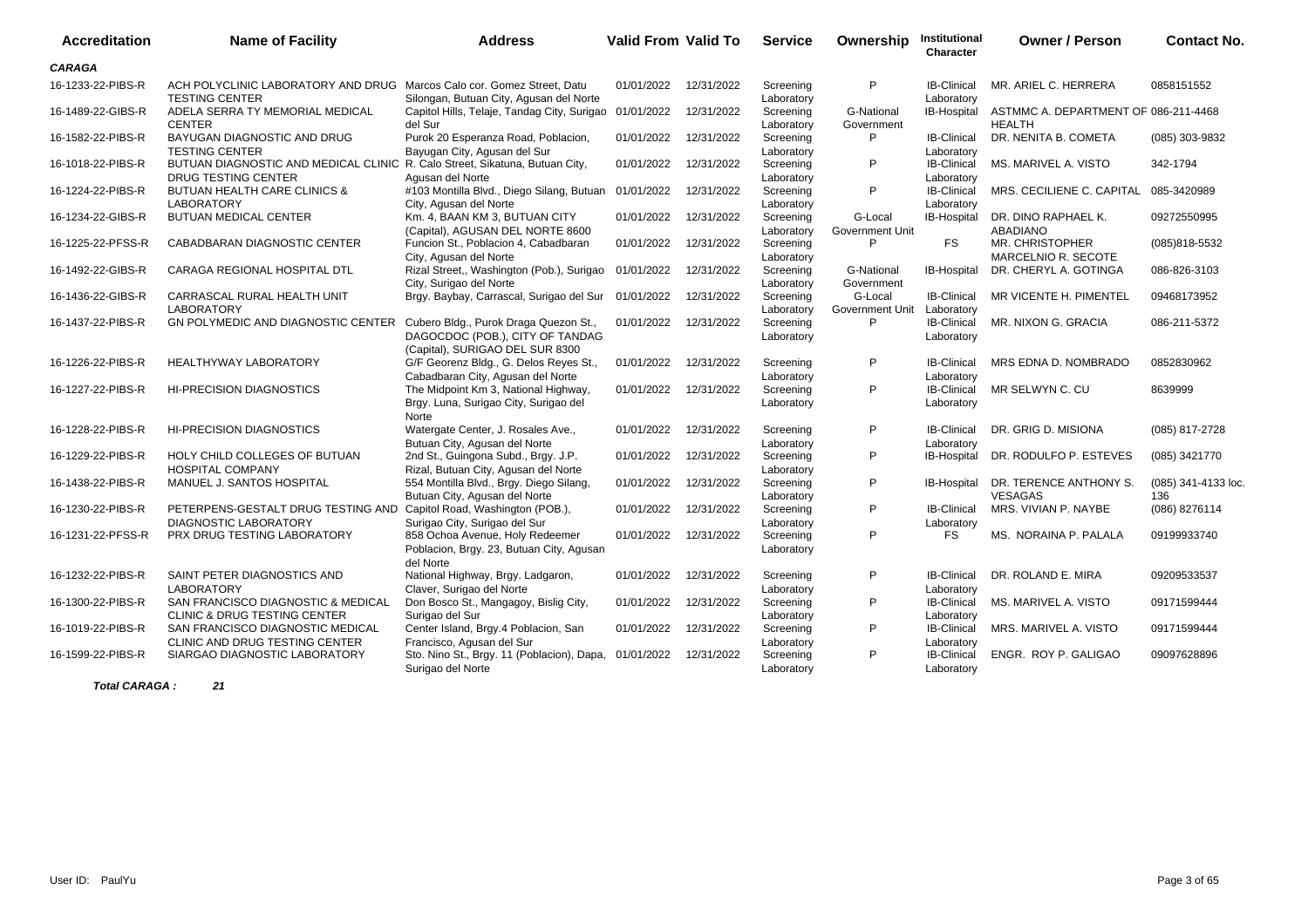| <b>Accreditation</b> | <b>Name of Facility</b>                                        | <b>Address</b>                                                                                                                      | <b>Valid From Valid To</b> |            | <b>Service</b>          | Ownership | Institutional<br>Character        | <b>Owner / Person</b>                                      | <b>Contact No.</b>            |
|----------------------|----------------------------------------------------------------|-------------------------------------------------------------------------------------------------------------------------------------|----------------------------|------------|-------------------------|-----------|-----------------------------------|------------------------------------------------------------|-------------------------------|
| NCR                  |                                                                |                                                                                                                                     |                            |            |                         |           |                                   |                                                            |                               |
| 13-0001-22-PIBS-R    | A. ZARATE GENERAL HOSPITAL                                     | Atlas Compound, Naga Road, Pulang<br>Lupa Uno, Las Pinas City                                                                       | 01/01/2022                 | 12/31/2022 | Screening<br>Laboratory | P         | IB-Hospital                       | DR. ALBERT L. ZARATE                                       | 874-6903                      |
| 13-0002-22-PIBS-R    | ADVANCED LAB SOLUTIONS                                         | 9/F Centuria Medical Makati Bldg., Lot 9<br>Kalayaan Ave. cor. Salamanca St.,<br>Makati City                                        | 01/01/2022                 | 12/31/2022 | Screening<br>Laboratory | P         | <b>IB-Clinical</b><br>Laboratory  | DR. MARIA LOURDES P.<br>SANTOS                             | 8793-8623                     |
| 13-1235-22-GIBS-R    | AFP MEDICAL CENTER                                             | V. Luna Avenue, Pinyahan, Quezon City                                                                                               | 01/01/2022                 | 12/31/2022 | Screening<br>Laboratory | G-AFP/PNP | IB-Hospital                       | CAPT. HERBERT G. PASCUAL 9248068                           |                               |
| 13-0003-22-GIBS-R    | AIR FORCE DRUG TESTING CENTER                                  | COL. JESUS VILLAMOR AIR BASE,<br>BARANGAY 183, PASAY CITY, NCR<br>FOURTH DISTRICT 1309                                              | 01/01/2022                 | 12/31/2022 | Screening<br>Laboratory | G-AFP/PNP | IB-Hospital                       | PHILIPPINE AIR FORCE DRUG 8535063<br><b>TESTING CENTER</b> |                               |
| 13-0696-22-PIBS-R    | ALFONSO SPECIALIST HOSPITAL                                    | 185 Dr. Sixto Antonio Ave., Rosario,<br>Pasig City, ROSARIO, CITY OF PASIG,<br>NCR SECOND DISTRICT 1600                             | 01/01/2022                 | 12/31/2022 | Screening<br>Laboratory | P         | <b>IB-Hospital</b>                | DR. AMANDO B. ALFONSO                                      | 916-2011                      |
| 13-1441-22-PIBS-R    | ALLIED CARE EXPERTS (ACE) MEDICAL<br>CENTER - VALENZUELA, INC. | 548 Mc Arthur Highway, Malanday,<br>Valenzuela City                                                                                 | 01/01/2022                 | 12/31/2022 | Screening<br>Laboratory | P         | IB-Hospital                       | DR. ROBERTO M. DE LEON                                     | 3660000                       |
| 13-1460-22-PFSS-R    | ALLIED DRUG TESTING CENTER                                     | Rm. 310 Prima Bldg., East Ave., cor.<br>Magalang St, Quezon City                                                                    | 01/01/2022                 | 12/31/2022 | Screening<br>Laboratory | P         | FS.                               | MS. ANA L. AGUIHAP                                         | 946-5881                      |
| 13-1323-22-PIBS-R    | AMBULATORY HEALTH CARE INSTITUTE,<br>INC. (CLINICA MANILA)     | 2nd Floor Bldg. A, SM Megamall, Doña<br>Julia Vargas Ave., Ortigas Center,<br>Barangay Wack-Wack Greenhills, City of<br>Mandaluyong | 01/01/2022                 | 12/31/2022 | Screening<br>Laboratory | P         | <b>IB-Clinical</b><br>Laboratory  | MRS. JANE Q. ESCOBIDO                                      | 6617777 loc.116               |
| 13-0004-22-PFSS-R    | AMERICAN BIO-CLINICAL LABORATORIES,<br><b>INTERNATIONAL</b>    | LG3-6 Richville Corporate Tower<br>Madrigal Buss Park, ALABANG, CITY OF<br>MUNTINLUPA, NCR FOURTH DISTRICT<br>1770                  | 01/01/2022                 | 12/31/2022 | Screening<br>Laboratory | P         | <b>FS</b>                         | LADY DIALYN T. SANTOS                                      | 8850-6288                     |
| 13-0005-22-PIBS-R    | AMERICAN OUT-PATIENT CLINIC                                    | 2/F FEMII Bldg., Andres Soriano St, Brgy. 01/01/2022<br>654, Intramuros, Manila                                                     |                            | 12/31/2022 | Screening<br>Laboratory | P         | IB-Medical<br>Clinic (OFW)        | DR. LETICIA C. ABESAMIS                                    | 527-1611/527-<br>7233/5271694 |
| 13-0157-22-PFSS-R    | AMGB DRUG TESTING LABORATORY                                   | 503-B Camus Bldg., EDSA, Brgy. Bagong 01/01/2022<br>Lipunan ng Crame, Quezon City                                                   |                            | 12/31/2022 | Screening<br>Laboratory | P         | FS.                               | MS. ROGELYN B. TEJANA                                      | 356-1657                      |
| 13-1236-22-PIBS-R    | ANGELINA APOSTOL PUNZALAN MEDICAL<br>CLINIC, INC.              | 3/F New Atrium Wing, Guadalupe<br>Commercial Complez, Guadalupe Nuevo,<br>Makati City                                               | 01/01/2022                 | 12/31/2022 | Screening<br>Laboratory | P         | <b>IB-Medical</b><br>Clinic (OFW) | DR RODOLFO B. PUNZALAN                                     | 73734676                      |
| 13-0006-22-PIBS-R    | ANGELUS MEDICAL CLINIC, INC.                                   | 1730 DIAN STREET, PALANAN, CITY<br>OF MAKATI, NCR FOURTH DISTRICT                                                                   | 01/01/2022                 | 12/31/2022 | Screening<br>Laboratory | P         | <b>IB-Medical</b><br>Clinic (OFW) | ANGELUS MEDICAL C. INC.                                    | 82887927                      |
| 13-0007-22-PFSS-R    | ARHC DRUG TESTING CENTER                                       | Rm. 204 JL Bldg., 109 A. Mabini St.,<br>Brgy. Kapasigan, Pasig City                                                                 | 01/01/2022                 | 12/31/2022 | Screening<br>Laboratory | P         | FS                                | ENGR. ALVIR JOHN A.<br><b>PAGKATOTOHAN</b>                 | 8641-9308                     |
| 13-0008-22-GIBS-R    | ARMY GENERAL HOSPITAL                                          | Mgen M. Castañeda Street, FORT<br>BONIFACIO, TAGUIG, NCR FOURTH<br>DISTRICT 1630                                                    | 01/01/2022                 | 12/31/2022 | Screening<br>Laboratory | G-AFP/PNP | <b>IB-Clinical</b><br>Laboratory  | MR EVERANDO T. ALVARADO 8459555 loc 4674                   |                               |
| 13-0009-22-PIBS-R    | ASCLEPIUS MEDICAL AND DIAGNOSTIC<br><b>GROUP INC.</b>          | 4434 GENERAL TINIO STREET,<br>BARANGAY BANGKAL, CITY OF<br>MAKATI, NCR FOURTH DISTRICT                                              | 01/01/2022                 | 12/31/2022 | Screening<br>Laboratory | P         | IB-Medical<br>Clinic (OFW)        | MR. JOBERT F. SANTOS                                       | 8103010                       |
| 13-0010-22-PIBS-R    | <b>ASHREY INC.</b>                                             | 2/F, The Assembly Grounds, Shangri-La<br>The Rise, Malugay St., Makati City                                                         | 01/01/2022                 | 12/31/2022 | Screening<br>Laboratory | P         | <b>IB-Clinical</b><br>Laboratory  | KARINA R. AMARNANI                                         | 27943855                      |
| 13-1294-22-PIBS-R    | ASIA PACIFIC MEDICAL & DIAGNOSTICS,<br>INC.                    | 3/F Alscophil Bldg., 2053 Edison St.,<br>Brgy. San Isidro, City of Makati                                                           | 01/01/2022                 | 12/31/2022 | Screening<br>Laboratory | P         | <b>IB-Clinical</b><br>Laboratory  | DR. BERNARD M. REGALADO 73588680                           |                               |
| 13-0011-22-PIBS-R    | ASIAN HOSPITAL & MEDICAL CENTER                                | 2205 Civic Drive, Filinvest Corp. City<br>Alabang, Muntinlupa                                                                       | 01/01/2022                 | 12/31/2022 | Screening<br>Laboratory | P         | IB-Hospital                       | MR. ANDRES M. LICAROS                                      | 8771-9000 loc. 5759           |
|                      | 13-1507-22-PFSS-R ASIATIC MEDICAL LABORATORIES, INC.           | Room 206, Se Jo Tong Bldg., 808 Ongpin 01/01/2022 12/31/2022<br>St., BARANGAY 297, SANTA CRUZ,<br>MANILA, NCR, FIRST DISTRICT 1003  |                            |            | Screening<br>Laboratory | P         | FS                                | DR. LAARNIE N. CALE-SUBIA 87333065                         |                               |
| 13-0697-22-PFSS-R    | ASSCREEN DRUG TESTING CENTER                                   | #17 3rd Avenue, Bagong Lipunan ng<br>Crame, Quezon City                                                                             | 01/01/2022                 | 12/31/2022 | Screening<br>Laboratory | P         | FS                                | CARMELITA . AGBON                                          | 70016975                      |
| 13-0012-22-PFSS-R    | ASTRAL TECH DRUG TESTING<br><b>LABORATORY</b>                  | 9639 Pilillia St., Brgy. Valenzuela, Makati<br>City                                                                                 | 01/01/2022                 | 12/31/2022 | Screening<br>Laboratory | P         | FS                                | MRS. MARISSA M. PAGUIO                                     | 8896-3678                     |
| 13-0498-22-PIBS-R    | AVENTUS MEDICAL CARE INC                                       | 2/F Sycamore Arcs1, Buencamino St.,<br>Alabang-Zapote Rd., Alabang,<br>Muntinlupa                                                   | 01/01/2022                 | 12/31/2022 | Screening<br>Laboratory | P         | <b>IB-Clinical</b><br>Laboratory  | MR WENEFRIDO FERNANDO 85563598                             |                               |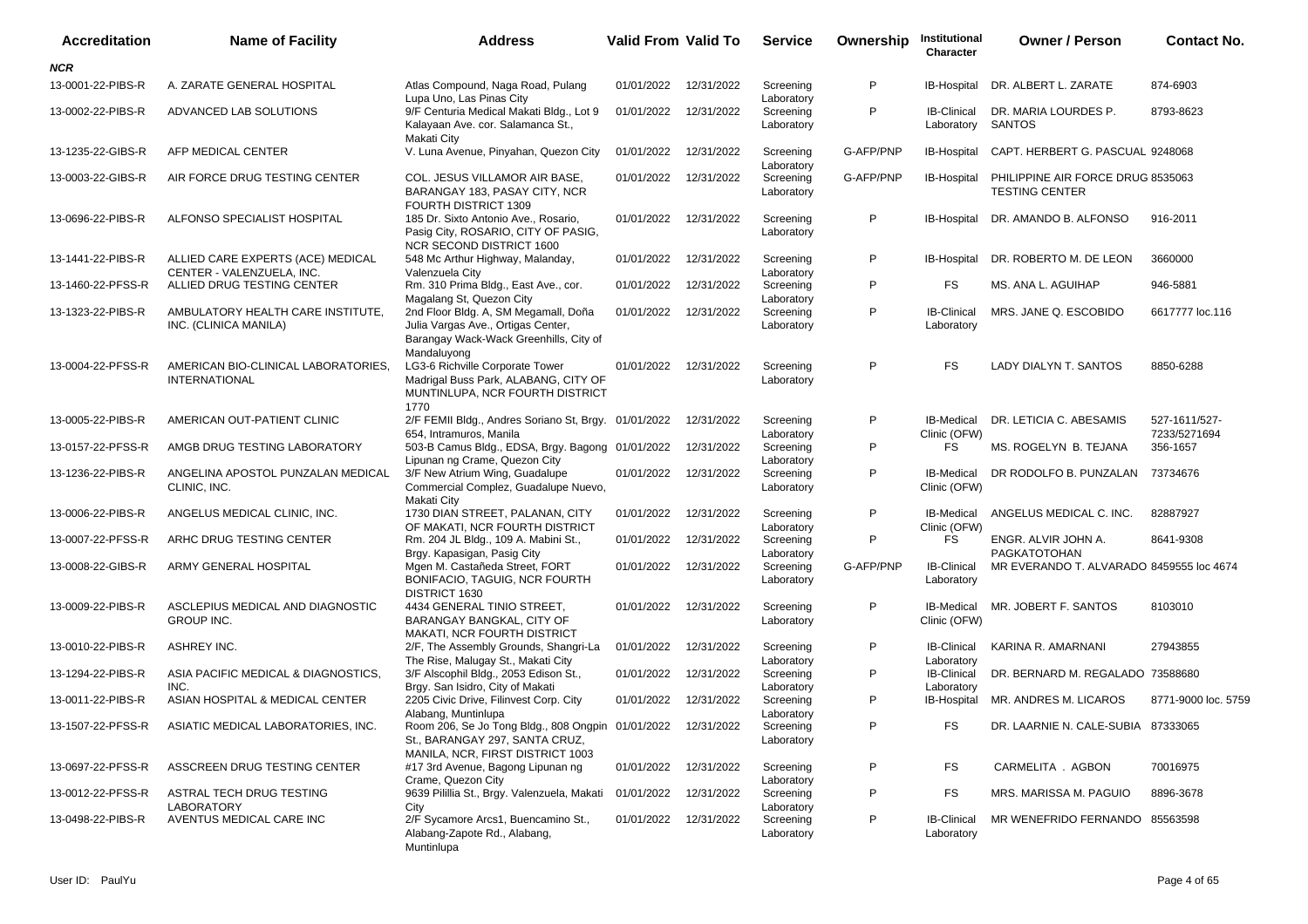| <b>Accreditation</b> | <b>Name of Facility</b>                                                                           | <b>Address</b>                                                                                                              | <b>Valid From Valid To</b> |            | <b>Service</b>                        | Ownership | Institutional<br>Character                     | <b>Owner / Person</b>                | <b>Contact No.</b> |
|----------------------|---------------------------------------------------------------------------------------------------|-----------------------------------------------------------------------------------------------------------------------------|----------------------------|------------|---------------------------------------|-----------|------------------------------------------------|--------------------------------------|--------------------|
| NCR                  |                                                                                                   |                                                                                                                             |                            |            |                                       |           |                                                |                                      |                    |
| 13-0519-22-PIBS-R    | AVENTUS MEDICAL CARE INC.                                                                         | 6/F Filomena Bldg., 104 Amorsolo St.,                                                                                       | 01/01/2022                 | 12/31/2022 | Screening                             | P         | <b>IB-Clinical</b>                             | DR. ARTURO C. LOPEZ                  | 8817-1464          |
| 13-0523-22-PIBS-R    | AVENTUS MEDICAL CARE INC.                                                                         | Legaspi Village, Makati City<br>6/F Unit 2A, Cyberzone Bldg., Eastwood<br>City Cyberpark, Bagumabayan, E.                   | 01/01/2022                 | 12/31/2022 | Laboratory<br>Screening<br>Laboratory | P         | Laboratory<br><b>IB-Clinical</b><br>Laboratory | MR. WENEFRIDO M.<br><b>FERNANDO</b>  | 8775-6132          |
| 13-0514-22-PFSS-R    | AVENTUS MEDICAL CARE INC.                                                                         | Rodriguez Ave., Quezon City<br>G/F Unit 9, Bradco Avenue, Aseana One,<br>Brgy. Tambo, District 1, Paranaque City            | 01/01/2022                 | 12/31/2022 | Screening<br>Laboratory               | P         | FS.                                            | MR. WENEFRIDO M.<br><b>FERNANDO</b>  | 8245-3611          |
| 13-0683-22-PIBS-R    | AVENTUS MEDICAL CARE INC.                                                                         | L 2/F St. Francis Square, Dona Julia<br>Vargas Ave. cor. Bank Drive, Ortigas                                                | 01/01/2022                 | 12/31/2022 | Screening<br>Laboratory               | P         | <b>IB-Clinical</b><br>Laboratory               | MR. WENEFRIDO M.<br><b>FERNANDO</b>  | 8542-6578          |
| 13-0506-22-PIBS-R    | AVENTUS MEDICAL CARE INC.                                                                         | Center, Mandaluyong City<br>Scape Bldg. Macapagal Ave., Pearl Drive<br>CBP, Brgy. 76 San Rafael, Pasay City                 | 01/01/2022                 | 12/31/2022 | Screening<br>Laboratory               | P         | <b>IB-Clinical</b><br>Laboratory               | OLGA M. BAUSA                        | 02-840-05-88       |
| 13-0511-22-PIBS-R    | AVENTUS MEDICAL CARE INC.                                                                         | Unit 17-18 G/F Manhattan Parkview<br>Tower One, Gen. Romulo Ave., Araneta<br>City Cubao, Brgy. Socorro, Quezon City<br>1109 | 01/01/2022                 | 12/31/2022 | Screening<br>Laboratory               | P         | <b>IB-Clinical</b><br>Laboratory               | MR. WENEFRIDO M.<br><b>FERNANDO</b>  | 8245-0976          |
| 13-0518-22-PIBS-R    | AVENTUS MEDICAL CARE INC.- BGC                                                                    | GF Unit 1 & Basement Unit 2 Citibank<br>Plaza, 34th St. cor. Lane D. Bonifacio<br>Global City, Taguig                       | 01/01/2022                 | 12/31/2022 | Screening<br>Laboratory               | P         | <b>IB-Clinical</b><br>Laboratory               | M.D. DPSP OLGA M. BAUSA              | 8-646-4147         |
| 13-0520-22-PFSS-R    | AVENTUS MEDICAL CARE, INC.                                                                        | 3/F Ayala North Exchange, Ayala<br>Avenue, Brgy. San Lorenzo, Makati City                                                   | 01/01/2022                 | 12/31/2022 | Screening<br>Laboratory               | P         | FS                                             | MR., FERNANDO M.<br><b>WENEFRIDO</b> | 8425-1610          |
| 13-0500-22-PIBS-R    | AVENTUS MEDICAL CARE, INC.                                                                        | 5/F Times Plaza Bldg., U.N. Ave., Taft<br>Ave., Manila                                                                      | 01/01/2022                 | 12/31/2022 | Screening<br>Laboratory               | P         | <b>IB-Clinical</b><br>Laboratory               | DR. ARTURO C. LOPEZ                  | 3534808            |
| 13-0509-22-PIBS-R    | AVENTUS MEDICAL CARE, INC.                                                                        | Unit 16-20, G/F, AIC Grande Tower,<br>Sapphire St., Pasig City                                                              | 01/01/2022                 | 12/31/2022 | Screening<br>Laboratory               | P         | <b>IB-Clinical</b><br>Laboratory               | DR. ARTURO . LOPEZ                   | 02-584-2430        |
| 13-0503-22-PIBS-R    | AVENTUS MEDICAL CARE, INC.- NORTH<br><b>EDSA</b>                                                  | 2/F, PCS Bldg., 992 EDSA, Quezon City                                                                                       | 01/01/2022                 | 12/31/2022 | Screening<br>Laboratory               | P         | <b>IB-Clinical</b><br>Laboratory               | DR ARTURO C. LOPEZ                   | 3524677            |
| 13-0013-22-PIBS-R    | AVENUE DIAGNOSTIC MEDICAL CLINIC &<br><b>CLINICAL LABORATORY</b>                                  | RIZAL AVENUE, BARANGAY 337,<br>SANTA CRUZ, MANILA, NCR, FIRST<br>DISTRICT 1003                                              | 01/01/2022                 | 12/31/2022 | Screening<br>Laboratory               | P         | <b>IB-Clinical</b><br>Laboratory               | DR. MA. VICTORIA V. LONTOC 87411112  |                    |
| 13-0450-22-PIBS-R    | AVS MEDICAL CLINIC, INC.                                                                          | 2/F Arquiza Trade Center, 1214 Arquiza<br>St., cor. M.H. Del Pilar St., Ermita, Manila                                      | 01/01/2022                 | 12/31/2022 | Screening<br>Laboratory               | P         | <b>IB-Medical</b><br>Clinic (OFW)              | ELIZABETH A. GARCIA                  | 5229552            |
| 13-0014-22-PIBS-R    | BAIRAN-TRAMMELL DIAGNOSTIC CENTER                                                                 | 552 United Nations Ave., Brgy. 670,<br>Ermita, Manila                                                                       | 01/01/2022                 | 12/31/2022 | Screening<br>Laboratory               | P         | <b>IB-Clinical</b><br>Laboratory               | MRS BENIERIZZA MARIA B.<br>TRAMMELL  | 9197983            |
| 13-0015-22-PFSS-R    | BCC DIAGNOSTIC & MEDICAL SERVICES<br>CORP.                                                        | Unit 401 Summit One Tower 530 Shaw<br>Blvd. Highway Hills, Mandaluyong City                                                 | 01/01/2022                 | 12/31/2022 | Screening<br>Laboratory               | P         | FS                                             | CESAR B. POE                         | 8723-8735          |
| 13-0158-22-PFSS-R    | BEST DIAGNOSTICS CORPORATION                                                                      | 94 Masikap Extension, Diliman,<br>Pinyahan, Quezon City                                                                     | 01/01/2022                 | 12/31/2022 | Screening<br>Laboratory               | P         | FS.                                            | DR. ANTONIO P. BALISI                | 8920-1023          |
| 13-0159-22-PFSS-R    | BICUTAN DIAGNOSTIC LABORATORY CO.                                                                 | Blk. 184 Lot 9 A. Bonifacio Avenue, Zone<br>1, Central Bicutan, Taguig                                                      | 01/01/2022                 | 12/31/2022 | Screening<br>Laboratory               | P         | FS.                                            | MR. NARCISO A. MALABANAN 8782 7870   |                    |
| 13-0016-22-PIBS-R    | <b>BIOASSAY DIAGNOSTIC CENTER AND</b><br><b>MEDICAL CLINIC</b>                                    | F. Salvador Ave., Jordan Plains Subd.,<br>Brgy. Sta. Monica, Novaliches, Quezon<br>City                                     | 01/01/2022                 | 12/31/2022 | Screening<br>Laboratory               | P         | <b>IB-Clinical</b><br>Laboratory               | MRS. LARRAINE C.<br><b>TOLENTINO</b> | 958-0887           |
| 13-0160-22-PFSS-R    | <b>BIOQUEST DIAGNOSTIC LABORATORY</b>                                                             | #3, 3rd Ave., Boni Serrano Ave., Bagong<br>Lipunan, Crame, Quezon City                                                      | 01/01/2022                 | 12/31/2022 | Screening<br>Laboratory               | P         | FS.                                            | MRS. ELIZABETH S. TABORA 723-5548    |                    |
| 13-0017-22-PFSS-R    | BLESSED HEART DIAGNOSTICS AND MULTI Rm 304-305 FRC Bldg., Pedro Gil cor.<br>SPECIALTY CLINIC INC. | Taft Ave, Brgy.696, Malate, Manila                                                                                          | 01/01/2022                 | 12/31/2022 | Screening<br>Laboratory               | P         | FS.                                            | MS ALONA H. SEBASTIAN                | 35101347           |
| 13-1575-22-PIBS-R    | BLYSSA MEDICAL CLINIC AND DIAGNOSTIC Unit 1A and 1C Concordia Bldg. Rizal<br><b>CENTER</b>        | Ave. Ext., Brgy. Tanong, Malabon City                                                                                       | 01/01/2022 12/31/2022      |            | Screening<br>Laboratory               | P         | <b>IB-Clinical</b><br>Laboratory               | MS. MARIA AURORA M. BALID 83342702   |                    |
| 13-0018-22-PIBS-R    | <b>BMCI DIAGNOSTIC CLINIC</b>                                                                     | UNIT 04091 LEVEL 4 WEST WING,<br>ROBINSONS GALLERIA, UGONG<br>NORTE, QUEZON CITY, NCR SECOND<br>DISTRICT 1100               | 01/01/2022 12/31/2022      |            | Screening<br>Laboratory               | P         | <b>IB-Clinical</b><br>Laboratory               | DR. JOSEPH S. BALINGIT               | 503-6432           |
| 13-0019-22-PIBS-R    | BOROUGH MEDICAL CLINIC                                                                            | Wellness Zone, J.W. Diokno Blvd.,<br>Brgy.201, Pasay City, Manila                                                           | 01/01/2022                 | 12/31/2022 | Screening<br>Laboratory               | P         | <b>IB-Clinical</b><br>Laboratory               | MR FEDERICO D.<br>ARANZAMENDEZ       | (632) 5560 557     |
| 13-0020-22-PFSS-R    | BRAIN MASTER DIAGNOSTIC CENTER                                                                    | Rm.303 # 1754 E. Rodriguez Sr. Ave.,<br>Immaculate Concepcion, Quezon City                                                  | 01/01/2022                 | 12/31/2022 | Screening<br>Laboratory               | P         | FS                                             | MR. JUDY BENITO L. CERBITO 86549284  |                    |
| 13-0021-22-PFSS-R    | C FAMILYCARE LAGRO                                                                                | Km 22, PASONG PUTIK PROPER<br>(PASONG PUTIK), QUEZON CITY, NCR                                                              | 01/01/2022                 | 12/31/2022 | Screening<br>Laboratory               | P         | FS                                             | DR. EDISON L. TAN                    | 4611454            |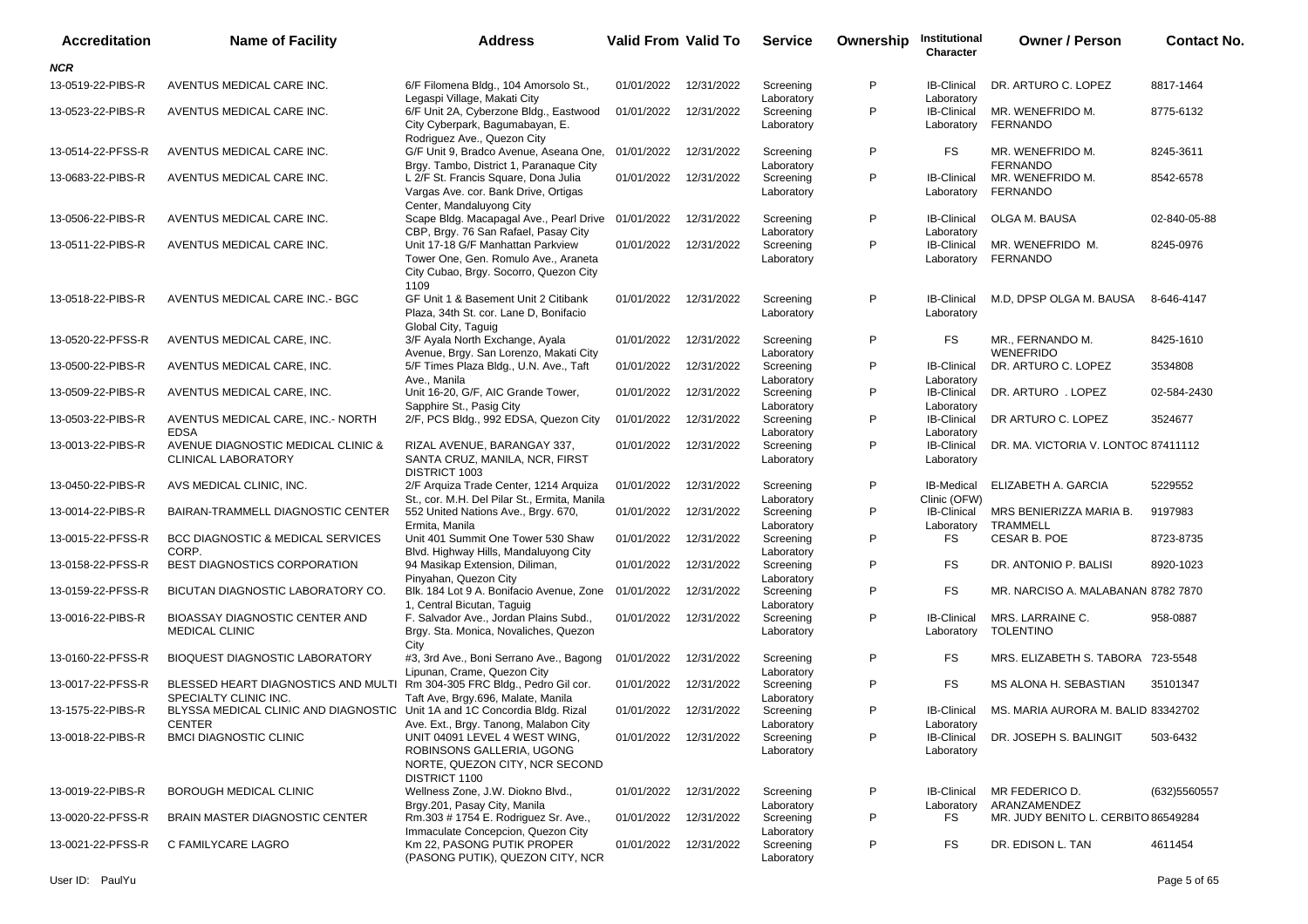| <b>Accreditation</b> | <b>Name of Facility</b>                                                            | <b>Address</b>                                                                                                | <b>Valid From Valid To</b> |            | <b>Service</b>          | Ownership    | Institutional<br><b>Character</b> | <b>Owner / Person</b>                     | <b>Contact No.</b>        |
|----------------------|------------------------------------------------------------------------------------|---------------------------------------------------------------------------------------------------------------|----------------------------|------------|-------------------------|--------------|-----------------------------------|-------------------------------------------|---------------------------|
| <b>NCR</b>           |                                                                                    |                                                                                                               |                            |            |                         |              |                                   |                                           |                           |
|                      |                                                                                    | <b>SECOND DISTRICT 1118</b>                                                                                   | 01/01/2022                 | 12/31/2022 | Screening<br>Laboratory | P            |                                   |                                           |                           |
| 13-0162-22-PIBS-R    | C.E.T. CARE MEDICAL AND DIAGNOSTIC<br><b>CENTER</b>                                | #14 Teofilo Samson Road., BF Homes<br>Phase 1, Brgy. 169, Caloocan City                                       | 01/01/2022                 | 12/31/2022 | Screening<br>Laboratory | P            | <b>IB-Clinical</b><br>Laboratory  | DR. DON XAVIER W.<br><b>ESTRAÑERO</b>     | 09083239400               |
| 13-0022-22-PIBS-R    | CAPITOL MEDICAL CENTER, INC.                                                       | Quezon Avenue corner Sct. Magbanua<br>St., Paligsahan, Quezon City                                            | 01/01/2022                 | 12/31/2022 | Screening<br>Laboratory | P            | IB-Hospital                       | DR. THELMA N. CLEMENTE                    | 371-2158                  |
| 13-0023-22-PIBS-R    | CARDINAL SANTOS MEDICAL CENTER                                                     | #10 Wilson St., Greenhills West, San<br>Juan City                                                             | 01/01/2022                 | 12/31/2022 | Screening<br>Laboratory | P            | IB-Hospital                       | MS IMELDA O. DEL ROSARIO 724-9477         |                           |
| 13-0024-22-PIBS-R    | CAREPOINT MEDICAL, DIAGNOSTIC AND<br><b>WELLNESS CLINIC</b>                        | MAGCOOP Bldg., 473 United Nations<br>Avenue,<br>Brgy. 666, Ermita, Manila                                     | 01/01/2022                 | 12/31/2022 | Screening<br>Laboratory | P            | IB-Medical<br>Clinic (OFW)        | MR. MARLON R. ROÑO                        | 83547022                  |
| 13-0025-22-PIBS-R    | CASA MEDICA, INCORPORATED                                                          | 0105A LGF, SM Southmall, Alabang-<br>Zapote Rd., Almanza Uno, Las Pinas City                                  | 01/01/2022                 | 12/31/2022 | Screening<br>Laboratory | P            | <b>IB-Clinical</b><br>Laboratory  | DR. LEANDRO M. DE LEON                    | 88067831                  |
| 13-0026-22-PIBS-R    | CBZ MEDICAL CLINIC & DRUG TESTING<br><b>CENTER</b>                                 | Rm. 313, 3/F, NFWC Bldg., San<br>Marcelino St. Ermita, Manila                                                 | 01/01/2022                 | 12/31/2022 | Screening<br>Laboratory | P            | IB-Medical<br>Clinic (OFW)        | DR. CELESTE B. ZIALCITA                   | 526-9133                  |
| 13-0027-22-PIBS-R    | CCM CLINICAL LABORATORY AND<br><b>DIAGNOSTIC CENTER</b>                            | 487 Gregorio Cmpd. Almanza 1, Alabang 01/01/2022<br>-Zapote Rd., Las Piñas City                               |                            | 12/31/2022 | Screening<br>Laboratory | P            | <b>IB-Clinical</b><br>Laboratory  | MRS. CLAIRE C. MORALES                    | 02-70019767               |
| 13-0028-22-PFSS-R    | CENTER FOR HEALTH SERVICES (CHSI),<br>INC.                                         | 1612-1614 Medical Plaza Ortigas, 25 San 01/01/2022<br>Miguel, City Of Pasig                                   |                            | 12/31/2022 | Screening<br>Laboratory | P            | <b>FS</b>                         | DR. MARIANO R. REYNALDO 6370562           |                           |
| 13-0029-22-PIBS-R    | CENTERPORT MEDICAL SERVICES, INC.                                                  | 4/F Victoria Bldg., 429 United Nations<br>Ave., Ermita, Manila                                                | 01/01/2022                 | 12/31/2022 | Screening<br>Laboratory | P            | <b>IB-Medical</b><br>Clinic (OFW) | DR. MA LUCIA B. LAGUIMUN                  | 8526-0221                 |
| 13-0030-22-PIBS-R    | CENTRAL MEDICAL DRUG TESTING<br><b>CENTER</b>                                      | Rm. 5 Del Mundo Bldg., #485 Talipapa,<br>Novaliches, Quezon City                                              | 01/01/2022                 | 12/31/2022 | Screening<br>Laboratory | P            | <b>IB-Clinical</b><br>Laboratory  | MRS REMEDIOS M. LOPEZ                     | 231-1432                  |
| 13-0033-22-PIBS-R    | CENTRALLE MEDICAL DIAGNOSTICS AND<br>POLYCLINIC INC.                               | 119, PASO DE BLAS, CITY OF<br>VALENZUELA, NCR THIRD DISTRICT<br>1442                                          | 01/01/2022                 | 12/31/2022 | Screening<br>Laboratory | P            | <b>IB-Clinical</b><br>Laboratory  | DR. IRENE O. CHING                        | 82360865                  |
| 13-0032-22-PIBS-R    | CENTRALLE MEDICAL DIAGNOSTICS AND<br>POLYCLINIC INC.                               | 4/F Wellcome Plaza Mall Taft Ave., cor.<br>Libertad St., Pasay City                                           | 01/01/2022                 | 12/31/2022 | Screening<br>Laboratory | P            | <b>IB-Clinical</b><br>Laboratory  | DR. IRENE O. CHING                        | 8887-0436                 |
| 13-0031-22-PIBS-R    | CENTRALLE MEDICAL DIAGNOSTICS AND<br>POLYCLINIC, INC.                              | 2/F, 1st Amiji Mansion, 6th Ave. cor MH<br>Del Pilar St., Caloocan City                                       | 01/01/2022                 | 12/31/2022 | Screening<br>Laboratory | P            | <b>IB-Clinical</b><br>Laboratory  | DR. IRENE O. CHING                        | 8334-1233 / 8365-<br>4951 |
| 13-0034-22-PIBS-R    | CENTRO ESCOLAR UNIVERSITY CLINICAL<br><b>LABORATORY</b>                            | No. 9, Mendiola St., Manila, Brgy. 570,<br>Sampaloc Manila                                                    | 01/01/2022                 | 12/31/2022 | Screening<br>Laboratory | P            | <b>IB-Clinical</b><br>Laboratory  | DR. FREDERICK R. LLANERA 735-6861 loc.237 |                           |
| 13-0035-22-PFSS-R    | CENTRO MEDICAL AND LABORATORY<br><b>CLINIC</b>                                     | 397 JP Rizal St., Santo Nino, Marikina<br>City, SANTO NIÃ?O, CITY OF<br>MARIKINA, NCR SECOND DISTRICT<br>1800 | 01/01/2022                 | 12/31/2022 | Screening<br>Laboratory | P            | FS                                | DR. RICARDO J. SALVADOR 8470-3494         |                           |
| 13-0036-22-PIBS-R    | CHERRY LAB DIAGNOSTICS AND MEDICAL<br><b>CLINIC</b>                                | 37 Gov. Pascual Ave., Tinajeros,<br><b>Malabon City</b>                                                       | 01/01/2022                 | 12/31/2022 | Screening<br>Laboratory | P            | <b>IB-Clinical</b><br>Laboratory  | DR ELENITA H. TINIO                       | 84427064                  |
| 13-0037-22-PIBS-R    | CHRISTIAN E. CANGCO MEDICAL CLINIC &<br><b>LABORATORY</b>                          | 5F - 6F Jyyah Bldg., Pres. Quirino Ave.<br>cor. San Pascual St., Malate, Manila                               | 01/01/2022                 | 12/31/2022 | Screening<br>Laboratory | P            | IB-Medical<br>Clinic (OFW)        | DR. CHRISTIAN E. CANGCO                   | 09188076135               |
| 13-0038-22-PIBS-R    | CHRISTIAN MEDICAL CLINIC, INC.                                                     | 22-B Madison St. Mariana, Quezon City                                                                         | 01/01/2022                 | 12/31/2022 | Screening<br>Laboratory | P            | Clinic (OFW)                      | IB-Medical MS. TITA C. DELA CRUZ          | 7759-7116 / 7901-<br>5090 |
| 13-1347-22-PIBS-R    | CLEARBRIDGE MEDICAL PHILIPPINES, INC.                                              | 33 V. Luna, Pinyahan, Quezon City                                                                             | 01/01/2022                 | 12/31/2022 | Screening<br>Laboratory | P            | IB-Medical<br>Clinic (OFW)        | DR RAINIER N. MOZO                        | 82825227                  |
| 13-0164-22-PIBS-R    | CLEMEN'S MEDICAL CLINIC                                                            | 1565 Leon Guinto St., Malate, Manila                                                                          | 01/01/2022                 | 12/31/2022 | Screening<br>Laboratory | P            | IB-Medical<br>Clinic (OFW)        | MRS. CLEMENCIA P. TSENG                   | 5527920                   |
| 13-0039-22-PIBS-R    | <b>CLINICA MANILA PASIG</b>                                                        | Unit 158 SM Center Pasig Frontera<br>Verde, Ugong, Pasig City                                                 | 01/01/2022                 | 12/31/2022 | Screening<br>Laboratory | P            | <b>IB-Clinical</b><br>Laboratory  | MR. JOVEN ANGELO V.<br>MATEO              | 661-7667                  |
| 13-1281-22-PIBS-R    | <b>CLINICAL OCCUPATIONAL MEDICINE &amp;</b><br>TREATMENT CENTRE, INC. (CLINICOMED) | 3/F Ma. Dniel Bldg., 470 San Andres cor.<br>M.H. delM, BARANGAY 708, MALATE,<br>MANILA, NCR, FIRST DISTRICT   | 01/01/2022                 | 12/31/2022 | Screening<br>Laboratory | P            | IB-Medical<br>Clinic (OFW)        | DR. LETICIA C. ABESAMIS                   | 521-5499                  |
| 13-1282-22-PIBS-R    | CLINILAB MEDICAL SERVICES, INC.                                                    | Unit 2G, H2, 21 Orchid Tower Oriental<br>Gardens, Pio del Pilar, Makati City                                  | 01/01/2022 12/31/2022      |            | Screening<br>Laboratory | $\mathsf{P}$ | IB-Medical<br>Clinic (OFW)        | DR. RUBEN V. ORTEGA                       | 7298966                   |
| 13-1483-22-PFSS-R    | CLN DRUG SCREENING LABORATORY                                                      | 2/F Medina Bldg. Unit 1-C 3rd Ave.,<br>Bagong Lipunan Ng Crame, Quezon City                                   | 01/01/2022                 | 12/31/2022 | Screening<br>Laboratory | P            | FS                                | MRS CRISONIA L. NIETO                     | 570-78-03                 |
| 13-0040-22-PFSS-R    | CMI WELLNESS DIAGNOSTIC CENTER                                                     | 315 CMI BLDG., CULIAT, QUEZON<br>CITY. NCR SECOND DISTRICT 1106                                               | 01/01/2022 12/31/2022      |            | Screening<br>Laboratory | P            | FS                                | DR. VIVIAN CHRISTINE S.<br><b>CAJIGAL</b> | 9511515                   |
| 13-1039-22-PIBS-R    | CRFM LAB MEDICAL AND DIAGNOSTIC<br><b>CENTER</b>                                   | G/F LCB Bldg., 537 Boni Ave. cor.<br>A.Martinez St., Brgy. New Zaniga,                                        | 01/01/2022 12/31/2022      |            | Screening<br>Laboratory | P            | <b>IB-Clinical</b><br>Laboratory  | MS. SYMBEL T. BANAAG                      | 8290-9715                 |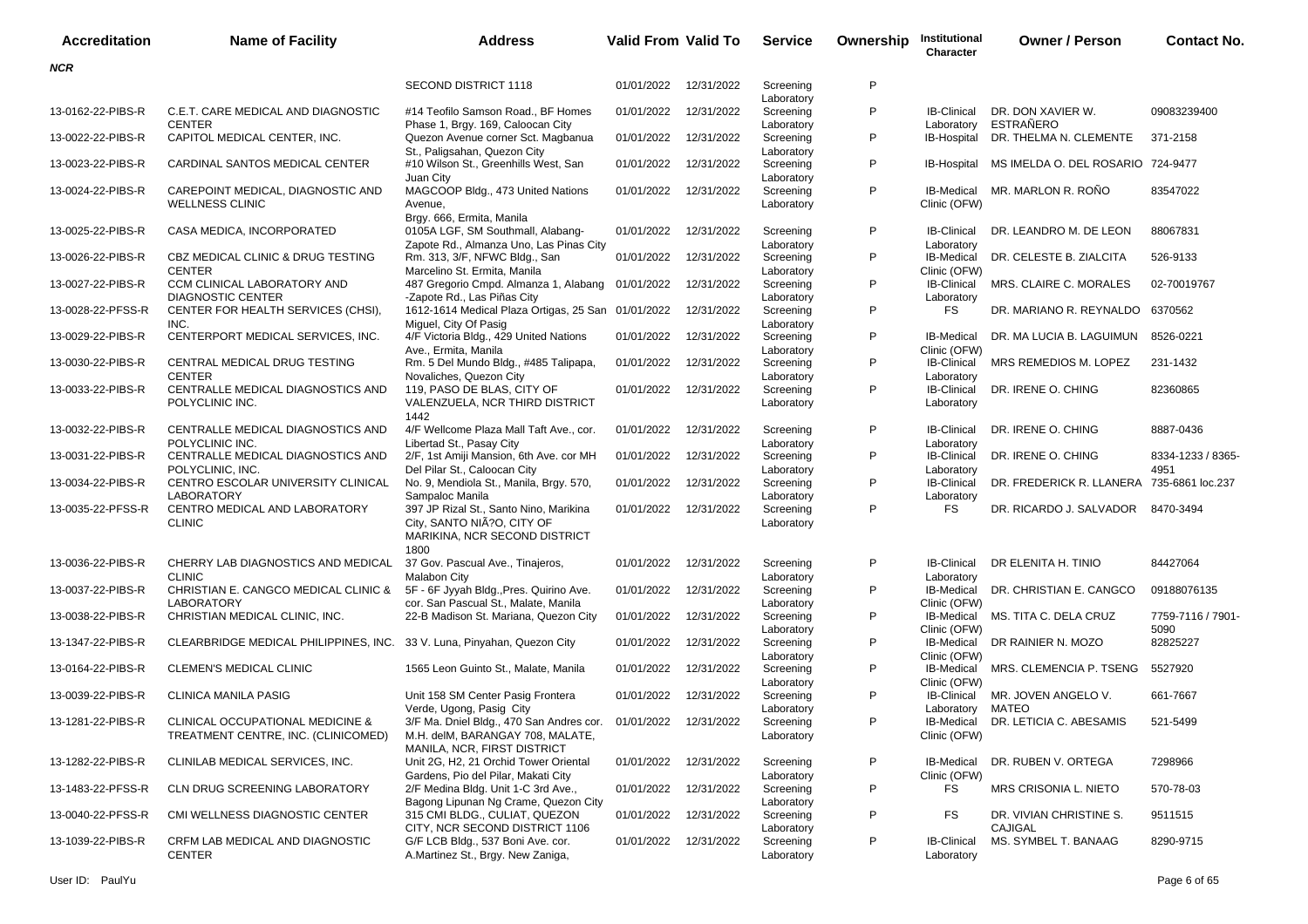| Accreditation     | <b>Name of Facility</b>                                                                                  | <b>Address</b>                                                                                                   | <b>Valid From Valid To</b> |            | <b>Service</b>                        | Ownership                | Institutional<br>Character       | <b>Owner / Person</b>                           | <b>Contact No.</b>          |
|-------------------|----------------------------------------------------------------------------------------------------------|------------------------------------------------------------------------------------------------------------------|----------------------------|------------|---------------------------------------|--------------------------|----------------------------------|-------------------------------------------------|-----------------------------|
| <b>NCR</b>        |                                                                                                          |                                                                                                                  |                            |            |                                       |                          |                                  |                                                 |                             |
|                   |                                                                                                          | Mandaluyong City                                                                                                 | 01/01/2022                 | 12/31/2022 | Screening<br>Laboratory               | P                        |                                  |                                                 |                             |
| 13-0166-22-PIBS-R | <b>CRUZ-RABE MATERNITY &amp; GENERAL</b><br>HOSPITAL DRUG TESTING LABORATORY                             | 37 General Luna St., Tuktukan, Taguig<br>City                                                                    | 01/01/2022                 | 12/31/2022 | Screening<br>Laboratory               | P                        | IB-Hospital                      | DR. ERLINDA C. RABE                             | 642-3433                    |
| 13-0167-22-PIBS-R | CYTOCHEM MEDICAL LABORATORIES<br><b>COMPANY</b>                                                          | 2/F 7-11 Bldg. Brgy.84, EDSA,<br>Monumento, Caloocan City                                                        | 01/01/2022                 | 12/31/2022 | Screening<br>Laboratory               | P                        | <b>IB-Clinical</b><br>Laboratory | MS ANNA LYN O. BILOG                            | 361-0510                    |
| 13-1295-22-PIBS-R | D' MICROASIA MEDICAL LABORATORY INC. 913 A.T. Reyes St., Poblacion,                                      | Mandaluyong City                                                                                                 | 01/01/2022                 | 12/31/2022 | Screening                             | P                        | <b>IB-Clinical</b><br>Laboratory | MR. ROMENARVIC-JURY A.<br><b>CUIZON</b>         | 5761127                     |
| 13-0041-22-PFSS-R | <b>D.J.C. DRUG TESTING CENTER</b>                                                                        | 1810 2/F Room 205-207 Delton Bldg.,<br>Rizal Avenue,<br>Sta. Cruz, Manila                                        | 01/01/2022                 | 12/31/2022 | Laboratory<br>Screening<br>Laboratory | P                        | FS                               | MR. JOSEPH D. CRISTOBAL                         | 88710166                    |
| 13-0042-22-PIBS-R | DE LOS SANTOS MEDICAL CENTER, INC.                                                                       | 201 E. RODRIGUEZ SR. BLVD.,<br>KALUSUGAN, QUEZON CITY, NCR<br>SECOND DISTRICT 1112                               | 01/01/2022                 | 12/31/2022 | Screening<br>Laboratory               | P                        | IB-Hospital                      | SANTOS M. DE LOS                                | 889-35762 Loc. 3120         |
| 13-0043-22-PFSS-R | DIAGNOSTIC INTENSIVE & PRECISE MED. & G/F 129 Cruzsan Allen Bldg., 6th St. cor.<br>LAB. $(D.I.P)$ , INC. | 9th Ave., BARANGAY 104, KALOOKAN<br>CITY, NCR THIRD DISTRICT 1400                                                | 01/01/2022                 | 12/31/2022 | Screening<br>Laboratory               | P                        | FS                               | LIBERTY V. IMPORTA                              | 8442-5980                   |
| 13-0044-22-PIBS-R | DIAGNOSTICA DE SAN VICENTE<br><b>CORPORATION</b>                                                         | E RODRIGUEZ SR., DAMAYANG LAGI,<br>QUEZON CITY, NCR SECOND<br>DISTRICT 1112                                      | 01/01/2022                 | 12/31/2022 | Screening<br>Laboratory               | P                        | <b>IB-Clinical</b><br>Laboratory | MS MARJERIE T. SAYSON                           | 87243980                    |
| 13-0855-22-PIBS-R | DMV TOPMED DIAGNOSTICS CLINIC, INC.                                                                      | 132 Kalayaan Ave, Central, Quezon City                                                                           | 01/01/2022                 | 12/31/2022 | Screening<br>Laboratory               | P                        | <b>IB-Clinical</b><br>Laboratory | MS. FRANCES GEORGIA L.<br>VILLA                 | 8709-9468                   |
| 13-0169-22-PFSS-R | DOMINICO MEDICAL AND LABORATORY<br><b>SERVICES</b>                                                       | 1131 2nd Flr. Syto Bldg., Kaligayahan,<br>Quezon City                                                            | 01/01/2022                 | 12/31/2022 | Screening<br>Laboratory               | P                        | FS                               | RODELIZA A. PANTI                               | 3402938/9384450/78<br>83410 |
| 13-0171-22-PFSS-R | DOÑA SOLEDAD DIAGNOSTIC CENTER                                                                           | 4720-B Romafer Bldg., 2/F Sampaguita<br>St., Marimar 1 Village, Sun Valley,<br>Paranaque City                    | 01/01/2022                 | 12/31/2022 | Screening<br>Laboratory               | P                        | FS                               | MR. EDDIE C. SERRANO                            | (02)085522664               |
| 13-1340-22-GIBS-R | DR. JOSE N. RODRIGUEZ MEMORIAL<br><b>HOSPITAL</b>                                                        | Uyguangco, Brgy. 187, Kalookan City                                                                              | 01/01/2022                 | 12/31/2022 | Screening<br>Laboratory               | G-National<br>Government | IB-Hospital                      | DR. JOSE N. R. MEMORIAL<br><b>HOSPITAL</b>      | (02)8294-2571 loc<br>147    |
| 13-1291-22-PIBS-R | DR. VICTOR R. POTENCIANO MEDICAL<br><b>CENTER</b>                                                        | 163 EDSA Mandaluyong City, Barangka<br>Drive, Mandaluyong City                                                   | 01/01/2022                 | 12/31/2022 | Screening<br>Laboratory               | P                        | IB-Hospital                      | DR. ROSSANA TUNGOL                              | 84649999 loc 272            |
| 13-0045-22-PIBS-R | DRB CARE MEDICAL AND DIAGNOSTIC<br><b>CENTER</b>                                                         | 1034 General San Miguel St., Brgy. 5,<br>Caloocan City                                                           | 01/01/2022                 | 12/31/2022 | Screening<br>Laboratory               | P                        | <b>IB-Clinical</b><br>Laboratory | DR. BERNARD S. BALATBAT                         | (02) 7091-8270              |
| 13-0396-22-PFSS-R | DRUGCHECK PHILIPPINES, INC.                                                                              | #1 Magalang St., cor. East Ave., Brgy.<br>Pinyahan, Quezon City                                                  | 01/01/2022                 | 12/31/2022 | Screening<br>Laboratory               | P                        | FS                               | MR. JOHN F. CATINDIG                            | 433-6858 / 900-8888         |
| 13-0394-22-PFSS-R | DRUGCHECK PHILIPPINES, INC.                                                                              | #236 Montillano Street, Estrella Bldg.,<br>Alabang City, Muntinlupa                                              | 01/01/2022                 | 12/31/2022 | Screening<br>Laboratory               | P                        | FS                               | JOHN F. CATINDIG                                | 900-8888 / 900-1201         |
|                   | 13-0777-21-PFSC-RC DRUGCHECK PHILIPPINES, INC.                                                           | 3/F#42 New Rosario Arcade, Rosario,<br>Pasig City, ROSARIO, CITY OF PASIG,<br>NCR SECOND DISTRICT 1609           | 01/01/2021                 | 12/31/2022 | Confirmatory<br>Laboratory            | P                        | FS                               | MR. JOHN F. CATINDIG                            | 900-8888                    |
| 13-0397-22-PFSS-R | DRUGCHECK PHILIPPINES, INC.                                                                              | Rm. 202 MN Square Bldg., 678 Shaw<br>Blvd., Pasig City                                                           | 01/01/2022                 | 12/31/2022 | Screening<br>Laboratory               | P                        | FS                               | MR. JOHN F. CATINDIG                            | 633-2280 / 900-8888         |
| 13-0395-22-PFSS-R | DRUGCHECK PHILS. INC.                                                                                    | Dona Consolacion Bldg., General Santos 01/01/2022<br>Avenue, Araneta Center, Cubao, Quezon<br>City               |                            | 12/31/2022 | Screening<br>Laboratory               | P                        | FS                               | MR JOHN F. CATINDIG                             | 900-8888                    |
| 13-0046-22-PIBS-R | E. ZARATE HOSPITAL                                                                                       | 16 J. Aguilar Avenue, Talon 1, Las Piñas<br>City                                                                 | 01/01/2022                 | 12/31/2022 | Screening<br>Laboratory               | P                        |                                  | IB-Hospital DR. EDGAR L. ZARATE                 | 8711440                     |
| 13-0398-22-PIBS-R | EAS DIAGNOSTIC AND MEDICAL CLINIC                                                                        | 1840 San Marcelino Street, Brgy. 689,<br>Malate, Manila                                                          | 01/01/2022 12/31/2022      |            | Screening<br>Laboratory               | P                        | Clinic (OFW)                     | IB-Medical MS. ERLINDA A. SOLLANO               | 4982066                     |
| 13-1561-22-GIBS-R | EAST AVENUE MEDICAL CENTER                                                                               | Diliman, Central, Quezon City                                                                                    | 01/01/2022                 | 12/31/2022 | Screening<br>Laboratory               | G-National<br>Government |                                  | IB-Hospital DR. BERNADETTE R.<br><b>ESPIRTU</b> | 928-0611/local 265          |
| 13-0047-22-PIBS-R | EASTERN DOCTORS MEDICAL SERVICES,<br>INC.                                                                | Suite G-1, Bel-Air Bldg., 1020 Roxas<br>Blvd., Ermita, BARANGAY 666, ERMITA,<br>MANILA, NCR, FIRST DISTRICT 1000 | 01/01/2022 12/31/2022      |            | Screening<br>Laboratory               | P                        | IB-Clinical<br>Laboratory        | DR. RAFAEL S. SISON                             | 8521-27-08/8528-47-<br>16   |
| 13-0451-22-PIBS-R | EL ROI MEDICAL CLINIC & DIAGNOSTIC<br>CENTER INC.                                                        | 3F - 4F Leon de Oro Bldg., 2125, Leon<br>Guinto St., Malate, Manila                                              | 01/01/2022                 | 12/31/2022 | Screening<br>Laboratory               | P                        | IB-Medical<br>Clinic (OFW)       | <b>GRACE E. VALENZUELA</b>                      | 9614647                     |
| 13-0449-22-PFSS-R | EMMANUEL MEDICAL & DIAGNOSTIC<br><b>CENTER</b>                                                           | 2106 Taft Avenue, Brgy. 725, Malate,<br>Manila                                                                   | 01/01/2022                 | 12/31/2022 | Screening<br>Laboratory               | P                        | FS                               | MRS. RACEL H. RAVAL                             | 523-8009                    |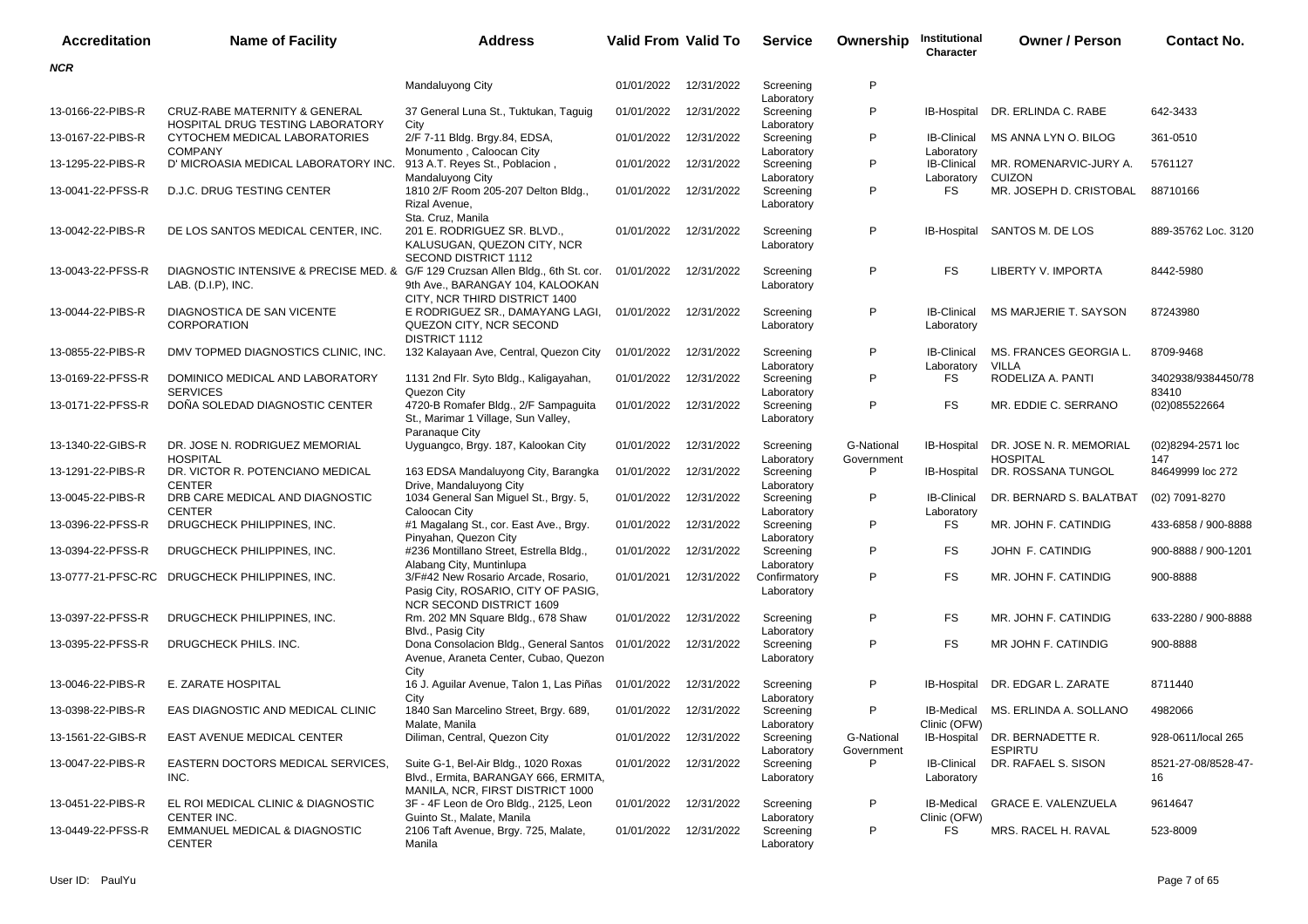| <b>Accreditation</b> | <b>Name of Facility</b>                                                                    | <b>Address</b>                                                                                                      | <b>Valid From Valid To</b> |            | <b>Service</b>          | Ownership | Institutional<br>Character        | <b>Owner / Person</b>                     | <b>Contact No.</b>          |
|----------------------|--------------------------------------------------------------------------------------------|---------------------------------------------------------------------------------------------------------------------|----------------------------|------------|-------------------------|-----------|-----------------------------------|-------------------------------------------|-----------------------------|
| <b>NCR</b>           |                                                                                            |                                                                                                                     |                            |            |                         |           |                                   |                                           |                             |
| 13-0048-22-PIBS-R    | ESSENCE MEDICAL AND LABORATORY<br><b>CLINIC</b>                                            | Unit 205 2F SGC Bldg., 3615 Davila St.<br>Makati City                                                               | 01/01/2022                 | 12/31/2022 | Screening<br>Laboratory | P         | <b>IB-Clinical</b><br>Laboratory  | MRS. IMELDA S.<br><b>DASMARINAS</b>       | 8889114                     |
| 13-1237-22-PFSS-R    | EVANS MEDICAL DIAGNOSTIC CENTER                                                            | #115 National Road, Bayanan,<br>Muntinlupa City                                                                     | 01/01/2022                 | 12/31/2022 | Screening<br>Laboratory | P         | <b>FS</b>                         | MRS. MARICEL C. BACANI                    | (02) 8292-6344              |
| 13-0882-22-PIBS-R    | EVERGREEN MEDICAL AND DIAGNOSTIC<br>CENTER, INC.                                           | 641 J & B Bldg., E. Rodriguez Ext.,<br>EDSA, Malibay, Pasay City                                                    | 01/01/2022                 | 12/31/2022 | Screening<br>Laboratory | P         | <b>IB-Medical</b><br>Clinic (OFW) | DR. JENNIFER J. IGNACIO                   | 8441713                     |
| 13-0050-22-PIBS-R    | EXACT CHECK DIAGNOSTIC CENTER INC.                                                         | Unit 4, G/F, RCS Square, E. Rodriquez<br>Jr. Ave., Brgy. Bagumabayan, Quezon<br>City                                | 01/01/2022                 | 12/31/2022 | Screening<br>Laboratory | P         | IB-Clinical<br>Laboratory         | JANELLE THERESE C. HAM                    | 86314633                    |
| 13-0049-22-PFSS-R    | EXACT CHECK DIAGNOSTIC CENTER INC.                                                         | Unit 5 & 15, 238 Banawe cor. Pagataan & 01/01/2022<br>Panalturan St., Brgy. Manresa, Quezon<br>City                 |                            | 12/31/2022 | Screening<br>Laboratory | P         | FS                                | <b>IRENE Y. QUIEC</b>                     | 83639228                    |
| 13-0173-22-PIBS-R    | FAIRCARE X-RAY & CLINICAL LABORATORY 2nd & 3rd Flr., Topstar 2 Bldg., F. Manalo 01/01/2022 | Street,, San Nicolas, City of Pasig                                                                                 |                            | 12/31/2022 | Screening<br>Laboratory | P         | <b>IB-Clinical</b><br>Laboratory  | MS. JEFERLIE F. DE GUZMAN-77202528<br>LIM |                             |
| 13-1320-22-PIBS-R    | FATIMA MEDICAL CENTER                                                                      | 120 McArthur Highway, Marulas,<br>Valenzuela City                                                                   | 01/01/2022                 | 12/31/2022 | Screening<br>Laboratory | P         | IB-Hospital                       | DR. VICENTE O. SANTOS                     | 291-6538 loc 207            |
| 13-1517-22-PIBS-R    | FCI LABORATORY AND MEDICAL SERVICES 2/F Rm. 2A Cortez Bldg. #958 E.                        | Rodriguez Sr. Blvd. New Manila, Quezon<br>City                                                                      | 01/01/2022                 | 12/31/2022 | Screening<br>Laboratory | P         | <b>IB-Clinical</b><br>Laboratory  | MS. JUNALYN V. DAVANTES (02)273-4516      |                             |
| 13-0051-22-PIBS-R    | FEU-DR. NICANOR REYES MEDICAL<br>FOUNDATION INSTITUTE-CLINICAL<br><b>LABORATORY</b>        | Regalado Ave. cor Dahlia St., West<br>Fairview, Quezon, FAIRVIEW, QUEZON<br>CITY. NCR SECOND DISTRICT 1118          | 01/01/2022                 | 12/31/2022 | Screening<br>Laboratory | P         | IB-Hospital                       | DR. MARI KARR A.<br><b>ESGUERRA</b>       | 427-0213 loc. 1145          |
| 13-1463-22-PIBS-R    | FIRST MEDICAL TEAM HEALTHCARE<br>SPECIALIST GROUP, INC.                                    | 970 Pres. Quirino Ave. cor. Modesto St.,<br>Malate, Manila                                                          | 01/01/2022                 | 12/31/2022 | Screening<br>Laboratory | P         | IB-Medical<br>Clinic (OFW)        | DR. PAUL M. TEVES                         | 8618-3362                   |
| 13-0052-22-PIBS-R    | FORTMED MEDICAL CLINICS MAKATI, INC.                                                       | Jupiter St. Cor. N. Garcia St.,<br>CARMONA, CITY OF MAKATI, NCR<br>FOURTH DISTRICT 1209                             | 01/01/2022                 | 12/31/2022 | Screening<br>Laboratory | P         | <b>IB-Clinical</b><br>Laboratory  | MR. PATRICK D. GO                         | 8897-9111                   |
| 13-0460-22-PFSS-R    | FORTUNE AMARIS DRUG TESTING CENTER                                                         | 4/F Delton Bldg., Rizal Ave., Sta. Cruz,<br>Manila                                                                  | 01/01/2022                 | 12/31/2022 | Screening<br>Laboratory | P         | FS                                | MS. VALERIE JEM M.<br><b>BELTRAN</b>      | 251-43-13                   |
| 13-0054-22-PIBS-R    | FRIENDLYCARE FOUNDATION, INC.                                                              | 27 Shaw Boulevard, Brgy. San Antonio,<br>Pasig City                                                                 | 01/01/2022                 | 12/31/2022 | Screening<br>Laboratory | P         | <b>IB-Clinical</b><br>Laboratory  | MS TERESITA D.<br>PANGANIBAN              | 7222968                     |
| 13-0053-22-PIBS-R    | FRIENDLYCARE FOUNDATION, INC. -<br><b>CUBAO CLINIC</b>                                     | 2/F Metrolane Complex Bldg., P.Tuazon<br>St. cor. 20th Ave., Brgy. Tagumpay,<br>Cubao, Quezon City                  | 01/01/2022                 | 12/31/2022 | Screening<br>Laboratory | P         | IB-Clinical<br>Laboratory         | MS. TERESITA D.<br>PANGANIBAN             | 4211660                     |
| 13-1565-22-PIBS-R    | GALINOS MEDICAL CLINIC, INC.                                                               | 3/F Atlantis Beacon Tower, 2315 Leon<br>Guinto St. Malate, Manila                                                   | 01/01/2022                 | 12/31/2022 | Screening<br>Laboratory | P         | IB-Medical<br>Clinic (OFW)        | <b>GALINOS M. INC.</b>                    | 5212742                     |
| 13-0055-22-PIBS-R    | GAMMACARE MEDICAL SERVICES, INC.                                                           | 635 BINAYUYO COR. MALANTING<br>STS., AMPARO, BARANGAY 179,<br>KALOOKAN CITY, NCR THIRD<br>DISTRICT 1425             | 01/01/2022                 | 12/31/2022 | Screening<br>Laboratory | P         | <b>IB-Clinical</b><br>Laboratory  | DR. GABRIEL J. CRUZ                       | 0289613664                  |
| 13-0057-22-PIBS-R    | GENERAL MIGUEL MALVAR MEDICAL<br>RESEARCH FOUNDATION, INC.                                 | 531 Commonwealth Ave., Brgy. Old<br>Balara, Quezon City                                                             | 01/01/2022                 | 12/31/2022 | Screening<br>Laboratory | P         | IB-Hospital                       | DR. POTENCIANO R. MALVAR 932 8867         |                             |
| 13-0175-22-PFSS-R    | GENSENS INC.                                                                               | Unit 1 AGS Plaza #60 Quezon Avenue,<br>Quezon City                                                                  | 01/01/2022                 | 12/31/2022 | Screening<br>Laboratory | P         | FS                                | MS. MA. SOPHIA R. SANTOS 3412-92-10       |                             |
| 13-0058-22-PFSS-R    | GIAN HEALTHCARE, INC.                                                                      | #238 Scout Bayoran, Tomas Morato Ave, 01/01/2022<br>SOUTH TRIANGLE, QUEZON CITY,<br><b>NCR SECOND DISTRICT 1103</b> |                            | 12/31/2022 | Screening<br>Laboratory | P         | FS                                | DR. LLOYD D. BALAJADIA                    | 8376-0034                   |
| 13-0060-22-PIBS-R    | GILCARE DIAGNOSTIC CLINIC                                                                  | 132 Kalayaan Avenue, Diliman, Quezon<br>City                                                                        | 01/01/2022 12/31/2022      |            | Screening<br>Laboratory | P         | Laboratory                        | IB-Clinical MR, GIL C, GARCIA             | 79765027                    |
| 13-1526-22-PFSS-R    | <b>GL ORO DRUG TESTING LABORATORY</b>                                                      | 1151 Brgy. Kaligayahan, Quirino Hi-way,<br>Novaliches, Quezon City                                                  | 01/01/2022                 | 12/31/2022 | Screening<br>Laboratory | P         | FS                                | MS. GUIA LUZ G. ORO                       | 02-9353017 / 02-<br>9619161 |
| 13-0179-22-PIBS-R    | <b>GLOBAL HEALTH DIAGNOSTICS</b>                                                           | 132-1 Kalayaan Ave., Brgy. Central<br>Diliman, Quezon City                                                          | 01/01/2022                 | 12/31/2022 | Screening<br>Laboratory | P         | <b>IB-Clinical</b><br>Laboratory  | MR. RONALD E. WARAIN                      | 8928-9402                   |
| 13-0178-22-PIBS-R    | <b>GLOBAL HEALTH DIAGNOSTICS</b>                                                           | 2/F Alexandria Bldg., 107 Pasadena St.,<br>Pasay City                                                               | 01/01/2022                 | 12/31/2022 | Screening<br>Laboratory | P         | <b>IB-Clinical</b><br>Laboratory  | RONALD E. WARAIN                          | 85562753                    |
| 13-0176-22-PIBS-R    | <b>GLOBAL HEALTH DIAGNOSTICS</b>                                                           | 4/F, LMB Bldg., 158 San Antonio Ave.,<br>San Antonio Valley I, Paranaque City                                       | 01/01/2022                 | 12/31/2022 | Screening<br>Laboratory | P         | <b>IB-Clinical</b><br>Laboratory  | MR. RONALD E. WARAIN                      | 88259964                    |
| 13-1238-22-PIBS-R    | GLOBAL HEALTH INDUSTRIAL CLINIC AND<br>LABORATORY                                          | No.235 National Road, Bayanan,<br>Muntinlupa City                                                                   | 01/01/2022                 | 12/31/2022 | Screening<br>Laboratory | P         | <b>IB-Clinical</b><br>Laboratory  | DR. MA. TERESA D. AMADO                   | 02-88623212                 |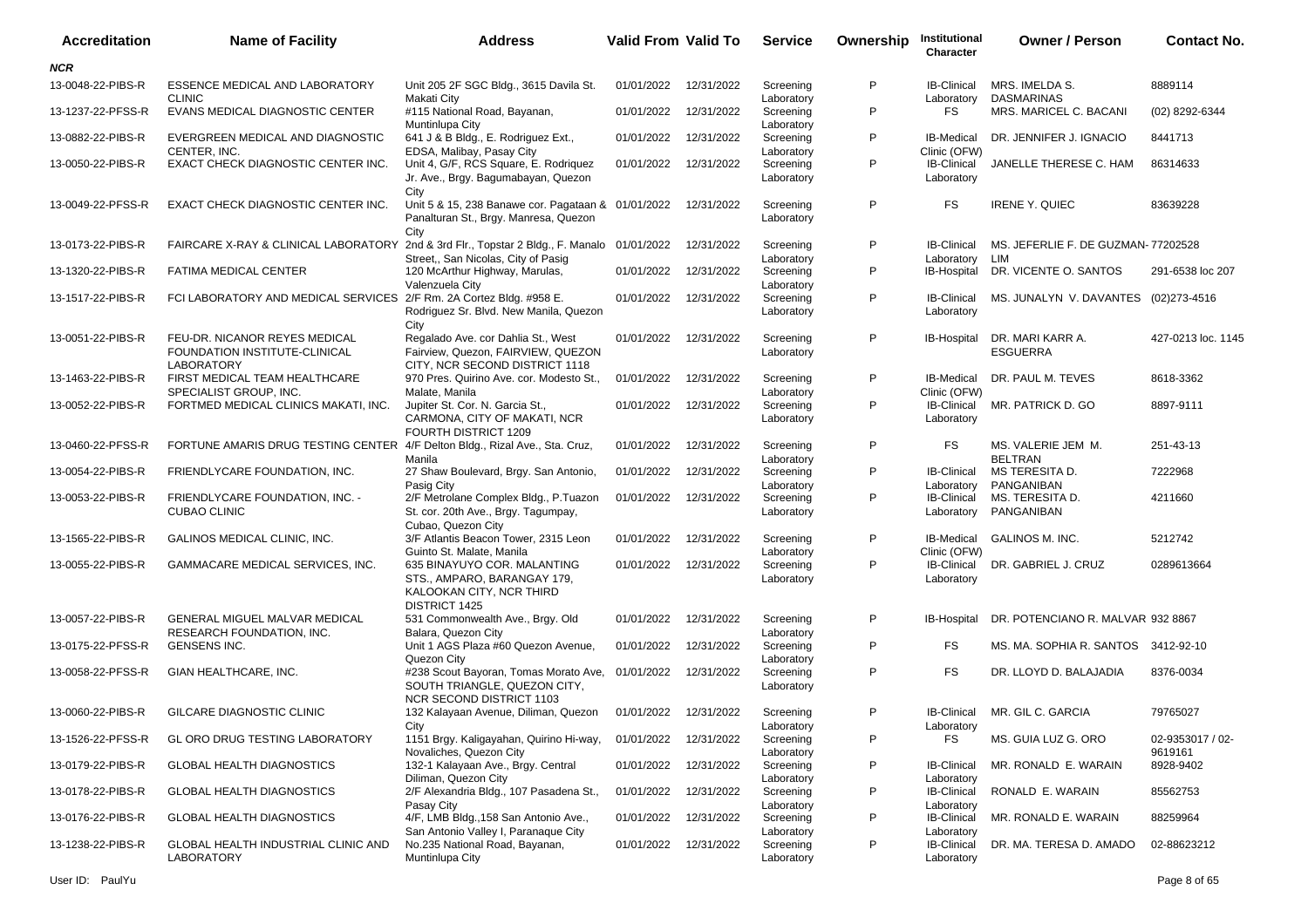| <b>Accreditation</b> | <b>Name of Facility</b>                                                                                | <b>Address</b>                                                                                                                       | <b>Valid From Valid To</b> |            | <b>Service</b>                        | Ownership | Institutional<br>Character                       | <b>Owner / Person</b>                             | <b>Contact No.</b> |
|----------------------|--------------------------------------------------------------------------------------------------------|--------------------------------------------------------------------------------------------------------------------------------------|----------------------------|------------|---------------------------------------|-----------|--------------------------------------------------|---------------------------------------------------|--------------------|
| <b>NCR</b>           |                                                                                                        |                                                                                                                                      |                            |            |                                       |           |                                                  |                                                   |                    |
| 13-0063-22-PIBS-R    | <b>GLOBALHEALTH DIAGNOSTIC CENTER.</b><br>INC.                                                         | 156 Unit-A, G/F, N. Domingo St., Pedro                                                                                               | 01/01/2022                 | 12/31/2022 | Screening                             | P         | <b>IB-Clinical</b>                               | DR. LOURDES C. TABALON                            | 7224544            |
| 13-0181-22-PIBS-R    | <b>GLOBALIFE MEDICAL LABORATORY &amp;</b>                                                              | Cruz, San Juan City<br>Cluster J, Unit 149-150 Blue Bay Walk,                                                                        | 01/01/2022                 | 12/31/2022 | Laboratory<br>Screening               | P         | Laboratory<br><b>IB-Clinical</b>                 | MS. ANITA D. LUBIGAN                              | 0464891607         |
| 13-0065-22-PIBS-R    | <b>POLYCLINIC</b><br><b>GLOBE MEDICAL IMAGING AND</b>                                                  | Macapagal Blvd., Brgy. 76, Pasay City<br>410 Del Monte Avenue, Brgy. Siena,                                                          | 01/01/2022                 | 12/31/2022 | Laboratory<br>Screening               | P         | Laboratory<br><b>IB-Clinical</b>                 | FERNANDO N. BANGAYAN                              | 82567307/87429858  |
| 13-0182-22-PIBS-R    | LABORATORY INC.<br><b>GMWV MEDICAL CLINIC</b>                                                          | Quezon City<br>Maysan Raod, Malinta, Valenzuela City                                                                                 | 01/01/2022                 | 12/31/2022 | Laboratory<br>Screening<br>Laboratory | P         | Laboratory<br><b>IB-Clinical</b><br>Laboratory   | MS MARIA JESUSA MARIBEL 028660822<br>R. VALENCIA  |                    |
| 13-0068-22-PIBS-R    | <b>GOLD MEDICHECK INC.</b>                                                                             | 4/F THA Bldg., 2116 Sen. Gil Puyat Ave.                                                                                              | 01/01/2022                 | 12/31/2022 | Screening                             | P         | IB-Medical                                       | MR. ANTHONY P. NACINO                             | 8348774            |
| 13-1581-22-PIBS-R    | GOOD HEALTH MEDICAL AND DIAGNOSTIC<br>LAB INC.                                                         | cor. Taft Ave., Pasay City, Metro Manila<br>24 PM Apartment Building, Rm.209<br>Matalino St., Brgy. Central, Diliman,<br>Quezon City | 01/01/2022                 | 12/31/2022 | Laboratory<br>Screening<br>Laboratory | P         | Clinic (OFW)<br><b>IB-Clinical</b><br>Laboratory | DR REGINALDO Z. MIA                               | 9367525            |
| 13-0184-22-PIBS-R    | <b>GRAMCARE DIAGNOSTIC CENTER</b><br><b>INCORPORATED</b>                                               | 2-3F, Philtrust Bank Bldg., Mabini St. cor. 01/01/2022<br>UN Avenue, Ermita, Manila                                                  |                            | 12/31/2022 | Screening<br>Laboratory               | P         | <b>IB-Medical</b><br>Clinic (OFW)                | MISS GINA M. REYES                                | 7127268            |
| 13-0069-22-PIBS-R    | <b>GREPA MEDICAL AND DIAGNOSTIC</b><br><b>CENTER</b>                                                   | MEZZANINE FLOOR, RCBC PLAZA<br>TOWER 2                                                                                               | 01/01/2022                 | 12/31/2022 | Screening                             | P         | <b>IB-Clinical</b>                               | DR. FREDERICK P. FRAGO                            | 8866586 local 120  |
| 13-0071-22-PFSS-R    | <b>GUADAHEALTH</b>                                                                                     | Wigwam Place, 2014 R. Magsaysay<br>Avenue, Guadalupe Nuevo, Makati City                                                              | 01/01/2022                 | 12/31/2022 | Laboratory<br>Screening<br>Laboratory | P         | Laboratory<br><b>FS</b>                          | WINSTON O. CRUZ                                   | 83324599           |
| 13-0963-22-PIBS-R    | HALCYON HEALTH NETWORK, INC.                                                                           | G/F Maria Cornelia Bldg., 222 Sen. Gil<br>Puyat Ave, Pio del Pilar, Makati City                                                      | 01/01/2022                 | 12/31/2022 | Screening<br>Laboratory               | P         | IB-Medical<br>Clinic (OFW)                       | <b>GLENNDA E. CANLAS</b>                          | 864-0205           |
| 13-0072-22-PIBS-R    | <b>HEALS DIAGNOSTIC MEDICAL &amp; ALLIED</b><br>SERVICES, INC.                                         | 38 Matalino St., Brgy. Central, Diliman,<br>Quezon City                                                                              | 01/01/2022                 | 12/31/2022 | Screening<br>Laboratory               | P         | <b>IB-Clinical</b><br>Laboratory                 | DR. KHRISTINE A.<br><b>GUTIERREZ</b>              | 2161971            |
| 13-0073-22-PIBS-R    | HEALTH ALERT MEDICAL AND DIAGNOSTIC<br><b>CENTER</b>                                                   | Unit B & C, 158 West Avenue, Phil-am,<br>Quezon City                                                                                 | 01/01/2022                 | 12/31/2022 | Screening<br>Laboratory               | P         | <b>IB-Clinical</b><br>Laboratory                 | MS. ARSENIA A. DISTAJO                            | 416-2233           |
| 13-0074-22-PFSS-R    | HEALTH CUBE MEDICAL CLINICS                                                                            | 241 Shaw Blvd., BAGONG SILANG,<br>CITY OF MANDALUYONG, NCR<br>SECOND DISTRICT 1550                                                   | 01/01/2022                 | 12/31/2022 | Screening<br>Laboratory               | P         | <b>FS</b>                                        | DR. JAN DENTON A. CHUA                            | 8652-1111          |
| 13-0076-22-PIBS-R    | HEALTH DELIVERY SYSTEM, INC - CUBAO                                                                    | Unit 322-323 3/F Spark Place, P. Tuazon<br>Blvd., Brgy. Socorro, Cubao, Quezon City                                                  | 01/01/2022                 | 12/31/2022 | Screening<br>Laboratory               | P         | <b>IB-Clinical</b><br>Laboratory                 | DOCTOR ROBERT LEOMARK 2824513<br>T. CASTRO        |                    |
| 13-0075-22-PIBS-R    | HEALTH DELIVERY SYSTEM, INC.                                                                           | Unit L2 & L3 Soho Central, Greenfield<br>District, Highway Hills, Mandaluyong City                                                   | 01/01/2022                 | 12/31/2022 | Screening<br>Laboratory               | P         | <b>IB-Clinical</b><br>Laboratory                 | DR. ROBERT LEOMARK T.<br>CASTRO                   | 6345714 local 6742 |
| 13-1133-22-PIBS-R    | <b>HEALTH GUARD DIAGNOSTIC</b>                                                                         | #55 Karuhatan Rd., Karuhatan,                                                                                                        | 01/01/2022                 | 12/31/2022 | Screening                             | P         | <b>IB-Clinical</b>                               | MRS. LEONITA G.                                   | $(2)$ 294-4565     |
| 13-0077-22-PIBS-R    | LABORATORY AND MEDICAL SERVICES<br><b>HEALTH HUB CLINIC</b>                                            | Valenzuela City<br>#1 Hercules Street corner Makati Avenue, 01/01/2022                                                               |                            | 12/31/2022 | Laboratory<br>Screening               | P         | Laboratory<br><b>IB-Clinical</b>                 | <b>RESURRECCION</b><br>DR. JOSE EMERSON T.        | 8-816-0888         |
| 13-1389-22-PIBS-R    | <b>HEALTH METRICS INC.</b>                                                                             | Brgy. Bel-Air, Makati City<br>4th Floor Two E-Com Bldg., Mall of Asia<br>Complex, BARANGAY 109, PASAY                                | 01/01/2022                 | 12/31/2022 | Laboratory<br>Screening<br>Laboratory | P         | Laboratory<br>IB-Medical<br>Clinic (OFW) ABAYA   | AFABLE<br>DR ANTONIO ROBERTO M.                   | 8805-8032          |
| 13-1391-22-PIBS-R    | <b>HEALTH METRICS, INC.</b>                                                                            | CITY, NCR FOURTH DISTRICT 1300<br>1157 Don Chino Roces Ave., San<br>Antonio, Makati City                                             | 01/01/2022                 | 12/31/2022 | Screening                             | P         | IB-Medical                                       | DR. ANTONIO ROBERTO M.                            | 7795-1234          |
| 13-0185-22-PIBS-R    | HEALTH QUEST DIAGNOSTIC LABORATORY cor. Del Monte Avenue, Damayan,                                     |                                                                                                                                      | 01/01/2022                 | 12/31/2022 | Laboratory<br>Screening               | P         | Clinic (OFW) ABAYA<br><b>IB-Clinical</b>         | MS. KRISTINE G. SANCEJA                           | 7093588            |
| 13-0080-22-PFSS-R    | & MULTI-SPECIALTY CLINIC, INC.<br>HEALTH TRENDS MEDICAL CLINIC AND<br><b>DIAGNOSTIC CENTER</b>         | Quezon City<br>#8 Pres. Diosdado Macapagal Ave.,<br>Lifestyle Sectio, BARANGAY 1, PASAY<br>CITY, NCR FOURTH DISTRICT 1300            | 01/01/2022                 | 12/31/2022 | Laboratory<br>Screening<br>Laboratory | P         | Laboratory<br><b>FS</b>                          | DR. WALTER A. DIMAYUGA                            | 556-1270           |
| 13-0857-22-PIBS-R    | HEALTH VENUE MULTI SPECIALTY CLINIC & 16-B 3rd Ave cor. South Road, Bagong<br><b>DIAGNOSTIC CENTER</b> | Lipunan ng Crame, Cubao, Quezon City                                                                                                 | 01/01/2022                 | 12/31/2022 | Screening<br>Laboratory               | P         | <b>IB-Clinical</b><br>Laboratory                 | MS. CHARISH MAY I. DELA<br>CRUZ                   | 83506541           |
| 13-0399-22-PIBS-R    | HEALTHBRIDGE MEDICAL SERVICES INC.                                                                     | G/F A&N Bldg., San Antonio, Makati City                                                                                              | 01/01/2022 12/31/2022      |            | Screening<br>Laboratory               | P         | <b>IB-Clinical</b>                               | DR. PAULO ANTONIO E.<br>Laboratory CLEMENTE       | 8478-7136          |
| 13-1040-22-PFSS-R    | HEALTHLAB AND MEDICAL SERVICES, INC. Unit 1601 Medical Plaza, Amorsolo St.,                            | Legaspi Vil, SAN LORENZO, CITY OF                                                                                                    | 01/01/2022 12/31/2022      |            | Screening<br>Laboratory               | P         | <b>FS</b>                                        | MR. GEORGE T. GODUCO                              | 88443703/88671140  |
| 13-0188-22-PIBS-R    | HEALTHLOCK MEDICAL DENTAL                                                                              | MAKATI, NCR FOURTH DISTRICT 1229<br>#187 G/F Triple K Bldg., Concepcion St.,                                                         | 01/01/2022                 | 12/31/2022 | Screening                             | P         | <b>IB-Clinical</b>                               | MS. BENILDA P. LIBATIQUE                          | 5079791            |
| 13-1363-22-PIBS-R    | <b>DIAGNOSTIC SERVICES</b><br>HEALTHPLUS DIAGNOSTIC CLINIC, INC.                                       | San Joaquin, Pasig<br>Solemil Bldg., 1248 Bocobo St. cor P.<br>Faura, BARANGAY 669, ERMITA,                                          | 01/01/2022                 | 12/31/2022 | Laboratory<br>Screening<br>Laboratory | P         | Laboratory<br>Clinic (OFW)                       | IB-Medical DR MARCIANO P. SUMAGANG (2) 8562-71-01 |                    |
| 13-0078-22-PIBS-R    | HEALTHRIGHT INC.                                                                                       | MANILA, NCR, FIRST DISTRICT 1000<br>Unit 1-9, 2/F Wilcon City Center, 121                                                            | 01/01/2022 12/31/2022      |            | Screening                             | P         |                                                  | IB-Clinical TIMOTHY M. SY                         | 2776962            |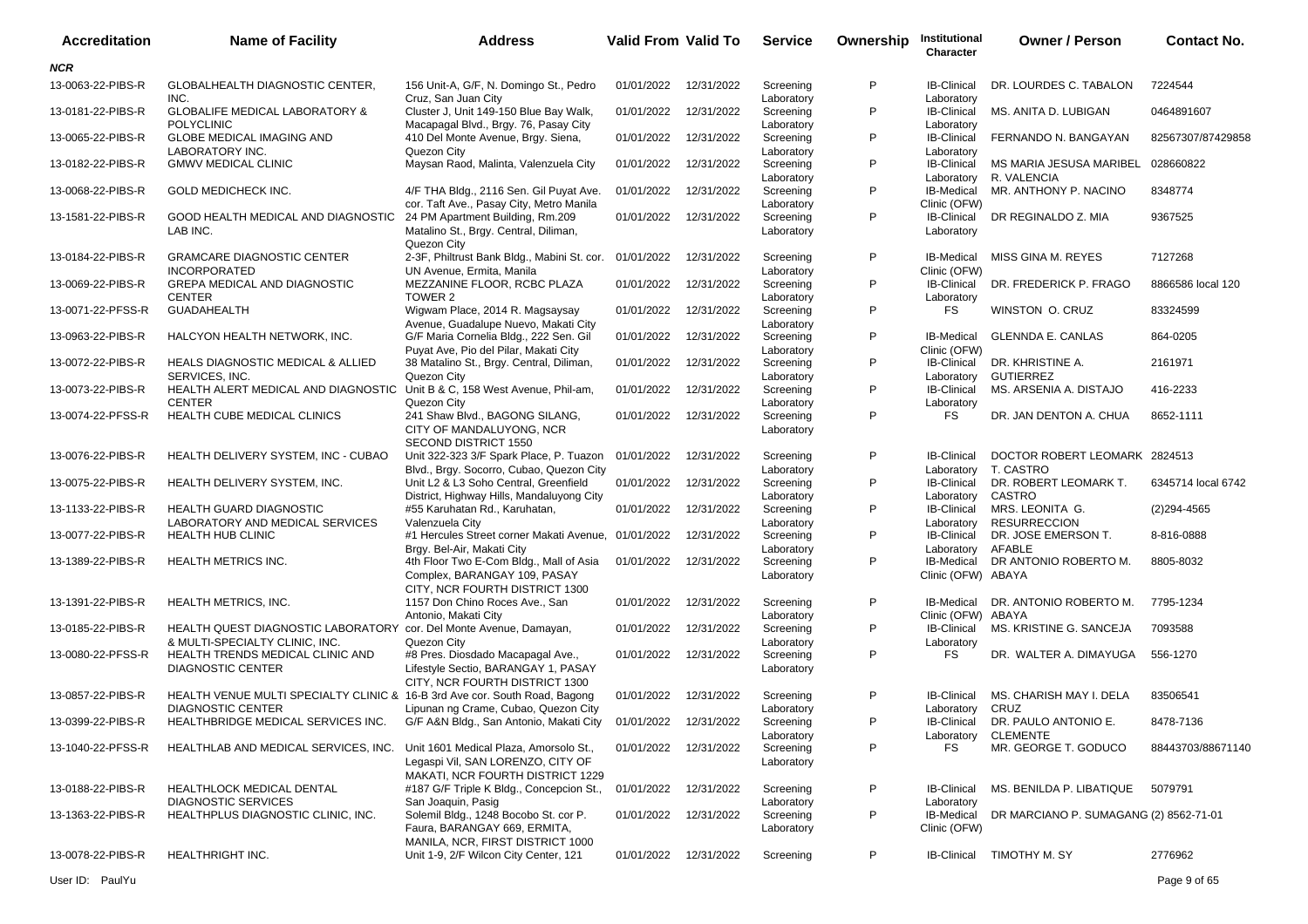| <b>Accreditation</b> | <b>Name of Facility</b>                                                                                          | <b>Address</b>                                                                                                          | <b>Valid From Valid To</b> |            | <b>Service</b>                        | Ownership | Institutional<br>Character                       | <b>Owner / Person</b>                                   | <b>Contact No.</b>  |
|----------------------|------------------------------------------------------------------------------------------------------------------|-------------------------------------------------------------------------------------------------------------------------|----------------------------|------------|---------------------------------------|-----------|--------------------------------------------------|---------------------------------------------------------|---------------------|
| <b>NCR</b>           |                                                                                                                  |                                                                                                                         |                            |            |                                       |           |                                                  |                                                         |                     |
|                      |                                                                                                                  | Visayas Avenue, Bahay Toro, Quezon<br>City                                                                              | 01/01/2022                 | 12/31/2022 | Laboratory                            | P         | Laboratory                                       |                                                         |                     |
| 13-0081-22-PIBS-R    | <b>HEALTHSTAT DIAGNOSTIC &amp; MEDICAL</b><br>CLINIC, CO.                                                        | 4 J.P Laurel St., San Roque, Marikina<br>City                                                                           | 01/01/2022                 | 12/31/2022 | Screening<br>Laboratory               | P         | <b>IB-Clinical</b><br>Laboratory                 | MS. VAREE MAY G.<br><b>EVANGELISTA</b>                  | 83954310            |
| 13-0083-22-PIBS-R    | HEALTHWELL DIAGNOSTIC CLINIC CO.                                                                                 | 1431 A. Mabini St., Ermita, Manila                                                                                      | 01/01/2022                 | 12/31/2022 | Screening<br>Laboratory               | P         | <b>IB-Medical</b><br>Clinic (OFW)                | MR WENCY R. PALMERO                                     | 2553924             |
| 13-0085-22-PIBS-R    | <b>HEARTLAND MEDICAL &amp; DIAGNOSTIC</b><br><b>CENTER</b>                                                       | 1853 Leon Guinto St., Brgy. 693, Malate,<br>Manila                                                                      | 01/01/2022                 | 12/31/2022 | Screening<br>Laboratory               | P         | IB-Medical<br>Clinic (OFW)                       | DR JOSE JUANCHO                                         | 83711688            |
| 13-0087-22-PIBS-R    | HEARTWELL MEDICAL AND DIAGNOSTIC                                                                                 | 4/F Stanisco Tower, 999 Pedro Gil cor.                                                                                  | 01/01/2022                 | 12/31/2022 | Screening                             | P         | IB-Medical                                       | DR REVIEN B. DELA CRUZ                                  | 02-82414553         |
| 13-0088-22-PIBS-R    | CENTER, CO.<br>HELAL MEDICAL LABORATORY, PHARMACY 1679 vareb mansion cor Malvar, Malate,<br>& DIAGNOSTIC TRADING | Agoncillo St., Malate, Ermita, Manila<br>BARANGAY 699, MALATE, MANILA,                                                  | 01/01/2022                 | 12/31/2022 | Laboratory<br>Screening<br>Laboratory | P         | Clinic (OFW)<br><b>IB-Clinical</b><br>Laboratory | MRS. JOSEPHINE C. HELAL                                 | 76248197 / 76216027 |
| 13-1075-22-PIBS-R    | <b>HI-PRECISION DIAGNOSTICS</b>                                                                                  | NCR, FIRST DISTRICT 1004<br># 18 East Avenue cor. V. Luna Brgy.                                                         | 01/01/2022                 | 12/31/2022 | Screening                             | P         | <b>IB-Clinical</b>                               | DR. EVETTE LILYBELLE A.                                 | 435-8228            |
|                      |                                                                                                                  | Pinyahan, Quezon City                                                                                                   |                            |            | Laboratory                            | P         | Laboratory                                       | <b>DEMAISIP</b>                                         |                     |
| 13-1239-22-PFSS-R    | <b>HI-PRECISION DIAGNOSTICS</b>                                                                                  | 1/F - L12 A Fishermall Malabon, Lot 2-10, 01/01/2022<br>Blk. 8, Ph3 E-2, Longos District 2,<br><b>Malabon City</b>      |                            | 12/31/2022 | Screening<br>Laboratory               |           | FS                                               | SELWYN . CU                                             | 88639999            |
| 13-1084-22-PIBS-R    | <b>HI-PRECISION DIAGNOSTICS</b>                                                                                  | 1850 TAFT AVENUE, ZONE 075,<br>BARANGAY 693, MALATE, MANILA,<br><b>NCR, FIRST DISTRICT</b>                              | 01/01/2022                 | 12/31/2022 | Screening<br>Laboratory               | P         | <b>IB-Clinical</b><br>Laboratory                 | DR IRMA GRACE B. BAUTISTA 8405-0039<br>-CAPINIG         |                     |
| 13-1066-22-PIBS-R    | <b>HI-PRECISION DIAGNOSTICS</b>                                                                                  | 2/F Avisha Center, 94 Mayor Gil<br>Fernando Ave. cor. Mt. Vermon St., Sta.<br>Elena. Marikina                           | 01/01/2022                 | 12/31/2022 | Screening<br>Laboratory               | P         | <b>IB-Clinical</b><br>Laboratory                 | DR SIERRA ROMA S.<br><b>HERNANDEZ</b>                   | 84030593            |
| 13-1070-22-PIBS-R    | <b>HI-PRECISION DIAGNOSTICS</b>                                                                                  | 2/F CPE Multi-Resources Inc. Bldg.,<br>Fairview Park, Commonwealth Ave.,                                                | 01/01/2022                 | 12/31/2022 | Screening<br>Laboratory               | P         | <b>IB-Clinical</b><br>Laboratory                 | DR EVETTE LILYBELLE A.<br><b>DEMAISIP</b>               | 8273-0874           |
| 13-1068-22-PIBS-R    | <b>HI-PRECISION DIAGNOSTICS</b>                                                                                  | Quezon City<br>440-442 W. Long Bldg., del Monte Ave.,<br>cor. Biak na Bato, Brgy. Sienna, Quezon                        | 01/01/2022                 | 12/31/2022 | Screening<br>Laboratory               | P         | <b>IB-Clinical</b><br>Laboratory                 | DR. NG D. OSCAR                                         | 863-9999 loc 138    |
| 13-1073-22-PIBS-R    | <b>HI-PRECISION DIAGNOSTICS</b>                                                                                  | City<br>8006 Pioneer Centre cor. United &                                                                               | 01/01/2022                 | 12/31/2022 | Screening                             | P         | <b>IB-Clinical</b>                               | DR. IRMA GRACE B.                                       | (02)8631-7564       |
| 13-1077-22-PIBS-R    | HI-PRECISION DIAGNOSTICS                                                                                         | Brixton Sts., Brgy. Kapitolyo, Pasig City<br>C. Raymundo Ave. cor. F. Legaspi St.,                                      | 01/01/2022                 | 12/31/2022 | Laboratory<br>Screening               | P         | Laboratory<br><b>IB-Clinical</b>                 | <b>BAUTISTA-CAPINIG</b><br>DR. PEDRITO Y. TAGAYUNA      | (02) 86427045       |
| 13-1065-22-PIBS-R    | <b>HI-PRECISION DIAGNOSTICS</b>                                                                                  | Maybunga, Pasig City<br>G/F Garpas Tower 31B V. Luna Rd. cor.                                                           | 01/01/2022                 | 12/31/2022 | Laboratory<br>Screening               | P         | Laboratory<br><b>IB-Clinical</b>                 | DR. EVETTE LILYBELLE A.                                 | 8436-8682           |
| 13-1241-22-PFSS-R    | <b>HI-PRECISION DIAGNOSTICS</b>                                                                                  | Mabilis St., Pinyahan, Quezon City<br>G/F Rivergreen Residences, 2217 Pedro<br>Gil St., Brgy. 880, Zone 97, Sta. Ana,   | 01/01/2022                 | 12/31/2022 | Laboratory<br>Screening<br>Laboratory | P         | Laboratory<br>FS                                 | DEMAISIP<br>. CU<br>MR. SELWYN                          | 8863-9999           |
| 13-1088-22-PIBS-R    | <b>HI-PRECISION DIAGNOSTICS</b>                                                                                  | Manila<br>G/F San Luis Terraces Bldg. 638 TM<br>Kalaw St. Ermita, Manila                                                | 01/01/2022                 | 12/31/2022 | Screening<br>Laboratory               | P         | <b>IB-Clinical</b><br>Laboratory                 | DR. IRMA GRACE B.<br><b>BAUTISTA - CAPINIG</b>          | 404-1441            |
| 13-1086-22-PIBS-R    | <b>HI-PRECISION DIAGNOSTICS</b>                                                                                  | Lot 2 D- 1 to 3, Talon Dos, Las Pinas City                                                                              | 01/01/2022                 | 12/31/2022 | Screening                             | P         | <b>IB-Clinical</b>                               | DR. PAULO ANTONIO E.                                    | (02)8800-6825       |
| 13-1083-22-PIBS-R    | <b>HI-PRECISION DIAGNOSTICS</b>                                                                                  | Mezzanine & 2nd Flr, Pacific Skyloft<br>Bldg,, BARANGAY 413, SAMPALOC,                                                  | 01/01/2022                 | 12/31/2022 | Laboratory<br>Screening<br>Laboratory | P         | Laboratory<br><b>IB-Clinical</b><br>Laboratory   | <b>CLEMENTE</b><br>DR MARIA LOURDES P.<br><b>SANTOS</b> | $(02)588 - 0147$    |
| 13-1074-22-PIBS-R    | <b>HI-PRECISION DIAGNOSTICS</b>                                                                                  | MANILA, NCR, FIRST DISTRICT<br>Unit 3 & 4 Arca North Compound, 236 Mc 01/01/2022                                        |                            | 12/31/2022 | Screening                             | P         | <b>IB-Clinical</b>                               | DR IRMA GRACE B. CAPINIG 8236-3280                      |                     |
| 13-1087-22-PIBS-R    | <b>HI-PRECISION DIAGNOSTICS</b>                                                                                  | Arthur Hiway, Karuhatan, Valenzuela City<br>Unit A-4B Jaka Plaza Mall, 8288 Dr. A.<br>Santos Ave., SAN ANTONIO, CITY OF | 01/01/2022                 | 12/31/2022 | Laboratory<br>Screening<br>Laboratory | P         | Laboratory<br>IB-Clinical<br>Laboratory          | DR. MONINA E. CACAWA-<br>MONTENEGRO                     | 88363431            |
| 13-1072-22-PIBS-R    | <b>HI-PRECISION DIAGNOSTICS PLUS</b>                                                                             | PARAÑAQUE, NCR FOURTH DISTRICT<br>3/F Commercenter Bldg. 31st cor. 4th                                                  | 01/01/2022                 | 12/31/2022 | Screening                             | P         | <b>IB-Clinical</b>                               | <b>FRANCIS G. MORIA</b>                                 | 8550-1735           |
| 13-1079-22-PIBS-R    | HI-PRECISION DIAGNOSTICS PLUS                                                                                    | Ave. Bonifacio, Bagumbayan, Taguig<br>364-365 Level 3, SM Aura Premier,<br>Mckinley Parkway Bonifacio Global City,      | 01/01/2022                 | 12/31/2022 | Laboratory<br>Screening               | P         | Laboratory<br><b>IB-Clinical</b>                 | DR PEDRITO Y. TAGAYUNA                                  | (02) 8294-0015      |
| 13-1089-22-PIBS-R    | HI-PRECISION DIAGNOSTICS PLUS                                                                                    | Brgy. Fort Bonifacio, Taguig City<br>64 Aguirre Avenue, BF Homes, Sucat,<br>Paranaque City, Metro Manila                | 01/01/2022                 | 12/31/2022 | Laboratory<br>Screening<br>Laboratory | P         | Laboratory<br><b>IB-Clinical</b>                 | DR. PAULO ANTONIO<br>Laboratory CLEMENTE                | 88341295            |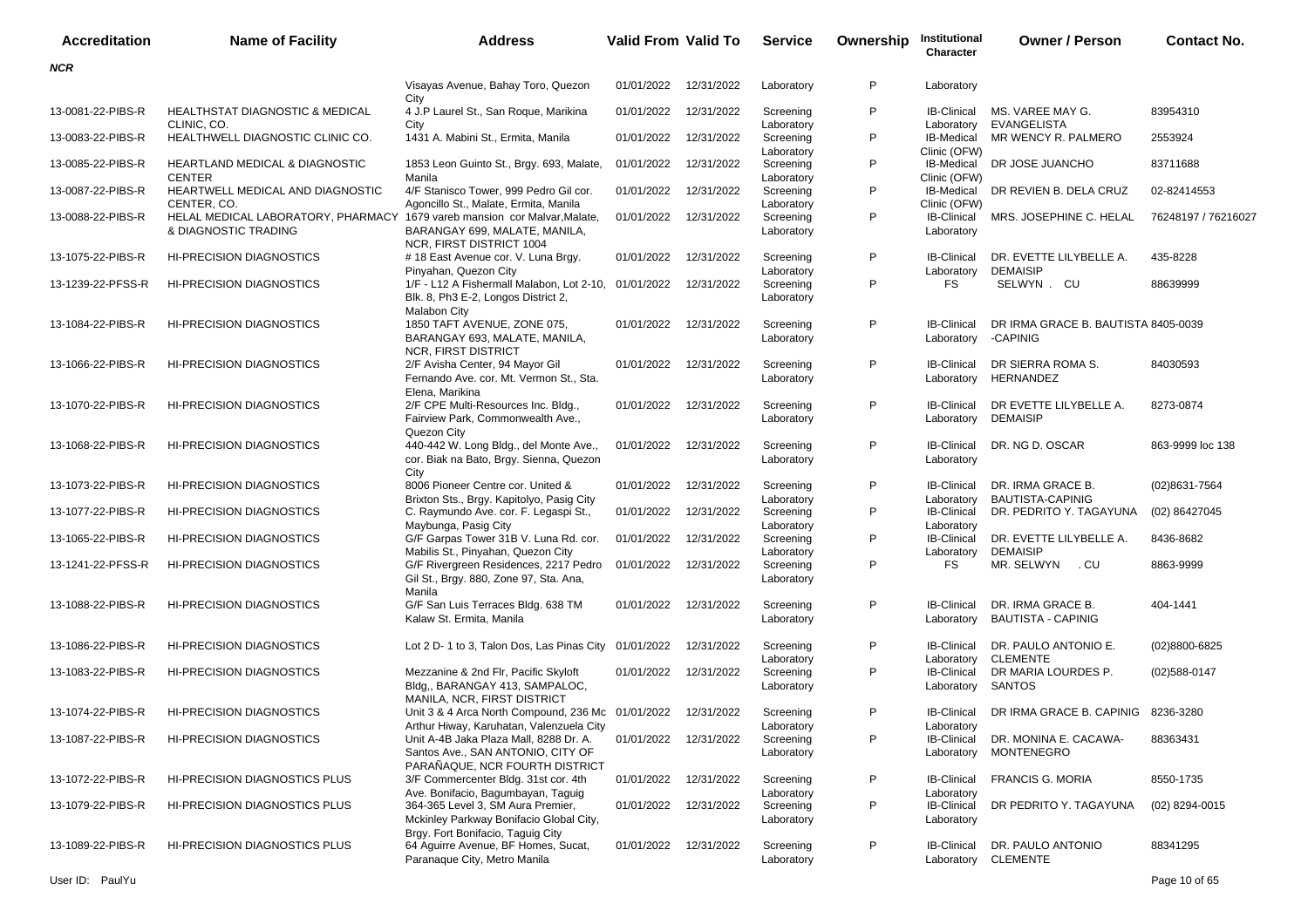| <b>Accreditation</b> | <b>Name of Facility</b>                              | <b>Address</b>                                                                                                                                              | <b>Valid From Valid To</b> |                       | <b>Service</b>                        | Ownership | Institutional<br>Character                     | <b>Owner / Person</b>                             | <b>Contact No.</b> |
|----------------------|------------------------------------------------------|-------------------------------------------------------------------------------------------------------------------------------------------------------------|----------------------------|-----------------------|---------------------------------------|-----------|------------------------------------------------|---------------------------------------------------|--------------------|
| <b>NCR</b>           |                                                      |                                                                                                                                                             |                            |                       |                                       |           |                                                |                                                   |                    |
| 13-1082-22-PIBS-R    | <b>HI-PRECISION DIAGNOSTICS PLUS</b>                 | Katipunan Avenue, BLUE RIDGE A,<br>QUEZON CITY, NCR SECOND                                                                                                  |                            | 01/01/2022 12/31/2022 | Screening<br>Laboratory               | P         | <b>IB-Clinical</b><br>Laboratory               | DR MARIA LOURDES.<br><b>SANTOS</b>                | 09431280187        |
| 13-1078-22-PIBS-R    | <b>HI-PRECISION DIAGNOSTICS PLUS</b>                 | <b>DISTRICT</b><br>Level 3, R3-L3-034, Ayala Malls Vertis<br>North Phase 1 & 2, Brgy. Pag-Asa,                                                              | 01/01/2022                 | 12/31/2022            | Screening<br>Laboratory               | P         | <b>IB-Clinical</b><br>Laboratory               | DR MARICEL R. RIBO                                | 8241-8957          |
| 13-1240-22-PFSS-R    | <b>HI-PRECISION DIAGNOSTICS PLUS</b>                 | Quezon City<br>Norkis Bldg.11, Calbayog St. cor. DM                                                                                                         | 01/01/2022                 | 12/31/2022            | Screening                             | P         | FS                                             | MR SELWYN C. CU                                   | 88639999           |
| 13-1076-22-PIBS-R    | <b>HI-PRECISION DIAGNOSTICS PLUS</b>                 | Guevara St., Mandaluyong City<br>R3-324A Power Plant Mall, Poblacion,<br>Makati City                                                                        | 01/01/2022                 | 12/31/2022            | Laboratory<br>Screening<br>Laboratory | P         | <b>IB-Clinical</b><br>Laboratory               | DR. PEDRITO Y. TAGAYUNA                           | 02 84780377        |
| 13-1085-22-PIBS-R    | <b>HI-PRECISION DIAGNOSTICS PLUS</b>                 | Unit 1,2,3 & 4 AA Corporate Plaza, Civic 01/01/2022                                                                                                         |                            | 12/31/2022            | Screening                             | P         | <b>IB-Clinical</b>                             | DR. MONINA C.                                     | 88005967           |
| 13-1081-22-PIBS-R    | <b>HI-PRECISION DIAGNOSTICS PLUS</b>                 | Drive, Alabang, Muntinlupa City<br>Unit 3, G/F AT Ayala North Echange -<br>BPO Tower Ayala Ave. cor. Salcedo and<br>Amorsolo St., Brgy. San Lorenzo, Makati | 01/01/2022                 | 12/31/2022            | Laboratory<br>Screening<br>Laboratory | P         | Laboratory<br><b>IB-Clinical</b><br>Laboratory | <b>MONTENEGRO</b><br>SELWYN C. CU                 | 88639999           |
| 13-1071-22-PIBS-R    | <b>HI-PRECISION DIAGNOSTICS PLUS</b>                 | City<br>Unit G01, G02 & M01 TNA Bldg., 17 J.<br>Abad Santos, Little Baguio, San Juan<br>City, Manila                                                        |                            | 01/01/2022 12/31/2022 | Screening<br>Laboratory               | P         | <b>IB-Clinical</b><br>Laboratory               | DR. IRMA GRACE B.<br><b>BAUTISTA-CAPINIG</b>      | 88717459           |
| 13-1067-22-PIBS-R    | <b>HI-PRECISION DIAGNOSTICS PLUS</b>                 | Unit G20-23 Ortigas Technopoint One,<br>Dona Julia Vargas Ave., Ortigas Center,                                                                             | 01/01/2022                 | 12/31/2022            | Screening<br>Laboratory               | P         | <b>IB-Clinical</b><br>Laboratory               | DR. MARIA LOURDES P.<br><b>SANTOS</b>             | (02)86337931       |
| 13-1080-22-PIBS-R    | <b>HI-PRECISION DIAGNOSTICS PLUS</b>                 | Pasig City<br>Unit LG-1A & A107C1-1, 123 West<br>Campus, Mc Kinley West, Taguig City                                                                        | 01/01/2022                 | 12/31/2022            | Screening<br>Laboratory               | P         | <b>IB-Clinical</b><br>Laboratory               | <b>FRANCIS G. MORIA</b>                           | 7940-2317          |
| 13-1055-22-PIBS-R    | HMC, INC.                                            | 4th Level Greenbelt 5, Ayala Center, SAN 01/01/2022<br>LORENZO, CITY OF MAKATI, NCR<br><b>FOURTH DISTRICT 1223</b>                                          |                            | 12/31/2022            | Screening<br>Laboratory               | P         | <b>IB-Clinical</b><br>Laboratory               | DR. JO EILEEN SUZANNE R.<br><b>PAMA</b>           | 77206109           |
| 13-1053-22-PIBS-R    | HMC, INC. (Healthway Medical)                        | 2/F, Alabang Town Center, Alabang-<br>Zapote Rd., Munt, ALABANG, CITY OF<br>MUNTINLUPA, NCR FOURTH DISTRICT<br>1799                                         |                            | 01/01/2022 12/31/2022 | Screening<br>Laboratory               | P         | <b>IB-Clinical</b><br>Laboratory               | DR. JO EILEEN SUZANNE R. 77206102<br><b>PAMA</b>  |                    |
| 13-1057-22-PIBS-R    | HMC, INC. (Healthway Medical)                        | 4th Level, Market Market, Bonifacio<br>Global City, Ususan, Taguig                                                                                          | 01/01/2022                 | 12/31/2022            | Screening<br>Laboratory               | P         | <b>IB-Clinical</b><br>Laboratory               | DR. JO EILEEN SUZANNE R. 77206114<br><b>PAMA</b>  |                    |
| 13-1052-22-PIBS-R    | HMC, INC. (Healthway Medical)                        | 5F The Block, SM City North Edsa,<br>Quezon City, SANTO CRISTO, QUEZON<br>CITY, NCR SECOND DISTRICT 1101                                                    | 01/01/2022                 | 12/31/2022            | Screening<br>Laboratory               | P         | <b>IB-Clinical</b><br>Laboratory               | DR. JO EILEEN SUZANNE R. 77206107<br><b>PAMA</b>  |                    |
| 13-1058-22-PIBS-R    | HMC, INC. (Healthway Medical)                        | 5th Level, Wellness Zone, Shangrila<br>Plaza Mall,, Wack-Wack Greenhills, City<br>Of Mandaluyong                                                            | 01/01/2022                 | 12/31/2022            | Screening<br>Laboratory               | P         | <b>IB-Clinical</b><br>Laboratory               | DR. JO EILEEN SUZANNE R. 77206119<br><b>PAMA</b>  |                    |
| 13-1056-22-PIBS-R    | HMC, INC. (Healthway Medical)                        | G/F 8 Adriatico Tower Padre Faura St.<br>cor J. Bocobo, Brgy. 659, Ermita, Manila                                                                           |                            | 01/01/2022 12/31/2022 | Screening<br>Laboratory               | P         | <b>IB-Clinical</b><br>Laboratory               | DR. JO EILEEN SUZANNE R. 772061112<br><b>PAMA</b> |                    |
| 13-1054-22-PIBS-R    | HMC, INC. (Healthway Medical)                        | L-2 Pixie Forest Entrance Festival<br>Supermall, Filinvest, Alabang, Muntinlupa                                                                             | 01/01/2022                 | 12/31/2022            | Screening<br>Laboratory               | P         | <b>IB-Clinical</b><br>Laboratory               | DR. JO EILEEN SUZANNE R.<br><b>PAMA</b>           | 77206104           |
| 13-0090-22-PIBS-R    | HMICARE, INC.                                        | 1152 Chino Roces Ave., San Antonio                                                                                                                          | 01/01/2022                 | 12/31/2022            | Screening                             | P         | <b>IB-Clinical</b>                             | MRS. JOSEFINA P. RUFINO                           | 8111313 LOCAL 203  |
| 13-1341-22-PIBS-R    | HOLY NAME OF JESUS MULTI-SPECIALIST<br><b>CLINIC</b> | Village, Makati City<br>Siera Madre, Highway Hills, Mandaluyong 01/01/2022<br>City                                                                          |                            | 12/31/2022            | Laboratory<br>Screening<br>Laboratory | P         | Laboratory<br><b>IB-Clinical</b><br>Laboratory | DR SONIA A. TUMANENG                              | 717-0351           |
| 13-0092-22-PIBS-R    | HOPE LOVE FAITH MEDICAL CLINIC & LAB.,<br>INC.       | 35-C, Quezon Avenue, Quezon City,<br>LOURDES, QUEZON CITY, NCR<br><b>SECOND DISTRICT 1114</b>                                                               | 01/01/2022                 | 12/31/2022            | Screening<br>Laboratory               | P         | <b>IB-Clinical</b><br>Laboratory               | MR. BRIAN JOHN T. REYES                           | 87499589           |
| 13-0191-22-PIBS-R    | I-HEALTH MULTI-SPECIALIST CLINIC INC.                | Unit 206 UGF SM Center, Alabang-<br>Zapote Road, Pamplona Dos, Las Pinas<br>City                                                                            | 01/01/2022                 | 12/31/2022            | Screening<br>Laboratory               | P         | <b>IB-Clinical</b><br>Laboratory               | ERLINDA C. RABE                                   | $(02)556 - 9866$   |
| 13-1185-22-PIBS-R    | IMS WELLTH CARE, INC.                                | #49 National Road, Putatan, Muntinlupa<br>City                                                                                                              | 01/01/2022                 | 12/31/2022            | Screening<br>Laboratory               | P         | <b>IB-Clinical</b><br>Laboratory               | DR. KAREN B. DAMIAN                               | +632 88389976      |
| 13-0192-22-PFSS-R    | INB DRUG TESTING CENTER                              | Rm. 304, 3/F Arrhelyn Bldg., Maysan<br>Rd., Pob.2, Malinta, Valenzuela City                                                                                 |                            | 01/01/2022 12/31/2022 | Screening<br>Laboratory               | P         | <b>FS</b>                                      | DR. ISIDRO U. SALVATIERRA 952-0512                |                    |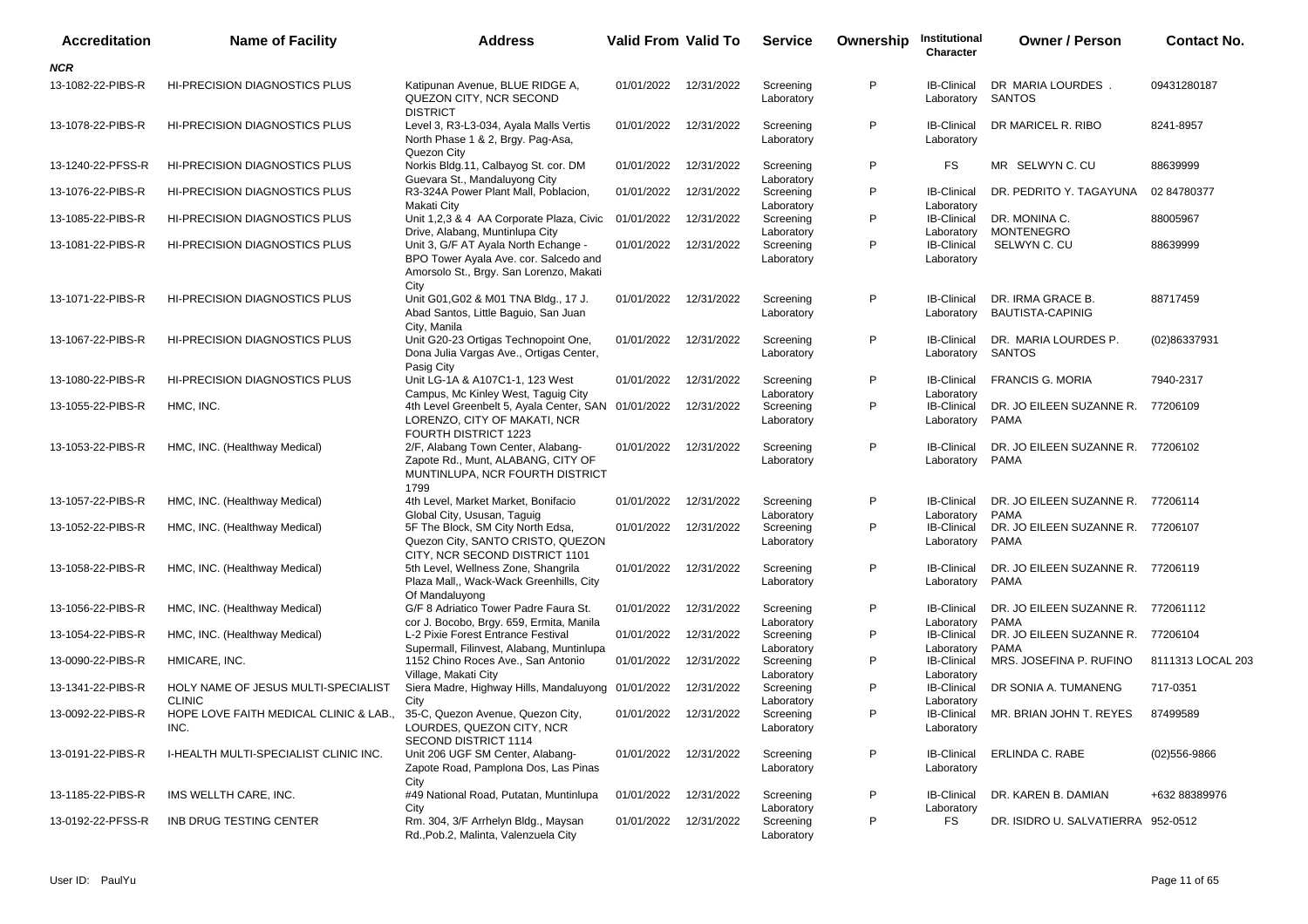| <b>Accreditation</b> | <b>Name of Facility</b>                                                   | <b>Address</b>                                                                                                         | Valid From Valid To   |            | <b>Service</b>          | Ownership | Institutional<br>Character                | <b>Owner / Person</b>                     | <b>Contact No.</b> |
|----------------------|---------------------------------------------------------------------------|------------------------------------------------------------------------------------------------------------------------|-----------------------|------------|-------------------------|-----------|-------------------------------------------|-------------------------------------------|--------------------|
| <b>NCR</b>           |                                                                           |                                                                                                                        |                       |            |                         |           |                                           |                                           |                    |
| 13-0193-22-PIBS-R    | <b>INTEGRITY DIAGNOSTIC CENTER</b>                                        | No.6 12th Ave, Bryg. Socorro, Murphy,<br>Cubao, Quezon City                                                            | 01/01/2022            | 12/31/2022 | Screening<br>Laboratory | P         | <b>IB-Clinical</b><br>Laboratory          | MR. CARMELO T. AYSON                      | 7094301            |
| 13-0093-22-PIBS-R    | INTER-INDUSTRIAL PHYSICIAN MEDICAL<br>SERVICES, INC.                      | Hernandez Ave., San Antonio Valley 1,<br>Sucat, Paranaque City                                                         | 01/01/2022            | 12/31/2022 | Screening<br>Laboratory | P         | <b>IB-Clinical</b><br>Laboratory          | MRS. ELENA R. BERNABE                     | 825-4117           |
| 13-0095-22-PIBS-R    | INTERNATIONAL HEALTH SCREENING<br><b>CORPORATION</b>                      | Unit 401- 402 4/F Altoha Bldg., 2100<br>Madre Ignacia St., Brgy.701, Malate,<br>Manila                                 | 01/01/2022            | 12/31/2022 | Screening<br>Laboratory | P         | IB-Medical<br>Clinic (OFW)                | EXALTACION A. CARINGAL                    | 5364675            |
| 13-0097-22-PIBS-R    | <b>IPPOKRATIS DIAGNOSTIC SERVICES</b><br>CENTER. INC.                     | Unit 201/209-211, 2nd Flr. & Unit 301-<br>313, 3rd Flr, BARANGAY 667, ERMITA,<br>MANILA, NCR, FIRST DISTRICT 1000      | 01/01/2022            | 12/31/2022 | Screening<br>Laboratory | P         | <b>IB-Medical</b><br>Clinic (OFW)         | MRS VERONICA C. SORIANO 53048200/53048203 |                    |
| 13-0098-22-PFSS-R    | JAGB DRUG TESTING CENTER, INC.                                            | Unit 118 L3, Robinsons Nova Market,<br>Quirino Highway, Brgy. Pasong Putik,<br>NOvaliches, Quezon City                 | 01/01/2022            | 12/31/2022 | Screening<br>Laboratory | P         | FS                                        | MR. CARLOS T. BARRICA                     | 8372-77-76         |
| 13-0101-22-PIBS-R    | JAR MEDICAL NETWORKERS AND MOBILE<br><b>DIAGNOSTIC SERVICES</b>           | 132 Kalayaan Ave., Brgy. Central,<br>Diliman, Quezon City                                                              | 01/01/2022            | 12/31/2022 | Screening<br>Laboratory | P         | <b>IB-Clinical</b><br>Laboratory          | DR LUIS RAMON V.<br><b>RODRIGUEZ</b>      | (02)8518-6371      |
| 13-0104-22-PIBS-R    | JED DIAGNOSTIC CENTER                                                     | 350 Arocerros St., Brgy. 659-A, Ermita,<br>Manila                                                                      | 01/01/2022            | 12/31/2022 | Screening<br>Laboratory | P         | IB-Medical<br>Clinic (OFW)                | MR. DANIEL S. JALANDONI                   | 85225086           |
| 13-0103-22-PFSS-R    | JED'S CLINICAL LABORATORY                                                 | B1 L3, St. Francis St., Mrt Ave., Purok 14 01/01/2022<br>Zone 3B, Brgy. Central, Signal Village,<br><b>Taquig City</b> |                       | 12/31/2022 | Screening<br>Laboratory | P         | <b>FS</b>                                 | MR. EDUARDO G. RIRAO                      | (02)8251-6325      |
| 13-0105-22-PIBS-R    | JESUS CARESS DIAGNOSTIC LABORATORY                                        | Room 8 & 9 Alsan Bldg., McArthur<br>Highway, Malanday, Valenzuela City                                                 | 01/01/2022            | 12/31/2022 | Screening<br>Laboratory | P         | <b>IB-Clinical</b><br>Laboratory          | MRS. RHODORA I. HUGO                      | 09154270344        |
| 13-0106-22-PIBS-R    | JL QUALITY CLINICAL LABORATORY<br><b>COMPANY</b>                          | 95-B, EDSA, Guadalupe Nuevo, Makati<br>City, GUADALUPE NUEVO, CITY OF<br><b>MAKATI. NCR FOURTH DISTRICT 1212</b>       | 01/01/2022            | 12/31/2022 | Screening<br>Laboratory | P         | <b>IB-Clinical</b><br>Laboratory          | MS. MARIE ANTONETTE R.<br><b>RIVERA</b>   | $(02)752 - 8546$   |
| 13-1569-22-PIBS-R    | JOSE L. GUTIERREZ CLINIC CO.                                              | 3/F Units 4,5 & 6, University Mall, 2507<br>Taft Ave., Malate, Manila                                                  | 01/01/2022            | 12/31/2022 | Screening<br>Laboratory | P         | <b>IB-Medical</b><br>Clinic (OFW)         | MD CESAR I. UNAS                          | 85248995/85232570  |
| 13-1242-22-PIBS-R    | K LINE CLINIC                                                             | 8/F, Ocean Breeze Bldg., Coral Way<br>Drive, Central Business Park 1, Island A,<br>Pasay City                          | 01/01/2022            | 12/31/2022 | Screening<br>Laboratory | P         | <b>IB-Medical</b><br>Clinic (OFW) SANCHEZ | DR. MARIA LUISA M.                        | 8556-2956          |
| 13-0108-22-PIBS-R    | KAISER MEDICAL CENTER, INC.                                               | 2129 G/F KING'S COURT BLDG.1,<br>CHINO ROCES AVE. BRGY. PIO DEL<br>PILAR MAKATI CITY                                   | 01/01/2022            | 12/31/2022 | Screening<br>Laboratory | P         | <b>IB-Clinical</b><br>Laboratory          | DR. RODRIGO C. RODRIGO                    | 804-9988           |
| 13-0109-22-PIBS-R    | KAISER MEDICAL CENTER, INC.                                               | Unit 01487 Ortigas Ave., cor. EDSA,<br>Brgy. Ugong Norte, Quezon City                                                  | 01/01/2022            | 12/31/2022 | Screening<br>Laboratory | P         | <b>IB-Clinical</b><br>Laboratory          | MR. CLINT DONALD L.<br><b>AMANTE</b>      | 82531285           |
| 13-0107-22-PIBS-R    | KAISER MEDICAL CENTER, INC.                                               | Unit 143-145, North Towers Mall, SM<br>North Edsa, Bagong Pag-Asa, Quezon<br>City                                      | 01/01/2022            | 12/31/2022 | Screening<br>Laboratory | P         | <b>IB-Clinical</b><br>Laboratory          | DR RODRIGO C. RODRIGO                     | 8288-9819          |
| 13-0120-22-PFSS-R    | <b>KERALTY CLINIC</b>                                                     | Gen. Aguinaldo Avenue, SOCORRO,<br>QUEZON CITY, NCR SECOND<br>DISTRICT 1109                                            | 01/01/2022            | 12/31/2022 | Screening<br>Laboratory | P         | FS                                        | JOSEPH L. LADRIDO                         | 09190872198        |
| 13-1374-22-PFSS-R    | <b>KERALTY CLINIC</b>                                                     | Xsite Wing, UGF, Main Building Festival<br>Supermall, Alabang, Muintinlupa City                                        | 01/01/2022            | 12/31/2022 | Screening<br>Laboratory | P         | FS                                        | FEMINA H. AGCOPRA                         | 0282413828         |
| 13-0110-22-PIBS-R    | KEYHEALTH DIAGNOSTIC LABORATORY                                           | UNIT 102/104 COLUMBIAN BLDG., 160<br>WEST AVE., PHIL-AM, QUEZON CITY,<br>NCR SECOND DISTRICT 1104                      | 01/01/2022            | 12/31/2022 | Screening<br>Laboratory | P         | <b>IB-Clinical</b><br>Laboratory          | MR. ANTONIO CHENG                         | 4142360; 4123953   |
| 13-0111-22-PIBS-R    | L-R MEDICAL & X-RAY CLINIC, INC.                                          | 2113 Volta St.,, SAN ISIDRO, CITY OF<br>MAKATI, NCR FOURTH DISTRICT 1234                                               | 01/01/2022 12/31/2022 |            | Screening<br>Laboratory | P         | <b>IB-Medical</b><br>Clinic (OFW) ROMUA   | ANTONIETA P. LOPEZ-                       | 8127059            |
|                      | 13-0112-22-PIBS-R LAB THREE LABORATORY AND<br>DIAGNOSTIC MEDICAL CLINIC   | RS Tech Bldg., Marcos Highway cor. F.<br>Mariano St., Dela Paz, Pasig City                                             | 01/01/2022 12/31/2022 |            | Screening<br>Laboratory |           | <b>IB-Clinical</b><br>Laboratory          | MS. MARIA THERESA T. UGAY 794-8213        |                    |
| 13-1243-22-PIBS-R    | LABCOR DIAGNOSTICS CENTER                                                 | #73 JHL Bldg., Presidents Avenue,<br>Teoville Subd., B. F. Homes, Paranaque<br>City                                    | 01/01/2022 12/31/2022 |            | Screening<br>Laboratory | P         | <b>IB-Clinical</b><br>Laboratory          | MR. VIRGILIO G. BARROSO                   | 77465699           |
| 13-0113-22-PIBS-R    | LABNET DIAGNOSTIC AND MEDICAL CLINIC<br>AND WATER TESTING LABORATORY INC. | 138 Kalayaan Avenue, Central, Quezon<br>City                                                                           | 01/01/2022            | 12/31/2022 | Screening<br>Laboratory | P         | <b>IB-Clinical</b><br>Laboratory          | PRES. JOSEPH T. ENTERO                    | 85270007           |
| 13-0114-22-PIBS-R    | LABORATORY OF COMPUTER MEDICINE<br>PHILIPPINES, INC.                      | G/F, Makati Curb Bldg., 7433 Yakal St.,<br>San Antonio Village, Makati City                                            | 01/01/2022            | 12/31/2022 | Screening<br>Laboratory | P         | <b>IB-Clinical</b><br>Laboratory          | MR. LESLIE W. ESPINO                      | 88446828           |
| 13-0115-22-PIBS-R    | LABTALK DIAGNOSTICS CORP.                                                 | G/F Annex Medical Arts Bldg, PBM<br>Compd, 22 East Ave., Diliman, Quezon                                               | 01/01/2022 12/31/2022 |            | Screening<br>Laboratory | P         | <b>IB-Clinical</b><br>Laboratory          | DR. HECTOR M. SANTOS                      | 02 3-4338796       |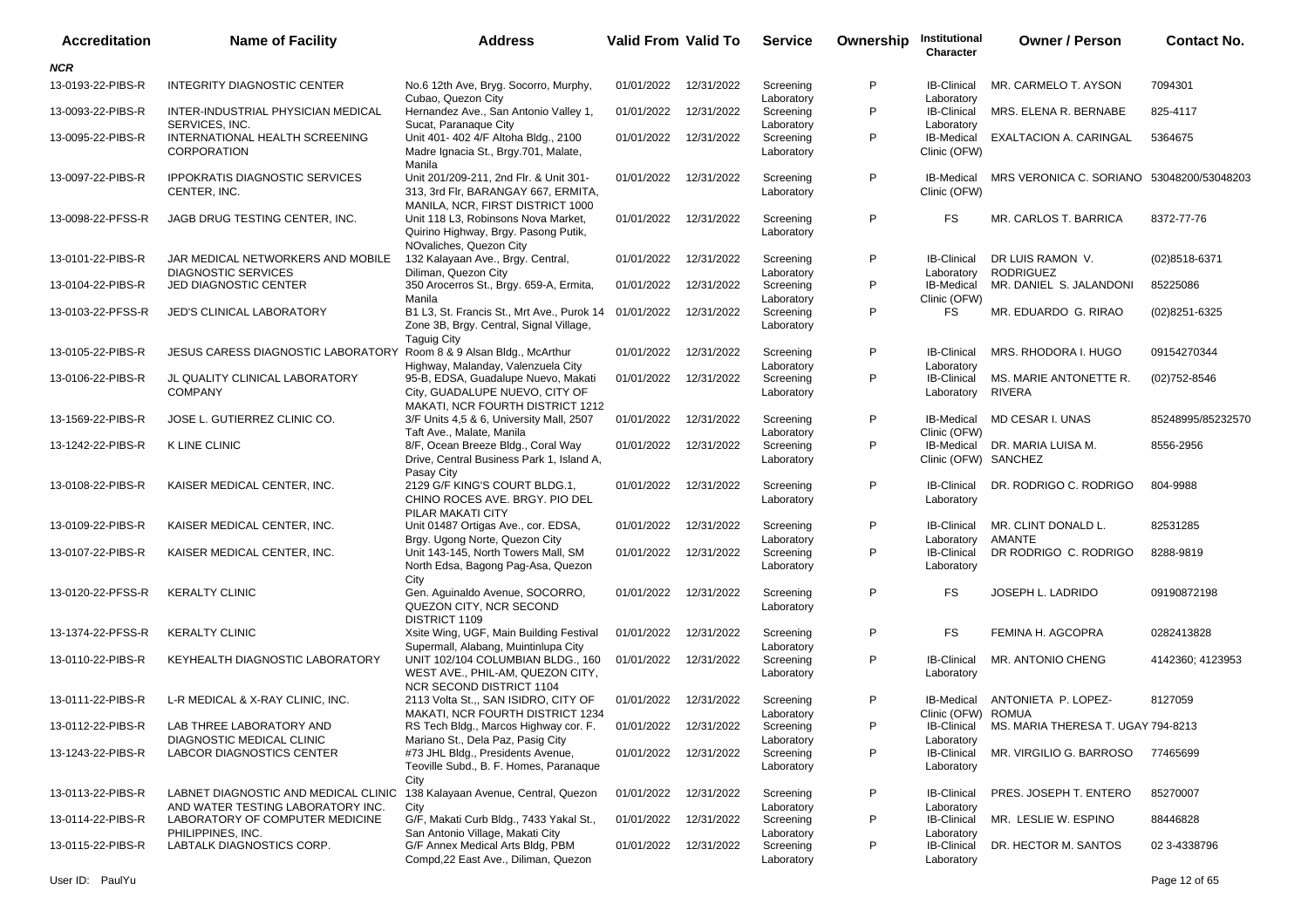| <b>Accreditation</b> | <b>Name of Facility</b>                                                                      | <b>Address</b>                                                                                               | <b>Valid From Valid To</b> |            | <b>Service</b>                           | Ownership                  | Institutional<br>Character        | <b>Owner / Person</b>                    | <b>Contact No.</b>                      |
|----------------------|----------------------------------------------------------------------------------------------|--------------------------------------------------------------------------------------------------------------|----------------------------|------------|------------------------------------------|----------------------------|-----------------------------------|------------------------------------------|-----------------------------------------|
| <b>NCR</b>           |                                                                                              |                                                                                                              |                            |            |                                          |                            |                                   |                                          |                                         |
|                      |                                                                                              | City                                                                                                         | 01/01/2022                 | 12/31/2022 | Screening                                | P                          |                                   |                                          |                                         |
|                      | 13-1099-21-PFSC-RC LABTOX ANALYTICAL LABORATORY, INC.                                        | 4/F Garpas Tower, 31 V. Luna Road cor.<br>Mabilis St., PINYAHAN, QUEZON CITY,<br><b>NCR SECOND DISTRICT</b>  | 01/01/2021                 | 12/31/2022 | Laboratory<br>Confirmatory<br>Laboratory | P                          | <b>FS</b>                         | MR. CESAR C. CAGALAWAN                   | $(02)8861 -$<br>5255/(02)7508-1827      |
| 13-0116-22-PIBS-R    | LAKAMBINI DIAGNOSTIC CENTER<br><b>CORPORATION</b>                                            | 1991 Unit E & F Wardley Bldg., Brgy. 32,<br>Taft Ave., Pasay City                                            | 01/01/2022                 | 12/31/2022 | Screening<br>Laboratory                  | P                          | <b>IB-Clinical</b><br>Laboratory  | MS. LUNA FILIPINA C. GASPI 84006266      |                                         |
| 13-0117-22-PFSS-R    | LEANN_DREW DRUG TESTING AND<br><b>DIAGNOSTIC CENTER</b>                                      | 1503-B Tayuman St., Brgy. 353, Sta.<br>Cruz, Manila                                                          | 01/01/2022                 | 12/31/2022 | Screening<br>Laboratory                  | P                          | FS                                | MRS MARIE GRACE V.<br><b>GABUCAN</b>     | 3542582                                 |
| 13-0118-22-PFSS-R    | LEVI MARIANO LABORATORY MEDICAL<br>SERVICES CO.                                              | 153 Levi Mariano Avenue, Brgy Ususan.<br><b>Taguig City</b>                                                  | 01/01/2022                 | 12/31/2022 | Screening<br>Laboratory                  | P                          | <b>FS</b>                         | MR. JAEDAN S. FETALINO                   | 02-75875200                             |
| 13-0119-22-PFSS-R    | LLN MEDICAL SERVICES, INC.                                                                   | Agoncillo St, Brgy. 694, Malate, Manila                                                                      | 01/01/2022                 | 12/31/2022 | Screening<br>Laboratory                  | P                          | <b>FS</b>                         | DR. LUCILA L. NATIVIDAD                  | 354-9237                                |
| 13-0858-22-PIBS-R    | MAEZELLE PSYCHO METIER & DIAGNOSTIC Unit 2 Chua Bldg., 267 P.Tuazon Blvd.,<br><b>CENTER</b>  | Brgy.San Roque, Cubao, Quezon City                                                                           | 01/01/2022                 | 12/31/2022 | Screening<br>Laboratory                  | P                          | <b>IB-Clinical</b><br>Laboratory  | MS. JOCELYN A. SUELLO                    | (02)82812344                            |
| 13-1292-22-PIBS-R    | MAGNIFICAT DIAGNOSTIC INC.                                                                   | Unit 2A Residences, 217 Malinao St.,<br>Brgy. Highway Hills, Mandaluyong City                                | 01/01/2022                 | 12/31/2022 | Screening<br>Laboratory                  | P                          | <b>IB-Clinical</b><br>Laboratory  | MR. ALEX T. REYES                        | 84512573                                |
| 13-0056-22-PFSS-R    | MAHOGANY DRUG TESTING CENTER                                                                 | Km. 29, National Road, Tunasan,<br>Muntinlupa City                                                           | 01/01/2022                 | 12/31/2022 | Screening<br>Laboratory                  | P                          | <b>FS</b>                         | MS AMELIA B. AGUSTIN                     | 5534212/6685242                         |
| 13-0059-22-GIBS-R    | <b>MAKATI DISTRICT HEALTH LABORATORY</b>                                                     | 7/F New BLDG, Makati City Hall, JP<br>Rizal, POBLACION, CITY OF MAKATI,<br><b>NCR FOURTH DISTRICT 1210</b>   | 01/01/2022                 | 12/31/2022 | Screening<br>Laboratory                  | G-Local<br>Government Unit | <b>IB-Clinical</b><br>Laboratory  | DR. JOHN A. COLOMA                       | 870-1617                                |
| 13-0061-22-PIBS-R    | MAKATI MEDICAL CENTER DRUG TESTING<br>UNIT                                                   | 2 Amorsolo St., Legaspi Village, Makati<br>City, San Lorenzo, City Of Makati                                 | 01/01/2022                 | 12/31/2022 | Screening<br>Laboratory                  | P                          | <b>IB-Hospital</b>                | DR. NEILA D. CEJUDO                      | 888-89-99 loc 3024                      |
| 13-0062-22-GFSS-R    | MALABON ANTI-DRUG ABUSE CENTER                                                               | 2/F DHO I Bldg., PBM Compd., Dagat-<br>Dagatan Ave., Longos, Malabon                                         | 01/01/2022                 | 12/31/2022 | Screening<br>Laboratory                  | G-Local<br>Government Unit | <b>FS</b>                         | DR. REMEDIOS A.<br><b>SUTIANGSO</b>      | 8-6369561                               |
| 13-0064-22-PIBS-R    | MANILA DOCTOR'S HOSPITAL                                                                     | 667 United Nations. Avenue, Ermita,<br>Manila                                                                | 01/01/2022                 | 12/31/2022 | Screening<br>Laboratory                  | P                          | IB-Hospital                       | DR. MA. CECILIA F. LIM                   | $(8)$ 558-4752                          |
| 13-0066-22-GFSS-R    | MANILA HEALTH DEPARTMENT - PUBLIC<br><b>HEALTH LABORATORY</b>                                | 1559 Alvarez St., Brgy. 334, Sta. Cruz,<br>Manila                                                            | 01/01/2022                 | 12/31/2022 | Screening<br>Laboratory                  | G-Local<br>Government Unit | FS.                               | CITY OF MANILA M.<br><b>DEPARTMENT</b>   | 53101329                                |
| 13-0067-22-GIBS-R    | MANILA NAVAL HOSPITAL                                                                        | Fort Bonifacio, WESTERN BICUTAN,<br>TAGUIG, NCR FOURTH DISTRICT 1630                                         | 01/01/2022                 | 12/31/2022 | Screening<br>Laboratory                  | G-AFP/PNP                  | IB-Hospital                       | <b>COL ERICKSON L. GOB</b>               | 0284634714                              |
| 13-1381-22-GIBS-R    | MARIKINA CITY DRUG TESTING<br><b>LABORATORY</b>                                              | Shoe avenue Sto. Niño, Marikina, CITY<br>OF MARIKINA, NCR SECOND<br>DISTRICT 1800                            | 01/01/2022                 | 12/31/2022 | Screening<br>Laboratory                  | G-Local<br>Government Unit | <b>IB-Clinical</b><br>Laboratory  | DR. ROSALIE SABINA<br>MICHIKO S. SAMONTE | 89420831                                |
| 13-0070-22-PIBS-R    | MARIKINA DOCTORS HOSPITAL AND<br>MEDICAL CENTER, INC.                                        | #10 Evangelista St., Brgy. Santolan,<br>Pasig City                                                           | 01/01/2022                 | 12/31/2022 | Screening<br>Laboratory                  | P                          | <b>IB-Hospital</b>                | DR JEROME O. LACEDA                      | 85353837 LOC 107                        |
| 13-0079-22-PIBS-R    | MARIKINA MEDICAL DOCTORS CLINIC AND<br><b>LABORATORY</b>                                     | 2/F Bluewave Mall, Sumulong Highway,<br>Sto. Nino, Marikina City, Marikina                                   | 01/01/2022                 | 12/31/2022 | Screening<br>Laboratory                  | P                          | <b>IB-Clinical</b><br>Laboratory  | DR. ANTHONY J. BRAVO                     | (02)8478-0708, 8243-<br>8770, 7980-1819 |
| 13-0082-22-PIBS-R    | MARIKINA MULTISPECIALTY HEALTHCARE<br>SERVICES, INC.                                         | 865 JOCEVIL BUILDING, J.P. RIZAL<br>STREET, CONCEPCION UNO, CITY OF<br>MARIKINA, NCR SECOND DISTRICT<br>1807 | 01/01/2022                 | 12/31/2022 | Screening<br>Laboratory                  | P                          | <b>IB-Clinical</b><br>Laboratory  | MS ARLENE C. JALLA                       | 87216130                                |
| 13-1484-22-PIBS-R    | MARILAO MEDICAL AND DIAGNOSTIC<br>CLINIC, INC.                                               | Antonio Arnaiz cor. F.B. Harisson,<br>BARANGAY 13. PASAY CITY, NCR<br>FOURTH DISTRICT 1300                   | 01/01/2022                 | 12/31/2022 | Screening<br>Laboratory                  | P                          | <b>IB-Clinical</b><br>Laboratory  | ALMA R. ONIA                             | 86365523                                |
| 13-0084-22-PIBS-R    | MARITIME CLINIC FOR INTERNATIONAL<br>SEAFARERS, INC.                                         | 7/F Intramuros Corporate Plaza,<br>Recoletos St., Intramuros, Manila                                         | 01/01/2022                 | 12/31/2022 | Screening<br>Laboratory                  | P                          | <b>IB-Medical</b><br>Clinic (OFW) | DR. CRISTINA C. CAMACHO                  | 53046700                                |
| 13-0876-22-PIBS-R    | MARITIME MEDICAL AND LABORATORY<br>CLINIC, INC.                                              | 3/F Paragon Tower, 531 A. Flores St.,<br>Brgy. 667, Ermita, Manila                                           | 01/01/2022                 | 12/31/2022 | Screening<br>Laboratory                  | P                          | IB-Medical<br>Clinic (OFW)        | DR. PEDRO S. DE GUZMAN                   | 8526-3812                               |
| 13-0194-22-PIBS-R    | MAYON CLINICAL LABORATORY & MEDICAL 857 Mayon St., N.S. Amoranto (Gintong<br><b>SERVICES</b> | Silahis), Quezon City                                                                                        | 01/01/2022                 | 12/31/2022 | Screening<br>Laboratory                  | P                          | IB-Clinical<br>Laboratory         | MR. ALEX C. QUIMOSING                    | 415-3804/416-6512                       |
| 13-0195-22-PIBS-R    | MAYON CLINICAL LABORATORY AND<br><b>MEDICAL SERVICES</b>                                     | Unit 105 M Place @ South Triangle, 116<br>Panay Ave., Brgy. South Triangle,<br>Quezon City                   | 01/01/2022                 | 12/31/2022 | Screening<br>Laboratory                  | P                          | <b>IB-Clinical</b><br>Laboratory  | MR. ALEX C. QUIMOSING                    | 09062033079                             |
| 13-0196-22-PIBS-R    | MC LAB HEALTH CARE SOLUTIONS INC.                                                            | Unit 5 Crownland Bldg., 851 EDSA cor.<br>Mother Ignacia St., Brgy. South Triangle,<br>Quezon City            | 01/01/2022 12/31/2022      |            | Screening<br>Laboratory                  | P                          | IB-Clinical<br>Laboratory         | MRS ANGELITA P.<br>MACALALAD             | 028-655-5067                            |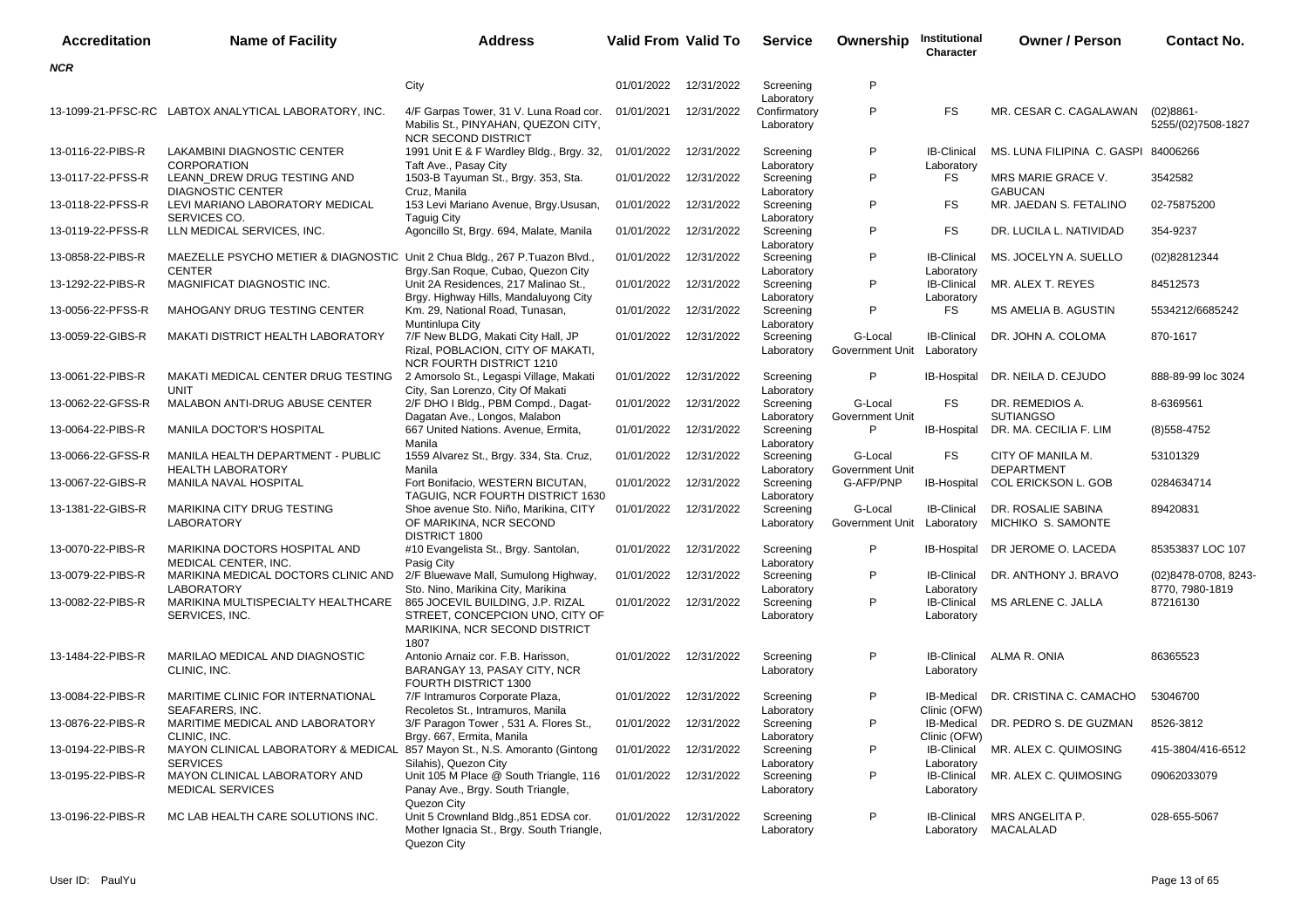| <b>Accreditation</b> | <b>Name of Facility</b>                                                               | Address                                                                                                                | <b>Valid From Valid To</b> |            | <b>Service</b>                        | Ownership    | Institutional<br>Character                     | <b>Owner / Person</b>                                  | <b>Contact No.</b> |
|----------------------|---------------------------------------------------------------------------------------|------------------------------------------------------------------------------------------------------------------------|----------------------------|------------|---------------------------------------|--------------|------------------------------------------------|--------------------------------------------------------|--------------------|
| NCR                  |                                                                                       |                                                                                                                        |                            |            |                                       |              |                                                |                                                        |                    |
| 13-0086-22-PIBS-R    | MCU-FDT MEDICAL FOUNDATION, INC.                                                      | Samson Road, EDSA, Brgy.84, Caloocan 01/01/2022<br>City                                                                |                            | 12/31/2022 | Screening<br>Laboratory               | P            |                                                | IB-Hospital MRS PURIFICACION M.<br><b>ECHIVERRI</b>    | 83633084           |
| 13-1443-22-PIBS-R    | MD PLUS CLINIC AND DIAGNOSTIC CENTER 2/F Westgate Hub Commerce Ave., cor.<br>-ALABANG | Filinvest Ave., Filinvest Corporate City,<br>Alabang, Muntinlupa City                                                  | 01/01/2022                 | 12/31/2022 | Screening<br>Laboratory               | P            | IB-Medical                                     | DR. MARIA TERESITA B.<br>Clinic (OFW) PANGILINAN-IKEDA | 8823-1111          |
| 13-0089-22-PIBS-R    | MD TECH MEDICAL AND DIAGNOSTIC<br><b>CLINIC</b>                                       | Howmart Road, Baesa, Quezon City                                                                                       | 01/01/2022                 | 12/31/2022 | Screening<br>Laboratory               | $\mathsf{P}$ | <b>IB-Clinical</b><br>Laboratory               | DR. RICARDO A. FRANCISCO 7625-10-14                    |                    |
| 13-0198-22-PIBS-R    | MED 101 DIAGNOSTIC CENTER CO.                                                         | #74 Villongco St., Manggahan, Brgy.<br>Commonwealth, Quezon City                                                       | 01/01/2022                 | 12/31/2022 | Screening<br>Laboratory               | P            | <b>IB-Clinical</b><br>Laboratory               | MRS. MA. MICHAELLA R.<br>AYAPANA                       | 7729-83-15         |
| 13-1571-22-PIBS-R    | MED ASIA INDUSTRIAL CLINIC AND<br><b>DIAGNOSTIC CENTER INC.</b>                       | 2/F All Nations Cargo Bldg. #606 Quirino<br>Ave., Tambo, Paranaque City                                                | 01/01/2022                 | 12/31/2022 | Screening<br>Laboratory               | P            | <b>IB-Clinical</b><br>Laboratory               | DR FERDINAND A. ASTOM                                  | (02)7504-9268      |
| 13-0091-22-PIBS-R    | MED V MEDICAL CLINIC INC.                                                             | Unit 3-A Corner Complex Bldg., 12 New<br>York St., Brgy. Immaculate Concepcion,<br>Quezon City                         | 01/01/2022                 | 12/31/2022 | Screening<br>Laboratory               | P            | <b>IB-Clinical</b><br>Laboratory               | DOCTOR WILFREDO S.<br>TAGLE                            | 70910741           |
| 13-1611-22-PIBS-R    | <b>MEDEX LABORATORIES</b>                                                             | 270 N. Domingo St., Brgy. Pasadena,<br>San Juan City                                                                   | 01/01/2022                 | 12/31/2022 | Screening<br>Laboratory               | P            | <b>IB-Clinical</b><br>Laboratory               | MS. ROSABELLE S. HAO                                   | 721-3320           |
| 13-0094-22-PIBS-R    | MEDHEALTH DIAGNOSTIC SERVICES INC.                                                    | 1670 Quezon Ave, SOUTH TRIANGLE,<br>QUEZON CITY, NCR SECOND<br>DISTRICT 1103                                           | 01/01/2022                 | 12/31/2022 | Screening<br>Laboratory               | P            | <b>IB-Clinical</b><br>Laboratory               | MD HERNANDO B. DELIZO                                  | 7095725            |
| 13-0096-22-PIBS-R    | MEDICAL BENEFIT CLEARINGHOUSE, INC.                                                   | G/F Citystate Centre, 709 Shaw Blvd.,<br>Oranbo, Pasig City                                                            | 01/01/2022                 | 12/31/2022 | Screening<br>Laboratory               | P            | <b>IB-Clinical</b><br>Laboratory               | DR. ERWIN P. FABROS                                    | 86403581           |
| 13-0099-22-PIBS-R    | <b>MEDICAL CENTER MANILA</b>                                                          | 850 UNITED NATIONS AVENUE,<br>BARANGAY 670, ERMITA, MANILA,<br>NCR, FIRST DISTRICT 1000                                | 01/01/2022                 | 12/31/2022 | Screening<br>Laboratory               | P            | IB-Hospital                                    | DR. EDUARDO S. ESEQUE                                  | 5238131            |
| 13-0698-22-PIBS-R    | MEDICAL CENTER PARANAQUE                                                              | Dr. A. Santos Ave., SAN ANTONIO, CITY 01/01/2022<br>OF PARAÑAQUE, NCR FOURTH<br>DISTRICT 1700                          |                            | 12/31/2022 | Screening<br>Laboratory               | P            | IB-Hospital                                    | DR. HUMPHREY C. BITUN                                  | 8261013            |
| 13-0102-22-PFSS-R    | MEDICAL DENTAL TESTS CENTER,<br>(MEDTEST) INC.                                        | 4/F Dallcon II Bldg., 164 Aurora Blvd.,<br>BALONG-BATO, SAN JUAN City, NCR<br><b>SECOND DISTRICT</b>                   | 01/01/2022                 | 12/31/2022 | Screening<br>Laboratory               | P            | FS.                                            | PRISCILLA G. MONTEFALCON (7)744-2639                   |                    |
| 13-0199-22-PFSS-R    | MEDICAL TRENDS, INC.                                                                  | No. 8441 Units ABCD 2/F, Dr. A. Santos<br>Avenue, Sucat, Paranaque                                                     | 01/01/2022                 | 12/31/2022 | Screening<br>Laboratory               | P            | FS.                                            | DR. FREDERICK G. LIM                                   | 7794-3362          |
| 13-1090-22-PIBS-R    | MEDICARD PHILIPPINES, INC.                                                            | #51 Paseo de Roxas cor. Sen. Gil Puyat 01/01/2022<br>Ave, makat, URDANETA, CITY OF<br>MAKATI, NCR FOURTH DISTRICT 1200 |                            | 12/31/2022 | Screening<br>Laboratory               | P            | <b>IB-Clinical</b><br>Laboratory               | DR. NICANOR M. MONTOYA                                 | 8230379            |
| 13-0121-22-PFSS-R    | MEDICARD PHILIPPINES, INC.                                                            | 2129 G/F Kingscourt, Bldg. Chino Roces<br>Ave. cor. Dela<br>Rosa, San Lorenzo, Makati City                             | 01/01/2022                 | 12/31/2022 | Screening<br>Laboratory               | P            | FS.                                            | DR. NICANOR S. MONTOYA                                 | 5118364            |
| 13-0123-22-PFSS-R    | MEDICARD PHILIPPINES, INC.                                                            | Unit EFG Two Cyberpod Centris, EDSA<br>cor Quezon Ave, PINYAHAN, QUEZON<br>CITY, NCR SECOND DISTRICT 1100              | 01/01/2022                 | 12/31/2022 | Screening<br>Laboratory               | P            | <b>FS</b>                                      | DR NICANOR S. MONTOYA                                  | 9205164            |
| 13-0122-22-PIBS-R    | MEDICARD PHILIPPINES, INC. - ALABANG                                                  | 3L Festival Mall, Filinvest Corporate,<br>Alabang, Muntinlupa City                                                     | 01/01/2022                 | 12/31/2022 | Screening<br>Laboratory               | P            | <b>IB-Clinical</b><br>Laboratory               | DR. NICANOR S. MONTOYA                                 | (02) 88079219      |
| 13-0124-22-PFSS-R    | MEDICHECK DIAGNOSTIC LABORATORY,<br>INC.                                              | 2329 BURGOS STREET, BARANGAY<br>59, PASAY CITY, NCR FOURTH<br>DISTRICT 1300                                            | 01/01/2022                 | 12/31/2022 | Screening<br>Laboratory               | P            | FS                                             | DR EMIE S. DOLINA                                      | 833-9753           |
| 13-1493-22-PIBS-R    | <b>MEDICUS DIAGNOSTIC CENTER -</b><br>PARANAQUE BRANCH                                | Unit F, BPI Building,, DON BOSCO, CITY 01/01/2022<br>OF PARAÑAQUE, NCR FOURTH<br>DISTRICT 1700                         |                            | 12/31/2022 | Screening<br>Laboratory               | P            | <b>IB-Clinical</b><br>Laboratory               | MR. SANTIAGO LEAL ZEA                                  | 027-2573347        |
| 13-1041-22-PIBS-R    | MEDICUS METRO MANILA INC.                                                             | G/F Cosmopolitan Church 1368, Taft<br>Avenue, Ermita, Manila                                                           | 01/01/2022                 | 12/31/2022 | Screening<br>Laboratory               | P            | <b>IB-Clinical</b><br>Laboratory               | RODOLFO B. DELA CRUZ                                   | 02-83535504        |
| 13-1042-22-PFSS-R    | MEDISENSE LABORATORY CENTER, INC.                                                     | 3rd & 4th Floor BDO Bldg., T.M. Kalaw<br>corner Churruca St., Ermita, Manila                                           | 01/01/2022                 | 12/31/2022 | Screening<br>Laboratory               | P            | FS                                             | MS. NADIA M. AL-HAMOUD                                 | 5273649            |
| 13-0125-22-PIBS-R    | MEDLINE DIAGNOSTIC CENTER, INC.                                                       | Unit 10 & 11, 180 CYT Bldg., Paso de<br>Blas, Valenzuela City                                                          | 01/01/2022                 | 12/31/2022 | Screening<br>Laboratory               | P            | <b>IB-Clinical</b><br>Laboratory               | DR. ALLAN Q. MANALANG                                  | 8651-3072          |
| 13-0126-22-PIBS-R    | MEDOCARE HEALTH SYSTEMS, INC.                                                         | #30 E.U. State Tower, Quezon Ave.,<br>Dona Josefa, Quezon City                                                         | 01/01/2022                 | 12/31/2022 | Screening                             | P            | <b>IB-Clinical</b>                             | COL. ESTEBAN B. UY                                     | 628-9028           |
| 13-1570-22-PIBS-R    | MEDOPTIONS DRUG TESTING<br><b>LABORATORY</b>                                          | 157 P. Diego Cera Avenue, D. Fajardo,<br>Las Piñas City                                                                | 01/01/2022                 | 12/31/2022 | Laboratory<br>Screening<br>Laboratory | P            | Laboratory<br><b>IB-Clinical</b><br>Laboratory | DR. FERDINAND ASTOM                                    | 8-831-2741         |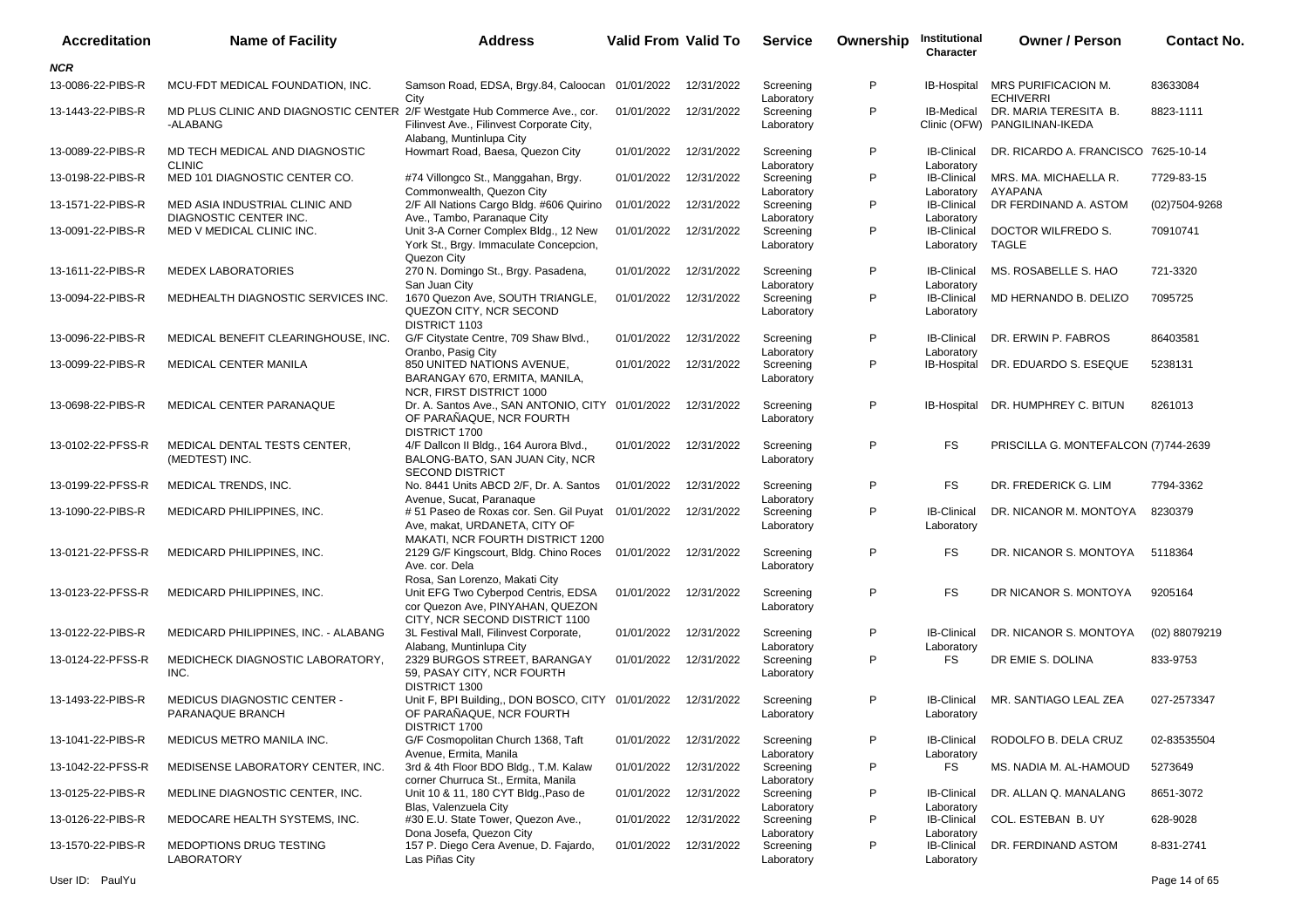| <b>Accreditation</b> | <b>Name of Facility</b>                                 | <b>Address</b>                                                                                                                | Valid From Valid To |            | <b>Service</b>             | Ownership                  | Institutional<br>Character        | <b>Owner / Person</b>                     | <b>Contact No.</b>    |
|----------------------|---------------------------------------------------------|-------------------------------------------------------------------------------------------------------------------------------|---------------------|------------|----------------------------|----------------------------|-----------------------------------|-------------------------------------------|-----------------------|
| <b>NCR</b>           |                                                         |                                                                                                                               |                     |            |                            |                            |                                   |                                           |                       |
| 13-1313-22-PIBS-R    | MEDWAY HEALTHCARE, INC.                                 | G/F 1636 F. Agoncillo, Barangay 694,<br>Malate, Manila                                                                        | 01/01/2022          | 12/31/2022 | Screening<br>Laboratory    | P                          | IB-Medical<br>Clinic (OFW)        | MR. NORVIN S. SY                          | 4040530               |
| 13-0201-22-PIBS-R    | MEDX DIAGNOSTIC AND DRUG TESTING<br><b>CENTER</b>       | No. 6E 2nd ave, Bagong Lipunan ng<br>Crame, Quezon City                                                                       | 01/01/2022          | 12/31/2022 | Screening<br>Laboratory    | P                          | <b>IB-Clinical</b><br>Laboratory  | MS MELANI R GANIA                         | 7443833               |
| 13-0127-22-PIBS-R    | MEGASON DIAGNOSTIC CLINIC                               | Unit 101 G/F Banyan Place Bldg., 366<br>J.P. Rizal St., Brgy. Tejeros, Makati City                                            | 01/01/2022          | 12/31/2022 | Screening<br>Laboratory    | P                          | <b>IB-Clinical</b><br>Laboratory  | DR. LUIS SALVADOR M.<br>CAPUCHINO         | 88974150              |
| 13-0128-22-PIBS-R    | MERALCO CORPORATE WELLNESS<br><b>CENTER</b>             | Ortigas Center, Meralco Compound,<br>Pasig City                                                                               | 01/01/2022          | 12/31/2022 | Screening<br>Laboratory    | P                          | <b>IB-Clinical</b><br>Laboratory  | MS. NINA CARMINA E. PABLO 86328267        |                       |
| 13-0462-22-PIBS-R    | MERITA DIAGNOSTIC CLINIC INC.                           | 920 President Quirino Avenue, Brgy.689,<br>Malate, Manila                                                                     | 01/01/2022          | 12/31/2022 | Screening<br>Laboratory    | P                          | IB-Medical<br>Clinic (OFW)        | DR TERESITA F. GONZALES                   | 9070300               |
| 13-0129-22-PIBS-R    | MICAH MEDICAL CLINIC & DIAGNOSTIC<br><b>LABORATORY</b>  | 1923 San Marcelino St., Brgy. 961, Zone<br>75, Malate, Manila                                                                 | 01/01/2022          | 12/31/2022 | Screening<br>Laboratory    | P                          | IB-Medical<br>Clinic (OFW)        | SOLOMON E. CHING                          | 536-5289              |
| 13-0130-22-PIBS-R    | MMC MEDICAL AND DIAGNOSTIC CENTER,<br>INC.              | 4/F GHR Bldg., 713 Remedios St., Brgy.<br>697, Malate, Manila                                                                 | 01/01/2022          | 12/31/2022 | Screening<br>Laboratory    | P                          | IB-Medical<br>Clinic (OFW)        | CLEOFE R. VIDAL                           | 2471822               |
| 13-0131-22-PIBS-R    | MONTE ZION DIAGNOSTIC & MEDICAL<br><b>CENTER CORP.</b>  | G/F ICC-MTC Bldg., #699 Tandang Sora<br>Ave., Matandang Balara, Quezon City                                                   | 01/01/2022          | 12/31/2022 | Screening<br>Laboratory    | P                          | <b>IB-Medical</b><br>Clinic (OFW) | RALPH ELEAZER MONTESER 341-1720           |                       |
| 13-1498-22-PIBS-R    | MULTI-LIFECARE FOUNDATION, INC.                         | Ramtech Bldg. Marathon cor. Sct<br>Santiago St., Brgy. Obrero, Diliman,<br>Quezon City                                        | 01/01/2022          | 12/31/2022 | Screening<br>Laboratory    | P                          | IB-Clinical<br>Laboratory         | DR. MARISHIEL M. SAMONTE (02)8577-7290    |                       |
| 13-1278-22-PIBS-R    | MULTICARE MEDICAL AND DIAGNOSTIC<br>CENTER INC.         | 302 GEMPC Bldg., 132 Timog Ave.,<br>Quezon City                                                                               | 01/01/2022          | 12/31/2022 | Screening<br>Laboratory    | P                          | <b>IB-Clinical</b><br>Laboratory  | AILEEN JANE G. SIAO                       | 8931-6953             |
| 13-0132-22-GIBS-R    | MUNTINLUPA DRUG TESTING<br><b>LABORATORY</b>            | GF Ospital ng Muntinlupa Civic Drive,<br>Filinvest Corporate City Alabang,<br>Muntinlupa City                                 | 01/01/2022          | 12/31/2022 | Screening<br>Laboratory    | G-Local<br>Government Unit | IB-Hospital                       | DR. FLORENCIO C. DIZON                    | 8831-2215             |
| 13-0133-22-PIBS-R    | MURPHY DIAGNOSTIC AND MULTI-<br><b>SPECIALTY CENTER</b> | #42 ELI Bldg. 10-B Blk.15, 5th<br>Avenue, Brgy. Socorro, Quezon City                                                          | 01/01/2022          | 12/31/2022 | Screening<br>Laboratory    | P                          | <b>IB-Clinical</b><br>Laboratory  | DR. MERCEDES C. ONAGAN                    | 9127193               |
| 13-0134-22-PIBS-R    | MVR LABORATORY DIAGNOSTIC CENTER                        | 636 T.M. Kalaw St., Brgy. 666, Ermita,<br>Manila                                                                              | 01/01/2022          | 12/31/2022 | Screening<br>Laboratory    | P                          | <b>IB-Clinical</b><br>Laboratory  | ATTY. MARCOS A. BACAY                     | 82556756              |
| 13-1047-22-PIBS-R    | MY HEALTH CLINIC                                        | 2073-3 2nd Level, Style Blvd., Festival<br>Supermall,, ALABANG, CITY OF<br>MUNTINLUPA, NCR FOURTH DISTRICT<br>1781            | 01/01/2022          | 12/31/2022 | Screening<br>Laboratory    | P                          | <b>IB-Clinical</b><br>Laboratory  | DR. BU C. CASTRO                          | 8369057               |
| 13-1050-22-PIBS-R    | MY HEALTH CLINIC - MANDALUYONG CITY                     | Unit 146, Shangri-la Plaza, EDSA cor.<br>Shaw Blvd, WACK-WACK GREENHILLS,<br>CITY OF MANDALUYONG, NCR<br>SECOND DISTRICT 1552 | 01/01/2022          | 12/31/2022 | Screening<br>Laboratory    | P                          | <b>IB-Clinical</b><br>Laboratory  | DR. BU C. CASTRO                          | 570-4325              |
| 13-1048-22-PIBS-R    | MY HEALTH CLINIC - MANILA                               | 3/L Robinsons Place Manila, Pedro Gil<br>Wing, Brgy. 669, Ermita, Manila                                                      | 01/01/2022          | 12/31/2022 | Screening<br>Laboratory    | P                          | <b>IB-Clinical</b><br>Laboratory  | JOSEPHINE LOPEZ                           | 024039212             |
| 13-1049-22-PIBS-R    | MY HEALTH CLINIC - SM NORTH EDSA                        | 2nd Level Northlink, SM City North Edsa,<br>North Avenue, Quezon City                                                         | 01/01/2022          | 12/31/2022 | Screening<br>Laboratory    | P                          | <b>IB-Clinical</b><br>Laboratory  | MR. RITCHIE D. EVIDENTE                   | 441-41-06             |
| 13-1051-22-PFSS-R    | MY HEALTH CLINIC-VENICE                                 | UPPER MC KINLEY RD., MC KINLEY<br>HILL, USUSAN, TAGUIG, NCR FOURTH<br><b>DISTRICT</b>                                         | 01/01/2022          | 12/31/2022 | Screening<br>Laboratory    | P                          | <b>FS</b>                         | JANELA FEB LIGUTAN                        | (02)8777-4725         |
| 13-0203-22-PIBS-R    | MYHEALTHYWAY CLINIC AND<br>LABORATORY CORP.             | 566 Shaw Blvd., Highway Hills,<br>Mandaluyong City                                                                            | 01/01/2022          | 12/31/2022 | Screening<br>Laboratory    | P                          | <b>IB-Medical</b><br>Clinic (OFW) | DR MARY JUNE S. MENDIORO 85339740         |                       |
| 13-0135-22-GIBS-R    | NATIONAL CENTER FOR MENTAL HEALTH                       | 9 de Pebrero St., MAUWAY, CITY OF<br>MANDALUYONG, NCR SECOND<br>DISTRICT 1550                                                 | 01/01/2022          | 12/31/2022 | Screening<br>Laboratory    | G-National<br>Government   |                                   | IB-Hospital DR. NOEL REYES                | 85319001              |
| 13-0136-22-GIBS-R    | NATIONAL CHILDREN'S HOSPITAL                            | 264 E. Rodriguez Sr. Ave. Quezon City 01/01/2022 12/31/2022                                                                   |                     |            | Screening<br>Laboratory    | G-National<br>Government   |                                   | IB-Hospital DR. KETHLY A. TEJADA          | (02) 724-0656 loc.216 |
| 13-1330-22-GIBS-R    | NATIONAL REFERENCE LABORATORY FOR<br>E.O.H.T.M.A.       | East Avenue Medical Center, East Ave.,<br>Pinyahan, Quezon City                                                               | 01/01/2022          | 12/31/2022 | Screening<br>Laboratory    | G-National<br>Government   | IB-Hospital                       | DR. JENNIFER D. MERCADO                   | 930-7879/930-7875     |
| 13-1329-22-GIBC-RC   | NATIONAL REFERENCE LABORATORY for<br>E.O.H.T.M.A.       | East Avenue Medical Center,<br>PINYAHAN, QUEZON CITY, NCR<br>SECOND DISTRICT 1100                                             | 01/01/2022          | 12/31/2023 | Confirmatory<br>Laboratory | G-National<br>Government   | IB-Hospital                       | DR. JENNIFER D. MERCADO 930-7879/930-7875 |                       |
| 13-1552-22-GFSS-R    | NAVOTAS MEDICAL & WELLNESS CENTER                       | M. Naval St., Brgy. San Jose, Navotas<br>City                                                                                 | 01/01/2022          | 12/31/2022 | Screening<br>Laboratory    | G-Local<br>Government Unit | FS                                | MAYOR TOBIAS M. TIANGCO 09155837383       |                       |
| 13-1245-22-PIBS-R    | NEOMEDICA HEALTH SERVICES, INC.                         | Lot 4 Block 71 Congressional Ave.,<br>Bahay Toro, Quezon City                                                                 | 01/01/2022          | 12/31/2022 | Screening<br>Laboratory    | P                          | <b>IB-Clinical</b><br>Laboratory  | DR. JOSE V. YASON                         | 3826482               |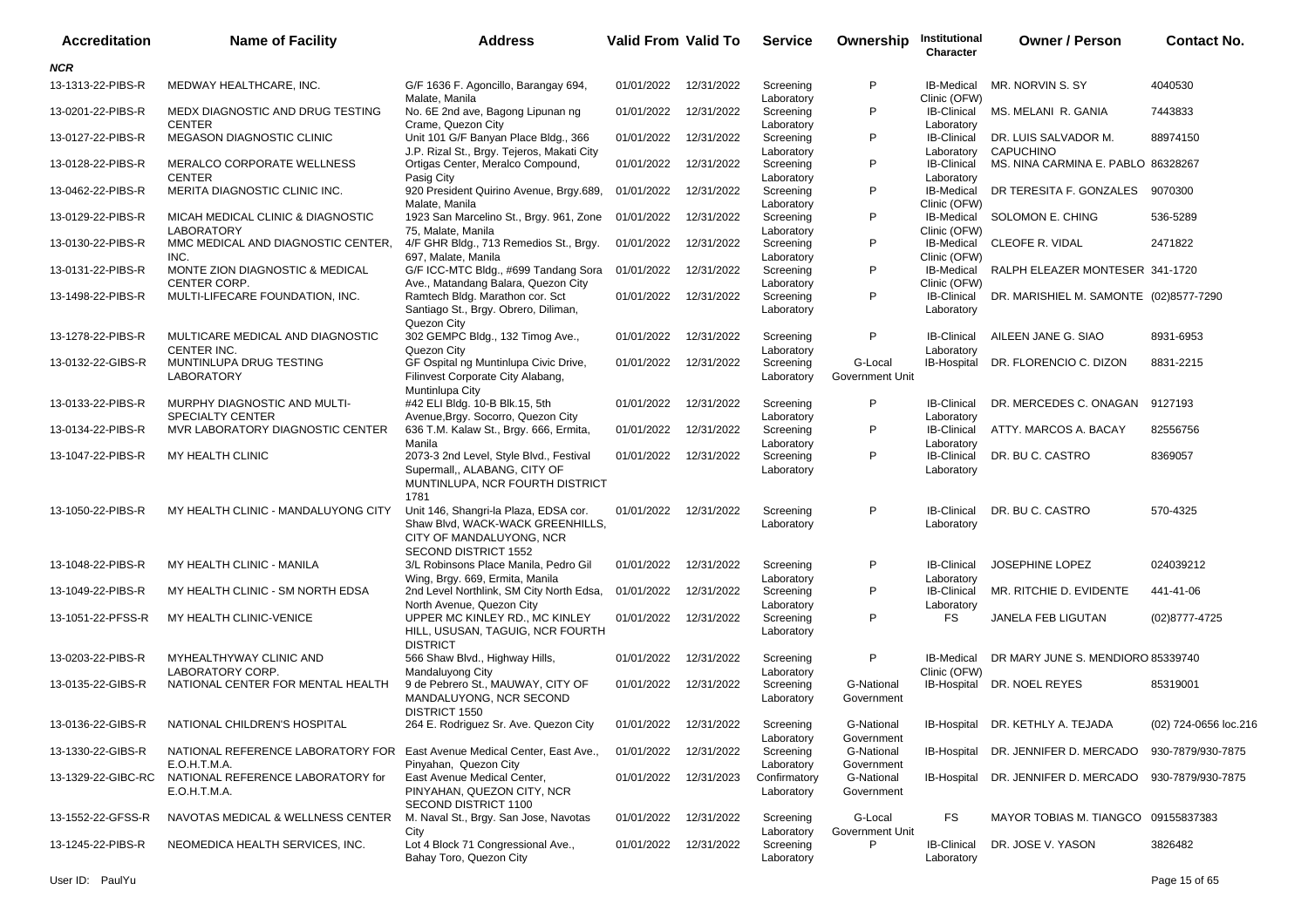| <b>Accreditation</b> | <b>Name of Facility</b>                            | <b>Address</b>                                                                                                      | Valid From Valid To   |            | <b>Service</b>          | Ownership                  | Institutional<br>Character         | <b>Owner / Person</b>                  | <b>Contact No.</b>      |
|----------------------|----------------------------------------------------|---------------------------------------------------------------------------------------------------------------------|-----------------------|------------|-------------------------|----------------------------|------------------------------------|----------------------------------------|-------------------------|
| <b>NCR</b>           |                                                    |                                                                                                                     |                       |            |                         |                            |                                    |                                        |                         |
| 13-0137-22-PIBS-R    | NEW ERA DRUG TESTING CENTER                        | Commonwealth Avenue, New Era<br>Quezon City                                                                         | 01/01/2022            | 12/31/2022 | Screening<br>Laboratory | P                          | <b>IB-Clinical</b><br>Laboratory   | DR. ARACELI P. JACOBA                  | 9327388 loc. 3602       |
| 13-1258-22-PFSS-R    | NEW WORLD DIAGNOSTICS. INC.                        | 2/F ValuCare Building, 33 Meralco Ave.,<br>Brgy. San Antonio, Pasig City                                            | 01/01/2022            | 12/31/2022 | Screening<br>Laboratory | P                          | <b>FS</b>                          | DR PATRICIA L. TAN                     | 790-8818                |
| 13-1259-22-PIBS-R    | NEW WORLD DIAGNOSTICS, INC.                        | 854 Mirasol Building Apacible St., Brgy.<br>676, Paco, Manila                                                       | 01/01/2022            | 12/31/2022 | Screening<br>Laboratory | P                          | <b>IB-Clinical</b><br>Laboratory   | PATRICIA . TAN                         | 790-8818                |
| 13-1260-22-PIBS-R    | NEW WORLD DIAGNOSTICS, INC.                        | 992 G/F PCS Bldg., EDSA, Santo Cristo,<br>Quezon City                                                               | 01/01/2022            | 12/31/2022 | Screening<br>Laboratory | P                          | <b>IB-Clinical</b><br>Laboratory   | DR. PATRICIA L. TAN                    | 84267887                |
| 13-1255-22-PIBS-R    | NEW WORLD DIAGNOSTICS. INC.                        | Imperial Appliance Plaza Bldg, Alabang-<br>Zapote Road, Talon Uno, Las Pinas City                                   | 01/01/2022            | 12/31/2022 | Screening<br>Laboratory | P                          | <b>IB-Clinical</b><br>Laboratory   | DR PATRICIA L. TAN                     | 7908892                 |
| 13-1253-22-PIBS-R    | NEW WORLD DIAGNOSTICS, INC.                        | Unit 101-102 Mezzanine Flr., Panco<br>Square Bldg., 67 McArthur Hi-way,<br>Potrero, Malabon City                    | 01/01/2022            | 12/31/2022 | Screening<br>Laboratory | P                          | <b>IB-Clinical</b><br>Laboratory   | PATRICIA L. TAN                        | 790-8818                |
| 13-1254-22-PIBS-R    | NEW WORLD DIAGNOSTICS, INC.                        | Unit 101-105 Campos Rueda Bldg Urban<br>Ave., Brgy. San Lorenzo, Makati City                                        | 01/01/2022            | 12/31/2022 | Screening<br>Laboratory | P                          | <b>IB-Clinical</b><br>Laboratory   | DR PATRICIA L. TAN                     | 790-8818                |
| 13-1252-22-PIBS-R    | NEW WORLD DIAGNOSTICS, INC.                        | Unit M4-M8 Mezzanine Flr. Strata Gold<br>Bldg., Ongpin St., Binondo, Manila                                         | 01/01/2022            | 12/31/2022 | Screening<br>Laboratory | P                          | <b>IB-Clinical</b><br>Laboratory   | PATRICIA L. TAN                        | 790-8818                |
| 13-1256-22-PIBS-R    | NEW WORLD LABORATORY                               | 205 D. Tuazon Street, Maharlika, Quezon 01/01/2022<br>City                                                          |                       | 12/31/2022 | Screening<br>Laboratory | P                          | <b>IB-Clinical</b><br>Laboratory   | DR. PATRICIA L. TAN                    | 7908818                 |
| 13-0205-22-PIBS-R    | NEWPORT X-RAY, LABORATORY &<br>MEDICAL CENTER INC. | 863 Vicente Cruz St., Brgy.475,<br>Sampaloc, Manila                                                                 | 01/01/2022            | 12/31/2022 | Screening<br>Laboratory | P                          | <b>IB-Clinical</b><br>Laboratory   | JOFFREY C. MOLINA                      | 77462740                |
| 13-0138-22-PFSS-R    | NH MEDICAL LABORATORY                              | 1 Magalang, Pinyahan, Quezon City                                                                                   | 01/01/2022            | 12/31/2022 | Screening<br>Laboratory | P                          | <b>FS</b>                          | MS. MIA ANDREA A. MIRANDA 83592962     |                         |
| 13-1384-22-PFSS-R    | NICATTO HEALTH DYNAMICS<br><b>CORPORATION</b>      | Unit 1405 Jollibee Center Condominium,<br>San Miguel Ave., Oritgas Center, Pasig<br>City                            | 01/01/2022            | 12/31/2022 | Screening<br>Laboratory | P                          | <b>FS</b>                          | MS MARIA ROSALINA D.<br><b>GALANG</b>  | 7739 1991               |
| 13-0139-22-PIBS-R    | NORDIC MEDICAL CLINIC, INC.                        | Unit 1B Maria Daniel Bdlg., M.H. del Pillar 01/01/2022<br>St., cor. San Andres St., Brgy.701,<br>Malate, Manila     |                       | 12/31/2022 | Screening<br>Laboratory | P                          | IB-Medical<br>Clinic (OFW)         | DR. MARGARITA S. HUERTE 5627810        |                         |
| 13-1383-22-PIBS-R    | NOTRE DAME MEDICO DENTAL CLINICS.<br>INC.          | MD EJMAN Bldg., 1036 J. Nakpil St.,<br>Malate, Manila, BARANGAY 708,<br>MALATE, MANILA, NCR, FIRST<br>DISTRICT 1004 | 01/01/2022 12/31/2022 |            | Screening<br>Laboratory | P                          | <b>IB-Medical</b><br>Clinic (OFW)  | DR. ANTONINO F. MABANTA 8523-2311      |                         |
| 13-0140-22-PFSS-R    | NOVA DRUG TESTING LABORATORY                       | 1-A 1131 Quirino Highway, Novaliches,<br>Fairview, Quezon City                                                      | 01/01/2022            | 12/31/2022 | Screening<br>Laboratory | P                          | <b>FS</b>                          | MR. SELWYN M. EDILLOR                  | 0919-5396442            |
| 13-0141-22-GIBS-R    | NOVALICHES DISTRICT HOSPITAL                       | 683 Quirino Highway, SAN<br>BARTOLOME, QUEZON CITY, NCR<br>SECOND DISTRICT 1116                                     | 01/01/2022            | 12/31/2022 | Screening<br>Laboratory | G-Local<br>Government Unit | <b>IB-Hospital</b>                 | DR. LUZVIMINDA S. KWONG                | 8931 03 12              |
| 13-1043-22-PIBS-R    | O'CARE DIAGNOSTIC MEDICAL CENTER.<br>INC.          | 338 Sen. Gil Puyat Avenue, Brgy. 49,<br>Pasay City                                                                  | 01/01/2022            | 12/31/2022 | Screening<br>Laboratory | P                          | <b>IB-Clinical</b><br>Laboratory   | NADIA M. AL HAMOUD                     | 7452886                 |
| 13-0208-22-PFSS-R    | OC TIAMZON DIAGNOSTIC CLINIC                       | Padre Diego Cera Avenue, Pulang Lupa<br>Uno, Las Pinas City                                                         | 01/01/2022            | 12/31/2022 | Screening<br>Laboratory | P                          | FS                                 | MS. ODESSA CECILE S.<br><b>TIAMZON</b> | 85601917                |
| 13-0142-22-PIBS-R    | OCW MEDICAL CLINIC, INC.                           | 1415 Gen. Luna St., Ermita, Manila                                                                                  | 01/01/2022            | 12/31/2022 | Screening<br>Laboratory | P                          | IB-Medical<br>Clinic (OFW) ALCARAZ | DR. MARCEL JOSEPH I.                   | 8536-4866/8536-<br>7513 |
| 13-1044-22-PIBS-R    | OLAYN MEDICAL LABORATORY, INC.                     | 3/F BDOTaft Avenue, Brgy. 727, Malate,<br>Manila                                                                    | 01/01/2022            | 12/31/2022 | Screening<br>Laboratory | P                          | IB-Medical<br>Clinic (OFW)         | MRS NADIA M. AL HAMOUD                 | 82421017                |
| 13-1385-22-PIBS-R    | OLYMPUS MEDICAL & DIAGNOSTIC<br><b>LABORATORY</b>  | # 333 A. Mabini St., Brgy.18, Caloocan<br>City                                                                      | 01/01/2022            | 12/31/2022 | Screening<br>Laboratory | P                          | <b>IB-Clinical</b><br>Laboratory   | DR. J. PATRICK M. NICOLAS              | 8354-5338               |
| 13-0145-22-PFSS-R    | ONE HEALTH MEDICAL SERVICES INC.<br>(OHM)          | Andrews Avenue Near Gate 2, Brgy.184, 01/01/2022 12/31/2022<br>Pasay City                                           |                       |            | Screening<br>Laboratory | Þ                          | FS                                 | DR. CONNIE L. BERNARDO                 | 9386680                 |
| 13-0143-22-PIBS-R    | ONE-RAD MEDICAL AND X-RAY CLINIC                   | Purok 4 Lot 10 Blk 7 Katipunan St.,<br>Commonwealth, Quezon City                                                    | 01/01/2022 12/31/2022 |            | Screening<br>Laboratory | P                          | <b>IB-Clinical</b><br>Laboratory   | MR. DELBERT T. CANTES                  | 2567993                 |
| 13-0144-22-PIBS-R    | ONECURE DIAGNOSTIC CENTER                          | Maria Clara St., SANTO DOMINGO<br>(MATALAHIB), QUEZON CITY, NCR<br>SECOND DISTRICT 1114                             | 01/01/2022 12/31/2022 |            | Screening<br>Laboratory | P                          | <b>IB-Clinical</b><br>Laboratory   | MR. RAYMART V. TANGUILIG 0917-5193035  |                         |
| 13-1045-22-PIBS-R    | ONEHEALTH MEDICAL LABORATORY INC.                  | 577 Faura Bldg., Padre Faura St., Ermita,<br>Manila                                                                 | 01/01/2022            | 12/31/2022 | Screening<br>Laboratory | P                          | IB-Medical<br>Clinic (OFW)         | MARIUS W. SING                         | $(02)624 - 2725$        |
| 13-1246-22-PIBS-R    | ONELAB DIAGNOSTICS AND MEDICAL<br>CLINIC CO.       | 130 F.Blumentritt, San Perfecto, San<br>Juan City                                                                   | 01/01/2022 12/31/2022 |            | Screening<br>Laboratory | P                          | <b>IB-Clinical</b><br>Laboratory   | MR. RON MICHAEL W. CHING 701-6283      |                         |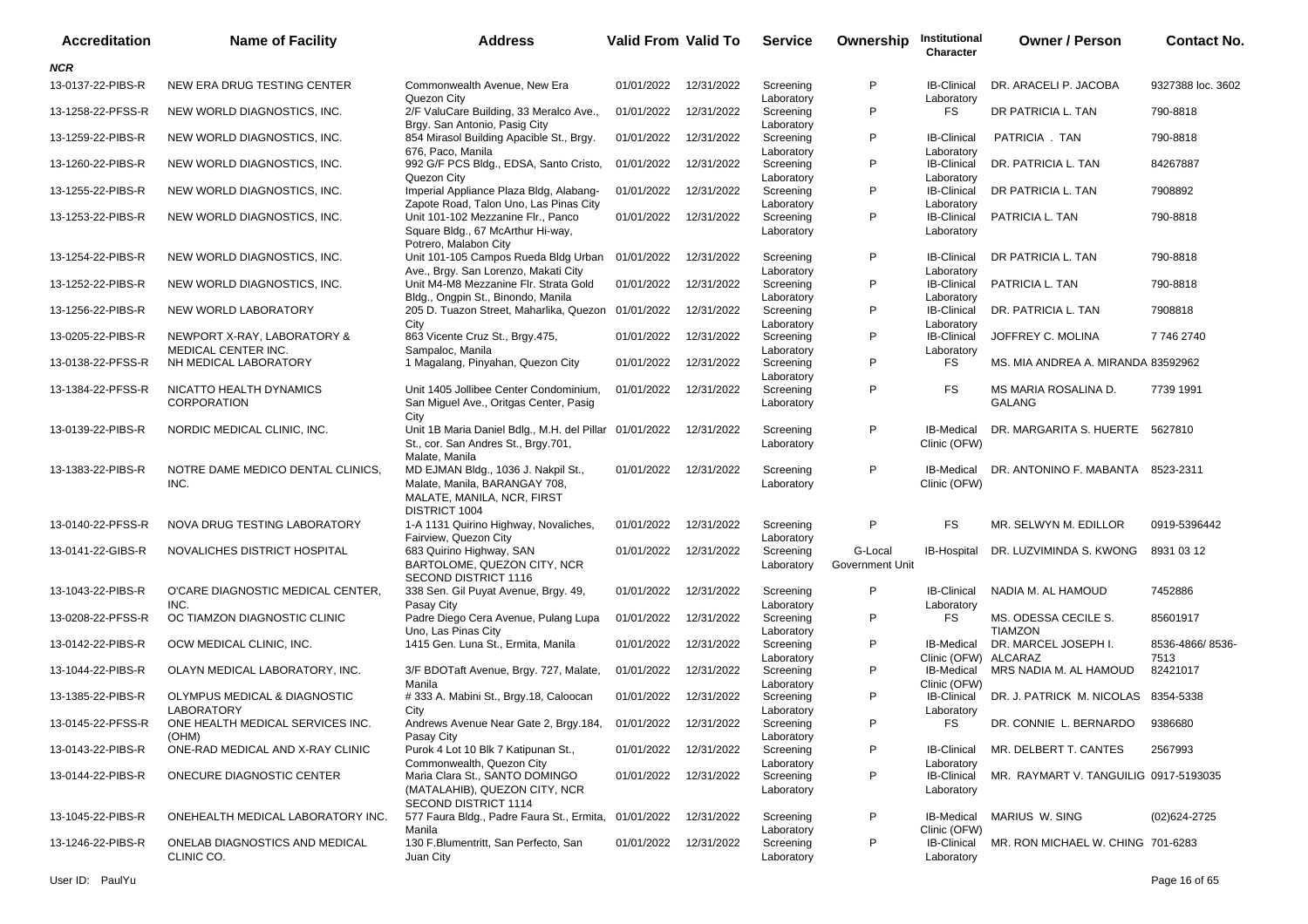| <b>Accreditation</b> | <b>Name of Facility</b>                                                                    | <b>Address</b>                                                                                                           | <b>Valid From Valid To</b> |                       | <b>Service</b>                        | Ownership                  | Institutional<br><b>Character</b>              | <b>Owner / Person</b>                              | <b>Contact No.</b> |
|----------------------|--------------------------------------------------------------------------------------------|--------------------------------------------------------------------------------------------------------------------------|----------------------------|-----------------------|---------------------------------------|----------------------------|------------------------------------------------|----------------------------------------------------|--------------------|
| <b>NCR</b>           |                                                                                            |                                                                                                                          |                            |                       |                                       |                            |                                                |                                                    |                    |
| 13-0146-22-PIBS-R    | PACIFIC GLOBAL MEDICAL CENTER                                                              | L2B Mindanao Ave., Brgy. Talipapa,<br>Novaliches, Quezon City                                                            | 01/01/2022                 | 12/31/2022            | Screening<br>Laboratory               | P                          | IB-Hospital                                    | JUAN A. LAGUNZAD                                   | 89014941           |
| 13-1527-22-PFSS-R    | PARANAQUE DRUG TESTING AND MEDICAL 23C B3 L7 Doña Soledad Ave.,<br><b>SERVICES</b>         | Betterliving Subd, Don Bosco, Paranaque<br>City                                                                          | 01/01/2022                 | 12/31/2022            | Screening<br>Laboratory               | P                          | <b>FS</b>                                      | MS. JULIETA G. BALBALOSA                           | 82530120           |
| 13-0148-22-PFSS-R    | PARAÑAQUE ULTRASOUND DIAGNOSTIC<br>CENTER. INC.                                            | 0459 Quirino Avenue, Dongalo,                                                                                            | 01/01/2022                 | 12/31/2022            | Screening                             | P                          | <b>FS</b>                                      | DR ANNIE A. FRANCISCO                              | 852-1908/8522425   |
| 13-0147-22-PIBS-R    | PARAÑAQUE ULTRASOUND DIAGNOSTIC<br>CENTER, INC.                                            | Parañaque City<br>2150 Airport Road, Baclaran, Paranaque<br>City                                                         | 01/01/2022                 | 12/31/2022            | Laboratory<br>Screening               | P                          | <b>IB-Clinical</b>                             | DR. ANNIE A. FRANCISCO                             | 8854-6358          |
| 13-0150-22-GIBS-R    | PASIG CITY DRUG TESTING LABORATORY                                                         | 5/F Pasig City Hall Bldg., Caruncho Ave.,<br>San Nico, SAN NICOLAS (POB.), CITY<br>OF PASIG, NCR SECOND DISTRICT<br>1600 | 01/01/2022                 | 12/31/2022            | Laboratory<br>Screening<br>Laboratory | G-Local<br>Government Unit | Laboratory<br><b>IB-Clinical</b><br>Laboratory | DR. ROCYLENE C. ROQUE                              | 8643-0111          |
| 13-0151-22-PIBS-R    | PASIG DOCTORS MEDICAL CENTER INC.                                                          | 254 Amang Rodriguez Avenue,<br>Manggahan, Pasig City                                                                     | 01/01/2022                 | 12/31/2022            | Screening<br>Laboratory               | P                          | IB-Hospital                                    | DR. MA. MAYUMI B. GILLANA 8-878-7362 (LOC.         | 110)               |
| 13-0152-22-PIBS-R    | PATIENT FIRST HOSPITAL CORPORATION                                                         | 1418 KAMIAS RD CORNER ANONAS<br>EXTENSION, SIKATUNA VILLAGE,<br>QUEZON CITY, NCR SECOND<br>DISTRICT 1101                 | 01/01/2022                 | 12/31/2022            | Screening<br>Laboratory               | P                          | <b>IB-Clinical</b><br>Laboratory               | DR. RAYMUND GLENN C.<br>LAZO                       | (02) 3-4337362     |
| 13-0153-22-PIBS-R    | PATIENT'S CHOICE MEDICAL & INDUSTRIAL G/F JCG Bldg., 508-F Boni Ave.,<br><b>LABORATORY</b> | PLAINVIEW, CITY OF MANDALUYONG,<br>NCR SECOND DISTRICT 1550                                                              | 01/01/2022                 | 12/31/2022            | Screening<br>Laboratory               | P                          | <b>IB-Clinical</b><br>Laboratory               | MR. NESTOR F. FERNANDEZ 85348319                   |                    |
| 13-1247-22-PIBS-R    | PERPETUAL SUCCOR HOSPITAL &<br>MATERNITY, INC.                                             | 836 F. Cayco, Barangay 457, Sampaloc,<br>Manila                                                                          | 01/01/2022                 | 12/31/2022            | Screening<br>Laboratory               | P                          | IB-Hospital                                    | DR. ALBERT M. ALEGRE                               | 7315778            |
| 13-0154-22-PIBS-R    | PHILHEALTHCARE, INC.                                                                       | 2F STI Holdings Center, 6764 Ayala Ave, 01/01/2022<br>San Lorenzo, Makati City                                           |                            | 12/31/2022            | Screening<br>Laboratory               | P                          | <b>IB-Clinical</b><br>Laboratory               | DR MARIA CRISELDA P.<br><b>ROXAS</b>               | 88027333 loc 12207 |
| 13-0155-22-PIBS-R    | PHILHEALTHCARE, INC                                                                        | 4/F Unit 408H Five-E Com Bldg. SM Moa 01/01/2022<br>Complex, Pasay City                                                  |                            | 12/31/2022            | Screening<br>Laboratory               | P                          | <b>IB-Clinical</b><br>Laboratory               | DR MARIA CRISELDA P.<br><b>ROXAS</b>               | 88938250           |
| 13-0156-22-GIBS-R    | PHILIPPINE CHILDREN'S MEDICAL CENTER                                                       | Quezon Avenue, Pinyahan, Quezon City                                                                                     | 01/01/2022                 | 12/31/2022            | Screening<br>Laboratory               | G-National<br>Government   | IB-Hospital                                    | DR. SONIA B. GONZALEZ                              | 02 5889900         |
| 13-0161-22-GIBS-R    | PHILIPPINE HEART CENTER                                                                    | East Avenue, Diliman, Quezon City                                                                                        | 01/01/2022                 | 12/31/2022            | Screening<br>Laboratory               | G-Local<br>Government Unit | IB-Hospital                                    | DR. FREDERICK R. LLANERA 925-24-01-loc 5130        |                    |
| 13-0163-22-PIBS-R    | PHILIPPINE MEDICAL TESTS SYSTEM                                                            | 29 Mindanao Avenue, Brgy. Bagong Pag-<br>Asa, Quezon City                                                                | 01/01/2022                 | 12/31/2022            | Screening<br>Laboratory               | P                          | IB-Medical<br>Clinic (OFW)                     | MR. VIRGILIO N. BAYOT                              | 8374399            |
| 13-0699-22-PIBS-R    | PHILIPPINE-CHINESE CHARITABLE<br>ASSOCIATION, INC.                                         | 286 Blumentritt St., Sta Cruz, Manila                                                                                    | 01/01/2022                 | 12/31/2022            | Screening<br>Laboratory               | P                          | IB-Hospital                                    | DR. EVELINA N. LAGAMAYO                            | 8711-4141          |
| 13-0877-22-PIBS-R    | PHYSICIANS DIAGNOSTIC SERVICES<br>CENTER, INC.                                             | 4/F Physicians Tower, 533 U.N. Avenue,<br>Brgy. 659, Ermita, Manila                                                      | 01/01/2022                 | 12/31/2022            | Screening<br>Laboratory               | P                          | <b>IB-Medical</b><br>Clinic (OFW)              | DR PEDRO S. DE GUZMAN                              | (02)521-4975       |
| 13-1309-22-PIBS-R    | PMP DRUG TESTING LABORATORY                                                                | 1428 Joshua Center, Taft Avenue, Brgy.<br>660, Ermita, Manila                                                            | 01/01/2022                 | 12/31/2022            | Screening<br>Laboratory               | P                          | <b>IB-Clinical</b><br>Laboratory               | MRS ELVIRA N. ESTUITA                              | 5273767            |
| 13-1249-22-PIBS-R    | PMP DRUG TESTING LABORATORY                                                                | Malugay, Bel-Air, Makati City                                                                                            | 01/01/2022                 | 12/31/2022            | Screening<br>Laboratory               | P                          | <b>IB-Clinical</b><br>Laboratory               | MS. ELVIRA N. ESTUITA                              | 09175338890        |
| 13-0209-22-PFSS-R    | POLARES MEDICAL AND DIAGNOSTIC<br><b>SERVICES</b>                                          | 146 Dr. Sixto Antonio Avenue, Caniogan,<br>Pasig City                                                                    | 01/01/2022                 | 12/31/2022            | Screening<br>Laboratory               | P                          | <b>FS</b>                                      | MS. AILEEN P. PE                                   | 09236882364        |
| 13-1342-22-PIBS-R    | POLY HEALTH PRACTICE CORPORATION                                                           | 2/F Cenel Place, General Luna cor.<br>Burgos St, Brgy. Concepcion, Malabon<br>City                                       | 01/01/2022                 | 12/31/2022            | Screening<br>Laboratory               | P                          | <b>IB-Clinical</b><br>Laboratory               | UNICE L. PADILLA                                   | 82529000 LOC 106   |
| 13-1046-22-PIBS-R    | POPE JOHN PAUL II HOSPITAL AND<br>MEDICAL CENTER, INC.                                     | 545-E Alabang-Zapote Road, Talon 1,<br>Las Pinas City                                                                    |                            | 01/01/2022 12/31/2022 | Screening<br>Laboratory               | P                          | IB-Hospital                                    | DR. NINGTHOUKHONGJAM I. 8826-0285 LOC 104<br>SINGH |                    |
| 13-0165-22-PFSS-R    | PRECISION MEDICAL SERVICES & DRUG<br><b>TESTING LABORATORY</b>                             | 82 P. Tuazon Blvd., Brgy. Kaunlaran,<br>Cubao, Quezon City                                                               | 01/01/2022                 | 12/31/2022            | Screening<br>Laboratory               | P                          | FS                                             | ENGR CATHERINE L.<br><b>PRIMERO</b>                | 34112723           |
| 13-0168-22-PIBS-R    | PREMIER 101 HEALTHCARE MANAGEMENT 2/F, Valenzuela Town Center, Karuhatan,<br>INC.          | Valenzuela City                                                                                                          | 01/01/2022                 | 12/31/2022            | Screening<br>Laboratory               | P                          | <b>IB-Clinical</b><br>Laboratory               | MR. PHILIP V. LIM                                  | $(02)$ 230-2766    |
| 13-0170-22-PIBS-R    | PREMIERE MEDICAL AND<br>CARDIOVASCULAR LABORATORY                                          | G/F MANCORA BLDG. NO.6, MAYOR<br>GIL FERNANDO AVE., SANTO NIÃ?O,<br>CITY OF MARIKINA, NCR SECOND<br>DISTRICT 1800        | 01/01/2022 12/31/2022      |                       | Screening<br>Laboratory               | P                          | <b>IB-Clinical</b><br>Laboratory               | MRS. MARIA TERESA R. GO                            | 573-1130           |
| 13-0172-22-PIBS-R    | PREMIERE MEDICAL AND<br>CARDIOVASCULAR LABORATORY INC.                                     | G/F Bell Kenz Tower Malakas St.,<br>Central, Quezon City                                                                 |                            | 01/01/2022 12/31/2022 | Screening<br>Laboratory               | P                          | <b>IB-Clinical</b><br>Laboratory               | MR. HENRY C. LIM                                   | 84269745           |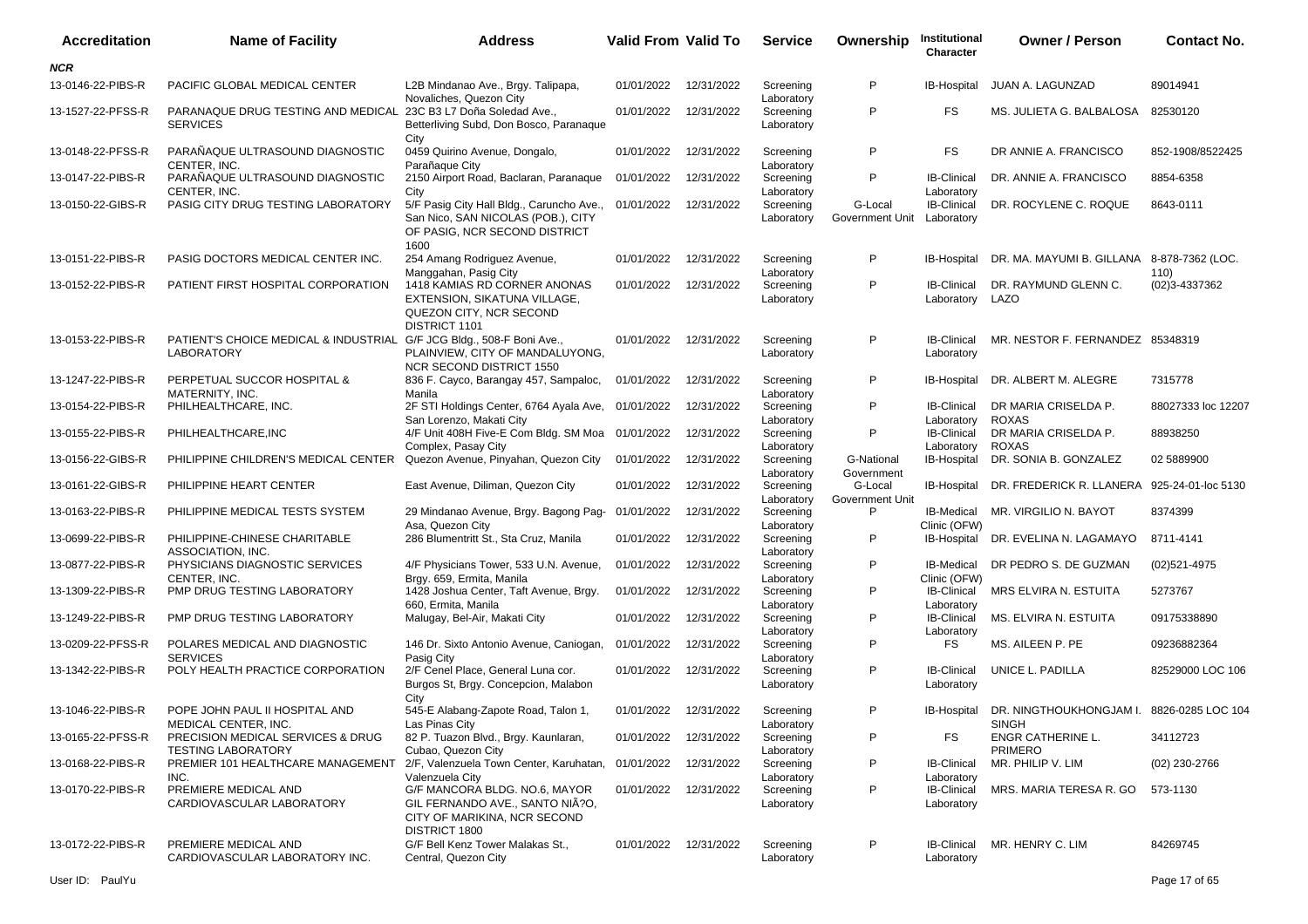| Accreditation     | <b>Name of Facility</b>                                                     | <b>Address</b>                                                                                                            | <b>Valid From Valid To</b> |            | <b>Service</b>          | Ownership                | Institutional<br>Character         | <b>Owner / Person</b>                   | <b>Contact No.</b>        |
|-------------------|-----------------------------------------------------------------------------|---------------------------------------------------------------------------------------------------------------------------|----------------------------|------------|-------------------------|--------------------------|------------------------------------|-----------------------------------------|---------------------------|
| <b>NCR</b>        |                                                                             |                                                                                                                           |                            |            |                         |                          |                                    |                                         |                           |
| 13-0174-22-PIBS-R | PRIME LABORATORY CORP.                                                      | Unit 202, Mainplace Bldg., 190<br>Pinaglabanan St., Brgy. Corazon de<br>Jesus, San Juan City                              | 01/01/2022                 | 12/31/2022 | Screening<br>Laboratory | P                        | <b>IB-Clinical</b><br>Laboratory   | JOHN MICHAEL C.<br>PUNONGBAYAN          | 85164511                  |
| 13-1592-22-PIBS-R | PROBE POLYCLINIC & DIAGNOSTIC<br>CENTER, INC.                               | UNIT 103 MARBELLA II BLDG,<br>BARANGAY 701, MALATE, MANILA,<br>NCR, FIRST DISTRICT 1004                                   | 01/01/2022                 | 12/31/2022 | Screening<br>Laboratory | P                        | <b>IB-Medical</b><br>Clinic (OFW)  | DARYOUSH T. IRANI                       | 526-0718                  |
| 13-0177-22-PIBS-R | PROLAB DIAGNOSTIC CENTER                                                    | 252 MONTILLANO STREET, 2ND<br>FLOOR, LIANAS CENTRAL M,<br>ALABANG, CITY OF MUNTINLUPA,<br><b>NCR FOURTH DISTRICT 1770</b> | 01/01/2022                 | 12/31/2022 | Screening<br>Laboratory | P                        | <b>IB-Clinical</b><br>Laboratory   | MS. KAYCEE C.<br>MACATANGAY             | 0285593031                |
| 13-0214-22-PIBS-R | PROLAB DIAGNOSTICS CO.                                                      | Unit 202 2/F Makati Executive Tower 4,<br>Cityland Square, Sen. Gil Puyat Ave.,<br>Makati City                            | 01/01/2022                 | 12/31/2022 | Screening<br>Laboratory | P                        | <b>IB-Clinical</b><br>Laboratory   | MR. RONALDO E. PUNO                     | 02-85539826               |
| 13-0212-22-PIBS-R | PROLAB DIAGNOSTICS CO.                                                      | Unit MC2 Victoria Station 1, 793 EDSA<br>Kamuning, Brgy. South Triangle, Quezon<br>City                                   | 01/01/2022                 | 12/31/2022 | Screening<br>Laboratory | P                        | <b>IB-Clinical</b><br>Laboratory   | MR. RONALDO E. PUNO                     | 8719-0857                 |
| 13-0180-22-PIBS-R | PROSPERITY MEDICAL CLINIC &<br>LABORATORY, INC.                             | RVA Bldg., 858 Remedios St., Malate,<br>Manila, Barangay 708, Malate, Manila                                              | 01/01/2022                 | 12/31/2022 | Screening<br>Laboratory | P                        | IB-Medical<br>Clinic (OFW)         | DR. MARILYN P. CALILUNG                 | 522-8749                  |
| 13-0183-22-PIBS-R | PROTACIO HOSPITAL                                                           | 484 Quirino Avenue, Tambo, Paranaque<br>City                                                                              | 01/01/2022                 | 12/31/2022 | Screening<br>Laboratory | P                        | IB-Hospital                        | MR. MARCO E. PROTACIO                   | 8521181                   |
| 13-0186-22-PIBS-R | QUALI-CARE POLYCLINIC AND<br><b>LABORATORY INC.</b>                         | 47-A Bayan-Bayanan Ave., Concepcion<br>Uno, Marikina City                                                                 | 01/01/2022                 | 12/31/2022 | Screening<br>Laboratory | P                        | <b>IB-Clinical</b><br>Laboratory   | DR. ANNA ELVIRA B.<br>PARREÑO           | 4750235                   |
| 13-0187-22-PIBS-R | <b>QUALIMED HEALTH NETWORK</b>                                              | G/F McKinley Corporate Exchange<br>Center, McKinley cor. EDSA, MAkati City                                                | 01/01/2022                 | 12/31/2022 | Screening<br>Laboratory | P                        | <b>IB-Clinical</b><br>Laboratory   | MR MADISON RAY T.<br><b>FLORES</b>      | 8610517                   |
| 13-1499-22-PIBS-R | <b>QUALIMED HEALTH NETWORK</b>                                              | G/F UP Town Center, Katipunan Avenue,<br>Diliman, Quezon City                                                             | 01/01/2022                 | 12/31/2022 | Screening<br>Laboratory | P                        | <b>IB-Clinical</b><br>Laboratory   | MR. EDWIN G. MAGSINO                    | 9624776                   |
| 13-0189-22-PIBS-R | <b>QUALIMED SURGERY CENTER</b>                                              | FMAB, UP-PGH Compd., Taft Ave.,<br>Ermita, Manila,                                                                        | 01/01/2022                 | 12/31/2022 | Screening<br>Laboratory | P                        | <b>IB-Clinical</b><br>Laboratory   | DR. JOSE M. CARNATE                     | 7080000 loc 123 or<br>150 |
| 13-0190-22-GIBS-R | QUIRINO MEMORIAL MEDICAL CENTER                                             | J.P. RIZAL CORNER P. TUAZON,<br>PROJECT 4, QUEZON CITY                                                                    | 01/01/2022                 | 12/31/2022 | Screening<br>Laboratory | G-National<br>Government | IB-Hospital                        | DR. EVELYN VICTORIA E.<br><b>RESIDE</b> | 53049800                  |
| 13-0197-22-PIBS-R | R.B.G. MEDICAL, DENTAL CLINIC &<br><b>LABORATORY</b>                        | 1353 A. Mabini St., Ermita, Manila<br>zip code# 1000                                                                      | 01/01/2022                 | 12/31/2022 | Screening<br>Laboratory | P                        | IB-Medical<br>Clinic (OFW)         | DR. RICARDO B. GUTIERREZ 8521-1039      |                           |
| 13-0200-22-PIBS-R | R.E. MALLARI CLINICAL DIAGNOSTIC<br><b>LABORATORY</b>                       | 3/F Unit 3F-4 Dianne Bldg., 746 Rizal<br>Ave., Ext. Grace Park, Monumento,<br>Caloocan City                               | 01/01/2022                 | 12/31/2022 | Screening<br>Laboratory | P                        | <b>IB-Clinical</b><br>Laboratory   | MS. RACHELLE E. MALLARI                 | 2776855                   |
| 13-0219-22-PIBS-R | R.G.O. LABORATORY & INDUSTRIAL<br><b>DIAGNOSTIC CENTER</b>                  | Emiluz Bldg. 1980 Capt. M. Reyes cor.<br>Gen. Lucban, Bangkal, Makati City                                                | 01/01/2022                 | 12/31/2022 | Screening<br>Laboratory | P                        | IB-Medical<br>Clinic (OFW) RAQUINO | DR. JOHN RUDOLF S.                      | 843-1853 / 889-1311       |
| 13-0222-22-PIBS-R | R.G.O. LABORATORY & INDUSTRIAL<br>DIAGNOSTIC CENTER, INC.                   | Unit 7A ICON Plaza, 26th Street, Fort<br>BGC, Taguig City                                                                 | 01/01/2022                 | 12/31/2022 | Screening<br>Laboratory | P                        | <b>IB-Clinical</b><br>Laboratory   | DR. JOHN RUDOLF S.<br>RAQUINO           | 8387178                   |
| 13-0220-22-PIBS-R | R.G.O. LABORATORY AND INDUSTRIAL<br>DIAGNOSTIC CENTER INC.                  | Unit 2E & 2F, Airport Global Plaza, NAIA<br>Road corner Roxas Blvd., Tambo,<br>Paranaque City                             | 01/01/2022                 | 12/31/2022 | Screening<br>Laboratory | P                        | <b>IB-Clinical</b><br>Laboratory   | JOHN RUDOLF S. RAQUINO                  | 8330-4656                 |
| 13-1288-22-PIBS-R | RAPID CARE MEDICAL CLINIC<br><b>CORPORATION</b>                             | Rm 406-407 Unlad Condominium, Gen.<br>Malvar St. cor. Taft Avenue, Malate,<br>Manila                                      | 01/01/2022                 | 12/31/2022 | Screening<br>Laboratory | P                        | IB-Medical<br>Clinic (OFW)         | ZAHRAA C. BANI                          | 02 70018159               |
| 13-0216-22-PIBS-R | REAL CARE LABORATORY AND MEDICAL<br><b>CLINIC</b>                           | 323 Amang Rodriguez Avenue,<br>Manggahan, Pasig City                                                                      | 01/01/2022                 | 12/31/2022 | Screening<br>Laboratory | P                        | <b>IB-Clinical</b><br>Laboratory   | MR REX OLIVER C. TENGCO                 | (02) 77576014             |
| 13-0202-22-PIBS-R | RG MEDICAL CLINIC, INC.                                                     | 1692 Evangelista St., Brgy. Bangkal,<br>Makati City                                                                       | 01/01/2022 12/31/2022      |            | Screening<br>Laboratory | P                        | <b>IB-Clinical</b><br>Laboratory   | DR JOHN RUDOLF S.<br>RAQUIÑO            | 88432645                  |
| 13-1562-22-GIBS-R | RIZAL MEDICAL CENTER                                                        | Pasig Boulevard, Bagong Ilog, Pasig City                                                                                  | 01/01/2022                 | 12/31/2022 | Screening<br>Laboratory | G-National<br>Government | IB-Hospital                        | DR. HERBERT Z. MANAOIS                  | 8658400 LOC.170           |
| 13-0204-22-PIBS-R | RNL MEDICAL & DIAGNOSTIC CENTER, INC. 5/F Unit A, Wisma Cyberhub Bldg., #45 | Sen. Gil Puyat Ave., Makati City                                                                                          | 01/01/2022                 | 12/31/2022 | Screening<br>Laboratory | P                        | IB-Medical<br>Clinic (OFW)         | DR, RONALD D. CABUDOY                   | 9091244                   |
| 13-0453-22-PIBS-R | RSL DIAGNOSTIC LABORATORY                                                   | 120 K-6th St., East Kamias, Quezon City                                                                                   | 01/01/2022                 | 12/31/2022 | Screening<br>Laboratory | P                        | <b>IB-Clinical</b><br>Laboratory   | MR. KURT LAWRENCE M.<br>LANOT           | 6185622                   |
| 13-0206-22-PIBS-R | RSS CITI HEALTH SERVICES                                                    | #21 Pasig Blvd., Ext., Caniogan, Pasig<br>City                                                                            | 01/01/2022                 | 12/31/2022 | Screening<br>Laboratory | P                        | <b>IB-Clinical</b><br>Laboratory   | DR. MENNEN ALSOL                        | 6281311                   |
| 13-0464-22-PIBS-R | S.M. LAZO MEDICAL CLINIC, INC.                                              | 1755 Taft Ave., cor. Nakpil St., Malate,<br>Manila                                                                        | 01/01/2022                 | 12/31/2022 | Screening<br>Laboratory | P                        | IB-Medical<br>Clinic (OFW) MPA     | MS AURORA Z. LAZO, MHA.,                | 524-1891/524-6325         |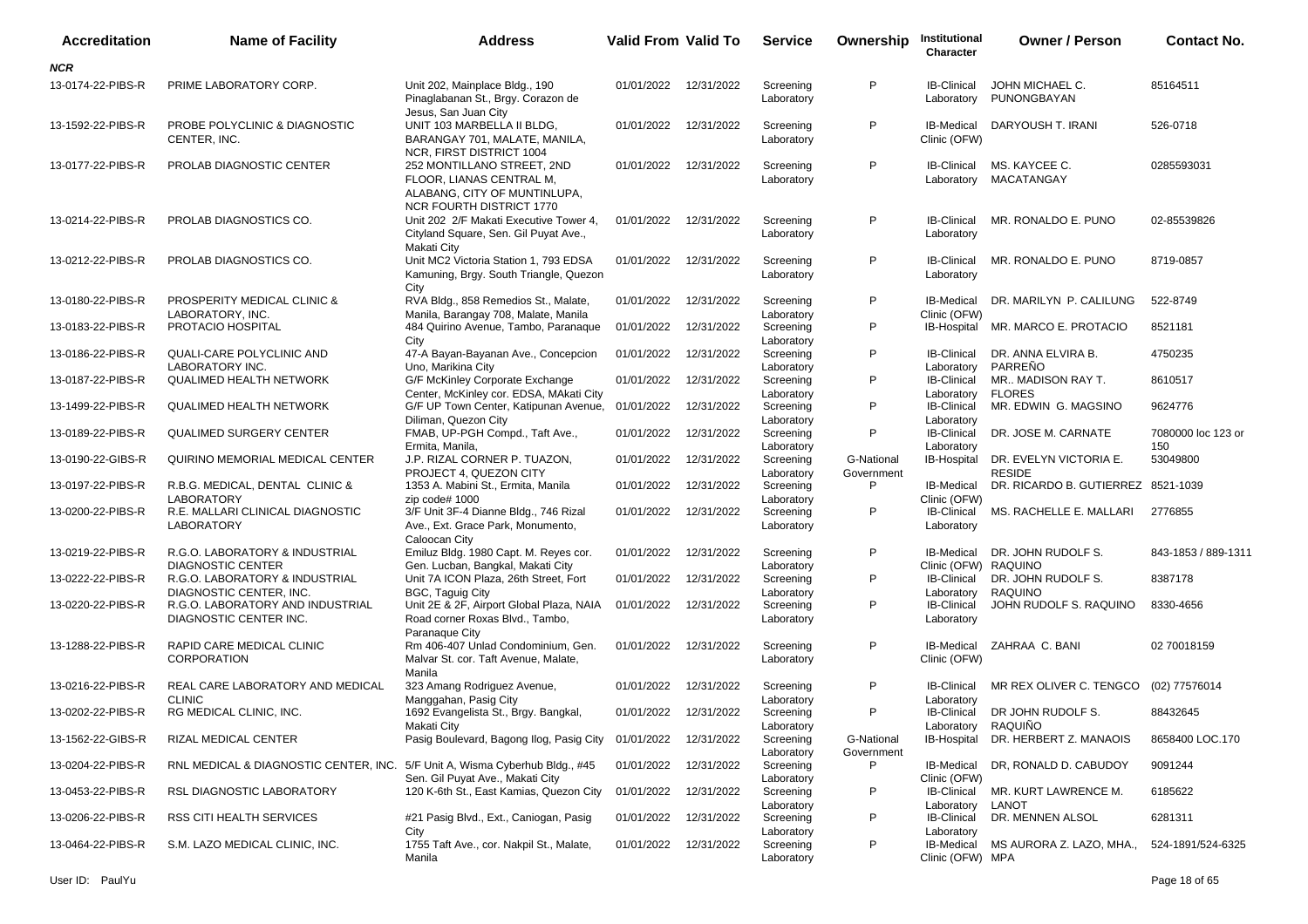| <b>Accreditation</b> | <b>Name of Facility</b>                                                                                | <b>Address</b>                                                                                                       | <b>Valid From Valid To</b> |            | <b>Service</b>          | Ownership | Institutional<br>Character        | <b>Owner / Person</b>                                  | <b>Contact No.</b>       |
|----------------------|--------------------------------------------------------------------------------------------------------|----------------------------------------------------------------------------------------------------------------------|----------------------------|------------|-------------------------|-----------|-----------------------------------|--------------------------------------------------------|--------------------------|
| <b>NCR</b>           |                                                                                                        |                                                                                                                      |                            |            |                         |           |                                   |                                                        |                          |
| 13-0207-22-PIBS-R    | SACRED HEART DIAGNOSTIC MEDICAL<br>CENTER, INC.                                                        | 2/F, Right Wing Maga Centre, Paseo de<br>Magallanes, MAGALLANES, CITY OF<br>MAKATI, NCR FOURTH DISTRICT 1232         | 01/01/2022 12/31/2022      |            | Screening<br>Laboratory | P         | <b>IB-Clinical</b><br>Laboratory  | DR. LUZVIMINDA S. JOSE                                 | 8853-0235, 8853-<br>0633 |
| 13-0210-22-PIBS-R    | SACRED HEART MULTISPECIALTY CLINIC & G/F Jovan Condo., 600 Shaw Blvd., Cor.<br>DIAGNOSTIC CENTER, INC. | Samat St., Highway Hills, City of<br>Mandaluyong                                                                     | 01/01/2022                 | 12/31/2022 | Screening<br>Laboratory | P         | <b>IB-Clinical</b><br>Laboratory  | DR. PERPETUA SOCORRO B. 8535-7620<br>ORTIZ             |                          |
| 13-0242-22-PIBS-R    | SAFEWAY DIAGNOSTICS AND MEDICAL<br>CLINIC, INC.                                                        | Centillion Centre Bldg., 2972 R.<br>Magsaysay, Brgy. 634, Sta. Mesa, Manila                                          | 01/01/2022                 | 12/31/2022 | Screening<br>Laboratory | P         | <b>IB-Medical</b><br>Clinic (OFW) | DR. ROBERTO T. GO                                      | 7135218 to 20            |
| 13-0211-22-PIBS-R    | SAGRADA CORAZON MED. & ALLIED<br>SERVICES CENTER. INC.                                                 | 1057 M.H. del Pilar St., Ermita, Manila,<br>BARANGAY 666, ERMITA, MANILA,<br>NCR, FIRST DISTRICT 1000                | 01/01/2022                 | 12/31/2022 | Screening<br>Laboratory | P         |                                   | IB-Medical DR. CATALINA P.<br>Clinic (OFW) RICOHERMOSO | 5247128                  |
| 13-0215-22-PIBS-R    | SAN JUAN DE DIOS EDUCATIONAL<br>FOUNDATION, INC.                                                       | 2772 Roxas Blvd., Brgy. 076, Pasay City                                                                              | 01/01/2022                 | 12/31/2022 | Screening<br>Laboratory | P         | IB-Hospital                       | SR. MANILEÑA A. LIBO-ON                                | 831-9731                 |
| 13-0213-22-PIBS-R    | SANDA DIAGNOSTIC CENTER                                                                                | Sanda Bldg., A. Lacson cor. Laong-laan,<br>Sampaloc,, BARANGAY 396,<br>SAMPALOC, MANILA, NCR, FIRST<br>DISTRICT 1015 | 01/01/2022                 | 12/31/2022 | Screening<br>Laboratory | P         | <b>IB-Medical</b><br>Clinic (OFW) | DR. PETER O. DATOR                                     | 7424080                  |
| 13-0217-22-PIBS-R    | SANTO BENEDICTO MEDICAL AND<br><b>DIAGNOSTIC CLINIC</b>                                                | Unit 3 Llano Road, Llano Subdivision,<br>Brgy. 168, Caloocan City                                                    | 01/01/2022                 | 12/31/2022 | Screening<br>Laboratory | P         | <b>IB-Clinical</b><br>Laboratory  | MRS. RAQUEL F. SANTOS                                  | 09994864937              |
| 13-0218-22-PIBS-R    | SEAMEN'S HOSPITAL                                                                                      | 3/F Cabildo cor. San Jose St.,<br>Intramuros, Manila                                                                 | 01/01/2022                 | 12/31/2022 | Screening<br>Laboratory | P         | IB-Hospital                       | DR. CONRADO F. OCA                                     | 5278116                  |
| 13-0444-22-PIBS-R    | SEATRIC MEDICAL CLINIC CORP.                                                                           | 14/F Maritime PLaza Bldg., a. flores St.<br>cor. Cortada St., Ermita, Manila                                         | 01/01/2022                 | 12/31/2022 | Screening<br>Laboratory | P         | <b>IB-Medical</b><br>Clinic (OFW) | DR. NORMANDO T. STA.ANA 3100178 loc112                 |                          |
| 13-1568-22-PIBS-R    | SILONGA MEDICAL LABORATORY                                                                             | Phase 1A, Blk. 26, Lot 1 cor. Apahap St.,<br>Dagat, North Bay Blvd., South, Navotas                                  | 01/01/2022                 | 12/31/2022 | Screening<br>Laboratory | P         | IB-Clinical<br>Laboratory         | MRS. SONIA P. SILONGA                                  | 3511686                  |
| 13-0221-22-PIBS-R    | SINGAPORE MEDICAL LABORATORIES, INC.                                                                   | Dela Rosa cor. Ormaza sts., SAN<br>LORENZO, CITY OF MAKATI, NCR<br>FOURTH DISTRICT 1229                              | 01/01/2022                 | 12/31/2022 | Screening<br>Laboratory | P         | <b>IB-Clinical</b><br>Laboratory  | DR. PAULO GIOVANNI L.<br>MENDOZA                       | 88450655                 |
| 13-0225-22-PFSS-R    | SKY-MED HEALTH & LABORATORY<br>CENTER, INC.                                                            | Sky 1 Tower, #68 Dasmariñas St.,<br>Binondo, Manila                                                                  | 01/01/2022                 | 12/31/2022 | Screening<br>Laboratory | P         | <b>FS</b>                         | DR. RAFAEL Y. YU                                       | 242-9573/242-4330        |
| 13-0240-22-PIBS-R    | SONIC SOLUTIONS MEDICAL AND<br>DIAGNOSTIC LABORATORY CENTER INC.                                       | 3/F Suite 301, 1823 FMSG Bldg.<br>E.Rodriguez Sr. Ave. cor. New York Ave.<br>Quezon City                             | 01/01/2022                 | 12/31/2022 | Screening<br>Laboratory | P         | <b>IB-Medical</b><br>Clinic (OFW) | EDUARDO LORENZO C. LIM                                 | 09561739003              |
| 13-0445-22-PIBS-R    | SOUTH JLA DIAGNOSTICS INC                                                                              | 1 Fatima St., Fin-Asia Homes, San<br>Antonio Valley 1, Sucat, Paranaque City                                         | 01/01/2022                 | 12/31/2022 | Screening<br>Laboratory | P         | <b>IB-Clinical</b><br>Laboratory  | CATRINA B. LACSON                                      | 09178992081              |
| 13-0223-22-PIBS-R    | SOUTH SUPER HIGHWAY MEDICAL<br><b>CENTER</b>                                                           | Km. 17 West Service Rd., Brgy. Marcelo,<br>Paranaque City                                                            | 01/01/2022                 | 12/31/2022 | Screening<br>Laboratory | P         | <b>IB-Hospital</b>                | DR. ERLINDA C. RABE                                    | 821-8452                 |
| 13-0226-22-PIBS-R    | SSMCHEALTH INC.                                                                                        | 3/F Sycamore Ctr., Alabang-Zapote<br>Rd.cor. Buencamino St, Alabang,<br>Muntinlupa City                              | 01/01/2022                 | 12/31/2022 | Screening<br>Laboratory | P         | <b>IB-Clinical</b><br>Laboratory  | DR. ERLINDA C. RABE                                    | 8875437                  |
| 13-0224-22-PFSS-R    | SSMCHEALTH INC.                                                                                        | 3993 Airport Road, Baclaran, Paranaque<br>City                                                                       | 01/01/2022                 | 12/31/2022 | Screening<br>Laboratory | P         | FS                                | DR. ERLINDA C. RABE                                    | 8059318                  |
| 13-0859-22-PFSS-R    | ST. ANDREW DRUG SCREENING AND<br>NEURO PSYCHO TESTING CENTER                                           | 2B 1st Avenue, Bagong Lipunan ng<br>Crame, Quezon City                                                               | 01/01/2022                 | 12/31/2022 | Screening<br>Laboratory | P         | <b>FS</b>                         | MR. OLIVER JOSEPH C. UY                                | 83305423                 |
| 13-0227-22-PIBS-R    | ST. CAMILLUS MEDICAL CENTER                                                                            | 116 E. Amang Rodriguez Avenue,<br>SANTOLAN, CITY OF PASIG, NCR<br>SECOND DISTRICT 1600                               | 01/01/2022                 | 12/31/2022 | Screening<br>Laboratory | P         | IB-Hospital                       | DR. EDWIN T. LABRO                                     | 6453742                  |
| 13-0228-22-PIBS-R    | ST. CECILIA POLYCLINIC                                                                                 | 3/F Metrobank Bldg., 1149 Mabini St.,<br>Ermita, Manila                                                              | 01/01/2022 12/31/2022      |            | Screening<br>Laboratory | P         | Clinic (OFW)                      | IB-Medical DR. EMMANUEL D. BUHAT                       | 526-2621                 |
| 13-0229-22-PFSS-R    | ST. GEORGE CLINICAL LABORATORY<br><b>SERVICES</b>                                                      | #704 Puregold Caloocan Bldg., Rizal<br>Ave. Ext., BARANGAY 90, KALOOKAN<br>CITY, NCR THIRD DISTRICT 1400             | 01/01/2022 12/31/2022      |            | Screening<br>Laboratory | P         | FS                                | DR. GEORGE C. ABARRO                                   | 83673083                 |
| 13-0230-22-PIBS-R    | ST. GEORGE CLINICAL LABORATORY<br><b>SERVICES</b>                                                      | No. 132 3/F, Kalayaan Avenue, Brgy.<br>Central, Diliman, Quezon City                                                 | 01/01/2022                 | 12/31/2022 | Screening<br>Laboratory | P         | <b>IB-Clinical</b><br>Laboratory  | DR. GEORGE C. ABARRO                                   | $(02)$ 3301299           |
| 13-1250-22-PIBS-R    | ST. IGNATIUS DE LOYOLA HEALTH CARE<br><b>SERVICES</b>                                                  | #131 Shaw Blvrd., Brgy. Pineda Pasig<br>City                                                                         | 01/01/2022                 | 12/31/2022 | Screening<br>Laboratory | P         | IB-Clinical<br>Laboratory         | MR. RONIE P. MASANGKAY                                 | 6718370                  |
| 13-0231-22-PIBS-R    | ST. IGNATIUS DE LOYOLA HEALTH CARE<br><b>SERVICES</b>                                                  | 253 Shoe Ave., Sto. Niño, Marikina City                                                                              | 01/01/2022                 | 12/31/2022 | Screening<br>Laboratory | P         | IB-Clinical<br>Laboratory         | MR. RONIE P. MASANGKAY                                 | 7394-5412                |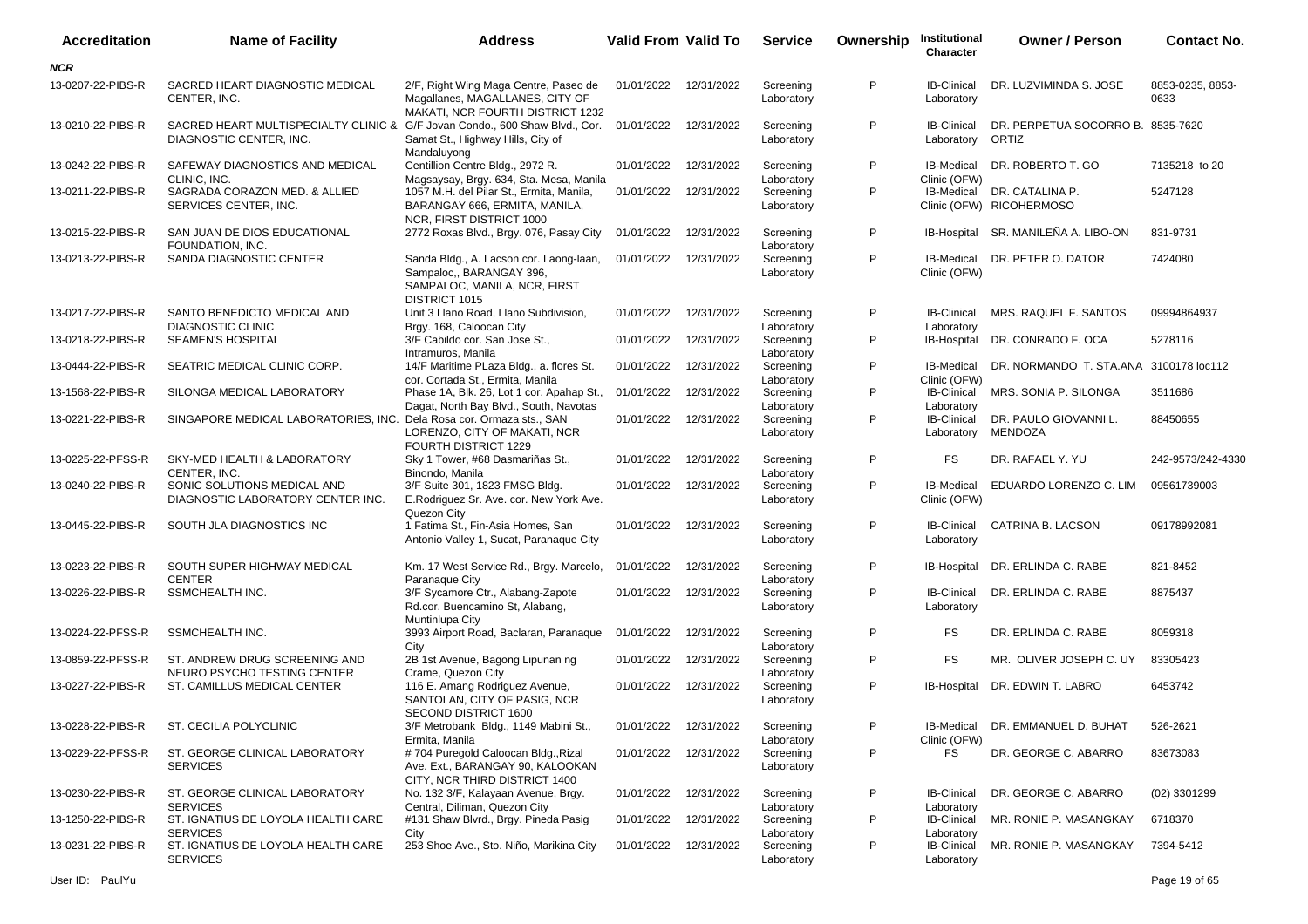| <b>Accreditation</b> | <b>Name of Facility</b>                                                                       | <b>Address</b>                                                                                                            | Valid From Valid To |            | <b>Service</b>          | Ownership | Institutional<br>Character         | <b>Owner / Person</b>                                  | <b>Contact No.</b>  |
|----------------------|-----------------------------------------------------------------------------------------------|---------------------------------------------------------------------------------------------------------------------------|---------------------|------------|-------------------------|-----------|------------------------------------|--------------------------------------------------------|---------------------|
| NCR                  |                                                                                               |                                                                                                                           |                     |            |                         |           |                                    |                                                        |                     |
| 13-0232-22-PIBS-R    | ST. ISABEL POLYCLINIC & LABORATORY                                                            | 417 (361) J. P. Rizal St., Sto. Niño,<br>Marikina City                                                                    | 01/01/2022          | 12/31/2022 | Screening<br>Laboratory | P         | <b>IB-Clinical</b><br>Laboratory   | MRS. ISABELITA A. CRUZ                                 | 85641497 / 86814701 |
| 13-0233-22-PIBS-R    | ST. JUDE MEDICAL CLINIC AND<br><b>DIAGNOSTIC CENTER</b>                                       | #153 Gov. Pascual Ave. Cor. M.H. del<br>Pilar St, TINAJEROS, CITY OF<br>MALABON, NCR THIRD DISTRICT 1470                  | 01/01/2022          | 12/31/2022 | Screening<br>Laboratory | P         | <b>IB-Clinical</b><br>Laboratory   | MS. MARIA FE H. CRUZ                                   | 8-937-2471          |
| 13-0234-22-PIBS-R    | ST. JUDE MEDICAL CLINIC AND<br><b>DIAGNOSTIC CENTER</b>                                       | Dagat Dagatan ave, BARANGAY 8,<br>KALOOKAN CITY, NCR THIRD<br><b>DISTRICT</b>                                             | 01/01/2022          | 12/31/2022 | Screening<br>Laboratory | P         | Laboratory                         | IB-Clinical MS. MARIA FE H. CRUZ                       | 89219118            |
| 13-0238-22-PIBS-R    | ST. LUKE'S MED. CENTER GLOBAL CITY                                                            | RIZAL DRIVE CORNER, 32ND STREET 01/01/2022<br>AND 5TH AVENUE, BONIFACIO<br><b>GLOBAL CITY, TAGUIG</b>                     |                     | 12/31/2022 | Screening<br>Laboratory | P         |                                    | IB-Hospital DRA. MARIA CECILIA F. LIM                  | (02) 8789 7700      |
| 13-0236-22-PIBS-R    | ST. LUKE'S MEDICAL CENTER                                                                     | 279 E. Rodriguez Sr. Blvd., Quezon City                                                                                   | 01/01/2022          | 12/31/2022 | Screening<br>Laboratory | P         | IB-Hospital                        | DR., MA. CECILIA F. LIM                                | 7230301 loc 4137    |
| 13-0241-22-PFSS-R    | ST. MICHAEL'S MEDICAL CLINIC &<br><b>DIAGNOSTIC CENTER</b>                                    | 2/F STARMALL EDSA SHAW BLVD.,<br>WACK-WACK GREENHILLS, CITY OF<br>MANDALUYONG, NCR SECOND<br>DISTRICT 1550                | 01/01/2022          | 12/31/2022 | Screening<br>Laboratory | P         | <b>FS</b>                          | MR MICHAEL LAWRENCE C. 4778937<br><b>SIA</b>           |                     |
| 13-0239-22-PFSS-R    | ST. MICHAEL'S MEDICAL CLINIC &<br><b>DIAGNOSTIC CENTER</b>                                    | 2/f Trinisia Ctr., Edsa Arayat, Pinatubo,<br>Qc, SAN MARTIN DE PORRES,<br>QUEZON CITY, NCR SECOND<br><b>DISTRICT 1011</b> | 01/01/2022          | 12/31/2022 | Screening<br>Laboratory | P         | <b>FS</b>                          | MR. MICHAEL C. SIA                                     | 483-3786            |
| 13-0244-22-PFSS-R    | ST. MICHAEL'S MEDICAL CLINIC &<br>DIAGNOSTIC CENTER, INC.                                     | G/F Northwest Plaza Mall, Rizal Ave.<br>Ext., Brgy. 11, Kalookan City                                                     | 01/01/2022          | 12/31/2022 | Screening<br>Laboratory | P         | <b>FS</b>                          | MR. MICHAEL LAWRENCE C. 442-6036/3865778<br><b>SIA</b> |                     |
| 13-0243-22-PIBS-R    | ST. MICHAEL'S MEDICAL CLINIC &<br>DIAGNOSTIC CENTER, INC.                                     | UGF 0103-0104 Starmall Alabang,<br>Muntinlupa City                                                                        | 01/01/2022          | 12/31/2022 | Screening<br>Laboratory | P         | <b>IB-Clinical</b><br>Laboratory   | MICHAEL LAWRENCE C. SIA 511-8760                       |                     |
| 13-0245-22-PIBS-R    | ST. PETER-PAUL MEDICAL CLINIC, INC.                                                           | 1182 Grey St., Brgy. 660-A, Ermita,<br>Manila                                                                             | 01/01/2022          | 12/31/2022 | Screening<br>Laboratory | P         | IB-Medical<br>Clinic (OFW) SANCHEZ | DR. OLIVIA-ALIPIT D.                                   | 536-1364            |
| 13-0246-22-PFSS-R    | ST. RITA MEDICAL & DIAGNOSTIC CENTER 1705-B Dian Finlandia St., Brgy. San                     | Isidro. Makati                                                                                                            | 01/01/2022          | 12/31/2022 | Screening<br>Laboratory | P         | FS                                 | DR. RODERICK M. ATIENZA                                | 845-1482            |
| 13-0247-22-PIBS-R    | ST. THOMAS DIAGNOSTIC MEDICAL &<br><b>DENTAL CLINIC</b>                                       | 2/F PWU Int'l. House Bldg., 1724 L.<br>Guinto cor. Ma, BARANGAY 694,<br>MALATE, MANILA, NCR, FIRST<br><b>DISTRICT</b>     | 01/01/2022          | 12/31/2022 | Screening<br>Laboratory | P         | <b>IB-Medical</b><br>Clinic (OFW)  | MS. CECILIA S. REDIL                                   | 536-7664            |
| 13-0452-22-PFSS-R    | STAR ALLIANCE DIAGNOSTICS &<br><b>MARKETING SERVICES</b>                                      | Rm. 401 David Bldg., 561-567 Shaw<br>Blvd, Wack-Wack Greenhills,<br>Mandaluyong City                                      | 01/01/2022          | 12/31/2022 | Screening<br>Laboratory | P         | <b>FS</b>                          | MR. VITTORIO M.<br><b>PANAGUITON</b>                   | 5334175             |
| 13-0251-22-PFSS-R    | STATELAB CLINICS AND DIAGNOSTIC<br>CENTER, INC.                                               | 891 Aurora Blvd., E. Rodriguez, Quezon<br>City                                                                            | 01/01/2022          | 12/31/2022 | Screening<br>Laboratory | P         | <b>FS</b>                          | MRS. LEANETTE GRACE P.<br><b>RAPISURA</b>              | 7092270             |
| 13-0250-22-PIBS-R    | STO. DOMINGO DIAGNOSTIC & MEDICAL<br>CENTER CORP - BACLARAN                                   | 3104 Redemptorist Rd., Baclaran,<br>Parañaque City                                                                        | 01/01/2022          | 12/31/2022 | Screening<br>Laboratory | P         | <b>IB-Clinical</b><br>Laboratory   | MR JOEL E. PEREZ                                       | 8511992             |
| 13-0248-22-PIBS-R    | STO. DOMINGO DIAGNOSTIC & MEDICAL<br>CENTER CORP.                                             | UNIT 303 - 304, 3/F LUZ BLDG. 111<br>QUEZON AVE., SANTO DOMINGO<br>(MATALAHIB), QUEZON CITY, NCR<br>SECOND DISTRICT 1101  | 01/01/2022          | 12/31/2022 | Screening<br>Laboratory | P         | <b>IB-Clinical</b><br>Laboratory   | MS. CHRISTINE E. GERVACIO 3818435                      |                     |
| 13-0249-22-PIBS-R    | STO. DOMINGO DIAGNOSTIC AND MEDICAL LOWER GROUND FLOOR STARMALL,<br><b>CENTER CORPORATION</b> | EDSA, COR. SHAW BLVD, WACK-<br>WACK GREENHILLS, CITY OF<br>MANDALUYONG, NCR SECOND<br>DISTRICT 1552                       | 01/01/2022          | 12/31/2022 | Screening<br>Laboratory | P         | Laboratory                         | IB-Clinical MR, JOEL E. PEREZ                          | 6544651/6503743     |
| 13-0252-22-PIBS-R    | <b>SULIT MEDLAB CLINIC</b>                                                                    | #7 Gov. F. Sevilla Blvd., Brgy. Tañong,<br><b>Malabon City</b>                                                            | 01/01/2022          | 12/31/2022 | Screening<br>Laboratory | P         | <b>IB-Clinical</b><br>Laboratory   | MR. DANILO F. SULIT                                    | 351-8505            |
| 13-1588-22-PIBS-R    | SUNRISE HEALTH CHECK DIAGNOSTIC<br>CENTER CORP.                                               | Km. 12 JLB Bldg, Mcarthur Highway,<br>Marulas, Valenzuela City                                                            | 01/01/2022          | 12/31/2022 | Screening<br>Laboratory | P         | IB-Clinical<br>Laboratory          | JERRY C. CABAR                                         | 3327040             |
| 13-0883-22-PIBS-R    | SUPERCARE MEDICAL SERVICES, INC.                                                              | 2F Don Chua Lamko Bldg. H.V. dela<br>Costa cor. L.P. Leviste St. Salcedo<br>Village, Bel Air, Makati City                 | 01/01/2022          | 12/31/2022 | Screening<br>Laboratory | P         | IB-Medical<br>Clinic (OFW)         | DR. PASCUALITO D. GUTAY                                | 88866505            |
| 13-0884-22-PIBS-R    | SUPERCARE MEDICAL SERVICES, INC.                                                              | 573 Maria Orosa st corner Arkansas St,<br>Brgy. 670, Ermita, Manila                                                       | 01/01/2022          | 12/31/2022 | Screening<br>Laboratory | P         | <b>IB-Clinical</b><br>Laboratory   | DR. PASCUALITO D. GUTAY                                | 5210024 local 123   |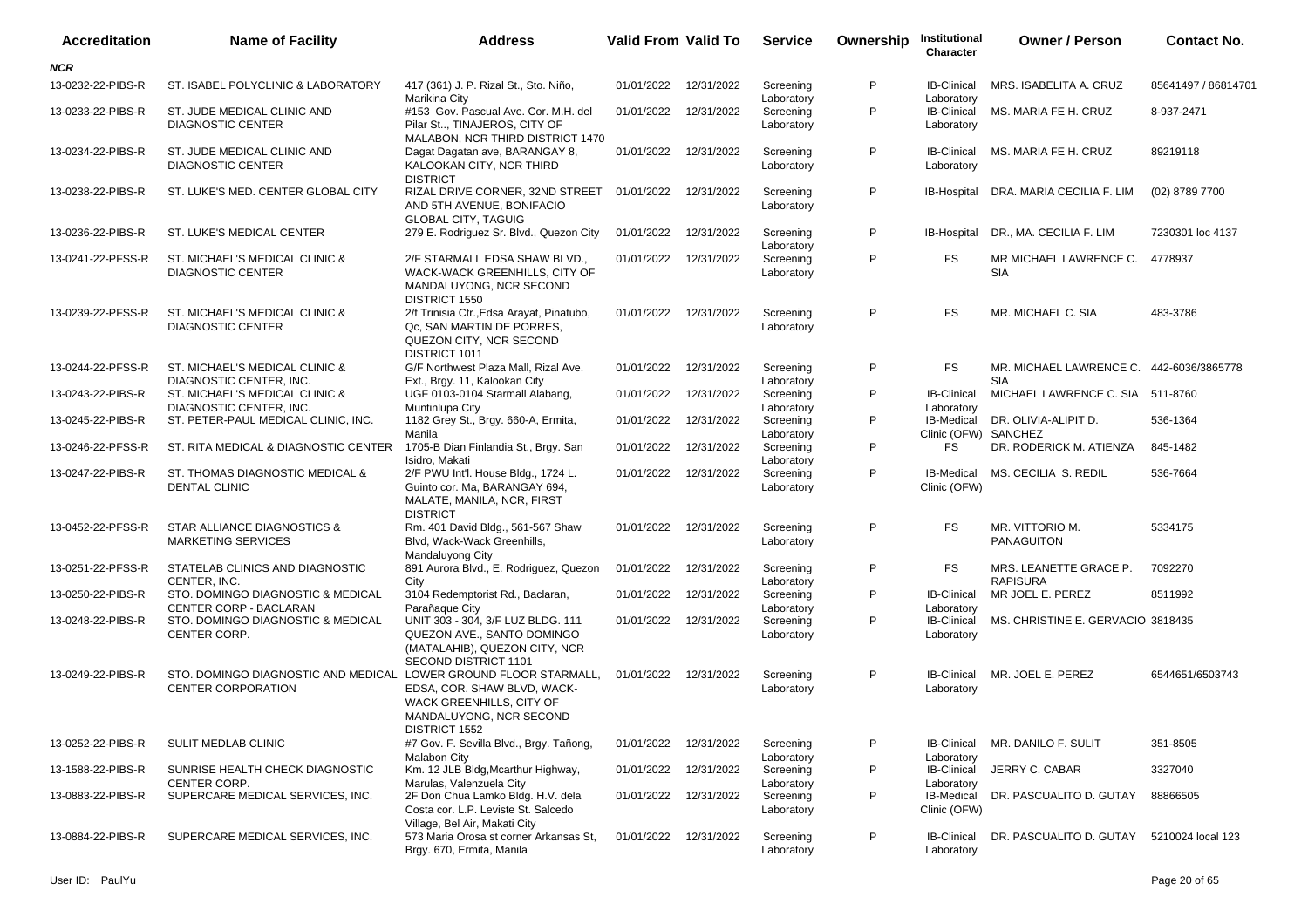| <b>Accreditation</b> | <b>Name of Facility</b>                                                                                       | <b>Address</b>                                                                                               | Valid From Valid To |            | <b>Service</b>          | Ownership                  | Institutional<br>Character        | <b>Owner / Person</b>                        | <b>Contact No.</b>             |
|----------------------|---------------------------------------------------------------------------------------------------------------|--------------------------------------------------------------------------------------------------------------|---------------------|------------|-------------------------|----------------------------|-----------------------------------|----------------------------------------------|--------------------------------|
| <b>NCR</b>           |                                                                                                               |                                                                                                              |                     |            |                         |                            |                                   |                                              |                                |
| 13-0875-22-PFSS-R    | SUPERSCAN DRUG TESTING LABORATORY 1918 Ipil St., cor. Tayuman St., Sta. Cruz, 01/01/2022                      | Manila                                                                                                       |                     | 12/31/2022 | Screening<br>Laboratory | P                          | <b>FS</b>                         | MR. JONATHAN S. CO                           | 09336373377                    |
| 13-0253-22-GIBS-R    | TAGUIG-PATEROS DISTRICT HOSPITAL                                                                              | 34 East Service Road, Western Bicutan,<br><b>Taguig City</b>                                                 | 01/01/2022          | 12/31/2022 | Screening<br>Laboratory | G-Local<br>Government Unit | IB-Hospital                       | MARY LOUISE AIZA E.<br><b>OCAMPO</b>         | 8383455                        |
| 13-1059-22-PIBS-R    | THE MEDICAL CITY                                                                                              | Meralco Compound, MALINAO, CITY OF<br>PASIG, NCR SECOND DISTRICT 1600                                        | 01/01/2022          | 12/31/2022 | Screening<br>Laboratory | P                          | IB-Hospital                       | DR. GREGORIO B. CORTEZ                       | 635-6789<br>loc.6416/6124      |
| 13-1563-22-PIBS-R    | THE MEDICAL CITY CLINIC @ REGIS<br><b>CENTER KATIPUNAN</b>                                                    | 7/F Regis Center, Katipunan Ave., Brgy.<br>Loyola Heights, Quezon City                                       | 01/01/2022          | 12/31/2022 | Screening<br>Laboratory | P                          | <b>IB-Clinical</b><br>Laboratory  | MR. CARLOS DANIEL A.<br><b>SALES</b>         | 961-93-16                      |
| 13-1064-22-PIBS-R    | THE MEDICAL CITY CLINIC @ SM LIGHT<br><b>MALL</b>                                                             | SM Light Mall EDSA cor. Madison Ave.,<br>Barangka Ilaya, Mandaluyong City                                    | 01/01/2022          | 12/31/2022 | Screening<br>Laboratory | P                          | <b>IB-Clinical</b><br>Laboratory  | ROBERTO A. MUÑOZ                             | 696-3372 or 696-3622           |
| 13-1061-22-PIBS-R    | THE MEDICAL CITY CLINIC @ SM MALL OF<br>ASIA                                                                  | Unit WZ 201-202 SM MOA, J.W. Diokno<br>Blvd., Brgy.76, Pasay City                                            | 01/01/2022          | 12/31/2022 | Screening<br>Laboratory | P                          | <b>IB-Clinical</b><br>Laboratory  | MRS JOSEPHINE B. REYES                       | 8356862                        |
| 13-1572-22-PFSS-R    | THE MEDICAL CITY CLINIC @ SM<br><b>NOVALICHES</b>                                                             | QUIRINO HIGHWAY, SAN<br>BARTOLOME, QUEZON CITY, NCR<br>SECOND DISTRICT 1116                                  | 01/01/2022          | 12/31/2022 | Screening<br>Laboratory | P                          | <b>FS</b>                         | <b>KRISTEL FILART</b>                        | 82510060/83645831/<br>83638168 |
| 13-1416-22-PIBS-R    | THE MEDICAL CITY CLINIC @ TIMOG                                                                               | #56 Timog Avenue, Brgy. Laging Handa,<br>Quezon City                                                         | 01/01/2022          | 12/31/2022 | Screening<br>Laboratory | P                          | <b>IB-Clinical</b><br>Laboratory  | JACQUELINE M. TUNGOL                         | 709-5556;9212534               |
| 13-1062-22-PIBS-R    | THE MEDICAL CITY CLINIC @ TRINOMA                                                                             | G003 Trinoma Mall, EDSA cor. North<br>Ave., Brgy. Bagong Pag-Asa, Quezon<br>City                             | 01/01/2022          | 12/31/2022 | Screening<br>Laboratory | P                          | <b>IB-Clinical</b><br>Laboratory  | PROSER H. SERVICES INC.                      | $(02)$ 5764665                 |
| 13-1063-22-PIBS-R    | THE MEDICAL CITY CLINIC @<br>WALTERMART, BICUTAN                                                              | G/F Waltermart Bicutan, Km.16 Mañalac<br>Ave. cor. East Service Rd., San Martin de<br>Porres, Paranaque City | 01/01/2022          | 12/31/2022 | Screening<br>Laboratory | P                          | <b>IB-Clinical</b><br>Laboratory  | ROBERTO A. MUÑOZ                             | 8875600                        |
| 13-1060-22-PIBS-R    | THE MEDICAL CITY FAIRVIEW CLINIC                                                                              | LGF 106 SM Fairview, Regalado Avenue, 01/01/2022<br>Quezon City                                              |                     | 12/31/2022 | Screening<br>Laboratory | P                          | <b>IB-Clinical</b><br>Laboratory  | MR. ROBERTO MUÑOZ                            | 9304822                        |
| 13-0254-22-PIBS-R    | THE MEGACLINIC, INC.                                                                                          | Unit 552, SM Megamall Bldg. A, Doña<br>Julia Vargas Ave., cor. EDSA, Brgy.<br>Wack-wack, Mandaluyong City    | 01/01/2022          | 12/31/2022 | Screening<br>Laboratory | P                          | <b>IB-Clinical</b><br>Laboratory  | DR. SIAPNO C. MELANIE                        | 6379661 local 112              |
| 13-0255-22-PIBS-R    | THE PERLAS POLYCLINIC DTC                                                                                     | F. Roxas St., Brgy. 51, Kalookan City                                                                        | 01/01/2022          | 12/31/2022 | Screening<br>Laboratory | P                          | <b>IB-Clinical</b><br>Laboratory  | DR. GERARD D. PERLAS                         | 3648731                        |
| 13-0257-22-PIBS-R    | THERESE OF LISIEUX DIAGNOSTICS AND<br><b>RESEARCH CENTER</b>                                                  | 56 Times Ave., Manila Times Village,<br>Brgy. Pamplona 3, Las Pinas City                                     | 01/01/2022          | 12/31/2022 | Screening<br>Laboratory | P                          | <b>IB-Clinical</b><br>Laboratory  | DR. ARVIN C. MARBIBI                         | 88229954                       |
| 13-0258-22-PIBS-R    | TLCC MEDICAL SERVICES                                                                                         | 478 Unit 201 CLM Bldg., Dr. Sixto<br>Antonio Ave., Maybunga, Pasig City                                      | 01/01/2022          | 12/31/2022 | Screening<br>Laboratory | P                          | <b>IB-Clinical</b><br>Laboratory  | MR. JERRY R. CHUA                            | 02 84052685                    |
| 13-0259-22-PFSS-R    | TOKYO HEALTHLINK, INC.                                                                                        | Unit R-2 El Molito Bldg., Madrigal<br>Avenue, Ayala Alabang, Muntinlupa City                                 | 01/01/2022          | 12/31/2022 | Screening<br>Laboratory | P                          | <b>FS</b>                         | DR. AZEUS O. SILVA                           | 87722678                       |
| 13-0261-22-GIBS-R    | TONDO MEDICAL CENTER                                                                                          | Kalakal St., Balut, Tondo, Manila                                                                            | 01/01/2022          | 12/31/2022 | Screening<br>Laboratory | G-National<br>Government   | IB-Hospital                       | MYRA A. GARCIA                               | 8659000                        |
| 13-0700-22-PIBS-R    | TRANSGLOBAL HEALTH SYSTEM INC                                                                                 | 8833 Sampaloc St., San Antonio Village,<br>Makati City                                                       | 01/01/2022          | 12/31/2022 | Screening<br>Laboratory | P                          | IB-Medical<br>Clinic (OFW)        | DR. LESLEY ANNE N. CHUA                      | 8955411 - 12                   |
| 13-1286-22-PIBS-R    | TRANSNATIONAL MEDICAL DIAGNOSTIC<br>CENTER, INC.                                                              | 551 Cabildo St., Casa Marinero II Bldg.,<br>Intramuros, Manila                                               | 01/01/2022          | 12/31/2022 | Screening<br>Laboratory | P                          | <b>IB-Clinical</b><br>Laboratory  | DR. ELIA P. CABRERA                          | 9084996                        |
| 13-0263-22-PIBS-R    | TRICITY MEDICAL CENTER INC.                                                                                   | 269 C. Raymundo Avenue, Maybunga,<br>Pasig City                                                              | 01/01/2022          | 12/31/2022 | Screening<br>Laboratory | P                          | IB-Hospital                       | DR. ENRICO C. CRUZ                           | 2759753                        |
| 13-0267-22-PIBS-R    | TRUHEALTH DIAGNOSTICS CENTRE,<br><b>CORPORATION</b>                                                           | 1963 Minerva Bldg. Quirino Taft, Brgy.<br>696, Malate, Manila                                                | 01/01/2022          | 12/31/2022 | Screening<br>Laboratory | P                          | <b>IB-Medical</b><br>Clinic (OFW) | DR. GERVIN C. DAGDAG                         | 244-5511 / 244-5484            |
| 13-0272-22-PIBS-R    | TULAY LINGAP NI PADRE PIO, INC.                                                                               | St. Francis Church/Lourdes School<br>Cmpd., Shaw Blvd., Wack-Wack,<br>Greenhills, Mandaluyong City           | 01/01/2022          | 12/31/2022 | Screening<br>Laboratory | P                          | <b>IB-Clinical</b><br>Laboratory  | DR. ROCYLENE C. ROQUE                        | 86370588                       |
| 13-0274-22-PFSS-R    | UNIFIED HEALTH POLYCLINIC, DIAGNOSTIC 2154-B Narra St., United Hills Village,<br>AND DRUG TESTING CORPORATION | San Martin de Porres, Parañaque City                                                                         | 01/01/2022          | 12/31/2022 | Screening<br>Laboratory | P                          | FS                                | DR EVA S. LAGBAS                             | 88241582                       |
| 13-1580-22-PFSS-R    | UNIFIED MEDICAL SERVICES, INC.                                                                                | # 103 Sgt. J. Catolos St., Immaculate<br>Concepcion, Quezon City                                             | 01/01/2022          | 12/31/2022 | Screening<br>Laboratory | P                          | FS                                | MR. ENRIQUE JR J. DIZON                      | 73422085                       |
| 13-0278-22-PIBS-R    | UNIMED DIAGNOSTIC CENTER CORP.                                                                                | N. Ramirez, DON MANUEL, QUEZON<br>CITY, NCR SECOND DISTRICT 1113                                             | 01/01/2022          | 12/31/2022 | Screening<br>Laboratory | P                          | <b>IB-Medical</b><br>Clinic (OFW) | CHARLENE LYNETTE Z. CHUA (632)82902302       |                                |
| 13-0701-22-PIBS-R    | UNITED DOCTORS SERVICE<br><b>CORPORATION</b>                                                                  | 1357 G. Masangkay St, Brgy. 262, Sta.<br>Cruz, Manila                                                        | 01/01/2022          | 12/31/2022 | Screening<br>Laboratory | P                          |                                   | IB-Hospital MR JOSE C. GO                    | 82541111 loc 2097              |
| 13-1594-22-GIBS-R    | UNIVERSITY HEALTH SERVICE<br>LABORATORY                                                                       | J.P. Laurel St., UP Campus, Diliman,<br>Quezon City                                                          | 01/01/2022          | 12/31/2022 | Screening<br>Laboratory | G-National<br>Government   | <b>IB-Clinical</b><br>Laboratory  | DR MYRISSA MELINDA L. ALIP 89818500 LOC 2705 |                                |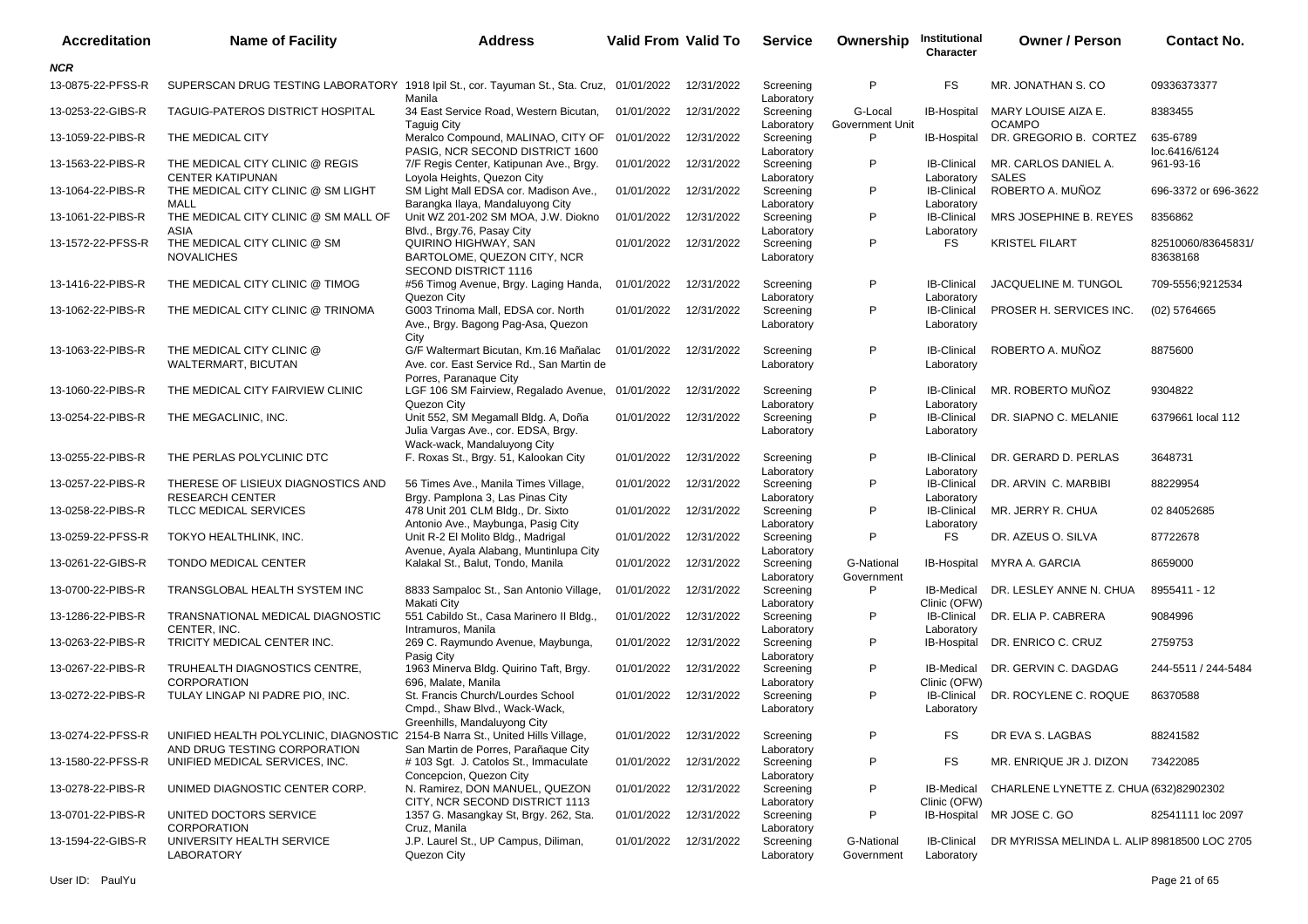| <b>Accreditation</b> | <b>Name of Facility</b>                                                   | <b>Address</b>                                                                                                  | <b>Valid From Valid To</b> |            | <b>Service</b>          | Ownership                | Institutional<br>Character        | <b>Owner / Person</b>                 | <b>Contact No.</b> |
|----------------------|---------------------------------------------------------------------------|-----------------------------------------------------------------------------------------------------------------|----------------------------|------------|-------------------------|--------------------------|-----------------------------------|---------------------------------------|--------------------|
| <b>NCR</b>           |                                                                           |                                                                                                                 |                            |            |                         |                          |                                   |                                       |                    |
| 13-0280-22-PIBS-R    | UNIVERSITY OF PERPETUAL HELP DALTA<br>MEDICAL CENTER, INC.                | Alabang-Zapote Road, Las Piñas City                                                                             | 01/01/2022                 | 12/31/2022 | Screening<br>Laboratory | P                        | IB-Hospital                       | MRS MA. CRISTINA M.<br><b>CONSING</b> | 8748515            |
| 13-0283-22-PIBS-R    | UNIVERSITY OF SANTO TOMAS HOSPITAL                                        | ESPAÑA, BRGY, 470, SAMPALOC.<br>MANILA, NCR. FIRST DISTRICT 1015                                                | 01/01/2022                 | 12/31/2022 | Screening<br>Laboratory | P                        | <b>IB-Hospital</b>                | DR. ROSELLA L. MONTANO                | 7313001 local 2704 |
| 13-0285-22-PIBS-R    | UNLAB MEDICAL CLINIC CORP.                                                | 876 G. Apacible corner L. Guinto St.<br>Ermita, Mla., BARANGAY 667, ERMITA,<br>MANILA, NCR, FIRST DISTRICT 1000 | 01/01/2022                 | 12/31/2022 | Screening<br>Laboratory | P                        | <b>IB-Clinical</b><br>Laboratory  | MRS. MARIETTA G. CHIN                 | 400-5129           |
| 13-0287-22-PIBS-R    | URO INDUSTRIAL CLINIC, INC.                                               | 1174 Sotto Yuvienco Bldg. Gen. Luna St., 01/01/2022<br>Brgy. 674, Paco, Manila                                  |                            | 12/31/2022 | Screening<br>Laboratory | P                        | <b>IB-Clinical</b><br>Laboratory  | DR. NICANOR S. MONTOYA 5223060        |                    |
| 13-0288-22-GIBS-R    | VALENZUELA MEDICAL CENTER                                                 | Padrigal Street, Karuhatan, City of<br>Valenzuela                                                               | 01/01/2022                 | 12/31/2022 | Screening<br>Laboratory | G-National<br>Government | <b>IB-Hospital</b>                | DR. LUISITO D. CELESTINO              | 2945184            |
| 13-0290-22-PIBS-R    | VALLEYMED DIAGNOSTIC AND<br>AMBULATORY SURGICAL CENTER, INC.              | Unit 2-C J.P. Rizal cor. Puerto Rico St.,<br>Brgy. Nangka, Marikina City                                        | 01/01/2022                 | 12/31/2022 | Screening<br>Laboratory | P                        | <b>IB-Clinical</b><br>Laboratory  | EDGARDO B. CABRERA                    | 75766622           |
| 13-1578-22-PFSS-R    | VALULIFE MOBILE X-RAY & LABORATORY<br><b>SERVICES</b>                     | Unit A6 & A8 G/F Aurora Bldg.,,<br>CUPANG, CITY OF MUNTINLUPA, NCR<br>FOURTH DISTRICT 1781                      | 01/01/2022                 | 12/31/2022 | Screening<br>Laboratory | P                        | <b>FS</b>                         | MS. GENICA A. QUILATAN                | 8772-5131          |
| 13-0235-22-PIBS-R    | <b>VCARE DIAGNOSTICS</b>                                                  | 2/F Phase 2, Vista Mall Taguig, Camella<br>Rd., Brgy. Tuktukan, Taguig City                                     | 01/01/2022                 | 12/31/2022 | Screening<br>Laboratory | P                        | <b>IB-Clinical</b><br>Laboratory  | MR. JERRY M. NAVARETTE                | 02 9660031         |
| 13-1540-22-PFSS-R    | VIRGIL NITZ & BABY MED. SERVICES, INC.<br>(VNB) & DRUG TESTING LABORATORY | Unit 6E-1, 8101 Pear Plaza, Pearl Drive,<br>Ortigas, Pasig Clty                                                 | 01/01/2022                 | 12/31/2022 | Screening<br>Laboratory | P                        | <b>FS</b>                         | ATTY. VIRGILIO R. GARCIA              | 8687-4539          |
| 13-0291-22-PIBS-R    | VITALCHECK DIAGNOSTIC, INC.                                               | 1420 G. Masangkay St., Sta. Cruz,<br>Manila                                                                     | 01/01/2022                 | 12/31/2022 | Screening<br>Laboratory | P                        | <b>IB-Clinical</b><br>Laboratory  | CHRISTINE LORA T. HISANAN 53288825    |                    |
| 13-0292-22-PIBS-R    | VIZCARRA DIAGNOSTIC CENTER                                                | United Nations Avenue, Brgy. 667,<br>Ermita, Manila                                                             | 01/01/2022                 | 12/31/2022 | Screening<br>Laboratory | P                        | <b>IB-Clinical</b><br>Laboratory  | MRS. VICTORINA V.<br>AMALINGAN-SALES  | 5245641            |
| 13-0294-22-PIBS-R    | <b>VLF MEDICAL CLINIC</b>                                                 | 6-C Marcelo Bldg., Caruncho Avenue,<br>San Nicolas, Pasig City                                                  | 01/01/2022                 | 12/31/2022 | Screening<br>Laboratory | P                        | <b>IB-Clinical</b><br>Laboratory  | MS. MARILOU T. OLIMPO                 | 86346338           |
| 13-0295-22-PIBS-R    | W. RAMOS DIAGNOSTIC LABORATORY                                            | Lot 194 A.G. Lazaro St., Dalandanan,<br>Valenzuela City                                                         | 01/01/2022                 | 12/31/2022 | Screening<br>Laboratory | P                        | <b>IB-Clinical</b><br>Laboratory  | DR. WILFREDO A. RAMOS                 | 02 84325089        |
| 13-1325-22-PIBS-R    | <b>WELLNEST DIAGNOSTIC CENTER</b>                                         | 5864 Alfonso Street, Poblacion, Makati<br>City                                                                  | 01/01/2022                 | 12/31/2022 | Screening<br>Laboratory | P                        | <b>IB-Clinical</b><br>Laboratory  | MRS. MARIA TERESA P.<br><b>RUFINO</b> | 5277214            |
| 13-0237-22-PIBS-R    | WILMAR DIAGNOSTIC & MEDICAL CLINIC                                        | Unit 302 AMV Bldg., 1748 Evangelista<br>St., Brgy. Bangkal, Makati City                                         | 01/01/2022                 | 12/31/2022 | Screening<br>Laboratory | P                        | <b>IB-Clinical</b><br>Laboratory  | MR. WILLIAM A. MERINO                 | 86598582           |
| 13-1587-22-PIBS-R    | WINDSOR INTERNATIONAL MARITIME<br>CLINIC, INC.                            | Palacio Grande A. Luna cor Anda St.,<br>BARANGAY 655, INTRAMUROS,                                               | 01/01/2022                 | 12/31/2022 | Screening<br>Laboratory | P                        | IB-Medical<br>Clinic (OFW)        | MR. LEONARDO P. TABUENA 53103343      |                    |
| 13-1596-22-PIBS-R    | WORD OF HOPE GENERAL HOSPITAL<br>FOUNDATION, INC.                         | MANILA, NCR, FIRST DISTRICT 1100<br>23 BUENAMAR, NOVALICHES<br>PROPER, QUEZON CITY, NCR<br>SECOND DISTRICT 1123 | 01/01/2022                 | 12/31/2022 | Screening<br>Laboratory | P                        | <b>IB-Hospital</b>                | MRS. LYDIA M. SOBREPEÑA               | 89301622           |
| 13-0297-22-PFSS-R    | <b>WORLD CITI MEDICAL CENTER</b>                                          | 960 Aurora Boulevard cor. Anonas St.,<br>Quezon City                                                            | 01/01/2022                 | 12/31/2022 | Screening<br>Laboratory | P                        | <b>FS</b>                         | ARLYN GRACE V. GUICO                  | 84384580           |
| 13-0299-22-PIBS-R    | YGEIA MEDICAL CENTER, INC.                                                | 2081 Pres. Quirino Ave., Brgy. 833,<br>Pandacan, Manila                                                         | 01/01/2022                 | 12/31/2022 | Screening<br>Laboratory | P                        | <b>IB-Medical</b><br>Clinic (OFW) | DR. WALTER G. JUAREZ                  | 5627464-65         |
| Total NCR:           | 459                                                                       |                                                                                                                 |                            |            |                         |                          |                                   |                                       |                    |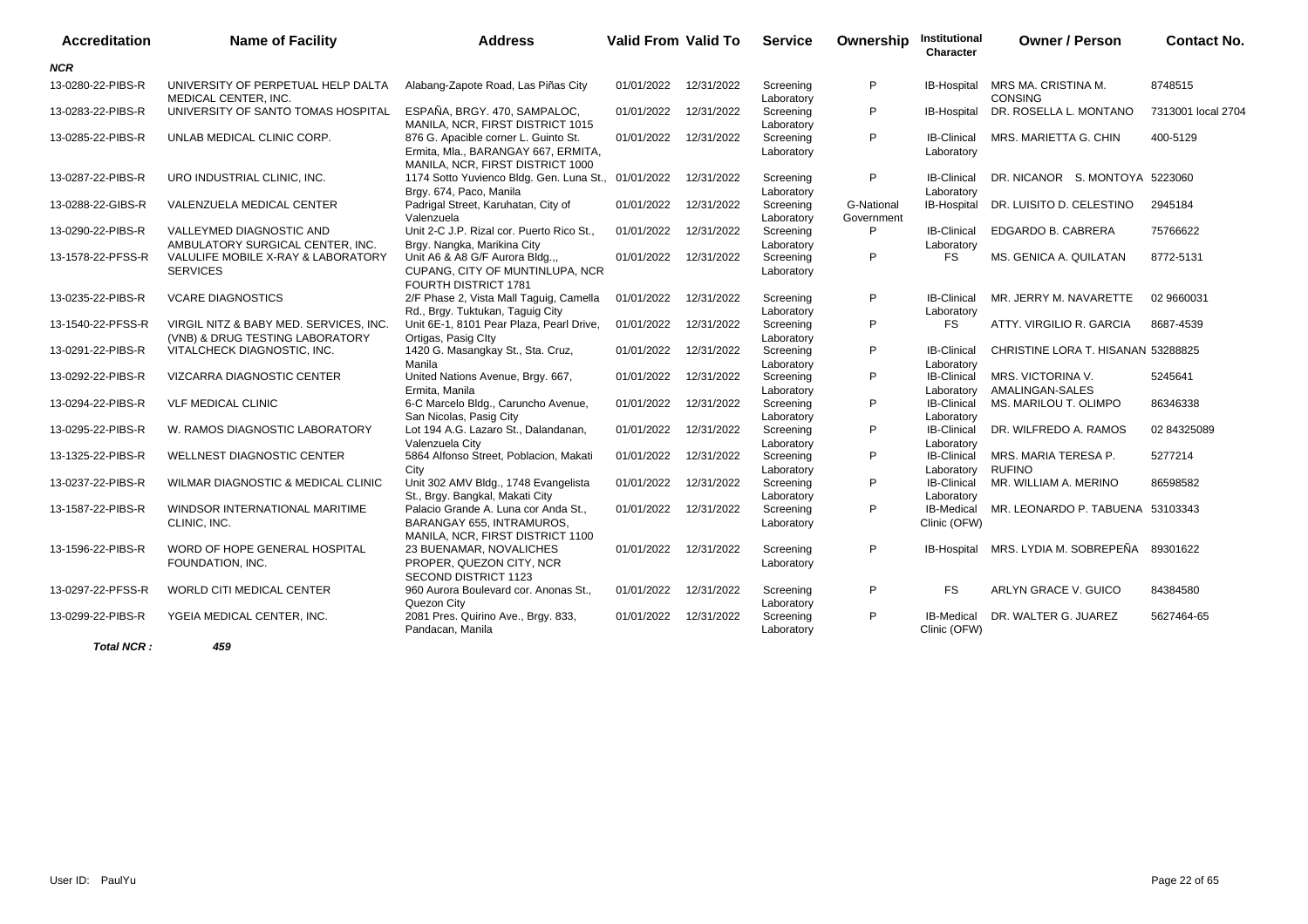| <b>Accreditation</b> | <b>Name of Facility</b>                                                                                           | <b>Address</b>                                                                                          | Valid From Valid To |            | <b>Service</b>                        | Ownership                             | Institutional<br>Character                     | <b>Owner / Person</b>                 | <b>Contact No.</b>            |
|----------------------|-------------------------------------------------------------------------------------------------------------------|---------------------------------------------------------------------------------------------------------|---------------------|------------|---------------------------------------|---------------------------------------|------------------------------------------------|---------------------------------------|-------------------------------|
| <b>Region 1</b>      |                                                                                                                   |                                                                                                         |                     |            |                                       |                                       |                                                |                                       |                               |
| 01-0702-22-PIBS-R    | A.G.S. DIAGNOSTIC LABORATORY                                                                                      | 149 National Road, Manzon, San Carlos                                                                   | 01/01/2022          | 12/31/2022 | Screening                             | P                                     | <b>IB-Clinical</b>                             | MS. MARILOU M. SISON                  | 094-306-10464                 |
| 01-0419-22-PFSS-R    | ACULAB DRUG TESTING CENTER                                                                                        | City, Pangasinan<br>2/F Nixem Bldg., Alexander St.,<br>Poblacion, Urdaneta City, Pangasinan             | 01/01/2022          | 12/31/2022 | Laboratory<br>Screening<br>Laboratory | P                                     | Laboratory<br><b>FS</b>                        | MR. ROMMEL C. ACOSTA                  | 09324094617                   |
| 01-1357-22-GIBS-R    | AGOO MUNICIPAL HEALTH OFFICE<br><b>CLINICAL LABORATORY</b>                                                        | Cases Blvd., Santa Barbara (Pob.), Agoo, 01/01/2022<br>La Union                                         |                     | 12/31/2022 | Screening                             | G-Local<br>Government Unit            | <b>IB-Clinical</b>                             | ROXANNE T. MAMARIL                    | 072-607-4187                  |
| 01-0703-22-GIBS-R    | ALAMINOS DRUG TESTING LABORATORY                                                                                  | Don Pedro Reinoso St., Poblacion,<br>Alaminos City, Pangasinan                                          | 01/01/2022          | 12/31/2022 | Laboratory<br>Screening<br>Laboratory | G-Local<br>Government Unit            | Laboratory<br><b>IB-Clinical</b><br>Laboratory | HON. ARTH BRYAN C.<br><b>CELESTE</b>  | 075-654-1142                  |
| 01-1314-22-PIBS-R    | ALLIANCE DIAGNOSTIC CENTER                                                                                        | #1 Pangasinan Hope Lumber Building,<br>568 Rizal St., POblacion, Mangaldan,<br>Pangasinan               | 01/01/2022          | 12/31/2022 | Screening<br>Laboratory               | P                                     | <b>IB-Clinical</b><br>Laboratory               | MR. JOSE G. VINLUAN                   | $(075)$ 696-2066              |
| 01-0704-22-GIBS-R    | CANDON CITY HEALTH OFFICE<br><b>LABORATORY</b>                                                                    | National Highway, CALAOAAN, CITY OF<br>CANDON, ILOCOS SUR 2710                                          | 01/01/2022          | 12/31/2022 | Screening<br>Laboratory               | G-Local<br>Government Unit            | <b>IB-Clinical</b><br>Laboratory               | DR. JOY P. VILLANUEVA                 | (077)6320812                  |
| 01-0705-22-PIBS-R    | CHRIST-BEARER CLINICAL LABORATORY                                                                                 | Brgy. Cabatling, Malasiqui, Pangasinan                                                                  | 01/01/2022          | 12/31/2022 | Screening<br>Laboratory               | P                                     | <b>IB-Clinical</b><br>Laboratory               | DR. CHRISTOPHER A.<br>CANCINO         | 09230909635                   |
| 01-0707-22-PIBS-R    | DAGUPAN DOCTORS VILLAFLOR<br>MEMORIAL HOSPITAL, INC.                                                              | G/F BMV Bldg., Alexander St., Poblacion, 01/01/2022<br>Urdaneta City, Pangasinan                        |                     | 12/31/2022 | Screening<br>Laboratory               | P                                     | <b>IB-Clinical</b><br>Laboratory               | DR. VIVENCIO V. VILLAFLOR             | (075) 656-0242                |
| 01-0706-22-GIBS-R    | DEPARTMENT OF HEALTH - DRUG<br>TREATMENT AND REHABILITATION<br><b>CENTER DAGUPAN</b>                              | Sitio Palatong, Bonuan Binloc, Dagupan<br>City, Pangasinan                                              | 01/01/2022          | 12/31/2022 | Screening<br>Laboratory               | G-National<br>Government              | <b>IB-Clinical</b><br>Laboratory               | DR. ZALDY P. GUICO                    | (075) 6539876                 |
| 01-0709-22-PFSS-R    | E-LI DRUG TESTING CENTER                                                                                          | Aquila Road, SEVILLA, CITY OF SAN<br>FERNANDO (Capital), LA UNION 2500                                  | 01/01/2022          | 12/31/2022 | Screening<br>Laboratory               | P                                     | FS                                             | EMMA RUTH A. MALAGA                   | 700-0567                      |
| 01-0708-22-PFSS-R    | EARL HEALTHLINES CLINICAL<br><b>LABORATORY</b>                                                                    | Earl Healthlines Clinical Laboratory Twin<br>Havens, ZAMORA (POB.),<br>MANGATAREM, PANGASINAN 2413      | 01/01/2022          | 12/31/2022 | Screening<br>Laboratory               | P                                     | FS                                             | MRS. PERLITA T. SANTOS                | (075)6321271                  |
| 01-0861-22-PIBS-R    | FINE LEGACY MEDICAL DIAGNOSTIC<br><b>LABORATORY</b>                                                               | 3/F EJR Bldg. Sadsaran St., Brgy.<br>Poblacion, Alaminos City, Pangasinan                               | 01/01/2022          | 12/31/2022 | Screening<br>Laboratory               | P                                     | <b>IB-Clinical</b><br>Laboratory               | MR. JERRY I. DE GUZMAN                | 09121133233                   |
| 01-0860-22-PIBS-R    | FINE PRECISION DIAGNOSTIC CLINIC                                                                                  | AB Fernandez West, Poblacion Oeste,<br>Dagupan City, Pangasinan                                         | 01/01/2022          | 12/31/2022 | Screening<br>Laboratory               | P                                     | <b>IB-Clinical</b><br>Laboratory               | MS. JEMAIMAH I. DE GUZMAN 09753952963 |                               |
| 01-0710-22-PIBS-R    | <b>HI-PRECISION DIAGNOSTICS</b>                                                                                   | Unit 3 & 4 Valdez Bldg. A, Brgy. San<br>Francisco, San Nicolas, Ilocos Norte                            | 01/01/2022          | 12/31/2022 | Screening<br>Laboratory               | P                                     | <b>IB-Clinical</b><br>Laboratory               | DR. MODESTY A. LEANO                  | (077)600-3203                 |
| 01-0711-22-GIBS-R    | ILOCOS TRAINING & REGIONAL MEDICAL<br><b>CENTER</b>                                                               | Parian, San Fernando City, La Union                                                                     | 01/01/2022          | 12/31/2022 | Screening<br>Laboratory               | G-National<br>Government              | IB-Hospital                                    | DR. DENNIS R. COLISAO                 | (072)6076422;(072)60<br>76418 |
| 01-1095-22-PIBS-R    | LA UNION MEDICAL DIAGNOSTIC CENTER & Ancheta St, Corner Bucaneg St.,<br>HOSPITAL, INC.                            | CATBANGEN, CITY OF SAN<br>FERNANDO (Capital), LA UNION 2500                                             | 01/01/2022          | 12/31/2022 | Screening<br>Laboratory               | P                                     | IB-Hospital                                    | MR. JOSE A. MADAYAG                   | (072) 607-8339 / 607-<br>3898 |
| 01-0712-22-PIBS-R    | LACASANDILE MEDICAL CLINIC AND<br><b>DIAGNOSTIC CENTER</b>                                                        | Lacong, National Highway, Tagudin,<br><b>Ilocos Sur</b>                                                 | 01/01/2022          | 12/31/2022 | Screening<br>Laboratory               | P                                     | <b>IB-Clinical</b><br>Laboratory               | MRS. NANCY M.<br>LACASANDILE          | 09062518009                   |
| 01-0713-22-PFSS-R    | LAOAG POLYCLINIC CLINICAL<br>LABORATORY AND DRUG TESTING<br><b>CENTER</b>                                         | General Giron St., Bgy.7-A, Laoag City,<br><b>Ilocos Norte</b>                                          | 01/01/2022          | 12/31/2022 | Screening<br>Laboratory               | P                                     | <b>FS</b>                                      | MS. FLORA RECOMIO                     | 077-6707647                   |
| 01-0714-22-PIBS-R    | LORMA LIFECHECK CLINIC                                                                                            | SEVILLA, CITY OF SAN FERNANDO<br>(Capital), LA UNION 2500                                               | 01/01/2022          | 12/31/2022 | Screening<br>Laboratory               | P                                     | <b>IB-Clinical</b><br>Laboratory               | DR. JERILYN LINGGON-<br>DULAY         | (072)6073419                  |
| 01-1590-22-PIBS-R    | <b>LORMA LIFECHECK CLINIC</b>                                                                                     | JTC Mall Central, Brgy. Del Pilar,<br>Taqudin, Ilocos Sur                                               | 01/01/2022          | 12/31/2022 | Screening<br>Laboratory               | P                                     | IB-Hospital                                    | ROBERT F. KAISER                      | 0776320298                    |
| 01-0715-22-PIBS-R    | LORMA MEDICAL CENTER                                                                                              | Carlatan, City of San Fernando, La<br>Union, CARLATAN, CITY OF SAN<br>FERNANDO (Capital), LA UNION 2500 | 01/01/2022          | 12/31/2022 | Screening<br>Laboratory               | P                                     | IB-Hospital                                    | DR. JERILYN L. DULAY                  | 072-888-2616                  |
| 01-1261-22-GIBS-R    | MARIANO MARCOS MEMORIAL HOSPITAL & Brgy. San Julian, Batac City, Ilocos Norte 01/01/2022<br><b>MEDICAL CENTER</b> |                                                                                                         |                     | 12/31/2022 | Screening<br>Laboratory               | G-National<br>Government              |                                                | IB-Hospital DR. MODESTY A. LEAÑO      | 077-6008025                   |
| 01-0716-22-PIBS-R    | METRO VIGAN HOSPITAL                                                                                              | Rizal St, BARANGAY 4 (POB.), BANTAY, 01/01/2022<br>ILOCOS SUR 2727                                      |                     | 12/31/2022 | Screening<br>Laboratory               | P                                     | IB-Hospital                                    | DR BRENDA I. ROSUMAN                  | 077-674-0587                  |
| 01-1331-22-PIBS-R    | MT. HERMON DIAGNOSTIC CENTER                                                                                      | 391 RODRIGUEZ AVENUE,<br>POBLACION, MABINI, PANGASINAN<br>2409                                          | 01/01/2022          | 12/31/2022 | Screening<br>Laboratory               | P                                     | <b>IB-Clinical</b><br>Laboratory               | MR. RENILLO C. MALALIS                | $(075)600 - 2308$             |
| 01-1386-22-GIBS-R    | NAGUILIAN CLINICAL AND DRUG<br>SCREENING/TESTING LABORATORY                                                       | Naguilian National Highway, Brgy. Ortiz,<br>Naguilian, La Union                                         | 01/01/2022          | 12/31/2022 | Screening<br>Laboratory               | G-Local<br>Government Unit Laboratory | <b>IB-Clinical</b>                             | <b>MAYOR NIERI T. FLORES</b>          | 072-619-4928                  |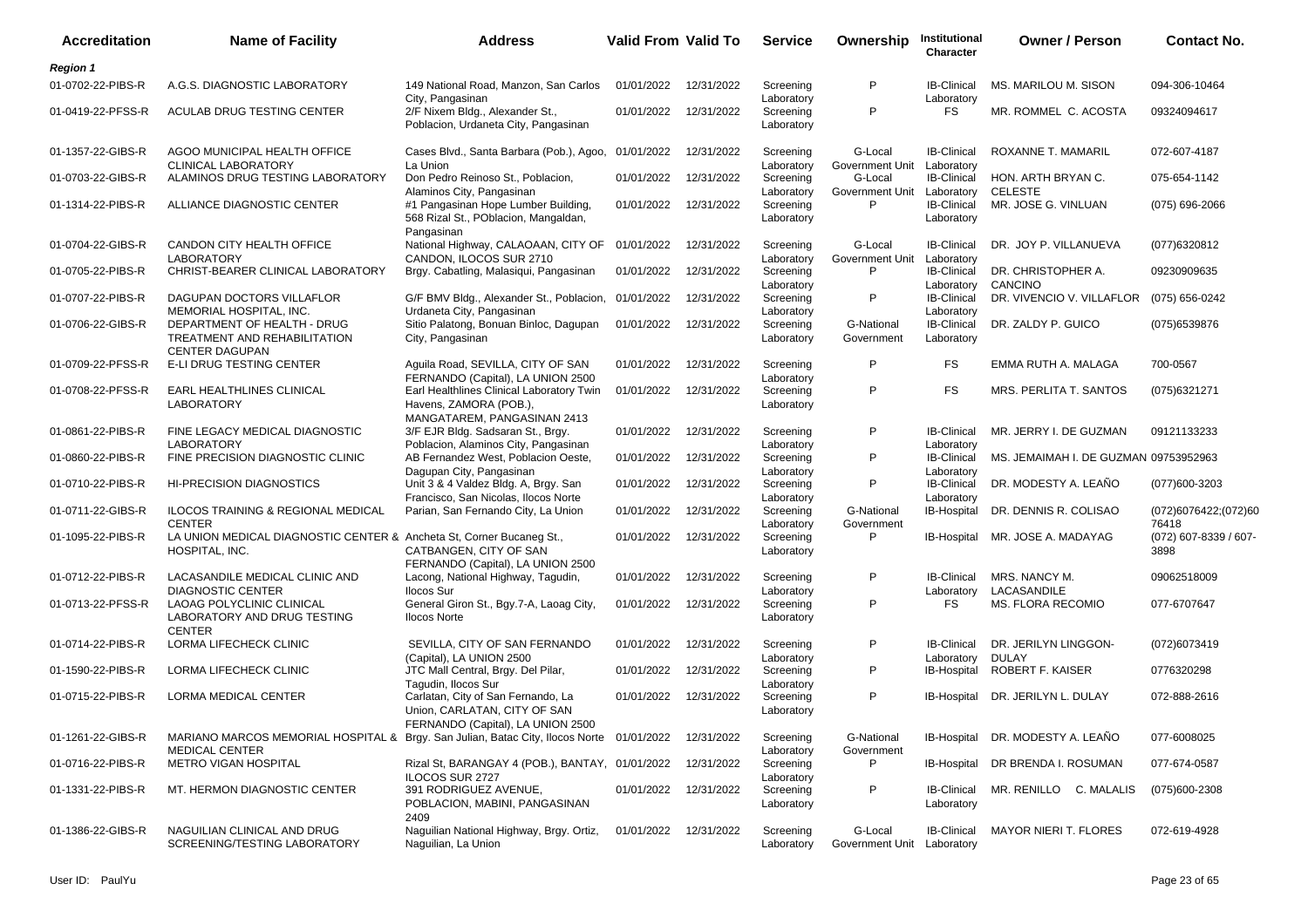| <b>Accreditation</b> | <b>Name of Facility</b>                                                   | <b>Address</b>                                                               | <b>Valid From Valid To</b> |            | <b>Service</b>          | Ownership                | Institutional<br><b>Character</b> | <b>Owner / Person</b>                             | <b>Contact No.</b>              |
|----------------------|---------------------------------------------------------------------------|------------------------------------------------------------------------------|----------------------------|------------|-------------------------|--------------------------|-----------------------------------|---------------------------------------------------|---------------------------------|
| <b>Region 1</b>      |                                                                           |                                                                              |                            |            |                         |                          |                                   |                                                   |                                 |
| 01-1020-22-PIBS-R    | NEW ROSARIO DIAGNOSTIC CLINIC AND<br><b>LABORATORY</b>                    | 2/F Doña Pepang's Bldg., Poblacion<br>East, Rosario, La Union                | 01/01/2022                 | 12/31/2022 | Screening<br>Laboratory | P                        | <b>IB-Clinical</b><br>Laboratory  | MS. LEA-GWEN D. LARON                             | 0956-914-9362/0910-<br>460-9441 |
| 01-0717-22-PIBS-R    | NORTHWESTERN UNIVERSITY,<br><b>INCORPORATED</b>                           | 46 Airport Avenue, Brgy.46, Nalbo, Laoag 01/01/2022<br>City. Ilocos Norte    |                            | 12/31/2022 | Screening<br>Laboratory | P                        | <b>IB-Clinical</b><br>Laboratory  | DR. ARLENE F. CASTRO                              | (077) 670-8609                  |
| 01-1354-22-PIBS-R    | NUESTRO SEÑOR SANTO NIÑO HOSPITAL<br>INC.                                 | Juan Luna St., Poblacion Sur,<br>Bayambang, Pangasinan                       | 01/01/2022                 | 12/31/2022 | Screening<br>Laboratory | P                        | IB-Hospital                       | MR. RONALDO M. TOLEDO                             | 075-6320183/075-<br>6320146     |
| 01-0420-22-PFSS-R    | ORT DRUG TEST LABORATORY                                                  | 91 A.B Fernandez West, Poblacion<br>Oeste, Dagupan City, Pangasinan          | 01/01/2022                 | 12/31/2022 | Screening<br>Laboratory | P                        | <b>FS</b>                         | MRS. OLYMPIA R. TABAJEN                           | 09567150718                     |
| 01-0421-22-PIBS-R    | P.M.R. LABORATORY AND POLYCLINIC                                          | Maramba Compound, Alexander St.,<br>Poblacion, Urdaneta City, Pangasinan     | 01/01/2022                 | 12/31/2022 | Screening<br>Laboratory | P                        | <b>IB-Clinical</b><br>Laboratory  | MRS. ROSEMARIE T. REGIS                           | 075-632-7493                    |
| 01-0718-22-PIBS-R    | PADRE PIO DIAGNOSTIC CENTER                                               | #26 R. Magsaysay St., Poblacion,<br>Malasiqui, Pangasinan                    | 01/01/2022                 | 12/31/2022 | Screening<br>Laboratory | P                        | <b>IB-Clinical</b><br>Laboratory  | MRS. MARIA THERESA I.<br>PEREZ                    | 09422561485                     |
| 01-0719-22-PIBS-R    | PANGASINAN DIAGNOSTIC AND MEDICAL<br>CLINIC INC.                          | Juan Luna St., Poblacion Sur,<br>Bayambang, Pangasinan                       | 01/01/2022                 | 12/31/2022 | Screening<br>Laboratory | P                        | <b>IB-Clinical</b><br>Laboratory  | <b>MEDICAL CLINIC I.</b><br>PANGASINAN DIAGNOSTIC | 523-4887                        |
| 01-0720-22-PIBS-R    | PANGASINAN DOCTORS HOSPITAL<br><b>CORPORATION</b>                         | RIZAL AVENUE, RIZAL (POB.), SAN<br>CARLOS CITY, PANGASINAN 2420              | 01/01/2022                 | 12/31/2022 | Screening<br>Laboratory | P                        | <b>IB-Hospital</b>                | DR MARINO C. IDICA                                | 09330300357                     |
| 01-0422-22-PFSS-R    | QUEEN CHECK DRUG TESTING<br><b>LABORATORY</b>                             | New Public Market, Roxas Blvd., San<br>Carlos City, Pangasinan               | 01/01/2022                 | 12/31/2022 | Screening<br>Laboratory | P                        | <b>FS</b>                         | MS. ROWENA F. ALBARIDA                            | 09127893023                     |
| 01-0886-22-GIBS-R    | <b>REGION 1 MEDICAL CENTER DRUG</b><br><b>TESTING LABORATORY</b>          | Arellano Street, Pantal, Dagupan City,<br>Pangasinan                         | 01/01/2022                 | 12/31/2022 | Screening<br>Laboratory | G-National<br>Government | IB-Hospital                       | DR. SHELDON STEVEN C.<br><b>AQUINO</b>            | 075-5158448                     |
| 01-0721-22-PFSS-R    | <b>RJV DRUG TESTING LABORATORY</b>                                        | Rojas Dike, BARANGAY 6 (POB.),<br>BANTAY, ILOCOS SUR 2727                    | 01/01/2022                 | 12/31/2022 | Screening<br>Laboratory | P                        | <b>FS</b>                         | MS. JOYCE ANNE A.<br><b>BAUTISTA</b>              | (077)6045181                    |
| 01-0722-22-PFSS-R    | ROYAL STAR DRUG TESTING LABORATORY 100 A.B. Fernandez West, Dagupan City, | Pangasinan                                                                   | 01/01/2022                 | 12/31/2022 | Screening<br>Laboratory | P                        | <b>FS</b>                         | MS. MA. MARGARITA C.<br><b>DOCTOLERO</b>          | 075-6008811                     |
| 01-0401-22-PIBS-R    | SETH MEDICAL DIAGNOSTIC CENTER                                            | ORC Bldg., Poblacion Sur, Sta. Barbara,<br>Pangasinan                        | 01/01/2022                 | 12/31/2022 | Screening<br>Laboratory | P                        | <b>IB-Clinical</b><br>Laboratory  | MR. MELCHOR N. SERAPION 09103614033               |                                 |
| 01-0723-22-PIBS-R    | SINGAPORE MEDICAL LABORATORIES, INC.                                      | Unit 2017 ARB Corporate Center, Tapuac<br>District, Dagupan City, Pangasinan | 01/01/2022                 | 12/31/2022 | Screening<br>Laboratory | P                        | <b>IB-Clinical</b><br>Laboratory  | MR. RITCHE D. EVIDENTE                            | (076) 615-9031                  |
| 01-0724-22-PIBS-R    | <b>TAGUDIN MEDICAL DIAGNOSTIC CENTER</b>                                  | 059, Las-Ud, Tagudiin, Ilocos Sur                                            | 01/01/2022                 | 12/31/2022 | Screening<br>Laboratory | P                        | <b>IB-Clinical</b><br>Laboratory  | MS. DULCE S. PISWEC                               | 09173392584                     |
| 01-0725-22-PIBS-R    | THE BLACK NAZARENE HOSPITAL, INC.                                         | #29 Bonoan St., Brgy.2, San Baltazar,<br>San Nicolas, Ilocos Norte           | 01/01/2022                 | 12/31/2022 | Screening<br>Laboratory | P                        | IB-Hospital                       | DR. JONATHAN G. NOBLE                             | 077-7731757                     |
| 01-1445-22-PFSS-R    | THREE RJAM DRUG TESTING<br><b>LABORATORY</b>                              | Poblacion Oeste, Dagupan City,<br>Pangasinan                                 | 01/01/2022                 | 12/31/2022 | Screening<br>Laboratory | P                        | <b>FS</b>                         | MS. TERESITA A. BULATAO                           | 09127893023                     |
| 01-1449-22-PIBS-R    | VIRGEN MILAGROSA MEDICAL CENTER                                           | Martin P. Posadas Avenue, San Carlos<br>City, Pangasinan                     | 01/01/2022                 | 12/31/2022 | Screening<br>Laboratory | P                        | <b>IB-Hospital</b>                | DR. MA. LILIA P. JUAN                             | 075-203-0000                    |

**Total Region 1 : 43**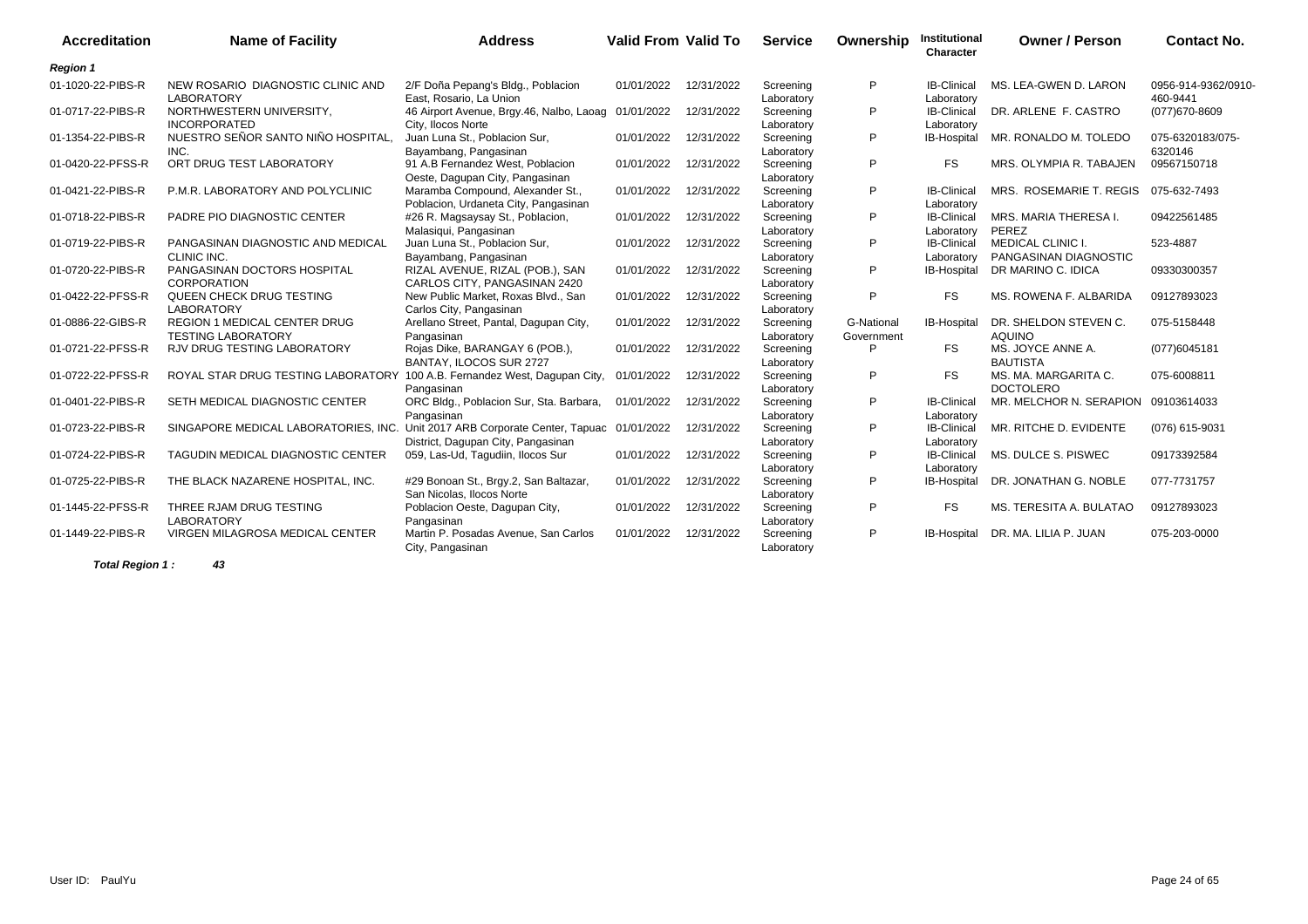| <b>Accreditation</b> | <b>Name of Facility</b>                                          | <b>Address</b>                                                                                                          | <b>Valid From Valid To</b> |            | <b>Service</b>                        | Ownership | Institutional<br>Character                     | <b>Owner / Person</b>                             | <b>Contact No.</b> |
|----------------------|------------------------------------------------------------------|-------------------------------------------------------------------------------------------------------------------------|----------------------------|------------|---------------------------------------|-----------|------------------------------------------------|---------------------------------------------------|--------------------|
| <b>Region 10</b>     |                                                                  |                                                                                                                         |                            |            |                                       |           |                                                |                                                   |                    |
| 10-0930-22-GFSS-R    | 52nd ENGINEER BRIGADE DRUG TEST<br><b>LABORATORY</b>             | Camp Colonel Oscar F. Natividad,<br>Tankulan, Manolo fortich, Bukidnon                                                  | 01/01/2022                 | 12/31/2022 | Screening<br>Laboratory               | G-AFP/PNP | FS.                                            | <b>COMMANDER FRANCIS</b><br><b>MARLON S. WONG</b> | 09171873425        |
| 10-0931-22-PFSS-R    | A & K MALAYBALAY CLINICAL LAB. & DRUG<br><b>TESTING CENTER</b>   | San Victores St., Brgy. 9, Malybalay City,<br><b>Bukidnon</b>                                                           | 01/01/2022                 | 12/31/2022 | Screening<br>Laboratory               | P         | FS                                             | MRS. KATHRYN D. ABELLA                            | 875873354          |
| 10-0932-22-PIBS-R    | ABELLA MIDWAY HOSPITAL                                           | 4007 P. Valero St., Poblacion, Valencia<br>City, Bukidnon                                                               | 01/01/2022                 | 12/31/2022 | Screening<br>Laboratory               | P         | <b>IB-Clinical</b><br>Laboratory               | DR. DINAH G. ABELLA                               | 088 8283533        |
| 10-0933-22-PIBS-R    | ADVENTIST MEDICAL CENTER - VALENCIA<br>CITY, INC.                | A. Aguilar St., Poblacion, Valencia City,<br><b>Bukidnon</b>                                                            | 01/01/2022                 | 12/31/2022 | Screening<br>Laboratory               | P         | IB-Hospital                                    | EDGARDO D. TORNIADO                               | $(088)$ 828-7777   |
| 10-1606-22-PIBS-R    | BONGCAS HOLY CHILD HOSPITAL DRUG<br><b>TEST AND LABORATORY</b>   | Purok 2, South Poblacion, Maramag,<br><b>Bukidnon</b>                                                                   | 01/01/2022                 | 12/31/2022 | Screening<br>Laboratory               | P         | IB-Hospital                                    | DR. ROBERTO S. BONGCAS                            | 088-828-1746       |
| 10-0934-22-PIBS-R    | CAGAYAN DE ORO POLYMEDIC GENERAL<br>HOSPITAL INC.                | Don Apolinar Velez St., Cagayan De Oro<br>City, Misamis Oriental                                                        | 01/01/2022                 | 12/31/2022 | Screening<br>Laboratory               | P         | IB-Hospital                                    | DR. RUBEN O. GO                                   | 858-5241           |
| 10-0935-22-GIBS-R    | CAMP EVANGELISTA STATION HOSPITAL,<br>4ID. PA                    | Camp Evangelista, Patag, Cagayan De<br>Oro City, Misamis Oriental                                                       | 01/01/2022                 | 12/31/2022 | Screening<br>Laboratory               | G-AFP/PNP | IB-Hospital                                    | MAJOR VANESSA M. BAYON 08822 726821               |                    |
| 10-0936-22-PIBS-R    | CAPITOL UNIVERSITY MEDICAL CENTER<br>FOUNDATION OF CAGAYAN, INC. | San Pedro, Gusa, Cagayan de Oro City,<br>Misamis Oriental                                                               | 01/01/2022                 | 12/31/2022 | Screening<br>Laboratory               | P         | IB-Hospital                                    | DR. MAXIMO A. SAAVEDRA                            | 08822-723215       |
| 10-1161-22-PIBS-R    | CDO POLYMEDIC LIMKETKAI MEDICAL<br><b>CLINIC</b>                 | 2/F Skypark Bldg., Limketkai Mall,<br>Cagayan de Oro City, Misamis Oriental                                             | 01/01/2022                 | 12/31/2022 | Screening<br>Laboratory               | P         | <b>IB-Clinical</b><br>Laboratory               | DR RUBEN O. GO                                    | 09177707089        |
| 10-0938-22-PIBS-R    | CDO POLYMEDIC MEDICAL PLAZA, INC.                                | Kauswagan National Highway, Cagayan<br>De Oro City, Misamis Oriental                                                    | 01/01/2022                 | 12/31/2022 | Screening<br>Laboratory               | P         | IB-Hospital                                    | DR. RUBEN O. GO                                   | 858-5241           |
| 10-0939-22-PIBS-R    | CEDAR SCIENTIFIC CLINICAL LABORATORY                             | JAMES HAYES ST., CAMAMAN-AN,<br>CAMAMAN-AN, CAGAYAN DE ORO<br>CITY (Capital), MISAMIS ORIENTAL<br>9000                  | 01/01/2022                 | 12/31/2022 | Screening<br>Laboratory               | P         | <b>IB-Clinical</b><br>Laboratory               | MS. CAROLINA P. IBRAHIM                           | (088) 857-3017     |
| 10-0940-22-PIBS-R    | CMDC MULTISPECIALIST DIAGNOSTIC<br><b>CENTER</b>                 | Lapasan Highway cor. Olango Sts.,<br>Lapasan, Cagayan De Oro City, Misamis<br>Oriental                                  | 01/01/2022                 | 12/31/2022 | Screening<br>Laboratory               | P         | <b>IB-Clinical</b><br>Laboratory               | DR. GERMAR TRISTAN M.<br><b>CASIÑO</b>            | 0883240377         |
| 10-1162-22-PFSS-R    | DON CARLOS DOCTORS HOSPITAL DRUG<br><b>TESTING LABORATORY</b>    | E. Aquinaldo, Don Carlos Sur, Don<br>Carlos Bukidnon                                                                    | 01/01/2022                 | 12/31/2022 | Screening<br>Laboratory               | P         | <b>FS</b>                                      | DRA. OFELIA C. PAHILAN                            | 09057923450        |
| 10-0941-22-PIBS-R    | DON CARLOS HEALTH CHECK<br><b>DIAGNOSTICS</b>                    | P-1A, Poblacin Sur, Don Carlos,<br><b>Bukidnon</b>                                                                      | 01/01/2022                 | 12/31/2022 | Screening<br>Laboratory               | P         | <b>IB-Clinical</b><br>Laboratory               | DR. EVAN V. ACUÑA                                 | N/A                |
| 10-0942-22-PFSS-R    | DPCY HEALTH CARE DIAGNOSTIC AND<br>DRUG TESTING CENTER           | 3rd-Hayes St., Multipurpose Bldg., Brgy.<br>40, Cagayan De Oro City                                                     | 01/01/2022                 | 12/31/2022 | Screening<br>Laboratory               | P         | FS.                                            | DR. PATRICK C. YAMBA                              | (088) 880-3790     |
| 10-0943-22-PIBS-R    | DYNAMICRON DIAGNOSTIC CENTER                                     | General Aguinaldo - Echiverri St.,<br>Poblacion, Iligan City, Lanao del Norte                                           | 01/01/2022                 | 12/31/2022 | Screening<br>Laboratory               | P         | <b>IB-Clinical</b><br>Laboratory               | MS. LIZA S. ANG                                   | (063) 221-6336     |
| 10-0944-22-PFSS-R    | <b>FAITH HOSPITAL</b>                                            | Las Aguadas St., Aguada, Ozamis City,<br>Misamis Occidental                                                             | 01/01/2022                 | 12/31/2022 | Screening<br>Laboratory               | P         | FS                                             | DR ANGEL T. FELICIANO                             | (088) 319-9262     |
| 10-0945-22-PIBS-R    | GINGOOG SANITARIUM AND HOSPITAL,<br>INC.                         | C. Bagaipo St., Brgy.22, Gingoog City,<br>Misamis Oriental                                                              | 01/01/2022                 | 12/31/2022 | Screening<br>Laboratory               | P         | IB-Hospital                                    | DR. JEREMY L. MANUEL                              | 088427343          |
| 10-1468-22-PIBS-R    | <b>GREATLAB POLYCLINIC AND DRUG</b><br><b>TESTING CENTER</b>     | 2/F Lifestyle District, Corrales Ext., Brgy.<br>23, Cagayan de Oro City, Misamis<br>Oriental                            | 01/01/2022                 | 12/31/2022 | Screening<br>Laboratory               | P         | <b>IB-Clinical</b><br>Laboratory               | MRS. KATHLEEN JANE B. SY                          | (088) 850-2489     |
| 10-0946-22-PIBS-R    | <b>GREATLAB TAGOLOAN DIAGNOSTIC AND</b><br>DRUG TESTING COMPANY  | #1 Matandang Sora St., Poblacion,<br>Tagoloan, Misamis Oriental                                                         | 01/01/2022                 | 12/31/2022 | Screening<br>Laboratory               | P         | <b>IB-Clinical</b><br>Laboratory               | AARON PAUL M. SY                                  | 09173182558        |
| 10-1163-22-PIBS-R    | GT DIAGNOSTIC LABORATORY AND DRUG<br><b>TESTING CENTER</b>       | Codilla Street, POBLACION, INITAO,<br>MISAMIS ORIENTAL 9022                                                             | 01/01/2022                 | 12/31/2022 | Screening<br>Laboratory               | P         | <b>IB-Clinical</b><br>Laboratory               | MRS GLORIA E. BALUDO                              | 09178493673        |
| 10-1339-22-PIBS-R    | HEALTHCHECK CLINIC AND DIAGNOSTIC<br>CENTER. INC.                | Uno Bldg., Apolinario Velez St., Cagayan<br>de Oro City, Misamis Oriental                                               | 01/01/2022                 | 12/31/2022 | Screening<br>Laboratory               | P         | <b>IB-Clinical</b><br>Laboratory               | MS. JOSETTE MERCEDES B.<br><b>CELLONA</b>         | 088.8521096        |
| 10-0947-22-PIBS-R    | <b>HI-PRECISION DIAGNOSTICS</b>                                  | J.R. Borja St., cor. Aguinaldo St., Cogon, 01/01/2022                                                                   |                            | 12/31/2022 | Screening                             | P         | <b>IB-Clinical</b>                             | MR SELWYN C. CU                                   | (088) 859-2004     |
| 10-0948-22-PIBS-R    | ILIGAN DIAGNOSTIC CENTER AND<br>MULTIPURPOSE COOPERATIVE         | Cagayan De Oro City, Misamis Oriental<br>QUEZON AVENUE EXTENSION,<br>PALAO, ILIGAN CITY, LANAO DEL<br><b>NORTE 9200</b> | 01/01/2022 12/31/2022      |            | Laboratory<br>Screening<br>Laboratory | P         | Laboratory<br><b>IB-Clinical</b><br>Laboratory | MR. HILARIO ABEL B. GOMEZ (063) 223-5138          |                    |
| 10-0949-22-PIBS-R    | INTERNIST HUB A MEDICAL AND<br><b>DIAGNOSTIC CENTER</b>          | 3/F Room 302 PYB Residences, Zamora<br>cor. Lluch St., Iligan City, Lanao del Norte                                     | 01/01/2022                 | 12/31/2022 | Screening<br>Laboratory               | P         | <b>IB-Clinical</b><br>Laboratory               | MRS. ANGELITA R. PAJARES (063) 222-8668           |                    |
| 10-1579-22-PFSS-R    | <b>JC-BLESS DRUG TESTING CENTER</b>                              | Rosario Heights, Tubod, Iligan City,<br>Lanao del Norte                                                                 | 01/01/2022                 | 12/31/2022 | Screening<br>Laboratory               | P         | FS                                             | MS. ELEANOR N. MACARINE 09176409613               |                    |
| 10-0100-22-PIBS-R    | JEM DIAGNOSTIC AND MOBILE X-RAY                                  | JEM Building, Medina Avenue, Carmen<br>Annex, Ozamis City, Misamis Occidental                                           | 01/01/2022 12/31/2022      |            | Screening<br>Laboratory               | P         | <b>IB-Clinical</b><br>Laboratory               | MS. JOY B. AYOP                                   | (088) 545-2318     |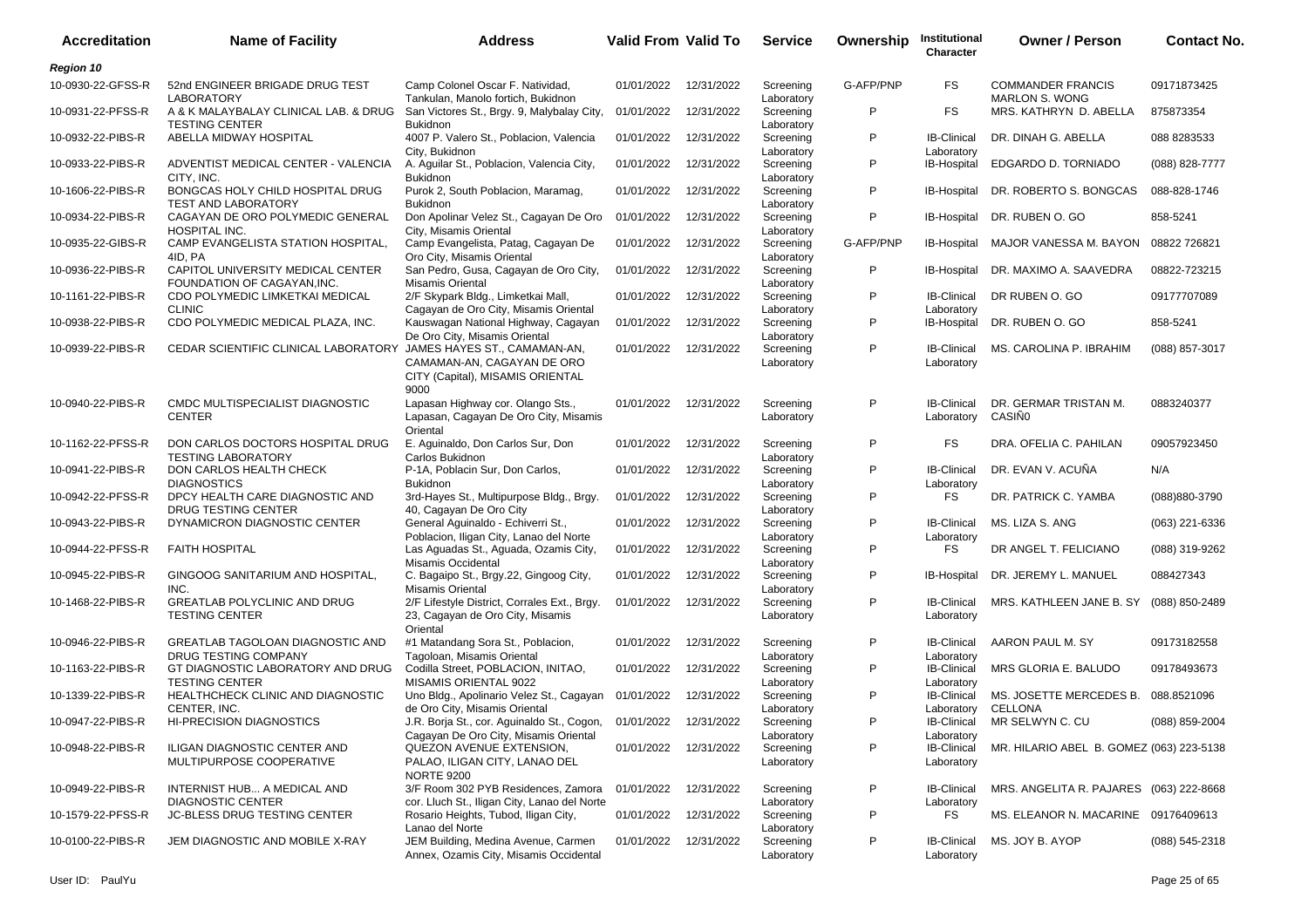| <b>Accreditation</b> | <b>Name of Facility</b>                                | <b>Address</b>                                                                                                        | <b>Valid From Valid To</b> |            | <b>Service</b>          | Ownership                | Institutional<br>Character        | <b>Owner / Person</b>                           | <b>Contact No.</b>           |
|----------------------|--------------------------------------------------------|-----------------------------------------------------------------------------------------------------------------------|----------------------------|------------|-------------------------|--------------------------|-----------------------------------|-------------------------------------------------|------------------------------|
| Region 10            |                                                        |                                                                                                                       |                            |            |                         |                          |                                   |                                                 |                              |
| 10-0950-22-PIBS-R    | <b>JJB MEDICAL DIAGNOSTICS</b>                         | Ground Flr, Ficco Bldg. Pinoyak Rd.,<br>Maranding, Lala, Lanao Del Norte                                              | 01/01/2022                 | 12/31/2022 | Screening<br>Laboratory | P                        | <b>IB-Clinical</b><br>Laboratory  | JESSILYN S. ANDA                                | (063)227-8491                |
| 10-1471-22-PFSS-R    | <b>KCLM DRUG TESTING CENTER</b>                        | BSP Bldg., Hayes St., Barangay 40<br>(Pob.), Cagayan de Oro City, Misamis<br>Oriental                                 | 01/01/2022                 | 12/31/2022 | Screening<br>Laboratory | P                        | FS                                | MRS. CHERYL CATHERINE A. 088-8811659<br>ARABEJO |                              |
| 10-1350-22-PIBS-R    | LIFELINK DRUG TESTING SITE                             | 204 A. Velez St., Brgy. 19, Cagayan De<br>Oro City, Misamis Oriental                                                  | 01/01/2022                 | 12/31/2022 | Screening<br>Laboratory | P                        | <b>IB-Medical</b><br>Clinic (OFW) | MR. RHOLOE M. FERNANDEZ 09189421547             |                              |
| 10-0951-22-PFSS-R    | LMA DRUG TESTING CENTER                                | Camague Highway, Tominobo Proper,<br>Iligan City, Lanao del Norte                                                     | 01/01/2022                 | 12/31/2022 | Screening<br>Laboratory | P                        | FS                                | MS. LAWANSA M. ALI                              | 4402812                      |
| 10-0952-22-PFSS-R    | LTJ DRUG TESTING LABORATORY                            | REVIL STREET, POBLACION II,<br>OROQUIETA CITY (Capital), MISAMIS<br>OCCIDENTAL 7207                                   | 01/01/2022                 | 12/31/2022 | Screening<br>Laboratory | P                        | <b>FS</b>                         | MR. LEONCIO M. JABONILLO 088-531-1009           |                              |
| 10-0953-22-GIBS-R    | MAYOR HILARION A. RAMIRO SR. MEDICAL<br><b>CENTER</b>  | Mindog, Maningcol, Ozamis City, Misamis 01/01/2022<br>Occidental                                                      |                            | 12/31/2022 | Screening<br>Laboratory | G-National<br>Government | IB-Hospital                       | DR. JESUS MARTIN S.<br>SANCIANGCO               | 0885210440                   |
| 10-1164-22-PFSS-R    | MEGA DRUGS SCREENING LABORATORY                        | 0062 Don Pedro Celdran Ave., Tubod,<br>Iligan City, Lanao del Norte                                                   | 01/01/2022                 | 12/31/2022 | Screening<br>Laboratory | P                        | <b>FS</b>                         | MS. MAGDALENA M. CLEMEN (063)224-3250           |                              |
| 10-1360-22-PIBS-R    | NINE MEDICAL LABORATORY                                | National Highway, Brgy. 23, Gingoog<br>City, Misamis Oriental                                                         | 01/01/2022                 | 12/31/2022 | Screening<br>Laboratory | P                        | <b>IB-Clinical</b><br>Laboratory  | MR. JOELARRY Q.<br><b>BODIONGAN</b>             | 088-858-6408                 |
| 10-0973-22-GIBS-R    | NORTHERN MINDANAO MEDICAL CENTER                       | Capitol Compound, Brgy. 27, Cagayan<br>De Oro City, Misamis Oriental                                                  | 01/01/2022                 | 12/31/2022 | Screening<br>Laboratory | G-National<br>Government | IB-Hospital                       | DR. JOSE C. CHAN                                | 08822-726362                 |
| 10-0974-22-PFSS-R    | OZAMIZ CITY ST. JOSEPH GENERAL<br><b>HOSPITAL</b>      | Washington St, 50TH DISTRICT (POB.),<br>OZAMIS CITY, MISAMIS OCCIDENTAL<br>7200                                       | 01/01/2022                 | 12/31/2022 | Screening<br>Laboratory | P                        | <b>FS</b>                         | DR. JOSE JAMUEL S. MARAVE 088-521-1726          |                              |
| 10-0880-22-PIBS-R    | PDS PEME SYSYEM INTERNATIONAL<br>CORPORATION           | Burgos St. cor. T. Chavez St., Brgy. 6<br>(POB.), Cagayan de Oro City, Misamis<br>Oriental                            | 01/01/2022                 | 12/31/2022 | Screening<br>Laboratory | P                        | IB-Medical<br>Clinic (OFW)        | JEROME L. DE GUZMAN                             | (088) 851-1449, 851-<br>1500 |
| 10-0975-22-PFSS-R    | QUICKSCAN DRUG TESTING LABORATORY                      | San Victores St., Malaybalay City,<br><b>Bukidnon</b>                                                                 | 01/01/2022                 | 12/31/2022 | Screening<br>Laboratory | P                        | <b>FS</b>                         | MS. RHOGIE VINE C. GUY-AB 088-314-9227          |                              |
| 10-0976-22-PIBS-R    | SACRED HEART MEDICAL LABORATORY                        | 67 Toribio Chaves St., Brgy.4, Cagayan<br>de Oro City, Misamis Oriental                                               | 01/01/2022                 | 12/31/2022 | Screening<br>Laboratory | P                        | <b>IB-Clinical</b><br>Laboratory  | MRS. EVELYN R. MAQUILING 088-8819958            |                              |
| 10-0977-22-PFSS-R    | SMA MEDICAL LABORATORY & DRUG<br><b>TESTING CENTER</b> | 10th East Rosario Heights, Tubod, Iligan<br>City, Lanao del Norte                                                     | 01/01/2022                 | 12/31/2022 | Screening<br>Laboratory | P                        | FS                                | MS. SORAIDA M. ALI                              | (063)221-3492                |
| 10-0978-22-PIBS-R    | ST. VINCENT FERRER CLINICAL<br><b>LABORATORY</b>       | 500 J. Apostol Bldg., 2/F Lavina St.,<br>Valencia City, Bukidnon                                                      | 01/01/2022                 | 12/31/2022 | Screening<br>Laboratory | P                        | <b>IB-Clinical</b><br>Laboratory  | MS. IMEE MARGARET A.<br><b>CEPEDA</b>           | 088 8285017                  |
| 10-0979-22-PIBS-R    | <b>TAGOLOAN POLYMEDIC GENERAL</b><br>HOSPITAL, INC.    | PHIVEDIC Compound, Tagoloan,<br><b>Misamis Oriental</b>                                                               | 01/01/2022                 | 12/31/2022 | Screening<br>Laboratory | P                        | <b>IB-Hospital</b>                | DR RUBEN O. GO                                  | $(088)$ 567-1541             |
| 10-0981-22-PIBS-R    | VILLAGE CLINICAL LABORATORY AND<br><b>DRUG TESTING</b> | NATIONAL HIGHWAY, CORNER<br>DIMAPORO ST., VILLAGE, BAROY,<br>LANAO DEL NORTE 9210                                     | 01/01/2022                 | 12/31/2022 | Screening<br>Laboratory | P                        | <b>IB-Clinical</b><br>Laboratory  | DR. SULPICIA D. ABAMONGA 09178627278            |                              |
| 10-0982-22-PFSS-R    | VITALAB HEALTHCARE, INC.                               | Door 3 ATC Bldg. Luna-Velez Street,<br>BARANGAY 19 (POB.), CAGAYAN DE<br>ORO CITY (Capital), MISAMIS<br>ORIENTAL 9000 | 01/01/2022                 | 12/31/2022 | Screening<br>Laboratory | P                        | <b>FS</b>                         | MS. CLARITA E. DACQUIADO 082 3055190/088        | 8503069                      |

**Total Region 10 : 45**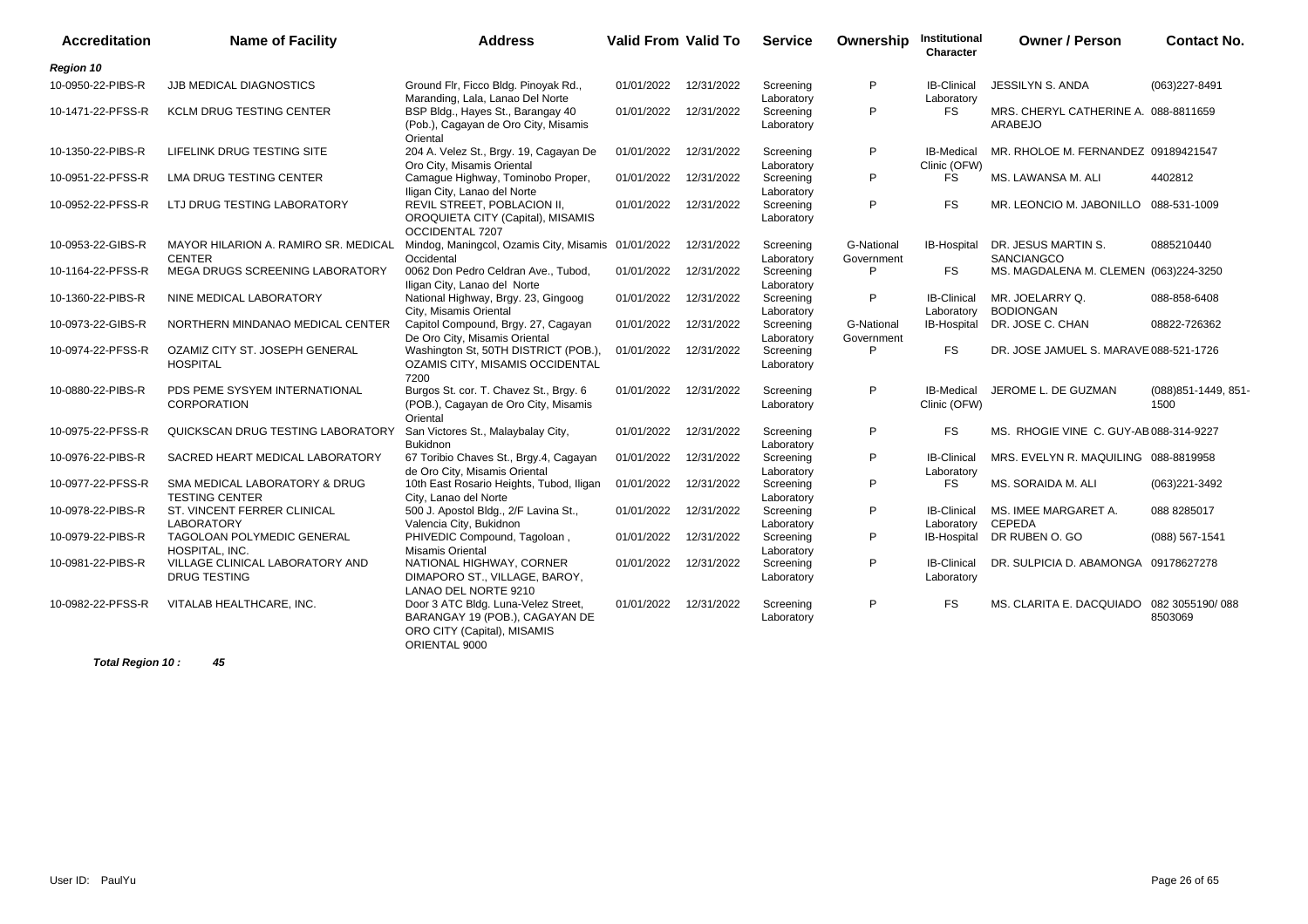| <b>Accreditation</b> | <b>Name of Facility</b>                                                             | <b>Address</b>                                                                                                | Valid From Valid To |            | <b>Service</b>                        | Ownership                  | Institutional<br>Character       | <b>Owner / Person</b>                  | <b>Contact No.</b>               |
|----------------------|-------------------------------------------------------------------------------------|---------------------------------------------------------------------------------------------------------------|---------------------|------------|---------------------------------------|----------------------------|----------------------------------|----------------------------------------|----------------------------------|
| <b>Region 11</b>     |                                                                                     |                                                                                                               |                     |            |                                       |                            |                                  |                                        |                                  |
| 11-1429-22-GFSS-R    | 10ID DRUG TESTING AND SCREENING<br><b>CENTER</b>                                    | Camp Gen. Manuel T. Yan, Sr., Brgy.<br>Tuboran, Mawab, Compostela Valley<br>Province                          | 01/01/2022          | 12/31/2022 | Screening<br>Laboratory               | G-AFP/PNP                  | FS.                              | DR RAUL S. SASUCA                      | 09282769395                      |
| 11-0789-22-PFSS-R    | AC-RED DRUG TESTING CENTER                                                          | Purok 5, Trading Boulevard, Brgy. 38-D.                                                                       | 01/01/2022          | 12/31/2022 | Screening                             | P                          | FS.                              | MS. HAZEL MAE C. AGOR                  | (082) 333 5812                   |
| 11-0791-22-PIBS-R    | ADVENTIST HOSPITAL-DAVAO, INC. formerly Km. 7 McArthur Highway, Bangkal,            | Davao City, Davao del Sur                                                                                     | 01/01/2022          | 12/31/2022 | Laboratory<br>Screening               | P                          | IB-Hospital                      | DR. LEONCIO U. ONG                     | (082) 298-3805                   |
| 11-1165-22-PIBS-R    | Davao Adventist Hospital<br>ALPHACARE MEDICAL LABORATORY                            | Talomo, Davao City<br>Concepcion Bldg., Magsaysay St.,                                                        | 01/01/2022          | 12/31/2022 | Laboratory<br>Screening               | P                          | <b>IB-Clinical</b>               | MR. EUDEL LLOYD N.                     | 09776751972                      |
| 11-0794-22-PIBS-R    | ALTERADO GENERAL HOSPITAL, INC.                                                     | Calinan, Davao City<br>P. Villanueva St., R. Castillo, Agdao,                                                 | 01/01/2022          | 12/31/2022 | Laboratory<br>Screening               | P                          | Laboratory<br>IB-Hospital        | ROMANO<br>DR. ABE JUN R. VERSOZA       | 082-2243022                      |
| 11-0796-22-PFSS-R    | ANAHAW DRUG TESTING CENTER                                                          | Davao City<br>Perlalita Bldg.3, Door B, Lim Street, Toril,<br>Davao City, Davao del Sur                       | 01/01/2022          | 12/31/2022 | Laboratory<br>Screening               | P                          | FS                               | MS. MARIA THERESA N.<br><b>CAPUNO</b>  | 082-3319622                      |
| 11-0800-22-PIBS-R    | ANDA RIVERVIEW MEDICAL CENTER, INC.                                                 | Anda Riverside (Magallanes Interior),<br>Brgy. 2-A, Davao City, Davao del Sur                                 | 01/01/2022          | 12/31/2022 | Laboratory<br>Screening<br>Laboratory | P                          | <b>IB-Hospital</b>               | DR. ANTHONY A. TESORO                  | (082) 221-0808                   |
| 11-0802-22-PFSS-R    | BERNARDO-LACANILAO CLINICAL<br><b>LABORATORY</b>                                    | Dr. 5 Bernardo Bldg. Magallanes St.,<br>Davao City, Davao del Sur                                             | 01/01/2022          | 12/31/2022 | Screening<br>Laboratory               | P                          | FS                               | DR. MA. LOURDES B.<br><b>LACANILAO</b> | 2210877                          |
| 11-0803-22-PIBS-R    | BIOANALYTICAL LABORATORY AND<br>DIAGNOSTIC CLINIC, INC.                             | GRI Business Center, Km.14, Panacan,<br>Davao City, Davao del Sur                                             | 01/01/2022          | 12/31/2022 | Screening<br>Laboratory               | P                          | <b>IB-Clinical</b><br>Laboratory | MRS MA. THERESA H.<br>CAYETANO         | 09255020221                      |
| 11-1430-22-PIBS-R    | <b>BMCDC HEALTH CARE, INC.</b>                                                      | JJLL Bldg.1, Sto.Nino Village, McArthur<br>Highway, Matina Crossing, Davao City                               | 01/01/2022          | 12/31/2022 | Screening<br>Laboratory               | P                          | <b>IB-Clinical</b><br>Laboratory | DR. VICTORIO C. ANGUS                  | 082-2332044                      |
| 11-0804-22-PIBS-R    | BMCDC HEALTH CARE, INC.                                                             | UNIT 117 & 118, NOVA TIERRA<br>SQUARE, SANTOS AVE., PAMPANGA,<br>DAVAO CITY, DAVAO DEL SUR 8000               | 01/01/2022          | 12/31/2022 | Screening<br>Laboratory               | P                          | <b>IB-Clinical</b><br>Laboratory | DR VICTORIO C. ANGUS                   | 082-233-0035 / (082)<br>322-5101 |
| 11-0805-22-PFSS-R    | BOSHWIN MEDICAL AND DRUG TEST<br><b>CENTER</b>                                      | Entrance Villa Patricia, Purok Galingan,<br>Mankilam, Tagum City                                              | 01/01/2022          | 12/31/2022 | Screening<br>Laboratory               | P                          | FS.                              | MARMA CHAZEN S. HINGPIT                | (084) 218-1966                   |
| 11-0806-22-PIBS-R    | BROKENSHIRE INTEGRATED HEALTH<br>MINISTRIES, INC.                                   | Brokenshire Heights, Madapo, Brgy. 8-A,<br>Davao City, Davao del Sur                                          | 01/01/2022          | 12/31/2022 | Screening<br>Laboratory               | P                          | IB-Hospital                      | <b>REV. RANNIEH MERCADO</b>            | 082-282-1908<br>LOCAL4117        |
| 11-0807-22-PIBS-R    | BUHANGIN MEDICAL CLINIC & DIAGNOSTIC Door 2, Gimenes Bldg., Km. 5,<br><b>CENTER</b> | Buhangin, Davao City, Davao del Sur                                                                           | 01/01/2022          | 12/31/2022 | Screening<br>Laboratory               | P                          | <b>IB-Clinical</b><br>Laboratory | DR. VICTORIO C. ANGUS                  | (082)293-9684                    |
| 11-0808-22-PIBS-R    | CARE LIFE MEDICAL LABORATORY AND<br>DIAGNOSTIC CENTER, INC.                         | #18 Jin Long Bldg., Brgy. Ubalde, R.                                                                          | 01/01/2022          | 12/31/2022 | Screening                             | P                          | <b>IB-Clinical</b>               | MR. RALPH DUSTIN L. NGO                | (082) 287-3138                   |
| 11-0809-22-PFSS-R    | <b>CUBERO DRUG TEST CENTER</b>                                                      | Castillo St., Davao City, Davao del Sur<br>Blk 1-Lot 1 NHA, Dahican, Mati, Davao<br>Oriental                  | 01/01/2022          | 12/31/2022 | Laboratory<br>Screening               | P                          | Laboratory<br>FS                 | MS. PHELLIE JOY C.<br><b>AMOMONPON</b> | 09171502733                      |
| 11-0810-22-PFSS-R    | DATU BAGO DRUG TESTING & MEDICAL<br><b>CENTER</b>                                   | San Pedro St., Brgy.38D, Davao City,<br>Davao del Sur                                                         | 01/01/2022          | 12/31/2022 | Laboratory<br>Screening               | P                          | FS.                              | MR. JOSEFINO P. LABAO                  | 2244227                          |
| 11-0811-22-GFSS-R    | DAVAO DEL NORTE DRUG TESTING<br><b>LABORATORY</b>                                   | Capitol Center, Mankilam, Tagum City,<br>Davao del Norte                                                      | 01/01/2022          | 12/31/2022 | Laboratory<br>Screening<br>Laboratory | G-Local<br>Government Unit | FS.                              | MR EDWIN I. JUBAHIB                    | 084-655-9493                     |
| 11-0812-22-PIBS-R    | DAVAO DOCTORS HOSPITAL                                                              | 118 E. Quirino Avenue, Davao City                                                                             | 01/01/2022          | 12/31/2022 | Screening<br>Laboratory               | P                          | IB-Hospital                      | DR. OSCAR P. GRAGEDA                   | 082-2228000 loc 8122             |
| 11-1431-22-PIBS-R    | DAVAO DOCTORS HOSPITAL (CLINICA<br>HILARIO) INC.                                    | Macarthur Highway, Dumoy, Davao City,<br>Davao del Sur                                                        | 01/01/2022          | 12/31/2022 | Screening<br>Laboratory               | P                          | IB-Hospital                      | MRS. MIRASOL TIU                       | (+6382) 295-2556                 |
| 11-1166-22-PIBS-R    | DAVAO MEDICAL SCHOOL FOUNDATION,<br>INC.                                            | Medical School Drive, Bajada, Davao City 01/01/2022                                                           |                     | 12/31/2022 | Screening<br>Laboratory               | P                          | <b>IB-Hospital</b>               | DR. MARCOS C. ONG                      | 227-9330 to 32                   |
| 11-1605-22-GIBS-R    | DAVAO REGIONAL MEDICAL DRUG<br><b>TESTING CENTER</b>                                | Apokon, Tagum City, Davao del Norte                                                                           | 01/01/2022          | 12/31/2022 | Screening<br>Laboratory               | G-National<br>Government   | IB-Hospital                      | DR. BRYAN O. DALID                     | 084-216-9138                     |
| 11-0813-22-PIBS-R    | DAVAO SPECIALISTS CLINIC AND<br>DIAGNOSTIC LABORATORY                               | Beechnut Square Bldg, Beside Paper<br>Tree, Sta Ana Avenue, Davao City,<br>Davao del Sur                      | 01/01/2022          | 12/31/2022 | Screening<br>Laboratory               | P                          | <b>IB-Clinical</b><br>Laboratory | MR JOEL B. BELING                      | 082 2956894                      |
| 11-0814-22-PFSS-R    | DURIAN DRUG TESTING CENTER                                                          | Door 1, Magno Bldg., Quimpo Blvd.,<br>Davao City                                                              | 01/01/2022          | 12/31/2022 | Screening<br>Laboratory               | P                          | FS                               | MR. JOSEFINO P. LABAO                  | 09233104250                      |
| 11-0815-22-PFSS-R    | FREB DRUG TESTING CENTER                                                            | Door 3 Adolfo Bldg. corner Palm Drive<br>and J.P. Laurel Avenue, Brgy. Buhangin,<br>Davao City, Davao del Sur | 01/01/2022          | 12/31/2022 | Screening<br>Laboratory               | P                          | FS                               | MS. ADELINA L. MUNEZ                   | 233-6520                         |
| 11-0816-22-PIBS-R    | FRIENDLYCARE FOUNDATION, INC.                                                       | Magallanes St. Corner Ilustre Extension,                                                                      | 01/01/2022          | 12/31/2022 | Screening                             | P                          | <b>IB-Clinical</b>               | MS. TERESITA D.<br>PANGANIBAN          | 082 2274247                      |
| 11-1351-22-PIBS-R    | GOOD SAMARITAN DIAGNOSTIC HUB                                                       | Davao City, Davao del Sur<br>Panabo Doctors Bldg, Quezon St., New<br>Pandan, Panabo City, Davao del Norte     | 01/01/2022          | 12/31/2022 | Laboratory<br>Screening<br>Laboratory | P                          | Laboratory<br><b>IB-Clinical</b> | MRS ARLEEN A.<br>FERRANCULLO           | 084-628-6743                     |
| 11-1167-22-PIBS-R    | HEALTHPLUS DIAGNOSTIC SPECIALISTS,                                                  | 272 Bonifacio St., Brgy. 33-D, Poblacion                                                                      | 01/01/2022          | 12/31/2022 | Screening                             | P                          | Laboratory<br><b>IB-Clinical</b> | EARL IAN A. BARRIENTOS                 | 0823225657                       |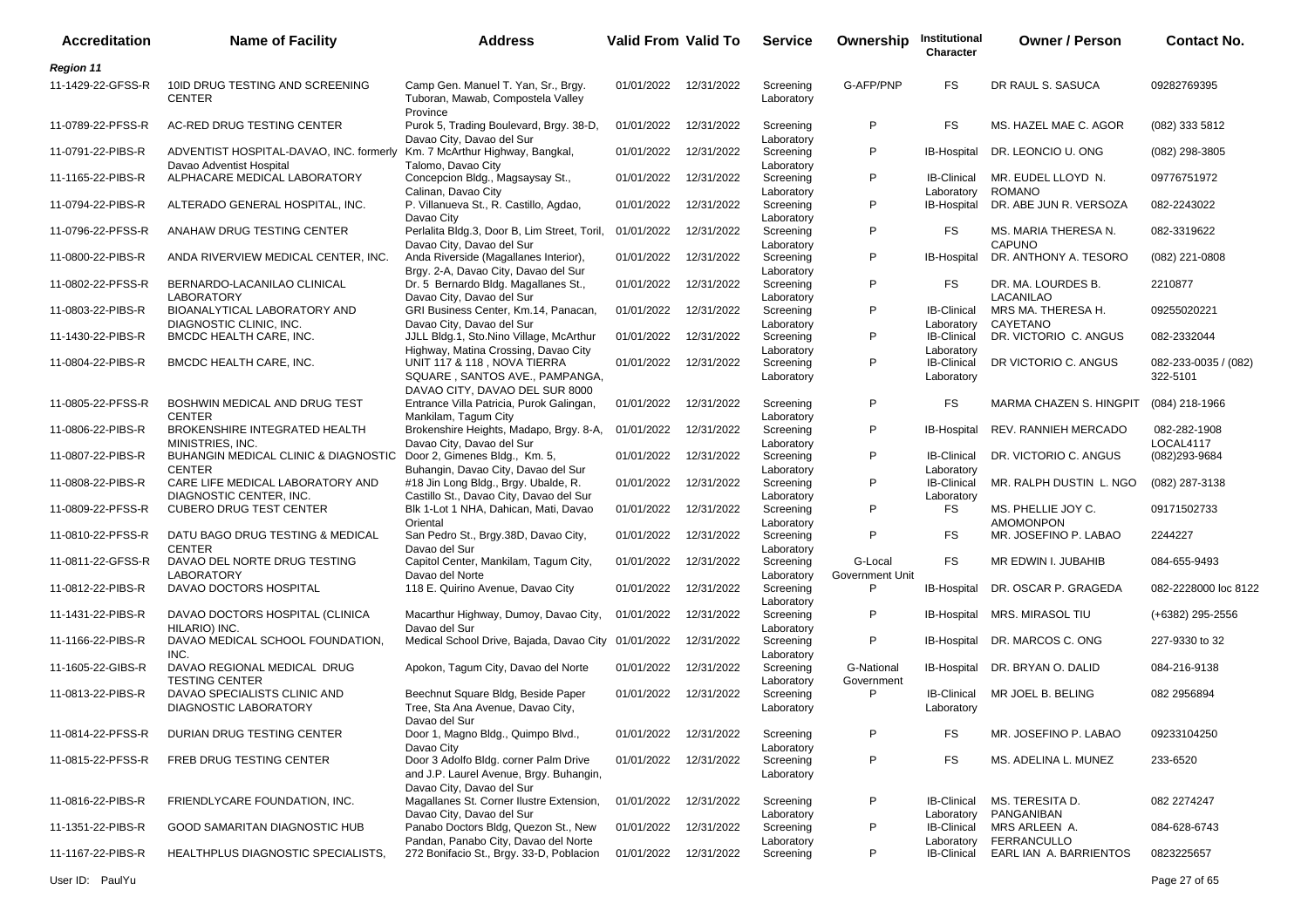| <b>Accreditation</b> | <b>Name of Facility</b>                                                    | <b>Address</b>                                                                                                                   | <b>Valid From Valid To</b> |            | <b>Service</b>                        | Ownership | Institutional<br>Character                     | <b>Owner / Person</b>                                 | <b>Contact No.</b> |
|----------------------|----------------------------------------------------------------------------|----------------------------------------------------------------------------------------------------------------------------------|----------------------------|------------|---------------------------------------|-----------|------------------------------------------------|-------------------------------------------------------|--------------------|
| <b>Region 11</b>     |                                                                            |                                                                                                                                  |                            |            |                                       |           |                                                |                                                       |                    |
|                      | INC.                                                                       | District, Davao City, Davao del Sur                                                                                              | 01/01/2022                 | 12/31/2022 | Laboratory                            | P         | Laboratory                                     |                                                       |                    |
| 11-0819-22-PIBS-R    | <b>HI-PRECISION DIAGNOSTICS</b>                                            | 209 J.P. Laurel St., Brgy. 19-B (Pob.),                                                                                          | 01/01/2022                 | 12/31/2022 | Screening                             | P         | <b>IB-Clinical</b>                             | SELWYN C. CU                                          | 082 2872584        |
| 11-0415-22-PIBS-R    | HYATT DIAGNOSTIC SYSTEM, INC.                                              | Davao City, Davao del Sur<br>2/F Jaltan Bldg., CM Recto, Brgy. 4-A                                                               | 01/01/2022                 | 12/31/2022 | Laboratory<br>Screening               | P         | Laboratory<br>IB-Medical                       | MA FLORENCITA K. CANSINO 09228931002                  |                    |
| 11-0843-22-PFSS-R    | LYCON DIAGNOSTIC CENTER                                                    | (Pob.), Davao City, Davao del Sur<br>Door No.2 Isaguirre Bldg., Ramon<br>Magsaysay, Calinan, Davao City, Davao                   | 01/01/2022                 | 12/31/2022 | Laboratory<br>Screening<br>Laboratory | P         | Clinic (OFW)<br>FS.                            | MR. CONSTANCIO T. LOM-OC 272-4286                     |                    |
| 11-0821-22-PIBS-R    | <b>LYCON DIAGNOSTIC CENTER</b>                                             | del Sur<br>G/F Espino Bldg. JP Laurel Ave., Bajada,<br>Davao City, Davao del Sur                                                 | 01/01/2022                 | 12/31/2022 | Screening                             | P         | <b>IB-Clinical</b>                             | MRS. LIEZL G. LOM-OC                                  | (082) 299-1880     |
| 11-1168-22-PFSS-R    | MAHOGANY MEDICAL & PHARMACEUTICAL<br>SUPPLIES, INC                         | Dabon Bldg. Door 2, Dona Aurora St.,                                                                                             | 01/01/2022                 | 12/31/2022 | Laboratory<br>Screening               | P         | Laboratory<br>FS                               | MS. ROSALIE I. PILAPIL                                | 082-228-7902       |
| 11-1169-22-PIBS-R    | MEDISENSE LABORATORY CENTER. INC.                                          | Digos, Davao del Sur<br>2-3F Dakudao & Sons Bldg., San Pedro                                                                     | 01/01/2022                 | 12/31/2022 | Laboratory<br>Screening               | P         | <b>IB-Clinical</b>                             | MS NADIA M. AL HAMOUD                                 | 0823886867         |
| 11-0845-22-PIBS-R    | METRO DAVAO MEDICAL AND RESEARCH                                           | St. cor. Anda Extension, Davao City<br>Km.4 J.P. Laurel Avenue, Bajada, Davao                                                    | 01/01/2022                 | 12/31/2022 | Laboratory<br>Screening               | P         | Laboratory<br>IB-Hospital                      | PRESIDENT GILBERT T.                                  | 287-7777           |
| 11-0847-22-PFSS-R    | CENTER, INC.<br>MKC DRUG TEST LABORATORY                                   | City, Davao del Sur<br>Purok Magsanoc, Capitol Avenue,<br>Mankilam, Tagum City                                                   | 01/01/2022                 | 12/31/2022 | Laboratory<br>Screening<br>Laboratory | P         | FS                                             | <b>YENCO</b><br>MRS. CHRISTI JOY L.<br><b>PERALTA</b> | $(084)216-0021$    |
| 11-1368-22-PIBS-R    | <b>MOROLAND DIAGNOSTIC CENTER</b>                                          | Door A-8 2nd Floor Lakitan Mall, San<br>pedro St., Brgy. 3-A (Pob.), Davao City,<br>Davao del Sur                                | 01/01/2022                 | 12/31/2022 | Screening<br>Laboratory               | P         | IB-Medical<br>Clinic (OFW)                     | MR. LAXAMAN L. BANGCOLA 0822939035                    |                    |
| 11-1574-22-PFSS-R    | MT. APO DRUG TESTING LABORATORY CO. A & J Bldg., Mt. Apo Street, Brgy. 7-A | (POB.), Davao City, Davao del Sur                                                                                                | 01/01/2022                 | 12/31/2022 | Screening<br>Laboratory               | P         | FS                                             | KAREN JOY B. JUSTO                                    | 09165805537        |
| 11-1277-22-PIBS-R    | NEW WORLD DIAGNOSTICS, INC.                                                | 584 E. Quirino Ave., Brgy. 6-A (Pob.),<br>Davao City, Davao del Sur                                                              | 01/01/2022                 | 12/31/2022 | Screening<br>Laboratory               | P         | <b>IB-Clinical</b><br>Laboratory               | JANICE MAE Y. ROA                                     | 09177991818        |
| 11-0416-22-PFSS-R    | NOEL SJ ZAPANTA MAHOGANY DRUG<br><b>TESTING CENTER</b>                     | A Pichon St., Brgy. 39-D (Pob.), Davao<br>City, Davao del Sur                                                                    | 01/01/2022                 | 12/31/2022 | Screening<br>Laboratory               | P         | FS.                                            | MR. NOEL S. ZAPANTA                                   | 09331481413        |
| 11-0848-22-PIBS-R    | ONPOINT 8 LABORATORIES INC.                                                | Door 2 J. Lim Building Km. 6 Diversion<br>Road, Buhangin, Davao City, Davao del<br>Sur                                           | 01/01/2022                 | 12/31/2022 | Screening<br>Laboratory               | P         | <b>IB-Clinical</b><br>Laboratory               | MRS MA PAZ J. CAYETANO                                | 09190734490        |
| 11-0849-22-PIBS-R    | PACIFICMD MEDICAL CLINIC                                                   | Babak-Samal Kaputian Road,<br>Brgy Villarica, Island Garden of Samal,<br>Davao del Norte                                         | 01/01/2022                 | 12/31/2022 | Screening<br>Laboratory               | P         | <b>IB-Clinical</b><br>Laboratory               | DR. LEONARDO M. AYA-AY                                | 09338283773        |
| 11-0850-22-PFSS-R    | PBA PHARMACY, MEDICAL CLINICS &<br>DRUG TESTING LABORATORY                 | PBA Bldg., Rizal St., Magugpo<br>Poblacion, Tagum City, Davao del Norte                                                          | 01/01/2022                 | 12/31/2022 | Screening<br>Laboratory               | P         | <b>FS</b>                                      | DR. AMELIA ANASTASIA D.<br><b>ANG</b>                 | 084 3083748        |
| 11-0957-22-PIBS-R    | PGS MEDICAL CLINIC AND LABORATORY                                          | Unit C Magradeco Bldg., cor. Legaspi,<br>Magallanes St., Brgy. 2-A Pob., Davao                                                   | 01/01/2022                 | 12/31/2022 | Screening<br>Laboratory               | P         | <b>IB-Clinical</b><br>Laboratory               | ANTONIA E. SANTOTOME                                  | 082-3919018        |
| 11-1532-22-PIBS-R    | PHILIPPINE NIKKEI JIN KAI POLYCLINIC &<br>DIAGNOSTIC CENTER, INC.          | City<br>Angliongto Ave. Brgy. 1-A (POB.), Davao                                                                                  | 01/01/2022                 | 12/31/2022 | Screening                             | P         | <b>IB-Clinical</b>                             | DR. MARLON M. MARAMION                                | 0823338074         |
| 11-0881-22-PFSS-R    | PHYSICIANS' DIAGNOSTIC SERVICES<br>CENTER. INC.- DAVAO                     | City, Davao del Sur<br>49 Jose Palma Gil St., Brgy.4-A, Davao                                                                    | 01/01/2022                 | 12/31/2022 | Laboratory<br>Screening<br>Laboratory | P         | Laboratory<br><b>FS</b>                        | DR. ALEJANDRO L. DOMINGO (082)224-6672 - 73           |                    |
| 11-0958-22-PIBS-R    | POLYCLINIC DAVAO, INC.                                                     | City, Davao del Sur<br>Santiago Artiaga corner Aurora Quezon<br>Streets, BARANGAY 36-D (POB.),<br>DAVAO CITY, DAVAO DEL SUR 8000 | 01/01/2022                 | 12/31/2022 | Screening<br>Laboratory               | P         | <b>IB-Clinical</b><br>Laboratory               | DR. MEREDITH P. COLINA                                | 221-1598           |
| 11-1490-22-PIBS-R    | RIVERA MEDICAL CENTER, INC.                                                | 7302 San Francisco, Panabo, Davao del 01/01/2022                                                                                 |                            | 12/31/2022 | Screening                             | P         | <b>IB-Clinical</b>                             | DR. OSCAR P. GRAGEDA                                  | (084) 628-5234     |
| 11-1530-22-PIBS-R    | RPMED ADVANCED DIAGNOSTIC AND<br><b>OUTPATIENT CENTER</b>                  | Norte<br>36 Quimpo Blvd., Ecoland Phase 1,<br>Davao City, Davao del Sur                                                          | 01/01/2022 12/31/2022      |            | Laboratory<br>Screening<br>Laboratory | P         | Laboratory<br><b>IB-Clinical</b><br>Laboratory | MR REXIE P. PAJARILLAGA                               | 0822950631         |
| 11-0959-22-PIBS-R    | RUGENE N. BERATO WELL LABORATORY<br><b>DIAGNOSTIC CENTER</b>               | J. Saavedra St., Toril Proper, Davao City, 01/01/2022<br>Davao del Sur                                                           |                            | 12/31/2022 | Screening<br>Laboratory               | P         | <b>IB-Clinical</b><br>Laboratory               | MR. RUGENE N. BERATO                                  | 0823337022         |
| 11-0965-22-PIBS-R    | SAN PEDRO HOSPITAL OF DAVAO CITY,                                          | C. Guzman St., Brgy. 14-B, Davao City,<br>Davao del Sur                                                                          | 01/01/2022                 | 12/31/2022 | Screening                             | P         | IB-Hospital                                    | SR. MARIA SONIA B. VENUS                              | (082) 222-6100     |
| 11-0967-22-PFSS-R    | INC.<br>SAN ROQUE RETROUVAILLE CENTER                                      | Arafol Bldg., Margarita Village, Mankilam, 01/01/2022<br>Tagum City, Davao del Norte                                             |                            | 12/31/2022 | Laboratory<br>Screening               | P         | FS                                             | DR. EUGENIA S. HINGPIT                                | 084-2164796        |
| 11-0966-22-PFSS-R    | SAN ROQUE RETROUVAILLE CENTER                                              | Door 5, Dabon Bldg., Aurora, 6th St., San 01/01/2022<br>Jose City Of Digos, Davao Del Sur                                        |                            | 12/31/2022 | Laboratory<br>Screening<br>Laboratory | P         | <b>FS</b>                                      | DR. EUGENIA S. HINGPIT                                | 082-553-8291       |
| 11-0968-22-PIBS-R    | SINGAPORE MEDICAL LABORATORIES, INC. 2/F ML2 Building, 26 Sobrecarey St.,  |                                                                                                                                  | 01/01/2022 12/31/2022      |            | Screening                             | P         | <b>IB-Clinical</b>                             | MR. RITCHE D. EVIDENTE                                | 082-233-4291       |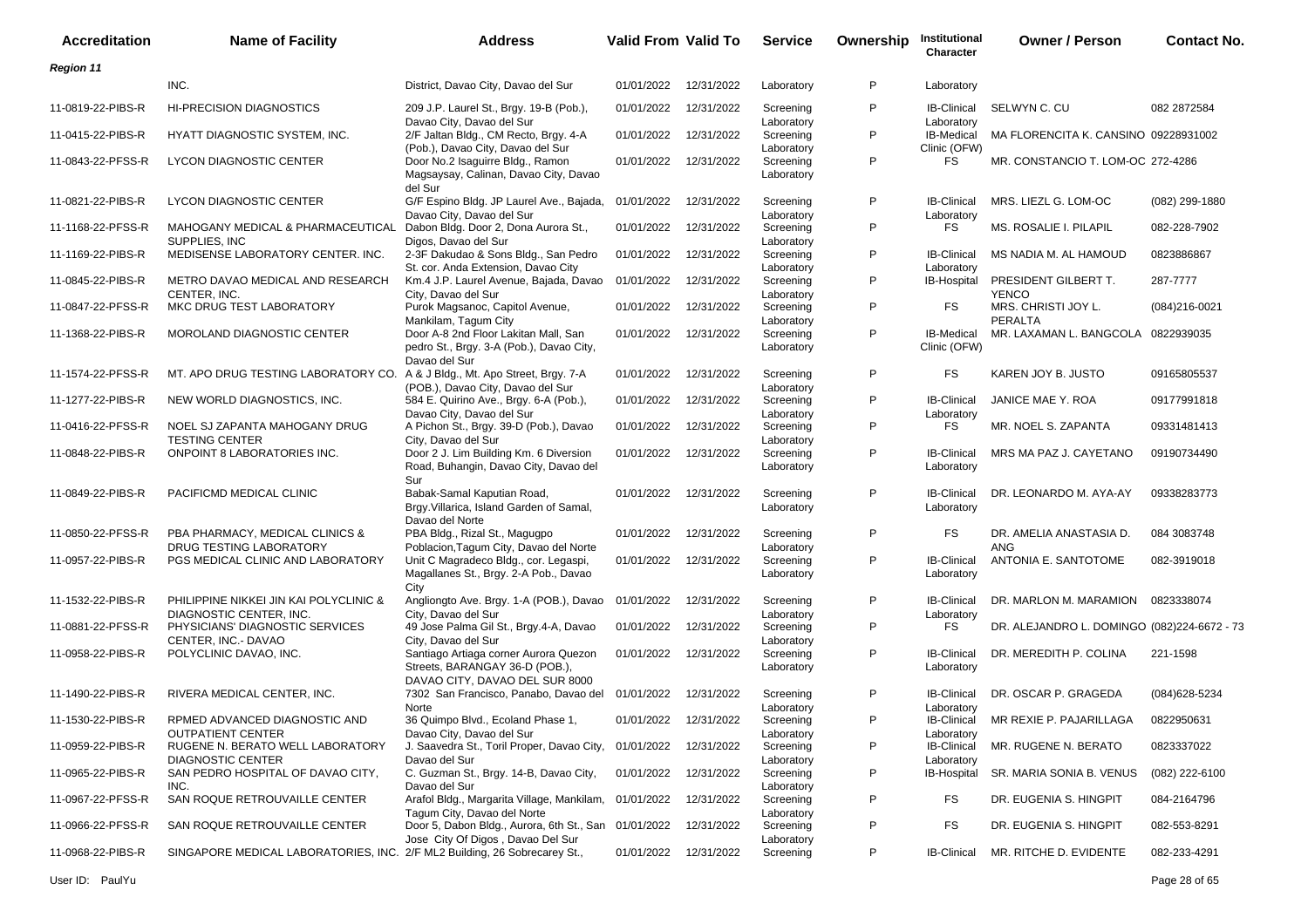| <b>Accreditation</b> | <b>Name of Facility</b>                                                     | <b>Address</b>                                                                                       | Valid From Valid To |            | <b>Service</b>             | Ownership                | Institutional<br>Character        | <b>Owner / Person</b>                  | <b>Contact No.</b>           |
|----------------------|-----------------------------------------------------------------------------|------------------------------------------------------------------------------------------------------|---------------------|------------|----------------------------|--------------------------|-----------------------------------|----------------------------------------|------------------------------|
| <b>Region 11</b>     |                                                                             |                                                                                                      |                     |            |                            |                          |                                   |                                        |                              |
|                      |                                                                             | Brgy. 15-B, Obrero, Davao City, Davao<br>del Sur                                                     | 01/01/2022          | 12/31/2022 | Laboratory                 | P                        | Laboratory                        |                                        |                              |
| 11-0417-22-PFSS-R    | SOLID FOUR DRUG TESTING CENTER                                              | Door 4 Piatos Bldg. Pichon St., Brgy. 1-A<br>(Pob.), Davao City, Davao del Sur                       | 01/01/2022          | 12/31/2022 | Screening<br>Laboratory    | P                        | FS.                               | MS. LORELIE A. SABAC                   | 0823276232                   |
| 11-0969-22-PFSS-R    | SOUTH MINDANAO DRUG TEST CENTER                                             | Door 9, Tourism Bldg., Magsaysay Park,<br>Brgy. 27, Brgy 27-C, Davao City, Davao<br>del Sur          | 01/01/2022          | 12/31/2022 | Screening<br>Laboratory    | P                        | <b>FS</b>                         | MR. JOSEFINO P. LABAO                  | 082-225-1835                 |
| 11-1027-22-GIBC-RC   | SOUTHERN PHILIPPINES MEDICAL CENTER J.P. Laurel Ave., Bajada, Davao City,   | Davao del Sur                                                                                        | 01/01/2022          | 12/31/2022 | Confirmatory<br>Laboratory | G-National<br>Government | <b>IB-Hospital</b>                | DR RICARDO B. AUDAN                    | 082-2272731                  |
| 11-0972-22-GIBS-R    | SOUTHERN PHILIPPINES MEDICAL CENTER J.P. Laurel Avenue, Bajada, Davao City, | BARANGAY 1-A (POB.), DAVAO CITY,<br>DAVAO DEL SUR 8000                                               | 01/01/2022          | 12/31/2022 | Screening<br>Laboratory    | G-National<br>Government | IB-Hospital                       | DR. RICARDO B. AUDAN                   | 082-227-2731                 |
| 11-1432-22-PIBS-R    | ST. PETER-PAUL MEDICAL CLINIC, INC.                                         | Rm. 208 Lee Business Bldg. cor Juan<br>Luna & dela Cruz, Davao City, Davao del<br>Sur                | 01/01/2022          | 12/31/2022 | Screening<br>Laboratory    | P                        | <b>IB-Medical</b><br>Clinic (OFW) | DR. ARTEMIO B. SANCHEZ                 | 082-222-9812                 |
| 11-1038-22-PIBS-R    | ST.HYACINTH DIAGNOSTIC LABORATORY                                           | 582-B Lim Bldg., Quirino Ave., Davao<br>City, Davao del Sur                                          | 01/01/2022          | 12/31/2022 | Screening<br>Laboratory    | P                        | <b>IB-Clinical</b><br>Laboratory  | MS. MICHELLE L. DONAYRE                | 3050090                      |
| 11-1513-22-PIBS-R    | SUREHEALTH MANAGEMENT DIAGNOSTIC<br>CENTER CO.                              | Door 1, Diokno Bldg., Gempesaw St.,<br>Davao City, Davao del Sur                                     | 01/01/2022          | 12/31/2022 | Screening<br>Laboratory    | P                        | <b>IB-Clinical</b><br>Laboratory  | MS. FLORDELIZA C.<br><b>POSADAS</b>    | 082-3279129                  |
| 11-1028-22-PIBS-R    | <b>TADECO HOSPITAL</b>                                                      | Purok 18, Brgy. A.O. Floirendo, Panabo,<br>Davao del Norte                                           | 01/01/2022          | 12/31/2022 | Screening<br>Laboratory    | P                        | IB-Hospital                       | MRS. ROSALINDA G. PILAPIL              | 082-2232-7711<br>loc840      |
| 11-1016-22-PIBS-R    | TORIL DIAGNOSTIC LABORATORY                                                 | Door 4 Saavedra Bldg., Agton St., Toril,<br>Davao City                                               | 01/01/2022          | 12/31/2022 | Screening<br>Laboratory    | P                        | <b>IB-Clinical</b><br>Laboratory  | MS. MICHELLE L. DONAYRE                | 291-0090                     |
| 11-1488-22-PIBS-R    | ULTRALABX DIAGNOSTIC CENTER                                                 | General Lim St., Zone 3, Digos City,<br>Davao del Sur                                                | 01/01/2022          | 12/31/2022 | Screening<br>Laboratory    | P                        | <b>IB-Clinical</b><br>Laboratory  | DR. ERIC N. LUBATON                    | 0823926959                   |
| 11-1029-22-PIBS-R    | UM MEDICAL & MULTITEST DIAGNOSTIC<br><b>CENTER</b>                          | Cayetano Bangoy Street, Davao City,<br>Davao del Sur                                                 | 01/01/2022          | 12/31/2022 | Screening<br>Laboratory    | P                        | <b>IB-Clinical</b><br>Laboratory  | MR. GUILLERMO P. TORRES                | $(082)222 - 8066$<br>2217981 |
| 11-1485-22-PIBS-R    | UNIVERSITY OF THE IMMACULATE<br>CONCEPTION (DAVAO CITY), INC.               | A. Bonifacio Street, BARANGAY 1-A<br>(POB.), DAVAO CITY, DAVAO DEL SUR<br>8000                       | 01/01/2022          | 12/31/2022 | Screening<br>Laboratory    | P                        | <b>IB-Clinical</b><br>Laboratory  | S. MA. MARISSA R. VIRI                 | 227-8286/227-1573            |
| 11-1433-22-PIBS-R    | <b>VIACRUCIS INFIRMARY</b>                                                  | Lower Binugao, Toril, Davao City, Davao<br>del Sur                                                   | 01/01/2022          | 12/31/2022 | Screening<br>Laboratory    | P                        | IB-Hospital                       | DR IRENE C. VIACRUCIS                  | 2256192                      |
| 11-1031-22-PIBS-R    | VITALAB DIAGNOSTIC CENTER                                                   | Door 2, Magricon Bldg., Km. 5, Buhangin, 01/01/2022<br>Davao City, Davao del Sur                     |                     | 12/31/2022 | Screening<br>Laboratory    | P                        | <b>IB-Clinical</b><br>Laboratory  | DR. EDMUNDO J. VISITACION (082)2873157 |                              |
| 11-1032-22-PIBS-R    | VITALAB REDMARK CORPORATION                                                 | Door 1 Albay Bldg., McArthur Highway,<br>Brgy. Matina Crossing, Talomo, Davao<br>City, Davao del Sur | 01/01/2022          | 12/31/2022 | Screening<br>Laboratory    | P                        | <b>IB-Clinical</b><br>Laboratory  | <b>CLARITA E. DAQUIADO</b>             | 082 2873157                  |
| 11-1030-22-PIBS-R    | VITAMER MEDICAL LABORATORY                                                  | Sampaguita St., Mintal, Davao City                                                                   | 01/01/2022          | 12/31/2022 | Screening<br>Laboratory    | P                        | <b>IB-Clinical</b><br>Laboratory  | DR. MERCY C. PILAPIL                   | 082-299-5756                 |
| 11-1033-22-PFSS-R    | WATCH DRUG TESTING AND DIAGNOSTIC<br><b>CENTER</b>                          | Chua Bldg., Osmena St., Magugpo<br>Poblacion, Tagum City, Davao del Norte                            | 01/01/2022          | 12/31/2022 | Screening<br>Laboratory    | P                        | <b>FS</b>                         | MRS. JUNET C. RELOJ                    | (084) 6550540                |

**Total Region 11 : 71**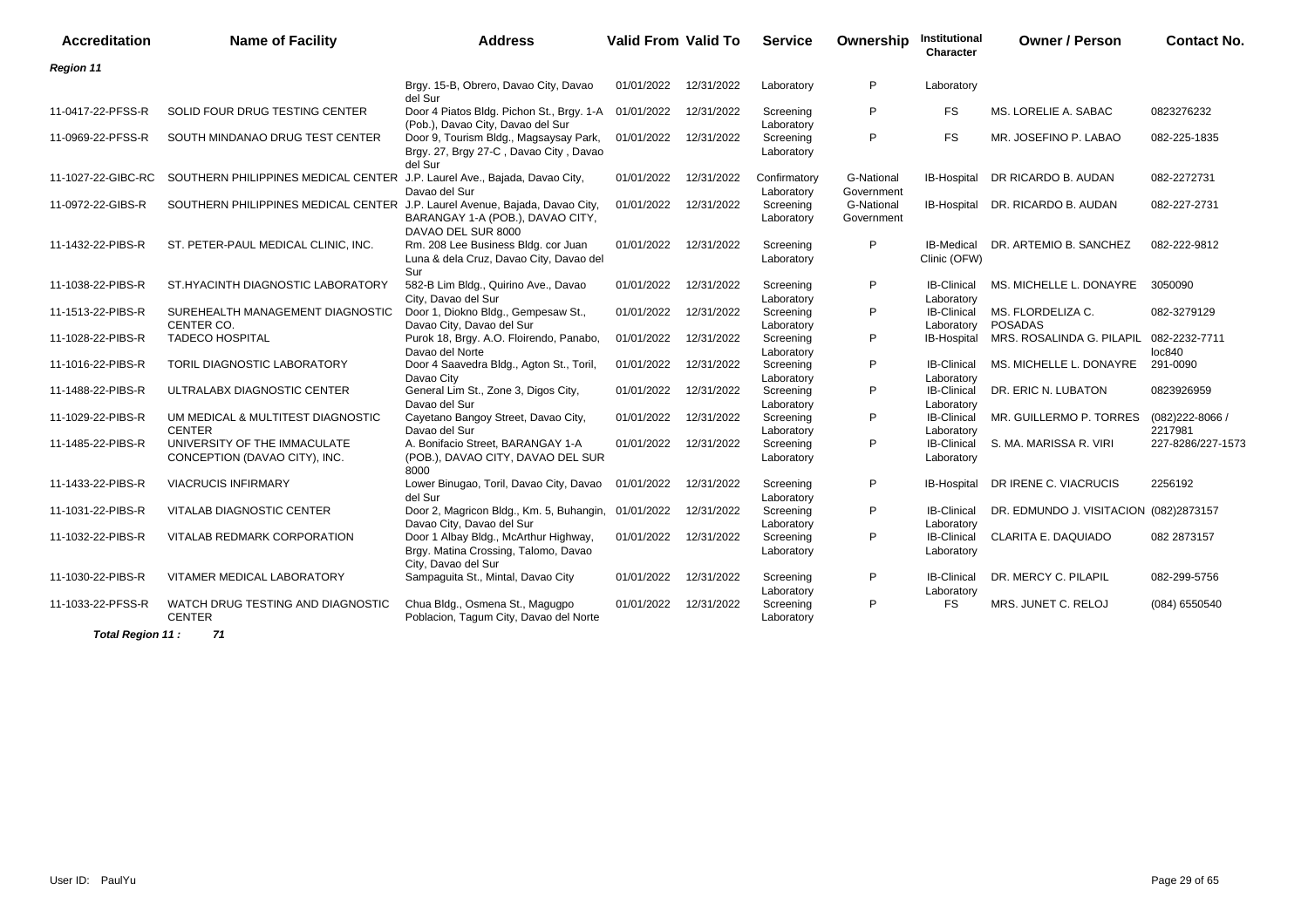| <b>Accreditation</b> | <b>Name of Facility</b>                                              | <b>Address</b>                                                                                                            | <b>Valid From Valid To</b> |                       | <b>Service</b>          | Ownership                  | Institutional<br>Character       | <b>Owner / Person</b>                          | <b>Contact No.</b>            |
|----------------------|----------------------------------------------------------------------|---------------------------------------------------------------------------------------------------------------------------|----------------------------|-----------------------|-------------------------|----------------------------|----------------------------------|------------------------------------------------|-------------------------------|
| <b>Region 12</b>     |                                                                      |                                                                                                                           |                            |                       |                         |                            |                                  |                                                |                               |
| 12-0983-22-PIBS-R    | ALLAH VALLEY MEDICAL SPECIALIST<br>CENTER INC. LABORATORY            | Gensan Drive, Zone III (Pob.), City Of<br>Koronadal South Cotabato 9506                                                   | 01/01/2022                 | 12/31/2022            | Screening<br>Laboratory | P                          | <b>IB-Hospital</b>               | DR. ROMEO C. TEVES                             | 083-2283550                   |
| 12-0984-22-PFSS-R    | BIOTECH DRUG TEST & NEURO CENTER                                     | 42 Bonifacio Street, Tacurong City,<br>Sultan Kudarat, POBLACION, CITY OF<br>TACURONG, SULTAN KUDARAT 9800                | 01/01/2022                 | 12/31/2022            | Screening<br>Laboratory | P                          | FS.                              | MRS. NORHATA S. GUINDO                         | 064-200-452                   |
| 12-1465-22-GIBS-R    | COTABATO REGIONAL & MEDICAL CENTER Sinsuat Avenue, Rosary Heights X, | Cotabato City                                                                                                             | 01/01/2022                 | 12/31/2022            | Screening<br>Laboratory | G-National<br>Government   | IB-Hospital                      | DR ISHMAEL R. DIMAREN                          | $(064)421 - 23 - 40$          |
| 12-0985-22-PIBS-R    | DAVAO SPECIALISTS CLINIC AND<br>DIAGNOSTIC LABORATORY, INC.          | 2/F Marquez Bldg., Don Rufino Alonzo<br>St., cor. Don Roman Vilo St., Cotabato<br>City                                    | 01/01/2022                 | 12/31/2022            | Screening<br>Laboratory | P                          | <b>IB-Clinical</b><br>Laboratory | MR JOEL B. BELING                              | (064) 557-2204                |
| 12-0986-22-PIBS-R    | DR. ARTURO P. PINGOY MEDICAL CENTER                                  | Gen. Santos Drive, Zone IV, Koronadal<br>City, South Cotabato                                                             | 01/01/2022                 | 12/31/2022            | Screening<br>Laboratory | P                          | IB-Hospital                      | DR. NANETTE P. FRANCO                          | 228-2202 / 228-4253           |
| 12-1593-22-PFSS-R    | E.R. DIAGNOSTIC CENTER                                               | 2/F JMP1 Bldg., South Osmena Cor.<br>Champaca St., Dadiangas East (Pob.),<br>General Santos City, South Cotabato          | 01/01/2022                 | 12/31/2022            | Screening<br>Laboratory | P                          | FS.                              | MS. ERLEEN I. MATIAS                           | 09209794912                   |
| 12-1548-22-PFSS-R    | EXCELLANZE LAB DIAGNOSTIC SERVICES                                   | D4 Jayme Bldg., Pioneer Avenue,<br>Polomolok, South Cotabato                                                              | 01/01/2022                 | 12/31/2022            | Screening<br>Laboratory | P                          | FS.                              | MRS. GLADYS A. AL-ANAZI                        | 8873559                       |
| 12-0987-22-PIBS-R    | <b>GENERAL SANTOS DOCTOR'S HOSPITAL</b>                              | National Highway, Brgy. Lagao, General<br>Santos City, South Cotabato                                                     | 01/01/2022                 | 12/31/2022            | Screening<br>Laboratory | P                          | IB-Hospital                      | DR. OSCAR P. GRAGEDA                           | 083-250-2888 local<br>127/167 |
| 12-0988-22-PIBS-R    | <b>GSC MEDICAL SPECIALIST CENTER</b><br><b>CORPORATION</b>           | National Highway, Purok Veterans, Brgy.<br>Calumpang, General Santos City, South<br>Cotabato                              | 01/01/2022                 | 12/31/2022            | Screening<br>Laboratory | P                          | <b>IB-Clinical</b><br>Laboratory | DR. BENJAMIN A. SUEDAD                         | 09985486694                   |
| 12-0418-22-PFSS-R    | <b>HALILI DRUG TEST CENTER</b>                                       | G/F Spectrum Bldg, Osmena Drive,<br>Poblacion, Kidapawan City, Cotabato                                                   | 01/01/2022                 | 12/31/2022            | Screening<br>Laboratory | P                          | FS.                              | MRS. MERIAM J. MAMBURAM 521-0511               |                               |
| 12-0989-22-PIBS-R    | HEALTH CARE DIAGNOSTIC<br>LABORATORIES, INC.                         | DON ROMAN VILO STREET<br>COTABATO CITY, POBLACION VI,<br>COTABATO, CITY OF COTABATO 9600                                  | 01/01/2022                 | 12/31/2022            | Screening<br>Laboratory | P                          | <b>IB-Clinical</b><br>Laboratory | DR. CONRADO A. AGUILA                          | (O64)4218322                  |
| 12-0990-22-PIBS-R    | <b>HEALTH HUB LABORATORY &amp; MEDICAL</b><br><b>CLNIC</b>           | Matinong Bldg., Allah Valley Drive,<br>Surallah, South Cotabato                                                           | 01/01/2022                 | 12/31/2022            | Screening<br>Laboratory | P                          | <b>IB-Clinical</b><br>Laboratory | MS. JEANNA R. TAMAYO                           | 083 2383532                   |
| 12-0991-22-PIBS-R    | HOWARD HUBBARD MEMORIAL HOSPITAL                                     | Brgy. Cannery Site, Polomolok, South<br>Cotabato                                                                          | 01/01/2022                 | 12/31/2022            | Screening<br>Laboratory | P                          | IB-Hospital                      | DR. EDWIN C. ALCONCEL                          | 083-500-2183                  |
| 12-0992-22-PIBS-R    | HUMAN INDEX DIAGNOSTICS AND<br>WELLNESS SOLUTIONS                    | RGH Bldg., Jose Catolico Ave. Lagao(1st<br>& 3rd), General Santos City(Dadiangas),<br>South Cotabato                      | 01/01/2022                 | 12/31/2022            | Screening<br>Laboratory | P                          | <b>IB-Clinical</b><br>Laboratory | MS. MAITA A. FACURIB                           | $(083)877 - 2398$             |
| 12-0682-22-PFSS-R    | HYATT DIAGNOSTIC SYSTEM, INC.                                        | Camias - J. Crisologo St., Brgy.<br>Dadiangas East, General Santos City,<br>South Cotabato                                | 01/01/2022                 | 12/31/2022            | Screening<br>Laboratory | P                          | FS.                              | MA. FLORENCITA K. CANSINO (083) 520 9762       |                               |
| 12-1192-22-PFSS-R    | <b>IMMACULATE DRUG TESTING CENTER</b>                                | Tan's Bldg., Kayaga, Kabacan, Cotabato                                                                                    | 01/01/2022                 | 12/31/2022            | Screening<br>Laboratory | P                          | <b>FS</b>                        | MS. MARIA CECILIA A.<br><b>PINDOY</b>          | 09631030242                   |
| 12-0993-22-PFSS-R    | JCD HI-PRECISION BIO-LAB                                             | 049 Ritz Townhouse, Osmena St.,<br>Dadiangas East, Gen. Santos City, South<br>Cotabato                                    | 01/01/2022                 | 12/31/2022            | Screening<br>Laboratory | P                          | FS.                              | MR. JUN C. DALISAY                             | 083-553-5388                  |
| 12-0995-22-PFSS-R    | JCD HI-PRECISION BIO-LAB                                             | Girl Scout Bldg., Jaycee Avenue, Zone I,<br>Koronadal City, South Cotabato                                                | 01/01/2022                 | 12/31/2022            | Screening<br>Laboratory | P                          | FS.                              | MR. JUN C. DALISAY                             | 083-520-0054                  |
| 12-1382-22-PFSS-R    | JGR DRUG TESTING CENTER AND<br><b>MEDICAL CLINIC</b>                 | Robinsons Place, 1/L J. Catolico Sr. Ave., 01/01/2022<br>Lagao, General Santos City, South<br>Cotabato                    |                            | 12/31/2022            | Screening<br>Laboratory | P                          | FS.                              | MRS. LEONISA R. GABORNE 878-4667               |                               |
| 12-1195-22-PFSS-R    | <b>JM DRUG TESTING CENTER</b>                                        | J.P. Laurel St., Libertad, Surallah, South<br>Cotabato                                                                    |                            | 01/01/2022 12/31/2022 | Screening<br>Laboratory | P                          | FS.                              | MR. JENNEL D. BILLONES                         | 09279307358                   |
| 12-0996-22-PFSS-R    | <b>JPS DRUG TESTING CENTER</b>                                       | Door 1, RN Business Center cor. Quirino 01/01/2022 12/31/2022<br>Ave. & Lopez Jaena St., Tacurong City,<br>Sultan Kudarat |                            |                       | Screening<br>Laboratory | P                          | FS                               | MR. JONATHAN P. SALAMAT 09359393438            |                               |
| 12-0997-22-PFSS-R    | JRG DRUG TESTING CENTER AND<br><b>MEDICAL CLINIC</b>                 | Gaisano Grand Mall, Sto. Niño, SANTO<br>NIÑO (BO. 2), CITY OF KORONADAL<br>(Capital), SOUTH COTABATO 9506                 | 01/01/2022                 | 12/31/2022            | Screening<br>Laboratory | P                          | FS                               | MR. TEODOLFO JR. T. JADIA (083) 228-6555       |                               |
| 12-0998-22-GFSS-R    | KIDAPAWAN CITY DRUG TESTING<br><b>LABORATORY</b>                     | Quezon Blvd., Poblacion, Kidapawan<br>City, Cotabato                                                                      | 01/01/2022                 | 12/31/2022            | Screening<br>Laboratory | G-Local<br>Government Unit | FS                               | KIDAPAWAN CITY LOCAL<br><b>GOVERNMENT UNIT</b> | (064) 577 1377                |
| 12-1366-22-PFSS-R    | M/S DRUG TESTING CENTER                                              | Aspilla Bldg., Quirino Drive, Poblacion,<br>Kidapawan City, Cotabato                                                      | 01/01/2022                 | 12/31/2022            | Screening<br>Laboratory | P                          | FS                               | DR ABRAHAM Y. Y. LEDESMA 521-0529              |                               |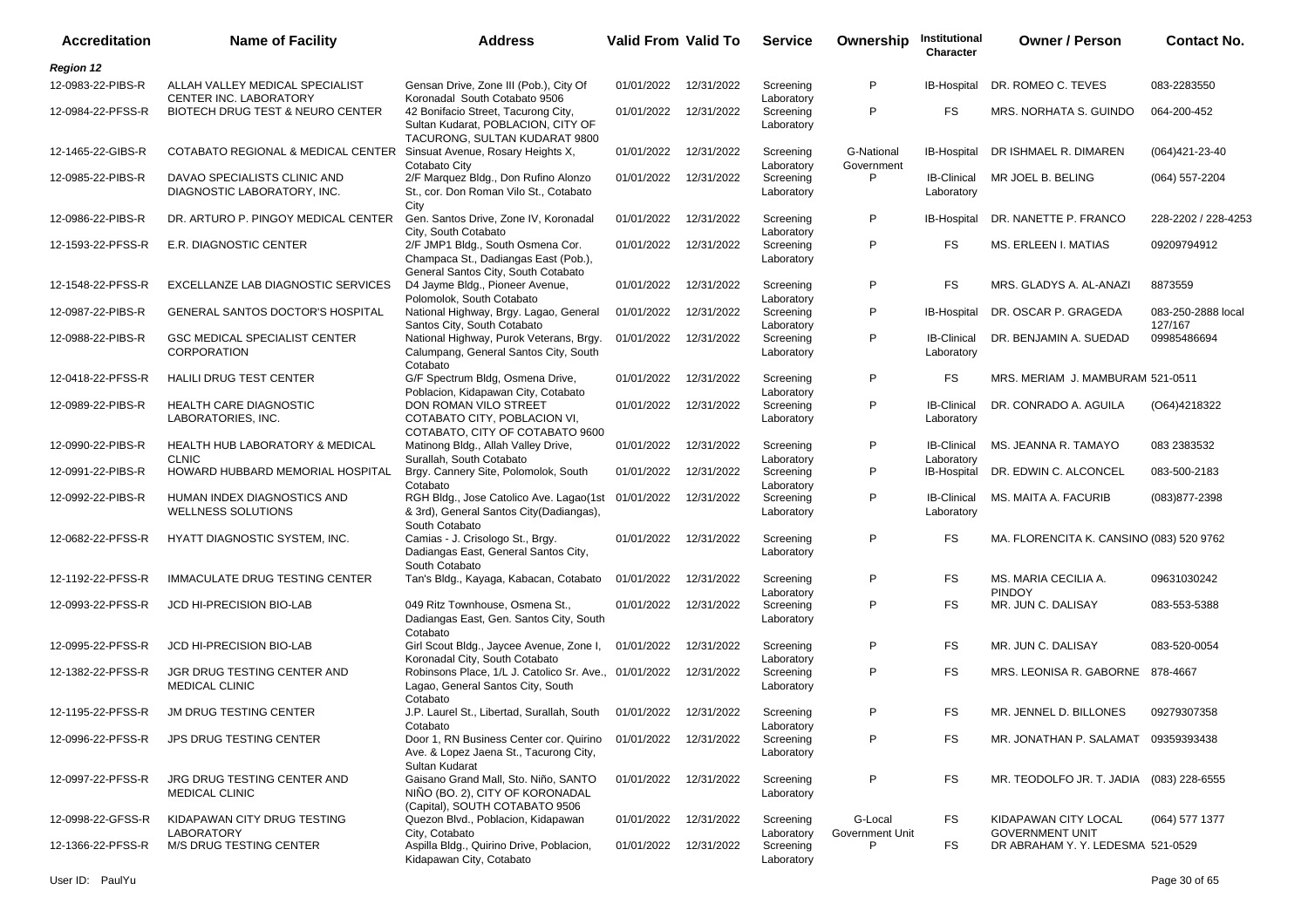| <b>Accreditation</b> | <b>Name of Facility</b>                              | <b>Address</b>                                                                                                               | <b>Valid From Valid To</b> |            | <b>Service</b>          | Ownership                  | Institutional<br><b>Character</b> | <b>Owner / Person</b>                    | <b>Contact No.</b> |
|----------------------|------------------------------------------------------|------------------------------------------------------------------------------------------------------------------------------|----------------------------|------------|-------------------------|----------------------------|-----------------------------------|------------------------------------------|--------------------|
| <b>Region 12</b>     |                                                      |                                                                                                                              |                            |            |                         |                            |                                   |                                          |                    |
| 12-1196-22-PIBS-R    | MEDALLA DIAGNOSTIC LABORATORY                        | Door 5, Lucero Bldg., Roxas Ave., cor.<br>Bonifacio St., Poblacion, Tacurong City,<br>Sultan Kudarat                         | 01/01/2022                 | 12/31/2022 | Screening<br>Laboratory | P                          | <b>IB-Clinical</b><br>Laboratory  | MS FLORESSA MERCED E.<br>MALANA          | 064 471 2609       |
| 12-0999-22-PIBS-R    | MEDZONE DIAGNOSTIC CENTER                            | Deling's Bldg., J. Catolico Ave, Brgy.<br>Lagao, General Santos City, South<br>Cotabato                                      | 01/01/2022                 | 12/31/2022 | Screening<br>Laboratory | P                          | <b>IB-Clinical</b><br>Laboratory  | MS. MARIANNE B. SUALIBIOS (083)552-5797  |                    |
| 12-1000-22-PIBS-R    | MLANG SPECIALISTS MEDICAL CENTER<br>(MSMC), INC.     | Prk. 2, SANGAT, M'LANG, COTABATO<br>9402                                                                                     | 01/01/2022                 | 12/31/2022 | Screening<br>Laboratory | P                          | IB-Hospital                       | DR. RUEL A. SARILLO                      | (064) 572-0726     |
| 12-1585-22-PIBS-R    | NOTRE DAME OF MARBEL UNIVERSITY,<br>INC.             | Alunan Ave., Brgy. Zone III, Koronadal<br>City, South Cotabato                                                               | 01/01/2022                 | 12/31/2022 | Screening<br>Laboratory | P                          | <b>IB-Clinical</b><br>Laboratory  | BRO. PATERNO S. CORPUS                   | 083-2282218        |
| 12-1001-22-PIBS-R    | <b>ONPOINT 8 LABORATORIES INC.</b>                   | Door 7 & 8 G/F, SG Building,<br>DADIANGAS SOUTH, GENERAL<br>SANTOS CITY (DADIANGAS), SOUTH<br>COTABATO 9500                  | 01/01/2022                 | 12/31/2022 | Screening<br>Laboratory | P                          | <b>IB-Clinical</b><br>Laboratory  | MRS. MA. PAZ J. CAYETANO 09216043324     |                    |
| 12-1198-22-PIBS-R    | RUMERAZ DIAGNOSTIC LABORATORY                        | G/F Coronica Dayao Bldg., Poblacion,<br>Kidapawan City, Cotabato                                                             | 01/01/2022                 | 12/31/2022 | Screening<br>Laboratory | P                          | <b>IB-Clinical</b><br>Laboratory  | MS. RUTH SHIRLEY L.<br><b>PESCASIOSA</b> | 09109177454        |
| 12-1002-22-PFSS-R    | SAN ROQUE RETROUVAILLE CENTER                        | GSP Bldg., Bonifacio St., Zone IV,<br>Koronadal City, ZONE IV (POB.), CITY<br>OF KORONADAL (Capital), SOUTH<br>COTABATO 9605 | 01/01/2022                 | 12/31/2022 | Screening<br>Laboratory | P                          | <b>FS</b>                         | DR. EUGENIA S. HINGPIT                   | 083-8251707        |
| 12-1003-22-PIBS-R    | SOCSARGEN COUNTY HOSPITAL                            | Bula-Lagao Rd. cor L. Arradaza St.,<br>General Santos City, South Cotabato                                                   | 01/01/2022                 | 12/31/2022 | Screening<br>Laboratory | P                          | IB-Hospital                       | DR. KENNETH C.<br><b>CRISOSTOMO</b>      | 083-3024567        |
| 12-1004-22-GIBS-R    | SOUTH COTABATO PROVINCIAL HOSPITAL                   | Aguinaldo St., Zone III, Koronadal City,<br>South Cotabato                                                                   | 01/01/2022                 | 12/31/2022 | Screening<br>Laboratory | G-Local<br>Government Unit | <b>IB-Hospital</b>                | DR. CONRADO M. BRAÑA                     | 228-3206           |
| 12-1005-22-PIBS-R    | SPECIALISTS CLINIC & DIAGNOSTIC<br><b>LABORATORY</b> | Martin Bldg., Poblacion 6, Midsayap,<br>North Cotabat, BARANGAY POBLACION<br>6, MIDSAYAP, COTABATO 9410                      | 01/01/2022                 | 12/31/2022 | Screening<br>Laboratory | P                          | <b>IB-Clinical</b><br>Laboratory  | MR. JOEL B. BELING                       | (062) 5210962      |
| 12-1006-22-PIBS-R    | SPECIALISTS CLINIC AND DIAGNOSTIC<br>LABORATORY      | G/F Juduta Bldg., J. Catolico Sr. Ave.,<br>Brgy. Lagao, General Santos City, South<br>Cotabato                               | 01/01/2022                 | 12/31/2022 | Screening<br>Laboratory | P                          | <b>IB-Clinical</b><br>Laboratory  | MR JOEL B. BELING                        | $(083)887 - 4551$  |
| 12-1007-22-PIBS-R    | ST. ELIZABETH HOSPITAL, INC.                         | Santiago Blvd. Corner National Highway,<br>Lagao (1ST & 3RD), General Santos City                                            | 01/01/2022                 | 12/31/2022 | Screening<br>Laboratory | P                          | IB-Hospital                       | DR. JESUS C. VENERACION                  | 5523162            |
| 12-1015-22-PIBS-R    | ST. HYACINTH DIAGNOSTIC LABORATORY                   | Lindri Bldg., Block 1, Zone 3 Marañon<br>Village, Ave., Koronadal City, South                                                | 01/01/2022                 | 12/31/2022 | Screening<br>Laboratory | P                          | <b>IB-Clinical</b><br>Laboratory  | MS. MICHELLE L. DONAYRE                  | 09177040621        |
| 12-1008-22-PFSS-R    | TOWNSQUARE DRUG TEST CENTER                          | Cotabato<br>038 Villanueva Bldg., Roxas East Ave.,<br>General Santos City, South Cotabato                                    | 01/01/2022                 | 12/31/2022 | Screening<br>Laboratory | P                          | <b>FS</b>                         | MRS. LEIZL A. SANCHO                     | 554-2502           |
| 12-1009-22-GIBS-R    | TUPI RHU DRUG TESTING LABORATORY                     | Purok 8, Poblacion, Tupi, South Cotabato                                                                                     | 01/01/2022                 | 12/31/2022 | Screening<br>Laboratory | G-Local<br>Government Unit | <b>IB-Clinical</b><br>Laboratory  | MR ROMEO S. TAMAYO                       | 083-2262800        |
| 12-1010-22-PIBS-R    | VITALAB HEALTHCARE, INC.                             | Unit 5,6 & 7 Valley High Bldg. National<br>Highway, CITY HEIGHTS, GENERAL<br>SANTOS CITY (DADIANGAS), SOUTH<br>COTABATO 9500 | 01/01/2022                 | 12/31/2022 | Screening<br>Laboratory | P                          | <b>IB-Clinical</b><br>Laboratory  | MS CLARITA E. DACQUIADO                  | 083 8874546        |

**Total Region 12 : 40**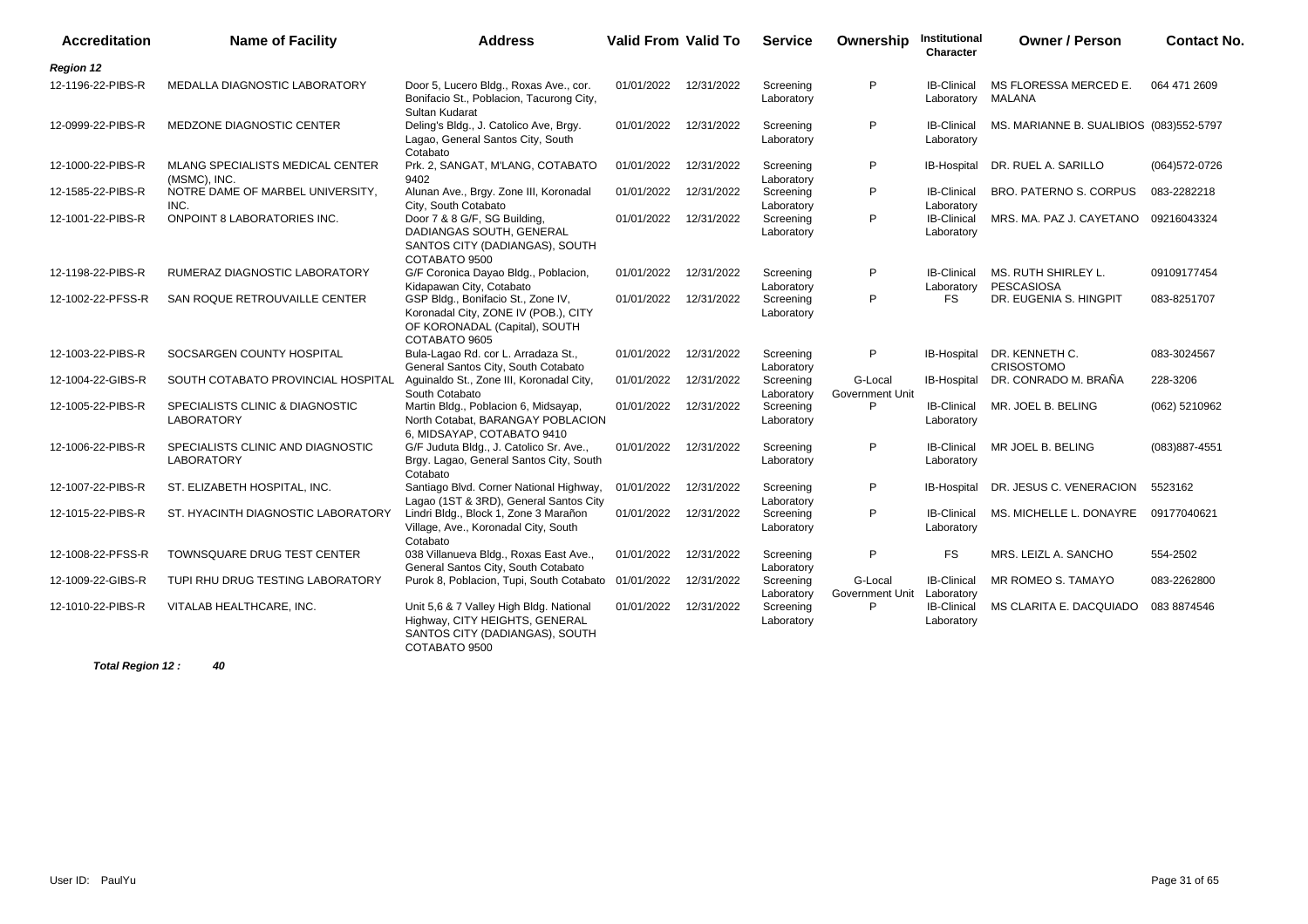| <b>Accreditation</b> | <b>Name of Facility</b>                                                                      | <b>Address</b>                                                                                                | <b>Valid From Valid To</b> |            | <b>Service</b>                        | Ownership                  | Institutional<br>Character                     | <b>Owner / Person</b>                       | <b>Contact No.</b> |
|----------------------|----------------------------------------------------------------------------------------------|---------------------------------------------------------------------------------------------------------------|----------------------------|------------|---------------------------------------|----------------------------|------------------------------------------------|---------------------------------------------|--------------------|
| <b>Region 2</b>      |                                                                                              |                                                                                                               |                            |            |                                       |                            |                                                |                                             |                    |
| 02-1345-22-PFSS-R    | AMAZING GRACE MEDICAL & DIAGNOSTIC<br><b>SERVICES</b>                                        | Maharlika Highway, Calamagui 2nd,<br>Ilagan, Isabela, CALAMAGUI 2ND,                                          | 01/01/2022                 | 12/31/2022 | Screening<br>Laboratory               | P                          | FS.                                            | MRS. JULIET SALVACION S.<br><b>GUMARANG</b> | 078-6241402        |
| 02-0429-22-PIBS-R    | <b>BEST DIAGNOSTIC CORPORATION</b>                                                           | ILAGAN (Capital), ISABELA 3300<br>G/F Rodamel Bldg., Maharlika Hi-way,<br>Carig Sur, Tuguegarao City, Cagayan | 01/01/2022                 | 12/31/2022 | Screening<br>Laboratory               | P                          | <b>IB-Clinical</b><br>Laboratory               | DR. ANTONIO P. BALISI                       | (078) 304 9207     |
| 02-0726-22-GFSS-R    | CABARROGUIS HEALTH OFFICE<br><b>LABORATORY</b>                                               | Valley<br>Municipal Hall, Zamora, Cabarroguis,<br>Quirino                                                     | 01/01/2022                 | 12/31/2022 | Screening<br>Laboratory               | G-Local<br>Government Unit | FS.                                            | DR. ELIZABETH A. CAMELLO                    | 076-6925005        |
| 02-0727-22-GIBS-R    | CAGAYAN VALLEY MEDICAL CENTER                                                                | Maharlika Hi-way, Carig Sur, Tuguegarao<br>City, Cagayan                                                      | 01/01/2022                 | 12/31/2022 | Screening<br>Laboratory               | G-National<br>Government   | IB-Hospital                                    | DR. JANE G. PAGADDU                         | 078-377-8533       |
| 02-1481-22-GIBS-R    | CITY HEALTH OFFICE - TUGUEGARAO                                                              | MAIN AVENUE, SAN GABRIEL,<br>TUGUEGARAO CITY (Capital),<br>CAGAYAN 3500                                       | 01/01/2022                 | 12/31/2022 | Screening<br>Laboratory               | G-Local<br>Government Unit | IB-Hospital                                    | LGU - TUGUEGARAO CITY                       | 8445761            |
| 02-0728-22-PIBS-R    | CLI DIAGNOSTIC LABORATORY                                                                    | Maharlika Highway, Macanaya, aparri,<br>Cagayan                                                               | 01/01/2022                 | 12/31/2022 | Screening<br>Laboratory               | P                          | <b>IB-Clinical</b><br>Laboratory               | MS. CATHRYN L. IRINGAN                      | 0788880259         |
| 02-0729-22-PIBS-R    | <b>CLINIQ DIAGNOSTIC CENTER</b>                                                              | Pur Seinte Building, Maharlika Highway,<br>Centro II, Tuguegarao City, Cagayan                                | 01/01/2022                 | 12/31/2022 | Screening<br>Laboratory               | P                          | <b>IB-Clinical</b><br>Laboratory               | MR GERALD PAUL B. GARCIA 0783778963         |                    |
| 02-1344-22-GIBS-R    | DEPARTMENT OF HEALTH - DRUG ABUSE<br>TREATMENT AND REHABILITATION<br><b>CENTER</b>           | Centro San Antonio, Ilagan City, Isabela                                                                      | 01/01/2022                 | 12/31/2022 | Screening<br>Laboratory               | G-National<br>Government   | IB-Hospital                                    | CHARITY I. CANAPI                           | 09171528202        |
| 02-0431-22-PFSS-R    | DIAGNOSTIKA CLINICAL LABORATORY                                                              | Quezon St., District I (Pob.), Cauayan<br>City. Isabela                                                       | 01/01/2022                 | 12/31/2022 | Screening<br>Laboratory               | P                          | <b>FS</b>                                      | MS CHERRY MAY P.<br><b>MADRIAGA</b>         | (078) 6520693      |
| 02-1415-22-GIBS-R    | DIFFUN MUNICIPAL HEALTH OFFICE<br>CLINICAL LABORATORY                                        | #6 Doña Aurora, Andres Bonifacio,<br>Diffun, Quirino                                                          | 01/01/2022                 | 12/31/2022 | Screening<br>Laboratory               | G-Local<br>Government Unit | <b>IB-Clinical</b><br>Laboratory               | MAYOR MAY G. CALAUNAN                       | 09055552525        |
| 02-0730-22-PIBS-R    | DR. RONALD P. GUZMAN MEDICAL CENTER<br>INC.                                                  | Enrile Avenue, Carig, Tuguegarao City,<br>Cagayan                                                             | 01/01/2022                 | 12/31/2022 | Screening<br>Laboratory               | P                          | IB-Hospital                                    | DR. CHARLES RONALD R.<br><b>GUZMAN</b>      | 304-0925           |
| 02-0731-22-PIBS-R    | E. A. MENDOZA CLINIC                                                                         | Magsaysay St, Minanga, Aparri, Cagayan 01/01/2022                                                             |                            | 12/31/2022 | Screening<br>Laboratory               | P                          | <b>IB-Clinical</b><br>Laboratory               | DR. ELMER A. MENDOZA                        | 09978569532        |
| 02-1333-22-PIBS-R    | <b>EBC CLINICAL LABORATORY</b>                                                               | 91 Panganiban St., Centro East, Santiago 01/01/2022<br>City, Isabela                                          |                            | 12/31/2022 | Screening<br>Laboratory               | P                          | <b>IB-Clinical</b><br>Laboratory               | MR. FRANCIS T. ELBENCO                      | 078-3051029        |
| 02-0732-22-PIBS-R    | <b>GINCOR MEDICAL LABORATORY</b>                                                             | centro, CENTRO (POB.), CABAGAN,<br>ISABELA 3328                                                               | 01/01/2022                 | 12/31/2022 | Screening<br>Laboratory               | P                          | <b>IB-Clinical</b><br>Laboratory               | MS GINKY R. GATAN                           | 078 3960220        |
| 02-0733-22-PFSS-R    | <b>GS TRIMEDICA DRUG TESTING CENTER</b>                                                      | 2/F Patria Bldg., Luna St., Centro 7,<br>Tuguegarao City, Cagayan                                             | 01/01/2022                 | 12/31/2022 | Screening<br>Laboratory               | P                          | FS.                                            | MRS. GLOCELY NIMFA B.<br><b>GARCIA</b>      | 078-3730071        |
| 02-0734-22-PIBS-R    | HIGH CARE CENTRAL DIAGNOSTICS AND<br>MEDICAL CLINIC INC.                                     | 86 H & R Bldg., Brgy. District 1, Don Jose<br>Canciller Avenue, Cauayan City, Isabela                         | 01/01/2022                 | 12/31/2022 | Screening<br>Laboratory               | P                          | <b>IB-Clinical</b><br>Laboratory               | MARIA THERESA M. DELOS<br><b>SANTOS</b>     | (078) 652-5304     |
| 02-1387-22-PIBS-R    | IMMANUEL MEDICAL AND DIAGNOSTIC<br><b>CENTER</b>                                             | Aglipay St., Centro West, Allacapan,<br>Cagayan                                                               | 01/01/2022                 | 12/31/2022 | Screening<br>Laboratory               | P                          | <b>IB-Clinical</b><br>Laboratory               | DR. SHERLY T. FERRER                        | 09175185566        |
| 02-0735-22-PIBS-R    | ISABELA UNITED DOCTORS MEDICAL<br>CENTER, INC.                                               | NATIONAL HIGHWAY, CABARUAN,<br>CITY OF CAUAYAN, ISABELA 3005                                                  | 01/01/2022                 | 12/31/2022 | Screening<br>Laboratory               | P                          | IB-Hospital                                    | DR. ANNETTE A. GONZALES                     | (078) 652-4177     |
| 02-0736-22-PIBS-R    | <b>JB CABRERA DIAGNOSTIC LABORATORY</b>                                                      | #10 Lakandula St., San Gabriel,<br>Tuguegarao, Cagayan                                                        | 01/01/2022                 | 12/31/2022 | Screening<br>Laboratory               | P                          | <b>IB-Clinical</b><br>Laboratory               | <b>JHON B. CABRERA</b>                      | 09554226693        |
| 02-0737-22-PIBS-R    | LABCARE HEALTH CLINIC AND<br><b>DIAGNOSTIC CENTER</b>                                        | Ayes-Albano Bldg., Quezon St., Dist. 1,<br>Cauayan City, Isabela                                              | 01/01/2022                 | 12/31/2022 | Screening<br>Laboratory               | P                          | <b>IB-Clinical</b><br>Laboratory               | MS. RUBY PEARL G. REYES                     | 09175596509        |
| 02-0738-22-PFSS-R    | LIBERTAD SPECIALTY AND DIAGNOSTIC<br><b>CLINIC</b>                                           | 2/F RB Cuarteros, Libertad, Abulug,<br>Cagayan                                                                | 01/01/2022                 | 12/31/2022 | Screening<br>Laboratory               | P                          | FS.                                            | DR. ROSELYN B. CUARTEROS 09065174151        |                    |
| 02-1315-22-PFSS-R    | LIFELINE DIAGNOSTIC LABORATORY                                                               | #09 M.H del Pilar St., Vira, Roxas,<br>Isasbela                                                               | 01/01/2022                 | 12/31/2022 | Screening<br>Laboratory               | P                          | FS.                                            | REBECCA L. SADDUL                           | $(078)642 - 0403$  |
| 02-0432-22-PIBS-R    | MICRO TECH MEDICAL LABORATORY                                                                | Vintar, San Juan (POB.), Aurora, Isabela                                                                      | 01/01/2022 12/31/2022      |            | Screening<br>Laboratory               |                            | <b>IB-Clinical</b><br>Laboratory FLORES        | MRS. VERONICA MARYBEL J. (078) 3233776      |                    |
| 02-0739-22-PIBS-R    | MLS DIAGNOSTIC LABORATORY AND DRUG Purok 3, Cabaruan, Cauayan City,<br><b>TESTING CENTER</b> | Isabela                                                                                                       | 01/01/2022                 | 12/31/2022 | Screening<br>Laboratory               | P                          | <b>IB-Clinical</b><br>Laboratory               | RUSTOM P. CUNTAPAY                          | 0783247290         |
| 02-0740-22-PIBS-R    | PRIME DIAGNOSTIC LABORATORY                                                                  | 237 JP Rizal Ave., Poblacion South,<br>National Highway, Solano, Nueva                                        | 01/01/2022 12/31/2022      |            | Screening<br>Laboratory               | P                          | <b>IB-Clinical</b><br>Laboratory               | MS. MILAROSE C. MANUEL                      | 09951358326        |
| 02-0742-22-PIBS-R    | PRIME DIAGNOSTIC LABORATORY                                                                  | Vizcaya<br>Camacam St., Centro East, Santiago                                                                 | 01/01/2022 12/31/2022      |            | Screening                             | P                          | <b>IB-Clinical</b>                             | MILAROSE C. MANUEL                          | (078) 305-0570     |
| 02-0741-22-PIBS-R    | PRIME DIAGNOSTIC LABORATORY                                                                  | City, Isabela<br>San Fabian, Echague, Isabela                                                                 | 01/01/2022                 | 12/31/2022 | Laboratory<br>Screening<br>Laboratory | P                          | Laboratory<br><b>IB-Clinical</b><br>Laboratory | MS. MILAROSE C. MANUEL                      | (078) 305-6034     |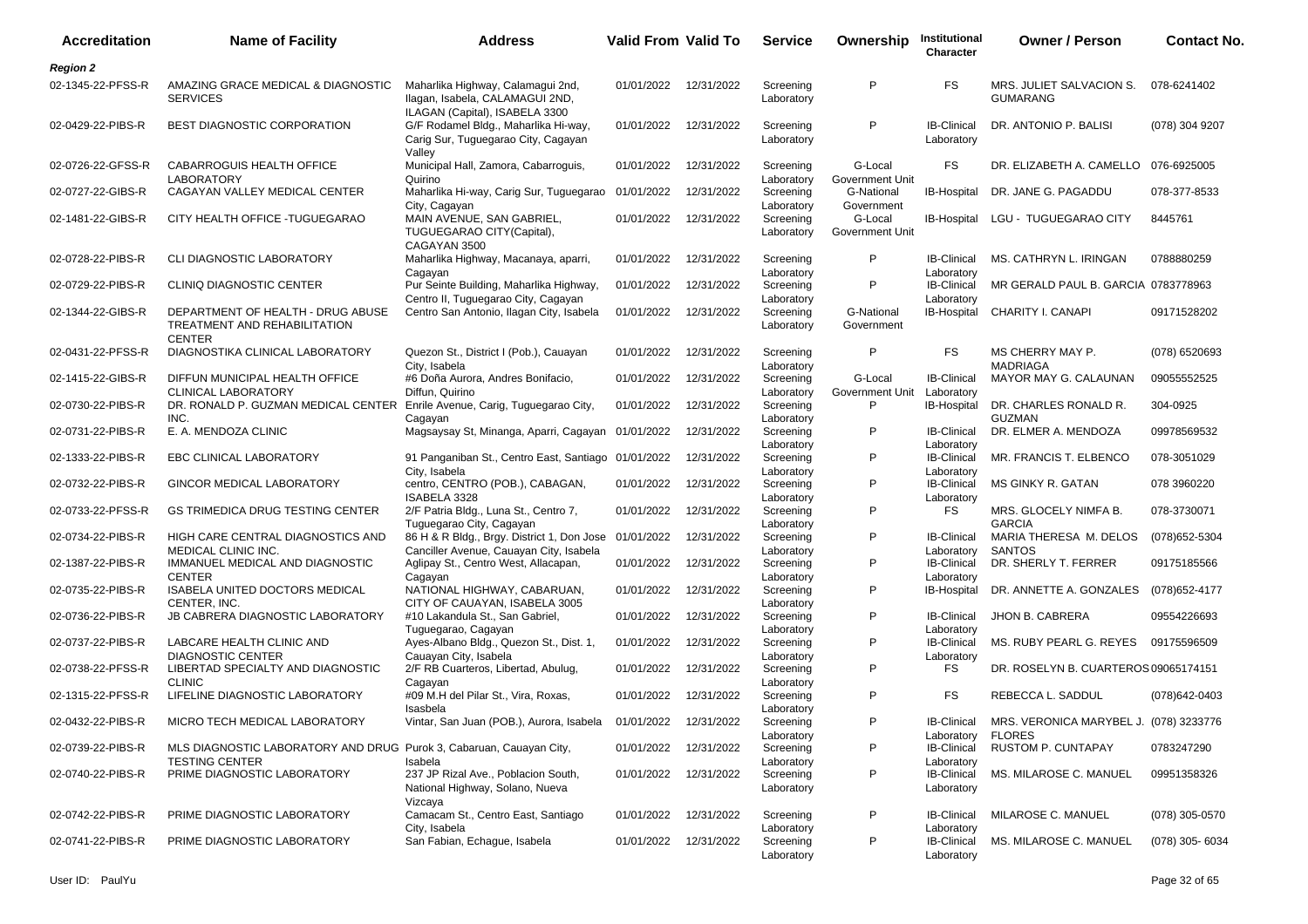| <b>Accreditation</b> | <b>Name of Facility</b>                                                      | <b>Address</b>                                             | <b>Valid From Valid To</b> |            | <b>Service</b>          | Ownership                         | Institutional<br>Character       | <b>Owner / Person</b>                       | <b>Contact No.</b> |
|----------------------|------------------------------------------------------------------------------|------------------------------------------------------------|----------------------------|------------|-------------------------|-----------------------------------|----------------------------------|---------------------------------------------|--------------------|
| <b>Region 2</b>      |                                                                              |                                                            |                            |            |                         |                                   |                                  |                                             |                    |
| 02-1318-22-GIBS-R    | PROVINCIAL PUBLIC HEALTH LAB. & DRUG<br><b>TESTING CENTER</b>                | Capitol Compd., Bayombong, Nueva<br>Vizcaya                | 01/01/2022                 | 12/31/2022 | Screening<br>Laboratory | G-Local<br><b>Government Unit</b> | <b>IB-Clinical</b><br>Laboratory | DR. NATHANAEL B. VIDAD                      | 078-392 1601       |
| 02-0743-22-GIBS-R    | REGION 2 TRAUMA AND MEDICAL CENTER                                           | National Highway, Magsayasay,<br>Bayombong, Nueva Vizcaya  | 01/01/2022                 | 12/31/2022 | Screening<br>Laboratory | G-National<br>Government          | <b>IB-Hospital</b>               | REGION 2 TRAUMA A.<br><b>MEDICAL CENTER</b> | 09189230240        |
| 02-1500-22-PIBS-R    | RTSC WELLNESS DIAGNOSTIC<br><b>LABORATORY</b>                                | Don Mariano Marcos Avenue, Centro,<br>Roxas, Isabela       | 01/01/2022                 | 12/31/2022 | Screening<br>Laboratory |                                   | <b>IB-Clinical</b><br>Laboratory | DR. NIKKI R. TABIL                          | +639175522942      |
| 02-1262-22-GIBS-R    | SAGUDAY MUNICIPAL HEALTH OFFICE<br><b>LABORATORY</b>                         | Corner Lucas St., Magsaysay, Saguday,<br>Quirino           | 01/01/2022                 | 12/31/2022 | Screening<br>Laboratory | G-Local<br>Government Unit        | <b>IB-Clinical</b><br>Laboratory | DR. NATHANAEL B. VIDAD                      | 09289088940        |
| 02-0744-22-PIBS-R    | SAN BENEDICTO RENAL CARE CENTER<br>INC.                                      | 2/F MYL Bldg., Buntun Highway,<br>Tuguegarao City, Cagayan | 01/01/2022                 | 12/31/2022 | Screening<br>Laboratory | P                                 | <b>IB-Clinical</b><br>Laboratory | MR. MARIO MARLO Z. LIBAN                    | 09654820515        |
| 02-0745-22-PIBS-R    | ST. PAUL HOSPITAL OF TUGUEGARAO, INC. Ugac Hi-way, Tuguegarao City, Cagayan, | UGAC SUR. TUGUEGARAO<br>CITY (Capital), CAGAYAN 3500       | 01/01/2022                 | 12/31/2022 | Screening<br>Laboratory | P                                 | IB-Hospital                      | DR. EDUARDO M. BADUA                        | 078-844-2512       |

**Total Region 2 : 33**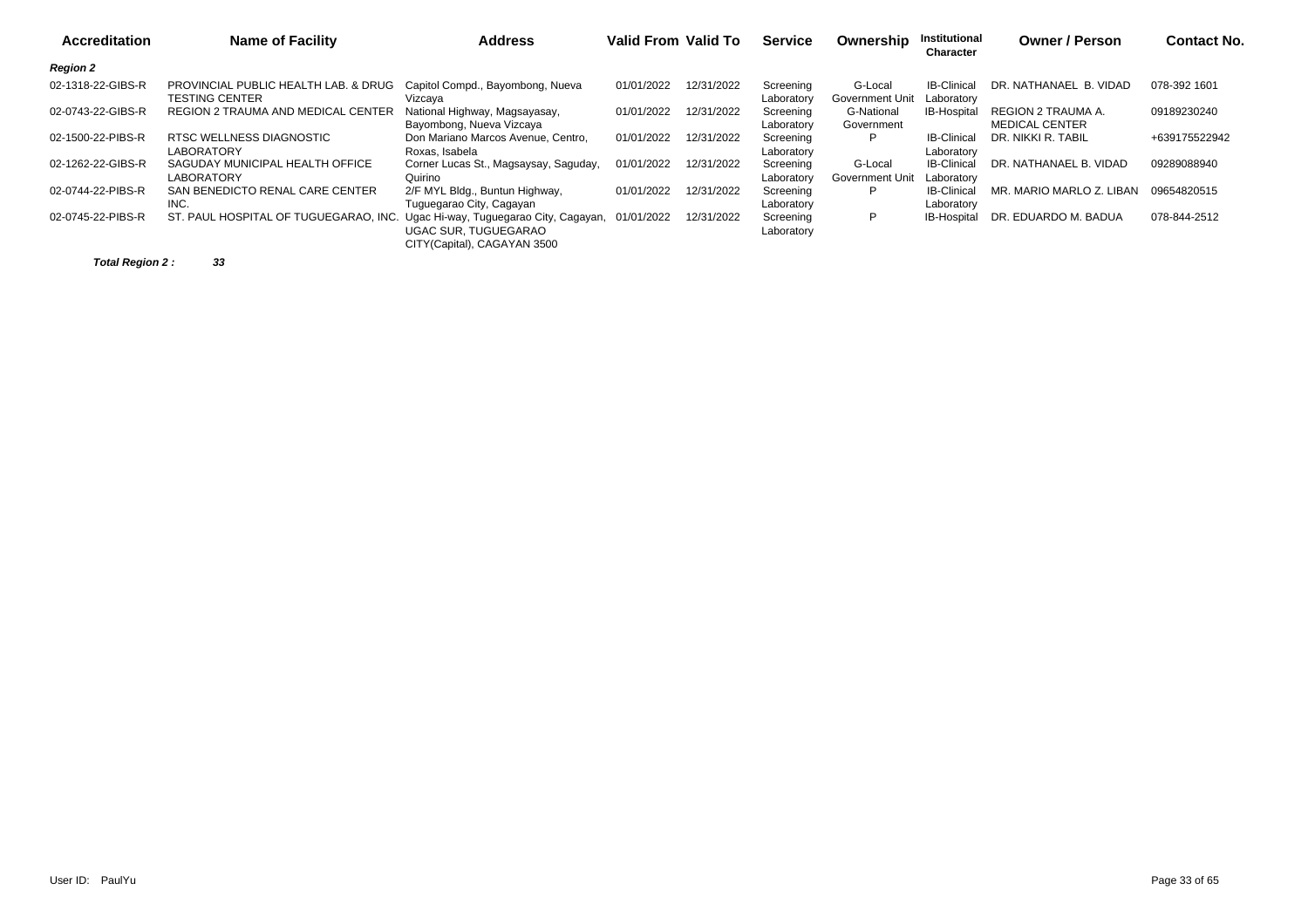| <b>Accreditation</b> | <b>Name of Facility</b>                                       | <b>Address</b>                                                                                            | Valid From Valid To |            | <b>Service</b>          | Ownership                | Institutional<br>Character       | <b>Owner / Person</b>                    | <b>Contact No.</b>         |
|----------------------|---------------------------------------------------------------|-----------------------------------------------------------------------------------------------------------|---------------------|------------|-------------------------|--------------------------|----------------------------------|------------------------------------------|----------------------------|
| <b>Region 3</b>      |                                                               |                                                                                                           |                     |            |                         |                          |                                  |                                          |                            |
| 03-1369-22-PIBS-R    | A.B.G. SPECIALIST CLINIC & DIAGNOSTIC<br><b>CENTER</b>        | National Road, Palangian, Iba, Zambales                                                                   | 01/01/2022          | 12/31/2022 | Screening<br>Laboratory | P                        | <b>IB-Clinical</b><br>Laboratory | DR. ALICE B. GONZALES                    | 047-8112323                |
| 03-1370-22-PIBS-R    | A.B.G. SPECIALIST CLINIC AND<br><b>DIAGNOSTIC CENTER</b>      | 88C Masinloc Mall. North Poblacion.<br>Masinloc, Zambales                                                 | 01/01/2022          | 12/31/2022 | Screening<br>Laboratory | P                        | <b>IB-Clinical</b><br>Laboratory | DR. ALICE B. GONZALES                    | 09175071279                |
| 03-1598-22-PIBS-R    | AC SACRED HEART MEDICAL CENTER                                | Mc Arthur Hi-way, Sto. Domingo, Angeles 01/01/2022<br>City, Pampanga                                      |                     | 12/31/2022 | Screening<br>Laboratory | P                        | IB-Hospital                      | DR. NENITA T. CANLAS                     | 0456245606                 |
| 03-1099-22-PIBS-R    | ACCUCARE DIAGNOSTIC CENTER                                    | Km. 44-45, N3A BLDG, Mac Arthur<br>Highway, Longos, Malolos, Bulacan                                      | 01/01/2022          | 12/31/2022 | Screening<br>Laboratory | P                        | <b>IB-Clinical</b><br>Laboratory | DR. CECILIA LEONILA V.<br>CHAVEZ         | (044) 760-6465             |
| 03-0335-22-PIBS-R    | ACCUPROF LABORATORY AND<br><b>DIAGNOSTIC CENTER</b>           | Quimson St. Corner Mabini St., QUEZON 01/01/2022<br>DISTRICT (POB.), CABANATUAN CITY,<br>NUEVA ECIJA 3100 |                     | 12/31/2022 | Screening<br>Laboratory | P                        | <b>IB-Clinical</b><br>Laboratory | MRS. SHARON D. CHUA                      | 0449601598                 |
| 03-0306-22-PIBS-R    | ACE DIAGNOSTIC CENTER                                         | 2/F Chracy Top Bldg., El Camino Rd.,<br>Sto. Niño, Meycauayan, Bulacan                                    | 01/01/2022          | 12/31/2022 | Screening<br>Laboratory | P                        | <b>IB-Clinical</b><br>Laboratory | MRS. ANA MARIE C. C.<br><b>CABANSAG</b>  | 044-88151454               |
| 03-0332-22-PIBS-R    | ACE HUB MEDICAL DIAGNOSTIC<br><b>LABORATORY</b>               | Cor. Teodoro-Tinio St. Sta Maria Village<br>1, Balibago, Angeles, Pampanga                                | 01/01/2022          | 12/31/2022 | Screening<br>Laboratory | P                        | <b>IB-Clinical</b><br>Laboratory | JENNIFER T. BONIFACIO                    | (045) 4581407              |
| 03-0337-22-PIBS-R    | ALLIMED DIAGNOSTIC LABORATORY                                 | Room 2-3 Dr. Allan Pineda Bldg., Gen.<br>Luna St., Babo Sacan, Porac, Pampanga                            | 01/01/2022          | 12/31/2022 | Screening<br>Laboratory | P                        | <b>IB-Clinical</b><br>Laboratory | MR. JAYMAR C. MANALANG                   | (045) 649 - 7816           |
| 03-0341-22-PFSS-R    | AMEER DIAGNOSTIC LABORATORY                                   | 2/F Sto. Rosario Bldg., Mojon, Malolos<br>City, Bulacan                                                   | 01/01/2022          | 12/31/2022 | Screening<br>Laboratory | P                        | <b>FS</b>                        | MS. AMIRA D. ARROYO                      | 044-7986332                |
| 03-0343-22-PIBS-R    | ANA LIZA SOLOMON-LOPEZ HEALTHCARE<br><b>DIAGNOSTIC CLINIC</b> | 1/F Chua Bldg., 97-F Tanedo St., Tarlac<br>City, Tarlac                                                   | 01/01/2022          | 12/31/2022 | Screening<br>Laboratory | P                        | <b>IB-Clinical</b><br>Laboratory | MS. ANA LIZA S. LOPEZ                    | (045)628-5312              |
| 03-0888-22-PIBS-R    | ANALYTICON LABORATORY                                         | Mabini St., Cor. Quimson St., Brgy.<br>Quezon District, Cabanatuan City, Nueva<br>Ecija                   | 01/01/2022          | 12/31/2022 | Screening<br>Laboratory | P                        | <b>IB-Clinical</b><br>Laboratory | MR. MICHAEL N. RICO                      | 09266790233                |
| 03-1296-22-PIBS-R    | ANGELES MEDICAL CENTER, INC.                                  | 641 Rizal St., Lourdes Sur, Angeles City,<br>Pampanga                                                     | 01/01/2022          | 12/31/2022 | Screening<br>Laboratory | P                        | <b>IB-Hospital</b>               | DR. IMELDA F. PALACOL                    | (045) 625-9414             |
| 03-0345-22-PIBS-R    | ANGELES UNIVERSITY FOUNDATION<br>MEDICAL CENTER, INC.         | Mc-Arthur Hi-way, Santo Rosario,<br>Angeles City, Pampanga                                                | 01/01/2022          | 12/31/2022 | Screening<br>Laboratory | P                        | <b>IB-Clinical</b><br>Laboratory | DR. REMEDIOS ONG                         | 0456252924                 |
| 03-0256-22-PFSS-R    | ANTOINETTE DRUG TESTING CENTER                                | 723 Masagana Homes, Mc Arthur<br>Highway, Tabang, Guiguinto, Bulacan                                      | 01/01/2022          | 12/31/2022 | Screening<br>Laboratory | P                        | <b>FS</b>                        | MS. IRENE C. TRINIDAD                    | 044-6904946                |
| 03-0260-22-PFSS-R    | ATS DRUG TESTING CENTER                                       | 1/F, Felnor Bldg., Quirino St., 320 San<br>Jose, Balanga, Bataan                                          | 01/01/2022          | 12/31/2022 | Screening<br>Laboratory | P                        | FS                               | MRS. JOCELYN D. POMER                    | (047) 240-4100             |
| 03-0262-22-PIBS-R    | AVENTUS MEDICAL CARE INC.                                     | G/F BPO Bldg. 5, SM City Clark, M.A.<br>Roxas Highway, Brgy. Malabanias,<br>Angeles City, Pampanga        | 01/01/2022          | 12/31/2022 | Screening<br>Laboratory | P                        | <b>IB-Clinical</b><br>Laboratory | EMIL BRYAN M. GARCIA                     | (045)499-8420/499-<br>8417 |
| 03-0347-22-PFSS-R    | BALAGTAS POLYCARE CLINIC AND<br><b>DIAGNOSTIC CENTER</b>      | BOROL 1ST, BOROL 1ST, BALAGTAS<br>(BIGAA), BULACAN 3016                                                   | 01/01/2022          | 12/31/2022 | Screening<br>Laboratory | P                        | FS                               | DR. OSCAR C. EVANGELISTA                 | (044)308-2928              |
| 03-0350-22-PIBS-R    | <b>BALIUAG DIAGNOSTIC LABORATORY</b>                          | 630 J. Buizon St., Sto. Cristo, Baliuag,<br><b>Bulacan</b>                                                | 01/01/2022          | 12/31/2022 | Screening<br>Laboratory | P                        | <b>IB-Clinical</b><br>Laboratory | MRS. DIVINAGRACIA P.<br><b>ESGUERRA</b>  | 044-766-2913               |
| 03-1100-22-GIBS-R    | BATAAN GENERAL HOSPITAL AND<br><b>MEDICAL CENTER</b>          | Manahan St., Tenejero, City of Balanga,<br>Bataan                                                         | 01/01/2022          | 12/31/2022 | Screening<br>Laboratory | G-National<br>Government | IB-Hospital                      | DRA. GLORY V. BALTAZAR                   | $(047)$ 237-1275           |
| 03-0351-22-PIBS-R    | BATAAN HEALTH CARE CENTER                                     | P GOMEZ ST, POBLACION,<br>MARIVELES. BATAAN 2105                                                          | 01/01/2022          | 12/31/2022 | Screening<br>Laboratory | P                        | <b>IB-Clinical</b><br>Laboratory | MRS JOCELYN N. GALO                      | 047-935-6153               |
| 03-1467-22-PIBS-R    | BATAAN PENINSULA MEDICAL CENTER                               | Old Provincial Road, San Ramon,<br>Dinalupihan, Bataan                                                    | 01/01/2022          | 12/31/2022 | Screening<br>Laboratory | P                        |                                  | IB-Hospital DR. JANET S. LIM-DY          | $(047)481 - 5969$          |
| 03-0546-22-PIBS-R    | BATAAN ST. JOSEPH HOSPITAL & MEDICAL<br><b>CENTER CORP.</b>   | Don Manuel Banzon Ave., Dona<br>Francisca, Balanga City, Bataan                                           | 01/01/2022          | 12/31/2022 | Screening<br>Laboratory | P                        | <b>IB-Hospital</b>               | DR. ANGEL B. AQUINO                      | 047 237 0226 LOCAL<br>112  |
| 03-0548-22-PIBS-R    | BETHZATHA DIAGNOSTIC CENTER                                   | PUROK 6, SAN ISIDRO, ZARAGOZA,<br>NUEVA ECIJA 3110                                                        | 01/01/2022          | 12/31/2022 | Screening<br>Laboratory | P                        | <b>IB-Clinical</b><br>Laboratory | MS. MARIBEL J. SANTIAGO                  | 09208129643                |
| 03-1101-22-PIBS-R    | BIO VIE DIAGNOSTIC AND MEDICAL<br>CORPORATION                 | Unit 101 Baronesa Place Bldg., Mac<br>Arthur Highway, Dau, Mabalacat City,<br>Pampanga                    | 01/01/2022          | 12/31/2022 | Screening<br>Laboratory | P                        | <b>IB-Clinical</b><br>Laboratory | MS HILDA A. HERMOSA                      | 045-981-4525               |
| 03-0552-22-PFSS-R    | <b>BIO-SCREEN DRUG TESTING CENTER</b>                         | Unit 11, 2/F St. Agatha Square,<br>Poblacion, Guiguinto, Bulacan                                          | 01/01/2022          | 12/31/2022 | Screening<br>Laboratory | P                        | <b>FS</b>                        | MS. KRISTINE JOY P. PAJARIT 044 812 2971 |                            |
| 03-0264-22-PIBS-R    | <b>BIOCARE LABORATORY</b>                                     | BL Building, Arellano, Orion, Bataan                                                                      | 01/01/2022          | 12/31/2022 | Screening<br>Laboratory | P                        | <b>IB-Clinical</b><br>Laboratory | MS SHINITTE L. BAWAL                     | 047-237-1564               |
| 03-0265-22-PIBS-R    | BIOCHEM HEALTHCARE SERVICES INC.                              | 2/F #071 McArthur Highway, Dau,<br>Mabalacat City, Pampanga                                               | 01/01/2022          | 12/31/2022 | Screening<br>Laboratory | P                        | <b>IB-Clinical</b><br>Laboratory | MS JENIVY D. ALVARADO                    | 09154474642                |
| 03-1534-22-PIBS-R    | BONGABON MEDICAL SERVICES                                     | #1 Brgy. Mantile, Bongabon, Nueva Ecija                                                                   | 01/01/2022          | 12/31/2022 | Screening               | P                        | <b>IB-Clinical</b>               | MRS AURORA C. ARIVE                      | N/A                        |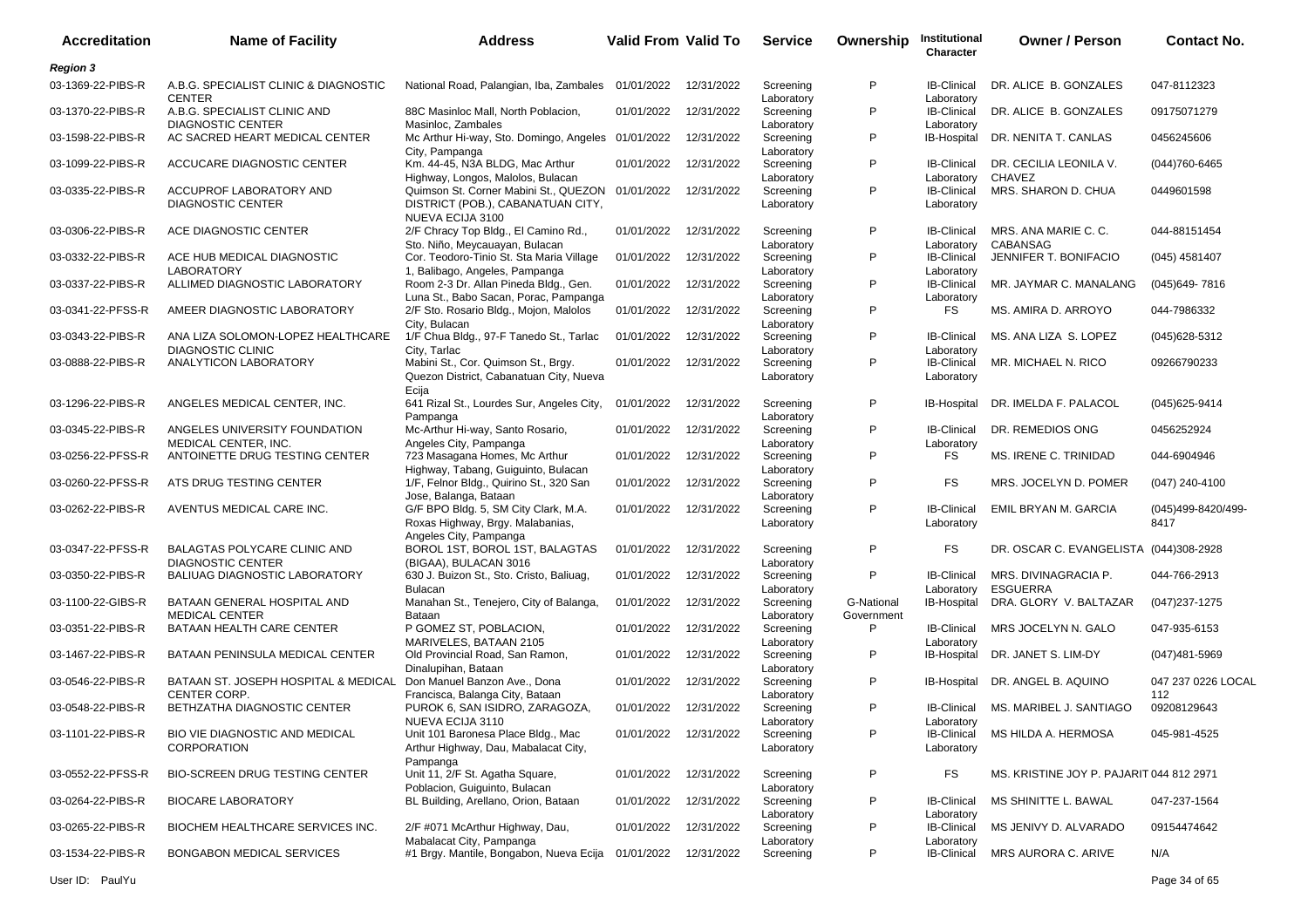| <b>Accreditation</b> | <b>Name of Facility</b>                                                              | <b>Address</b>                                                                                    | <b>Valid From Valid To</b> |            | <b>Service</b>                        | Ownership                | Institutional<br>Character                     | <b>Owner / Person</b>                   | <b>Contact No.</b> |
|----------------------|--------------------------------------------------------------------------------------|---------------------------------------------------------------------------------------------------|----------------------------|------------|---------------------------------------|--------------------------|------------------------------------------------|-----------------------------------------|--------------------|
| <b>Region 3</b>      |                                                                                      |                                                                                                   |                            |            |                                       |                          |                                                |                                         |                    |
|                      |                                                                                      |                                                                                                   | 01/01/2022                 | 12/31/2022 | Laboratory                            | P                        | Laboratory                                     |                                         |                    |
| 03-1446-22-PIBS-R    | <b>BRAIN CHILD DIAGNOSTIC CENTER</b>                                                 | Enriquetta 1 Bldg., Caniogan, Calumpit,<br><b>Bulacan</b>                                         | 01/01/2022                 | 12/31/2022 | Screening<br>Laboratory               | P                        | <b>IB-Clinical</b><br>Laboratory               | MRS ELIZA L. AUSTRIA                    | 09173053601        |
| 03-1388-22-PIBS-R    | BRIGINO GENERAL HOSPITAL INC.                                                        | #20 Quirino Highway, Pecsonville Subd.,<br>Tungkong Mangga, San Jose Del Monte,<br><b>Bulacan</b> | 01/01/2022                 | 12/31/2022 | Screening<br>Laboratory               | P                        |                                                | IB-Hospital MR LEO V. BRIGINO           | (044)8154456       |
| 03-0553-22-PIBS-R    | BRITON-AMEER DIAGNOSTIC LABORATORY A. Mabini St., Mojon, Malolos City,               | <b>Bulacar</b>                                                                                    | 01/01/2022                 | 12/31/2022 | Screening                             | P                        | <b>IB-Clinical</b><br>Laboratory               | MR. ALVIN JOSEPH D.<br><b>ARROYO</b>    | 0447986332         |
| 03-0554-22-PIBS-R    | <b>BULACAN DIAGNOSTIC CENTER</b>                                                     | F. Vergel de Dios St., Poblacion, Baliuag,<br><b>Bulacan</b>                                      | 01/01/2022                 | 12/31/2022 | Laboratory<br>Screening<br>Laboratory | P                        | <b>IB-Clinical</b><br>Laboratory               | MS. MARITES M. VICTORIA                 | 044-7661417        |
| 03-0556-22-PIBS-R    | <b>BULACAN DIAGNOSTIC CENTER - BRANCH 1</b>                                          | B.S. AQUINO AVE., TANGOS,                                                                         | 01/01/2022                 | 12/31/2022 | Screening                             | P                        | <b>IB-Clinical</b>                             | MS. MARITES M. VICTORIA                 | $(044)308-0165$    |
| 03-0266-22-PIBS-R    | CAPAS HEALTHCARE DIAGNOSTIC                                                          | BALIUAG, BULACAN 3006<br>M.H. Del Pilar St., Santo Rosario, Capas,                                | 01/01/2022                 | 12/31/2022 | Laboratory<br>Screening               | P                        | Laboratory<br><b>IB-Clinical</b>               | MARILEN M. DIMLA                        | (045) 923-1864     |
| 03-0349-22-PIBS-R    | <b>LABORATORY</b><br>CAPAS HEALTHCARE DIAGNOSTIC                                     | Tarlac<br>Juan Luna St. Sto. Cristo, Tarlac City,                                                 | 01/01/2022                 | 12/31/2022 | Laboratory<br>Screening               | P                        | Laboratory<br><b>IB-Clinical</b>               | MR. ERICSON P. DIMLA                    | $(045)$ 982-8569   |
| 03-0557-22-PIBS-R    | LABORATORY-TARLAC CITY BRANCH<br>CARELIFE MEDICAL AND DIAGNOSTIC                     | Tarlac<br>Phase 3C El Camino Road, Brgy.                                                          | 01/01/2022                 | 12/31/2022 | Laboratory<br>Screening               | P                        | Laboratory<br><b>IB-Clinical</b>               | MR. GAVINO L. DIMAANO                   | 0443234104         |
| 03-0558-22-PIBS-R    | <b>CLINIC</b><br>CAREWISE DIAGNOSTIC LABORATORY                                      | Camalig, Meycauayan City, Bulacan<br>JM Mendoza Bldg Km 25 Mac Arthur                             | 01/01/2022                 | 12/31/2022 | Laboratory<br>Screening               | P                        | Laboratory<br><b>IB-Clinical</b>               | MS. CHERRY ROSE T. REYES 09175786270    |                    |
| 03-1447-22-PFSS-R    | CENTRAL LUZON DOCTOR'S HOSPITAL                                                      | Highway, Lolomboy, Bocaue, Bulacan<br>Hospital Drive, San Vicente, Tarlac City,                   | 01/01/2022                 | 12/31/2022 | Laboratory<br>Screening               | P                        | Laboratory<br>FS                               | FERDINAND FRANCIS MA. D. 9252534        |                    |
| 03-0559-22-PIBS-R    | INC.<br>CENTRIA MEDICAL SERVICES AND<br><b>DIAGNOSTIC CENTER</b>                     | Tarlac<br>153 PASEO DEL CONGRESO, LIYANG,<br>CITY OF MALOLOS (Capital), BULACAN<br>3000           | 01/01/2022                 | 12/31/2022 | Laboratory<br>Screening<br>Laboratory | P                        | <b>IB-Clinical</b><br>Laboratory               | <b>CID</b><br>MR. DAVID L. SANTOS       | 09958708050        |
| 03-0560-22-PIBS-R    | COMMUSERV DIAGNOSTIC SERVICES                                                        | 654 Don Juico Ave., Brgy. Anunas,<br>Angeles City, Pampanga                                       | 01/01/2022                 | 12/31/2022 | Screening<br>Laboratory               | P                        | <b>IB-Clinical</b><br>Laboratory               | MS. EDNA R. GONZALES                    | 045 963-3787       |
| 03-1462-22-PFSS-R    | DIASERV DIAGNOSTIC LABORATORY                                                        | # 12 Zamora St., Davsan Subd., City of<br>San Fernando, Pampanga                                  | 01/01/2022                 | 12/31/2022 | Screening<br>Laboratory               | P                        | FS                                             | MRS. LOURDES M. PINEDA                  | 045-4098252        |
| 03-1474-22-GIBS-R    | DOH TREATMENT AND REHABILITATION<br><b>CENTER - BATAAN</b>                           | Batangas III, LIYANG, PILAR, BATAAN<br>2101                                                       | 01/01/2022                 | 12/31/2022 | Screening<br>Laboratory               | G-National<br>Government | <b>IB-Clinical</b><br>Laboratory               | MD, MPA ELIZABETH P.<br><b>SERRANO</b>  | 09995190930        |
| 03-0561-22-GIBS-R    | DR. PAULINO J GARCIA MEMORIAL<br>RESEARCH AND MEDICAL CENTER                         | MABINI ST, QUEZON DISTRICT (POB.),<br>CABANATUAN CITY, NUEVA ECIJA<br>3100                        | 01/01/2022                 | 12/31/2022 | Screening<br>Laboratory               | G-National<br>Government | IB-Hospital                                    | DR. HUBERTO F. LAPUZ                    | 044 4638888        |
| 03-1508-22-PIBS-R    | DR. PURIFICACION REYES-TADEO<br><b>MEDICAL CLINIC &amp; LABORATORY</b>               | Pelmoka St. cor. Bayuga St., Poblacion<br>East, Science City of Muñoz, Nueva Ecija                | 01/01/2022                 | 12/31/2022 | Screening<br>Laboratory               | P                        | <b>IB-Clinical</b><br>Laboratory               | DR. PURIFICACION R. TADEO 044-4565896   |                    |
| 03-0695-22-PFSS-R    | DRUGCHECK PHILIPPINES, INC.                                                          | #83 14th Street cor. Kessing St., New<br>Kalalake, Olongapo City, Zambales                        | 01/01/2022                 | 12/31/2022 | Screening<br>Laboratory               | P                        | FS.                                            | JOHN F. CATINDIG                        | 900-8888           |
| 03-0562-22-PIBS-R    | EASE DRUGS, CLINIC & LABORATORY                                                      | 94, ABANGAN SUR, MARILAO,<br>BULACAN 3019                                                         | 01/01/2022                 | 12/31/2022 | Screening<br>Laboratory               | P                        | <b>IB-Clinical</b><br>Laboratory               | DR. JAIME D. SANTIAGO                   | (044) 2487062      |
| 03-0563-22-PIBS-R    | EVERHEALTH DIAGNOSTIC LABORATORY                                                     | Mabini St., Mojon, Malolos City, Bulacan                                                          | 01/01/2022                 | 12/31/2022 | Screening<br>Laboratory               | P                        | <b>IB-Clinical</b><br>Laboratory               | MRS. JOAN ANDREA M.<br><b>SECILLANO</b> | 0447913994         |
| 03-0651-22-PIBS-R    | EXCELHEALTH DIAGNOSTIC LABORATORY                                                    | 162 Sandico, POBLACION II, MARILAO,<br><b>BULACAN 3019</b>                                        | 01/01/2022                 | 12/31/2022 | Screening                             | P                        | <b>IB-Clinical</b>                             | MR. CHRISTIAN S. ABAIGAR                | (044) 309 4789     |
| 03-0564-22-PFSS-R    | <b>EXPLORE DRUG TESTING LAB. &amp;</b><br><b>DIAGNOSTIC CENTER</b>                   | Capitol Compd., Sto. Niño, City of San                                                            | 01/01/2022                 | 12/31/2022 | Laboratory<br>Screening<br>Laboratory | P                        | Laboratory<br>FS                               | MR. ROBIN G. SORIANO                    | 045-961-1749       |
| 03-0565-22-PIBS-R    | <b>FABROS MEDICAL CLINIC</b>                                                         | Fernando, Pampanga<br>2743 Mendoza St, LOLOMBOY,                                                  | 01/01/2022                 | 12/31/2022 | Screening                             | P                        | <b>IB-Clinical</b>                             | DR. DIVINA G. FABROS                    | (044)8150288       |
| 03-0566-22-PIBS-R    | FAST HEALTH DIAGNOSTIC AND MEDICAL                                                   | BOCAUE, BULACAN 3018<br>#25 SUPER, BARANGAY PATUBIG,                                              | 01/01/2022                 | 12/31/2022 | Laboratory<br>Screening               | P                        | Laboratory<br><b>IB-Clinical</b>               | MS. JANE G. CRUZ                        | 09171728264        |
| 03-1516-22-PIBS-R    | <b>CLINIC</b><br>FLORIDABLANCA DOCTORS HOSPITAL INC. Valdez, Floridablanca, Pampanga | PATUBIG, MARILAO, BULACAN 3019                                                                    | 01/01/2022                 | 12/31/2022 | Laboratory<br>Screening               | P                        | Laboratory                                     | IB-Hospital RN JESICA C. AGUILUS        | 626-5360           |
| 03-0567-22-GIBS-R    | FORT MAGSAYSAY ARMY STATION<br><b>HOSPITAL</b>                                       | magsaysay avenue, BO. MILITAR (FORT 01/01/2022<br>MAGSAYSAY), PALAYAN CITY                        |                            | 12/31/2022 | Laboratory<br>Screening<br>Laboratory | G-AFP/PNP                |                                                | IB-Hospital DR EMEDITA L. REYES         | (0440)9652116      |
| 03-0569-22-PIBS-R    | <b>GEZYNE CLINICAL LABORATORY</b>                                                    | (Capital), NUEVA ECIJA 3130<br>0330 Vergel de Dios, Poblacion, Plaridel,                          | 01/01/2022                 | 12/31/2022 | Screening                             | P                        | <b>IB-Clinical</b>                             | MS. GENALYN M. LOPEZ                    | 795-5007           |
| 03-0570-22-PIBS-R    | GIMENA MEDICAL AND DIAGNOSTIC CLINIC                                                 | <b>Bulacan</b><br>#4 McArthur Hi-way, Tabang, Guiguinto,<br>Bulacan                               | 01/01/2022 12/31/2022      |            | Laboratory<br>Screening<br>Laboratory | P                        | Laboratory<br><b>IB-Clinical</b><br>Laboratory | MS. NIDA N. GIMENA                      | 044-306-1981       |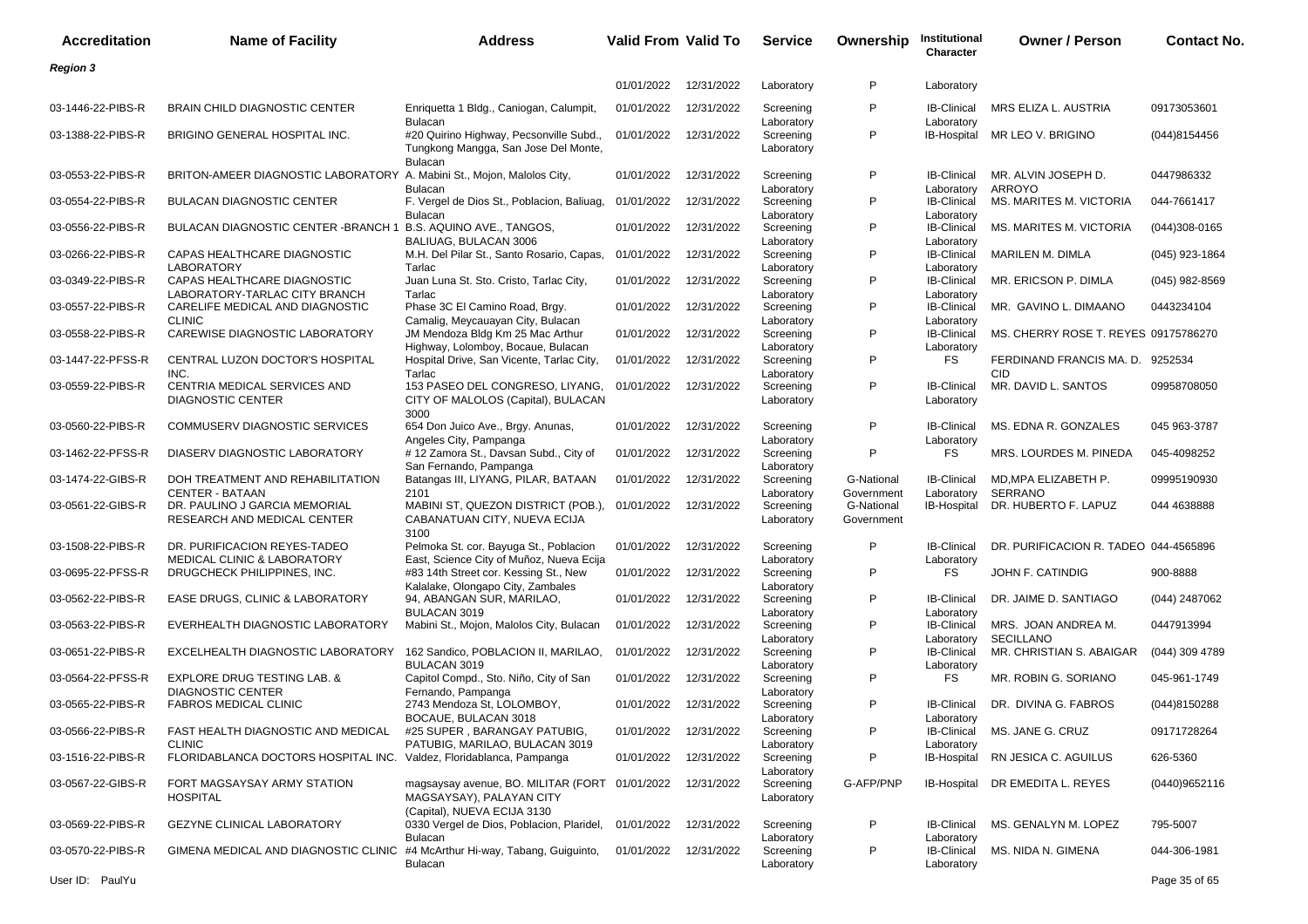| <b>Accreditation</b> | <b>Name of Facility</b>                                                                       | <b>Address</b>                                                                                                                                         | <b>Valid From Valid To</b> |            | <b>Service</b>                        | Ownership | Institutional<br>Character       | <b>Owner / Person</b>                   | <b>Contact No.</b>   |
|----------------------|-----------------------------------------------------------------------------------------------|--------------------------------------------------------------------------------------------------------------------------------------------------------|----------------------------|------------|---------------------------------------|-----------|----------------------------------|-----------------------------------------|----------------------|
| <b>Region 3</b>      |                                                                                               |                                                                                                                                                        |                            |            |                                       |           |                                  |                                         |                      |
| 03-0568-22-PIBS-R    | <b>GRACE DIAGNOSTIC LABORATORY</b>                                                            | 26 Del Pilar St., Maharlika Highway, Sta.<br>Rosa, Nueva Ecija                                                                                         | 01/01/2022                 | 12/31/2022 | Screening<br>Laboratory               | P         | <b>IB-Clinical</b><br>Laboratory | MRS. GRACE D. BACALZO                   | 09088639321          |
| 03-1102-22-PIBS-R    | <b>GRACE GENERAL HOSPITAL, INC.</b>                                                           | B1 L2, Quirino Highway, Brgy. Mulawin,<br>San Jose Del Monte City, Bulacan                                                                             | 01/01/2022                 | 12/31/2022 | Screening<br>Laboratory               | P         | IB-Hospital                      | DR. GERALDINE Y.<br><b>RODRIGUEZ</b>    | (02) 782-3949        |
| 03-0571-22-PIBS-R    | GUIMBA GENERAL HOSPITAL, INC.                                                                 | Bagain St., Sta. Veronica, Guimba,<br>Nueva Ecija                                                                                                      | 01/01/2022                 | 12/31/2022 | Screening<br>Laboratory               | P         | IB-Hospital                      | DR. FELIX DIOSDADO R.<br><b>LUMANG</b>  | 044-9581643          |
| 03-1394-22-PIBS-R    | GUZORELL MEDICAL & SURGICAL CLINIC                                                            | Lakandula St., Poblacion, Mariveles,<br>Bataan                                                                                                         | 01/01/2022                 | 12/31/2022 | Screening<br>Laboratory               | P         | <b>IB-Clinical</b><br>Laboratory | DR. LEONOR G. ORELLANA                  | 047-935-5111         |
| 03-1328-22-PIBS-R    | HANNAH DIAGNOSTIC CENTER                                                                      | 4/F Suite 402 & 403 Angelique Square<br>Bldg., Dau, Mabalacat, Pampanga                                                                                | 01/01/2022                 | 12/31/2022 | Screening<br>Laboratory               | P         | <b>IB-Clinical</b><br>Laboratory | MS. HANNAH C. LUMANLAN                  | 0917-637-7614        |
| 03-1103-22-PIBS-R    | HEALTH 1ST MEDICAL CLINIC AND<br>DIAGNOSTIC LABORATORY                                        | #385 Zone II, Brgy. Maliwalo, Tarlac City,<br>Tarlac                                                                                                   | 01/01/2022                 | 12/31/2022 | Screening<br>Laboratory               | P         | <b>IB-Clinical</b><br>Laboratory | DR. MARK JOSEPH P. LOPEZ (045) 4910512  |                      |
| 03-0572-22-PIBS-R    | HEALTH CENTRAL MEDICAL CLINIC AND<br><b>DIAGNOSTIC CENTER</b>                                 | Provincial Road, Sta. Lucia, Angat,<br><b>Bulacan</b>                                                                                                  | 01/01/2022                 | 12/31/2022 | Screening<br>Laboratory               | P         | <b>IB-Clinical</b><br>Laboratory | MRS. CHERRY GRACE C.<br><b>TRINIDAD</b> | 044-697-3507         |
| 03-0268-22-PIBS-R    | HEALTH CORE DIAGNOSTIC CENTER                                                                 | St. Joseph Bldg. III, St. Jude Village,<br>Brgy. Alfonso, Concepcion, Tarlac                                                                           | 01/01/2022                 | 12/31/2022 | Screening<br>Laboratory               | P         | <b>IB-Clinical</b><br>Laboratory | MS. MARILEN M. DIMLA                    | 045 491-7894         |
| 03-0573-22-PIBS-R    | HEALTHMARK MEDICAL CLINIC AND<br><b>LABORATORY</b>                                            | #172-A Friendship Hi-way, Brgy. Anunas,<br>Angeles City, Pampanga                                                                                      | 01/01/2022                 | 12/31/2022 | Screening<br>Laboratory               | P         | <b>IB-Clinical</b><br>Laboratory | DR. ARTURO M. DECANO                    | 09563506136          |
| 03-0574-22-PFSS-R    | HEMATECH DIAGNOSTIC CENTER                                                                    | Unit A & G RBL Bldg., McArthur Hi-way,<br>QUEBIAUAN, CITY OF SAN<br>FERNANDO (Capital), PAMPANGA 2000                                                  | 01/01/2022                 | 12/31/2022 | Screening<br>Laboratory               | P         | <b>FS</b>                        | MRS. LIEZL T. MACARAIG                  | $(045)435 - 29 - 44$ |
| 03-0576-22-PIBS-R    | HEMOLINE MEDICAL CLINIC & DIAGNOSTIC<br>LABORATORY                                            | unit F and G Santos Commercial Bldg.,<br>Pampang Road cor. Visitacion St.,<br>Angeles City, Pampanga                                                   | 01/01/2022 12/31/2022      |            | Screening<br>Laboratory               | P         | <b>IB-Clinical</b><br>Laboratory | MRS. AVEGAIL F. MANALANG 09277050993    |                      |
| 03-1263-22-PIBS-R    | <b>HERTZ CLINICAL LABORATORY &amp;</b><br><b>DIAGNOSTICS</b>                                  | #34 Quezon St., Brgy. I, Baler, Aurora                                                                                                                 | 01/01/2022                 | 12/31/2022 | Screening<br>Laboratory               | P         | <b>IB-Clinical</b><br>Laboratory | MARIA TERESA D. GALOLO                  | 09087122769          |
| 03-1106-22-PIBS-R    | HI-PRECISION DIAGNOSTICS                                                                      | 6376 McArthur Highway Blossomville<br>Subd., Brgy. Sto. Cristo, Tarlac City,<br>Tarlac                                                                 | 01/01/2022                 | 12/31/2022 | Screening<br>Laboratory               | P         | <b>IB-Clinical</b><br>Laboratory | MR SELWYN C. CU                         | $(045)$ 4561575      |
| 03-1105-22-PIBS-R    | <b>HI-PRECISION DIAGNOSTICS</b>                                                               | Benigno Aquino Sr. Ave., Bagong Nayon,<br>Baliuag, Bulacan                                                                                             | 01/01/2022                 | 12/31/2022 | Screening<br>Laboratory               | P         | <b>IB-Clinical</b><br>Laboratory | DR. MA. LOURDES P. SANTOS (044)766-0280 |                      |
| 03-1104-22-PFSS-R    | <b>HI-PRECISION DIAGNOSTICS</b>                                                               | G/F Building Shell, Mc Arthur Highway,<br>Sumapang Matanda, Malolos City,<br>Bulacan                                                                   | 01/01/2022                 | 12/31/2022 | Screening<br>Laboratory               | P         | <b>FS</b>                        | DR MARIA LOURDES SANTOS (044795-1554)   |                      |
| 03-1107-22-PIBS-R    | <b>HI-PRECISION DIAGNOSTICS</b>                                                               | Mc Arthur Hi-way, Cor. Angeles-<br>Magalang Rd. Santo Cristo, Angeles City,<br>Pampanga                                                                | 01/01/2022                 | 12/31/2022 | Screening<br>Laboratory               | P         | <b>IB-Clinical</b><br>Laboratory | DR. PEDRITO Y. TAGAYUNA                 | (045) 624-6227       |
| 03-1108-22-PIBS-R    | <b>HI-PRECISION DIAGNOSTICS</b>                                                               | The Crescent Bldg. Km 14, Maharlika<br>highway, ZULUETA DISTRICT (POB.),<br>CABANATUAN CITY, NUEVA ECIJA                                               | 01/01/2022                 | 12/31/2022 | Screening<br>Laboratory               | P         | <b>IB-Clinical</b><br>Laboratory | MR SELWYN C. CU                         | $(044) - 9409404$    |
| 03-1264-22-PFSS-R    | <b>HI-PRECISION DIAGNOSTICS</b>                                                               | Unit 1-6, G/F, JC Umerez Prime Holdings 01/01/2022<br>Corp. Bldg.2, L31 & 33 Pecson Ville<br>Subd., Quirino Hi-way, Tungkong<br>Mangga, CSJDM, Bulacan |                            | 12/31/2022 | Screening<br>Laboratory               | P         | <b>FS</b>                        | MR SELWYN . CU                          | 88639999             |
| 03-1109-22-PIBS-R    | <b>HI-PRECISION DIAGNOSTICS</b>                                                               | Unit 101-103, GOP Bldg. Mc Arthur Hi-<br>way cor. Doña Consolacion St., San                                                                            | 01/01/2022                 | 12/31/2022 | Screening<br>Laboratory               | P         | <b>IB-Clinical</b><br>Laboratory | DR. PEDRITO Y. TAGAYUNA                 | (045) 409-8352       |
| 03-1419-22-PIBS-R    | HOLY TRINITY GENERAL HOSPITAL                                                                 | Fernando, Pampanga<br>Plazang Luma, Arayat, Pampanga                                                                                                   | 01/01/2022 12/31/2022      |            | Screening                             | P         |                                  | IB-Hospital DR SHEILA P. SAMSON         | $(045)$ 436-5716     |
| 03-1311-22-PIBS-R    | ICARE WELLNESS CLINIC AND DIAGNOSTIC 3/F Rosas Handicrafts Phils. Bldg., Brgy.<br>CENTER INC. |                                                                                                                                                        | 01/01/2022                 | 12/31/2022 | Laboratory<br>Screening               | P         | <b>IB-Clinical</b>               | MR. TREVOR C. ORPILLA                   | 09338115807          |
| 03-0575-22-PIBS-R    | <b>ILAYA MEDICAL CLINIC</b>                                                                   | Balibago, Angeles, Pampanga<br>Laurel St., San Jose, Balanga City,                                                                                     | 01/01/2022                 | 12/31/2022 | Laboratory<br>Screening               | P         | Laboratory<br><b>IB-Clinical</b> | DR ARIEL G. ILAYA                       | 047-237-5225         |
| 03-0577-22-PIBS-R    | IMEDICAL HEALTHCARE CLINIC                                                                    | Bataan<br>G/F WBC Bldg., Mc Arthur Highway,                                                                                                            | 01/01/2022                 | 12/31/2022 | Laboratory<br>Screening               | P         | Laboratory<br>IB-Clinical        | MR. ELIEL M. RITUAL                     | (044)3223230         |
| 03-1110-22-PIBS-R    | INFINITYCARE DIAGNOSTIC                                                                       | Ibayo, Marilao, Bulacan<br>0740 National Road, St. Franscis 1,<br>Limay, Bataan                                                                        | 01/01/2022                 | 12/31/2022 | Laboratory<br>Screening<br>Laboratory | P         | Laboratory<br><b>IB-Clinical</b> | MS. JANICE G. SARTE                     | 09293113195          |
| 03-0578-22-PFSS-R    | J.P. DIAGNOSTIC LABORATORY                                                                    | 2nd Floor GATEBANK, POBLACION 1,<br>City of San Jose, POBLACION I, CITY                                                                                | 01/01/2022 12/31/2022      |            | Screening<br>Laboratory               | P         | Laboratory<br>FS                 | MR. JUDE M. PURPURA                     | 044-815 6934         |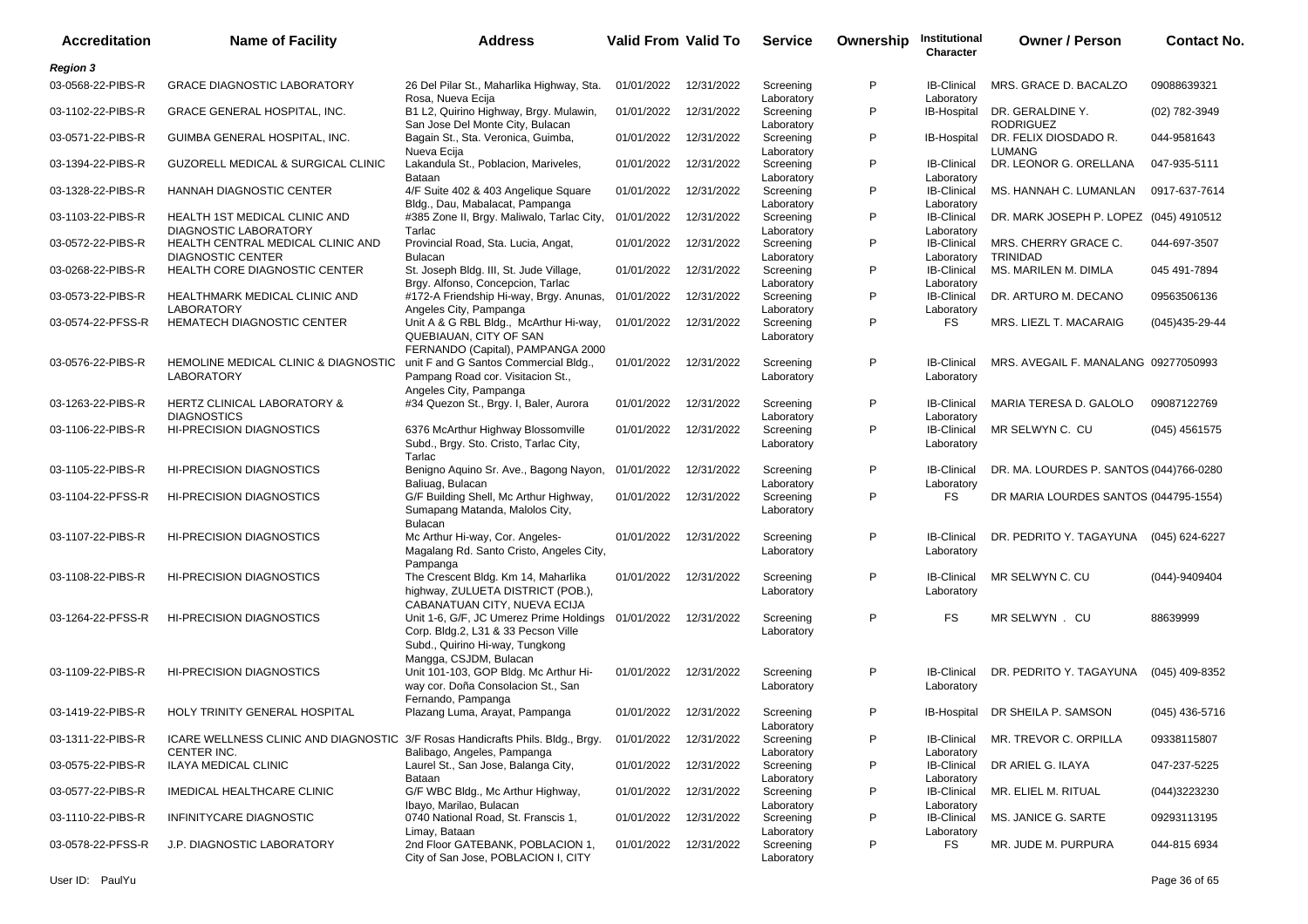| <b>Accreditation</b> | <b>Name of Facility</b>                                    | Address                                                                                               | Valid From Valid To |                       | <b>Service</b>                        | Ownership                  | Institutional<br>Character       | <b>Owner / Person</b>                             | <b>Contact No.</b>                     |
|----------------------|------------------------------------------------------------|-------------------------------------------------------------------------------------------------------|---------------------|-----------------------|---------------------------------------|----------------------------|----------------------------------|---------------------------------------------------|----------------------------------------|
| <b>Region 3</b>      |                                                            |                                                                                                       |                     |                       |                                       |                            |                                  |                                                   |                                        |
|                      |                                                            | OF SAN JOSE DEL MONTE, BULACAN                                                                        | 01/01/2022          | 12/31/2022            | Screening                             | P                          |                                  |                                                   |                                        |
| 03-0579-22-GIBS-R    | JAMES L. GORDON MEMORIAL HOSPITAL                          | 3023<br>#1 Perimeter Road, New Asinan,<br>Olongapo City, Zambales                                     | 01/01/2022          | 12/31/2022            | Laboratory<br>Screening<br>Laboratory | G-Local<br>Government Unit | IB-Hospital                      | DR. ANGELIE ERISTELA L.<br><b>OROPILLA</b>        | (047) 602-1229                         |
| 03-0580-22-PIBS-R    | <b>JASMINE LABORATORY</b>                                  | B6 L29 Area F, San Pedro St., Sapang<br>Palay, City of San Jose Del Monte,<br><b>Bulacan</b>          | 01/01/2022          | 12/31/2022            | Screening<br>Laboratory               | P                          | <b>IB-Clinical</b><br>Laboratory | MRS. MARINA M. BAUTISTA                           | 044-9130985                            |
| 03-0581-22-PIBS-R    | JD DIAGNOSTIC AND LABORATORY                               | CORAZON DE JESUS ST.,<br>POBLACION, SANTA MARIA, BULACAN<br>3022                                      | 01/01/2022          | 12/31/2022            | Screening<br>Laboratory               | P                          | <b>IB-Clinical</b><br>Laboratory | DR. JOSE DINDO S. SORIO                           | (044) 641-21-75                        |
| 03-0582-22-PIBS-R    | JECSONS MEDICAL CENTER                                     | Mc Arthur Highway, SAN NICOLAS, CITY 01/01/2022<br>OF TARLAC (Capital), TARLAC 2300                   |                     | 12/31/2022            | Screening<br>Laboratory               | P                          | <b>IB-Hospital</b>               | DR. SHELDON STEVEN C.<br><b>AQUINO</b>            | 045-982-0379                           |
| 03-0583-22-PFSS-R    | JETT-NELLE DRUG TESTING LABORATORY                         | 3/F Landbank Bldg., Bayanihan, Gapan<br>City, Nueva Ecija                                             | 01/01/2022          | 12/31/2022            | Screening<br>Laboratory               | P                          | FS                               | MS. JETT N. AGNES                                 | 09173294187                            |
| 03-0495-22-PIBS-R    | JHAYEN MEDICAL LABORATORY & X-RAY<br><b>SERVICES</b>       | Rm. 303, Assumpta Bldg., Church Patio,<br>Sto. Rosario, San Fernando, Pampanga                        | 01/01/2022          | 12/31/2022            | Screening<br>Laboratory               | P                          | <b>IB-Clinical</b><br>Laboratory | LEONARDA P. MENDOZA                               | 09176710289                            |
| 03-1541-22-GIBS-R    | JOSE B. LINGAD MEMORIAL GENERAL<br><b>HOSPITAL</b>         | Mac Arthur Highway, Dolores, San<br>Fernando City, Pampanga                                           | 01/01/2022          | 12/31/2022            | Screening<br>Laboratory               | G-National<br>Government   | <b>IB-Hospital</b>               | DRA. MONSERRAT S.<br><b>CHICHIOCO</b>             | (045) 409-6688 loc<br>118              |
| 03-0584-22-PIBS-R    | JTP MEDICAL X-RAY SERVICES                                 | 4/F, Mirabes Bldg., Santo Rosario, San<br>Fernando, Pampanga                                          | 01/01/2022          | 12/31/2022            | Screening<br>Laboratory               | P                          | <b>IB-Clinical</b><br>Laboratory | MR. JUDE M. PURPURA                               | $(045)$ 9616565                        |
| 03-1265-22-PIBS-R    | L.N. LABORATORY AND DIAGNOSTIC<br><b>CENTER</b>            | DR. Gonzales St., Tibag, Baliuag,<br>Bulacan                                                          | 01/01/2022          | 12/31/2022            | Screening<br>Laboratory               | P                          | <b>IB-Clinical</b><br>Laboratory | MS. LESLIE N. SOLA                                | 766-5812                               |
| 03-1266-22-PIBS-R    | L.N. LABORATORY AND DIAGNOSTIC<br><b>CENTER</b>            | Mc Arthur Highway, San Matias, Sto.<br>Tomas, Pampanga                                                | 01/01/2022          | 12/31/2022            | Screening<br>Laboratory               | P                          | <b>IB-Clinical</b><br>Laboratory | MS. LESLIE N. SOLA                                | (045) 3017288                          |
| 03-0889-22-PIBS-R    | <b>LAB1 DIAGNOSTIC CENTER</b>                              | Unit 4, 2/F RMCenterpoint Building cor.<br>Magsaysay Avenue, East Tapinac,<br>Olongapo City, Zambales | 01/01/2022          | 12/31/2022            | Screening<br>Laboratory               | P                          | <b>IB-Clinical</b><br>Laboratory | MRS MARITES P. ENDAYA                             | 2220583                                |
| 03-0585-22-PIBS-R    | LABPRO DIAGNOSTIC CENTER                                   | 9026 B, Tandoc St. Pecsonville,<br>TUNGKONG MANGGA, CITY OF SAN<br>JOSE DEL MONTE, BULACAN 3023       | 01/01/2022          | 12/31/2022            | Screening<br>Laboratory               | P                          | <b>IB-Clinical</b><br>Laboratory | MS. HERMILINA G. BALINA                           | (044) 913-1152                         |
| 03-0269-22-PIBS-R    | LABWORKS DIAGNOSTIC LABORATORY                             | #353Poblacion, Brgy. Wawa, Balagtas,<br><b>Bulacan</b>                                                | 01/01/2022          | 12/31/2022            | Screening<br>Laboratory               | P                          | <b>IB-Clinical</b><br>Laboratory | MS. ANN MICHELLE V.<br><b>GARCIA</b>              | 09331888773                            |
| 03-0586-22-PIBS-R    | LACEDA MEDICAL CLINIC                                      | Bldg. 494 Remy Field Compd. CBD Area,<br>SBFZ, Pag-Asa, Olongapo City,<br><b>Zambales</b>             | 01/01/2022          | 12/31/2022            | Screening<br>Laboratory               | P                          | <b>IB-Clinical</b><br>Laboratory | DR. JOSEPH B. LACEDA                              | 09988503496                            |
| 03-0587-22-PIBS-R    | LIFE-SCREEN DIAGNOSTIC LABORATORY                          | AC Bldg., Gumamela St., San Vicente,<br>Tarlac City, Tarlac                                           | 01/01/2022          | 12/31/2022            | Screening<br>Laboratory               | P                          | <b>IB-Clinical</b><br>Laboratory | MR. ROLANDO N. FLORES                             | 045 628 0337                           |
| 03-1528-22-PIBS-R    | LN LABORATORY CLINIC                                       | L21, B66, Area B, Brgy. Bagong Buhay I,<br>San Jose Del Monte, Bulacan                                | 01/01/2022          | 12/31/2022            | Screening<br>Laboratory               | P                          | <b>IB-Clinical</b><br>Laboratory | MR. MERNILO D. NAVARRO                            | 09326529967                            |
| 03-1515-22-PIBS-R    | LONDON DRUG MART SUPER STORE<br>CORP.                      | Avenue of the Philippines, MALIGAYA,<br>MARIVELES, BATAAN 2106                                        | 01/01/2022          | 12/31/2022            | Screening<br>Laboratory               | P                          | <b>IB-Clinical</b><br>Laboratory | MR MEDARDO P. PINEDA                              | 047-633-1665                           |
| 03-0270-22-PIBS-R    | LSG DIAGNOSTIC LABORATORY AND X-<br><b>RAY CLINIC</b>      | #7 Macabulos St., Poblacion,<br>Floridablanca, Pampanga                                               | 01/01/2022          | 12/31/2022            | Screening<br>Laboratory               | P                          | <b>IB-Clinical</b><br>Laboratory | MRS. LOLITA S. GUTIERREZ                          | (045)970-0775                          |
| 03-0588-22-PFSS-R    | LUCKY CHARM DRUG TESTING CENTER                            | Ismael Bldg., Corazon de Jesus,<br>Poblacion, Sta. Maria, Bulacan                                     | 01/01/2022          | 12/31/2022            | Screening<br>Laboratory               | P                          | FS                               | DR. JOSE DINDO S. SORIO                           | $(044)641 - 4958$                      |
| 03-1013-22-PIBS-R    | MA. TRINITY LABORATORY & X-RAY<br><b>DIAGNOSTIC CENTER</b> | National Road, Paltao, Pulilan, Bulacan                                                               | 01/01/2022          | 12/31/2022            | Screening<br>Laboratory               | P                          | <b>IB-Clinical</b><br>Laboratory | MR. JOVENCIO M. SINON                             | $(044)676 - 1068$<br>$(044)697 - 7553$ |
| 03-1014-22-PIBS-R    | MA. TRINITY LABORATORY & X-RAY<br><b>DIAGNOSTIC CENTER</b> | Unit 5 # 42 McArthur Highway, Bulihan,<br>Malolos City, Bulacan                                       | 01/01/2022          | 12/31/2022            | Screening<br>Laboratory               | P                          | <b>IB-Clinical</b><br>Laboratory | MR. JOVENCIO M. SINON                             | (0925) 768-7786                        |
| 03-0589-22-PIBS-R    | MAHARLIKA CAPA DENSON SPECIALTY<br><b>CLINIC</b>           | #3 Quirino Highway, Bigte, Norzgaray,<br>Bulacan                                                      | 01/01/2022          | 12/31/2022            | Screening<br>Laboratory               | P                          | <b>IB-Clinical</b><br>Laboratory | DR. MAHARLIKA C. DENSON 09196832849               |                                        |
| 03-0590-22-PIBS-R    | MALOLOS HEALTH PROVIDERS<br><b>INCORPORATED</b>            | 169 Paseo del Congreso, Liayang,<br>Malolos City, Bulacan                                             | 01/01/2022          | 12/31/2022            | Screening<br>Laboratory               | P                          | <b>IB-Clinical</b><br>Laboratory | DR STELLA MARIS T. LUNOD 044-7910089              |                                        |
| 03-0591-22-PFSS-R    | MDLAB DIAGNOSTIC CENTER INC.                               | Lot 23, Block 11, 1st street, BALIBAGO,<br>ANGELES CITY, PAMPANGA 2009                                | 01/01/2022          | 12/31/2022            | Screening<br>Laboratory               | P                          | FS                               | MRS LIZA M. LEE                                   | 045-625-9647                           |
| 03-0593-22-PIBS-R    | Medhub Lab Multispecialty and Diagnostic<br>Clinic         | Unit 5 Donato Building 69 Rizal Ave.<br>Banicain, BANICAIN, OLONGAPO CITY,                            |                     | 01/01/2022 12/31/2022 | Screening<br>Laboratory               | P                          | <b>IB-Clinical</b><br>Laboratory | DR. BENJAMIN EMMANUEL D. 0476020737<br>GATCHALIAN |                                        |
| 03-0592-22-PIBS-R    | MEDHUB-LAB MULTISPECIALTY AND                              | ZAMBALES 2200<br>Roman Highway, Palihan Centro,                                                       |                     | 01/01/2022 12/31/2022 | Screening                             | P                          | <b>IB-Clinical</b>               | DR. BENJAMIN EMMANUEL D. 0476136805               |                                        |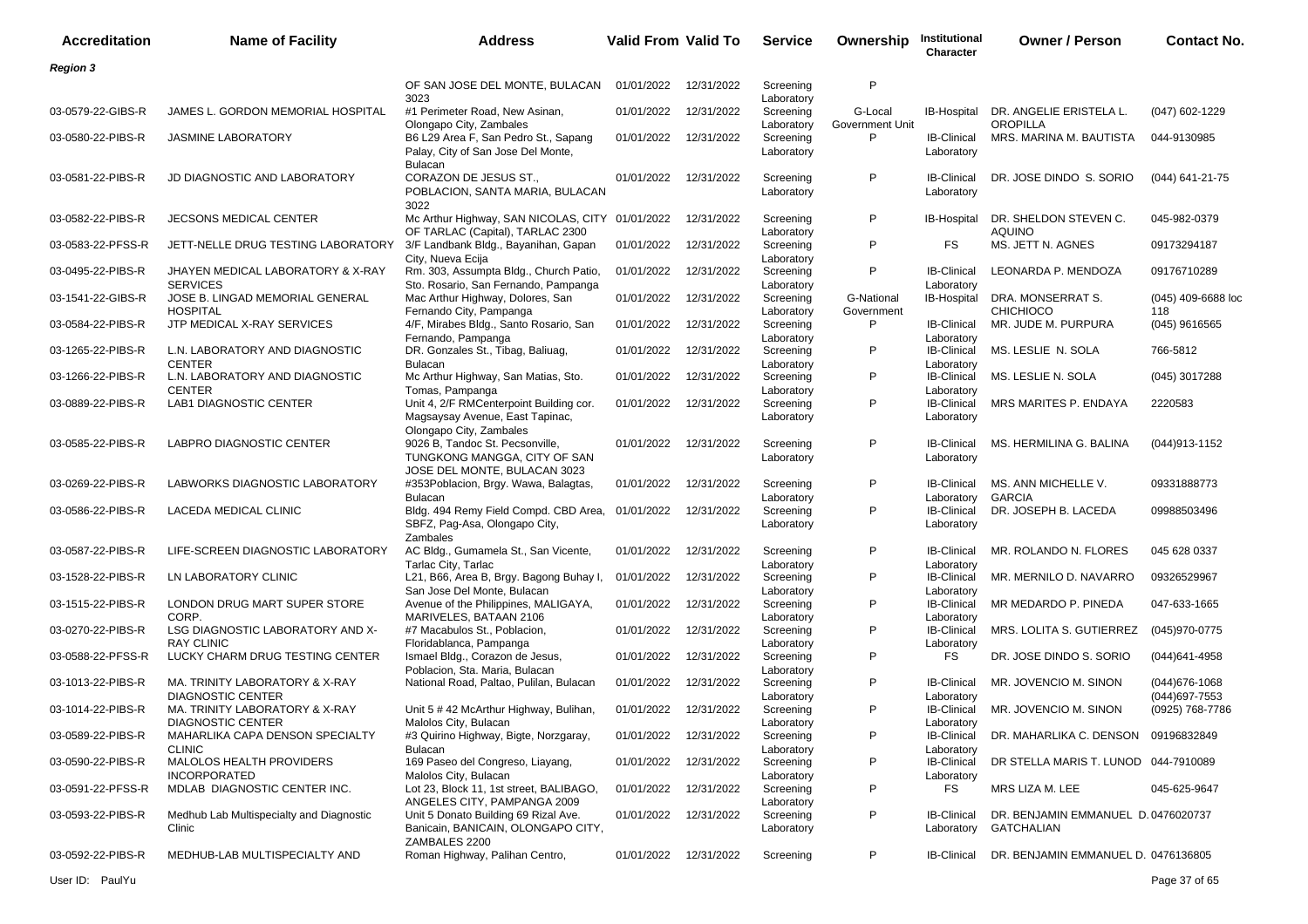| <b>Accreditation</b> | <b>Name of Facility</b>                                        | <b>Address</b>                                                                                           | <b>Valid From Valid To</b> |            | <b>Service</b>                        | Ownership | Institutional<br>Character       | <b>Owner / Person</b>                        | <b>Contact No.</b>                   |
|----------------------|----------------------------------------------------------------|----------------------------------------------------------------------------------------------------------|----------------------------|------------|---------------------------------------|-----------|----------------------------------|----------------------------------------------|--------------------------------------|
| <b>Region 3</b>      |                                                                |                                                                                                          |                            |            |                                       |           |                                  |                                              |                                      |
|                      | <b>DIAGNOSTIC CLINIC</b>                                       | Hermosa, Bataan                                                                                          | 01/01/2022                 | 12/31/2022 | Laboratory                            | P         | Laboratory                       | <b>GATCHALIAN</b>                            |                                      |
| 03-0594-22-PFSS-R    | MEDICARD PHILIPPINES, INC.                                     | 2/F Wellness Zone, SM Clark,<br>Malabanias, Angeles City, Pampanga                                       | 01/01/2022                 | 12/31/2022 | Screening                             | P         | FS                               | MR NICANOR CESAR BRUNO (045) 499-0366 / (02) | 584-4296                             |
| 03-0595-22-PIBS-R    | MEDICUS DIAGNOSTIC CENTER SAN<br>RAFAEL, BULACAN               | Unit 6, Casobey Bldg, MAASIM, SAN<br>RAFAEL, BULACAN 3008                                                | 01/01/2022                 | 12/31/2022 | Laboratory<br>Screening<br>Laboratory | P         | IB-Clinical<br>Laboratory        | S. MONTOYA<br>MS. FAYE S. WALKER             | 09071129520                          |
| 03-1301-22-PIBS-R    | MEDQUEST DIAGNOSTICS, INC.                                     | 406 Robes 3, Brgy. Maharlika, City of<br>San Jose Del Monte, Bulacan                                     | 01/01/2022                 | 12/31/2022 | Screening<br>Laboratory               | P         | <b>IB-Clinical</b><br>Laboratory | MR. ROMENARVIC- JURY A.<br><b>CUIZON</b>     | (044) 307-9704                       |
| 03-0271-22-PIBS-R    | MEDTRUST DIAGNOSTIC LABORATORY<br>AND PHARMACY                 | Mac Arthur Highway, Sindalan, San<br>Fernando City, Pampanga                                             | 01/01/2022                 | 12/31/2022 | Screening<br>Laboratory               | P         | IB-Clinical<br>Laboratory        | MR. MELVIN S. PARE                           | 0454093052                           |
| 03-0596-22-PIBS-R    | MERIAN DIAGNOSTIC LABORATORY                                   | 2468 St. John ST., Villena Subd. San<br>Vicente, Apalit, Pampanga                                        | 01/01/2022                 | 12/31/2022 | Screening<br>Laboratory               | P         | <b>IB-Clinical</b><br>Laboratory | MR. MILFRED A. BONDOC                        | 045 652 0175                         |
| 03-0275-22-PIBS-R    | MICHAEL'S HEALTHLAB AND DIAGNOSTIC<br><b>CLINIC</b>            | Maharlika Highway, Brgy. Malasin, San<br>Jose City, Nueva Ecija                                          | 01/01/2022                 | 12/31/2022 | Screening<br>Laboratory               | P         | <b>IB-Clinical</b><br>Laboratory | MR. MICHAEL N. RICO                          | 09989912864                          |
| 03-0273-22-PIBS-R    | MICHAEL'S HEALTHLAB AND DIAGNOSTIC<br><b>CLINIC</b>            | Purok 2, Brgy. Sinipit, Bongabon, Nueva<br>Ecija                                                         | 01/01/2022                 | 12/31/2022 | Screening<br>Laboratory               | P         | <b>IB-Clinical</b><br>Laboratory | MR. MICHAEL N. RICO                          | 09564892921                          |
| 03-0597-22-PFSS-R    | MIH DRUG TESTING CENTER                                        | 625 Parson Square Bldg., 3/F Stall H,<br>Sto. Rosario St., Brgy. Sto. Domingo,<br>Angeles City, Pampanga | 01/01/2022                 | 12/31/2022 | Screening<br>Laboratory               | P         | FS                               | MS. ISABELA KATRINA T.<br><b>MALONZO</b>     | 09108503945                          |
| 03-0598-22-PFSS-R    | MIKROLAB DIAGNOSTIC LABORATORY AND<br><b>HEALTH CLINIC</b>     | Mabini Extension, MABINI EXTENSION,<br>CABANATUAN CITY, NUEVA ECIJA<br>3100                              | 01/01/2022                 | 12/31/2022 | Screening<br>Laboratory               | P         | FS                               | MR. ROBBIE S. GALANG                         | (044)464-7944                        |
| 03-0599-22-PIBS-R    | MIRACULOUS FAITH ULTRASOUND &<br><b>DIAGNOSTIC CENTER</b>      | Mc Arthur Hiway, Wawa, Balagtas,<br><b>Bulacan</b>                                                       | 01/01/2022                 | 12/31/2022 | Screening<br>Laboratory               | P         | <b>IB-Clinical</b><br>Laboratory | MS IMELDA C. DEL ROSARIO 09258428712         |                                      |
| 03-0600-22-PFSS-R    | MJ SCREEN LAB - DRUGTESTING CENTER                             | 2-a Pena Bldg., BANGA, MEYCAUAYAN, 01/01/2022<br><b>BULACAN 3020</b>                                     |                            | 12/31/2022 | Screening<br>Laboratory               | P         | FS                               | MS. JANNETH M.<br><b>BORLAGDAN</b>           | 09173791681                          |
| 03-1021-22-PIBS-R    | MONTE ZION DIAGNOSTIC AND MEDICAL<br><b>CENTER CORPORATION</b> | Unit 1-A Lot 4, Greenwoods Park, Rizal<br>Ave., Asinan, Olongapo City, Zambales                          | 01/01/2022                 | 12/31/2022 | Screening<br>Laboratory               | P         | <b>IB-Clinical</b><br>Laboratory | MR. RALPH ELEAZER D.<br><b>MONTESER</b>      | $(047)$ 306-9029                     |
| 03-1486-22-PIBS-R    | MOTHER TERESA OF CALCUTTA MEDICAL<br><b>CENTER</b>             | Mc Arthur Highway, MAIMPIS, CITY OF<br>SAN FERNANDO (Capital), PAMPANGA<br>2000                          | 01/01/2022                 | 12/31/2022 | Screening<br>Laboratory               | P         | IB-Hospital                      | NOEL C. EVANGELISTA                          | $(045)455 - 2128$                    |
| 03-0601-22-PIBS-R    | MPM DIAGNOSTIC LABORATORY                                      | Ibayo St., Brgy. Omboy, Abucay, Bataan                                                                   | 01/01/2022                 | 12/31/2022 | Screening<br>Laboratory               | P         | <b>IB-Clinical</b><br>Laboratory | MRS. MARY ANN P. MILANA                      | 047 237 3495                         |
| 03-0602-22-PIBS-R    | MVA CLINICAL LABORATORY AND<br><b>DIAGNOSTIC CLINIC</b>        | MACARTHUR HIGHWAY,, ABANGAN<br>SUR, MARILAO, BULACAN 3019                                                | 01/01/2022                 | 12/31/2022 | Screening<br>Laboratory               | P         | IB-Clinical<br>Laboratory        | MRS. MA.VICTORIA A.<br><b>NEPOMUCENO</b>     | (044) 8150884                        |
| 03-0603-22-PIBS-R    | MYLES DIAGNOSTIC LABORATORY                                    | Don Mariano Marcos, Poblacion, Jaen,<br>Nueva Ecija                                                      | 01/01/2022                 | 12/31/2022 | Screening<br>Laboratory               | P         | IB-Clinical<br>Laboratory        | MRS. MYLENE M. GARCIA                        | 0443337047                           |
| 03-1267-22-PIBS-R    | NEW WORLD DIAGNOSTICS INC.                                     | 005 BS Aquino Avenue, Bagong Nayon,<br>Baliuag, Bulacan                                                  | 01/01/2022                 | 12/31/2022 | Screening<br>Laboratory               | P         | IB-Clinical<br>Laboratory        | PATRICIA L. TAN                              | (044) 764-0901                       |
| 03-0604-22-PIBS-R    | NORZAGARAY DIAGNOSTIC AND CLINICAL<br><b>LABORATORY</b>        | A. PAYUMO, POBLACION,<br>NORZAGARAY, BULACAN                                                             | 01/01/2022                 | 12/31/2022 | Screening<br>Laboratory               | P         | <b>IB-Clinical</b><br>Laboratory | DR. JOSE DINDO S. SORIO                      | 09369136424                          |
| 03-1501-22-PIBS-R    | NUEVA ECIJA DOCTORS' HOSPITAL, INC.                            | Maharlika Highway, Sumacab Este,<br>Cabanatuan City, Nueva Ecija                                         | 01/01/2022                 | 12/31/2022 | Screening<br>Laboratory               | P         | IB-Hospital                      | DOCTOR'S HOSPITAL I.<br><b>NUEVA ECIJA</b>   | 044-464-1187 loc.104                 |
| 03-0605-22-PIBS-R    | NVCLARK DIAGNOSTIC LABORATORY                                  | Bldg.1C, Bertaphil 1 Industrial Park, Jose<br>Abad Santos Ave. Clark Freeport Zone,<br>Pampanga          | 01/01/2022                 | 12/31/2022 | Screening<br>Laboratory               | P         | IB-Clinical<br>Laboratory        | MR VINCENT T. ROQUE                          | 045-499-4652                         |
| 03-1111-22-PIBS-R    | OUR LADY OF MERCY GENERAL HOSPITAL<br>CO.                      | DRT Highway, Longos, Pulillan, Bulacan                                                                   | 01/01/2022                 | 12/31/2022 | Screening<br>Laboratory               | P         | <b>IB-Hospital</b>               | DR. MA. MARCI C. CRUZ                        | (044) 7952505                        |
| 03-0606-22-PIBS-R    | OUR LADY OF MT. CARMEL MEDICAL<br><b>CENTER</b>                | Km. 78 McArthur Hi-way, Brgy. Saguin,<br>City of San Fernando, Pampanga                                  | 01/01/2022                 | 12/31/2022 | Screening<br>Laboratory               | P         | IB-Hospital                      | DR. MONET B. BRIONES                         | 045-8601265 L0c 425                  |
| 03-1395-22-PIBS-R    | OUR LADY OF MT. CARMEL MEDICAL<br><b>CENTER - CLARK</b>        | Ninoy Aquino Ave., Clark Freeport Zone,<br>Clark, Mabiga, Mabalacat, Pampanga                            | 01/01/2022                 | 12/31/2022 | Screening<br>Laboratory               | P         | <b>IB-Hospital</b>               | DR. MONET B. BRIONES                         | 09319395775                          |
| 03-0276-22-PIBS-R    | PAMPANGA MEDICAL LABORATORY AND<br><b>DIAGNOSTIC CENTER</b>    | G/F #4290 McArthur Highway, Brgy.<br>Balibago, Angeles City, Pampanga                                    | 01/01/2022                 | 12/31/2022 | Screening<br>Laboratory               | P         | <b>IB-Clinical</b><br>Laboratory | MS. VANESSA F. PACSON                        | 045-963-4341                         |
| 03-1491-22-PIBS-R    | PAMPANGA MEDICAL SPECIALIST<br>HOSPITAL INC.                   | Jose Abad Santos Avenue, San Antonio,<br>Guagua, Pampanga                                                | 01/01/2022                 | 12/31/2022 | Screening<br>Laboratory               | P         | IB-Hospital                      | ALVIN RENE R. SUSI                           | 045-4557674 local<br>149/09236587180 |
| 03-0607-22-PFSS-R    | PARIAN DIAGNOSTIC LABORATORY                                   | 2/F Clarkhauz BLdg., Lot 1, MA roxas<br>Highway, Balibago, Angeles, Pampanga                             | 01/01/2022                 | 12/31/2022 | Screening<br>Laboratory               | P         | FS                               | MR RONNIE G. MANALILI                        | 09757747946                          |
| 03-0608-22-PIBS-R    | PARIAN DIAGNOSTIC LABORATORY                                   | East Gate City Walk Bldg., SAN JOSE,<br>CITY OF SAN FERNANDO (Capital),                                  | 01/01/2022                 | 12/31/2022 | Screening<br>Laboratory               | P         | <b>IB-Clinical</b><br>Laboratory | MR. RONNIE G. MANALILI                       | 9663800                              |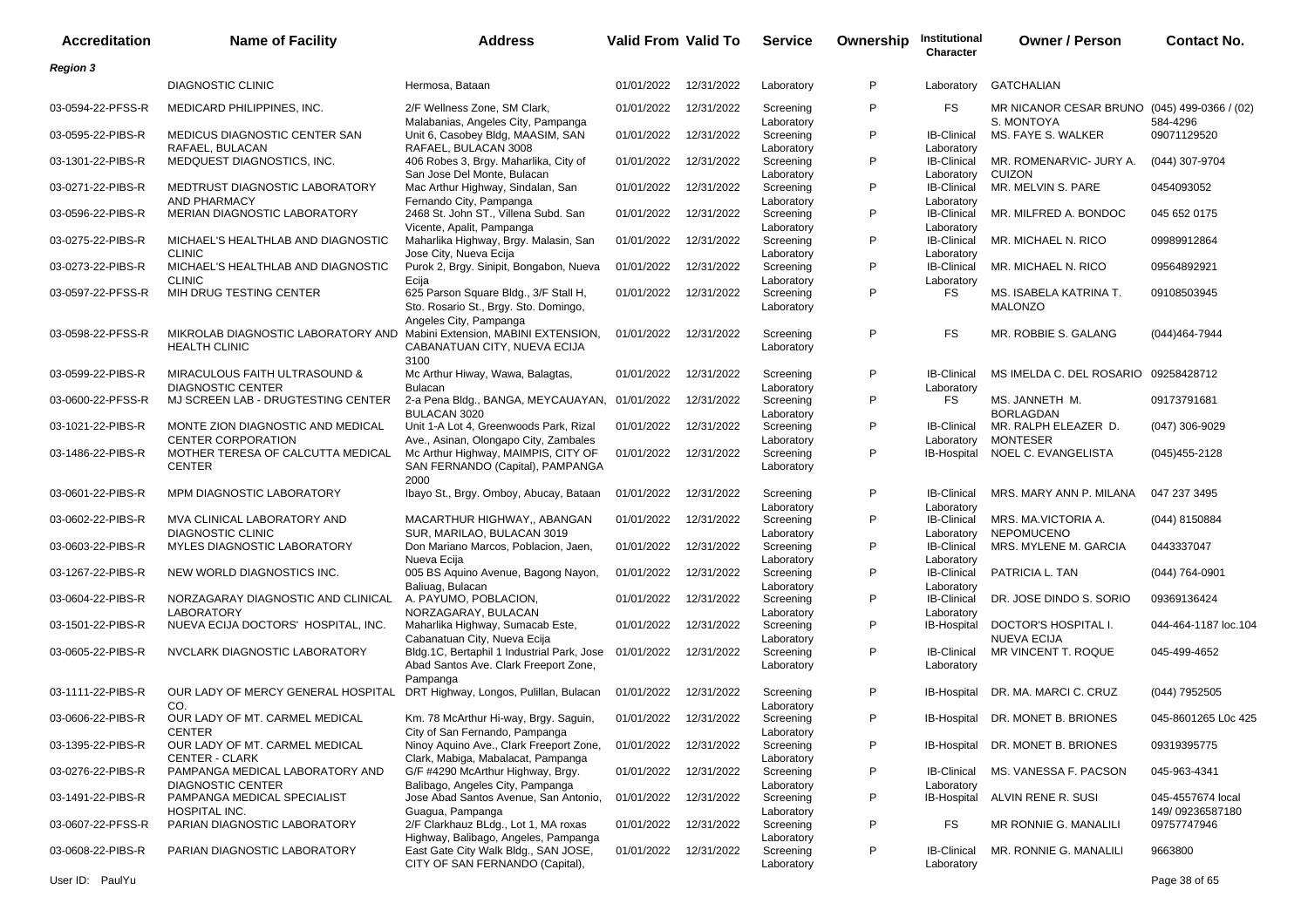| <b>Accreditation</b> | <b>Name of Facility</b>                                                          | <b>Address</b>                                                                         | Valid From Valid To |            | <b>Service</b>                        | Ownership | Institutional<br>Character                     | <b>Owner / Person</b>                                    | <b>Contact No.</b>          |
|----------------------|----------------------------------------------------------------------------------|----------------------------------------------------------------------------------------|---------------------|------------|---------------------------------------|-----------|------------------------------------------------|----------------------------------------------------------|-----------------------------|
| <b>Region 3</b>      |                                                                                  |                                                                                        |                     |            |                                       |           |                                                |                                                          |                             |
|                      |                                                                                  | PAMPANGA 2000                                                                          | 01/01/2022          | 12/31/2022 | Screening                             | P         |                                                |                                                          |                             |
| 03-0609-22-PIBS-R    | PARIAN DIAGNOSTIC LABORATORY                                                     | J.P. Rizal, Parian, Poblacion, Mexico,                                                 | 01/01/2022          | 12/31/2022 | Laboratory<br>Screening               | P         | <b>IB-Clinical</b>                             | MR. RONNIE G. MANALILI                                   | (045) 9663542               |
| 03-0610-22-PIBS-R    | PARIAN DIAGNOSTIC LABORATORY                                                     | Pampanga<br>Lodestone Cove Bldg., #16 McArthur<br>Highway, Telabastagan, San Fernando, | 01/01/2022          | 12/31/2022 | Laboratory<br>Screening<br>Laboratory | P         | Laboratory<br><b>IB-Clinical</b><br>Laboratory | MR. RONNIE G. MANALILI                                   | 045-458-1429                |
| 03-0611-22-PFSS-R    | PASTRANA CLINICAL LABORATORY                                                     | Pampanga<br>251 Banga 1st, Plaridel, Bulacan                                           | 01/01/2022          | 12/31/2022 | Screening<br>Laboratory               | P         | <b>FS</b>                                      | MR. AMIEL Y. PASTRANA                                    | 044-795-1622                |
| 03-1487-22-PIBS-R    | PATIENT WELFARE LABORATORY AND<br><b>DIAGNOSTIC CLINIC</b>                       | Malonzo Bldg., San Jose, San Simon,<br>PAmpanga, SAN JOSE, SAN SIMON,<br>PAMPANGA 2015 | 01/01/2022          | 12/31/2022 | Screening<br>Laboratory               | P         | <b>IB-Clinical</b><br>Laboratory               | MRS. MARICEL D. LALU                                     | 09496363320                 |
| 03-1514-22-PFSS-R    | PEDROSA DIAGNOSTIC CENTER                                                        | Blk. 57, Lot 3, El Camino Rd., Sto. Niño,<br>Meycauayan, Bulacan                       | 01/01/2022          | 12/31/2022 | Screening<br>Laboratory               | P         | FS                                             | MRS. ELENITA S. PEDROSA                                  | 044-695-1295                |
| 03-0652-22-PIBS-R    | PENINSULA MEXICO DIAGNOSTIC CLINIC<br>CORP.                                      | 1/F PENINSULA BLDG., JASA ROAD,<br>LAGUNDI, MEXICO, PAMPANGA 2021                      | 01/01/2022          | 12/31/2022 | Screening<br>Laboratory               | P         | <b>IB-Clinical</b><br>Laboratory               | MR. VICENTE B. JINGCO                                    | 045-455-5784                |
| 03-0612-22-PFSS-R    | PHCL DIAGNOSTIC CLINIC                                                           | Bona St., Sta Cruz, Lubao, Pampanga                                                    | 01/01/2022          | 12/31/2022 | Screening<br>Laboratory               | P         | FS                                             | MS JENNIFER ALMA W.<br><b>ANTONIO</b>                    | 045 457 0026                |
| 03-0615-22-PIBS-R    | PREMIERE GENERAL HOSPITAL OF NUEVA Maharlika Highway, Daan Sarile,<br>ECIJA INC. | Cabanatuan City, Nueva Ecija                                                           | 01/01/2022          | 12/31/2022 | Screening<br>Laboratory               | P         | IB-Hospital                                    | DR SYLVIA B. YANG                                        | (044) 463-7845 to<br>7848   |
| 03-0617-22-PIBS-R    | PRIMELAB DIAGNOSTIC LABORATORY                                                   | 111 Mac Arthur Highway, San Francisco,<br>Mabalacat, Pampanga                          | 01/01/2022          | 12/31/2022 | Screening<br>Laboratory               | P         | <b>IB-Clinical</b><br>Laboratory               | MR. JUSTIN RAMIR R.<br><b>SANTOS</b>                     | 045 - 331 - 8657            |
| 03-0890-22-PIBS-R    | PROCHECK DIAGNOSTIC CENTER                                                       | Bernardo Bldg., Aglipay St., Brgy.<br>Poblacion Sur, Rizal, Nueva Ecija                | 01/01/2022          | 12/31/2022 | Screening<br>Laboratory               | P         | <b>IB-Clinical</b><br>Laboratory               | MS. MARIA CATHERINE ROSE 044-456-7904<br>S. TORRES       |                             |
| 03-1112-22-PIBS-R    | <b>QUALIMED DIAGNOSTIC LABORATORY</b>                                            | 2/F 560 National Highway, Palanginan,<br>Iba, Zambales                                 | 01/01/2022          | 12/31/2022 | Screening<br>Laboratory               | P         | <b>IB-Clinical</b><br>Laboratory               | MRS. ROSEVELINDA E.<br><b>ICASIAM</b>                    | 09228091532                 |
| 03-1297-22-PIBS-R    | QUALIMED HEALTH NETWORK SJDM                                                     | Altaraza, Brgy. Tungkong Mangga, San<br>Jose Del Monte, Bulacan                        | 01/01/2022          | 12/31/2022 | Screening<br>Laboratory               | P         | IB-Hospital                                    | MR RAMON S. ABADILLA                                     | (044) 307-0000 local<br>101 |
| 03-1521-22-PIBS-R    | QUALISTAT MEDICAL AND DIAGNOSTIC<br><b>CENTER</b>                                | Mac Arthur Highway, SANTO DOMINGO<br>2ND, CAPAS, TARLAC 2315                           | 01/01/2022          | 12/31/2022 | Screening<br>Laboratory               | P         | <b>IB-Clinical</b><br>Laboratory               | NINETTE S. GONZALES                                      | 09485532614                 |
| 03-1017-22-PIBS-R    | RABV MEDICAL AND DIAGNOSTIC CLINIC                                               | Ipo Road, Newtown, Minuyan Proper,<br>San Jose Del Monte, Bulacan                      | 01/01/2022          | 12/31/2022 | Screening<br>Laboratory               | P         | <b>IB-Clinical</b><br>Laboratory               | MRS BABYLYN D. CERENADO (044) 7924207                    |                             |
| 03-0277-22-PFSS-R    | RABVGIE DRUG TESTING LABORATORY                                                  | Poblacion Road, Minuyan, Norzagaray,<br>Bulacan                                        | 01/01/2022          | 12/31/2022 | Screening<br>Laboratory               | P         | FS                                             | MR. ALVIN CHRISTOPHER P. 09178454712<br><b>CRISTOBAL</b> |                             |
| 03-0653-22-PIBS-R    | RAYOS-VALENTIN HOSPITAL INC                                                      | Baltazar Subd., Poblacion Norte Paniqui,<br>Tarlac                                     | 01/01/2022          | 12/31/2022 | Screening<br>Laboratory               | P         | <b>IB-Hospital</b>                             | ROSENDO T. RAYOS                                         | 0459310621                  |
| 03-0624-22-PIBS-R    | RE DE JESUS MULTI-SPECIALTY CLINIC<br>AND DIAGNOSTIC CENTER                      | BACK OF LBC CAYPOMBO corner, CAY 01/01/2022<br>POMBO, SANTA MARIA, BULACAN<br>3022     |                     | 12/31/2022 | Screening<br>Laboratory               | P         | <b>IB-Clinical</b><br>Laboratory               | DR. RONALD E. DE JESUS                                   | 09325171404                 |
| 03-0625-22-PIBS-R    | RIDON'S ST. JUDE MEDICAL CENTER<br><b>CORPORATION</b>                            | 62 18th St. Cor. Harris St., East Bajac-<br>Bajac, Olongapo City, Zambales             | 01/01/2022          | 12/31/2022 | Screening<br>Laboratory               | P         | IB-Hospital                                    | DR MARICEL R. CRISTOBAL                                  | $(047) - 222 - 5833$        |
| 03-0279-22-PIBS-R    | RONQUILLO POLYCLINIC AND<br><b>DIAGNOSTICS</b>                                   | CMC Bldg., Diaz St., Marcos District<br>(Pob), Talavera, Nueva Ecija                   | 01/01/2022          | 12/31/2022 | Screening<br>Laboratory               | P         | <b>IB-Clinical</b><br>Laboratory               | DR. REY ROMUALDO N.<br>RONQUILLO                         | 09989912864                 |
| 03-0627-22-PIBS-R    | ROQUE-BAEZ MEDICAL CLINIC &<br><b>DIAGNOSTIC CENTER</b>                          | National Rd. cor. Espino St., Poblacion,<br>Pulilan, Bulacan                           | 01/01/2022          | 12/31/2022 | Screening<br>Laboratory               | P         | <b>IB-Clinical</b><br>Laboratory               | MRS. MARY ANN R. BAEZ                                    | $\ldots$                    |
| 03-1361-22-PIBS-R    | ROSALES MEDICAL CLINIC AND<br><b>LABORATORY</b>                                  | 39-B, Kapitan Pepe (Pob.), Cabanatuan<br>City, Nueva Ecija                             | 01/01/2022          | 12/31/2022 | Screening<br>Laboratory               | P         | <b>IB-Clinical</b><br>Laboratory               | MR. NARCISO C. DIAZ                                      | 958-9923                    |
| 03-0281-22-PIBS-R    | SACRED HEART HOSPITAL OF MALOLOS,<br>INC.                                        | Dr. Peralta St., Guinhawa Subdivision,<br>Malolos, Bulacan                             | 01/01/2022          | 12/31/2022 | Screening<br>Laboratory               | P         |                                                | IB-Hospital DR. ALBERTOR.<br><b>DEOGRACIAS</b>           | 0447944744 loc. 421         |
| 03-1393-22-PIBS-R    | SAGIP BIE FOUNDATION, INC.                                                       | CLDRC Compound, SANTO NIÑO,<br>MAGALANG, PAMPANGA 2011                                 | 01/01/2022          | 12/31/2022 | Screening<br>Laboratory               | P         | <b>IB-Clinical</b><br>Laboratory               | DR. LARA MAE ACADEMIA-<br>ANGELES                        | 09189029194                 |
| 03-0628-22-PIBS-R    | SAINT CLARE OB-GYN, PEDIATRIC &<br><b>DIAGNOSTIC CLINIC</b>                      | 1/F LC Building MacArthur Highway, San 01/01/2022<br>Roque, Tarlac City, Tarlac        |                     | 12/31/2022 | Screening<br>Laboratory               | P         | <b>IB-Clinical</b><br>Laboratory               | DR. CHERIE AMOR C. RONA                                  | (045) 491-1944              |
| 03-0282-22-PIBS-R    | SAINT JOSEPH DIAGNOSTIC LABORATORY                                               | St. Joseph Bldg.4, Doña Carmen St. cor.<br>Victor St, Balibago, Angeles, Pampanga      | 01/01/2022          | 12/31/2022 | Screening<br>Laboratory               | P         | <b>IB-Clinical</b><br>Laboratory               | ENGR. ERICSON P. DIMLA                                   | 045 4917894                 |
| 03-0678-22-PIBS-R    | SAINT ZACHARIA CLINICAL LABORATORY                                               | SR8 Building, Brgy. Maligaya, Tarlac City, 01/01/2022<br>Tarlac                        |                     | 12/31/2022 | Screening<br>Laboratory               | P         | <b>IB-Clinical</b><br>Laboratory               | MR. MICHAEL Y. PINEDA                                    | (045)925-6781               |
| 03-1268-22-PIBS-R    | SAN ANDRES DIAGNOSTIC CENTER                                                     | Olondriz St. cor. Rosario St., South                                                   | 01/01/2022          | 12/31/2022 | Screening                             | P         | <b>IB-Clinical</b>                             | MRS. ANDREANA P.                                         | 09156966211                 |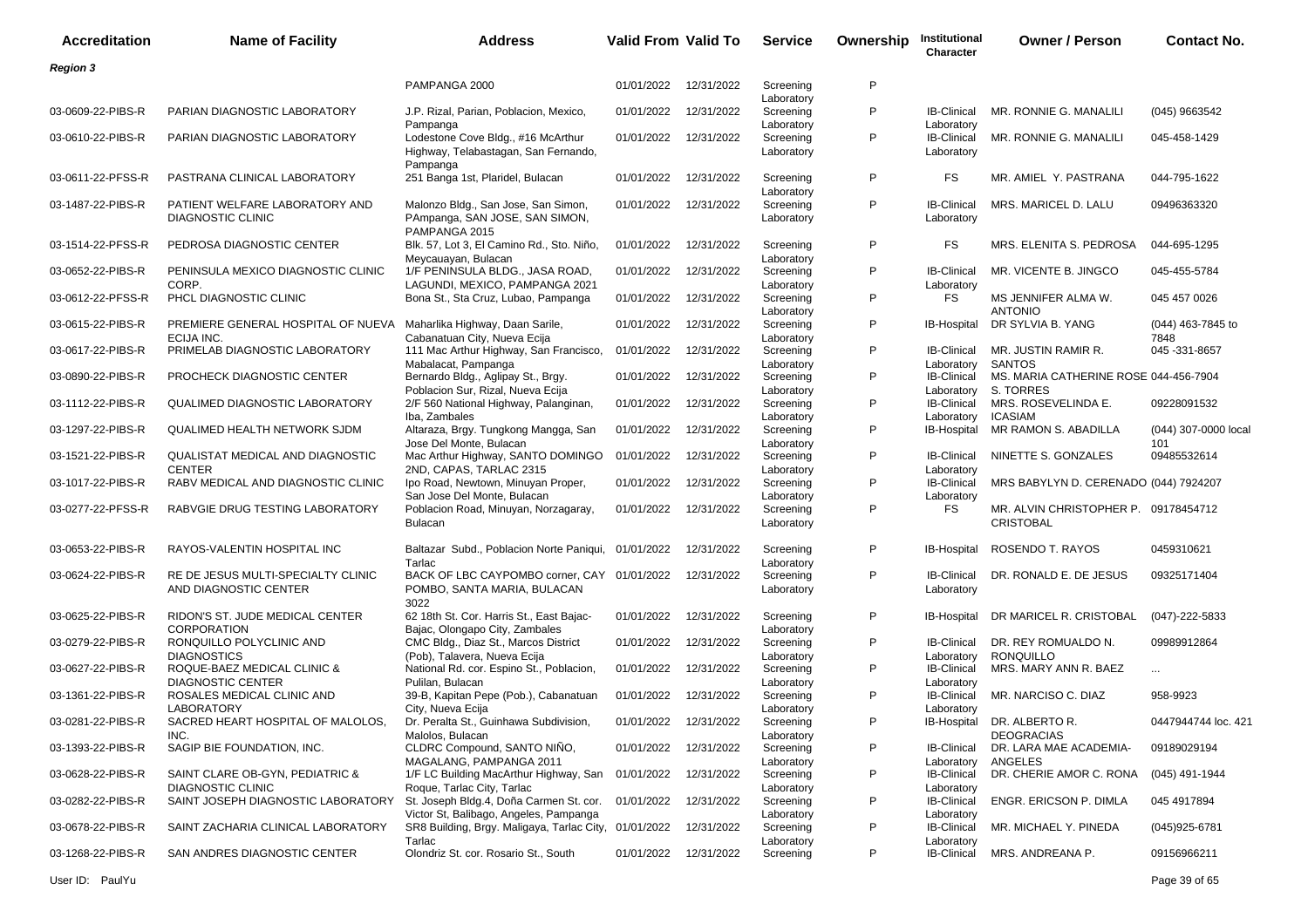| <b>Accreditation</b> | <b>Name of Facility</b>                                                          | <b>Address</b>                                                                                         | <b>Valid From Valid To</b> |            | <b>Service</b>                        | Ownership                             | Institutional<br>Character                     | <b>Owner / Person</b>                    | <b>Contact No.</b> |
|----------------------|----------------------------------------------------------------------------------|--------------------------------------------------------------------------------------------------------|----------------------------|------------|---------------------------------------|---------------------------------------|------------------------------------------------|------------------------------------------|--------------------|
| <b>Region 3</b>      |                                                                                  |                                                                                                        |                            |            |                                       |                                       |                                                |                                          |                    |
|                      |                                                                                  | Poblacion, Masinloc, Zambales                                                                          | 01/01/2022                 | 12/31/2022 | Laboratory                            | P                                     | Laboratory                                     | <b>DUMAWING</b>                          |                    |
| 03-1113-22-GIBS-R    | SAN JOSE CITY HEALTH OFFICE DRUG<br><b>TESTING LABORATORY</b>                    | Raymundo Eugenio Pob., San Jose City,<br>Nueva Ecija                                                   | 01/01/2022                 | 12/31/2022 | Screening<br>Laboratory               | G-Local<br>Government Unit Laboratory | <b>IB-Clinical</b>                             | DR MARISSA B. BUNAO                      | 044-5114219        |
| 03-0633-22-PIBS-R    | SANTA ELENA DIAGNOSTIC CENTER                                                    | BURGOS AVE., SANGITAN,<br>CABANATUAN CITY, NUEVA ECIJA<br>3100                                         | 01/01/2022                 | 12/31/2022 | Screening<br>Laboratory               | P                                     | <b>IB-Clinical</b><br>Laboratory               | MRS. NECYFORA M. DULAY                   | 044-4633857        |
| 03-0630-22-PFSS-R    | SANTA ELENA DIAGNOSTIC CENTER                                                    | Dr. Gonzales St., Tibag, Baliuag, Bulacan 01/01/2022                                                   |                            | 12/31/2022 | Screening<br>Laboratory               | P                                     | FS                                             | MRS NECYFORA M. DULAY                    | 044-766-4526       |
| 03-1469-22-PIBS-R    | SCZ MEDICAL CLINIC, LAB. XRAY                                                    | 251 National Road, Poblacion South, Sta. 01/01/2022<br>Cruz, Zambales                                  |                            | 12/31/2022 | Screening<br>Laboratory               | P                                     | <b>IB-Clinical</b><br>Laboratory               | DR. AGNES M. VER                         | 09215633989        |
| 03-0635-22-PIBS-R    | SEÑOR STO. NIÑO HOSPITAL, INC.                                                   | Burgos St., Poblacion B, Camiling, Tarlac 01/01/2022                                                   |                            | 12/31/2022 | Screening<br>Laboratory               | P                                     | <b>IB-Hospital</b>                             | DR. RONALDO M. TOLEDO                    | 045-934-0176       |
| 03-0636-22-PIBS-R    | SINGAPORE MEDICAL LABORATORIES, INC.                                             | GF Alta Claro Bldg., McArthur Hi-way,<br>San Pablo St., Brgy. Claro M. Recto,<br>Angeles, Pampanga     | 01/01/2022                 | 12/31/2022 | Screening<br>Laboratory               | P                                     | <b>IB-Clinical</b><br>Laboratory               | RHEA A. GOMEZ                            | 09177091577        |
| 03-0284-22-PIBS-R    | SJ ORBE MEDICAL AND LABORATORY<br><b>CLINIC</b>                                  | 36 General Pacheco St., Calvario,<br>Meycauayan, Bulacan                                               | 01/01/2022                 | 12/31/2022 | Screening<br>Laboratory               | P                                     | <b>IB-Clinical</b><br>Laboratory               | DR. SUSAN J. ORBE                        | 3230903            |
| 03-1114-22-PIBS-R    | SKYLINE HOSPITAL AND MEDICAL CENTER                                              | SKYLINE DRIVE COR. QUIRINO<br>HIGHWAY, TUNGKONG MANGGA,<br>CITY OF SAN JOSE DEL MONTE,<br>BULACAN 3023 | 01/01/2022                 | 12/31/2022 | Screening<br>Laboratory               | P                                     | IB-Hospital                                    | BONIFACIO D. BALDONADO                   | (02)2115245        |
| 03-0637-22-PIBS-R    | ST. ALBERT MEDICAL AND DIAGNOSTIC<br><b>CLINIC</b>                               | Melanio's Building, Maharlika Highway<br>Corner Gabaldon St., CABANATUAN<br>CITY. NUEVA ECIJA 3100     | 01/01/2022                 | 12/31/2022 | Screening<br>Laboratory               | P                                     | <b>IB-Clinical</b><br>Laboratory               | DR. ALBERTO S. ABAD                      | 0443299132         |
| 03-1529-22-PIBS-R    | ST. ANASTASIA DIAGNOSTIC LABORATORY                                              | #234, SANTO DOMINGO 2ND, CAPAS,<br>TARLAC 2315                                                         | 01/01/2022                 | 12/31/2022 | Screening<br>Laboratory               | P                                     | <b>IB-Clinical</b><br>Laboratory               | MR. MICHAEL Y. PINEDA                    | 09177723945        |
| 03-1115-22-PFSS-R    | ST. LOUIS DIAGNOSTIC LABORATORY                                                  | BG Plaza cor. Recto & Burgos St., Brgy.2 01/01/2022<br>Baler, Aurora                                   |                            | 12/31/2022 | Screening                             | P                                     | FS                                             | MR. JASON G. MARTINEZ                    | 09190740768        |
| 03-0289-22-PFSS-R    | ST. VINCENT'S CLINICAL LABORATORY II                                             | Paseo Del Congreso St., San Gabriel,                                                                   | 01/01/2022                 | 12/31/2022 | Laboratory<br>Screening               | P                                     | FS                                             | TERESITA M. LADIA                        | $(044)791 - 6477$  |
| 03-0286-22-PFSS-R    | ST. VINCENT'S CLINICAL LABORATORY                                                | Malolos City, Bulacan<br>222 Tanjeco St., San Vicente, Malolos,<br><b>Bulacan</b>                      | 01/01/2022                 | 12/31/2022 | Laboratory<br>Screening               | P                                     | <b>FS</b>                                      | MRS. TERESITA M. LADIA                   | 791-1230           |
| 03-0638-22-GIBS-R    | SUBIC BAY DISPENSARY LABORATORY                                                  | Bldg 280, Dewey Ave., Subic Bay<br>Freeport Zone, Olongapo City, Zambales                              | 01/01/2022                 | 12/31/2022 | Laboratory<br>Screening               | G-Local<br>Government Unit            | IB-Hospital                                    | DR. RICARDO E. ECLARIN                   | 047-252-4380       |
| 03-0639-22-PIBS-R    | SUBIC FAMILY CARE AND DIAGNOSTIC<br><b>CENTER</b>                                | 0229 Rizal St., Baraca-Camachile, Subic,<br>Zambales                                                   | 01/01/2022                 | 12/31/2022 | Laboratory<br>Screening<br>Laboratory | P                                     | <b>IB-Clinical</b><br>Laboratory               | M.D. RIZALINA M. GONZALES (047)2323810   |                    |
| 03-0641-22-PIBS-R    | TALON GENERAL HOSPITAL                                                           | Talon Bldg., F. Tañedo St., Poblacion,<br>Tarlac                                                       | 01/01/2022                 | 12/31/2022 | Screening<br>Laboratory               | P                                     | IB-Hospital                                    | MR. ENRICO JUAN P. TALON 045-9821400     |                    |
| 03-0643-22-GIBS-R    | TARLAC DRUG RECOVERY CLINIC AND                                                  | Hospital Drive, San Vicente, Tarlac City,                                                              | 01/01/2022                 | 12/31/2022 | Screening                             | G-Local                               | <b>IB-Clinical</b>                             | MS. SUSAN A. YAP                         | (045) 982 1234     |
| 03-0644-22-PIBS-R    | DRUG TESTING LABORATORY<br>TEC HEALTH MEDICAL CLINIC AND                         | Tarlac<br>EMA Town Center, El Camino Road,                                                             | 01/01/2022                 | 12/31/2022 | Laboratory<br>Screening               | Government Unit<br>P                  | Laboratory<br><b>IB-Clinical</b>               | DR. KENT LEY TROY C.                     | 09178815368        |
| 03-1348-22-PIBS-R    | <b>DIAGNOSTIC CENTER</b><br>TESTA HEALTH MEDICAL AND DIAGNOSTIC<br><b>CENTER</b> | Camalig, Meycauayan City, Bulacan<br>Tinio Street, San Vicente (Pob.) Gapan                            | 01/01/2022                 | 12/31/2022 | Laboratory<br>Screening               | P                                     | Laboratory<br><b>IB-Clinical</b>               | <b>CUYCO</b><br>SHEILA MARIE A. NEBRIJA  | 09175746328        |
| 03-0646-22-PIBS-R    | TLC DIAGNOSTIC LABORATORY                                                        | City, Nueva Ecija<br>J.P. Rizal St., Paliwas, Obando, Bulacan                                          | 01/01/2022                 | 12/31/2022 | Laboratory<br>Screening               | P                                     | Laboratory<br><b>IB-Clinical</b>               | MS. LOURDES C. VILLAMOR                  | 0287099140         |
| 03-1269-22-PIBS-R    | TMC AMBULATORY SURGICAL CENTER<br>CLARK                                          | Berthaphil Compound 3, Jose Abad<br>Santos Avenue, Clark Freeport Zone,                                | 01/01/2022 12/31/2022      |            | Laboratory<br>Screening<br>Laboratory | P                                     | Laboratory<br><b>IB-Clinical</b><br>Laboratory | DR. ALMARIO G. JABSON                    | 4991522            |
| 03-0654-22-PIBS-R    | TOMAS VILLASEÑOR DIAGNOSTIC CENTER                                               | Pampanga<br>79 Tecson St., San Jose, San Miguel,<br>Bulacan, SAN JOSE, SAN MIGUEL,                     | 01/01/2022 12/31/2022      |            | Screening<br>Laboratory               | P                                     | <b>IB-Clinical</b><br>Laboratory               | MR. TOMAS D. VILLASEÑOR 044-678-1355     |                    |
| 03-0647-22-PFSS-R    | TRIBOA MEDTECH, INC.                                                             | BULACAN 3011<br>2/F Timesquare Bldg., Sta. Riita Road,                                                 | 01/01/2022                 | 12/31/2022 | Screening                             | P                                     | FS                                             | DR LEONCIO H. DOMDOM                     | 047-252-8242       |
| 03-0648-22-PIBS-R    | V.L. MAKABALI MEMORIAL HOSPITAL, INC.                                            | SBFZ, Olongapo City, Zambales<br>B. Mendoza St., Sto. Rosario (Pob.), City                             | 01/01/2022                 | 12/31/2022 | Laboratory<br>Screening               | P                                     | <b>IB-Hospital</b>                             | DR. JOSEPH GEORGE G.                     | 0459612442         |
| 03-1591-22-PIBS-R    | WESLEYAN UNIVERSITY                                                              | of San Fernando, Pampanga<br>Tandang St., Mabini Extension,<br>Cabanatuan City, Nueva Ecija            | 01/01/2022                 | 12/31/2022 | Laboratory<br>Screening<br>Laboratory | P                                     | IB-Hospital                                    | <b>TAMAYO</b><br><b>GONZALO B. ROMAN</b> | 940-9859 loc 110   |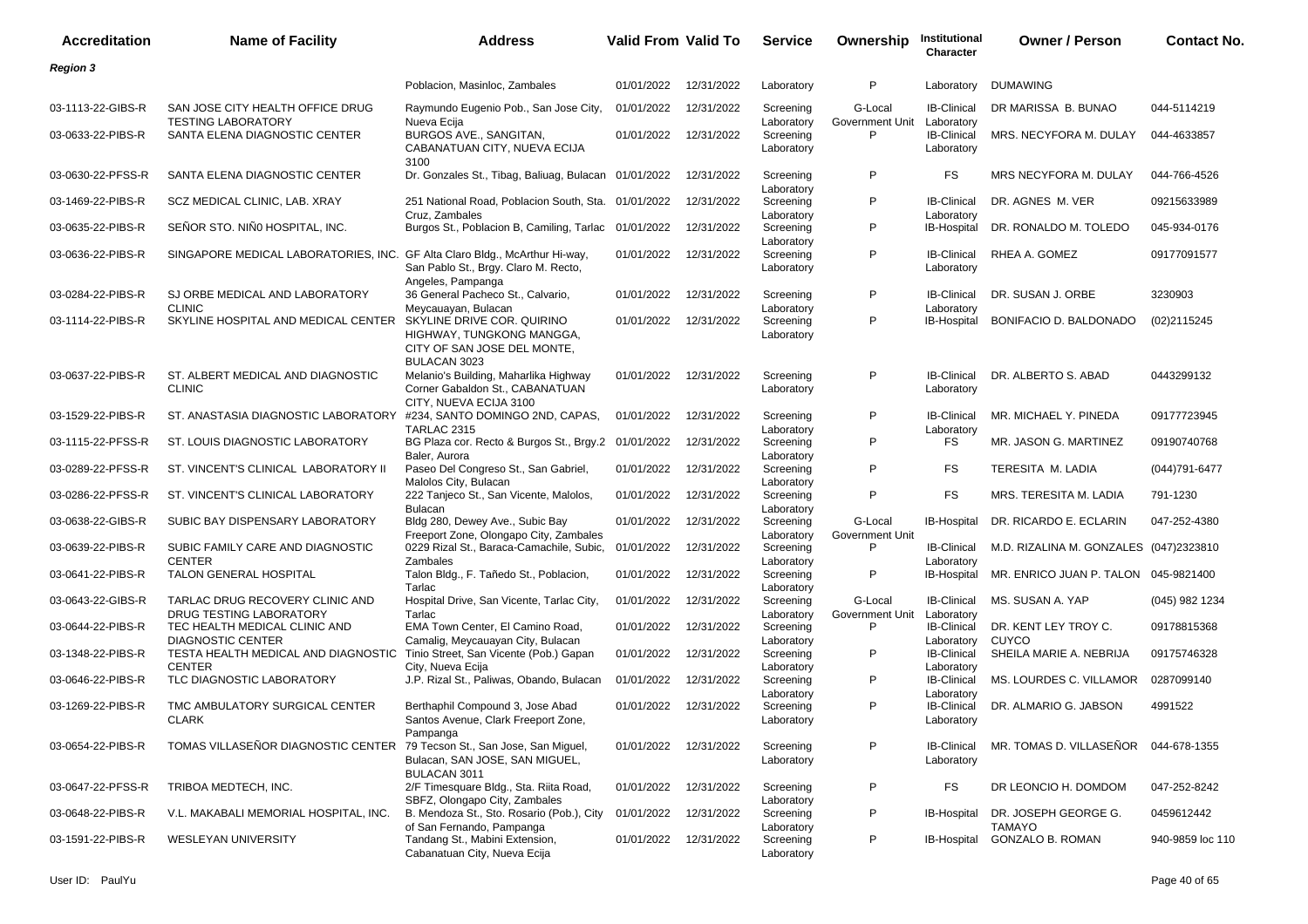| <b>Accreditation</b> | <b>Name of Facility</b>                  | <b>Address</b>                                    | Valid From Valid To      | <b>Service</b>          | Ownership | <b>Institutional</b><br>Character | <b>Owner / Person</b> | Contact No.    |
|----------------------|------------------------------------------|---------------------------------------------------|--------------------------|-------------------------|-----------|-----------------------------------|-----------------------|----------------|
| <b>Region 3</b>      |                                          |                                                   |                          |                         |           |                                   |                       |                |
| 03-0650-22-PIBS-R    | XCELLAB DIAGNOSTIC AND IMAGING<br>CENTER | Hilario Street, Cut-Cut 1, Tarlac City,<br>Tarlac | 12/31/2022<br>01/01/2022 | Screening<br>Laboratory |           | <b>IB-Clinical</b><br>Laboratory  | MR ORLANDO R. AGDEPPA | (045) 925 6058 |
| Total Region 3:      | 186                                      |                                                   |                          |                         |           |                                   |                       |                |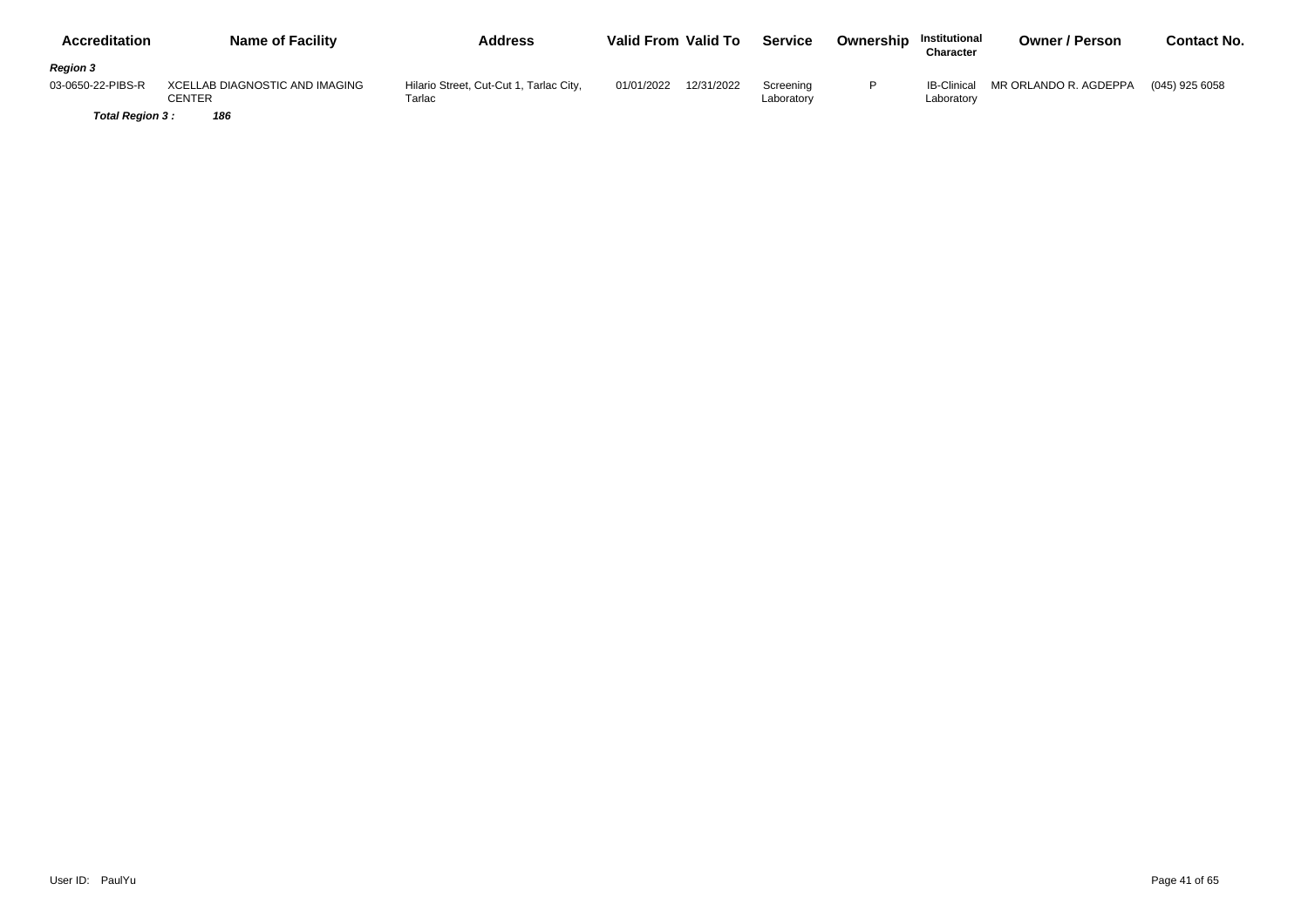| <b>Accreditation</b> | <b>Name of Facility</b>                                         | <b>Address</b>                                                                                     | Valid From Valid To |            | <b>Service</b>          | Ownership                | Institutional<br>Character       | <b>Owner / Person</b>                                         | <b>Contact No.</b>        |
|----------------------|-----------------------------------------------------------------|----------------------------------------------------------------------------------------------------|---------------------|------------|-------------------------|--------------------------|----------------------------------|---------------------------------------------------------------|---------------------------|
| <b>Region 4A</b>     |                                                                 |                                                                                                    |                     |            |                         |                          |                                  |                                                               |                           |
| 4A-1349-22-PFSS-R    | A-O LINK MEDICAL AND DIAGNOSTIC<br><b>CENTER</b>                | Unit #7 Commercial Bldg, Romanville<br>Subd, San Fernando, Malvar, Batangas                        | 01/01/2022          | 12/31/2022 | Screening<br>Laboratory | P                        | FS                               | MR. LOUISVILLE V. ONATE                                       | (043) 403 6786            |
| 4A-0352-22-PFSS-R    | ABM LABORATORY AND DRUGTEST                                     | #2 Sumulong St., Dolores, Taytay, Rizal                                                            | 01/01/2022          | 12/31/2022 | Screening<br>Laboratory | P                        | FS                               | MRS. DONABEL B. MANALO                                        | 0998-3254083              |
| 4A-1418-22-PIBS-R    | ABR MULTI SPECIALTY CLINIC,<br><b>DIAGNOSTIC &amp; PHARMACY</b> | Tavera St., Tavera(Pob.), Pakil, Laguna                                                            | 01/01/2022          | 12/31/2022 | Screening<br>Laboratory | P                        | <b>IB-Clinical</b><br>Laboratory | MS. ANA LIZA C. ROMEO                                         | 5720869                   |
| 4A-0342-22-PIBS-R    | ACCUCELL DIAGNOSTIC CENTER                                      | Rm. 219-221 Femar Bldg. M.L Quezon,<br>San Roque(POB.), Antipolo City, Rizal                       | 01/01/2022          | 12/31/2022 | Screening<br>Laboratory | P                        | <b>IB-Clinical</b><br>Laboratory | MR. GILBERT S. DIZON                                          | 86966751-52/8571-<br>9110 |
| 4A-0340-22-PIBS-R    | ACCUCELL DIAGNOSTIC CENTER                                      | Sen. Lorenzo Sumulong Memorial Circle,<br>San Roque, Antipolo City, Rizal                          | 01/01/2022          | 12/31/2022 | Screening<br>Laboratory | P                        | <b>IB-Clinical</b><br>Laboratory | MR. GILBERT S. DIZON                                          | 0286976876                |
| 4A-0353-22-PIBS-R    | ACCUCHRIST DIAGNOSTIC LABORATORY                                | #3 Sumulong St., Brgy. San Juan,<br>Morong, Rizal                                                  | 01/01/2022          | 12/31/2022 | Screening<br>Laboratory | P                        | <b>IB-Clinical</b><br>Laboratory | MRS. LOLITA F. GERONIMO                                       | 7213-6073                 |
| 4A-0354-22-PFSS-R    | ACCUPROBE DRUG TESTING CENTER                                   | Unit 2D 2/F Aguirre Bldg., Garcia St.,<br>Brgy. Nueva, San Pedro, Laguna                           | 01/01/2022          | 12/31/2022 | Screening<br>Laboratory | P                        | FS                               | MS. NICA ALEXIS G. MINOR                                      | 0286889960                |
| 4A-0355-22-PIBS-R    | ACCUREMED DIAGNOSTIC CLINIC AND<br><b>LABORATORY</b>            | Block 34 Lot 12, Narra I, Silang, Cavite                                                           | 01/01/2022          | 12/31/2022 | Screening<br>Laboratory | P                        | <b>IB-Clinical</b><br>Laboratory | MS. ELIZABETH R.<br><b>CAYCHINGCO</b>                         | 046 4339980               |
| 4A-1566-22-PIBS-R    | ADMC PHARMACY AND DIAGNOSTIC<br><b>CORPORATION</b>              | J. De Leon St., Pagsawitan, Sta. Cruz,<br>Laguna                                                   | 01/01/2022          | 12/31/2022 | Screening<br>Laboratory | P                        | <b>IB-Clinical</b><br>Laboratory | DR. BRYAN S. BANATLAO                                         | $(049)$ 501-1560          |
| 4A-0356-22-PIBS-R    | ADRAMEDIX MEDICAL AND DIAGNOSTIC<br><b>CENTER</b>               | F. T. Catapusan St., Plaza Aldea, Tanay,<br>Rizal                                                  | 01/01/2022          | 12/31/2022 | Screening<br>Laboratory | P                        | <b>IB-Clinical</b><br>Laboratory | MRS. LORELYN V.<br>ADRANEDA                                   | 654-9545                  |
| 4A-0613-22-PFSS-R    | ADSL DRUG SCREENING LABORATORY<br>AND MEDICAL CLINIC            | 2/F JLL Bldg., Pag-Asa, Binangonan,<br>Rizal                                                       | 01/01/2022          | 12/31/2022 | Screening<br>Laboratory | P                        | FS                               | MS. MELANIE M. URBANO                                         | 09178401381               |
| 4A-0891-22-PIBS-R    | ADVENT HEALTH MEDICAL AND<br><b>DIAGNOSTIC CLINIC</b>           | 2/F Don Onofre Bldg.2, National<br>Highway, Brgy. Sala, Cabuyao, Laguna                            | 01/01/2022          | 12/31/2022 | Screening<br>Laboratory | P                        | <b>IB-Clinical</b><br>Laboratory | MRS. DIANA L. ALATIIT                                         | na                        |
| 4A-1550-22-PIBS-R    | AGL MEDICAL AND DIAGNOSTIC CLINIC                               | Unit 9 & 10 2/F, Kayakas Bldg., Purok<br>Ilaya, Brgy. Timbao, Binan City, Laguna                   | 01/01/2022          | 12/31/2022 | Screening<br>Laboratory | P                        | <b>IB-Clinical</b><br>Laboratory | MR. REY ANTHONY D.<br><b>ABABON</b>                           | 09998844596               |
| 4A-0357-22-PIBS-R    | ALANA'S CARE LABORATORIES &<br>DIAGNOSTICS CENTER, INC.         | 2ND LEVEL, PABO REAL BLDG., GOV.<br>FERRER POB. (BGY. 1), GENERAL<br>TRIAS, CAVITE 4107            | 01/01/2022          | 12/31/2022 | Screening<br>Laboratory | P                        | <b>IB-Clinical</b><br>Laboratory | MRS JOAHNA T. SISON                                           | 0464295662                |
| 4A-1612-22-PIBS-R    | AMRAH DIAGNOSTIC CENTER                                         | 382 JP CORONADO ST., POBLACION I<br>(POB.), NAGCARLAN, LAGUNA 4000                                 | 01/01/2022          | 12/31/2022 | Screening<br>Laboratory | P                        | <b>IB-Clinical</b><br>Laboratory | MS. MEYVELINDA B.<br><b>OPULENCIA</b>                         | 0493102592                |
| 4A-0358-22-PIBS-R    | AN ARCHY CLINICAL LABORATORY                                    | Narra Avenue, Narra, San Pedro, Laguna 01/01/2022                                                  |                     | 12/31/2022 | Screening<br>Laboratory | P                        | <b>IB-Clinical</b><br>Laboratory | MR. ELORDINO S. PIODOS                                        | 869-8163                  |
| 4A-1586-22-GIBS-R    | ARESCOM INFIRMARY                                               | Camp Riego De Dios, Paradahan I,<br>Tanza, Cavite                                                  | 01/01/2022          | 12/31/2022 | Screening<br>Laboratory | G-AFP/PNP                | IB-Hospital                      | DR. MA. LINDA E. OROPESA                                      | 09168757940               |
| 4A-0293-22-PFSS-R    | ASHER DRUG TESTING LABORATORY                                   | 117 M. L. Quezon St., San Roque,<br>Antipolo City, Rizal                                           | 01/01/2022          | 12/31/2022 | Screening<br>Laboratory | P                        | <b>FS</b>                        | MR. AZEN S. DELA CRUZ                                         | 02-251-22-21              |
| 4A-0359-22-PFSS-R    | ASJ MEDICAL & DIAGNOSTIC CLINIC                                 | CENTENNIAL BLDG. DIEZMO RD,<br>PULO, CABUYAO, LAGUNA 4025                                          | 01/01/2022          | 12/31/2022 | Screening<br>Laboratory | P                        | FS                               | MS. MA AILEEN S. JAEN                                         | 049-5447323               |
| 4A-1577-22-PIBS-R    | ASSUMPTION SPECIALTY HOSPITAL &<br>MEDICAL CENTER, INC.         | Sumulong Highway, Dela Paz, Antipolo<br>City, Rizal                                                | 01/01/2022          | 12/31/2022 | Screening<br>Laboratory | P                        | IB-Hospital                      | RUFINO E. CHAN                                                | 8248-5500                 |
| 4A-1022-22-PIBS-R    | AVA HEALTH ARRAY INC.                                           | The Strip Junction Wisdom Ave.,<br>Carmelray Industrial Park I, Canlubang,<br>Calamba City, Laguna | 01/01/2022          | 12/31/2022 | Screening<br>Laboratory | P                        | <b>IB-Clinical</b><br>Laboratory | MARCEL JOSEPH I. ALCARAZ 09260713670                          |                           |
| 4A-1155-22-PIBS-R    | AVALON DIAGNOSTIC CENTER                                        | B3 L20 Camia St., Venice Homes Subd.,<br>San Andres, Cainta, Rizal                                 | 01/01/2022          | 12/31/2022 | Screening<br>Laboratory | P                        | <b>IB-Clinical</b><br>Laboratory | DR. ALEXANDER B. DIAZ                                         | 8656-0414                 |
| 4A-0896-22-PIBS-R    | AVENTUS MEDICAL CARE INC.                                       | Units 5,6,7,8,9 Carvajal Bldg. II, National<br>Highway, Brgy. Balibago, Sta. Rosa,<br>Laguna       | 01/01/2022          | 12/31/2022 | Screening<br>Laboratory | P                        | <b>IB-Clinical</b><br>Laboratory | RITA ANGELA S. GATUSLAO                                       | (049) 5300410             |
| 4A-0344-22-PIBS-R    | AVENTUS MEDICAL CARE, INC.                                      | Paciano Rizal, Calamba City, Laguna                                                                | 01/01/2022          | 12/31/2022 | Screening<br>Laboratory | P                        | <b>IB-Clinical</b><br>Laboratory | EVELYN G. LELIS                                               | 0495081806                |
| 4A-0296-22-PFSS-R    | BALAYAN MED. CLINIC & LAB. SERV. &<br>DRUG TESTING LAB.         | Tolentino Blvd., Brgy. 10 (Pob.), Balayan, 01/01/2022<br>Batangas                                  |                     | 12/31/2022 | Screening<br>Laboratory | P                        | FS                               | DRA. MEMARIBEL P.<br><b>MARTINEZ</b>                          | 043-9213948               |
| 4A-0360-22-PFSS-R    | BATANGAS CLINICAL LABORATORY                                    | 32 Ramos Bldg., D. Silang St., Brgy. 19,<br>Batangas City, Batangas                                | 01/01/2022          | 12/31/2022 | Screening<br>Laboratory | P                        | FS                               | MR. WENCESLAO A. CUZ                                          | 043-722-2473              |
| 4A-0614-22-GIBS-R    | BATANGAS MEDICAL CENTER                                         | Capitol Site, Kumintang Ibaba, Batangas<br>City, Batangas                                          | 01/01/2022          | 12/31/2022 | Screening<br>Laboratory | G-National<br>Government | IB-Hospital                      | BATANGAS MEDICAL CENTER (043)740-8307<br>DEPARTMENT OF HEALTH | loc.1099                  |
| 4A-0361-22-PIBS-R    | BCA MEDICAL DISTRIBUTION AND<br><b>DIAGNOSTIC CENTER</b>        | 3525 Gen. Malvar Avenue, BARANGAY II 01/01/2022 12/31/2022<br>(POB.), SANTO TOMAS, BATANGAS        |                     |            | Screening<br>Laboratory | P                        | <b>IB-Clinical</b><br>Laboratory | MR. BENSON MARK R.<br><b>RIVERA</b>                           | 0434305841                |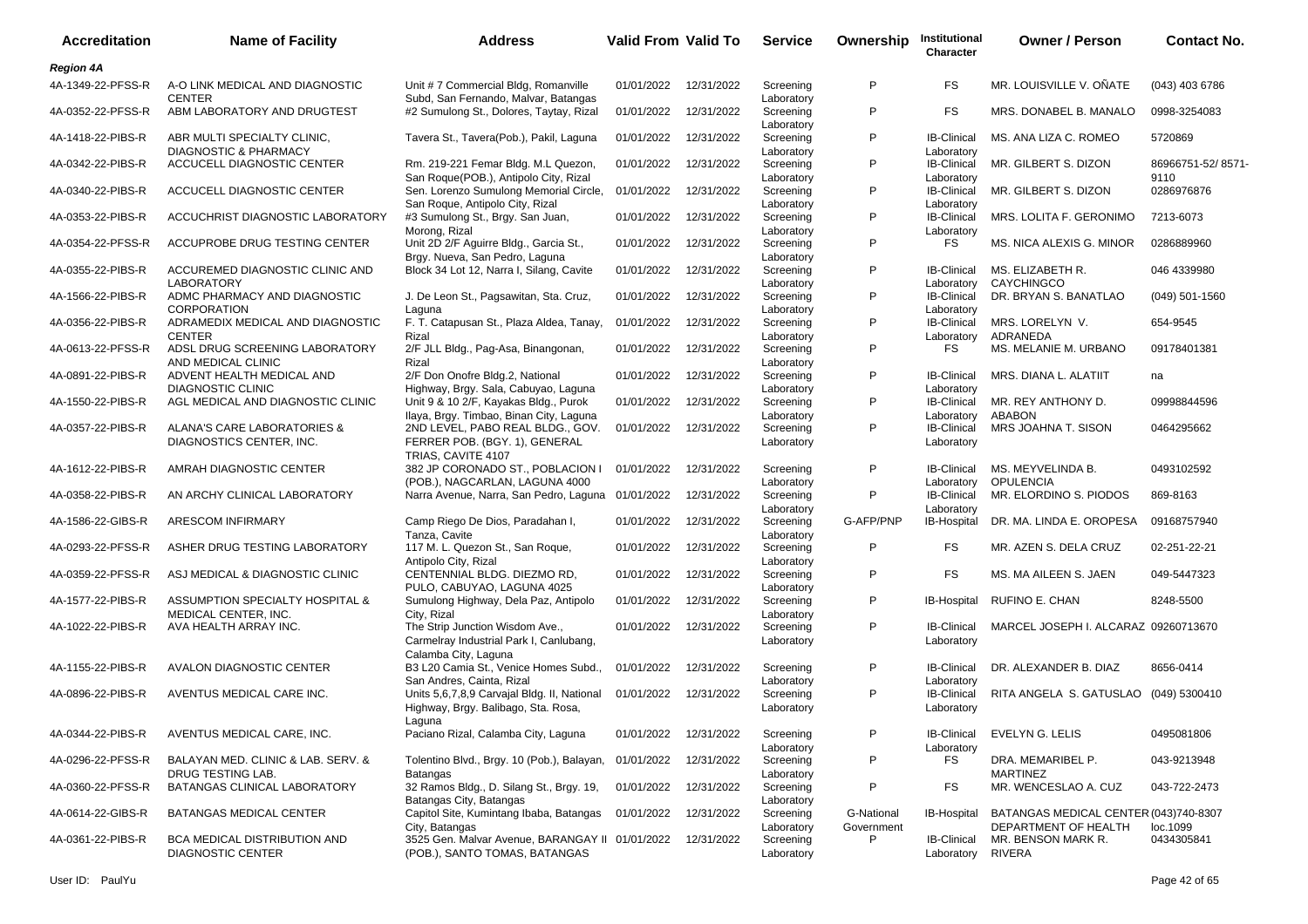| <b>Accreditation</b> | <b>Name of Facility</b>                                                                             | <b>Address</b>                                                                                       | Valid From Valid To |            | <b>Service</b>                        | Ownership | Institutional<br>Character       | <b>Owner / Person</b>                            | Contact No.                                           |
|----------------------|-----------------------------------------------------------------------------------------------------|------------------------------------------------------------------------------------------------------|---------------------|------------|---------------------------------------|-----------|----------------------------------|--------------------------------------------------|-------------------------------------------------------|
| <b>Region 4A</b>     |                                                                                                     |                                                                                                      |                     |            |                                       |           |                                  |                                                  |                                                       |
|                      |                                                                                                     | 4234                                                                                                 | 01/01/2022          | 12/31/2022 | Screening                             | P         |                                  |                                                  |                                                       |
| 4A-1497-22-PIBS-R    | BEYOND MEDICAL HUB INC.                                                                             | EJ Bldg., Dona Concha Pastor Road,                                                                   | 01/01/2022          | 12/31/2022 | Laboratory<br>Screening               | P         | <b>IB-Clinical</b>               | MA. JACINTA VICTORIA T.                          | $\ddotsc$                                             |
| 4A-0362-22-PIBS-R    | BINAKAYAN HOSPITAL AND MEDICAL                                                                      | Pallocan West, Batangas City, Batangas<br>175 Covelandia Road, BALSAHAN-                             | 01/01/2022          | 12/31/2022 | Laboratory<br>Screening               | P         | Laboratory<br>IB-Hospital        | LUALHATI<br>DR. MACRINA ISABEL B.                | $(046)516 - 0500$                                     |
| 4A-0363-22-PIBS-R    | CENTER, INC.<br>BINANGONAN LAKEVIEW HOSPITAL INC.                                                   | BISITA, KAWIT, CAVITE 4104<br>Km.31 Manila East Road, Brgy. Tagpos,                                  | 01/01/2022          | 12/31/2022 | Laboratory<br>Screening               | P         |                                  | <b>HAYAG</b><br>IB-Hospital DR. ROSEMARIE C. LEI | 570-0791                                              |
| 4A-0364-22-PIBS-R    | <b>BIO-AID DIAGNOSTIC CENTER</b>                                                                    | Binangonan, Rizal<br>Block 1 Lot 4, DBB Fatima 1,<br>Dasmariñas, Cavite                              | 01/01/2022          | 12/31/2022 | Laboratory<br>Screening<br>Laboratory | P         | <b>IB-Clinical</b><br>Laboratory | ENGR CLODUALDO S.<br><b>NARCISO</b>              | $(046)$ 8511453/ $(046)$<br>8510703/ (046)<br>4249685 |
| 4A-0298-22-PIBS-R    | BIOHEALTH MEDICAL CLINIC AND<br>DIAGNOSTICS CORP.                                                   | 248 General Trias Drive, Tejeros<br>Convention, Rosario, Cavite                                      | 01/01/2022          | 12/31/2022 | Screening<br>Laboratory               | P         | <b>IB-Clinical</b><br>Laboratory | DR. YUN HSING LIN-GO                             | (046) 432 3288                                        |
| 4A-0300-22-PIBS-R    | BLESSED DIAGNOSTIC LABORATORY                                                                       | #20 Malabanan St., Poblacion 3, Laurel,<br><b>Batangas</b>                                           | 01/01/2022          | 12/31/2022 | Screening<br>Laboratory               | P         | <b>IB-Clinical</b><br>Laboratory | MS. IVY D. AGOJO                                 | 09495026300                                           |
| 4A-0301-22-PFSS-R    | BLOODCARE MEDICAL LABORATORY                                                                        | B1, L13 A. Mabini St., Burgos, Rodriguez, 01/01/2022<br>Rizal                                        |                     | 12/31/2022 | Screening<br>Laboratory               | P         | <b>FS</b>                        | MS GAY P. PELAGIO                                | 02-8997-2265                                          |
| 4A-0365-22-PIBS-R    | CABUYAO MEDICAL CLINIC & PHARMACY                                                                   | 83 Limcaoco Subd., BARANGAY TRES<br>(POB.), CABUYAO, LAGUNA 4025                                     | 01/01/2022          | 12/31/2022 | Screening<br>Laboratory               | P         | <b>IB-Clinical</b><br>Laboratory | MR. RODOLFO P. ALOVERA                           | 049-5310192                                           |
| 4A-0366-22-PIBS-R    | CALAMBA DOCTORS' HOSPITAL                                                                           | Km. 48, National Highway, Parian,<br>Calamba City, Laguna                                            | 01/01/2022          | 12/31/2022 | Screening                             | P         | IB-Hospital                      | DR. DOMINGO O. AMISTAD                           | (049) 545-7371                                        |
| 4A-0371-22-PIBS-R    | CALAMBA MEDICAL CENTER DRUG<br><b>TESTING LABORATORY</b>                                            | Crossing, Real, Calamba City, Laguna                                                                 | 01/01/2022          | 12/31/2022 | Laboratory<br>Screening               | P         | IB-Hospital                      | MRS. EDEN R. CABRERA                             | (049)545-6080 local<br>5205                           |
| 4A-0372-22-PIBS-R    | CARMONA HOSPITAL & MEDICAL CENTER,<br>INC.                                                          | Macaria Business Center, Governor's<br>Drive cor. Purificacion St., Mabuhay,<br>Carmona, Cavite      | 01/01/2022          | 12/31/2022 | Laboratory<br>Screening<br>Laboratory | P         |                                  | IB-Hospital DR, AMANDO A, RACPAN                 | $(046)419-8110$                                       |
| 4A-0373-22-GIBS-R    | CAVITE NAVAL HOSPITAL LABORATORY                                                                    | Pascual Ledesma Naval Station, Fort San 01/01/2022<br>Felipe, Cavite City, Cavite                    |                     | 12/31/2022 | Screening<br>Laboratory               | G-AFP/PNP | IB-Hospital                      | WILFREDO F. SEVILLA                              | 046-431-0469                                          |
| 4A-0374-22-PIBS-R    | CENTER FOR HEALTH SERVICES (CHSI),<br>INC.                                                          | B31A L4C, Brookside Lane, San<br>Francisco, General Trias, Cavite                                    | 01/01/2022          | 12/31/2022 | Screening<br>Laboratory               | P         | <b>IB-Clinical</b><br>Laboratory | REYNALDO R. MARIANO                              | (046) 4122767                                         |
| 4A-1371-22-PIBS-R    | CHEDRICK LABORATORY & DIAGNOSTIC<br><b>CENTER</b>                                                   | F. Mangobos St., Brgy. I (POB.), Bauan,<br><b>Batangas</b>                                           | 01/01/2022          | 12/31/2022 | Screening<br>Laboratory               | P         | <b>IB-Clinical</b><br>Laboratory | MRS. CHERRY D. MACARAIG 043-4035686              |                                                       |
| 4A-0375-22-PIBS-R    | CHERONZELLE DIAGNOSTIC LABORATORY 2/F 290 San Vicente St., Brgy. Nueva,<br>X-RAY AND MEDICAL CLINIC | San Pedro, Laguna                                                                                    | 01/01/2022          | 12/31/2022 | Screening<br>Laboratory               | P         | <b>IB-Clinical</b><br>Laboratory | MRS. TERESITA Y. SOUZA                           | 8 808-6970                                            |
| 4A-0302-22-PFSS-R    | CITI_CARE ULTRASOUND SERVICES AND<br><b>DIAGNOSTIC CENTER</b>                                       | 002 Dr. J. Salud St., Brgy. Magdiwang,<br>Noveleta, Cavite                                           | 01/01/2022          | 12/31/2022 | Screening<br>Laboratory               | P         | <b>FS</b>                        | MR. RONALD D. CONVENTO 046-476-2516              |                                                       |
| 4A-0303-22-PIBS-R    | CITI_CARE ULTRASOUND SERVICES AND<br><b>DIAGNOSTIC CENTER</b>                                       | No. 12 Binakayan-Kanluran, Kawit,<br>Cavite                                                          | 01/01/2022          | 12/31/2022 | Screening<br>Laboratory               | P         | <b>IB-Clinical</b><br>Laboratory | MR. RONALD D. CONVENTO 0464817112                |                                                       |
| 4A-0376-22-PIBS-R    | CITY OF GENERAL TRIAS DOCTORS<br>MEDICAL CENTER, INC.                                               | Governors Drive, Manggahan, General<br>Trias, Cavite                                                 | 01/01/2022          | 12/31/2022 | Screening<br>Laboratory               | P         | IB-Hospital                      | DR. RICARDO M. BERONCAL 4162222 LOC.174          |                                                       |
| 4A-1525-22-PIBS-R    | CLINICA ANTIPOLO HOSPITAL & WELLNESS Lot 4, Sen. Lorenzo Sumulong Memorial<br>CENTER INC.           | Circle, Brgy. Dela Paz, Antipolo City,<br>Rizal                                                      | 01/01/2022          | 12/31/2022 | Screening<br>Laboratory               | P         | IB-Hospital                      | FARRAH HAIDEE LYNNE D.<br><b>PEDRACIO</b>        | 86959480                                              |
| 4A-0377-22-PIBS-R    | CLINICA LAGUNA MULTI SPECIALTY<br>CENTER AND DIAGNOSTIC INC.                                        | 1/F Unit 108, Parian Commerce Center,<br>Brgy. Parian, Calamaba City, Laguna                         | 01/01/2022          | 12/31/2022 | Screening<br>Laboratory               | P         | <b>IB-Clinical</b><br>Laboratory | DR ROCKY DANILO S. WILLIS 09178136647            |                                                       |
| 4A-0378-22-PIBS-R    | CLINICA LAGUNA MULTI SPECIALTY<br>CENTER AND DIAGNOSTIC INC.                                        | 2/F City Parkways Commercial Center,<br>Brgy. Banay-Banay, Cabuyao, Laguna                           | 01/01/2022          | 12/31/2022 | Screening<br>Laboratory               | P         | <b>IB-Clinical</b><br>Laboratory | DR ROCKY DANILO S. WILLIS 09171201293            |                                                       |
| 4A-0379-22-PFSS-R    | CLS DIAGNOSTIC AND MEDICAL CLINIC                                                                   | 2/F D.M. Ragasa Bldg., National<br>Highway, Brgy. Parian, Calamba City,                              | 01/01/2022          | 12/31/2022 | Screening<br>Laboratory               | P         | <b>FS</b>                        | MS. BARLYNE JANE B. YIM                          | 09659807604                                           |
| 4A-1554-22-PFSS-R    | COSTA MEDICA HEALTHCARE AND<br><b>DIAGNOSTIC CENTER</b>                                             | Laguna<br>Lot 1 Blk.2 Costa Verde, Remigion Bldg., 01/01/2022                                        |                     | 12/31/2022 | Screening                             | P         | FS                               | MS. MARIA CHRISTINA S.<br><b>NABUAB</b>          | (046)454-3467                                         |
| 4A-0380-22-PIBS-R    | CRM CLINICAL LABORATORY, DRUG                                                                       | Tejero, Rosario, Cavite<br>Gen Malvar Ave.,, Brgy. IV (POB.), Santo 01/01/2022                       |                     | 12/31/2022 | Laboratory<br>Screening               | P         | <b>IB-Clinical</b>               | MS. CYNTHIA R. MARANAN                           | (043)4305800                                          |
| 4A-0381-22-PIBS-R    | TESTING CENTER MEDICAL CLINIC<br>CROSS DRUG TESTING CENTER                                          | Tomas, Batangas<br>2/Floor, CRDM Bldg., Congressional Rd.                                            | 01/01/2022          | 12/31/2022 | Laboratory<br>Screening               | P         | Laboratory<br><b>IB-Clinical</b> | MS. NORIE L. LEGACION                            | $(046)840 - 2061$                                     |
| 4A-0466-22-PIBS-R    | CURIS LABORATORY AND DIAGNOSTIC                                                                     | Brgy. Maderan, GMA, Cavite<br>HINCH BLDG P. Canlapan St. cor<br>Apacible St, Batangas City, Batangas | 01/01/2022          | 12/31/2022 | Laboratory<br>Screening               | P         | Laboratory<br><b>IB-Clinical</b> | MS PATRICIA ANGELA B.                            | 043-402 4386                                          |
| 4A-1420-22-PIBS-R    | <b>CENTER</b><br>CYDON DIAGNOSTIC CENTER                                                            | MH del Pilar cor. Profugo St., Brgy.5,                                                               | 01/01/2022          | 12/31/2022 | Laboratory<br>Screening               | P         | Laboratory<br><b>IB-Clinical</b> | KING<br>MR. ANTHONY CARLO L.                     | 0427973483                                            |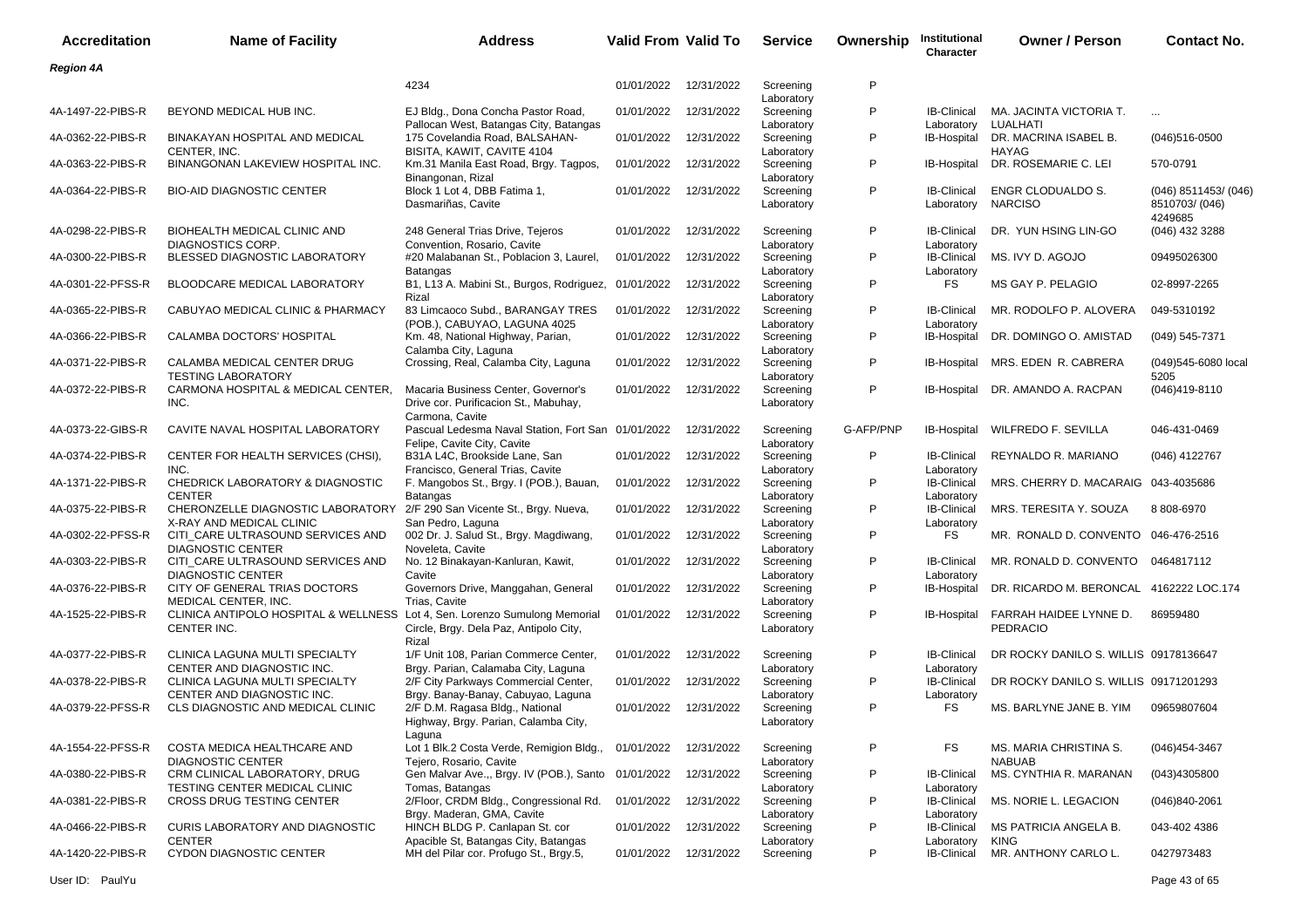| <b>Accreditation</b> | <b>Name of Facility</b>                                       | Address                                                                                                                | <b>Valid From Valid To</b> |            | <b>Service</b>                        | Ownership | Institutional<br>Character                     | <b>Owner / Person</b>                                 | <b>Contact No.</b>                      |
|----------------------|---------------------------------------------------------------|------------------------------------------------------------------------------------------------------------------------|----------------------------|------------|---------------------------------------|-----------|------------------------------------------------|-------------------------------------------------------|-----------------------------------------|
| <b>Region 4A</b>     |                                                               |                                                                                                                        |                            |            |                                       |           |                                                |                                                       |                                         |
|                      |                                                               | Lucena City, Quezon                                                                                                    | 01/01/2022                 | 12/31/2022 | Laboratory                            | P         | Laboratory                                     | MIRANDA                                               |                                         |
| 4A-0382-22-PIBS-R    | <b>CYGNETMED HEALTH SYSTEM</b>                                | National Highway, Tagapo, Santa Rosa,<br>Laguna                                                                        | 01/01/2022                 | 12/31/2022 | Screening<br>Laboratory               | P         | <b>IB-Clinical</b><br>Laboratory               | DR. JENNIELYN JOYCE S.<br><b>BERON-ROMULO</b>         | 049 3023017                             |
| 4A-0383-22-PIBS-R    | DANIEL O. MERCADO MEDICAL CENTER                              | No.1 Pres. Laurel Highway, City of                                                                                     | 01/01/2022                 | 12/31/2022 | Screening                             | P         | IB-Hospital                                    | DR. EDWIN MERCADO                                     | $(043)778 - 1810$                       |
| 4A-1034-22-PFSS-R    | DASMA-MEDICA DRUG TESTING CENTER                              | Tanauan, Batangas<br>#50 Don Placido Campos Ave. cor<br>J.Ramirez Zone I, Dasmarinas, Cavite                           | 01/01/2022                 | 12/31/2022 | Laboratory<br>Screening<br>Laboratory | P         | FS.                                            | DR. MA VANESSA G. SISON                               | $(046)$ 416 3056                        |
| 4A-0384-22-PIBS-R    | DASMARIÑAS CITY MEDICAL CENTER INC.                           | Salawag Crossing, Salawag,                                                                                             | 01/01/2022                 | 12/31/2022 | Screening                             | P         | IB-Hospital                                    | MR AL-HADAD D. KALON                                  | $(046)$ 483-9000                        |
| 4A-1174-22-PIBS-R    | DCEPS MEDICAL SERVICES CO.                                    | Dasmariñas, Cavite<br>A. Soriano Highway, Amaya I, Tanza,                                                              | 01/01/2022                 | 12/31/2022 | Laboratory<br>Screening               | P         | <b>IB-Clinical</b>                             | CHRISTMON EVAN P.                                     | 046 5307635                             |
| 4A-1270-22-PFSS-R    | DCLC HEALTHCARE DIAGNOSTICS INC.                              | Cavite<br>TRC Place, Sumulong Highway, Brgy.                                                                           | 01/01/2022                 | 12/31/2022 | Laboratory<br>Screening               | P         | Laboratory<br>FS.                              | SANTOS<br>VERONICA CAROLINE C. ONG 8-871-7557         |                                         |
| 4A-0873-22-PIBS-R    | DE LA SALLE - HSC DRUG TESTING LAB.                           | San Isidro, Cainta, Rizal<br>Angelo King Med. Research Ctr.,<br>Gov.D.Mangubat Ave., BUROL,<br>DASMARIÑAS, CAVITE 4114 | 01/01/2022                 | 12/31/2022 | Laboratory<br>Screening<br>Laboratory | P         | <b>IB-Hospital</b>                             | DR. ALICIA P. CATABAY                                 | 046-481-8000/02-<br>8988-3100 loc. 1118 |
| 4A-0616-22-PIBS-R    | DOC JITZ FAMILY CLINIC AND<br><b>LABORATORY FACILITY</b>      | 157 M.L. Quezon, San Roque, Antipolo<br>City, Rizal                                                                    | 01/01/2022                 | 12/31/2022 | Screening<br>Laboratory               | P         | <b>IB-Clinical</b><br>Laboratory               | DR. BENEDICTO U. DELA<br><b>ROSA</b>                  | 85703765                                |
| 4A-0874-22-PFSS-R    | DRUGCHECK PHILIPPINES, INC.                                   | Areza Town Center, Canlalay, Biñan,                                                                                    | 01/01/2022                 | 12/31/2022 | Screening                             | P         | FS                                             | MR. JOHN F. CATINDIG                                  | 049-559-0673 / 900-<br>8888             |
| 4A-1558-22-PIBS-R    | E.R. SAN JUAN CLINICAL LABORATORY                             | Laguna<br>#64 Rizal Ave., San Isidro, Taytay, Rizal                                                                    | 01/01/2022                 | 12/31/2022 | Laboratory<br>Screening<br>Laboratory | P         | <b>IB-Clinical</b><br>Laboratory               | DR. EDGARDO R. SAN JUAN                               | 86586117                                |
| 4A-0385-22-PIBS-R    | <b>EMILIO AGUINALDO COLLEGE MEDICAL</b><br>CENTER-CAVITE      | SALITRAN II, DASMARIÑAS, CAVITE<br>4110                                                                                | 01/01/2022                 | 12/31/2022 | Screening<br>Laboratory               | P         | <b>IB-Hospital</b>                             | JOSE PAULO E. CAMPOS                                  | $(046)416 - 3010$                       |
| 4A-0386-22-PIBS-R    | <b>FAMMED DIAGNOSTIC CENTER</b>                               | Sitio 1, National Road, Brgy. Biñan,<br>Pagsanjan, Laguna                                                              | 01/01/2022                 | 12/31/2022 | Screening                             | P         | <b>IB-Clinical</b>                             | MS. ELOISA R. OMBIGA                                  | 09258789050                             |
| 4A-0892-22-PFSS-R    | FAMOUS CARE MEDICAL CLINIC,<br>LABORATORY & DIAGNOSTIC CENTER | #9027 Brgy. IV(Pob.), Tanza, Cavite                                                                                    | 01/01/2022                 | 12/31/2022 | Laboratory<br>Screening               | P         | Laboratory<br>FS.                              | MR. ALFREDO G. FERRER                                 | (046) 476-9936                          |
| 4A-0872-22-PIBS-R    | FATIMA UNIVERSITY MEDICAL CENTER<br>ANTIPOLO CORP.            | Km. 23 Sumulong Hi-way, Brgy. Sta.<br>Cruz, Antipolo City, Rizal                                                       | 01/01/2022                 | 12/31/2022 | Laboratory<br>Screening<br>Laboratory | P         | IB-Hospital                                    | DR. VICENTE O. SANTOS                                 | 8727-8845 loc<br>3005/3006              |
| 4A-0387-22-PIBS-R    | FIRST CABUYAO HOSPITAL AND MEDICAL<br>CENTER INC.             | 12 National Road, Brgy. Sala, Cabuyao<br>City, Laguna                                                                  | 01/01/2022                 | 12/31/2022 | Screening<br>Laboratory               | P         | IB-Hospital                                    | DR. JOEL O. MACATULA                                  | 876-8383                                |
| 4A-0388-22-PIBS-R    | FIRST FILIPINO SAINT HOSPITAL                                 | Governor's Drive, Brgy. San Roque, Naic,<br>Cavite                                                                     | 01/01/2022                 | 12/31/2022 | Screening<br>Laboratory               | P         | IB-Hospital                                    | DR. RAFAEL A. VASQUEZ                                 | 046-686-3066                            |
| 4A-0390-22-PIBS-R    | FIRSTCARE MEDICAL SERVICES, INC.                              | 130 C.M. Delos Reyes St., Manggahan,                                                                                   | 01/01/2022                 | 12/31/2022 | Screening                             | P         | <b>IB-Clinical</b>                             | <b>FIRSTCARE MEDICAL</b>                              | 046 4760164                             |
| 4A-0389-22-PIBS-R    | FIRSTCARE MEDICAL SERVICES, INC.                              | General Trias, Cavite<br>IJF Bldg., Sta. Lucia Drive Costa Verde,                                                      | 01/01/2022                 | 12/31/2022 | Laboratory<br>Screening               | P         | Laboratory<br><b>IB-Clinical</b>               | SERVICES, INC.<br><b>FIRSTCARE MEDICAL</b>            | 046 4400949                             |
| 4A-1553-22-PIBS-R    | FORTMED MEDICAL CLINICS                                       | Tejeros convention, Rosario, Cavite<br>Laguna Boulevard Business Park,<br>Greenfield City, Don Jose, Sta. Rosa,        | 01/01/2022                 | 12/31/2022 | Laboratory<br>Screening<br>Laboratory | P         | Laboratory<br>IB-Medical<br>Clinic (OFW) ALBAN | SERVICES, INC.<br>DR. AMY ROSE P. EISMA-DE            | (02)5844381                             |
| 4A-0391-22-PIBS-R    | FRIENDLY CARE FOUNDATION, INC. -                              | Laguna<br>Silicone Bldg., 169 Sumulong Highway,                                                                        | 01/01/2022                 | 12/31/2022 | Screening                             | P         | <b>IB-Clinical</b>                             | MS. TERESITA D.                                       | 681-8144                                |
| 4A-0392-22-PFSS-R    | <b>MASINAG CLINIC</b><br>FRNJ DRUGTEST LABORATORY             | Mayamot, Antipolo, Rizal<br>3/F IDI Bldg. Kapt. Victor st., BARANGAY 01/01/2022                                        |                            | 12/31/2022 | Laboratory<br>Screening               | P         | Laboratory<br>FS.                              | PANGANIBAN<br>MRS ROSEMARIE H. ALMARIO (046) 487 2800 |                                         |
| 4A-1023-22-PIBS-R    | <b>GAMOSA DIAGNOSTIC AND MEDICAL</b>                          | III (POB.), SILANG, CAVITE 4118<br>Room 208, New Parian Business Center, 01/01/2022                                    |                            | 12/31/2022 | Laboratory<br>Screening               | P         | <b>IB-Clinical</b>                             | MR. RUDY A. ARGAMOSA                                  | 049 5303766                             |
| 4A-1576-22-PIBS-R    | <b>CLINIC</b><br><b>GEN. TRIAS MATERNITY &amp; PEDIATRIC</b>  | Brgy. Parian, Calamba City, Laguna<br>Tejero, Gen. Trias, Cavite                                                       | 01/01/2022                 | 12/31/2022 | Laboratory<br>Screening               | P         | Laboratory<br>IB-Hospital                      | DR. RICO E. TORRES                                    | (046)437-0124                           |
| 4A-0393-22-PIBS-R    | <b>HOSPITAL</b><br>GENTRI MEDICAL CENTER AND HOSPITAL         | Santusan St., Manggahan, General Trias, 01/01/2022                                                                     |                            | 12/31/2022 | Laboratory<br>Screening               | P         | IB-Hospital                                    | DR. ROLAN R. DELA ROSA                                | (046)424-08888                          |
| 4A-0400-22-PIBS-R    | GLOBAL CARE MEDICAL CENTER OF BAY,                            | Cavite<br>National Hi-way, MAITIM, BAY, LAGUNA 01/01/2022                                                              |                            | 12/31/2022 | Laboratory<br>Screening               | P         | <b>IB-Clinical</b>                             | DR ROBERT JOSEPH B.                                   | 09190717015                             |
| 4A-0404-22-PIBS-R    | INC.<br>GLOBAL CARE MEDICAL CENTER OF                         | J. Yulo Ave., Canlubang, Calamba City,                                                                                 | 01/01/2022                 | 12/31/2022 | Laboratory<br>Screening               | P         | Laboratory<br><b>IB-Hospital</b>               | ALMORO<br>DR. MILDRED B. LLANTO                       | 09173268710                             |
| 4A-0405-22-PIBS-R    | CANLUBANG, INC.<br>GLOBAL MEDICAL CENTER OF LAGUNA,<br>INC.   | Laguna<br>National Highway, Banlic, Cabuyao,                                                                           | 01/01/2022                 | 12/31/2022 | Laboratory<br>Screening               | P         | <b>IB-Hospital</b>                             | MAMERTO G. CAPERO                                     | (049) 5445812                           |
| 4A-0304-22-PIBS-R    | GLOBALIFE MEDICAL LABORATORY &<br><b>POLYCLINIC</b>           | Laguna<br>9012 Old LaBella Bldg., Tanza Trece Rd., 01/01/2022 12/31/2022<br>Amaya II, Tanza, Cavite                    |                            |            | Laboratory<br>Screening<br>Laboratory | P         | <b>IB-Clinical</b><br>Laboratory               | ANITA D. LUBIGAN                                      | 09178686979                             |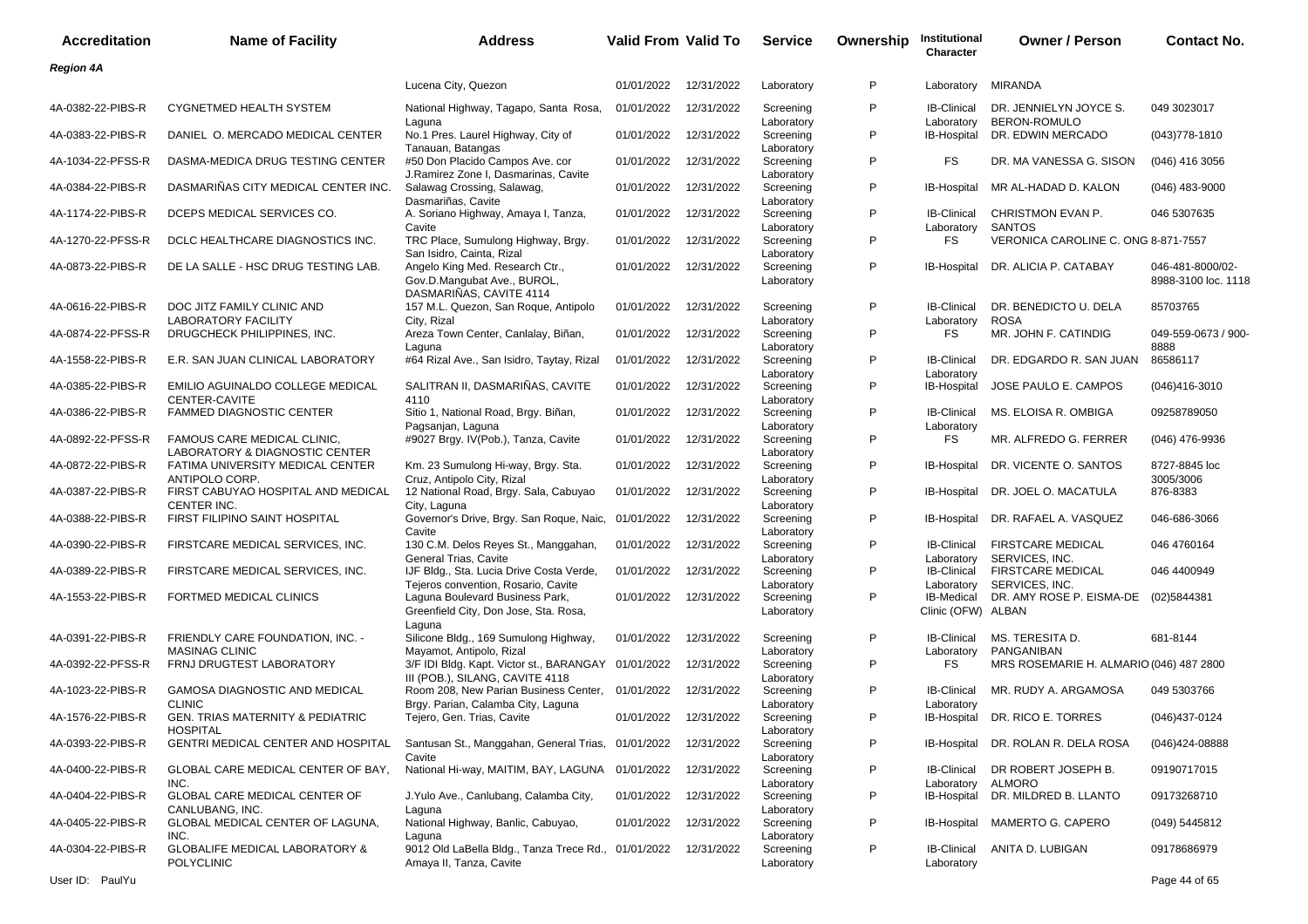| <b>Accreditation</b> | <b>Name of Facility</b>                                                                             | Address                                                                                                                             | Valid From Valid To   |            | <b>Service</b>                        | Ownership | Institutional<br><b>Character</b>              | <b>Owner / Person</b>                                     | <b>Contact No.</b> |
|----------------------|-----------------------------------------------------------------------------------------------------|-------------------------------------------------------------------------------------------------------------------------------------|-----------------------|------------|---------------------------------------|-----------|------------------------------------------------|-----------------------------------------------------------|--------------------|
| <b>Region 4A</b>     |                                                                                                     |                                                                                                                                     |                       |            |                                       |           |                                                |                                                           |                    |
| 4A-0406-22-PIBS-R    | <b>GREEN PASTURE SPECIALISTS CLINIC &amp;</b><br>PHARMACY                                           | B5 L31 PH 4 Golden City Subdivision,<br>Brgy. Dila, Santa Rosa, Laguna                                                              | 01/01/2022            | 12/31/2022 | Screening<br>Laboratory               | P         | <b>IB-Clinical</b><br>Laboratory               | <b>VENUS MARIE C. SERON</b>                               | (049)3045920       |
| 4A-0862-22-PIBS-R    | <b>GRT DIAGNOSTIC CENTER</b>                                                                        | 2/F Reyes Bldg. Rizal Avenue, San<br>Isidro, Taytay, Rizal                                                                          | 01/01/2022            | 12/31/2022 | Screening<br>Laboratory               | P         | <b>IB-Clinical</b><br>Laboratory               | MR. EMILIO M. TERRENAL                                    | 82345940           |
| 4A-0407-22-PIBS-R    | HEALTH ACCESS MEDICAL AND<br>LABORATORY SERVICES INC.                                               | HBC Bldg., No. 9023 R. Lazaga St.,<br>Balibago, Sta. Rosa, Laguna                                                                   | 01/01/2022            | 12/31/2022 | Screening                             | P         | <b>IB-Clinical</b>                             | <b>MRS ELMA M. NAVACILLA</b>                              | 0493024579         |
| 4A-0409-22-PIBS-R    | HEALTH CIERGE DIAGNOSTIC CLINIC                                                                     | 2/F LT Bldg., San Agustin 1, Emilio<br>Aguinaldo Hi-way, Dasmarinas City,<br>Cavite                                                 | 01/01/2022            | 12/31/2022 | Laboratory<br>Screening<br>Laboratory | P         | Laboratory<br><b>IB-Clinical</b><br>Laboratory | MS. PORTIA ELISA S.<br>HERNANDEZ                          | 09178070478        |
| 4A-1543-22-PIBS-R    | HEALTH EXPERT CLINICAL LABORATORY                                                                   | 30 E. Rodriguez Hi-way, San Jose,<br>Rodriguez, Rizal                                                                               | 01/01/2022            | 12/31/2022 | Screening                             | P         | <b>IB-Clinical</b>                             | MS. ALICIA V. SANTOS                                      | 9972239            |
| 4A-0954-22-PIBS-R    | <b>HEALTH RITE DIAGNOSTIC SERVICES</b>                                                              | Congressional Road, Block 1, Lot 12,<br>Brgy. Luzviminda 1, Dasmarinas City,<br>Cavite                                              | 01/01/2022            | 12/31/2022 | Laboratory<br>Screening<br>Laboratory | P         | Laboratory<br><b>IB-Clinical</b><br>Laboratory | MR LARRY D. VIDALLO                                       | 046 4351301        |
| 4A-0307-22-PIBS-R    | HEALTHMED SPECIALISTS MULTI-<br>SPECIALTY CLINIC & DIAGNOSTIC CENTER Martires City, Cavite<br>CORP. | MPH Bldg., Luciano (Bitangan), Trece                                                                                                | 01/01/2022            | 12/31/2022 | Screening<br>Laboratory               | P         | <b>IB-Clinical</b><br>Laboratory               | LUIS JUAN R. ARROYO                                       | (046)416-7208      |
| 4A-0411-22-PIBS-R    | <b>HEALTHPRO DIAGNOSTIC CENTER</b>                                                                  | Cattleya cor. Rosal St., LM subd. Market<br>Area, Sta. Rosa, Laguna                                                                 | 01/01/2022            | 12/31/2022 | Screening<br>Laboratory               | P         | <b>IB-Clinical</b>                             | MRS MARIA GRACIA T.<br>LAVADIA                            | 09234408580        |
| 4A-0413-22-PIBS-R    | HEALTHWEALTH MEDICAL SPECIALIST CO.                                                                 | G/F Unit 106, Retail 3 Bldg., The Square<br>Lancaster New City, Alapan II, Imus,<br>Cavite                                          | 01/01/2022            | 12/31/2022 | Screening<br>Laboratory               | P         | Laboratory<br><b>IB-Clinical</b><br>Laboratory | MEDICAL SPECIALIST C.<br>HEALTHWEALTH                     | 046-4239825        |
| 4A-1614-22-PIBS-R    | <b>HI-CARE DIAGNOSTIC CENTER</b>                                                                    | Unit 207 JC Leonie Bldg., B1 L3<br>Maguyam Road, Brgy. Maguyam, Silang,<br>Cavite                                                   | 01/01/2022            | 12/31/2022 | Screening<br>Laboratory               | P         | <b>IB-Clinical</b><br>Laboratory               | MS. MARIANNE T. LIAD                                      | 09289689214        |
| 4A-0414-22-PIBS-R    | HMICARE, INC.                                                                                       | 9179 General Emilio Aguinaldo Highway,<br>Sampaloc I, Dasmarinas, Cavite                                                            | 01/01/2022            | 12/31/2022 | Screening<br>Laboratory               | P         | <b>IB-Clinical</b><br>Laboratory               | MRS. JOSEFINA P. RUFINO                                   | (046) 423-4038     |
| 4A-0424-22-PIBS-R    | HRD SPECIALTY CLINIC AND DIAGNOSTIC<br>SERVICES, INC.                                               | G/F Annie's Plaza Building, San Agustin<br>1, Dasmarinas City, Cavite                                                               | 01/01/2022            | 12/31/2022 | Screening<br>Laboratory               | P         | <b>IB-Clinical</b><br>Laboratory               | MRS ERLINDA E. HERCE                                      | (046) 4377972      |
| 4A-0467-22-PFSS-R    | <b>IHCDL DRUG TESTING CENTER</b>                                                                    | Nueva, San Pedro City, Laguna                                                                                                       | 01/01/2022            | 12/31/2022 | Screening<br>Laboratory               | P         | FS                                             | MR. ROWELL E. OLIVA                                       | 02 - 8403 3799     |
| 4A-1509-22-PIBS-R    | IMMACULATE CLINICAL DIAGNOSTICS<br><b>LABORATORY</b>                                                | Gimalas, Gumamela, Balayan, Batangas                                                                                                | 01/01/2022            | 12/31/2022 | Screening<br>Laboratory               | P         | <b>IB-Clinical</b><br>Laboratory               | MR. ALFREDO T. TENORIO                                    | 09056920163        |
| 4A-0425-22-PIBS-R    | IMMANUEL DIAGNOSTIC AND DRUG<br><b>TESTING LABORATORY</b>                                           | J.P. Laurel Street, Brgy. 11, Nasugbu,<br>Batangas                                                                                  | 01/01/2022            | 12/31/2022 | Screening<br>Laboratory               | P         | <b>IB-Clinical</b><br>Laboratory               | DR. SHERLY T. FERRER                                      | (043)416-0483      |
| 4A-0426-22-PIBS-R    | J.A. MANALO MEDICAL LABORATORY AND<br><b>POLYCLINIC</b>                                             | GOVERNORS DRIVE, SAN MIGUEL I B,<br>MARAGONDON, CAVITE 4112                                                                         | 01/01/2022            | 12/31/2022 | Screening<br>Laboratory               | P         | <b>IB-Clinical</b><br>Laboratory               | MS. JAZMIN M. MANALO                                      | (046)235-7524      |
| 4A-0427-22-PIBS-R    | JADE MEDICAL AND DIAGNOSTIC CENTER                                                                  | 3/F DRQ Bldg., JM Loyola St., Brgy.                                                                                                 | 01/01/2022            | 12/31/2022 | Screening                             | P         | <b>IB-Clinical</b>                             | DR. ACE D. LOPEZ                                          | 09989954736        |
| 4A-0428-22-PIBS-R    | JANCOR DIAGNOSTICS & MEDICAL INC.                                                                   | Maduya, Carmona, Cavite<br>Jancor Bldg. B22 L43 Main Street Costa<br>Verde Subdivision, TEJEROS<br>CONVENTION, ROSARIO, CAVITE 4106 | 01/01/2022            | 12/31/2022 | Laboratory<br>Screening<br>Laboratory | P         | Laboratory<br><b>IB-Clinical</b><br>Laboratory | <b>FELICITAS A. CUERBO</b>                                | (046) 472-7994     |
| 4A-0430-22-PFSS-R    | JAZ FAMILY CLINIC AND DIAGNOSTIC<br><b>CENTER</b>                                                   | 24 M. Santos St., San Roque, Antipolo<br>City, Rizal                                                                                | 01/01/2022            | 12/31/2022 | Screening<br>Laboratory               | P         | FS                                             | JASMIN M. TESORO                                          | 70053202           |
| 4A-0433-22-PFSS-R    | <b>JDJ DRUG TESTING CENTER</b>                                                                      | B-8 L-29 Amapola St. Antipolo Hills<br>Subd., Brgy. San Luis, Antipolo City,<br>Rizal                                               | 01/01/2022            | 12/31/2022 | Screening<br>Laboratory               | P         | FS.                                            | MR. BEATO Z. ESPINAS                                      | 8663-73-92         |
| 4A-0434-22-PFSS-R    | <b>JMY DRUG TESTING LABORATORY</b>                                                                  | #6 J. Buenaviaje St., Brgy. San Andres,<br>Cainta, Rizal                                                                            | 01/01/2022 12/31/2022 |            | Screening<br>Laboratory               | P         | FS.                                            | MRS JUDY B. MAYA                                          | 09953148446        |
| 4A-0436-22-PIBS-R    | JOSETORRES MEDICAL LABORATORY<br>SERVICES AND DIAGNOSTIC CENTER                                     | Km. 16 Aguinaldo Highway, Panapaan 1, 01/01/2022 12/31/2022<br>Bacoor, Cavite                                                       |                       |            | Screening<br>Laboratory               | P         | <b>IB-Clinical</b><br>Laboratory               | MRS. MICHELLE T. JOSE                                     | 046-416-4498       |
| 4A-0435-22-PIBS-R    | K-MATTERS TAGUIG DIALYSIS AND<br>DIAGNOSTIC CENTER COMPANY                                          | Unit 33-35 Century Commercial Complex 01/01/2022 12/31/2022<br>3, Salawag,<br>Dasmarinas, Cavite                                    |                       |            | Screening<br>Laboratory               | P         | <b>IB-Clinical</b><br>Laboratory               | MRS STEPHANIE U. ISAAC                                    | 046 - 868 - 0450   |
| 4A-0437-22-PIBS-R    | KAISER MEDICAL CENTER INC.                                                                          | Gate 2 Phase 1, Cavite Economic Zone,                                                                                               | 01/01/2022            | 12/31/2022 | Screening                             | P         | <b>IB-Clinical</b>                             | MS. JAYME CATHERINE B.                                    | (046)8514916       |
| 4A-0438-22-PIBS-R    | LABCON DIAGNOSTIC CENTER                                                                            | Rosario, Cavite<br>Kapitan Isko St., Brgy. 2 (Pob.), Lian,<br>Batangas                                                              | 01/01/2022 12/31/2022 |            | Laboratory<br>Screening<br>Laboratory | P         | Laboratory<br>IB-Clinical<br>Laboratory        | <b>BAELARINO</b><br>MR. MIGUEL C. VILLAFRANCA 09173236985 |                    |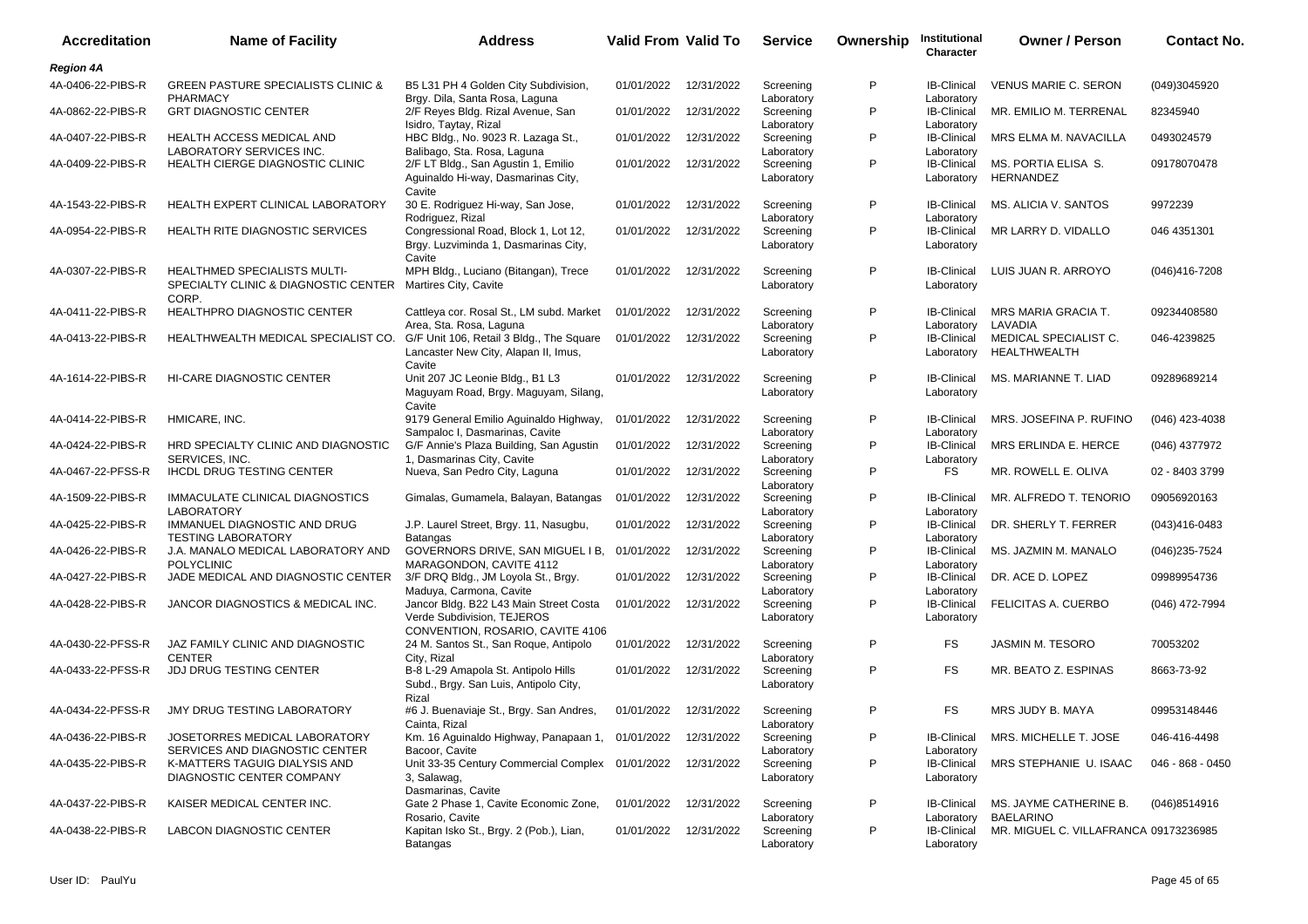| <b>Accreditation</b> | <b>Name of Facility</b>                                      | <b>Address</b>                                                                                   | <b>Valid From Valid To</b> |            | <b>Service</b>                        | Ownership | Institutional<br>Character                     | <b>Owner / Person</b>                   | <b>Contact No.</b>                 |
|----------------------|--------------------------------------------------------------|--------------------------------------------------------------------------------------------------|----------------------------|------------|---------------------------------------|-----------|------------------------------------------------|-----------------------------------------|------------------------------------|
| <b>Region 4A</b>     |                                                              |                                                                                                  |                            |            |                                       |           |                                                |                                         |                                    |
| 4A-0439-22-PIBS-R    | LABCONNECT MEDICAL AND DIAGNOSTIC<br><b>CLINIC</b>           | G-18 Daniel Complex, Ragasa Bldg,<br>PARIAN, CITY OF CALAMBA, LAGUNA<br>4027                     | 01/01/2022                 | 12/31/2022 | Screening<br>Laboratory               | P         | <b>IB-Clinical</b><br>Laboratory               | <b>ERNESTO F. RAMIREZ</b>               | 09258192634                        |
| 4A-1439-22-PIBS-R    | LABSERVE DIAGNOSTIC CENTER                                   | UNIT 8 J & H BLDG. ML QUEZON AVE.,                                                               | 01/01/2022                 | 12/31/2022 | Screening                             | P         | <b>IB-Clinical</b>                             | MRS. MARY ROSE R.<br>QUIAMBAO           | 0287279227                         |
| 4A-0440-22-PIBS-R    | LABXPERT MEDICAL AND DIAGNOSTIC<br><b>CENTER</b>             | SAN ISIDRO, ANGONO, RIZAL 1930<br>J&A BLDG., BULIHAN, MALVAR,<br>BATANGAS 4233                   | 01/01/2022                 | 12/31/2022 | Laboratory<br>Screening<br>Laboratory | P         | Laboratory<br><b>IB-Clinical</b><br>Laboratory | MR RALPH VITCIR M. LIRIO                | 09912257200                        |
| 4A-0441-22-PFSS-R    | LACOSTA-SMC MEDICAL AND DIAGNOSTIC<br><b>CLINIC</b>          | Km. 25 Ortigas Ave. Ext. San Isidro,<br>Taytay, Rizal                                            | 01/01/2022                 | 12/31/2022 | Screening<br>Laboratory               | P         | <b>FS</b>                                      | DR. ARNEL D. SARMAC                     | 82341411                           |
| 4A-1457-22-PIBS-R    | LAGUNA DIAGNOSTIC CENTER                                     | 3999 Quezon Avenue, Sto. Angel Sur,<br>Santa Cruz, Laguna                                        | 01/01/2022                 | 12/31/2022 | Screening<br>Laboratory               | P         | <b>IB-Clinical</b><br>Laboratory               | DR. PONCIANO A. CAYOS                   | $(049)$ 501 0675                   |
| 4A-1455-22-PIBS-R    | LAGUNA DIAGNOSTIC CENTER & MULTI<br>SPECIALTY CLINIC         | NATIONAL HIGHWAY, BARANGAY 1<br>(POB.), CITY OF CALAMBA, LAGUNA<br>4027                          | 01/01/2022                 | 12/31/2022 | Screening<br>Laboratory               | P         | <b>IB-Clinical</b><br>Laboratory               | DR. PONCIANO A. CAYOS                   | 049 545-7206                       |
| 4A-1454-22-PIBS-R    | LAGUNA DIAGNOSTIC CENTER & MULTI-<br><b>SPECIALTY CLINIC</b> | NATIONAL ROAD, TAGAPO, SANTA<br>ROSA, LAGUNA                                                     | 01/01/2022                 | 12/31/2022 | Screening<br>Laboratory               | P         | <b>IB-Clinical</b><br>Laboratory               | DR. PONCIANO A. CAYOS                   | 09191234567                        |
| 4A-0442-22-PIBS-R    | LAGUNA HOLY FAMILY HOSPITAL INC.                             | #1824 J. De Leon St., Brgy. Pagsawitan,<br>Sta. Cruz, Laguna                                     | 01/01/2022                 | 12/31/2022 | Screening<br>Laboratory               | P         | IB-Hospital                                    | DR. ELI R. MALAYA                       | (049) 501-1278                     |
| 4A-0446-22-PFSS-R    | LAGUNA INDUSTRIAL HEALTH CLINIC, INC.                        | LIHCI Bldg., National Road, Brgy.<br>Paciano Rizal, Calamba City, Laguna                         | 01/01/2022                 | 12/31/2022 | Screening<br>Laboratory               | P         | FS                                             | MR LEOVIC C. DALMACIO                   | 5024072                            |
| 4A-0443-22-PFSS-R    | LAGUNA INDUSTRIAL HEALTH CLINIC, INC.                        | Mercado Village, Brgy. Pulong Sta. Cruz,<br>Sta. Rosa City, Laguna                               | 01/01/2022                 | 12/31/2022 | Screening<br>Laboratory               | P         | FS                                             | DR LEOVIC C. DALMACIO                   | (049) 5024681                      |
| 4A-1551-22-PIBS-R    | LANDERS INTERNATIONAL DIAGNOSTIC<br><b>CENTER</b>            | P. Gomez Street, BARANGAY 4 (POB.),<br>LUCENA CITY (Capital), QUEZON 4301                        | 01/01/2022                 | 12/31/2022 | Screening<br>Laboratory               | P         | <b>IB-Clinical</b><br>Laboratory               | ALBERT C. ROCES                         | (042) 373-3862                     |
| 4A-0447-22-PFSS-R    | LC DIAGNOSTIC CENTER                                         | 230 merchan, BARANGAY 9 (POB.),<br>LUCENA CITY (Capital), QUEZON 4301                            | 01/01/2022                 | 12/31/2022 | Screening<br>Laboratory               | P         | <b>FS</b>                                      | MS ELSIE L. TAN                         | 042-7106215                        |
| 4A-1453-22-PIBS-R    | LDC DIAGNOSTIC AND MULTI SPECIALTY<br><b>CLINIC</b>          | JP Laurel Highway corner S. Castillo St.,<br>Pob. Brgy, 2, Tanauan City, Batangas                | 01/01/2022                 | 12/31/2022 | Screening<br>Laboratory               | P         | <b>IB-Clinical</b><br>Laboratory               | DR. PONCIANO A. CAYOS                   | (043) 784-4620                     |
| 4A-1458-22-PIBS-R    | LDC DIAGNOSTIC AND MULTISPECIALTY<br>CLINIC INC.             | #6607 TM Place, San Antonio, Los<br>Banos, Laguna                                                | 01/01/2022                 | 12/31/2022 | Screening                             | P         | <b>IB-Clinical</b>                             | DR. PONCIANO A. CAYOS                   | 049-557-7347                       |
| 4A-0448-22-PIBS-R    | LIVING MYTH INDUSTRIAL CLINIC                                | 2nd floor Serafin Business Center,<br>BANLIC, CABUYAO, LAGUNA 4025                               | 01/01/2022                 | 12/31/2022 | Laboratory<br>Screening               | P         | Laboratory<br><b>IB-Clinical</b><br>Laboratory | MR. JOSE NESTOR D.<br><b>DOBLES</b>     | (049) 576-0715                     |
| 4A-0305-22-PIBS-R    | LOS BAÑOS BIO-SCAN CLINLAB AND<br><b>MEDICAL CLINIC</b>      | Agapita Complex, Lopez Ave., Batong                                                              | 01/01/2022                 | 12/31/2022 | Laboratory<br>Screening               | P         | <b>IB-Clinical</b>                             | MRS. ZORAYDA L. BAUAN                   | (049) 536-4875                     |
| 4A-0454-22-PIBS-R    | M.V. MASANGKAY X-RAY & LABORATORY<br><b>CLINIC</b>           | Malake, Los Banos, Laguna<br>Gen. Malvar St., Barangay 3, Santo<br>Tomas, Batangas, BARANGAY III | 01/01/2022                 | 12/31/2022 | Laboratory<br>Screening<br>Laboratory | P         | Laboratory<br><b>IB-Clinical</b><br>Laboratory | MS. MELINDA V. MASANGKAY 043-7786951    |                                    |
|                      |                                                              | (POB.), SANTO TOMAS, BATANGAS<br>4234                                                            |                            |            |                                       |           |                                                |                                         |                                    |
| 4A-1364-22-PIBS-R    | M.V. SANTIAGO MEDICAL CENTER                                 | FCIE Langkaan, Dasmarinas, Cavite,<br>LANGKAAN II, DASMARIÑAS, CAVITE<br>4114                    | 01/01/2022                 | 12/31/2022 | Screening<br>Laboratory               | P         | <b>IB-Clinical</b><br>Laboratory               | DR. MANUEL V. SANTIAGO                  | (046) 413-4039                     |
| 4A-0455-22-PFSS-R    | MACRO ACCESS DRUG TESTING CENTER                             | Maharlika Highway, San Nicolas, San<br>Pablo City, Laguna                                        | 01/01/2022                 | 12/31/2022 | Screening<br>Laboratory               | P         | <b>FS</b>                                      | MS. LORETTA V. GONZALES                 | 049-523-7389                       |
| 4A-0308-22-PIBS-R    | MAKILING MEDICAL CLINIC AND<br>DIAGNOSTIC CENTER INC.        | Lot 5 Blk3, Km53 Pan-Phil Hiway, Tulo,<br>Calamba City, Laguna                                   | 01/01/2022                 | 12/31/2022 | Screening<br>Laboratory               | P         | <b>IB-Clinical</b><br>Laboratory               | LIN G. YUNSHING                         | 4757915                            |
| 4A-0311-22-PIBS-R    | MARY IMMACULATE LABORATORY                                   | 2/F Exodus Bldg. Nuevo Ave., Poblacion I<br>-A, Imus, Cavite                                     | 01/01/2022                 | 12/31/2022 | Screening<br>Laboratory               | P         | <b>IB-Clinical</b><br>Laboratory               | ROSALINDA AREVALO                       | (046) 8471-4022                    |
| 4A-0310-22-PIBS-R    | MARY IMMACULATE LABORATORY                                   | 329 C.M. Delos Reyes Avenue,<br>Manggahan, General Trias, Cavite                                 | 01/01/2022                 | 12/31/2022 | Screening<br>Laboratory               | P         | <b>IB-Clinical</b><br>Laboratory               | MRS. ROSALINDA M.<br>AREVALO            | 0464848001                         |
| 4A-0312-22-PIBS-R    | MARY MEDIATRIX MEDICAL CENTER                                | J.P. Laurel Highway,, Mataas na Lupa,<br>Lipa City, Batangas                                     | 01/01/2022                 | 12/31/2022 | Screening                             | P         |                                                | IB-Hospital DR. ROZANNI O. NAVARRO      | 043-7736800                        |
| 4A-0313-22-PIBS-R    | MBLAB MEDICAL AND DIAGNOSTIC CLINIC                          | 078 Santiago, Santo Tomas City,<br><b>Batangas</b>                                               | 01/01/2022                 | 12/31/2022 | Laboratory<br>Screening<br>Laboratory | P         | <b>IB-Clinical</b><br>Laboratory               | MR. RODRIGO C. MALABRIGO (043) 726-2879 |                                    |
| 4A-0456-22-PIBS-R    | MEDICAL CENTER WESTERN BATANGAS                              | National Highway, Brgy. Lanatan,<br>Balayan, Batangas                                            | 01/01/2022                 | 12/31/2022 | Screening                             | P         | IB-Hospital                                    | DRA. LIBRADA C. PANTOJA                 | 0434176513                         |
| 4A-0458-22-PIBS-R    | MEDICARD PHILIPPINES, INC.                                   | G/F Unit 1 Andenson Bldg. 2, Brgy.<br>Parian, National Highway, Calamba,                         | 01/01/2022                 | 12/31/2022 | Laboratory<br>Screening<br>Laboratory | P         | <b>IB-Clinical</b><br>Laboratory               | DR. NICANOR S. MONTOYA                  | $(049)$ 502-6300/(02)<br>8584-4288 |
| 4A-0457-22-PIBS-R    | MEDICARD PHILS. INC.                                         | Laguna<br>2ND FLOOR, HUMANA WELLNESS                                                             | 01/01/2022                 | 12/31/2022 | Screening                             | P         | <b>IB-Clinical</b>                             | DR NICANOR S. MONTOYA                   | 02-8849999                         |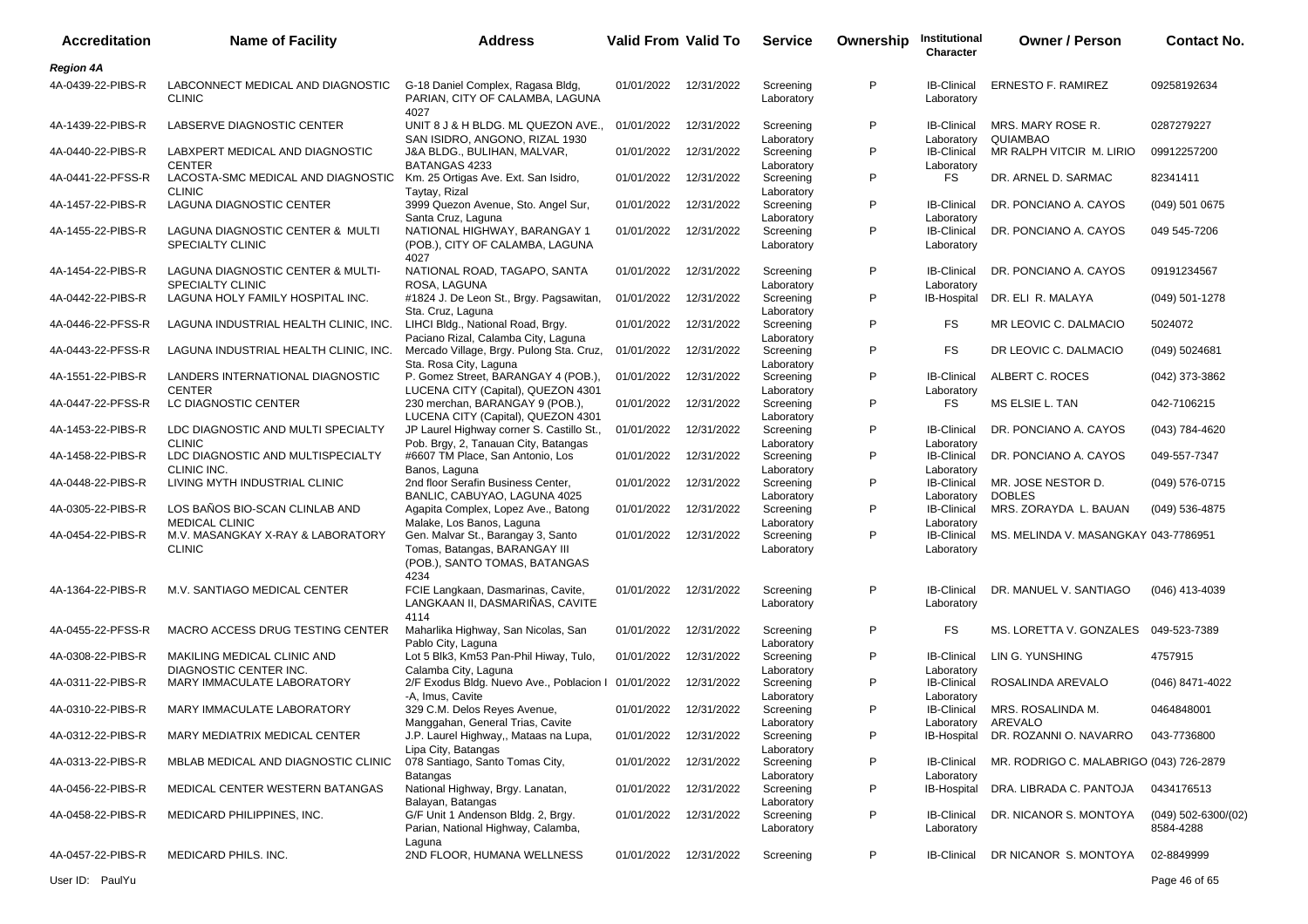| <b>Accreditation</b> | <b>Name of Facility</b>                                                                  | <b>Address</b>                                                                              | <b>Valid From Valid To</b> |            | <b>Service</b>                        | Ownership                  | Institutional<br>Character       | <b>Owner / Person</b>                                 | <b>Contact No.</b>                     |
|----------------------|------------------------------------------------------------------------------------------|---------------------------------------------------------------------------------------------|----------------------------|------------|---------------------------------------|----------------------------|----------------------------------|-------------------------------------------------------|----------------------------------------|
| <b>Region 4A</b>     |                                                                                          |                                                                                             |                            |            |                                       |                            |                                  |                                                       |                                        |
|                      |                                                                                          | CENTER., DON JOSE, SANTA ROSA,<br>LAGUNA 4026                                               | 01/01/2022                 | 12/31/2022 | Laboratory                            | P                          | Laboratory                       |                                                       |                                        |
| 4A-0314-22-PFSS-R    | MEDICROSS HEALTHCARE AND<br><b>DIAGNOSTIC CENTER</b>                                     | 225 Salud Bldg., San Rafael I, Noveleta,<br>Cavite                                          | 01/01/2022                 | 12/31/2022 | Screening<br>Laboratory               | P                          | FS                               | MS. MARY MONALYN R.<br>AREVALO                        | 046 4385987                            |
| 4A-0459-22-PFSS-R    | MEDIKA HEALTHCARE SERVICES INC.                                                          | G/F CDG Bldg., 6740 ME Sitio Aratan,<br>Brgy. Pulong, Sta. Cruz, Sta. Rosa City,<br>Laguna  | 01/01/2022                 | 12/31/2022 | Screening<br>Laboratory               | P                          | <b>FS</b>                        | MRS. GEMMA V. FRANCHE                                 | (049)5086919                           |
| 4A-0463-22-PIBS-R    | MEDITROOPS LABORATORY AND<br><b>DIAGNOSTICS</b>                                          | Lot 1, Block 1 Mayon Drive, Montana<br>Subdivision, Burgos, Rodriguez, Rizal                | 01/01/2022                 | 12/31/2022 | Screening<br>Laboratory               | P                          | <b>IB-Clinical</b><br>Laboratory | MRS KRISTINE L. LARCENA                               | 028633-3276                            |
| 4A-0465-22-PIBS-R    | METRO ANTIPOLO HOSPITAL AND MEDICAL 1348 Marcos Highway, Brgy. Mayamot,                  | Antipolo City, Rizal                                                                        | 01/01/2022                 | 12/31/2022 | Screening                             | P                          | IB-Hospital                      | DR ROMMEL F. GALVEZ                                   | 722-3208                               |
| 4A-1442-22-PIBS-R    | CENTER, INC.<br>METRO BALAYAN MEDICAL CENTER                                             | National Highway, Brgy. Caloocan,<br>Balayan, Batangas                                      | 01/01/2022                 | 12/31/2022 | Laboratory<br>Screening<br>Laboratory | P                          | <b>IB-Hospital</b>               | IMMACULATE CONCEPCION<br>H. CORPORATION               | 0437401349                             |
| 4A-0472-22-PIBS-R    | METRO LEMERY MEDICAL CENTER                                                              | ., PALANAS, LEMERY, BATANGAS<br>4209                                                        | 01/01/2022                 | 12/31/2022 | Screening<br>Laboratory               | P                          | <b>IB-Hospital</b>               | VALENTINO R. PATRON                                   | (043)409-0480                          |
| 4A-0476-22-PIBS-R    | METRO LIPA MEDICAL CENTER                                                                | Pres. J.P. Laurel Highway, Brgy.<br>Marawoy, Lipa Cit, MARAUOY, LIPA<br>CITY, BATANGAS 4217 | 01/01/2022                 | 12/31/2022 | Screening<br>Laboratory               | P                          | IB-Hospital                      | DR. MARITESS TERESITA M. 043-756-0549<br><b>TORIO</b> |                                        |
| 4A-0618-22-PIBS-R    | MI ROSE DIAGNOSTIC CENTER                                                                | G8 & G9 Daniel Commercial Complex,<br>PARIAN I, Calamba, Laguna                             | 01/01/2022                 | 12/31/2022 | Screening<br>Laboratory               | P                          | <b>IB-Clinical</b><br>Laboratory | DR. JOHN GREGOR S.<br><b>PASCUAL</b>                  | 049-2544944                            |
| 4A-0477-22-PIBS-R    | <b>MQ DIAGNOSTIC CENTER</b>                                                              | Q-Plaza Commercial Center, Felix Ave.<br>cor. Marcos Hiway, San Isidro, Cainta,<br>Rizal    | 01/01/2022                 | 12/31/2022 | Screening<br>Laboratory               | P                          | <b>IB-Clinical</b><br>Laboratory | MEILEE JILL N. MANTILLA                               | 85247570                               |
| 4A-0894-22-PIBS-R    | MTLAB MEDICAL & INDUSTRIAL CLINIC                                                        | 2/F FCR Bldg., 328 Aguinaldo Highway,<br>Salitran 1, Dasmarinas City, Cavite                | 01/01/2022                 | 12/31/2022 | Screening<br>Laboratory               | P                          | <b>IB-Clinical</b><br>Laboratory | MS. RITCHEL H. MENDOZA                                | (046)423-4849                          |
| 4A-0478-22-PIBS-R    | MULTILAB DIAGNOSTIC & HEALTH<br><b>SERVICES</b>                                          | 52 Luciano St., Luciano (Bitangan), Trece 01/01/2022<br>Martires City, Cavite,              |                            | 12/31/2022 | Screening<br>Laboratory               | P                          | <b>IB-Clinical</b><br>Laboratory | MRS. HEDELIZA G. MORADA                               | 046-864-0766                           |
| 4A-0863-22-PIBS-R    | MVD MEDICAL CLINIC AND LABORATORY                                                        | #363 Brgy. Gumamela, Balayan,<br>Batangas                                                   | 01/01/2022                 | 12/31/2022 | Screening<br>Laboratory               | P                          | <b>IB-Clinical</b><br>Laboratory | MR. VIRGILIO M. DE LEON                               | 09455012940                            |
| 4A-1444-22-PIBS-R    | MY LAB CLINICAL LABORATORY                                                               | General Luna St., Poblacion, San Juan,<br>Batangas                                          | 01/01/2022                 | 12/31/2022 | Screening<br>Laboratory               | P                          | <b>IB-Clinical</b>               | MRS MYLENE D. ORENDAIN                                | 09992262399                            |
| 4A-0480-22-PIBS-R    | N.L. VILLA MEMORIAL MEDICAL CENTER                                                       | Felix Manalo St., Lipa City, Batangas                                                       | 01/01/2022                 | 12/31/2022 | Screening<br>Laboratory               | P                          | Laboratory<br>IB-Hospital        | DR. RITA MAE V. DE LUNA                               | 756-1217                               |
| 4A-0864-22-PFSS-R    | NBZ LABORATORY AND DIAGNOSTIC<br><b>CENTER</b>                                           | #75 Emilia Bldg., Quezon Ave, Brgy. San<br>Isidro, Angono, Rizal                            | 01/01/2022                 | 12/31/2022 | Screening<br>Laboratory               | P                          | FS                               | MRS. NORMA Z. DELOS<br><b>SANTOS</b>                  | $(8)$ 403-06-02                        |
| 4A-0481-22-PIBS-R    | NCLABS DIAGNOSTIC LABORATORY AND                                                         | 117 Nueno Avenue, Poblacion IV-D,                                                           | 01/01/2022                 | 12/31/2022 | Screening                             | P                          | <b>IB-Clinical</b>               | MR DEXTER D. FROGOSO                                  | (046)6833756                           |
| 4A-1316-22-PIBS-R    | <b>MEDICAL CLINIC</b><br>NEW SINAI MDI HOSPITAL                                          | Imus, Cavite<br>National Highway, Tagapo, Santa Rosa,                                       | 01/01/2022                 | 12/31/2022 | Laboratory<br>Screening               | P                          | Laboratory<br>IB-Hospital        | DR. MARIAN G. COLASITO                                | $(02)520 - 8419$                       |
| 4A-0483-22-PIBS-R    | NICOLAS-BANAL HEALTH SERVICES                                                            | Laguna<br>#40 E. Rodriguez Highway St., San                                                 | 01/01/2022                 | 12/31/2022 | Laboratory<br>Screening               | P                          | <b>IB-Clinical</b>               | MRS CELESTE JOY N. BANAL 02 89978384                  |                                        |
| 4A-0485-22-PIBS-R    | OCCUMEDICA HEALTH CARE SYSTEM                                                            | Jose, Rodriguez, Rizal<br>1045 Concepcion Bldg., Maduya,                                    | 01/01/2022                 | 12/31/2022 | Laboratory<br>Screening               | P                          | Laboratory<br><b>IB-Clinical</b> | DR. MINERVA E. ECON                                   | 4303456                                |
| 4A-0315-22-PIBS-R    | CORP.<br>OKIDOC MEDICAL AND DIAGNOSTIC                                                   | Carmona, Cavite<br>173 San Pioquinto, Malvar, Batangas                                      | 01/01/2022                 | 12/31/2022 | Laboratory<br>Screening               | P                          | Laboratory<br><b>IB-Clinical</b> | MR. EDGARDO V. LICARTE                                | (043) 774-9878                         |
| 4A-0487-22-PIBS-R    | <b>CENTER</b><br>ON TOP MEDICAL SERVICES X-RAY &                                         | Billa, San Gabriel (Area K), Gen. Mariano 01/01/2022                                        |                            | 12/31/2022 | Laboratory<br>Screening               | P                          | Laboratory<br>IB-Clinical        | MRS. MARICEL E. TORRES                                | 09289689214                            |
| 4A-0489-22-PIBS-R    | LABORATORY DIAGNOSTIC CLINIC<br>OPTIMUM HEALTH DIAGNOSTIC AND<br><b>MEDICAL SERVICES</b> | Alvarez, Cavite<br>147 Esteban Mayo St., Brgy. 6, Lipa City, 01/01/2022                     |                            | 12/31/2022 | Laboratory<br>Screening               | P                          | Laboratory<br><b>IB-Clinical</b> | MRS. LINDA L. PANGANIBAN                              | (043) 784 - 4035                       |
| 4A-0491-22-PIBS-R    | OUR LADY OF CAYSASAY MEDICAL<br>CENTER INC.                                              | Batangas<br>V. Ilustre Ave., Lemery, Batangas                                               | 01/01/2022                 | 12/31/2022 | Laboratory<br>Screening<br>Laboratory | P                          | Laboratory<br>IB-Hospital        | DR. MARGARITO D.<br><b>HERNANDEZ</b>                  | (043)409-1888-<br>92/(043) 411-0980-83 |
| 4A-1322-22-PFSS-R    | OUR LADY OF PROMPT SUCCOR MEDICAL<br><b>CLINIC</b>                                       | Molino Bldg., Sitio Ilog Pugad, National<br>Road, San Juan, Taytay, Rizal                   | 01/01/2022                 | 12/31/2022 | Screening<br>Laboratory               | P                          | FS                               | MRS ERLINA R. BUADO                                   | 6588169                                |
| 4A-0492-22-PFSS-R    | OXFORD LABORATORY & DIAGNOSTIC<br>CENTER, INC.                                           | Rm.105 Enterpreneur Center, Ortigas<br>Ave. Extn, SAN JUAN, CAINTA, RIZAL                   | 01/01/2022                 | 12/31/2022 | Screening<br>Laboratory               | P                          | FS                               | MS. JOYCE MARIE P.<br><b>MAMBALO</b>                  | 85842674/79715556                      |
| 4A-1537-22-GIBS-R    | PAGAMUTAN NG DASMARIÑAS                                                                  | 1900<br>CONGRESSIONAL AVE., BUROL II,<br>DASMARIÑAS, CAVITE 4115                            | 01/01/2022                 | 12/31/2022 | Screening<br>Laboratory               | G-Local<br>Government Unit | IB-Hospital                      | ATTY. ELPIDIO F. BARZAGA                              | (046)481-4400                          |
| 4A-0493-22-PIBS-R    | PAGSANJAN MEDICAL CLINIC, INC.                                                           | NATIONAL HI-WAY, SAMPALOC,                                                                  | 01/01/2022                 | 12/31/2022 | Screening                             | P                          | IB-Hospital                      | DR. SUSIE L. UNSON                                    | 049-501-4882                           |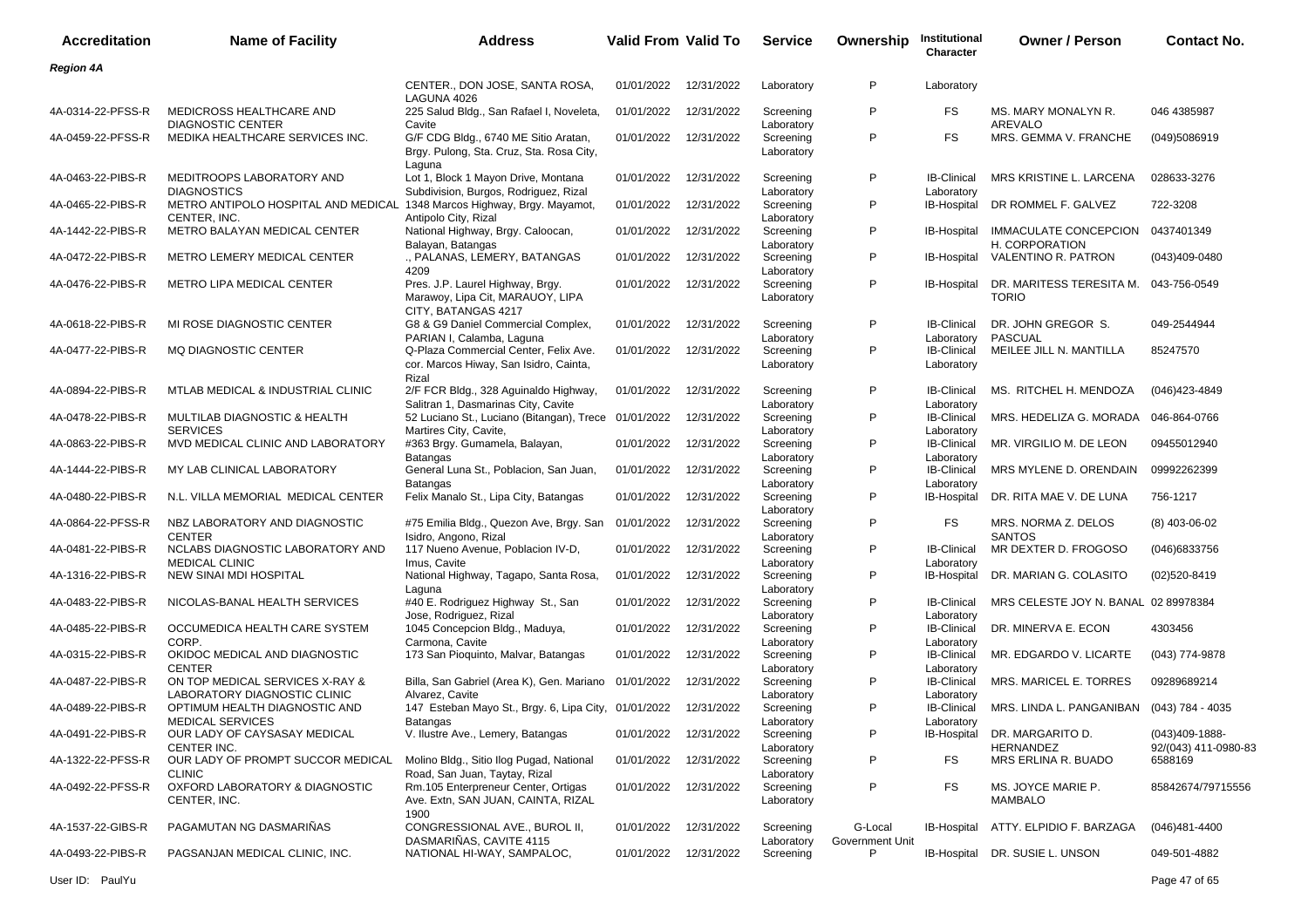| <b>Accreditation</b> | <b>Name of Facility</b>                                                                              | <b>Address</b>                                                                                                              | <b>Valid From Valid To</b> |            | <b>Service</b>                        | Ownership                  | Institutional<br>Character                     | <b>Owner / Person</b>                         | <b>Contact No.</b>     |
|----------------------|------------------------------------------------------------------------------------------------------|-----------------------------------------------------------------------------------------------------------------------------|----------------------------|------------|---------------------------------------|----------------------------|------------------------------------------------|-----------------------------------------------|------------------------|
| <b>Region 4A</b>     |                                                                                                      |                                                                                                                             |                            |            |                                       |                            |                                                |                                               |                        |
|                      |                                                                                                      | PAGSANJAN, LAGUNA 4008                                                                                                      | 01/01/2022                 | 12/31/2022 | Laboratory                            | P                          |                                                |                                               |                        |
| 4A-0316-22-PIBS-R    | PAMANA MEDICAL CENTER                                                                                | National Hi-way Halang, City of Calamba                                                                                     | 01/01/2022                 | 12/31/2022 | Screening<br>Laboratory               | P                          | IB-Hospital                                    | RAZUL Z. REQUESTO                             | (049) 5456858          |
| 4A-0494-22-PFSS-R    | PANAPAAN LABORATORY AND<br>DIAGNOSTIC CENTER CO.                                                     | Km.17, Aguinaldo Highway, Brgy.<br>Panapaan 4, Bacoor, Cavite                                                               | 01/01/2022                 | 12/31/2022 | Screening                             | P                          | FS                                             | MR. DUANE E. CUBELO                           | $(046)686 - 1925$      |
| 4A-0319-22-PFSS-R    | PARANAQUE ULTRASOUND AND                                                                             | Rm.8 2/F Ocampo Commercial Center,                                                                                          | 01/01/2022                 | 12/31/2022 | Laboratory<br>Screening               | P                          | FS.                                            | LUDOVICO F. MARIANO                           | 416-3956               |
| 4A-0317-22-PFSS-R    | DIAGNOSTIC CENTER, INC.<br>PARAÑAQUE ULTRASOUND DIAGNOSTIC                                           | Aniban, Bacoor, Cavite<br>379 Emilio Aguinaldo Highway, Talaba                                                              | 01/01/2022                 | 12/31/2022 | Laboratory<br>Screening               | P                          | FS.                                            | LUDOVICO F. MARIANO                           | (046) 416 1965         |
| 4A-0318-22-PFSS-R    | CENTER, INC.<br>PARAÑAQUE ULTRASOUND DIAGNOSTIC                                                      | IV, Bacoor, Cavite<br>9231, Molino III, Bacoor, Cavite                                                                      | 01/01/2022                 | 12/31/2022 | Laboratory<br>Screening               | P                          | FS.                                            | RODOLFO RAQUIÑO                               | $(046)477 - 1038$      |
| 4A-0865-22-PIBS-R    | CENTER, INC.<br>PAREDES MEDICAL CENTER AND                                                           | MI Paredes Bldg. Aguinaldo Highway,                                                                                         | 01/01/2022                 | 12/31/2022 | Laboratory<br>Screening               | P                          | IB-Hospital                                    | DR SIMEON REDENTOR S.                         | 046-5151890            |
| 4A-0496-22-PFSS-R    | <b>HOSPITAL</b><br>PDP DRUGTECH DRUG TESTING                                                         | Bayan Luma 4, Imus, Cavite<br>2/F 15 A.Bonifacio Ave., San Roque,                                                           | 01/01/2022                 | 12/31/2022 | Laboratory<br>Screening               | P                          | FS.                                            | <b>RECIO</b><br>MRS. LULU D. PIEDAD           | 02-739-1472            |
| 4A-0497-22-PFSS-R    | <b>LABORATORY</b><br>PEAKCREST DRUG TESTING AND CLINICAL P TORRES ST, POBLACION<br><b>LABORATORY</b> | Cainta, Rizal<br>BARANGAY 11, LIPA CITY, BATANGAS<br>4217                                                                   | 01/01/2022                 | 12/31/2022 | Laboratory<br>Screening<br>Laboratory | P                          | FS.                                            | MRS MYLENE B. SILANG                          | 0437818916             |
| 4A-0619-22-PIBS-R    | PERFECT STAR MEDICAL CLINIC                                                                          | Unit 101 J & F Bldg., V.V. Soliven Brgy.                                                                                    | 01/01/2022                 | 12/31/2022 | Screening                             | P                          | <b>IB-Clinical</b>                             | DR. AMY P. ESTRELLA                           | 0286373913             |
| 4A-0499-22-PIBS-R    | PHILIPPINE GEOTHERMAL PRODUCTION<br>COMPANY INC. MAKBAN CLINIC                                       | San Isidro, Cainta, Rizal<br>Rizal Ave., Bitin Bay, Laguna                                                                  | 01/01/2022                 | 12/31/2022 | Laboratory<br>Screening<br>Laboratory | P                          | Laboratory<br><b>IB-Clinical</b><br>Laboratory | JUAN PAULO D. ATIENZA                         | 79766363               |
| 4A-0501-22-PIBS-R    | PIONEER CLINICAL LABORATORY &<br>MEDICAL CLINIC, INC.                                                | PCLI Bldg., No. 1, P. Noble St., Batangas 01/01/2022<br>City, BARANGAY 10 (POB.), BATANGAS<br>CITY (Capital), BATANGAS 4200 |                            | 12/31/2022 | Screening<br>Laboratory               | P                          | IB-Medical<br>Clinic (OFW)                     | DR. RAYMUNDO FELICIANO                        | (043) 723-0089         |
| 4A-0502-22-PIBS-R    | PMP DIAGNOSTIC CENTER, INC.                                                                          | 1241-A-1 National Highway, Brgy. Dila,<br>Sta. Rosa, Laguna                                                                 | 01/01/2022                 | 12/31/2022 | Screening<br>Laboratory               | P                          | <b>IB-Clinical</b><br>Laboratory               | MRS. ELVIRA N. ESTUITA                        | (049) 5447812          |
| 4A-0504-22-PFSS-R    | POLICARPIO-MANESE DRUG TESTING<br><b>LABORATORY</b>                                                  | Mahogany Avenue cor. Tagaytay-<br>Amadeo Road, Maharlika West, Tagaytay<br>City                                             | 01/01/2022                 | 12/31/2022 | Screening<br>Laboratory               | P                          | FS.                                            | MRS CARINA M. POLICARPIO 046-4236413          |                        |
| 4A-1375-22-PIBS-R    | PRIMA CARE MEDICAL LABORATORY &<br><b>CLINIC</b>                                                     | Rosario Commercial Center, Gen. Trias<br>Drive, EPZA, Tejeros Convention,<br>Rosario Cavite,<br>4106                        | 01/01/2022                 | 12/31/2022 | Screening<br>Laboratory               | P                          | <b>IB-Clinical</b><br>Laboratory               | MS. VIVIAN B. DONES                           | 046-4376628            |
| 4A-0505-22-PIBS-R    | PRITZ CLINICAL LABORATORY & DRUG<br><b>TESTING CENTER</b>                                            | 301 San Rafael St., Brgy. 2, Calaca,<br>Batangas, BARANGAY 2 (POB.),<br>CALACA, BATANGAS 4212                               | 01/01/2022                 | 12/31/2022 | Screening<br>Laboratory               | P                          | <b>IB-Clinical</b><br>Laboratory               | MR. PASTOR O. CUEVAS                          | 043-741-4143           |
| 4A-0320-22-PIBS-R    | PROMEDICA MEDICAL CLINIC AND<br><b>LABORATORY</b>                                                    | B4 L12, MD Consuelo Bldg., G/F Unit 2<br>PNOC Drive Costa Verde Subd., Brgy.                                                | 01/01/2022                 | 12/31/2022 | Screening<br>Laboratory               | P                          | <b>IB-Clinical</b><br>Laboratory               | MS JHEREMIAH S. TELAN                         | 046 8403863            |
| 4A-0321-22-PIBS-R    | PROVEN CARE DIAGNOSTIC LABORATORY                                                                    | Tejeros, Convention, Rosario, Cavite<br>149 Don Bosco, Mayapa, Calamba City,                                                | 01/01/2022                 | 12/31/2022 | Screening                             | P                          | <b>IB-Clinical</b>                             | MR. LUISITO A. PAGUIO                         | (049)5444862/(049)57   |
| 4A-0895-22-PFSS-R    | AND MEDICAL CLINIC<br>PUREHEALTH DIAGNOSTIC CENTER INC.                                              | Laguna<br>B1 L17, Sterling Mile, Brgy. Salawag,                                                                             | 01/01/2022                 | 12/31/2022 | Laboratory<br>Screening               | P                          | Laboratory<br>FS.                              | ROGELIO R. SERRANO                            | 62804<br>09954843798   |
| 4A-0323-22-PFSS-R    | PUREHEALTH DIAGNOSTIC CENTER INC.                                                                    | Dasmarinas, Cavite<br>GLO's Bldg., B4 L4 Villa Subd., GSIS                                                                  | 01/01/2022                 | 12/31/2022 | Laboratory<br>Screening               | P                          | FS                                             | ROGELIO R. SERRANO                            | (046)4247680           |
| 4A-0322-22-PFSS-R    | PUREHEALTH DIAGNOSTIC CENTER INC.                                                                    | Road, Molino III, Bacoor, Cavite<br>MDSW, Emilio Aguinaldo Bldg., Talaba                                                    | 01/01/2022                 | 12/31/2022 | Laboratory<br>Screening               | P                          | FS.                                            | ROGELIO  SERRANO                              | 09178067903            |
| 4A-1547-22-PIBS-R    | QMMG DIAGNOSTIC CENTER CLINICAL                                                                      | IV, Bacoor, Cavite<br>#13 Quezon Avenue, Brgy.1, Lucena                                                                     | 01/01/2022                 | 12/31/2022 | Laboratory<br>Screening               | P                          | <b>IB-Clinical</b>                             | DR. CESAR B. VILLAMAYOR                       | $(042)7108051-$        |
| 4A-1555-22-PIBS-R    | LABORATORY<br>QUALIMED HEALTH NETWORK STA. ROSA                                                      | City, Quezon<br>Nuvali North, SANTO DOMINGO, SANTA 01/01/2022                                                               |                            | 12/31/2022 | Laboratory<br>Screening               | P                          | Laboratory<br>IB-Hospital                      | ATTY NIRMALA BARBARA S.                       | 7102288<br>049-3030000 |
| 4A-0507-22-GIBS-R    | QUEZON MEDICAL CENTER                                                                                | ROSA, LAGUNA 4026<br>BELEN DRIVE BRGY GULANG<br>GULANG, BARANGAY 11 (POB.),                                                 | 01/01/2022                 | 12/31/2022 | Laboratory<br>Screening<br>Laboratory | G-Local<br>Government Unit |                                                | VANGUARDIA<br>IB-Hospital DR ROLANDO A. PADRE | 7176323                |
| 4A-0866-22-PIBS-R    | R. B. LIRIO MEDICAL AND DIAGNOSTIC                                                                   | LUCENA CITY (Capital), QUEZON 4301<br>National Road, Mayapa, Calamba City,                                                  | 01/01/2022                 | 12/31/2022 | Screening                             | P                          | <b>IB-Clinical</b>                             | MR ROMEO B. LIRIO                             | (049) 502-4339         |
| 4A-0324-22-PIBS-R    | <b>CLINIC</b><br>R.G.O. LABORATORY & INDUSTRIAL                                                      | Laguna<br>Unit 103/104/205, H-Square Commercial                                                                             | 01/01/2022                 | 12/31/2022 | Laboratory<br>Screening               | P                          | Laboratory<br>IB-Clinical                      | DR JOHN RUDOLF S.                             | (046)4847732           |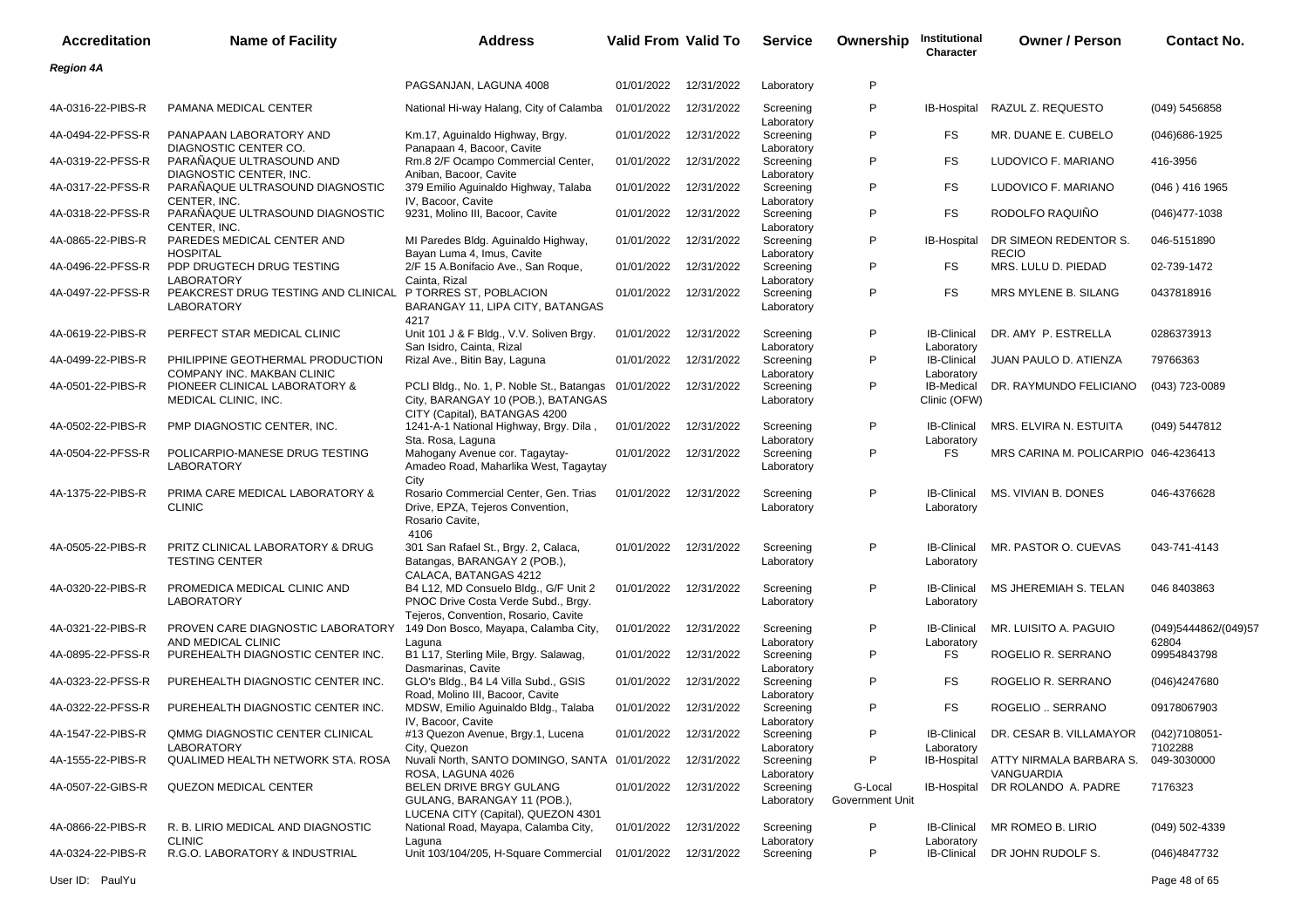| <b>Accreditation</b> | <b>Name of Facility</b>                                                    | <b>Address</b>                                                                                 | <b>Valid From Valid To</b> |            | <b>Service</b>          | Ownership    | Institutional<br>Character       | <b>Owner / Person</b>                                           | <b>Contact No.</b>              |
|----------------------|----------------------------------------------------------------------------|------------------------------------------------------------------------------------------------|----------------------------|------------|-------------------------|--------------|----------------------------------|-----------------------------------------------------------------|---------------------------------|
| <b>Region 4A</b>     |                                                                            |                                                                                                |                            |            |                         |              |                                  |                                                                 |                                 |
|                      | DIAGNOSTIC CENTER, INC.                                                    | Complex, Centennial Road, Brgy. Bacao,<br>Gen. Trias, Cavite                                   | 01/01/2022                 | 12/31/2022 | Laboratory              | P            | Laboratory                       | RAQUINO                                                         |                                 |
| 4A-1589-22-PIBS-R    | RAKKK PROPHET MEDICAL CENTER INC.                                          | KM 194 MAHARLIKA HIGHWAY,<br>ROSARIO, GUMACA, QUEZON 4307                                      | 01/01/2022                 | 12/31/2022 | Screening<br>Laboratory | P            | IB-Hospital                      | LEOVIGILDO L. LEOPANDO                                          | 042 317 7857                    |
| 4A-0508-22-PIBS-R    | RAMOS-PARRA MEDICAL AND DIAGNOSTIC<br><b>CENTER</b>                        | CONGRESSIONAL AVE, BUROL II,<br>DASMARIÑAS, CAVITE 4114                                        | 01/01/2022                 | 12/31/2022 | Screening<br>Laboratory | P            | <b>IB-Clinical</b><br>Laboratory | <b>GENIE ANNE R. PARRA</b>                                      | 4140128                         |
| 4A-0510-22-PFSS-R    | RANNY MEDICAL AND DIAGNOSTIC CLINIC 6785 ME SITIO ARATAN, PULONG           | SANTA CRUZ, SANTA ROSA, LAGUNA<br>4026                                                         | 01/01/2022                 | 12/31/2022 | Screening<br>Laboratory | P            | FS                               | DR. MA. RAZIL D. CASTOR                                         | 09162972422                     |
| 4A-0331-22-PIBS-R    | REAL CARE LABORATORY AND MEDICAL<br><b>CLINIC</b>                          | Euniarc Plaza, 081 Tomas Claudio St.,<br>San Juan, Morong, Rizal                               | 01/01/2022                 | 12/31/2022 | Screening<br>Laboratory | P            | <b>IB-Clinical</b><br>Laboratory | MR. REX OLIVER C. TENGCO 954-8336                               |                                 |
| 4A-0512-22-PIBS-R    | REALAB MEDICAL AND DIAGNOSTIC<br><b>CENTER</b>                             | 213 NATIONAL HIGHWAY REAL, REAL,<br>CITY OF CALAMBA. LAGUNA 4027                               | 01/01/2022                 | 12/31/2022 | Screening<br>Laboratory | P            | <b>IB-Clinical</b><br>Laboratory | MR. RENE L. MUNDIN                                              | $(049)503 - 46 - 84$            |
| 4A-0513-22-PIBS-R    | RNR MEDICAL CLINIC AND LABORATORY<br><b>FACILITY</b>                       | Lot 2 Block 21 NHA Ave, DELA PAZ<br>(POB.), CITY OF ANTIPOLO, RIZAL<br>1870                    | 01/01/2022                 | 12/31/2022 | Screening<br>Laboratory | P            | <b>IB-Clinical</b><br>Laboratory | MS. ELIZABETH M. LEDESMA 89253169                               |                                 |
| 4A-0325-22-PIBS-R    | ROSARIO SHALOM MEDICAL DIAGNOSTIC<br>CENTER CO.                            | #0329 National Road, Brgy. Namunga,<br>Rosario, Batangas                                       | 01/01/2022                 | 12/31/2022 | Screening<br>Laboratory | P            | <b>IB-Clinical</b><br>Laboratory | ROSARIO SHALOM ROSARIO (043) 784-4098<br><b>SHALOM</b>          |                                 |
| 4A-0346-22-PIBS-R    | SAINT PATRICK'S HOSPITAL MEDICAL<br><b>CENTER</b>                          | Lopez Jaena Street, Brgy. 2, Batangas<br>City, Batangas                                        | 01/01/2022                 | 12/31/2022 | Screening<br>Laboratory | P            | IB-Hospital                      | DR. LORALIE EVANGELINE M. 043-7237089 loc 1304<br>PEREZ-MIRANDA |                                 |
| 4A-0515-22-PIBS-R    | SAINTS BRIGIT AND ROCH MEDICAL LAB<br>AND BIRTHING CENTER INC.             | Unit 2B-5 One Sta. Rosa Prime, Brgy.<br>Dila, Sta. Rosa, Laguna                                | 01/01/2022                 | 12/31/2022 | Screening<br>Laboratory | P            | <b>IB-Clinical</b><br>Laboratory | MARICHU B. PAGUIRIGAN                                           | (049)5031743                    |
| 4A-0516-22-PIBS-R    | SAN ANTONIO MEDICAL CENTER OF LIPA,<br>INC.                                | #2C.M. Recto Avenue, POBLACION<br>BARANGAY 9, LIPA CITY, BATANGAS<br>4217                      | 01/01/2022                 | 12/31/2022 | Screening<br>Laboratory | P            | IB-Hospital                      | DR. CESAR A. REYES                                              | (043)7562522                    |
| 4A-0530-22-PIBS-R    | SARMAC MEDICAL AND DIAGNOSTIC<br><b>CENTER</b>                             | BLK. 11, SAMAGTA (RIVERSIDE), SAN<br>JUAN, TAYTAY, RIZAL                                       | 01/01/2022                 | 12/31/2022 | Screening<br>Laboratory | P            | <b>IB-Clinical</b><br>Laboratory | ARNEL D. SARMAC                                                 | 09773948460                     |
| 4A-0329-22-PFSS-R    | SARREAL DRUG TESTING CENTER                                                | 188 Toclong 2B, Imus, Cavite                                                                   | 01/01/2022                 | 12/31/2022 | Screening<br>Laboratory | P            | FS                               | MISS ROSELENE E. SARREAL (046)4367916                           |                                 |
| 4A-0330-22-PIBS-R    | SHALOM MEDICAL DIAGNOSTIC<br>LABORATORY, INC.                              | Zenaida ArcaDE M. H. Del Pllar St., Brgy. 01/01/2022<br>2, Batangas City, Batangas             |                            | 12/31/2022 | Screening<br>Laboratory | P            | <b>IB-Clinical</b><br>Laboratory | MR. NILO P. ATIENZA                                             | 0437861798                      |
| 4A-1307-22-PIBS-R    | SIERRA MAKILING HEALTH CORPORATION                                         | Sierra Makiling, San Antonio, Santo<br>Tomas, Batangas                                         | 01/01/2022                 | 12/31/2022 | Screening<br>Laboratory | P            | <b>IB-Clinical</b><br>Laboratory | DR. ARNIELYN M. AGUIRRE                                         | 09491430722                     |
| 4A-0867-22-PFSS-R    | SILANG MEDICAL LABORATORY DRUGTEST 152 J.P. Rizal St., Silang, Cavite      |                                                                                                | 01/01/2022                 | 12/31/2022 | Screening<br>Laboratory | P            | FS                               | DR. FELICIDAD R.<br><b>BANTOLINAO</b>                           | $(046)$ 414-1604                |
| 4A-0517-22-PIBS-R    | SOUTHEAST ASIAN MEDICAL CENTER, INC. Molino Road, Molino III, Bacoor City, | Cavite 4102                                                                                    | 01/01/2022                 | 12/31/2022 | Screening<br>Laboratory | P            | IB-Hospital                      | SOUTHEAST ASIAN MEDICAL 0464355346<br>CENTER, INC.              |                                 |
| 4A-0897-22-PFSS-R    | <b>SSMC SATELLITE HOSPITAL</b>                                             | Gateway Business Park, Brgy. Jalavera,<br>Gen. Trias, Cavite                                   | 01/01/2022                 | 12/31/2022 | Screening<br>Laboratory | P            | <b>FS</b>                        | DR. ERLINDA C. RABE                                             | 821-8452/F-823-4344             |
| 4A-0327-22-PFSS-R    | SSMCHEALTH INC.                                                            | Old National Highway, Balibago, Santa<br>Rosa, Laguna                                          | 01/01/2022                 | 12/31/2022 | Screening<br>Laboratory | P            | <b>FS</b>                        | DR. ERLINDA C. RABE                                             | (049)544-6710                   |
| 4A-0328-22-PFSS-R    | SSMCHEALTH INC.                                                            | Unit 14 & 15, J. Alcasid Business Center,<br>Crossing, Brgy.1 (Pob.), Calamba City,<br>Laguna  | 01/01/2022                 | 12/31/2022 | Screening<br>Laboratory | P            | <b>FS</b>                        | DR. ERLINDA C. RABE                                             | (049)3068566                    |
| 4A-1139-22-PIBS-R    | ST. ANGELO'S MULTI SPECIALIST AND<br><b>DIAGNOSTIC CENTER</b>              | 74 Malvar St., San Vicente, Binan City,<br>Laguna                                              | 01/01/2022                 | 12/31/2022 | Screening<br>Laboratory | P            | <b>IB-Clinical</b><br>Laboratory | MR. ALEXANDER NIKOLAI S.<br>SALANDANAN                          | 049-511-6011                    |
| 4A-0521-22-PIBS-R    | ST. ANNE GENERAL HOSPITAL, INC                                             | P.GOMEZ EXT., IBABANG DUPAY,<br>LUCENA CITY (Capital), QUEZON 4301                             | 01/01/2022 12/31/2022      |            | Screening<br>Laboratory | P            | IB-Hospital                      | DR. POTENCIANO A.<br>ANDAMAN                                    | (042)710-3506                   |
| 4A-0522-22-PIBS-R    | ST. DOMINIC MEDICAL CENTER                                                 | Emilio Aguinaldo Highway, Talaba IV,<br>Bacoor, Cavite                                         | 01/01/2022                 | 12/31/2022 | Screening<br>Laboratory | P            |                                  | IB-Hospital DR. OSCAR D. TINIO                                  | 046-4172525                     |
| 4A-1140-22-PIBS-R    | ST. DOMINIC MEDICAL LABORATORY AND<br>DRUG TESTING CENTER                  | 373 National Highway, Brgy. Bucal, City<br>of Calamba, Laguna 4027                             | 01/01/2022                 | 12/31/2022 | Screening<br>Laboratory | P            | <b>IB-Clinical</b><br>Laboratory | MRS. GLENDA M.<br>VANGUARDIA                                    | $(049)$ 545-1714 / 306-<br>8655 |
| 4A-1144-22-PIBS-R    | ST. DOMINIC MEDICAL LABORATORY AND<br>DRUG TESTING CENTER - STO. TOMAS     | Unit 3 Bridge Point, Makarlika Hi-way,<br>Brgy. Sta. Anastacia, Sto. Tomas,<br><b>Batangas</b> | 01/01/2022                 | 12/31/2022 | Screening<br>Laboratory | P            | <b>IB-Clinical</b><br>Laboratory | MS. GLENDA M. VANGUARDIA 043-430-5601                           |                                 |
| 4A-1560-22-PIBS-R    | ST. FRANCES CABRINI MEDICAL CENTER,<br>INC.                                | Maharlika H-way, BARANGAY II (POB.),<br>SANTO TOMAS, BATANGAS 4234                             | 01/01/2022                 | 12/31/2022 | Screening<br>Laboratory | $\mathsf{P}$ | <b>IB-Hospital</b>               | FELICIANO L. TORRES                                             | 043 778-4811                    |
| 4A-0524-22-PIBS-R    | ST. IGNATIUS DE LOYOLA HEALTHCARE                                          | 81 Joaquina Bldg. A. Bonifacio St., Sto.                                                       | 01/01/2022 12/31/2022      |            | Screening               | P            | <b>IB-Clinical</b>               | MR. RONIE P. MASANGKAY                                          | 7213-2124                       |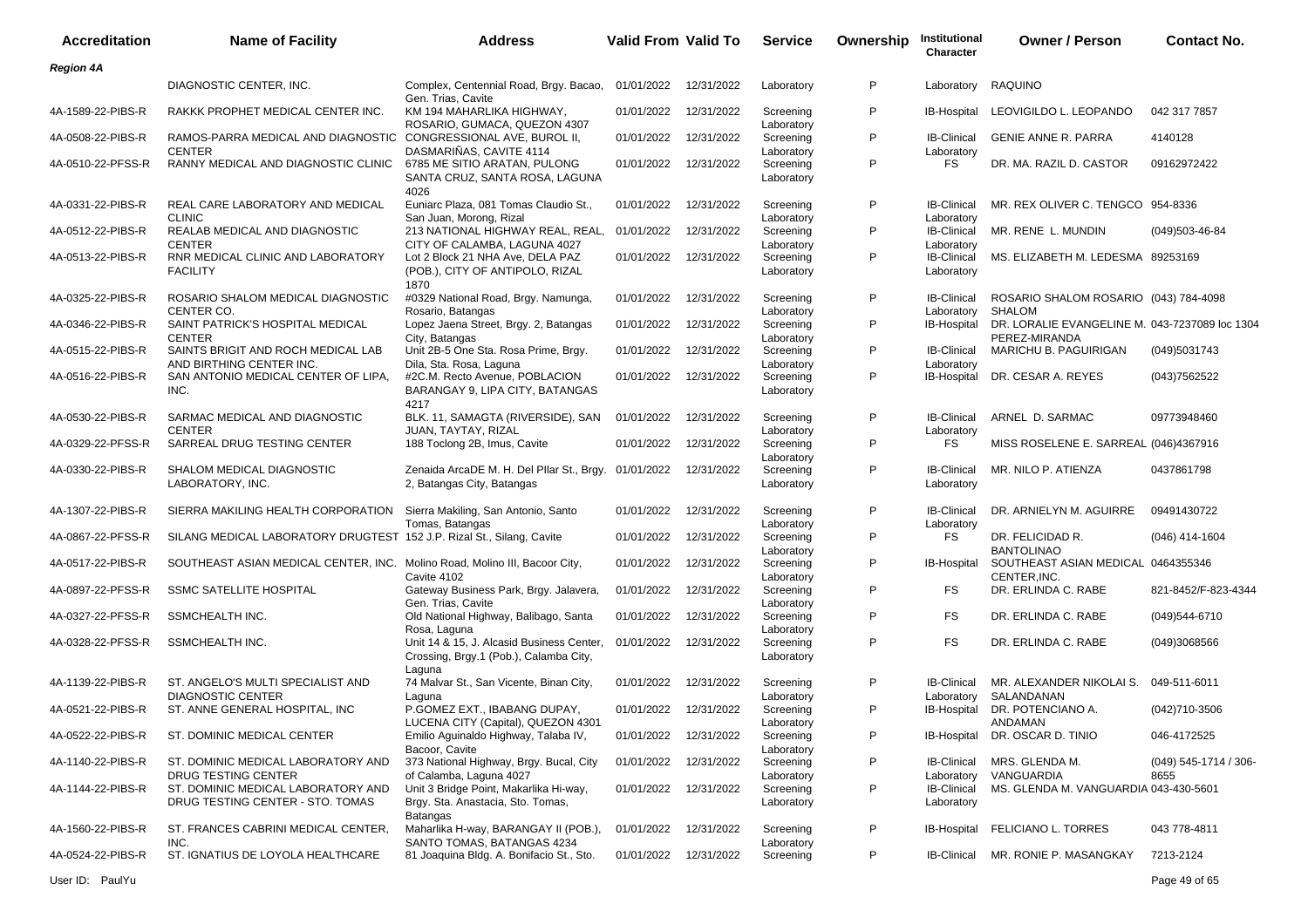| <b>Accreditation</b> | <b>Name of Facility</b>                                                                                                | Address                                                                                                          | <b>Valid From Valid To</b> |            | <b>Service</b>                        | Ownership                  | Institutional<br>Character                     | <b>Owner / Person</b>                   | <b>Contact No.</b> |
|----------------------|------------------------------------------------------------------------------------------------------------------------|------------------------------------------------------------------------------------------------------------------|----------------------------|------------|---------------------------------------|----------------------------|------------------------------------------------|-----------------------------------------|--------------------|
| <b>Region 4A</b>     |                                                                                                                        |                                                                                                                  |                            |            |                                       |                            |                                                |                                         |                    |
|                      | <b>SERVICES</b>                                                                                                        | Domingo, Cainta, Rizal                                                                                           | 01/01/2022                 | 12/31/2022 | Laboratory                            | P                          | Laboratory                                     |                                         |                    |
| 4A-0525-22-PIBS-R    | ST. JAMES HOSPITAL INC. DRUG TESTING<br><b>LABORATORY</b>                                                              | Mariquita Pueblo, Brgy. Dita, Sta. Rosa,<br>Laguna                                                               | 01/01/2022                 | 12/31/2022 | Screening<br>Laboratory               | P                          | <b>IB-Hospital</b>                             | DR. JOSE P. SANTIAGO                    | 049-534-1254       |
| 4A-0526-22-PIBS-R    | ST. JOHN OF THE CROSS LABORATORY<br><b>CLINIC</b>                                                                      | 252 Gen. Luna St., Guitnang Bayan, San<br>Mateo, Rizal                                                           | 01/01/2022                 | 12/31/2022 | Screening                             | P                          | <b>IB-Clinical</b>                             | <b>ELVIRA L. ILOT</b>                   | 9415611 / 4639754  |
| 4A-1298-22-PIBS-R    | ST. JOSEPH HEALTHCARE, INC.                                                                                            | 2F Lipa Com'l. Ctr., A.Mabini St. cor<br>P. Torres St., Lipa City, Batangas                                      | 01/01/2022                 | 12/31/2022 | Laboratory<br>Screening               | P                          | Laboratory<br><b>IB-Clinical</b>               | MR. GERARDO VICENTE M.<br>MORADA        | (043) 757 4675     |
| 4A-1343-22-PFSS-R    | ST. MAGDALENE POLYCLINIC                                                                                               | National Road, Banlic, Cabuyao, Laguna                                                                           | 01/01/2022                 | 12/31/2022 | Laboratory<br>Screening               | P                          | Laboratory<br>FS                               | MS. MARSHALL IVAN M.<br><b>ALTONAGA</b> | 049-5340745        |
| 4A-0527-22-PFSS-R    | ST. MICHAEL'S MEDICAL CLINIC &<br><b>DIAGNOSTIC CENTER</b>                                                             | 2/F, ATDRMAM Bldg., Brgy. 1, Crossing,                                                                           | 01/01/2022                 | 12/31/2022 | Laboratory<br>Screening               | P                          | <b>FS</b>                                      | MR. MICHAEL C. SIA                      | 049-5450871        |
| 4A-1546-22-PIBS-R    | ST. PEREGRINE HEALTHCARE                                                                                               | Calamba, Laguna<br>Palanas, Lemery, Batangas                                                                     | 01/01/2022                 | 12/31/2022 | Laboratory<br>Screening               | P                          | <b>IB-Clinical</b>                             | MR. GLENN R. SALAZAR                    | 4090001            |
| 4A-0529-22-PIBS-R    | <b>CORPORATION</b><br>ST. VERONICA CLINICAL LABORATORY<br>AND NEURO PSYCHIATRY TESTING AND<br><b>EVALUATION CENTER</b> | 43 Quezon Ave., Brgy. 2, Lucena City,<br>Quezon                                                                  | 01/01/2022                 | 12/31/2022 | Laboratory<br>Screening<br>Laboratory | P                          | Laboratory<br><b>IB-Clinical</b><br>Laboratory | MS. ANGELITA D. FORNESTE 042-3736324    |                    |
| 4A-0333-22-PFSS-R    | TANAUAN CENTRAL DRUG TESTING<br><b>CENTER</b>                                                                          | Rm. 210 Lat Business Ctr., A. Mabini<br>Ave., Poblacion Brgy. 6, Tanauan City,<br><b>Batangas</b>                | 01/01/2022                 | 12/31/2022 | Screening<br>Laboratory               | P                          | <b>FS</b>                                      | MRS. SHEILA V. TAGLE                    | 043-7530346        |
| 4A-0531-22-GIBS-R    | TANAUAN CITY DRUG TESTING CENTER &<br><b>LABORATORY</b>                                                                | City Health Office , Mayapis Street, Brgy.<br>3, Tanauan City, Batangas,                                         | 01/01/2022                 | 12/31/2022 | Screening<br>Laboratory               | G-Local<br>Government Unit | <b>IB-Clinical</b><br>Laboratory               | DR. ADEL S. BAUTISTA                    | (043) 7785790      |
| 4A-0532-22-PIBS-R    | <b>TAYTAY DOCTORS MULTISPECIALTY</b><br>HOSPITAL, INC.                                                                 | 6 rizal ave., SAN ISIDRO, TAYTAY,<br><b>RIZAL 1920</b>                                                           | 01/01/2022                 | 12/31/2022 | Screening<br>Laboratory               | P                          | IB-Hospital                                    | MR GJAY L. ORDINAL                      | 85842843           |
| 4A-1573-22-PIBS-R    | THE MEDICAL CITY - CAINTA CLINIC                                                                                       | 2/F Robinsons Place Cainta, Cainta<br>Junction, Cainta, Rizal                                                    | 01/01/2022                 | 12/31/2022 | Screening<br>Laboratory               | P                          | <b>IB-Clinical</b><br>Laboratory               | MRS. BENITA J. MACALAGAY                | 656-0957           |
| 4A-0533-22-PIBS-R    | THERAMEDICA HEALTH SYSTEMS,<br><b>INCORPORATED</b>                                                                     | 3/F B2 L5, Brgy. Banaba, Bulihan,<br>Silang, Cavite                                                              | 01/01/2022                 | 12/31/2022 | Screening<br>Laboratory               | P                          | <b>IB-Clinical</b><br>Laboratory               | DR. ROALD A. GALOPE                     | 519-48-53          |
| 4A-0534-22-PIBS-R    | TIMBAO MEDICAL & DIAGNOSTIC<br><b>LABORATORY SERVICES</b>                                                              | Unit 3 Ayag Arcade, TIMBAO, BINAN,<br>LAGUNA 4024                                                                | 01/01/2022                 | 12/31/2022 | Screening<br>Laboratory               | P                          | <b>IB-Clinical</b><br>Laboratory               | MS. MARITES M. EMATA                    | 09335494562        |
| 4A-0535-22-PFSS-R    | TRIPTORS DIAGNOSTIC CENTRE                                                                                             | B-3 Lucena Grand Central, ILAYANG<br>DUPAY, LUCENA CITY (Capital),<br>QUEZON 4301                                | 01/01/2022                 | 12/31/2022 | Screening<br>Laboratory               | P                          | <b>FS</b>                                      | MRS. MA. TERESITA A.<br>SAPUNGAN        | 042-3737609        |
| 4A-0334-22-PIBS-R    | TRUCARE BESTHEALTH                                                                                                     | 9064 Paliparan Road, Paliparan 1,<br>Dasmarinas, Cavite                                                          | 01/01/2022                 | 12/31/2022 | Screening<br>Laboratory               | P                          | <b>IB-Clinical</b><br>Laboratory               | <b>BASILIA F. DE GUZMAN</b>             | 972-2660           |
| 4A-0868-22-PIBS-R    | ULINK MEDICAL AND DIAGNOSTIC CENTER                                                                                    | Purok 4, Julita Bldg., National Highway,<br>Brgy. 1, Calamba, Laguna                                             | 01/01/2022                 | 12/31/2022 | Screening<br>Laboratory               | P                          | <b>IB-Clinical</b><br>Laboratory               | MR. RONNEL S. MANAIG                    | $(043)$ 536-9686   |
| 4A-1025-22-PIBS-R    | ULINK MEDICAL AND DIAGNOSTIC CLINIC,<br>INC.                                                                           | G/F Laurel Hill Center, Natatas, Tanauan                                                                         | 01/01/2022                 | 12/31/2022 | Screening                             | P                          | <b>IB-Clinical</b>                             | MRS MADONNA T. TRINIDAD                 | 09065814898        |
| 4A-1559-22-PIBS-R    | UPH - DR. JOSE G. TAMAYO MEDICAL<br><b>CENTER</b>                                                                      | City, Batangas<br>Old National Highway, Sto. Niño, Biñan,<br>Laguna 4024, SANTO NIA?O, BIÑAN,<br>LAGUNA 4024     | 01/01/2022                 | 12/31/2022 | Laboratory<br>Screening<br>Laboratory | P                          | Laboratory<br>IB-Hospital                      | DR. ANNA NOREEN<br>ANTOINETTE P. TAMAYO | 6328779-5310       |
| 4A-0852-22-PFSS-R    | VALUE CARE LABORATORY & DIAGNOSTIC<br>CENTER, CO.                                                                      | 2/F Libert Bldg. GSIS Road, Villa Maria<br>Subd., Molino III, Bacoor, Cavite                                     | 01/01/2022                 | 12/31/2022 | Screening                             | P                          | FS                                             | MS. CYNTHIA T. ABALLE                   | $(046)683 - 2047$  |
| 4A-0851-22-PFSS-R    | VALUE CARE LABORATORY AND<br>DIAGNOSTIC CENTER CO.                                                                     | 2/F V. Agustin Bldg., Km.17, Aguinaldo<br>Hiway, P.F. Espiritu I (Panapaan),<br>Bacoor, Cavite                   | 01/01/2022                 | 12/31/2022 | Laboratory<br>Screening<br>Laboratory | P                          | <b>FS</b>                                      | MRS CYNTHIA T. ABALLE                   | (046) 683-2047     |
| 4A-0348-22-PIBS-R    | <b>VCARE DIAGNOSTICS</b>                                                                                               | Somo-A Vista Mall, Daang Hari cor.<br>Molino-Paliparan, Molino IV, Bacoor,                                       | 01/01/2022                 | 12/31/2022 | Screening<br>Laboratory               | P                          | IB-Clinical<br>Laboratory                      | CYNTHIA  DELFIN                         | 09700944800        |
| 4A-1539-22-PIBS-R    | VIRGIL NITZ & BABY MEDICAL SERVICES,                                                                                   | Cavite<br>J.P. Rizal, Kaybagal South (Pob.),<br>Tagaytay City, Cavite                                            | 01/01/2022                 | 12/31/2022 | Screening                             | P                          | <b>IB-Clinical</b>                             | MR VIRGILIO R. GARCIA                   | +639175281755      |
| 4A-0336-22-PIBS-R    | INC.<br>WECARE MEDICAL AND DIAGNOSTIC<br><b>CLINIC</b>                                                                 | National Highway, Halang, Calamba,                                                                               | 01/01/2022                 | 12/31/2022 | Laboratory<br>Screening               | P                          | Laboratory<br><b>IB-Clinical</b>               | MS. JO-ANTONETTE J.                     | 09154814688        |
| 4A-0537-22-PFSS-R    | WELLCARE CLINICS & LAB., INC                                                                                           | Laguna<br>Mainstreet Plaza, Governor's Drive,<br>Manggahan, Gen, MANGGAHAN,<br><b>GENERAL TRIAS, CAVITE 4127</b> | 01/01/2022                 | 12/31/2022 | Laboratory<br>Screening<br>Laboratory | P                          | Laboratory<br>FS                               | <b>DOLLENTE</b><br>DR. ALLAN HERNANDEZ  | 046-4164072        |
| 4A-0536-22-PIBS-R    | WELLCARE CLINICS & LAB., INC.                                                                                          | Gov. D., Mangubat Ave., Burol Main,<br>Dasmariñas City, Cavite                                                   | 01/01/2022 12/31/2022      |            | Screening<br>Laboratory               | P                          | <b>IB-Clinical</b><br>Laboratory               | DR. ALLAN S. HERNANDEZ                  | 046-4164057        |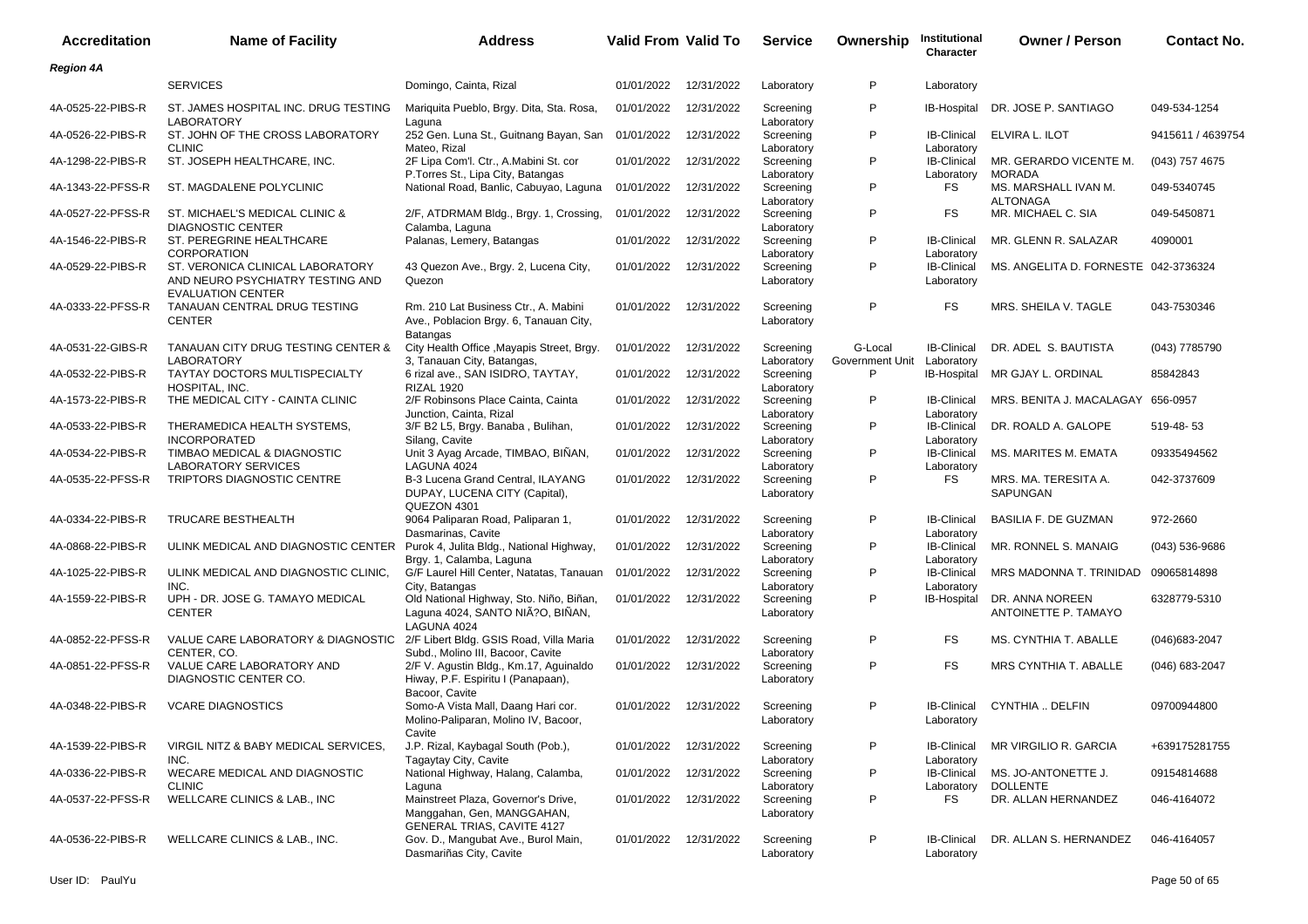| <b>Accreditation</b> | <b>Name of Facility</b>                                        | <b>Address</b>                                                                           | Valid From Valid To |            | <b>Service</b>          | Ownership | Institutional<br>Character       | <b>Owner / Person</b>                                  | Contact No.      |
|----------------------|----------------------------------------------------------------|------------------------------------------------------------------------------------------|---------------------|------------|-------------------------|-----------|----------------------------------|--------------------------------------------------------|------------------|
| <b>Region 4A</b>     |                                                                |                                                                                          |                     |            |                         |           |                                  |                                                        |                  |
| 4A-1564-22-PIBS-R    | WELLCARE CLINICS & LABORATORY. INC.                            | J.P. Rizal St., San Vicente I, Silang,<br>Cavite                                         | 01/01/2022          | 12/31/2022 | Screening<br>Laboratory | P         | <b>IB-Clinical</b><br>Laboratory | DR. ALLAN S. HERNANDEZ                                 | 046-413-0219     |
| 4A-1376-22-PIBS-R    | WELLCARE CLINICS AND LAB. INC.                                 | 2/F Waltermart Compound, Aguinaldo<br>Highway, Dasmarinas City, Cavite                   | 01/01/2022          | 12/31/2022 | Screening<br>Laboratory | P         | <b>IB-Clinical</b><br>Laboratory | MR. ALLAN S. HERNANDEZ                                 | 046 4163277      |
| 4A-1510-22-PIBS-R    | WELLCARE CLINICS AND LAB., INC.                                | 2/F Waltermart Shopping Center, RSBS<br>Road, Balibago, Sta. Rosa, Laguna                | 01/01/2022          | 12/31/2022 | Screening<br>Laboratory | P         | <b>IB-Clinical</b><br>Laboratory | DR. ALLAN S. HERNANDEZ                                 | 0495760010       |
| 4A-0871-22-PIBS-R    | WELLPOINT MEDICAL CLINIC AND<br>DIAGNOSTIC CENTER INC.         | LGF SM Dasmarinas, Governor's Drive,<br>Brgy. Sampaloc 1, Dasmarinas City,<br>Cavite     | 01/01/2022          | 12/31/2022 | Screening<br>Laboratory | P         | <b>IB-Clinical</b><br>Laboratory | DR. ARLYNN S. GARDUQUE                                 | $(046)$ 435-1906 |
| 4A-0870-22-PIBS-R    | <b>WELLPOINT MEDICAL CLINIC AND</b><br>DIAGNOSTIC CENTER, INC. | 30-32 LGF SM City Bacoor Tirona corner<br>Aguinaldo Highway, Habay II, Bacoor,<br>Cavite | 01/01/2022          | 12/31/2022 | Screening<br>Laboratory | P         | <b>IB-Clinical</b><br>Laboratory | DR. ARLYNN S. GARDUQUE                                 | 046-6873697      |
| 4A-0538-22-PIBS-R    | WELLZONE DIAGNOSTICS & SPECIALTY<br>CLINIC CO.                 | A. Bonifacio St., Bagong Sikat, Lemery,<br>Batangas                                      | 01/01/2022          | 12/31/2022 | Screening<br>Laboratory | P         | <b>IB-Clinical</b><br>Laboratory | MRS. WENCY M. VERGARA                                  | 043 409 9415     |
| 4A-0338-22-PFSS-R    | WILBUR DRUG TESTING CENTER                                     | 16 Sto. Nino St., Brgy. Sto. Nino, San<br>Pedro, Laguna                                  | 01/01/2022          | 12/31/2022 | Screening<br>Laboratory | P         | <b>FS</b>                        | MR. BRYAN CHRISTOPHER C. (049)8512932<br><b>RUBINO</b> |                  |
| 4A-0339-22-PIBS-R    | YR-ST. MICHAEL MEDICAL HOSPITAL                                | 220 Molino II, Bacoor, Cavite                                                            | 01/01/2022          | 12/31/2022 | Screening<br>Laboratory | P         | IB-Hospital                      | DR. YOLANDA C. RODIL                                   | (02) 5298946     |

**Total Region 4A : 246**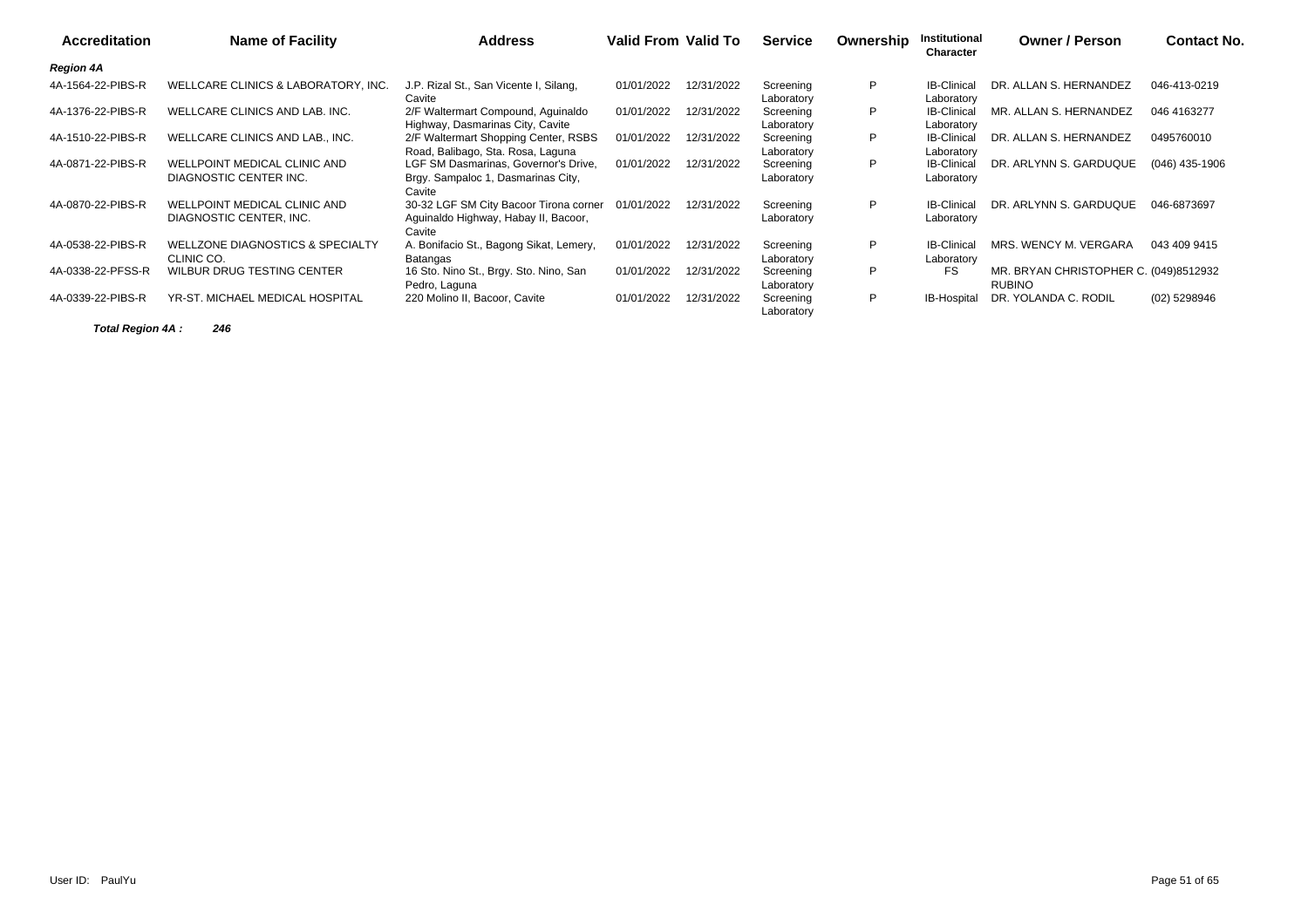| <b>Accreditation</b> | <b>Name of Facility</b>                                                                      | <b>Address</b>                                                                          | <b>Valid From Valid To</b> |            | <b>Service</b>          | Ownership                  | Institutional<br>Character       | <b>Owner / Person</b>                      | <b>Contact No.</b> |
|----------------------|----------------------------------------------------------------------------------------------|-----------------------------------------------------------------------------------------|----------------------------|------------|-------------------------|----------------------------|----------------------------------|--------------------------------------------|--------------------|
| <b>Region 4B</b>     |                                                                                              |                                                                                         |                            |            |                         |                            |                                  |                                            |                    |
| 4B-0539-22-PIBS-R    | ADVENTIST HOSPITAL - PALAWAN INC.                                                            | Junction II, San Pedro, Puerto Princesa<br>City. Palawan                                | 01/01/2022                 | 12/31/2022 | Screening<br>Laboratory | P                          | IB-Hospital                      | MR. ELIAS Y. APACIBLE                      | 433-1247           |
| 4B-0540-22-PFSS-R    | CABLE TOW DRUG TESTING CENTER                                                                | Unit A ESM Building Valencia Street,<br>Brgy. Masikap, Puerto Princesa City,<br>Palawan | 01/01/2022                 | 12/31/2022 | Screening<br>Laboratory | P                          | <b>FS</b>                        | MR RAFAEL B. ROXAS                         | 09065593099        |
| 4B-0541-22-PFSS-R    | <b>CLINICA PALAO</b>                                                                         | 299c-JIG Bldg., Malvar St, Brgy.<br>Mandaragat, Puerto Princesa, Palawan                | 01/01/2022                 | 12/31/2022 | Screening<br>Laboratory | P                          | <b>FS</b>                        | DR. PERLA E. PALAO                         | 09154262362        |
| 4B-1202-22-PFSS-R    | <b>CNMK DRUG TESTING CENTER</b>                                                              | 331 Malvar St. Brgy. Mandaragat, Puerto<br>Princesa, Palawan                            | 01/01/2022                 | 12/31/2022 | Screening<br>Laboratory | P                          | <b>FS</b>                        | MS. MARIA MYLA REGINA G.<br><b>MANAYAO</b> | 0487171525         |
| 4B-1204-22-GIBS-R    | <b>CULION SANITARIUM AND GENERAL</b><br><b>HOSPITAL</b>                                      | Robert St., LIBIS, CULION, PALAWAN<br>5315                                              | 01/01/2022                 | 12/31/2022 | Screening<br>Laboratory | G-National<br>Government   | IB-Hospital                      | DR. ARTURO C. CUNANAN                      | 09293941068        |
| 4B-0542-22-PIBS-R    | DR. CONRADO G. MEDINA MEM. MED.<br><b>CLINIC &amp; LAB.</b>                                  | J.P. Rizal St., San Vicente South,<br>Calapan City, Oriental Mindoro                    | 01/01/2022                 | 12/31/2022 | Screening<br>Laboratory | P                          | <b>IB-Clinical</b><br>Laboratory | DR. RICHARD C. MEDINA                      | 043-288-97-87      |
| 4B-1519-22-PFSS-R    | E. ASUNCION MEDICAL CLINIC &<br>DIAGNOSTIC LABORATORY                                        | 0742 ABIQUE ST., PAG-ASA, SAN<br>JOSE, OCCIDENTAL MINDORO 5100                          | 01/01/2022                 | 12/31/2022 | Screening<br>Laboratory | P                          | <b>FS</b>                        | DR. ENID M. ASUNCION                       | 09088845535        |
| 4B-0543-22-PIBS-R    | <b>HOLY INFANT JESUS MEDICAL &amp;</b><br><b>DIAGNOSTIC CLINIC</b>                           | D. Reyes St., San Miguel, Boac,<br>Marinduque                                           | 01/01/2022                 | 12/31/2022 | Screening<br>Laboratory | P                          | <b>IB-Clinical</b><br>Laboratory | DR. EDGARDO J. MARQUEZ                     | 042-332-17-41      |
| 4B-1303-22-PFSS-R    | ISIAH MULTI-SPECIALTY CLINIC AND<br>DIAGNOSTIC LABORATORY                                    | R. Magsaysay St. cor. Formilleza,<br>Liwayway, Odiongan, Romblon                        | 01/01/2022                 | 12/31/2022 | Screening<br>Laboratory | P                          | <b>FS</b>                        | MR. DIVEN F. DIMAALA                       | 0425675263         |
| 4B-0680-22-PFSS-R    | LAGRISOLA DRUGTESTING CENTER                                                                 | Circon Bldg., Valencia St., Masikap,<br>Puerto Princesa City, Palawan                   | 01/01/2022                 | 12/31/2022 | Screening<br>Laboratory | P                          | <b>FS</b>                        | REYNALDO S. LAGRISOLA                      | $(048)$ 555-1369   |
| 4B-0544-22-PIBS-R    | LBR CLINICAL LABORATORY AND MEDICAL<br><b>SERVICES</b>                                       | J.P. Rizal St., Camilmil, Calapan City,<br><b>Oriental Mindoro</b>                      | 01/01/2022                 | 12/31/2022 | Screening<br>Laboratory | P                          | <b>IB-Clinical</b><br>Laboratory | MR. LAZARO C. AZUCENA                      | 043-288-7994       |
| 4B-0468-22-PFSS-R    | LIFESAVER'S DRUG TESTING CENTER                                                              | Annex 9 Circon Cmpd., Valencia St.,<br>Brgy. Masikap, Puerto Princesa City,<br>Palawan  | 01/01/2022                 | 12/31/2022 | Screening<br>Laboratory | P                          | <b>FS</b>                        | MR. ROLLAN T. FERIA                        | 09085700062        |
| 4B-0545-22-PIBS-R    | LUNA GOCO MEDICAL CENTER                                                                     | Lalud, Calapan City, Oriental Mindoro                                                   | 01/01/2022                 | 12/31/2022 | Screening<br>Laboratory | P                          | IB-Hospital                      | DR. MA. EMELITA L. GOCO                    | (043) 288-2473     |
| 4B-1518-22-PIBS-R    | MA. ESTRELLA GENERAL HOSPITAL                                                                | J.P. Rizal St., TAWIRAN, CITY OF<br>CALAPAN (Capital), ORIENTAL<br>MINDORO 5200         | 01/01/2022                 | 12/31/2022 | Screening<br>Laboratory | P                          | <b>IB-Clinical</b><br>Laboratory | MRS. MITA N. GOCO                          | 286-7386           |
| 4B-1522-22-PIBS-R    | MEDICAL MISSION GROUP HOSPITAL<br>MULTIPURPOSE COOPERATIVE OF<br>ORIENTAL MINDORO (MMGHMCOM) | J.P. Rizal St., Tawiran, Calapan City,<br>Oriental MIndoro                              | 01/01/2022                 | 12/31/2022 | Screening<br>Laboratory | P                          | IB-Hospital                      | DR. CLARO M. REYES                         | 043 288 2275       |
| 4B-0547-22-PIBS-R    | MINDORO OCCIDENTAL MEDICAL MISSION<br>GROUP HEALTH SERVICE COOPERATIVE<br>(MOMMGHSC)         | Balmes Bldg., Diego Silang St., Brgy.5,<br>San Jose, Occidental Mindoro                 | 01/01/2022                 | 12/31/2022 | Screening<br>Laboratory | P                          | <b>IB-Clinical</b><br>Laboratory | DR ANNA MONICA R.<br><b>BRACAMONTE</b>     | (043) 342-1031     |
| 4B-1377-22-PIBS-R    | ODIONGAN DIAGNOSTIC CENTER                                                                   | M. Formilleza St., Brgy. Liwayway,<br>Odiongan, Romblon                                 | 01/01/2022                 | 12/31/2022 | Screening<br>Laboratory | P                          | <b>IB-Clinical</b><br>Laboratory | ELIZA D. D. DE CASTRO                      | 042-567-5150       |
| 4B-0549-22-PIBS-R    | PALAWAN MEDICAL CITY, INC.                                                                   | San Pedro Highway, SAN PEDRO,<br>PUERTO PRINCESA CITY (Capital),<br>PALAWAN 5300        | 01/01/2022                 | 12/31/2022 | Screening<br>Laboratory | P                          | <b>IB-Clinical</b><br>Laboratory | DR. MIRIAN N. DE LEON-<br><b>VITERBO</b>   | (048)4341617       |
| 4B-0551-22-GIBS-R    | PUERTO GALERA MUNICIPAL HEALTH<br><b>LABORATORY</b>                                          | Poblacion, Puerto Galera, Oriental<br>Mindoro                                           | 01/01/2022                 | 12/31/2022 | Screening<br>Laboratory | G-Local<br>Government Unit | <b>IB-Clinical</b><br>Laboratory | DRA MA. VICTORIA LONTOC                    | 09171846845        |
| 4B-0956-22-PIBS-R    | PUERTO GALERA URGENT CARE CLINIC<br>AND DIAGNOSTIC CENTER                                    | La Brisa Compound, Sitio Hondura,<br>Poblacion, Puerto Galera, Oriental<br>Mindoro      | 01/01/2022                 | 12/31/2022 | Screening<br>Laboratory | P                          | <b>IB-Clinical</b><br>Laboratory | MR. ZEUS C. EVANGELISTA                    | 0432873487         |
| 4B-1409-22-PIBS-R    | RTN FOUNDATION, INC.                                                                         | Nickel Avenue, Rio Tuba, Bataraza,<br>Palawan                                           | 01/01/2022                 | 12/31/2022 | Screening<br>Laboratory | P                          | IB-Hospital                      | DR. BIMBO T. ALMONTE                       | 09073892900        |
| 4B-0555-22-PIBS-R    | SALCEDO MEDICAL - SURGICAL CLINIC &<br>LABORATORY                                            | P. Burgos,, PAG-ASA, SAN JOSE,<br>OCCIDENTAL MINDORO 5100                               | 01/01/2022                 | 12/31/2022 | Screening<br>Laboratory | P                          | <b>IB-Clinical</b><br>Laboratory | DR. LEVILESTER B. SALCEDO 09957262641      |                    |

**Total Region 4B : 22**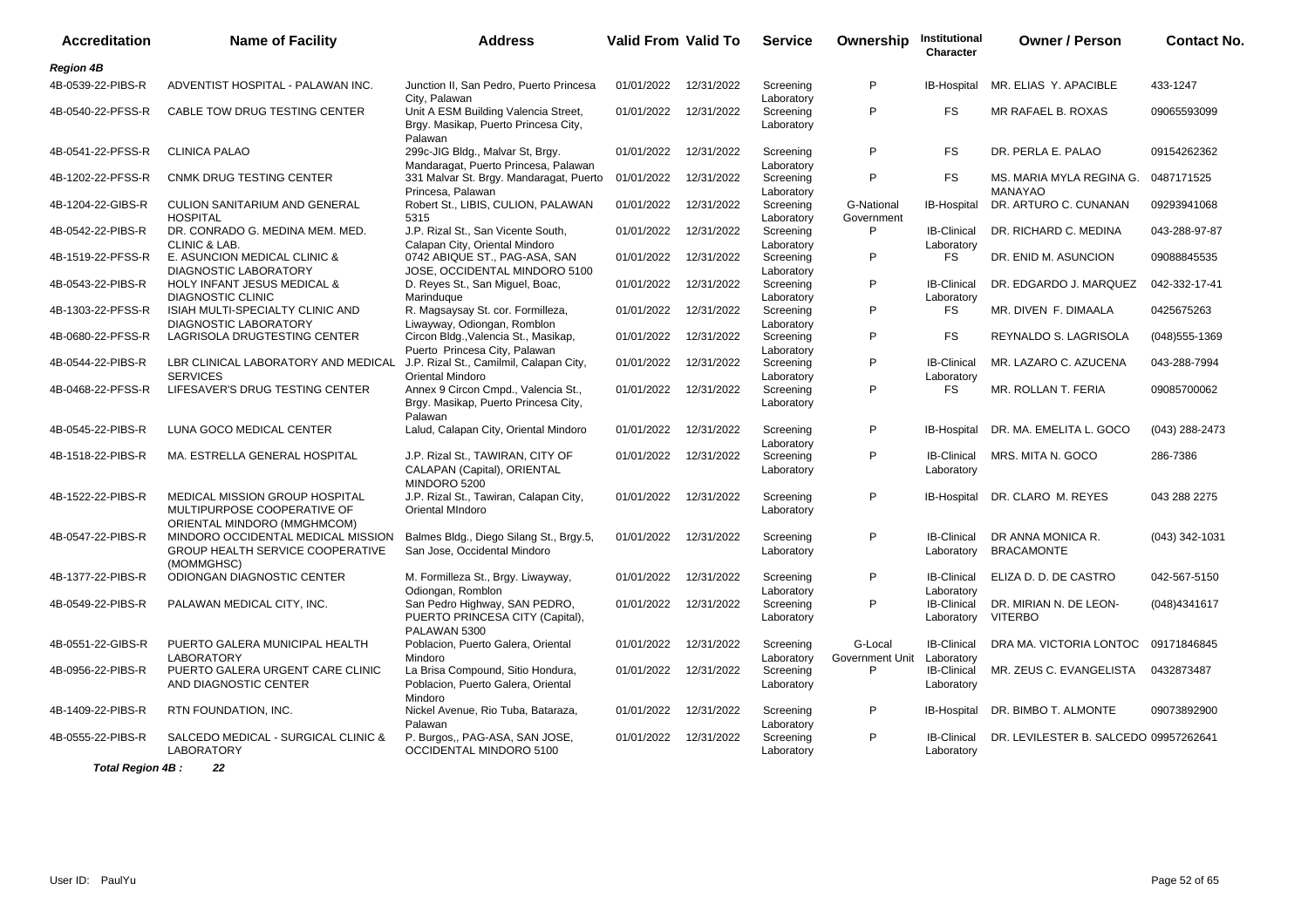| <b>Accreditation</b> | <b>Name of Facility</b>                                               | <b>Address</b>                                                                                   | <b>Valid From Valid To</b> |            | <b>Service</b>          | Ownership                  | Institutional<br>Character       | <b>Owner / Person</b>                         | <b>Contact No.</b> |
|----------------------|-----------------------------------------------------------------------|--------------------------------------------------------------------------------------------------|----------------------------|------------|-------------------------|----------------------------|----------------------------------|-----------------------------------------------|--------------------|
| <b>Region 5</b>      |                                                                       |                                                                                                  |                            |            |                         |                            |                                  |                                               |                    |
| 05-1211-22-PIBS-R    | ABONAL DIAGNOSTIC LABORATORY                                          | Arcangel Bldg., Unit-2, Brgy. VI,<br>Bagasbas Road, Daet, Camarines Norte                        | 01/01/2022                 | 12/31/2022 | Screening<br>Laboratory | P                          | <b>IB-Clinical</b><br>Laboratory | MR. FELIPE P. ABONAL                          | 09669865666        |
| 05-0746-22-PIBS-R    | ALBAY DOCTORS' HOSPITAL, INC.                                         | Penaranda St., Legazpi City, Albay                                                               | 01/01/2022                 | 12/31/2022 | Screening<br>Laboratory | P                          | IB-Hospital                      | DR. SUMMER-AURORA N.<br><b>NIEVA</b>          | 480-8747 loc.103   |
| 05-0955-22-PFSS-R    | <b>BICOL DRUG TESTING &amp; NEURO</b><br>PSYCHIATRIC LABORATORY       | 31 Capt. F. Aquende Drive, Old Albay,,<br>Brgy. 7, Legazpi City, Albay                           | 01/01/2022                 | 12/31/2022 | Screening<br>Laboratory | P                          | FS.                              | MRS. ANITA P. RITO                            | 052010593          |
| 05-1531-22-GIBS-R    | BICOL MEDICAL CENTER POISON<br><b>CONTROL UNIT</b>                    | Panganiban Drive, Concepcion Pequeña,<br>Naga City, Camarines Sur                                | 01/01/2022                 | 12/31/2022 | Screening<br>Laboratory | G-National<br>Government   | <b>IB-Hospital</b>               | DR. JANETA B. FROYALDE                        | (054) 472-6125     |
| 05-0747-22-GIBS-R    | CAMP ELIAS ANGELES STATION HOSPITAL                                   | 91D, CAMP ELIAS ANGELES, SAN<br>JOSE, PILI (Capital), CAMARINES SUR<br>4418                      | 01/01/2022                 | 12/31/2022 | Screening<br>Laboratory | G-National<br>Government   |                                  | IB-Hospital CPT EUSEBIO T. ALCERA             | 09499901087        |
| 05-1535-22-PFSS-R    | CARE+ DIAGNOSTICS & LABORATORY                                        | Bagasbas Road, Brgy. VI (POB.), Daet,<br><b>Camarines Norte</b>                                  | 01/01/2022                 | 12/31/2022 | Screening<br>Laboratory | P                          | FS.                              | MS. AIZA D. BALANE                            | 09301493343        |
| 05-0748-22-PIBS-R    | D.A. BALMADRID MEDICAL SURGICAL &<br><b>DIAGNOSTIC SERVICES</b>       | #169 Marino Street San Pablo St., SAN<br>PABLO (POB.), VIRAC (Capital),<br>CATANDUANES 4800      | 01/01/2022                 | 12/31/2022 | Screening<br>Laboratory | P                          | <b>IB-Clinical</b><br>Laboratory | DR. DONDI A. BALMADRID                        | 09178025206        |
| 05-1411-22-GIBS-R    | DOH - MALINAO TREATMENT AND<br><b>REHABILITATION CENTER</b>           | Purok-4, Brgy. Comun, Malinao,<br>Albay.4512                                                     | 01/01/2022                 | 12/31/2022 | Screening<br>Laboratory | G-National<br>Government   | IB-Hospital                      | DR MA. LOURDES M. ANSON 09399206911           |                    |
| 05-1212-22-PFSS-R    | GIMAIR DRUG TESTING LABORATORY                                        | 197 Bagasbas Road, Brgy.6, Daet,<br><b>Camarines Norte</b>                                       | 01/01/2022                 | 12/31/2022 | Screening<br>Laboratory | P                          | FS                               | MR. GIAN CARLO EDGAR T.<br><b>ARROYO</b>      | 09179457035        |
| 05-0749-22-PIBS-R    | HEALTHQUARTERS MEDICAL AND<br>DIAGNOSTICS, INC.                       | 2, TUBURAN, CITY OF LIGAO, ALBAY<br>4504                                                         | 01/01/2022                 | 12/31/2022 | Screening<br>Laboratory | P                          | <b>IB-Clinical</b><br>Laboratory | VANESA D. SABENIANO                           | 09068800028        |
| 05-1271-22-PFSS-R    | JB LEGAZPI MEDICAL CLINIC &<br><b>DIAGNOSTIC LABORATORY</b>           | G/F United Institute Building, Sagpon<br>Daraga, Albay                                           | 01/01/2022                 | 12/31/2022 | Screening<br>Laboratory | P                          | FS                               | DR. JOEL B. BINALINGBING                      | (052)7422679       |
| 05-1214-22-PFSS-R    | JDB DRUG TESTING AND LABORATORY                                       | De Lara, Poblacion, Talisay, Camarines<br>Norte                                                  | 01/01/2022                 | 12/31/2022 | Screening<br>Laboratory | P                          | FS.                              | MR. JAYSON M. BUENAGUA                        | 09488885445        |
| 05-0469-22-PFSS-R    | JFT DRUG TESTING CENTER                                               | Ma Cristina St., City Heights Subd.,<br>Concepcion Pequena, Naga City,<br><b>Camarines Sur</b>   | 01/01/2022                 | 12/31/2022 | Screening<br>Laboratory | P                          | FS.                              | MRS MA. TERESA B. VALE                        | 09267032409        |
| 05-0470-22-PFSS-R    | JHUNROSE DRUG TESTING CENTER                                          | #14 Balintawak St., Albay District, Brgy.<br>Kawit-East Washington Drive, Legazpi<br>City, Albay | 01/01/2022                 | 12/31/2022 | Screening<br>Laboratory | P                          | FS.                              | MRS. ROSE-MARY D.<br><b>DONASCO</b>           | {052}7420291       |
| 05-0750-22-PIBS-R    | MASBATE CITY POLYCLINIC AND<br><b>DIAGNOSTIC LABORATORY</b>           | Medina St. corner Rosero St., JT<br>Fernandez, City Of Masbate                                   | 01/01/2022                 | 12/31/2022 | Screening<br>Laboratory | P                          | <b>IB-Clinical</b><br>Laboratory | DR. MAROFE M. BAJAR                           | (056) 5882405      |
| 05-0751-22-PIBS-R    | MASBATE DOCTORS HOSPITAL                                              | Rosero St., Centro, Masbate City,<br>Masbate                                                     | 01/01/2022                 | 12/31/2022 | Screening<br>Laboratory | P                          | IB-Hospital                      | DR. PANTALEON K.<br>AMADORA                   | 056 - 3335331      |
| 05-1355-22-PFSS-R    | MEDICAL MISSION GROUP - ALBAY                                         | #216 Ziga Avenue corner Ruivivar St.,<br>Tayhi, Tabaco City, Albay                               | 01/01/2022                 | 12/31/2022 | Screening<br>Laboratory | P                          | FS                               | DR. MARILOU B. COMPUESTO (052)4875877         |                    |
| 05-1412-22-PFSS-R    | MEDICAL MISSION GROUP MULTIPURPOSE<br>COOPERATIVE - ALBAY (MMG-ALBAY) | Concepcion St., Dunao, Ligao City, Albay                                                         | 01/01/2022                 | 12/31/2022 | Screening<br>Laboratory | P                          | FS.                              | MMGMPC C. ALBAY                               | (0917)5172105      |
| 05-0752-22-PFSS-R    | MRR SUPREME BIO-LAB                                                   | 14 Balintawak St., Albay District, Legaspi<br>City, Albay                                        | 01/01/2022                 | 12/31/2022 | Screening<br>Laboratory | P                          | FS.                              | MS. MARISSA B. BARAQUIEL 09202865313          |                    |
| 05-0753-22-GIBS-R    | NAGA CITY HOSPITAL DRUG TESTING<br><b>CENTER</b>                      | Penafrancia Avenue, Naga City                                                                    | 01/01/2022                 | 12/31/2022 | Screening<br>Laboratory | G-Local<br>Government Unit | IB-Hospital                      | DR. JOSEPH S. SANCHEZ                         | (054) 8819466      |
| 05-0754-22-PIBS-R    | NAGA HEALTH CARE DIAGNOSTIC CENTER                                    | #12 J. Miranda Avenue, Concepcion<br>Pequeña, Naga City, Camarines Sur                           | 01/01/2022                 | 12/31/2022 | Screening<br>Laboratory | P                          | <b>IB-Clinical</b><br>Laboratory | MR. VICENTE V. ROSALES                        | (054) 8715203      |
| 05-0755-22-PIBS-R    | NAGA HEALTH CARE DIAGNOSTIC CENTER                                    | 102 Rizal St., Bagumbayan, Pequeno,<br>Goa, Camarines Sur                                        | 01/01/2022                 | 12/31/2022 | Screening<br>Laboratory | P                          | <b>IB-Clinical</b><br>Laboratory | MR. VICENTE V. ROSALES                        | 054-8819079        |
| 05-0471-22-PIBS-R    | NEWLYF MEDICAL CLINIC AND<br><b>DIAGNOSTIC LABORATORY</b>             | #2388 T. Perez St. (Formerly Gen. Luna<br>St.), Market Site, Daraga, Albay                       | 01/01/2022 12/31/2022      |            | Screening<br>Laboratory | P                          | <b>IB-Clinical</b><br>Laboratory | DR. GEMMA B. CASTUERA                         | 09164560303        |
| 05-1356-22-PFSS-R    | ON-LINE DRUG TESTING CENTER                                           | Highway 1, San Isidro, Iriga City,<br><b>Camarines Sur</b>                                       | 01/01/2022                 | 12/31/2022 | Screening<br>Laboratory | P                          | FS                               | MS. BIENVENIDA B. OLIVA                       | 09184611653        |
| 05-0757-22-PFSS-R    | ONE STOP DRUG TESTING CENTER                                          | Purok 4, Alawihao, Daet, Camarines<br>Norte                                                      | 01/01/2022                 | 12/31/2022 | Screening<br>Laboratory | P                          | FS                               | MR HAROLD NOEL T. GADO                        | 09087257988        |
| 05-0756-22-PIBS-R    | PARTIDO MEDICAL AND DIAGNOSTIC<br>CENTRE, INC.                        | PANDAY ST., PANDAY (POB.), GOA,<br><b>CAMARINES SUR 4422</b>                                     | 01/01/2022                 | 12/31/2022 | Screening<br>Laboratory | P                          | <b>IB-Clinical</b><br>Laboratory | MR SALVADOR B. BELARO                         | (054)8813384       |
| 05-1334-22-PIBS-R    | PHILIPPINE GEOTHERMAL PRODUCTION<br>COMPANY INC. TIWI CLINIC          | Libjo, Tiwi, Albay                                                                               | 01/01/2022                 | 12/31/2022 | Screening<br>Laboratory | P                          | <b>IB-Clinical</b><br>Laboratory | PHILIPPINE GEOTHERMAL<br>PRODUCTION CO., INC. | (02)79766161       |
| 05-0758-22-PIBS-R    | PONAYO MEDICAL CLINIC & DIAGNOSTIC                                    | J. Lukban St. cor. Taft St., BARANGAY III 01/01/2022 12/31/2022                                  |                            |            | Screening               | P                          | <b>IB-Clinical</b>               | DR. EVELYN S. PONAYO                          | 09088883882        |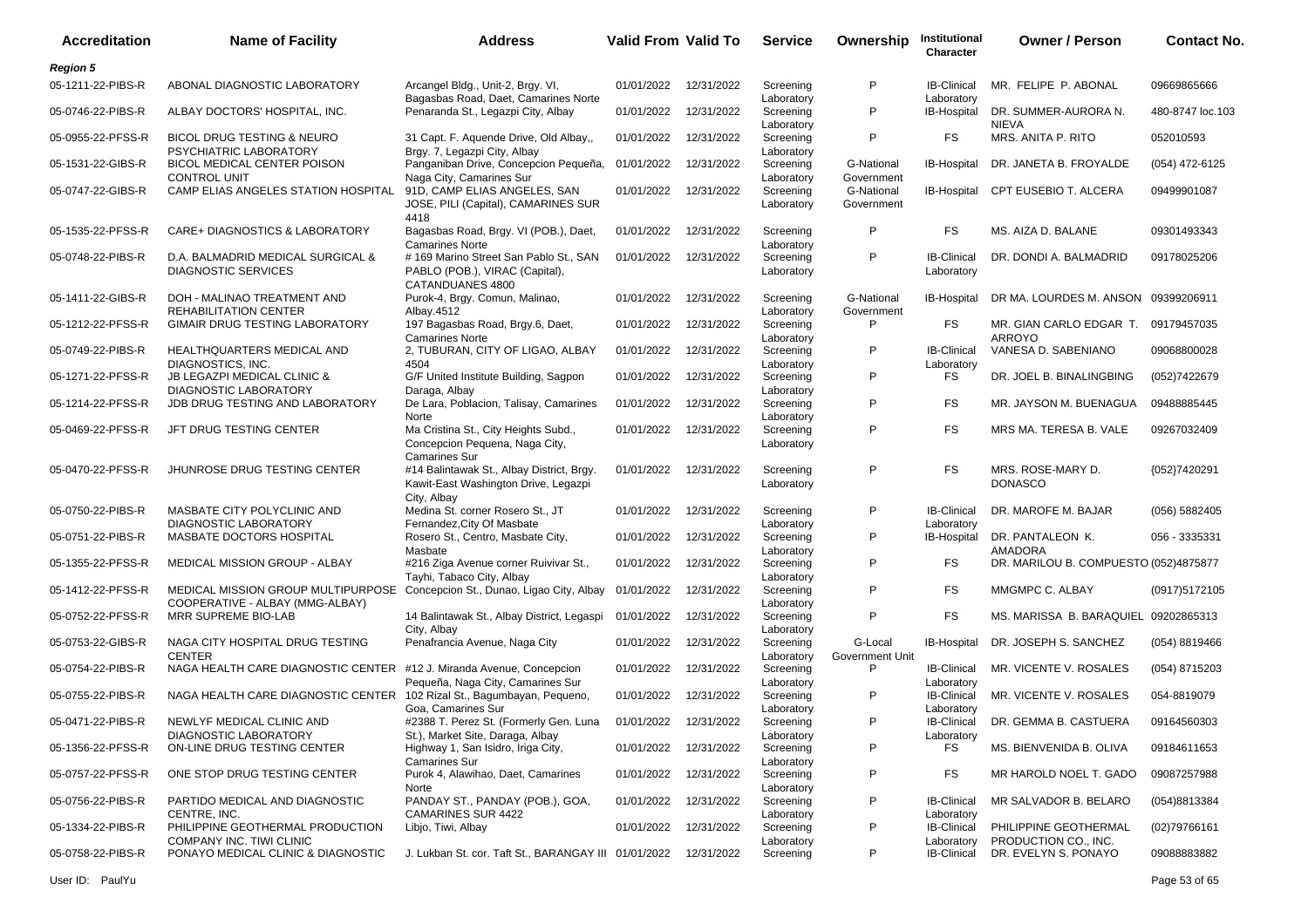| <b>Accreditation</b> | <b>Name of Facility</b>                                                              | <b>Address</b>                                                                                            | <b>Valid From Valid To</b> |            | <b>Service</b>          | Ownership | Institutional<br><b>Character</b> | <b>Owner / Person</b>                 | <b>Contact No.</b>       |
|----------------------|--------------------------------------------------------------------------------------|-----------------------------------------------------------------------------------------------------------|----------------------------|------------|-------------------------|-----------|-----------------------------------|---------------------------------------|--------------------------|
| <b>Region 5</b>      |                                                                                      |                                                                                                           |                            |            |                         |           |                                   |                                       |                          |
|                      | <b>LABORATORY</b>                                                                    | (POB.), DAET (Capital), CAMARINES<br><b>NORTE 4600</b>                                                    | 01/01/2022                 | 12/31/2022 | Laboratory              | P         | Laboratory                        |                                       |                          |
| 05-0760-22-PFSS-R    | QUEUE LYNX DRUG TESTING<br><b>LABORATORY</b>                                         | Apo Drive Mayon Avenue, C. Pequena,<br>Naga City                                                          | 01/01/2022                 | 12/31/2022 | Screening<br>Laboratory | P         | <b>FS</b>                         | MS. VIVIAN T. ARROYO                  | $(054)871 - 6008$        |
| 05-0761-22-PFSS-R    | QUEUE LYNX DRUG TESTING<br>LABORATORY AND MEDICAL CLINIC                             | Highway 1, San Isidro, Iriga City,<br><b>Camarines Sur</b>                                                | 01/01/2022                 | 12/31/2022 | Screening<br>Laboratory | P         | <b>FS</b>                         | MRS. VIVIAN T. ARROYO                 | $(054)871 - 6008$        |
| 05-0763-22-PIBS-R    | RAPID GLOBAL MEDICAL DIAGNOSTIC INC.                                                 | 2/F Long Se Bldg., Brgy. 24, Rizal St.,<br>Legazpi City, Albay                                            | 01/01/2022                 | 12/31/2022 | Screening<br>Laboratory | P         | <b>IB-Clinical</b><br>Laboratory  | MR. JOSE B. RIBAYA                    | 052 2010964              |
| 05-0765-22-PIBS-R    | SACRED HEART CLINIC LEGAZPI CITY. INC.                                               | 114 Peñaranda St., Oro Site, Legazpi<br>City, Albay                                                       | 01/01/2022                 | 12/31/2022 | Screening<br>Laboratory | P         | <b>IB-Clinical</b><br>Laboratory  | <b>MARTIN FAUSTINO B.</b><br>MORALEDA | 201-8153                 |
| 05-1216-22-PFSS-R    | SORMED DIAGNOSTIC CLINIC                                                             | 1/F Fernando's Mall, Rizal St., Piot,<br>Sorsogon City, Sorsogon                                          | 01/01/2022                 | 12/31/2022 | Screening<br>Laboratory | P         | <b>FS</b>                         | DR. SHIRLY A. ENCISO                  | 09501964788              |
| 05-0767-22-PIBS-R    | SORSOGON MEDICAL MISSION GROUP<br>HOSPITAL AND HEALTH SERVICES<br><b>COOPERATIVE</b> | Maharlika Highway, Pangpang, Sorsogon<br>City, Sorsogon                                                   | 01/01/2022                 | 12/31/2022 | Screening<br>Laboratory | P         | IB-Hospital                       | MR. ADRIAN M. NATE                    | 09354720574              |
| 05-1512-22-PIBS-R    | SOUTHEAST OCCUPATIONAL HEALTH AND<br>ENVIRONMENTAL SAFETY SERVICES, INC.             | 2/F Tower Mall Bldg.4, Landco Business<br>Park, Legazpi City, Albay                                       | 01/01/2022                 | 12/31/2022 | Screening<br>Laboratory | P         | <b>IB-Clinical</b><br>Laboratory  | DR. CESAR O. CHUA                     | 480-76-74                |
| 05-1317-22-PIBS-R    | ST. LOUISE COOPERATIVE DIAGNOSTIC<br><b>CENTER</b>                                   | #10 Mayon Avenue, Naga City,<br>Camarines Sur                                                             | 01/01/2022                 | 12/31/2022 | Screening<br>Laboratory | P         | <b>IB-Clinical</b><br>Laboratory  | MRS. FRANCIA L. ANTONIO               | (054)<br>4722005/8811370 |
| 05-0770-22-PFSS-R    | ST. PIO DIAGNOSTIC LABORATORY                                                        | Guevarra St. San Vicente Pili Camarines<br>Sur, SAN VICENTE (POB.), PILI<br>(Capital), CAMARINES SUR 4418 | 01/01/2022                 | 12/31/2022 | Screening<br>Laboratory | P         | <b>FS</b>                         | MRS ELISA F. SY                       | 09338654788              |
| 05-1336-22-PIBS-R    | VICENTE ISABEL MULTI SPECIALTY CLINIC<br>AND DIAGNOSTIC CENTER. INC.                 | Purok-3, BATOBALANI, PARACALE,<br><b>CAMARINES NORTE 4605</b>                                             | 01/01/2022                 | 12/31/2022 | Screening<br>Laboratory | P         | <b>IB-Clinical</b><br>Laboratory  | MRS. MARICEL V. PESTAÑO               | $(054)875 - 5483$        |
| 05-0772-22-PIBS-R    | VIRAC MEDICAL DIAGNOSTIC CENTER INC.                                                 | JCB Bldg. Constantino, Virac,<br>Catanduanes                                                              | 01/01/2022                 | 12/31/2022 | Screening<br>Laboratory | P         | <b>IB-Clinical</b><br>Laboratory  | DR. MILA C. BALMADRID                 | 0527405778               |
| 05-0775-22-PIBS-R    | WASHINGTON MEDICAL CLINIC &<br><b>DIAGNOSTIC LABORATORY</b>                          | Rayuco Bldg., Rizal St., BGY. 7 - BAÃ?O<br>(POB.), LEGAZPI CITY (Capital), ALBAY<br>4500                  | 01/01/2022                 | 12/31/2022 | Screening<br>Laboratory | P         | <b>IB-Clinical</b><br>Laboratory  | DR. RANDIE M. ASUNCION                | 09993751422              |

**Total Region 5 : 40**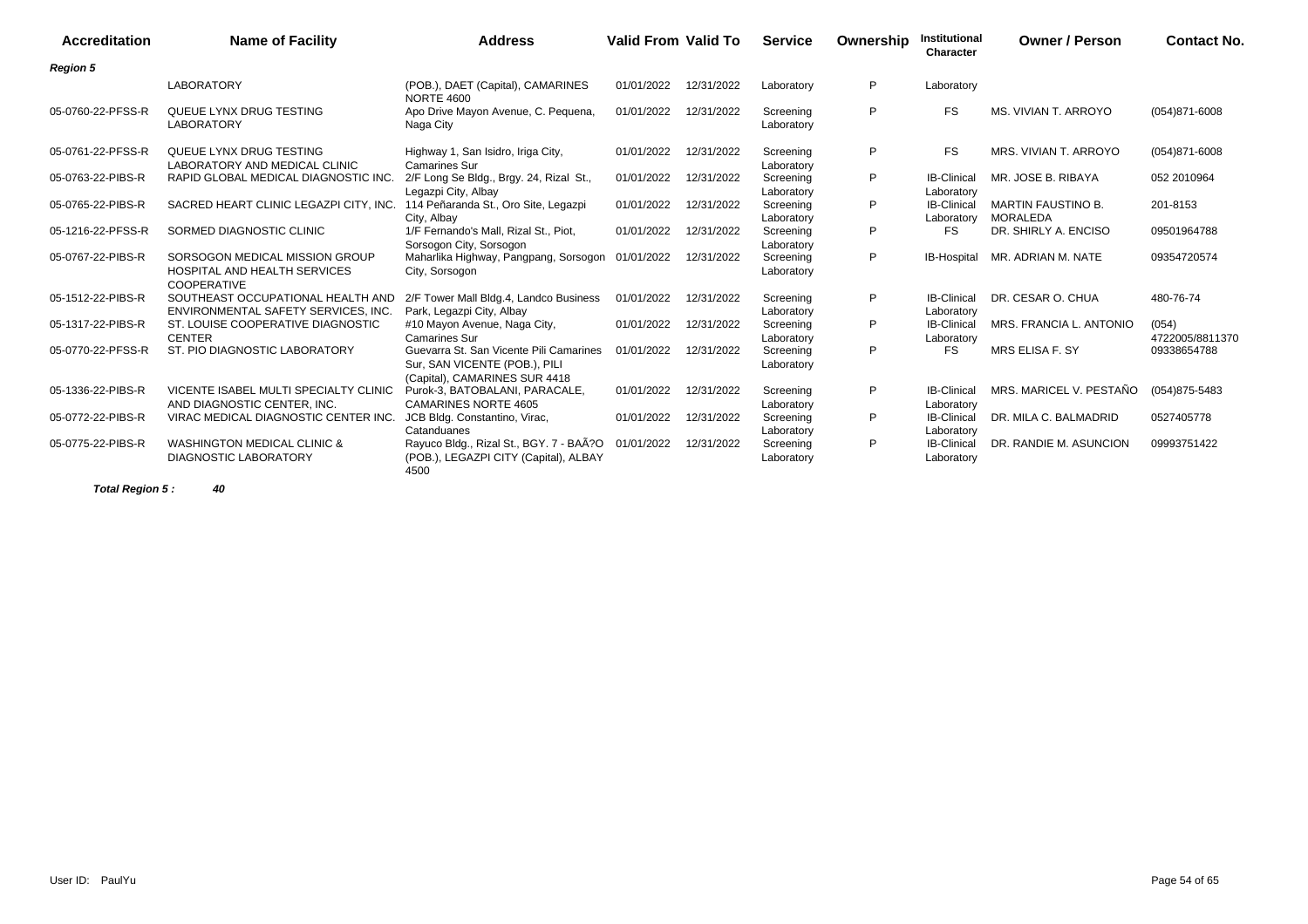| <b>Accreditation</b> | <b>Name of Facility</b>                                                                                     | <b>Address</b>                                                                                                                            | <b>Valid From Valid To</b> |            | <b>Service</b>          | Ownership                  | Institutional<br>Character              | <b>Owner / Person</b>                                                      | <b>Contact No.</b>       |
|----------------------|-------------------------------------------------------------------------------------------------------------|-------------------------------------------------------------------------------------------------------------------------------------------|----------------------------|------------|-------------------------|----------------------------|-----------------------------------------|----------------------------------------------------------------------------|--------------------------|
| <b>Region 6</b>      |                                                                                                             |                                                                                                                                           |                            |            |                         |                            |                                         |                                                                            |                          |
| 06-0620-22-PFSS-R    | ABELITA DIAGNOSTIC CENTER                                                                                   | 2/F Rodcon Bldg., cor. Del Rosario -<br>Pedrena St. (Pob.), Balasan, Iloilo                                                               | 01/01/2022                 | 12/31/2022 | Screening<br>Laboratory | P                          | FS                                      | MR. DANILO A. ABELITA                                                      | 397-0875                 |
| 06-1117-22-PIBS-R    | ACM DIAGNOSTIC DRUG TESTING CENTER                                                                          | #8L VS Ong and Sons Bldg. Araneta St.,<br>Bago City, Negros Occidental                                                                    | 01/01/2022                 | 12/31/2022 | Screening<br>Laboratory | P                          | <b>IB-Clinical</b><br>Laboratory        | MR EUSEBIO T. MANA-AY                                                      | 034732 4473              |
| 06-0621-22-PIBS-R    | ADVENTIST MEDICAL CENTER-BACOLOD                                                                            | C.V. Ramos Ave., Taculing, Bacolod City, 01/01/2022<br><b>Negros Occidental</b>                                                           |                            | 12/31/2022 | Screening<br>Laboratory | P                          | IB-Hospital                             | MRS. ANA GRACE C. UY                                                       | 034-488-7777 loc.<br>356 |
| 06-0622-22-PIBS-R    | ALRIJG MEDICAL CLINIC AND LABORATORY Door #15 El Court Bldg., 1st Lacson Sts.,                              | Brgy. 17, Bacolod City, Negros<br>Occidental                                                                                              | 01/01/2022                 | 12/31/2022 | Screening<br>Laboratory | P                          | <b>IB-Clinical</b><br>Laboratory        | MS. RUBY D. DELOS SANTOS 034-435-5395                                      |                          |
| 06-0623-22-GIBS-R    | ANGEL SALAZAR MEMORIAL GENERAL<br><b>HOSPITAL</b>                                                           | Atabay, San Jose, Antique                                                                                                                 | 01/01/2022                 | 12/31/2022 | Screening<br>Laboratory | G-Local<br>Government Unit | IB-Hospital                             | DR. RIC NOEL A.<br><b>NACIONGAYO</b>                                       | 036-540-7054             |
| 06-1480-22-PIBS-R    | ANVIL ILOILO DIAGNOSTIC & MEDICAL<br>CENTER INC.                                                            | Noralyn Building Roosevelt St., Brgy.<br>Zone III (Pob.), Sta. Barbara, Iloilo                                                            | 01/01/2022                 | 12/31/2022 | Screening<br>Laboratory | P                          | <b>IB-Clinical</b><br>Laboratory        | DFSCI JOSEFA T. FERMIN                                                     | $(033)$ 523-8459         |
| 06-0626-22-GIBS-R    | BACOLOD CITY HEALTH DRUG TESTING<br><b>CENTER</b>                                                           | A.B. Pareño St., Brgy. 20, Bacolod City,<br><b>Negros Occidental</b>                                                                      | 01/01/2022                 | 12/31/2022 | Screening<br>Laboratory | G-Local<br>Government Unit | <b>IB-Clinical</b><br>Laboratory        | <b>BACOLOD CITY LOCAL</b><br>GOV'T. UNIT BACOLOD CITY<br>LOCAL GOV'T. UNIT | 434-4098 / 708-0634      |
| 06-0629-22-PIBS-R    | <b>BACOLOD DIAGNOSTIC CENTER</b>                                                                            | D-5, Insular Life Townhouse, 21st St., BS 01/01/2022<br>Aquino D, BARANGAY 5 (POB.),<br>BACOLOD CITY (Capital), NEGROS<br>OCCIDENTAL 6100 |                            | 12/31/2022 | Screening<br>Laboratory | P                          | <b>IB-Clinical</b><br>Laboratory        | DR. HANS FRANCIS D.<br><b>FERRARIS</b>                                     | (034) 434-7598           |
| 06-0631-22-PIBS-R    | <b>BIO CLINICA DRUG TESTING LABORATORY</b>                                                                  | Baldevia Pension Bldg., Burgos St.,,<br>BARANGAY I (POB.), SILAY CITY,<br>NEGROS OCCIDENTAL 6116                                          | 01/01/2022                 | 12/31/2022 | Screening<br>Laboratory | P                          | <b>IB-Clinical</b><br>Laboratory        | DR. BENJAMIN S. SOURIBIO                                                   | (034)495-3352            |
| 06-0632-22-PIBS-R    | BLOOD CHECK CLINICAL LABORATORY<br><b>AND SERVICES</b>                                                      | Espino Bldg., Gonzaga St., cor.<br>Kabalawan Road, Poblacion II, Sagay<br>City, Negros Occidental                                         | 01/01/2022                 | 12/31/2022 | Screening<br>Laboratory | P                          | <b>IB-Clinical</b><br>Laboratory        | MRS MA. LOVELLA J.<br><b>BENEDICTO</b>                                     | 0344349927               |
| 06-1289-22-PFSS-R    | CADIZ CLINICAL LABORATORY                                                                                   | Magsaysay St., Zone 3, Cadiz City,<br><b>Negros Occidental</b>                                                                            | 01/01/2022                 | 12/31/2022 | Screening<br>Laboratory | P                          | FS                                      | MRS. LILY MAE E. BARBAS                                                    | (034) 720-8709           |
| 06-1119-22-GIBS-R    | CAMP PERALTA STATION HOSPITAL                                                                               | Camp General Macario B Peralta Jr, 3ID,<br>PA, Jaena Norte, Jamindan, Capiz                                                               | 01/01/2022                 | 12/31/2022 | Screening<br>Laboratory | G-AFP/PNP                  | IB-Hospital                             | LTC ALEXANDER C. ZAPANTA 09157321410                                       |                          |
| 06-1470-22-PIBS-R    | CAPIZ DOCTORS' HOSPITAL                                                                                     | Brgy. Lawa-an, Roxas City, Capiz                                                                                                          | 01/01/2022                 | 12/31/2022 | Screening<br>Laboratory | P                          | <b>IB-Hospital</b>                      | DR. FLORENCIO O. LUCHING (036) 6215-0651                                   |                          |
| 06-0634-22-PIBS-R    | CENTRI CLINICAL LABORATORY                                                                                  | 1st Street, San Miguel, Jordan, Guimaras 01/01/2022                                                                                       |                            | 12/31/2022 | Screening<br>Laboratory | P                          | <b>IB-Clinical</b><br>Laboratory        | MRS IRENE E. CAOYONAN                                                      | (033)5812190             |
| 06-0640-22-PIBS-R    | CLINICA DE ILOILO, INC.                                                                                     | 2/F Union Bank Bldg., Iznart St., Brgy.<br>Roxas, Iloilo City, Iloilo                                                                     | 01/01/2022                 | 12/31/2022 | Screening<br>Laboratory | P                          | IB-Clinical<br>Laboratory               | MS CELMA M. ANATAN                                                         | (033)3302522             |
| 06-0642-22-GIBS-R    | CORAZON L. MONTELIBANO MEMORIAL<br><b>REGIONAL HOSPITAL</b>                                                 | Burgos-Lacson St., Bacolod City, Negros<br>Occidental                                                                                     | 01/01/2022                 | 12/31/2022 | Screening<br>Laboratory | G-National<br>Government   | IB-Hospital                             | DR. JULIUS M. DRILON                                                       | 435-5600                 |
| 06-0645-22-PFSS-R    | CTG NCR DRUG TESTING CENTER                                                                                 | Rm. 203 Capernaum Bldg., Lacson St.,<br>Brgy. 18, Bacolod City, Negros<br>Occidental                                                      | 01/01/2022                 | 12/31/2022 | Screening<br>Laboratory | P                          | FS                                      | MR. CHRISTOPHER T.<br><b>GUERRERO</b>                                      | 432-2230                 |
| 06-0649-22-PIBS-R    | DR. BORJA'S DIAGNOSTIC LABORATORY                                                                           | Mc Arthur Drive, Brgy. Cubay, Jaro, Iloilo<br>City                                                                                        | 01/01/2022                 | 12/31/2022 | Screening<br>Laboratory | P                          | <b>IB-Clinical</b><br>Laboratory        | DR. EDWIN R. BORJA                                                         | (033) 333 3585           |
| 06-0655-22-PIBS-R    | DR. PABLO O. TORRE MEMORIAL HOSPITAL B.S. Aquino Drive, Bgy. 5, Bacolod City,<br><b>DTL</b>                 | <b>Negros Occidental</b>                                                                                                                  | 01/01/2022                 | 12/31/2022 | Screening<br>Laboratory | P                          | IB-Hospital                             | MR. GENESIS GOLDI D.<br><b>GOLINGAN</b>                                    | 705-0000                 |
| 06-0656-22-PIBS-R    | DR. V.T. TALEON MEDICAL CLINIC, X-RAY & YMCA Bldg., Iznart St., Danao, Iloilo City<br>DIAGNOSTIC LABORATORY |                                                                                                                                           | 01/01/2022                 | 12/31/2022 | Screening<br>Laboratory | P                          | <b>IB-Medical</b><br>Clinic (OFW)       | DR. VIRGINIA T. TALEON                                                     | 033-337-2568             |
| 06-0657-22-PFSS-R    | DRUGPOINT DRUG TESTING LABORATORY 2/F Boyscout Cmpd., 3rd Lacson St.,                                       | Brgy.9, Bacolod City, Negros Occidental                                                                                                   | 01/01/2022 12/31/2022      |            | Screening<br>Laboratory | P                          | FS                                      | MIA G. QUEMA                                                               | 034-3302522              |
| 06-1120-22-GIBS-R    | ESCALANTE CITY CLINICAL LABORATORY                                                                          | East Avenue, Brgy. Balintawak,<br>Escalante City, Negros Occidental                                                                       | 01/01/2022                 | 12/31/2022 | Screening<br>Laboratory | G-Local<br>Government Unit | <b>IB-Clinical</b><br>Laboratory        | DR. ROFELIA B. DOLOSA                                                      | 034 454 0565             |
| 06-1338-22-PIBS-R    | FRONTHUB MEDILAB AND CLINICS                                                                                | Cor. Simeon Aguilar and Commonwealth<br>Sts., Passi City, Iloilo                                                                          | 01/01/2022                 | 12/31/2022 | Screening<br>Laboratory | P                          | <b>IB-Clinical</b><br>Laboratory        | DR. HOPE P. LAPATING                                                       | $(033)311 - 6344$        |
| 06-0658-22-PFSS-R    | <b>GAN CLINICAL LABORATORY</b>                                                                              | G/F, R-8, Kahirup Bldg., Guanco St.,<br>Arsenal-Aduana, Iloilo City                                                                       | 01/01/2022                 | 12/31/2022 | Screening<br>Laboratory | P                          | FS                                      | MS. MAE JANE C. GAN                                                        | 033-337-1169             |
| 06-0659-22-PFSS-R    | <b>GENETIC DRUG TESTING LABORATORY</b>                                                                      | BESIDE LTO OFFICE, TIZA, ROXAS<br>CITY (Capital), CAPIZ 5800                                                                              | 01/01/2022                 | 12/31/2022 | Screening<br>Laboratory | P                          | FS                                      | MR. GENE LY B. LACORTE                                                     | (036)5224684             |
| 06-1392-22-PIBS-R    | HEALTH METRICS, INC.                                                                                        | AMK Bldg., 68 Gen. Luna St., Inday, Iloilo 01/01/2022 12/31/2022<br>City, Iloilo                                                          |                            |            | Screening<br>Laboratory | P                          | <b>IB-Medical</b><br>Clinic (OFW) ABAYA | DR. ANTONIO ROBERTO M.                                                     | 09173219163              |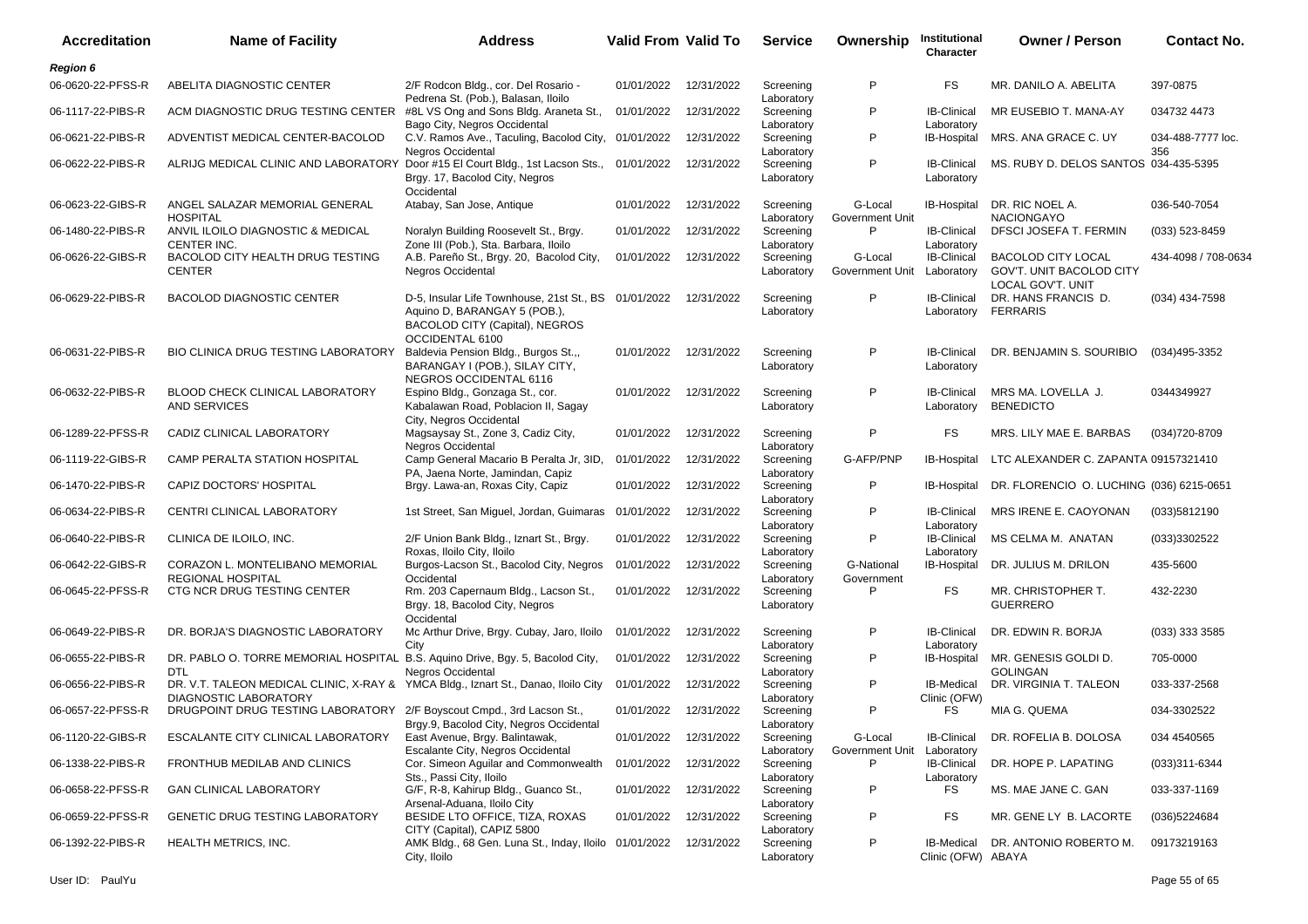| <b>Accreditation</b> | <b>Name of Facility</b>                                                              | <b>Address</b>                                                                                                      | <b>Valid From Valid To</b> |                       | <b>Service</b>          | Ownership                  | Institutional<br>Character                | <b>Owner / Person</b>                           | <b>Contact No.</b>   |
|----------------------|--------------------------------------------------------------------------------------|---------------------------------------------------------------------------------------------------------------------|----------------------------|-----------------------|-------------------------|----------------------------|-------------------------------------------|-------------------------------------------------|----------------------|
| <b>Region 6</b>      |                                                                                      |                                                                                                                     |                            |                       |                         |                            |                                           |                                                 |                      |
| 06-1359-22-PIBS-R    | HEALTHLINK (ILOILO), INC.                                                            | Bonifacio St., Poblacion Norte, Balasan,<br>Iloilo                                                                  | 01/01/2022                 | 12/31/2022            | Screening<br>Laboratory | P                          | <b>IB-Clinical</b><br>Laboratory          | DR. MARCOS D. BITO-ONON                         | 3279569              |
| 06-0662-22-PIBS-R    | HEALTHLINK (ILOILO), INC.                                                            | Rizal Street, Guimbal, Iloilo                                                                                       | 01/01/2022                 | 12/31/2022            | Screening<br>Laboratory | P                          | <b>IB-Clinical</b><br>Laboratory          | MS HEILAH JOY G.<br><b>LOGRONIO</b>             | 315-5738             |
| 06-0661-22-PIBS-R    | HEALTHLINK (ILOILO), INC.                                                            | Zone 5 Confessor Drive, Cabatuan, Iloilo                                                                            | 01/01/2022                 | 12/31/2022            | Screening<br>Laboratory | P                          | <b>IB-Clinical</b><br>Laboratory          | DR. MARCUS D. BITO-ONON                         | 3323499              |
| 06-0660-22-PIBS-R    | HEALTHLINK (ILOILO), INC. DRUG TESTING<br><b>LABORATORY</b>                          | #12 Mabini St., San Agustin, Iloilo City                                                                            | 01/01/2022                 | 12/31/2022            | Screening<br>Laboratory | P                          | <b>IB-Clinical</b><br>Laboratory          | DR. STEPHANIE A. ABELLO                         | 033-336-4098         |
| 06-1379-22-PIBS-R    | HEALTHSCREEN CLINICAL LABORATORY<br>CO.                                              | Luna St., Lapaz, Iloilo City                                                                                        | 01/01/2022                 | 12/31/2022            | Screening<br>Laboratory | P                          | <b>IB-Clinical</b><br>Laboratory          | MS ROEVA C. NIÑO                                | 033-3207528          |
| 06-0878-22-PIBS-R    | ILOILO PDS AND LABORATORY CENTER<br>INC.                                             | No. 7A Mabini St., Barangay Railway, La<br>Paz, Iloilo City, Iloilo                                                 | 01/01/2022                 | 12/31/2022            | Screening<br>Laboratory | P                          | IB-Medical<br>Clinic (OFW)                | <b>ILOILO PDS AND</b><br>LABORATORY CENTER INC. | 033-3207976          |
| 06-1121-22-PIBS-R    | <b>JEAMAC DIAGNOSTIC CENTER</b>                                                      | G/F JC Bldg., 2014 Mohon, Brgy. Binicuil, 01/01/2022<br>Kabankalan City, Negros Occidental                          |                            | 12/31/2022            | Screening<br>Laboratory | P                          | <b>IB-Clinical</b><br>Laboratory          | DR. JIMERA A. CASTILLON                         | 471-3346             |
| 06-1122-22-PIBS-R    | JGN CLINIC AND LABORATORY                                                            | Door No. 1, Onlagada Bldg., Aguilar St.,<br>Brgy. III, Hinigaran, Negros Occidental                                 | 01/01/2022                 | 12/31/2022            | Screening<br>Laboratory | P                          | <b>IB-Clinical</b><br>Laboratory          | DR. JEWEL CORDELLE C.<br>NUNAL                  | (034)7408132         |
| 06-0663-22-PIBS-R    | LABCARE LABORATORY AND DRUG<br><b>TESTING CENTER</b>                                 | Mabini Street, POBLACION, KALIBO<br>(Capital), AKLAN 5600                                                           | 01/01/2022                 | 12/31/2022            | Screening<br>Laboratory | P                          | <b>IB-Clinical</b><br>Laboratory          | MS. MARY ANN C. BALTERO                         | 036-2684529          |
| 06-0665-22-PFSS-R    | <b>MCS DIAGNOSTIC CENTER</b>                                                         | Door 1&3 Yang Bldg. Ilang Ilang St. Brgy.<br>II, San Carlos City, Negros Occidental                                 | 01/01/2022                 | 12/31/2022            | Screening<br>Laboratory | P                          | FS                                        | MRS. APRIL JOY C.<br>NATIVIDAD                  | (034) 7293545        |
| 06-0664-22-PFSS-R    | <b>MCS DIAGNOSTIC CENTER</b>                                                         | Loyola Bldg., Hilado St. cor. LN Agustin<br>Drive, Brgy. Villamonte, Bacolod City,<br><b>Negros Occidental</b>      | 01/01/2022                 | 12/31/2022            | Screening<br>Laboratory | P                          | FS                                        | MRS. APRIL JOY C.<br><b>NATIVIDAD</b>           | (034) 7096065        |
| 06-0667-22-PFSS-R    | <b>MEDI-LINK SERVICES INCORPORATED</b>                                               | B.S. Aquino Drive, Villamonte, Bacolod<br>City, Negros Occidental                                                   | 01/01/2022                 | 12/31/2022            | Screening<br>Laboratory | P                          | FS.                                       | DR. JOSELINE C.<br><b>ENCARNACION</b>           | 034-435-1851         |
| 06-0666-22-PIBS-R    | MEDICAL MISSION GROUP HOSPITAL AND<br>HEALTH SERVICES COOPERATIVE OF<br><b>AKLAN</b> | San Lorenzo Ruiz Drive, Toting Reyes<br>St., Poblacion, Kalibo, Aklan                                               | 01/01/2022                 | 12/31/2022            | Screening<br>Laboratory | P                          | <b>IB-Clinical</b><br>Laboratory          | REZAME C. GOMEZ                                 | 5006183              |
| 06-1123-22-PIBS-R    | MEDICUS DIAGNOSTIC CENTER                                                            | Tobias Fornier St., Atabay, San Jose,<br>Antique                                                                    | 01/01/2022                 | 12/31/2022            | Screening<br>Laboratory | P                          | <b>IB-Clinical</b><br>Laboratory          | DR. ANNA VICTORIA J.<br>SOMBONG                 | 0365407929           |
| 06-0668-22-PFSS-R    | MEDICUS DIAGNOSTIC CENTER - JARO<br><b>BRANCH</b>                                    | Jaro Commercial Complex, Lopez Jaena<br>St., Jaro, Iloilo City, Iloilo                                              | 01/01/2022                 | 12/31/2022            | Screening<br>Laboratory | P                          | FS                                        | DR. ANNA VICTORIA J.<br><b>SOMBONG</b>          | 033-5034348          |
| 06-1358-22-PFSS-R    | MEDICUS DIAGNOSTIC CENTER - ROXAS<br><b>CITY BRANCH</b>                              | Rizal Street, Poblacion VI, Roxas City,<br>Capiz                                                                    | 01/01/2022                 | 12/31/2022            | Screening<br>Laboratory | P                          | FS                                        | DR. ANNA VICTORIA J.<br><b>SOMBONG</b>          | 0366212655           |
| 06-0669-22-PIBS-R    | MEDICUS DIAGNOSTIC CENTER AND<br><b>MEDICAL CLINICS</b>                              | G/F Lourdes Bldg., Quezon St., Danao,<br>Iloilo City, Iloilo                                                        | 01/01/2022                 | 12/31/2022            | Screening<br>Laboratory | P                          | <b>IB-Clinical</b><br>Laboratory          | <b>MEDICUS PHILIPPINES</b>                      | $(033) 508 - 1858$   |
| 06-0671-22-PIBS-R    | <b>MEDICUS MEDICAL CENTER</b><br><b>CORPORATION</b>                                  | R.V. Bernardo Avenue,, Brgy. SAN<br>RAFAEL, Mandurriao, ILOILO CITY                                                 | 01/01/2022                 | 12/31/2022            | Screening<br>Laboratory | P                          | IB-Hospital                               | DR. MARCELO N. JAEN                             | 033 328 7777 loc 120 |
| 06-0670-22-PIBS-R    | MEDICUS MEDICAL CLINIC FOR OFWS                                                      | (Capital), ILOILO 5000<br>G/F Romeo Go Bldg., Huervana st., Brgy. 01/01/2022<br>Laguda, La Paz, Iloilo City, Iloilo |                            | 12/31/2022            | Screening<br>Laboratory | P                          | <b>IB-Medical</b><br>Clinic (OFW) SOMBONG | DR ANNA VICTORIA J.                             | 033-3309004          |
| 06-0673-22-PIBS-R    | MEDISENSE LABORATORY CENTER INC.                                                     | Delgado St., Brgy. Malipayon, Iloilo City,<br><b>Iloilo</b>                                                         | 01/01/2022                 | 12/31/2022            | Screening<br>Laboratory | P                          | IB-Medical<br>Clinic (OFW)                | NADIA M. AL HAMOUD                              | 3333113              |
| 06-0672-22-GIBS-R    | MINA DRUG TESTING LABORATORY                                                         | Patarata St., Mina West, Mina, Iloilo                                                                               | 01/01/2022                 | 12/31/2022            | Screening<br>Laboratory | G-Local<br>Government Unit | <b>IB-Clinical</b><br>Laboratory          | MR. REY P. GRABATO                              | (033)5309377         |
| 06-1305-22-PIBS-R    | MP ANALYSIS AND LABORATORY, INC.                                                     | VLI Medical Plaza, Capitol Business<br>Center, Villamonte, Bacolod City, Negros<br>Occidental                       | 01/01/2022                 | 12/31/2022            | Screening<br>Laboratory | P                          | <b>IB-Clinical</b><br>Laboratory          | DR. LENI G. MONTES                              | (034) 4353766        |
| 06-0674-22-PIBS-R    | PANAY HEALTH CARE MEDICAL<br><b>DIAGNOSTICS &amp; PHARMACY</b>                       | A, Estancia, Kalibo (Capital), Aklan                                                                                |                            | 01/01/2022 12/31/2022 | Screening<br>Laboratory | P                          | <b>IB-Clinical</b><br>Laboratory          | DR. GILDA L. VILLANUEVA                         | 036-2681098          |
| 06-0675-22-PIBS-R    | PLAZA LIBERTAD MEDICAL SPECIALISTS'<br>CENTER, INC.                                  | PLMSC Bldg., De La Rama St., Zamora<br>City Proper, Iloilo City, Iloilo                                             | 01/01/2022                 | 12/31/2022            | Screening<br>Laboratory | P                          | <b>IB-Clinical</b><br>Laboratory          | DR. YUL P. BALLEZA                              | 336-8604/336-8603    |
| 06-1274-22-PIBS-R    | PRIMEVIEW MEDICAL SPECIALIST AND<br><b>IMAGING CENTER</b>                            | Q. Abeto Street, MAnudrriao, Iloilo City,<br><b>Iloilo</b>                                                          | 01/01/2022                 | 12/31/2022            | Screening<br>Laboratory | P                          | <b>IB-Clinical</b><br>Laboratory          | MR. KENNETH T. MORADA                           | (033)3211266         |
| 06-1273-22-PIBS-R    | PRIMEVIEW MEDICAL SPECIALIST AND<br><b>IMAGING CENTER</b>                            | Simeon Aguilar St., Passi City, Iloilo                                                                              | 01/01/2022                 | 12/31/2022            | Screening<br>Laboratory | P                          | <b>IB-Clinical</b><br>Laboratory          | MR. KENNETH T. MORADA                           | 09560652580          |
| 06-0676-22-PIBS-R    | Q DIAGNOSTIC CENTER                                                                  | Corner Locsin-Burgos St., Brgy.11,<br>Bacolod City, Negros Occidental                                               | 01/01/2022                 | 12/31/2022            | Screening<br>Laboratory | P                          | IB-Medical<br>Clinic (OFW)                | DR CARLITOS E. MAGNO                            | 441 6723             |
| 06-1346-22-PIBS-R    | QPL DIAGNOSTICS AND CLINIC                                                           | BC Bldg., Osmeña Ave., Brgy.IV,                                                                                     | 01/01/2022                 | 12/31/2022            | Screening               | P                          | <b>IB-Clinical</b>                        | MS. GEMMA GRACE S. BATUA 0347170076             |                      |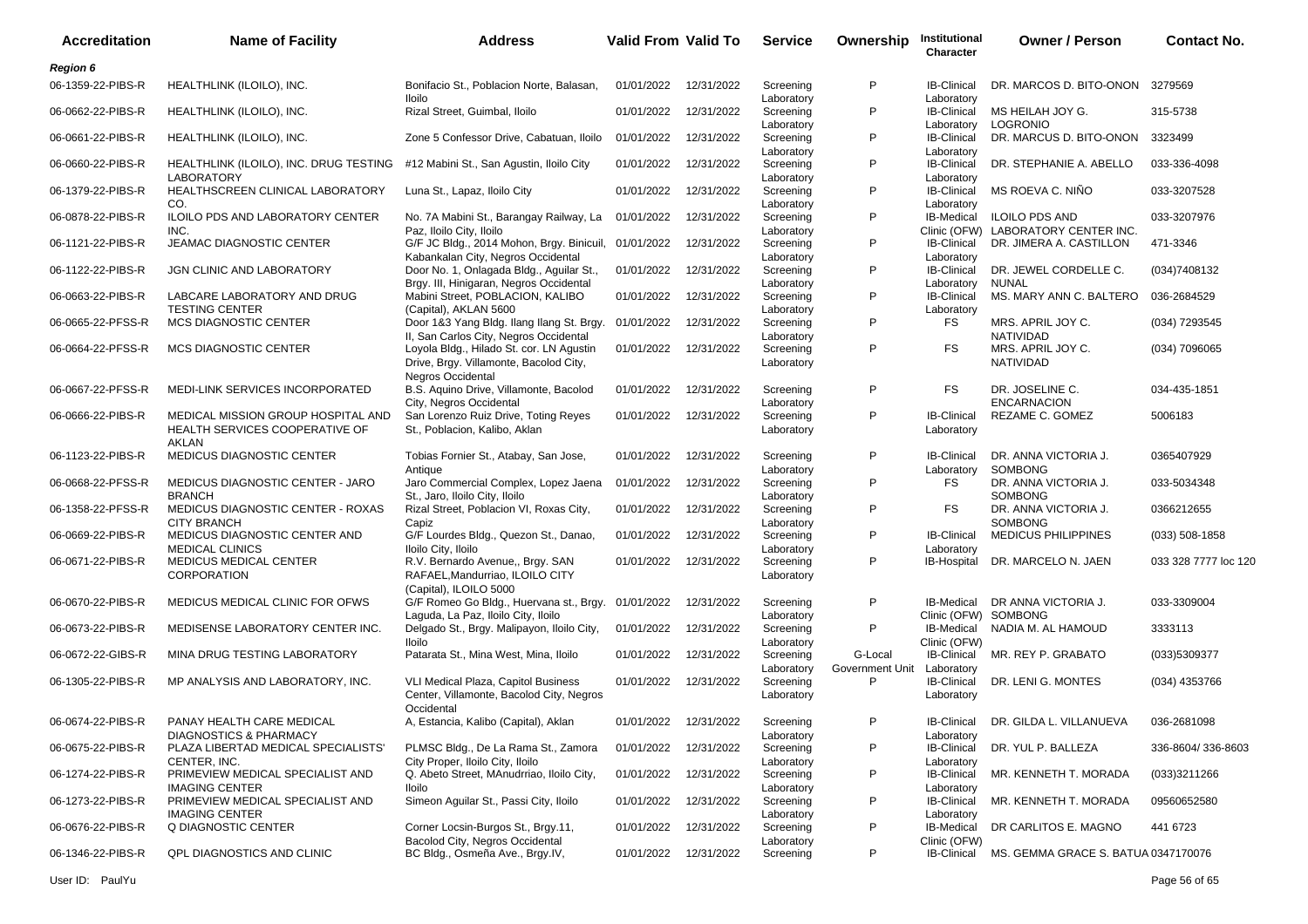| <b>Accreditation</b> | <b>Name of Facility</b>                                                                                     | <b>Address</b>                                                                                                    | <b>Valid From Valid To</b> |            | <b>Service</b>                        | Ownership                  | Institutional<br>Character               | <b>Owner / Person</b>                  | <b>Contact No.</b>            |
|----------------------|-------------------------------------------------------------------------------------------------------------|-------------------------------------------------------------------------------------------------------------------|----------------------------|------------|---------------------------------------|----------------------------|------------------------------------------|----------------------------------------|-------------------------------|
| <b>Region 6</b>      |                                                                                                             |                                                                                                                   |                            |            |                                       |                            |                                          |                                        |                               |
|                      |                                                                                                             | Victorias City, Negros Occidental                                                                                 | 01/01/2022                 | 12/31/2022 | Laboratory                            | P                          | Laboratory                               |                                        |                               |
| 06-0679-22-PIBS-R    | QUALIMED HEALTH NETWORK - ILOILO                                                                            | Ayala Atria Park District, Don Donato<br>Pison Avenue, San Rafael, Iloilo City                                    | 01/01/2022                 | 12/31/2022 | Screening<br>Laboratory               | P                          | <b>IB-Hospital</b>                       | DR. HENRY P. TUPAS                     | (033)501-4869                 |
| 06-1124-22-PIBS-R    | <b>QUBE DIAGNOSTIC LABORATORY</b>                                                                           | 124 Locsin-Broce Streets, Brgy. II, San<br>Carlos City, Negros Occidental 6127                                    | 01/01/2022                 | 12/31/2022 | Screening<br>Laboratory               | P                          | <b>IB-Clinical</b><br>Laboratory         | MR. TED CHRISTIAN L.<br>QUISUMBING     | 034 7298499                   |
| 06-1476-22-PIBS-R    | QUIKLAB DIAGNOSTICS INC.                                                                                    | J.C. Zulueta St., Pob. South, Oton, Iloilo                                                                        | 01/01/2022                 | 12/31/2022 | Screening<br>Laboratory               | P                          | <b>IB-Clinical</b><br>Laboratory         | JOSE NEIL P. OLIVARES                  | 337-05-04                     |
| 06-0684-22-PIBS-R    | REAL MEDICAL LABORATORY AND<br><b>DIAGNOSTIC CENTER</b>                                                     | Penaranda St., Baybay Sur (Pob.),<br>Miagao, Iloilo                                                               | 01/01/2022                 | 12/31/2022 | Screening                             | P                          | <b>IB-Clinical</b><br>Laboratory         | MRS ROSE JUNE D.<br><b>FILLOGAN</b>    | $(033)315 - 2337$             |
| 06-0685-22-PIBS-R    | RED SHIELD CLINICAL LABORATORY                                                                              | 3/F, Room F, E. L. Soriano Bldg., Lacson<br>St., Brgy. 18, Bacolod City, Negros<br>Occidental                     | 01/01/2022                 | 12/31/2022 | Laboratory<br>Screening<br>Laboratory | P                          | <b>IB-Clinical</b><br>Laboratory         | MRS. SHIELA MAY M.<br><b>JACOSALEM</b> | 034-7080754                   |
| 06-1472-22-GIBS-R    | ROXAS MEMORIAL PROVINCIAL HOSPITAL                                                                          | Arnaldo Blvd., Brgy. Inzo, Roxas City,<br>Capiz                                                                   | 01/01/2022                 | 12/31/2022 | Screening<br>Laboratory               | G-Local<br>Government Unit | <b>IB-Hospital</b>                       | MS MYRNA V. CELINO                     | 0366210030 loc. 116           |
| 06-0686-22-PIBS-R    | SAINT JUDE MEDICAL AND CLINICAL<br><b>LABORATORY</b>                                                        | Cor. Osmeña Avenue Gonzaga St.,<br>Brgy.1, Victorias City, Negros Occidental                                      | 01/01/2022                 | 12/31/2022 | Screening<br>Laboratory               | P                          | <b>IB-Clinical</b><br>Laboratory         | MS. ANNABELL C. ARCAYOS                | 034 7178524                   |
| 06-1125-22-PIBS-R    | SAN CARLOS DOCTORS' HOSPITAL, INC.                                                                          | C. L. LEDESMA AVENUE, BARANGAY I<br>(POB.), SAN CARLOS CITY, NEGROS<br>OCCIDENTAL 6127                            | 01/01/2022                 | 12/31/2022 | Screening<br>Laboratory               | P                          | IB-Hospital                              | DR. POTENCIANO S.<br>LARRAZABAL        | 034 312 5136                  |
| 06-1126-22-PFSS-R    | SHILOH CLINICAL LABORATORY                                                                                  | Jocelda Bldg., Guanzon St., Brgy. 3<br>(Pob.), Kabankalan City, Negros<br>Occidental                              | 01/01/2022                 | 12/31/2022 | Screening<br>Laboratory               | P                          | <b>FS</b>                                | MS. HANNAH GRACE P.<br><b>NAVALES</b>  | 034 431-4626                  |
| 06-0687-22-PIBS-R    | SILAY DIAGNOSTIC CENTER                                                                                     | No. 10-12 Prince Hypermart Bldg., cor.<br>Rizal Antonio Luna St., Brgy.1, Silay City,<br><b>Negros Occidental</b> | 01/01/2022                 | 12/31/2022 | Screening<br>Laboratory               | P                          | <b>IB-Clinical</b><br>Laboratory         | MS. LYNE G. LIM                        | (034)4954468                  |
| 06-0688-22-PFSS-R    | SNX-B DRUG TESTING LABORATORY                                                                               | #150 CARMEN STREET, SAN PEDRO<br>(POB.), BINALBAGAN, NEGROS<br>OCCIDENTAL 6107                                    | 01/01/2022                 | 12/31/2022 | Screening<br>Laboratory               | P                          | FS                                       | MS SHAILA DARLENE T.<br><b>BEDRIO</b>  | 09338273496                   |
| 06-0689-22-PIBS-R    | SOUTH BACOLOD GENERAL HOSPITAL<br>AND MEDICAL CENTER, INC.                                                  | ARANETA HIGHWAY, PAHANOCOY,<br>BACOLOD CITY (Capital), NEGROS<br>OCCIDENTAL 6100                                  | 01/01/2022                 | 12/31/2022 | Screening<br>Laboratory               | P                          | IB-Hospital                              | RODOLFO P. NONATO                      | 7042911                       |
| 06-0690-22-PIBS-R    | SOUTH HEALTH CLINICAL LAB AND SOUTH<br><b>HEALTH MEDICS PHARMA</b>                                          | Tan Lorenzo St., Brgy.3, Kabankalan<br>City, Negros Occidental                                                    | 01/01/2022                 | 12/31/2022 | Screening<br>Laboratory               | P                          | <b>IB-Clinical</b><br>Laboratory         | DR. LEOPOLDO M. CONCEL                 | 034-4712-570                  |
| 06-0473-22-PFSS-R    | ST. ANNE DRUG TESTING CENTER                                                                                | Reloj-Dela Cruz Bldg., Capitol Site,                                                                              | 01/01/2022                 | 12/31/2022 | Screening                             | P                          | FS                                       | MS. MARICHU O. REVESTIDO 036 2689643   |                               |
| 06-1127-22-PIBS-R    | STAT LAB, INC.                                                                                              | Kalibo, Aklan<br>#30 Quezon St., Sampaguita, Iloilo City,<br>SAMPAGUITA, ILOILO CITY (Capital),                   | 01/01/2022                 | 12/31/2022 | Laboratory<br>Screening<br>Laboratory | P                          | <b>IB-Clinical</b><br>Laboratory         | DR. ROLAND L. UY                       | (033) 337-4755 / 335-<br>0301 |
| 06-1128-22-PIBS-R    | STAT LAB, INC.                                                                                              | ILOILO 5000<br>GT TOWN CENTER, NATIONAL ROAD,<br>UNGKA II, PAVIA, ILOILO 5001                                     | 01/01/2022                 | 12/31/2022 | Screening<br>Laboratory               | P                          | <b>IB-Clinical</b><br>Laboratory         | DR. ROLAND L. UY                       | $(033)$ 328-1351              |
| 06-0885-22-PIBS-R    | SUPERCARE MEDICAL SERVICES, INC.                                                                            | 3/F 22 Manfreds Place, General Luna St., 01/01/2022                                                               |                            | 12/31/2022 | Screening                             | P                          | IB-Medical                               | PASCUALITO D. GUTAY                    | 033 3353051                   |
| 06-0691-22-PIBS-R    | THE DOCTORS' HOSPITAL, INC.                                                                                 | <b>Iloilo City</b><br>B.S. Aquino Drive, Brgy. Villamonte,<br>Bacolod City, Negros Occidental                     | 01/01/2022                 | 12/31/2022 | Laboratory<br>Screening<br>Laboratory | P                          | Clinic (OFW)<br>IB-Hospital              | MR. LEROY L. TAD-Y                     | (034) 4682100                 |
| 06-0692-22-PIBS-R    | THE RIVERSIDE MEDICAL CENTER, INC.                                                                          | SM City, Luzuriaga St., Bacolod City,                                                                             | 01/01/2022                 | 12/31/2022 | Screening                             | P                          | <b>IB-Clinical</b>                       | DR. ALVIN JAY P. PARREÑO               | 705-0000                      |
| 06-1287-22-PIBS-R    | TRANSNATIONAL MEDICAL & DIAGNOSTIC<br>CENTER, INC.                                                          | Negros Occidental<br>E. Lopez St., Jaro, Iloilo City                                                              | 01/01/2022                 | 12/31/2022 | Laboratory<br>Screening<br>Laboratory | P                          | Laboratory<br>IB-Medical<br>Clinic (OFW) | MRS. JENNIFER Z. MURGA                 | 5037406                       |
| 06-1142-22-PFSS-R    | VILLANUEVA CLINICAL LAB. DRUG TESTING #8 16th St., Lacson, Bacolod City, Negros 01/01/2022<br><b>CENTER</b> | Occidental                                                                                                        |                            | 12/31/2022 | Screening<br>Laboratory               | P                          | FS                                       | DR. WALTER L. VILLANUEVA 433-5277      |                               |
| 06-0693-22-GIBS-R    | WEST VISAYAS STATE UNIVERSITY<br><b>MEDICAL CENTER</b>                                                      | E. Lopez Street, Jaro, Iloilo City                                                                                | 01/01/2022                 | 12/31/2022 | Screening<br>Laboratory               | G-National<br>Government   | IB-Hospital                              | DR. JOSELITO F. VILLARUZ               | 033-3200879                   |
| 06-1131-22-GIBS-R    | WESTERN VISAYAS MEDICAL CENTER<br>DRUG TESTING LAB.                                                         | Q. ABETO MIRASOL TAFT SOUTH<br>(QUIRINO ABETO), MANDURRIAO,<br>ILOILO CITY (Capital), ILOILO 5000                 | 01/01/2022                 | 12/31/2022 | Screening<br>Laboratory               | G-National<br>Government   | IB-Hospital                              | DR. JOSEPH DEAN L. NICOLO 033-321-1797 |                               |
| 06-0694-22-PIBS-R    | YGEIA MEDICAL CENTER, INC.                                                                                  | Paseo Verde Lacson Drive, Mandalagan, 01/01/2022<br>Bacolod City, Negros Occidental                               |                            | 12/31/2022 | Screening<br>Laboratory               | P                          | IB-Medical<br>Clinic (OFW) BUYCO         | DR. CHARLES MICHAEL A.                 | $(034)$ 458-39-69             |
| 06-1132-22-PFSS-R    | ZSO DIAGNOSTICS, INC.                                                                                       | E. Lopez St., Jaro, San Vicente, Iloilo City 01/01/2022                                                           |                            | 12/31/2022 | Screening                             | P                          | FS                                       | MRS. LINDY LOU G. MASIGON 033-3200375  |                               |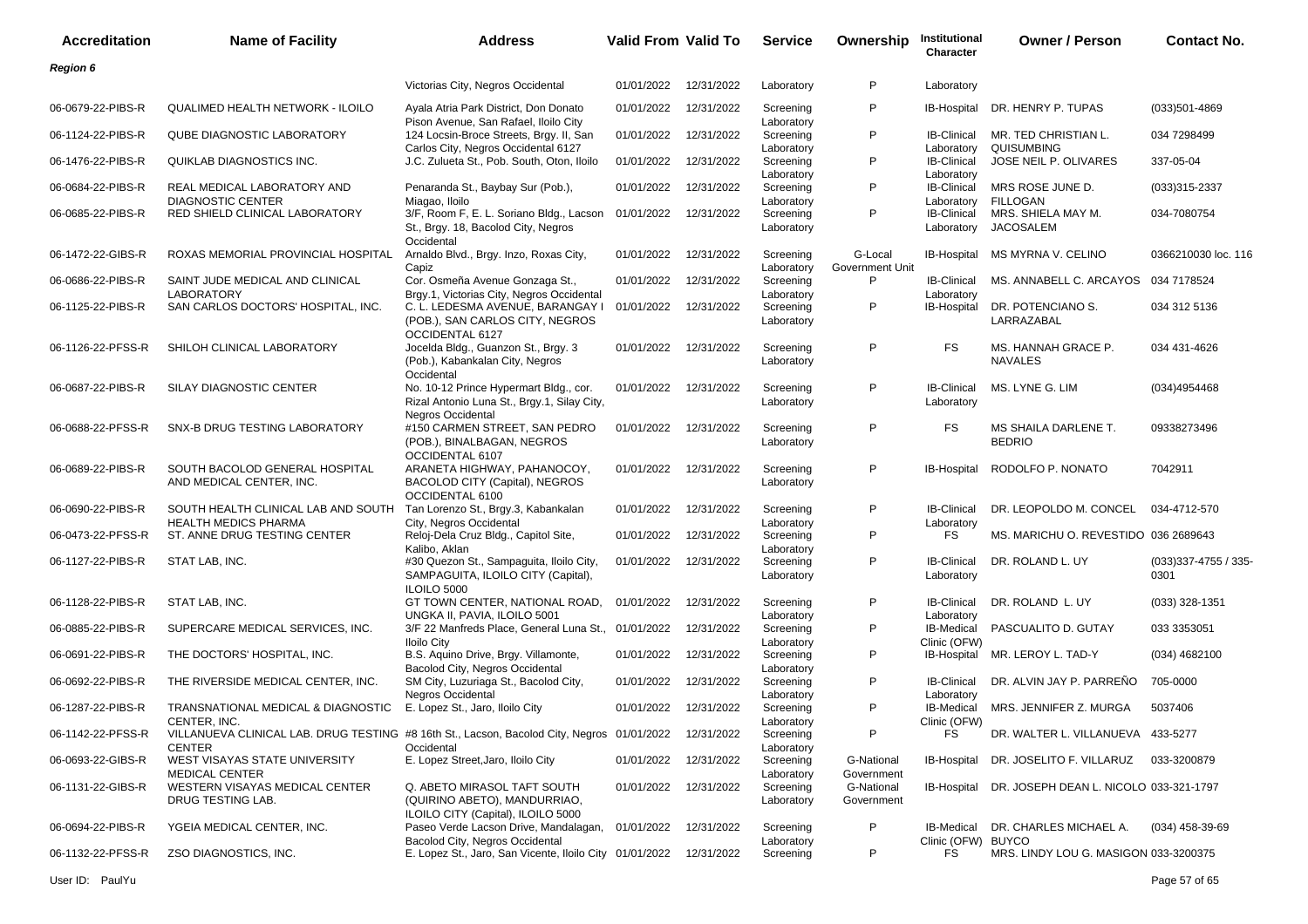| <b>Accreditation</b> | <b>Name of Facility</b> | <b>Address</b> | Valid From Valid To      | <b>Service</b> | <b>Ownership Institutional</b><br>Character | <b>Owner / Person</b> | <b>Contact No.</b> |
|----------------------|-------------------------|----------------|--------------------------|----------------|---------------------------------------------|-----------------------|--------------------|
| <b>Region 6</b>      |                         |                | 12/31/2022<br>01/01/2022 | Laboratory     |                                             |                       |                    |
| Total Region 6:      | 79                      |                |                          |                |                                             |                       |                    |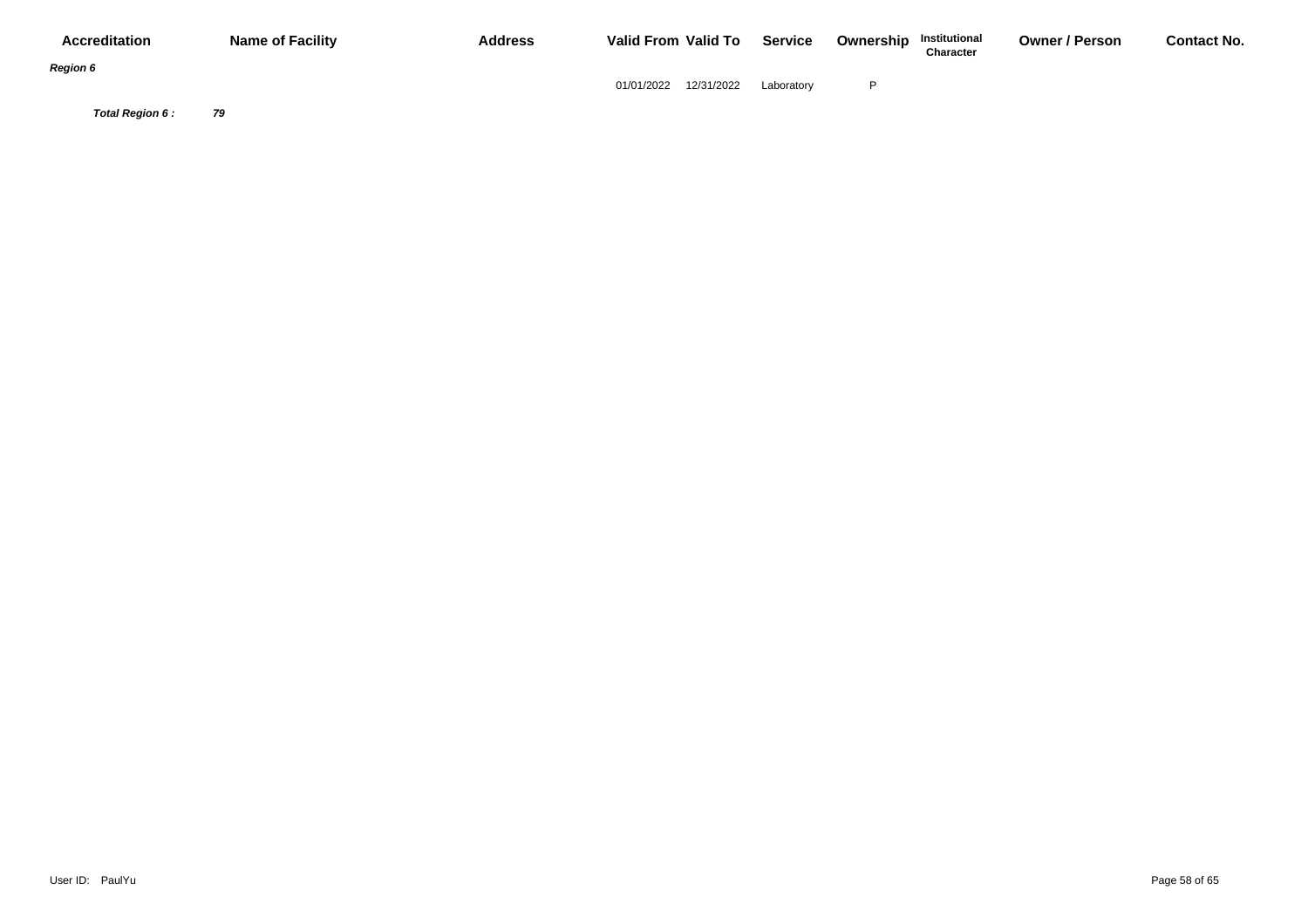| <b>Accreditation</b> | <b>Name of Facility</b>                                                    | <b>Address</b>                                                                                       | <b>Valid From Valid To</b> |            | <b>Service</b>                        | Ownership                             | Institutional<br>Character       | <b>Owner / Person</b>                   | <b>Contact No.</b>       |
|----------------------|----------------------------------------------------------------------------|------------------------------------------------------------------------------------------------------|----------------------------|------------|---------------------------------------|---------------------------------------|----------------------------------|-----------------------------------------|--------------------------|
| <b>Region 7</b>      |                                                                            |                                                                                                      |                            |            |                                       |                                       |                                  |                                         |                          |
| 07-1567-22-GFSS-R    | 53RD EBDE, PA, DRUG TESTING CENTER                                         | Camp Lapu-Lapu, Apas, Cebu City, Cebu 01/01/2022                                                     |                            | 12/31/2022 | Screening<br>Laboratory               | G-AFP/PNP                             | FS                               | COLONEL PROCESO S.<br><b>REBANCOS</b>   | 5643399                  |
| 07-0759-22-PIBS-R    | ACCUMED DIAGNOSTIC AND HEALTH<br><b>SERVICES</b>                           | 2/F NGA Bldg., Pueblo Verde MEZ,<br>Basak, Lapu-Lapu City, Cebu                                      | 01/01/2022                 | 12/31/2022 | Screening<br>Laboratory               | P                                     | <b>IB-Clinical</b><br>Laboratory | MS LUCILA S. TIDOSO                     | (032) 494-1030           |
| 07-0762-22-PIBS-R    | ACTIVEONE HEALTH, INC.                                                     | G/F I2 Bldg., Jose Maria Del Mar St., IT                                                             | 01/01/2022                 | 12/31/2022 | Screening                             | P                                     | <b>IB-Clinical</b>               | MR. RODERICK RIVERA                     | 032-236-6986             |
| 07-0764-22-PFSS-R    | ADVANCE HEALTH SERVICES<br><b>COOPERATIVE</b>                              | Park, Lahug, Cebu City, Cebu<br>PCF Building, #20 Gov. M. Zosa St.,<br>Capitol Site, Cebu City, Cebu | 01/01/2022                 | 12/31/2022 | Laboratory<br>Screening<br>Laboratory | P                                     | Laboratory<br>FS                 | DR. MICHIKO B. CATINGUB                 | (032) 520-3214           |
| 07-1545-22-PFSS-R    | ALBTEC DRUG TESTING CENTER                                                 | San Vicente St., Bogo City, Cebu                                                                     | 01/01/2022                 | 12/31/2022 | Screening<br>Laboratory               | P                                     | FS                               | MS. KATE A. TECSON                      | 09638623796              |
| 07-0766-22-PIBS-R    | ALLEGIANT REGIONAL CARE HOSPITALS,<br>INC.                                 | Sitio Malinao, Brgy. Agus, Lapu-Lapu<br>City, Cebu                                                   | 01/01/2022                 | 12/31/2022 | Screening<br>Laboratory               | P                                     | IB-Hospital                      | DR. ALEX E. ALEGRADO                    | 493-4248                 |
| 07-0769-22-PFSS-R    | ALPHA DIAGNOSTIC CENTER                                                    | F. Ramos St. corner Gen. Echavez Ext.,<br>Cogon Ramos (POB.), Cebu City, Cebu                        | 01/01/2022                 | 12/31/2022 | Screening<br>Laboratory               | P                                     | FS                               | DR. RODOLFO B. LEDESMA                  | 255-5066 / 254-7305      |
| 07-0768-22-PFSS-R    | ALPHA DIAGNOSTIC CENTER                                                    | Taytay, Danao City, Cebu                                                                             | 01/01/2022                 | 12/31/2022 | Screening<br>Laboratory               | P                                     | FS.                              | DR. RODOLFO B. LEDESMA                  | 0322547305               |
| 07-0773-22-PIBS-R    | AMOSUP SEAMEN'S HOSPITAL - CEBU                                            | Camino Vicinal St., Umapad, Mandaue,<br>Cebu                                                         | 01/01/2022                 | 12/31/2022 | Screening                             | P                                     | IB-Hospital                      | DR. ANNETTE L. SALILLAS                 | 032-2366871              |
| 07-0474-22-PIBS-R    | AVENTUS MEDICAL CARE INC.                                                  | L3, U309 & 302 Robinsons Cybergate,<br>Don Gil Garcia & J.Llorente St., Capitol                      | 01/01/2022                 | 12/31/2022 | Laboratory<br>Screening<br>Laboratory | P                                     | <b>IB-Clinical</b><br>Laboratory | DR. MARJORIE L. CANG                    | (032) 236-9028           |
| 07-1422-22-PIBS-R    | AVENTUS MEDICAL CARE. INC.                                                 | Site, Cebu City, Cebu<br>Unit 203, 2/F TGU Tower, I.T. Park,<br>Apas, Cebu City, Cebu                | 01/01/2022                 | 12/31/2022 | Screening<br>Laboratory               | P                                     | <b>IB-Clinical</b><br>Laboratory | DR. MARJORIE L. CANG                    | 032-2688902 loc 2004     |
| 07-0774-22-PIBS-R    | B.N. GOTHONG HEALTHCARE SOLUTIONS,<br>INC.                                 | Units 1&2 ALPA Centrum, Lopez Jaena<br>St., Subangdaku, Mandaue City, Cebu                           | 01/01/2022                 | 12/31/2022 | Screening<br>Laboratory               | P                                     | IB-Clinical<br>Laboratory        | MR. BENJO N. GOTHONG                    | (032)239-2684            |
| 07-0777-22-GIBS-R    | BAIS CITY HEALTH CLINICAL & DRUG<br><b>TESTING LABORATORY</b>              | Laurel St., Brgy. I, Bais City, Negros<br>Oriental                                                   | 01/01/2022                 | 12/31/2022 | Screening<br>Laboratory               | G-Local<br>Government Unit Laboratory | <b>IB-Clinical</b>               | DR. ROGELIO MCINTIRE                    | 035-402-3131             |
| 07-0778-22-PFSS-R    | BAYAWAN DRUG TESTING CENTER                                                | 1021 Zamora, Brgy. Ubos (Pob.),<br>Bayawan City, Negros Oriental                                     | 01/01/2022                 | 12/31/2022 | Screening<br>Laboratory               | P                                     | FS.                              | MRS. NICE STEPHANIE E.<br><b>YNOT</b>   | (035)430-9010            |
| 07-0475-22-PIBS-R    | <b>BEST DIAGNOSTIC CORPORATION</b>                                         | M.Parras St., Poblacion II, Tagbilaran<br>City, Bohol                                                | 01/01/2022                 | 12/31/2022 | Screening<br>Laboratory               | P                                     | IB-Clinical<br>Laboratory        | DR. ANTONIO P. BALISI                   | 9201023                  |
| 07-1603-22-GIBS-R    | BOGO-LGU DRUG TESTING CENTER                                               | Cantecson, Gairan, Bogo City, Cebu                                                                   | 01/01/2022                 | 12/31/2022 | Screening<br>Laboratory               | G-Local<br>Government Unit Laboratory | <b>IB-Clinical</b>               | DR RENE GALO M. PALAY                   | 02-260-5183              |
| 07-0780-22-GFSS-R    | BOHOL PROVINCIAL DRUG TESTING<br><b>LABORATORY</b>                         | J.A. Clarin St., Dao District, Tagbilaran,<br>Bohol                                                  | 01/01/2022                 | 12/31/2022 | Screening<br>Laboratory               | G-Local<br>Government Unit            | FS.                              | DR. CESAR TOMAS M. LOPEZ 038 4120950    |                          |
| 07-0782-22-PIBS-R    | CARCAR WOMEN & CHILDREN LYING-IN<br>POLYCLINIC & LABORATORY                | BARACCA, POBLACION II, CARCAR,<br><b>CEBU 6019</b>                                                   | 01/01/2022                 | 12/31/2022 | Screening<br>Laboratory               | P                                     | <b>IB-Clinical</b><br>Laboratory | DR. LYNDON R. VILLEGAS                  | 4878458                  |
| 07-1478-22-PIBS-R    | CARMEN COPPER CORPORATION                                                  | Don Andreas Soriano, Lutopan, Toledo<br>City, Cebu                                                   | 01/01/2022                 | 12/31/2022 | Screening<br>Laboratory               | P                                     | IB-Hospital                      | MR. TERALD D. SUICO                     | 031 325 2759<br>loc.2820 |
| 07-1542-22-PIBS-R    | CEBU DOCTORS' UNIVERSITY HOSPITAL,<br>INC.                                 | Osmeña Blvd., CAPITOL SITE (POB.),<br>CEBU CITY (Capital), CEBU 6000                                 | 01/01/2022                 | 12/31/2022 | Screening<br>Laboratory               | P                                     | IB-Hospital                      | DR. LARRAZABAL S.<br><b>POTENCIANO</b>  | 255-5555                 |
| 07-1141-22-PFSS-R    | CEBU EXCELLEMED DIAGNOSTIC CENTER                                          | 71 N. Bacalso Ave., Sambag I, Cebu City, 01/01/2022<br>Cebu                                          |                            | 12/31/2022 | Screening<br>Laboratory               | P                                     | FS                               | MS. YAYANIE A. SABERON                  | 032-4948511              |
| 07-1279-22-PIBS-R    | CEBU HEALTHSPEC MEDICAL DIAGNOSTIC<br>AND DENTAL CLINIC INC.               | 2/F, Alfresco 1, Parkmall, Tipolo, Ouano<br>Ave., Mandaue City, Cebu                                 | 01/01/2022                 | 12/31/2022 | Screening<br>Laboratory               | P                                     | <b>IB-Clinical</b><br>Laboratory | DR. PERICLES Q. LAVASTILLA +63324215127 |                          |
| 07-0783-22-PIBS-R    | CEBU NORTH GENERAL HOSPITAL, INC.                                          | Kauswagan Road, TALAMBAN, CEBU<br>CITY (Capital), CEBU 6000                                          | 01/01/2022                 | 12/31/2022 | Screening                             | P                                     | <b>IB-Hospital</b>               | DR. PONTECIANO S.<br>LARRAZABAL         | 032-343-7238             |
| 07-0784-22-PIBS-R    | CEBU SAGRADA CORAZON HEALTH<br>SERVICES, INC.                              | G/F GMC Plaza Bldg., M.J. Cuenco Ave., 01/01/2022                                                    |                            | 12/31/2022 | Laboratory<br>Screening               | P                                     | <b>IB-Medical</b>                | DR MA. ASELA B. CAÑETE                  | 09175545256              |
| 07-1604-22-PIBS-R    | CEBU SOUTH GENERAL HOSPITAL, INC.                                          | cor. Legaspi Ext. Cebu City, Cebu<br>National Highway, Tuyan, Naga City,                             | 01/01/2022                 | 12/31/2022 | Laboratory<br>Screening               | P                                     | Clinic (OFW)<br>IB-Clinical      | DR. POTENCIANO S.                       | (032) 272-2225 local     |
| 07-1461-22-PIBS-R    | CHONG HUA HOSPITAL                                                         | Cebu<br>Don Mariano Cui St., Capitol Site, Cebu                                                      | 01/01/2022                 | 12/31/2022 | Laboratory<br>Screening               | P                                     | Laboratory<br>IB-Hospital        | LARRAZABAL<br>MS JOSEPHINE JASMIN A.    | 224/223<br>032-255-8000  |
| 07-0786-22-PIBS-R    | CHONG HUA HOSPITAL MANDAUE &                                               | City<br>Mantawi International Drive, North                                                           | 01/01/2022                 | 12/31/2022 | Laboratory<br>Screening               | P                                     | IB-Hospital                      | <b>ONG</b><br>DR. ERIC P. LASALA        | 032-2338000              |
| 07-1143-22-PFSS-R    | <b>CANCER CENTER</b><br>CONSOLACION COMMUNITY DOCTORS,                     | Reclamation Area, Mandaue City, Cebu<br>National Hi-way, Cansaga, Consolacion,                       | 01/01/2022                 | 12/31/2022 | Laboratory<br>Screening               | P                                     | FS                               | MR. NILO H. ALEGADO                     | 032-4235423              |
| 07-0787-22-PIBS-R    | INC.<br>COR IESU MEDICAL CLINIC, LABORATORY,<br><b>XRAY &amp; PHARMACY</b> | Cebu<br>National Highway, Pondol, Balamban,<br>Cebu                                                  | 01/01/2022                 | 12/31/2022 | Laboratory<br>Screening<br>Laboratory | P                                     | <b>IB-Clinical</b><br>Laboratory | DR. LUCHIE S. AT-AT                     | 09499939358              |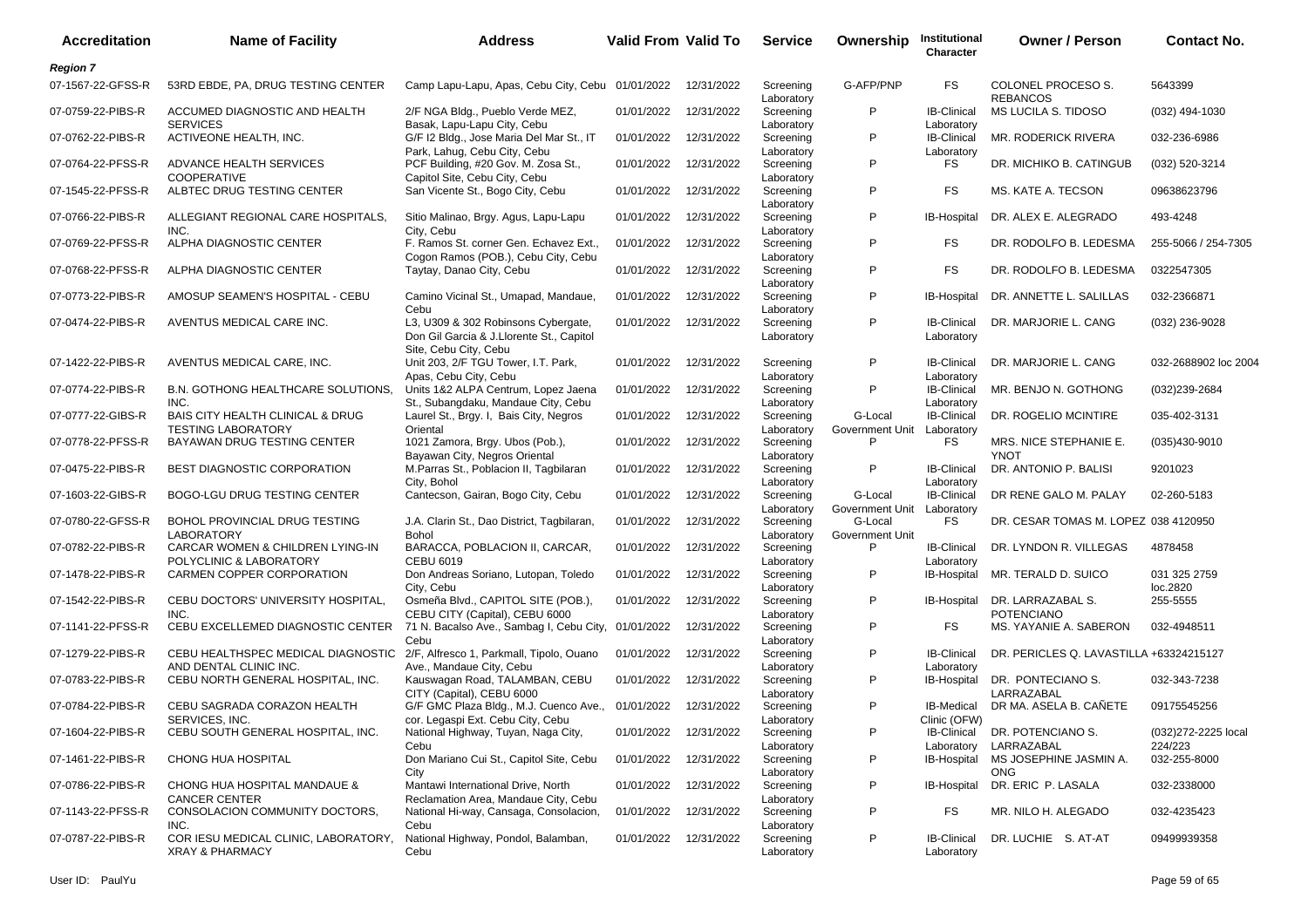| <b>Accreditation</b> | <b>Name of Facility</b>                                             | <b>Address</b>                                                                                              | <b>Valid From Valid To</b> |            | <b>Service</b>                        | Ownership                             | Institutional<br>Character             | <b>Owner / Person</b>                  | <b>Contact No.</b> |
|----------------------|---------------------------------------------------------------------|-------------------------------------------------------------------------------------------------------------|----------------------------|------------|---------------------------------------|---------------------------------------|----------------------------------------|----------------------------------------|--------------------|
| <b>Region 7</b>      |                                                                     |                                                                                                             |                            |            |                                       |                                       |                                        |                                        |                    |
| 07-1145-22-PIBS-R    | CUPSI CENTER FOR WOMEN'S HEALTH,<br>INC.                            | 2/F CWC Building, B. Rodriguez Street,<br>SAMBAG II (POB.), CEBU CITY<br>(Capital), CEBU 6000               | 01/01/2022                 | 12/31/2022 | Screening<br>Laboratory               | P                                     | <b>IB-Clinical</b><br>Laboratory       | DR. AMELIA E. ABBU                     | 254-2380           |
| 07-1372-22-PFSS-R    | <b>CYBER MEDICAL &amp; DIAGNOSTIC</b><br><b>LABORATORY</b>          | N. Bacalso Avenue, Sambag, Cebu City,                                                                       | 01/01/2022                 | 12/31/2022 | Screening                             | P                                     | FS.                                    | DR. PILAR M. LACEDA                    | 032-2562957        |
| 07-0788-22-GIBS-R    | DEPARTMENT OF HEALTH TREATMENT<br>AND REHABILITATION CENTER - ARGAO | Cebu<br>Candabong, BINLOD, ARGAO, CEBU<br>6021                                                              | 01/01/2022                 | 12/31/2022 | Laboratory<br>Screening<br>Laboratory | G-National<br>Government              | <b>IB-Clinical</b><br>Laboratory       | DAVID A. BARON                         | 485-8815           |
| 07-0790-22-PIBS-R    | DIAGNOSTIC CARE AND LABORATORY<br>SERVICES (DIAGCARE)               | DR. V. LOCSIN STREET, POBLACION<br>NO. 3 (BARANGAY 3), DUMAGUETE<br>CITY (Capital), NEGROS ORIENTAL<br>6200 | 01/01/2022                 | 12/31/2022 | Screening<br>Laboratory               | P                                     | <b>IB-Clinical</b><br>Laboratory       | MRS DAFFODIL C. RAMIREZ                | 0354210259         |
| 07-1424-22-PFSS-R    | DRUGCHECK PHILIPPINES, INC.                                         | N. 87 Rizal Avenue, Sambag I, Cebu<br>City, Cebu                                                            | 01/01/2022                 | 12/31/2022 | Screening<br>Laboratory               | P                                     | FS                                     | JOHN F. CATINDIG                       | 0324181819         |
| 07-1146-22-GIBS-R    | <b>GARCIA MEMORIAL PROVINCIAL HOSPITAL</b>                          | Bohol Circumferencial Road, San Jose,<br>Talibon, Bohol                                                     | 01/01/2022                 | 12/31/2022 | Screening<br>Laboratory               | G-Local<br>Government Unit            | <b>IB-Hospital</b>                     | MIGUELITO S. JAYOMA                    | 531-8106/531-8107  |
| 07-0792-22-PIBS-R    | GILLAMAC DIAGNOSTIC & MEDICAL<br>LABORATORIES, INC.                 | 169 Sanciangko St., PAHINA CENTRAL<br>(POB.), CEBU CITY (Capital), CEBU<br>6000                             | 01/01/2022                 | 12/31/2022 | Screening<br>Laboratory               | P                                     | <b>IB-Medical</b><br>Clinic (OFW)      | MR. TEODORO O. MADAMBA (032) 418-4090  |                    |
| 07-1147-22-GIBS-R    | GOV. CELESTINO GALLARES MEMORIAL<br><b>HOSPITAL</b>                 | M. Parras St., Tagbilaran City, Bohol,<br>POBLACION II. TAGBILARAN CITY<br>(Capital), BOHOL 6300            | 01/01/2022                 | 12/31/2022 | Screening<br>Laboratory               | G-National<br>Government              | IB-Hospital                            | DR. ANNETTE L. SALILLAS                | 411-4868 / 1oc.220 |
| 07-0479-22-PFSS-R    | HEALTH CARE DIAGNOSTIC AND DRUG<br><b>TESTING LABORATORY</b>        | 2/F NLE Bldg., Central Poblacion, Naga,<br>Cebu                                                             | 01/01/2022                 | 12/31/2022 | Screening<br>Laboratory               | P                                     | <b>FS</b>                              | MR. ADONIS Y. DAEL                     | 032-4899901        |
| 07-0486-22-PIBS-R    | HEALTH CARE DIAGNOSTIC AND DRUG<br><b>TESTING LABORATORY</b>        | Fronting Brgy. Hall, Colon St., Poblacion<br>3, Dumaguete City, Negros Oriental                             | 01/01/2022                 | 12/31/2022 | Screening<br>Laboratory               | P                                     | <b>IB-Clinical</b><br>Laboratory       | MR ADONIS Y. DAEL                      | (035) 422-3880     |
| 07-0484-22-PIBS-R    | HEALTH CARE DIAGNOSTIC CENTER                                       | North Road, Daro, Dumaquete City<br>(Capital), Negros Oriental                                              | 01/01/2022                 | 12/31/2022 | Screening<br>Laboratory               | P                                     | <b>IB-Clinical</b><br>Laboratory       | MS. LARNI C. ALINSONORIN               | 422-2189           |
| 07-0793-22-PIBS-R    | HEALTH SO GOOD CLINICS AND<br><b>DIAGNOSTICS CENTER</b>             | City Time Square, Maragondon Road,<br>Basak, Lapu-Lapu City, Cebu                                           | 01/01/2022                 | 12/31/2022 | Screening<br>Laboratory               | P                                     | <b>IB-Clinical</b><br>Laboratory       | DR. JANRUS Y. ABELLO                   | 032 407-4462       |
| 07-0482-22-PIBS-R    | HEALTHCARE DIAGNOSTIC AND DRUG<br><b>TESTING LABORATORY</b>         | P. Ybanez St. cor. Zamora St. Binaobao,<br>Bantayan, Cebu                                                   | 01/01/2022                 | 12/31/2022 | Screening<br>Laboratory               | P                                     | <b>IB-Clinical</b><br>Laboratory       | MR. ADONIS Y. DAEL                     | 09066572379        |
| 07-0798-22-PIBS-R    | <b>HI-PRECISION DIAGNOSTICS</b>                                     | Bulacao Tabunok, South National Rd.,<br>Talisay City, Cebu                                                  | 01/01/2022                 | 12/31/2022 | Screening<br>Laboratory               | P                                     | <b>IB-Clinical</b><br>Laboratory       | DR. GRACE JOY C. AVILA                 | 032-2366277        |
| 07-0797-22-PIBS-R    | <b>HI-PRECISION DIAGNOSTICS</b>                                     | G/F Diamond Plaza Bldg. Mc Briones St.,<br>Maguikay, Mandaue City, Cebu                                     | 01/01/2022                 | 12/31/2022 | Screening<br>Laboratory               | P                                     | <b>IB-Clinical</b><br>Laboratory       | DR. GRACE JOY C. AVILA                 | 032-2388600        |
| 07-0795-22-PIBS-R    | <b>HI-PRECISION DIAGNOSTICS</b>                                     | MV Patalinhug Jr. Avenue, BASAK,<br>LAPU-LAPU CITY (OPON), CEBU 6015                                        | 01/01/2022                 | 12/31/2022 | Screening<br>Laboratory               | P                                     | <b>IB-Clinical</b><br>Laboratory       | DR. GRACE JOY C. AVILA                 | 5201142            |
| 07-1275-22-PIBS-R    | <b>ICODE MEDICAL LABORATORY</b>                                     | 2/F RJL San Jose Bldg., Binaobao,<br>Bantayan, Cebu                                                         | 01/01/2022                 | 12/31/2022 | Screening<br>Laboratory               | P                                     | <b>IB-Clinical</b><br>Laboratory       | DR. RACHELLE LOURDES V.<br>MENCHAVEZ   | 09224047763        |
| 07-0799-22-PFSS-R    | IMMACULATE CONCEPCION DRUGTEST<br><b>LABORATORY</b>                 | Pamugas Bldg., J.A. Clarin St., Dampas,<br>Tagbilaran City, Bohol                                           | 01/01/2022                 | 12/31/2022 | Screening<br>Laboratory               | P                                     | FS.                                    | MS. MARITES S. PIQUERO                 | 09228906468        |
| 07-0801-22-PFSS-R    | JS MEDICAL AND DIAGNOSTIC CENTER                                    | 322 Macrovill Ayala Access Road,<br>Gorordo Avenue, Camputhaw (Pob.),<br>Cebu City                          | 01/01/2022                 | 12/31/2022 | Screening<br>Laboratory               | P                                     | FS.                                    | DR. STELA D. WARQUE                    | 032-383-8456       |
| 07-1421-22-PIBS-R    | KAISER MEDICAL CENTER CLINIC AND<br><b>DIAGNOSTICS</b>              | 2nd Street, MEZ 1, IBO, LAPU-LAPU<br>CITY (OPON), CEBU 6015                                                 | 01/01/2022                 | 12/31/2022 | Screening<br>Laboratory               | P                                     | <b>IB-Clinical</b><br>Laboratory       | DR. RIAN JOHN B. PABLEO                | (032)520-9388      |
| 07-1149-22-PIBS-R    | KAISER MEDICAL CENTER, INC.                                         | Unit 0242-0246 Lower G/F, SM Seaside, 01/01/2022<br>Cebu City, Cebu                                         |                            | 12/31/2022 | Screening<br>Laboratory               | P                                     | <b>IB-Clinical</b><br>Laboratory PEÑAS | JOSE ENRIQUE D. DE LAS                 | $(032)$ 266 4206   |
| 07-0820-22-PIBS-R    | LABCORE INCORPORATED                                                | WES BLDG., 28 J. LLORENTE ST.,<br>CAPITOL SITE (POB.), CEBU CITY<br>(Capital), CEBU 6000                    | 01/01/2022                 | 12/31/2022 | Screening<br>Laboratory               | P                                     | IB-Clinical<br>Laboratory              | DR. GRACE JOY C. AVILA                 | 888-2222           |
| 07-0817-22-PIBS-R    | LAPU-LAPU MEDICAL DIAGNOSTIC<br>CENTER, INC.                        | FPG ARCADE, A. TUMALAK ST., GUN-<br>OB, LAPU-LAPU CITY (OPON), CEBU<br>6015                                 | 01/01/2022                 | 12/31/2022 | Screening<br>Laboratory               | P                                     | <b>IB-Clinical</b><br>Laboratory       | CHAIRMAN JOSEPHUS P.<br><b>GRENGIA</b> | $(032)495 - 9328$  |
| 07-0818-22-GIBS-R    | LGU SAN REMIGIO DRUG TESTING<br><b>LABORATORY</b>                   | BANDOLON ST., POBLACION, SAN<br>REMIGIO. CEBU 6011                                                          | 01/01/2022                 | 12/31/2022 | Screening<br>Laboratory               | G-Local<br>Government Unit            | <b>IB-Clinical</b><br>Laboratory       | MR. MARIANO R. MARTINEZ                | (032)435-9606      |
| 07-1151-22-GIBS-R    | LGU-MEDELLIN DRUG TESTING<br><b>LABORATORY</b>                      | New Medellin State Subd., Poblacion,<br>Medellin, Cebu                                                      | 01/01/2022                 | 12/31/2022 | Screening<br>Laboratory               | G-Local<br>Government Unit Laboratory | <b>IB-Clinical</b>                     | DR. MARIE EMMELINE B. YU 436-2451      |                    |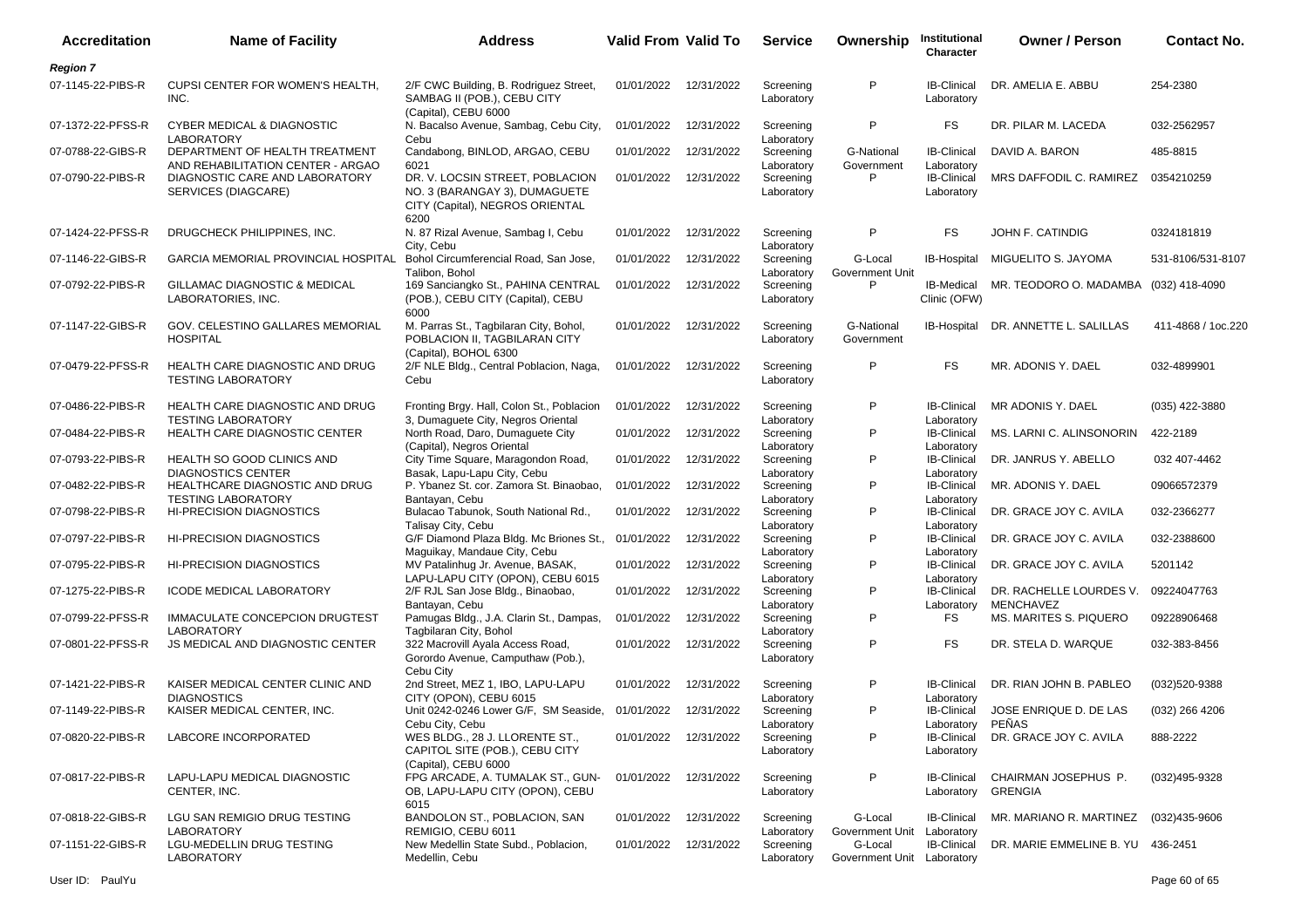| <b>Accreditation</b> | <b>Name of Facility</b>                                                  | <b>Address</b>                                                                                                         | Valid From Valid To   |            | <b>Service</b>                        | Ownership                  | Institutional<br>Character        | <b>Owner / Person</b>                                             | <b>Contact No.</b>          |
|----------------------|--------------------------------------------------------------------------|------------------------------------------------------------------------------------------------------------------------|-----------------------|------------|---------------------------------------|----------------------------|-----------------------------------|-------------------------------------------------------------------|-----------------------------|
| Region 7             |                                                                          |                                                                                                                        |                       |            |                                       |                            |                                   |                                                                   |                             |
|                      |                                                                          |                                                                                                                        | 01/01/2022            | 12/31/2022 | Screening<br>Laboratory               | G-Local<br>Government Unit |                                   |                                                                   |                             |
| 07-1011-22-PIBS-R    | LIFE & HEALTH HMP INC.                                                   | BF Paras Bldg., Manuel L. Quezon<br>Avenue., Pajo, Lapu-Lapu City, Cebu                                                | 01/01/2022            | 12/31/2022 | Screening<br>Laboratory               | P                          | <b>IB-Clinical</b><br>Laboratory  | MR LEO T. CERNA                                                   | 406-1493                    |
| 07-1012-22-PIBS-R    | LIFE & HEALTH HMP, INC.                                                  | GKLC Bldg., Poblacion, Toledo City,<br>Cebu                                                                            | 01/01/2022            | 12/31/2022 | Screening<br>Laboratory               | P                          | <b>IB-Clinical</b><br>Laboratory  | MS. CATHERINE B. CERNA                                            | 255-0035 / 245-6729         |
| 07-1148-22-PIBS-R    | LIFELAB DIAGNOSTICS, INC.                                                | 2/F TSI Bldg., Ouano Ave., North<br>Reclamation Area, Subangdaku,<br>Mandaue City, Cebu                                | 01/01/2022            | 12/31/2022 | Screening<br>Laboratory               | P                          | <b>IB-Clinical</b><br>Laboratory  | MR. CHRISTOPHER TIMOTHY (032) 420-9066<br>R. TAN UNJO             |                             |
| 07-1150-22-PIBS-R    | LORENZO DIAGNOSTIC LABORATORY                                            | Ward 1, Poblacion, Minglanilla, Cebu                                                                                   | 01/01/2022            | 12/31/2022 | Screening<br>Laboratory               | P                          | <b>IB-Clinical</b><br>Laboratory  | MR. LORENZ L. LLOREN                                              | 032-4904870                 |
| 07-0681-22-PIBS-R    | LR MEDICAL LABORATORY AND CLINIC                                         | 2/F Adela Bldg., Gen. Maxilom St., Cogon 01/01/2022<br>Ramos, Cebu City, Cebu                                          |                       | 12/31/2022 | Screening<br>Laboratory               | P                          | <b>IB-Clinical</b><br>Laboratory  | MR. CONRADO B. RUIZ                                               | 4107485                     |
| 07-0822-22-PIBS-R    | MAAYO MEDICAL CLINIC CORPORATION                                         | Northpark, UN Avenue corner Plaridel<br>St., Alang-Alang, Mandaue City, Cebu                                           | 01/01/2022            | 12/31/2022 | Screening<br>Laboratory               | P                          | <b>IB-Clinical</b><br>Laboratory  | ENGR. WILLIAM<br>CHRISTOPHER U. LIU                               | 888-2662 loc 1165           |
| 07-1152-22-PIBS-R    | MACTAN MEDICAL AND DENTAL CENTER,                                        | 2/F Blk. C, Mactan Marina Mall, IBO,                                                                                   | 01/01/2022            | 12/31/2022 | Screening                             | P                          | <b>IB-Clinical</b>                | DR. VIVINA C. CHIU                                                | 032-                        |
| 07-0824-22-PFSS-R    | INC.<br>MEDGRUPPE POLYCLINICS AND                                        | LAPU-LAPU CITY (OPON), CEBU 6015<br>2L APM Centrale Mall, Soriano Avenue,                                              | 01/01/2022            | 12/31/2022 | Laboratory<br>Screening               | P                          | Laboratory<br>FS.                 | DR JAMES PETER S. AZNAR                                           | 3407693/3407683<br>232-2273 |
| 07-0825-22-PIBS-R    | DIAGNOSTIC CENTER, INC.<br>MEDICAL CITY MANDAUE, INC.                    | Mabolo, Cebu City, Cebu<br>S. B. Cabahug St., Centro, Mandaue City, 01/01/2022                                         |                       | 12/31/2022 | Laboratory<br>Screening               | P                          | <b>IB-Clinical</b>                | DR. MANUEL I. LUMAPAS                                             | (032) 422-4201              |
| 07-1154-22-PIBS-R    | MEDICAL MISSION GROUP HOSPITAL AND<br>HEALTH SERVICES COOPERATIVE (BOHOL | Cebu<br>BINAYRAN RD., DAMPAS,<br>TAGBILARAN CITY (Capital), BOHOL                                                      | 01/01/2022            | 12/31/2022 | Laboratory<br>Screening<br>Laboratory | P                          | Laboratory<br><b>IB-Hospital</b>  | DR. EDGARDO B. EPE                                                | (038)411-0411 to<br>0414    |
| 07-1156-22-PIBS-R    | <b>COOP HOSPITAL)</b><br>MEDICARD PHILIPPINES, INC.                      | 6300<br>7/F FLB Corporate Center, Archbishop<br>Reyes Avenue, Brgy. Luz, Cebu City,<br>Cebu                            | 01/01/2022            | 12/31/2022 | Screening<br>Laboratory               | P                          | <b>IB-Clinical</b><br>Laboratory  | MRS. CAMIA J. BELCIÑA                                             | (032)2385742                |
| 07-0826-22-PIBS-R    | MEDICUS DIAGNOSTIC CENTER - CEBU<br><b>BRANCH</b>                        | ZR & DC Bldg., Osmena Blvd., cor.<br>J.Llorente St., Cebu City, Cebu                                                   | 01/01/2022            | 12/31/2022 | Screening<br>Laboratory               | P                          | <b>IB-Clinical</b><br>Laboratory  | MRS IVY G. ROA                                                    | (032) 254-8949              |
| 07-0827-22-PIBS-R    | MY HEALTH CLINIC - CEBU                                                  | 3/F Robinsons Cybergate Mall Events,                                                                                   | 01/01/2022            | 12/31/2022 | Screening                             | P                          | <b>IB-Clinical</b>                | MR RITCHIE D. EVIDENTE                                            | 032-268-8502 TO 03          |
| 07-1157-22-PFSS-R    | NEGROS FAMILY HEALTH SERVICES, INC.                                      | Osmeña, Cebu City, Cebu<br>#6 Gobonseng Bldg., North Road, Daro,<br>Dumaguete city, Negros Oriental                    | 01/01/2022            | 12/31/2022 | Laboratory<br>Screening<br>Laboratory | P                          | Laboratory<br>FS.                 | DR. KRYPTON G. KHO                                                | (035)5271232/225-<br>3544   |
| 07-0828-22-PIBS-R    | NEGROS ORIENTAL HOSPITAL AND<br>HEALTH SERVICES COOPERATIVE              | Sta Rosa Street, Dumaguete City,<br>POBLACION NO. 3 (BARANGAY 3),<br>DUMAGUETE CITY (Capital), NEGROS<br>ORIENTAL 6200 | 01/01/2022            | 12/31/2022 | Screening<br>Laboratory               | P                          | <b>IB-Clinical</b><br>Laboratory  | DR. ROGELIO S. MCINTIRE                                           | 035 421 0326                |
| 07-0829-22-GIBS-R    | NEGROS ORIENTAL PROVINCIAL HOSPITAL                                      | Real St., Piapi, Duamguete City, Negros<br>Oriental                                                                    | 01/01/2022            | 12/31/2022 | Screening<br>Laboratory               | G-Local<br>Government Unit | IB-Hospital                       | DR. LEOPOLDO R.<br><b>HORTALEZA</b>                               | 035-225-4921                |
| 07-1158-22-PIBS-R    | OASIS DIAGNOSTIC & LABORATORY<br><b>CENTER</b>                           | FE Bldg., Bogo Business Park, Brgy. La<br>Purisima, Bogo City, Cebu                                                    | 01/01/2022            | 12/31/2022 | Screening<br>Laboratory               | P                          | <b>IB-Clinical</b><br>Laboratory  | MRS. MARIA ASUNCION H<br>CADORNA                                  | 0324345159                  |
| 07-0488-22-PIBS-R    | PATIENT HEALTH CARE DIAGNOSTIC AND<br><b>DRUG TESTING CENTER</b>         | Fortugaleza Building, Brgy. Suba,<br>Bayawan City, Negros Oriental                                                     | 01/01/2022            | 12/31/2022 | Screening<br>Laboratory               | P                          | <b>IB-Clinical</b><br>Laboratory  | MS. JOANNE B. ABALOS                                              | 035 4309102                 |
| 07-1425-22-PIBS-R    | PATIENT HEALTH CARE DIAGNOSTIC AND<br>DRUG TESTING CENTER                | Near RGT Gasoline Station, Poblacion,<br>Oslob, Cebu                                                                   | 01/01/2022            | 12/31/2022 | Screening<br>Laboratory               | P                          | <b>IB-Clinical</b><br>Laboratory  | MS. JOANNE B. ABALOS                                              | (032)481-9593               |
| 07-0490-22-PFSS-R    | PATIENT HEALTHCARE DIAGNOSTIC AND<br><b>DRUGTESTING CENTER</b>           | Unit 4 Florante Lagudas Building                                                                                       | 01/01/2022            | 12/31/2022 | Screening                             | P                          | FS                                | MS JOANNE B. ABALOS                                               | (035)4809837                |
| 07-0830-22-PIBS-R    | PERPETUAL SUCCOUR HOSPITAL OF<br>CEBU, INC.                              | Poblacion, Siquijor, Siquijor<br>GORORDO AVENUE, CAMPUTHAW<br>(POB.), CEBU CITY (Capital), CEBU<br>6000                | 01/01/2022 12/31/2022 |            | Laboratory<br>Screening<br>Laboratory | D                          |                                   | IB-Hospital CEO SR. ZETA CARIDAD R. 032-233-8620<br><b>RIVERO</b> |                             |
| 07-0879-22-PIBS-R    | PHYSICIANS' DIAGNOSTIC SERVICES<br>CENTER, INC.                          | 108 F. Ramos St. Cor. Junquera St.,<br>Cogon Ramos (Pob.), Cebu City, Cebu                                             | 01/01/2022 12/31/2022 |            | Screening<br>Laboratory               | P                          | <b>IB-Medical</b><br>Clinic (OFW) | JERIBERTO L. DE GUZMAN                                            | (032)516-7605               |
| 07-1506-22-PIBS-R    | QUALIMED HEALTH NETWORK                                                  | G/F Ebloc 4 Bldg., J. Del Mar St., IT Park, 01/01/2022<br>Apas, Cebu City, Ciebu                                       |                       | 12/31/2022 | Screening<br>Laboratory               | P                          | <b>IB-Clinical</b><br>Laboratory  | DR. MANOLITO PABLO V.<br><b>FERREOL</b>                           | $(032)$ 261 03 44           |
| 07-1159-22-PIBS-R    | RADIOPATH MEDICAL IMAGING AND<br><b>DIAGNOSTIC SERVICES</b>              | Poloyapoy St., Poblacion, Toledo City,<br>Cebu                                                                         | 01/01/2022            | 12/31/2022 | Screening                             | P                          | <b>IB-Clinical</b>                | EDWIN D. AMILASAN                                                 | 0324675098                  |
| 07-0831-22-PFSS-R    | RAJAH TUPAS MEDICAL SERVICES                                             | Elizabeth Mall, N. Bacalso Ave., Brgy.<br>Kalubihan, Cebu City, Cebu                                                   | 01/01/2022            | 12/31/2022 | Laboratory<br>Screening<br>Laboratory | P                          | Laboratory<br>FS                  | DR WARFE T. ENGRACIA                                              | 0322530228                  |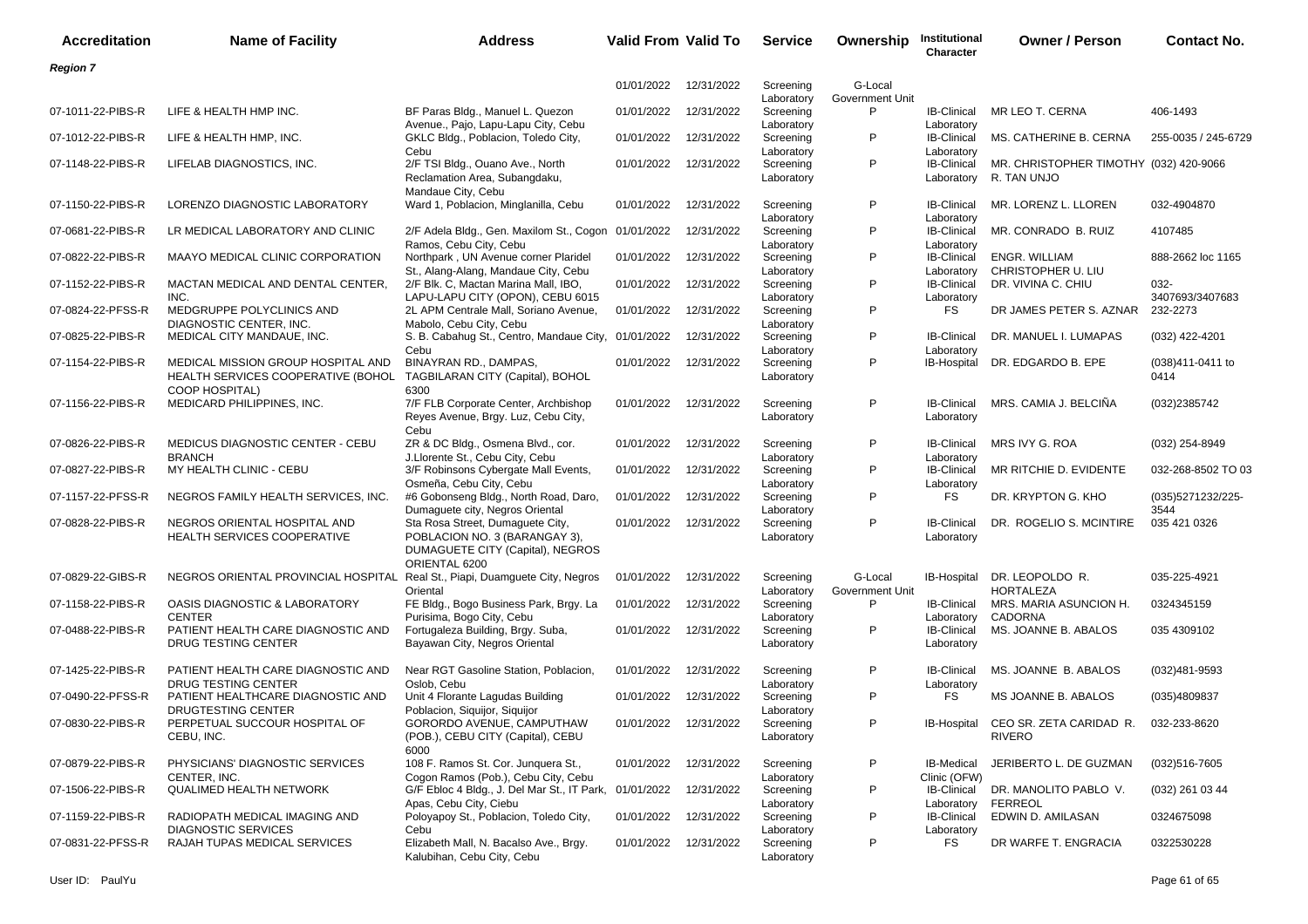| <b>Accreditation</b> | <b>Name of Facility</b>                                                    | <b>Address</b>                                                                                      | <b>Valid From Valid To</b> |            | <b>Service</b>          | Ownership | Institutional<br>Character         | <b>Owner / Person</b>                    | <b>Contact No.</b> |
|----------------------|----------------------------------------------------------------------------|-----------------------------------------------------------------------------------------------------|----------------------------|------------|-------------------------|-----------|------------------------------------|------------------------------------------|--------------------|
| <b>Region 7</b>      |                                                                            |                                                                                                     |                            |            |                         |           |                                    |                                          |                    |
| 07-0832-22-PIBS-R    | RALS MEDICAL LABORATORY                                                    | PJ Burgos St., Corner Orlacsan St.,<br>Alang-Alang, Mandaue City, Cebu                              | 01/01/2022                 | 12/31/2022 | Screening<br>Laboratory | P         | <b>IB-Clinical</b><br>Laboratory   | MS. LUZVIMINDA S. RODAS                  | 032-421-2501       |
| 07-0833-22-PFSS-R    | RC MEDICAL AND DRUG TEST CENTER                                            | Maslog Bldg., R. Enerio Street, Poblacion<br>III, Tagbilaran City, Bohol                            | 01/01/2022                 | 12/31/2022 | Screening<br>Laboratory | P         | <b>FS</b>                          | MR. DELFIN D. HINGPIT                    | 038-501-7250       |
| 07-0834-22-PFSS-R    | REACTIVE MEDICAL LABORATORY AND X-<br><b>RAY</b>                           | G/F Mondejar Bldg., City Hall Road.,,<br>Pusok, Lapu-Lapu City, Cebu                                | 01/01/2022                 | 12/31/2022 | Screening<br>Laboratory | P         | <b>FS</b>                          | MR. RODOLFO R. MONDEJAR 3411163 /3415145 |                    |
| 07-1365-22-PIBS-R    | <b>SAN LUCAS MEDICAL</b>                                                   | The Market Place, Poblacion Ward I,<br>Minglanilla, Cebu                                            | 01/01/2022                 | 12/31/2022 | Screening<br>Laboratory | P         | <b>IB-Clinical</b><br>Laboratory   | DR ENRIQUE C. MAGPILY                    | (032) 231-3898     |
| 07-1475-22-PFSS-R    | SHANDRIE DRUG TESTING CENTER AND<br><b>MEDICAL CLINIC</b>                  | Villadolid, VALLADOLID, CARCAR,<br><b>CEBU 6019</b>                                                 | 01/01/2022                 | 12/31/2022 | Screening<br>Laboratory | P         | FS                                 | MS. SHAIRA G. JADIA                      | 4228859            |
| 07-0835-22-PIBS-R    | SINGAPORE MEDICAL LABORATORIES, INC. L5, B6 Mindanao Avenue, Cebu Business | Park, Brgy. Luz, Cebu City, Cebu                                                                    | 01/01/2022                 | 12/31/2022 | Screening<br>Laboratory | P         | <b>IB-Clinical</b><br>Laboratory   | MR. RITCHE D. EVIDENTE                   | 0917 6357580       |
| 07-0836-22-PIBS-R    | ST. AGUSTINE CLINICAL LABORATORY                                           | Buking-king, POBLACION, CARMEN,<br><b>CEBU 6005</b>                                                 | 01/01/2022                 | 12/31/2022 | Screening<br>Laboratory | P         | <b>IB-Clinical</b><br>Laboratory   | MS. PENELOPE ANN V. BUOT 266-2824        |                    |
| 07-0837-22-PIBS-R    | ST. PETER - PAUL MEDICAL CLINIC, INC.-<br>CEBU                             | 458 Colon St., Cebu City                                                                            | 01/01/2022                 | 12/31/2022 | Screening<br>Laboratory | P         | IB-Medical<br>Clinic (OFW) SANCHEZ | DR. ARTEMIO VICTOR B.                    | 2536978            |
| 07-0838-22-PIBS-R    | STANFORD MEDICAL & DIAGNOSTIC<br>CLINIC, INC                               | G/F, Avon Plaza, Osmena Blvd., Capitol<br>Site (Pob.), Cebu City, Cebu                              | 01/01/2022                 | 12/31/2022 | Screening<br>Laboratory | P         | <b>IB-Clinical</b><br>Laboratory   | MR PHILIP T. HUANG                       | (032) 254-7851     |
| 07-0402-22-PIBS-R    | STARS & COMET MEDICAL CLINIC &<br><b>LABORATORY</b>                        | R. Yosoya St., Potohan, Tubigon, Bohol                                                              | 01/01/2022                 | 12/31/2022 | Screening<br>Laboratory | P         | <b>IB-Clinical</b><br>Laboratory   | MS. RHODESTER R. MARABE 0335088486       |                    |
| 07-0839-22-PIBS-R    | STO. NIÑO DIAGNOSTIC CLINIC                                                | B. Rodriguez St., Capitol Site, Cebu City                                                           | 01/01/2022                 | 12/31/2022 | Screening<br>Laboratory | P         | <b>IB-Clinical</b><br>Laboratory   | DR. DENIA P. MAPALO                      | (032) 254-9485     |
| 07-0840-22-PIBS-R    | SUPERCARE MEDICAL SERVICES INC.                                            | Vicente Bldg., M. Velez St, Guadalupe,<br>Cebu City, Cebu                                           | 01/01/2022                 | 12/31/2022 | Screening<br>Laboratory | P         | <b>IB-Medical</b><br>Clinic (OFW)  | DR. ARVIN A. GENERILLO                   | 238-8581           |
| 07-0841-22-PFSS-R    | TALIBON DRUG TESTING CENTER                                                | Poblacion, Talibon, Bohol                                                                           | 01/01/2022                 | 12/31/2022 | Screening<br>Laboratory | P         | FS                                 | MR. JOVITO D. AUZA                       | 038-5155992        |
| 07-0842-22-PIBS-R    | TINA DIAGNOSTIC LABORATORY                                                 | Casia Street, Brgy. 8 (POB.), Tuburan,<br>Cebu                                                      | 01/01/2022                 | 12/31/2022 | Screening<br>Laboratory | P         | <b>IB-Clinical</b><br>Laboratory   | MS. TINA MARIE T.<br><b>TABOTABO</b>     | 0323842924         |
| 07-1459-22-PIBS-R    | TOTAL HEALTH CHECK DIAGNOSTICS<br>CORP.                                    | J. Llorente St., Capitol Site, Cebu City,<br>CAPITOL SITE (POB.), CEBU CITY<br>(Capital), CEBU 6000 | 01/01/2022                 | 12/31/2022 | Screening<br>Laboratory | P         | <b>IB-Clinical</b><br>Laboratory   | DR. THEODORE M. ZAMORA 268-8728          |                    |
| 07-0844-22-PFSS-R    | <b>TRISH DIAGNOSTICS</b>                                                   | 3rd- 5th Floor NDI Bldg. A. Del Rosario<br>St. Centro Mandaue, Cebu City                            | 01/01/2022                 | 12/31/2022 | Screening<br>Laboratory | P         | <b>FS</b>                          | DR. VALERIANO D.<br><b>HORTELANO</b>     | (032)2384049       |
| 07-0846-22-PFSS-R    | UNG'S DRUG TESTING CENTER                                                  | Nono Limbaga Drive, Brgy. 9, Tanjay<br>City, Negros Oriental                                        | 01/01/2022                 | 12/31/2022 | Screening<br>Laboratory | P         | <b>FS</b>                          | MS KATHRYN KATE P. UNG                   | 09176297061        |
| 07-1160-22-PIBS-R    | UNIVERSITY OF CEBU MEDICAL CENTER,<br>INC.                                 | Ouano Avenue, City South Special<br>Economic Administrative Zone, Mandaue<br>City, Cebu             | 01/01/2022                 | 12/31/2022 | Screening<br>Laboratory | P         | IB-Hospital                        | MS. CANDICE G. GOTIANUY                  | 032 5170888        |
| 07-1285-22-PIBS-R    | <b>WEST COAST MEDICAL LABORATORY</b>                                       | D.Macapagal Highway, Poblacion, Toledo 01/01/2022<br>City, Cebu                                     |                            | 12/31/2022 | Screening<br>Laboratory | P         | <b>IB-Clinical</b><br>Laboratory   | <b>MRS MAGNOLIA B. DONAN</b>             | 254-5351           |
| 07-1026-22-PIBS-R    | ZAFF JAY MEDILINES INC                                                     | Annex 1, Century Plaza Commercial<br>Complex, Juana Osmena St.,<br>Camputhaw, Cebu City, Cebu       | 01/01/2022                 | 12/31/2022 | Screening<br>Laboratory | P         | <b>IB-Medical</b><br>Clinic (OFW)  | MR PRAKASH G. MAHTANI                    | 0325112509         |

**Total Region 7 : 99**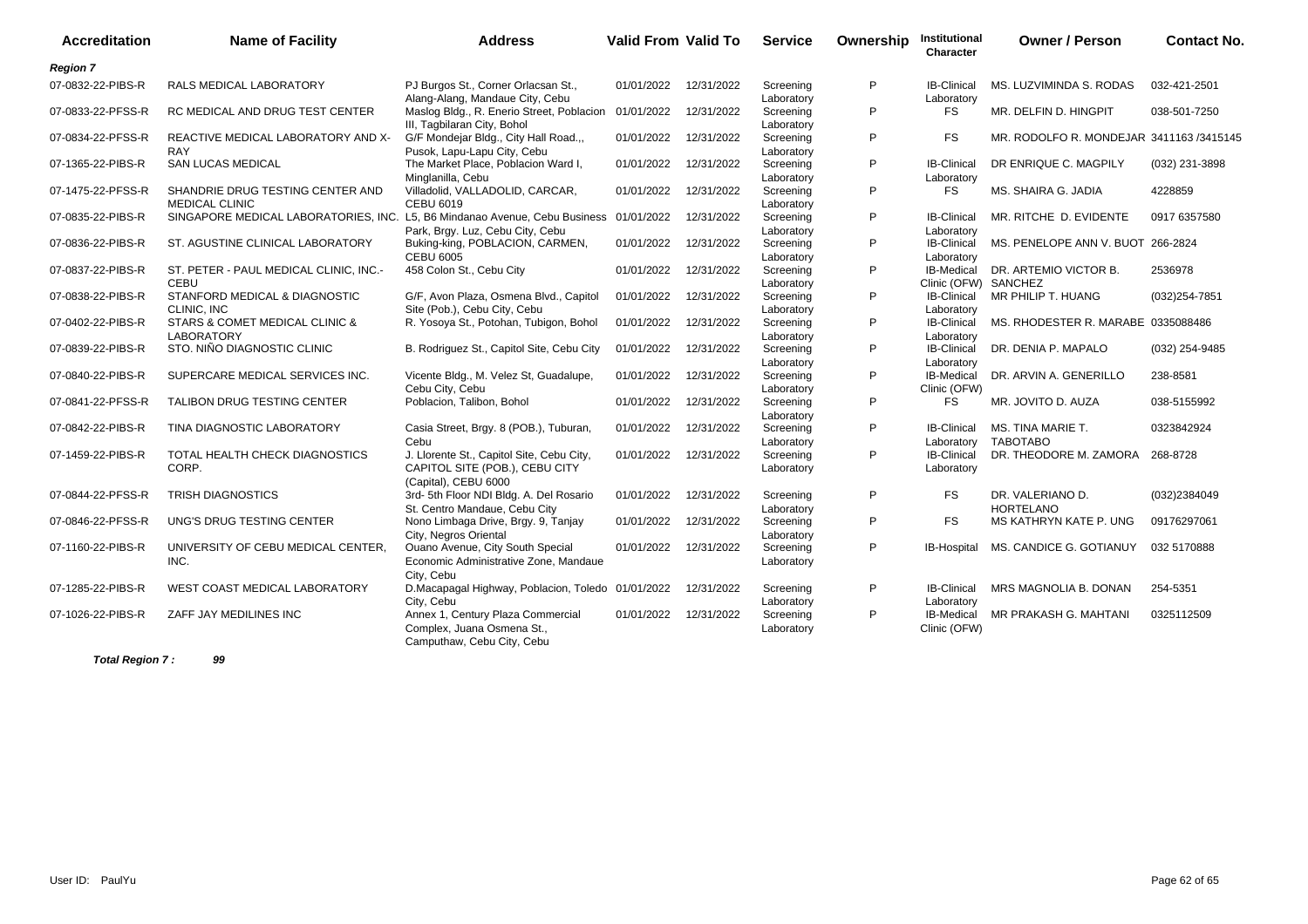| <b>Accreditation</b> | <b>Name of Facility</b>                                                               | <b>Address</b>                                                                                  | <b>Valid From Valid To</b> |            | <b>Service</b>          | Ownership                  | Institutional<br>Character       | <b>Owner / Person</b>                               | <b>Contact No.</b> |
|----------------------|---------------------------------------------------------------------------------------|-------------------------------------------------------------------------------------------------|----------------------------|------------|-------------------------|----------------------------|----------------------------------|-----------------------------------------------------|--------------------|
| <b>Region 8</b>      |                                                                                       |                                                                                                 |                            |            |                         |                            |                                  |                                                     |                    |
| 08-1135-22-PIBS-R    | A-LAB DIAGNOSTIC CENTER                                                               | G/F, Francis Dorm and Space Rental,<br>San Francisco St., Central II, Palompon,                 | 01/01/2022 12/31/2022      |            | Screening<br>Laboratory | P                          | <b>IB-Clinical</b><br>Laboratory | MS. JOHANNA CHRYSTIL T.<br><b>ABIT</b>              | $(053) 520 - 8436$ |
| 08-1319-22-PFSS-R    | ANAHAW NEURO-PSYCHIATRIC & DRUG<br><b>TESTING CENTER</b>                              | Leyte<br>#63 J. Romualdez St., Tacloban City,<br>Leyte                                          | 01/01/2022                 | 12/31/2022 | Screening<br>Laboratory | P                          | <b>FS</b>                        | MS. NELMA KRISTINE D.<br><b>GUARINO</b>             | 053-523-9665       |
| 08-0898-22-PFSS-R    | CDU DRUG TESTING LABORATORY                                                           | Magsaysay Ave., Poblacion Zone 22,<br>Baybay, Leyte,                                            | 01/01/2022                 | 12/31/2022 | Screening<br>Laboratory | P                          | <b>FS</b>                        | MRS. CRESELDA D. UY                                 | 053-335-2849       |
| 08-0899-22-GIBS-R    | CITY DRUG ABUSE PREVENTION &<br>REHABILITATION OFFICE                                 | J. D. Avelino St., City Hall Compd.,<br>Calbayog City, Western Samar                            | 01/01/2022                 | 12/31/2022 | Screening<br>Laboratory | G-Local<br>Government Unit | <b>IB-Clinical</b><br>Laboratory | DR. TEODORO U. FORTALEZA 055-209-3498               |                    |
| 08-0900-22-PIBS-R    | <b>CLINICA GATCHALIAN &amp; HOSPITAL</b>                                              | 161 J.T. Kangleon St., Ormoc City, Leyte                                                        | 01/01/2022                 | 12/31/2022 | Screening<br>Laboratory | P                          | <b>IB-Hospital</b>               | DR. JAIME GATCHALIAN                                | 255-2203           |
| 08-0901-22-PIBS-R    | DIVINE CLINICAL LABORATORY                                                            | Rizal Avenue, Catbalogan City, Western<br>Samar                                                 | 01/01/2022                 | 12/31/2022 | Screening<br>Laboratory | P                          | <b>IB-Clinical</b><br>Laboratory | MRS. VILMA B. CINCO                                 | 055-251-6066       |
| 08-0902-22-PIBS-R    | DIVINE RAYS DIAGNOSTIC & MEDICAL                                                      | R. Kangleon St., Mantahan (Pob),<br>Maasin City, Southern Leyte                                 | 01/01/2022                 | 12/31/2022 | Screening<br>Laboratory | P                          | <b>IB-Clinical</b><br>Laboratory | MS. VILMA B. CINCO                                  | 053-381-2245       |
| 08-0903-22-PFSS-R    | DIVINE RAYS DIAGNOSTIC & MEDICAL<br><b>SUPPLIES</b>                                   | Avenida Veterano St., DR's Bldg.,<br>Tacloban City, Leyte                                       | 01/01/2022                 | 12/31/2022 | Screening<br>Laboratory | P                          | <b>FS</b>                        | MS. VILMA B. CINCO                                  | 053-3217999        |
| 08-0904-22-PFSS-R    | DIVINE RAYS DIAGNOSTIC & MEDICAL<br><b>SUPPLIES</b>                                   | Roxas St., Brgy. J.P. Rizal, Catarman,<br>Northern Samar                                        | 01/01/2022                 | 12/31/2022 | Screening<br>Laboratory | P                          | <b>FS</b>                        | MS. VILMA B. CINCO                                  | 055-2518525        |
| 08-1352-22-PIBS-R    | DIVINE RAYS DIAGNOSTIC AND MEDICAL<br><b>CENTER</b>                                   | Osmena St., Sogod, Southern Leyte                                                               | 01/01/2022                 | 12/31/2022 | Screening<br>Laboratory | P                          | <b>IB-Clinical</b><br>Laboratory | MS. VILMA B. CINCO                                  | 09179069427        |
| 08-1136-22-PIBS-R    | DIVINE RAYS DIAGNOSTIC AND MEDICAL<br><b>SUPPLIES</b>                                 | LILIA AVENUE, COGON COMBADO,<br>ORMOC CITY, LEYTE                                               | 01/01/2022                 | 12/31/2022 | Screening<br>Laboratory | P                          | <b>IB-Clinical</b><br>Laboratory | VILMA C. CINCO                                      | 09179069427        |
| 08-0905-22-PIBS-R    | DIVINE RAYS FAMILY HEALTHCARE<br><b>CENTER</b>                                        | Magsaysay Blvd., Brgy. East Awang,<br>Calbayog City, Western Samar                              | 01/01/2022                 | 12/31/2022 | Screening<br>Laboratory | P                          | <b>IB-Clinical</b><br>Laboratory | MRS. VILMA B. CINCO                                 | 09179069427        |
| 08-0906-22-PIBS-R    | DIVINE WORD HOSPITAL                                                                  | Avenida Veteranos St., Brgy.44-A,<br>Tacloban City, Leyte                                       | 01/01/2022                 | 12/31/2022 | Screening<br>Laboratory | P                          | IB-Hospital                      | SARAH, OSB GOCELA                                   | 053-321-4228       |
| 08-0907-22-PFSS-R    | DON BOSCO DRUG TESTING LABORATORY 471 Mejia Bldg. Real St., Brgy.22, Ormoc 01/01/2022 | City, Leyte                                                                                     |                            | 12/31/2022 | Screening<br>Laboratory | P                          | <b>FS</b>                        | MRS. MARIA GIGI O. ADONIS 561-1861                  |                    |
| 08-1304-22-GIBS-R    | EASTERN VISAYAS MEDICAL CENTER DTL                                                    | Magsaysay Blvd., Libertad (Barangays 1<br>& 4), Tacloban City. Leyte                            | 01/01/2022                 | 12/31/2022 | Screening<br>Laboratory | G-National<br>Government   | IB-Hospital                      | DR. SALVADOR B. EVARDONE 09176336742                |                    |
| 08-0908-22-PIBS-R    | GUIUAN CLINICAL LABORATORY AND<br><b>DRUG TESTING CENTER</b>                          | Lugay Street, POBLACION WARD 8,<br>GUIUAN, EASTERN SAMAR 6809                                   | 01/01/2022                 | 12/31/2022 | Screening<br>Laboratory | P                          | <b>IB-Clinical</b><br>Laboratory | ZENAIDA T. BAGANIA                                  | 09157150354        |
| 08-1137-22-PIBS-R    | HQA BIOLAB AND DIAGNOSTIC CLINIC                                                      | CASTIN ST., SANTISSIMO ROSARIO<br>POB. (SANTO ROSA), NAVAL (Capital),<br>BILIRAN 6560           | 01/01/2022                 | 12/31/2022 | Screening<br>Laboratory | P                          | <b>IB-Clinical</b><br>Laboratory | MS. MA. ROSARIO M.<br><b>SABITSANA</b>              | $(053) 500 - 3095$ |
| 08-1413-22-PFSS-R    | MEJIA CLINICAL LABORATORY DRUG<br><b>TESTING CENTER</b>                               | Aunubing St., Brgy. Cogon, Ormoc City,<br>Levte                                                 | 01/01/2022                 | 12/31/2022 | Screening<br>Laboratory | P                          | <b>FS</b>                        | MR. ROMEO P. PAPELLERO                              | 053-8393344        |
| 08-1466-22-PFSS-R    | NAVAL DOCTORS HEALTHCARE SERVICE,<br>INC.                                             | 154 P. INOCENTES ST., SANTISSIMO<br>ROSARIO POB. (SANTO ROSA),<br>NAVAL (Capital), BILIRAN 6543 | 01/01/2022                 | 12/31/2022 | Screening<br>Laboratory | P                          | <b>FS</b>                        | DR. DUSMAN P. OLIVER                                | (053)507-9155/9156 |
| 08-1290-22-PFSS-R    | OSPA-FARMERS MEDICAL CENTER                                                           | Brgy. Can-Adieng, Ormoc City, Leyte                                                             | 01/01/2022                 | 12/31/2022 | Screening<br>Laboratory | P                          | <b>FS</b>                        | MRS. SANDRA ANGELICA F. 0535611701<br><b>CHIONG</b> |                    |
| 08-0909-22-PIBS-R    | <b>REGION 8 HEALERS' INITIATIVE</b><br><b>INCORPORATED</b>                            | 203 cor. Avenida Veteranos & Sto. Niño<br>St., Brgy.32, Tacloban, Leyte                         | 01/01/2022                 | 12/31/2022 | Screening<br>Laboratory | P                          | <b>IB-Clinical</b><br>Laboratory | MS BELEN C. DIAMANTE                                | 053-888-3318       |
| 08-0910-22-PIBS-R    | <b>RVC DIAGNOSTIC</b>                                                                 | Pawing, Palo, Leyte                                                                             | 01/01/2022                 | 12/31/2022 | Screening<br>Laboratory | P                          | <b>IB-Clinical</b><br>Laboratory | MR. ROD RAY B. CINCO                                | 09179069427        |
| 08-0911-22-PIBS-R    | ST. BENEDICT LABORATORY, DRUG<br>TESTING AND MEDICAL CLINIC                           | Real St., Songco, Borongan City, Eastern 01/01/2022<br>Samar                                    |                            | 12/31/2022 | Screening<br>Laboratory | P                          | <b>IB-Clinical</b><br>Laboratory | DR. MARIETTA B. SABATE                              | 09065384049        |
| 08-1538-22-PIBS-R    | ST. CLARE CLINICAL AND DRUG TESTING<br><b>LABORATORY</b>                              | J.P. Rizal St., Acacia (Pob.), Catarman,<br>Northern Samar                                      | 01/01/2022                 | 12/31/2022 | Screening<br>Laboratory | P                          | <b>IB-Clinical</b><br>Laboratory | MRS. GEMMA O. NOGAL                                 | 055-500-1143       |
| 08-0912-22-PFSS-R    | TNB DRUG TESTING DIAGNOTIC<br>LABORATORY                                              | AUNUBING STREET, COGON<br>COMBADO, ORMOC CITY, LEYTE 6541                                       | 01/01/2022                 | 12/31/2022 | Screening<br>Laboratory | P                          | <b>FS</b>                        | MS. TERESITA B. NABOYA                              | (053)832-3123      |
| 08-1138-22-PIBS-R    | ULTRASCAN DIAGNOSTIC CLINIC                                                           | Sen. Enage St. Tacloban City, Leyte                                                             | 01/01/2022                 | 12/31/2022 | Screening<br>Laboratory | P                          | <b>IB-Clinical</b><br>Laboratory | MS. MARCELINA V. DE<br><b>GUZMAN</b>                | (053) 321-9643     |

**Total Region 8 : 26**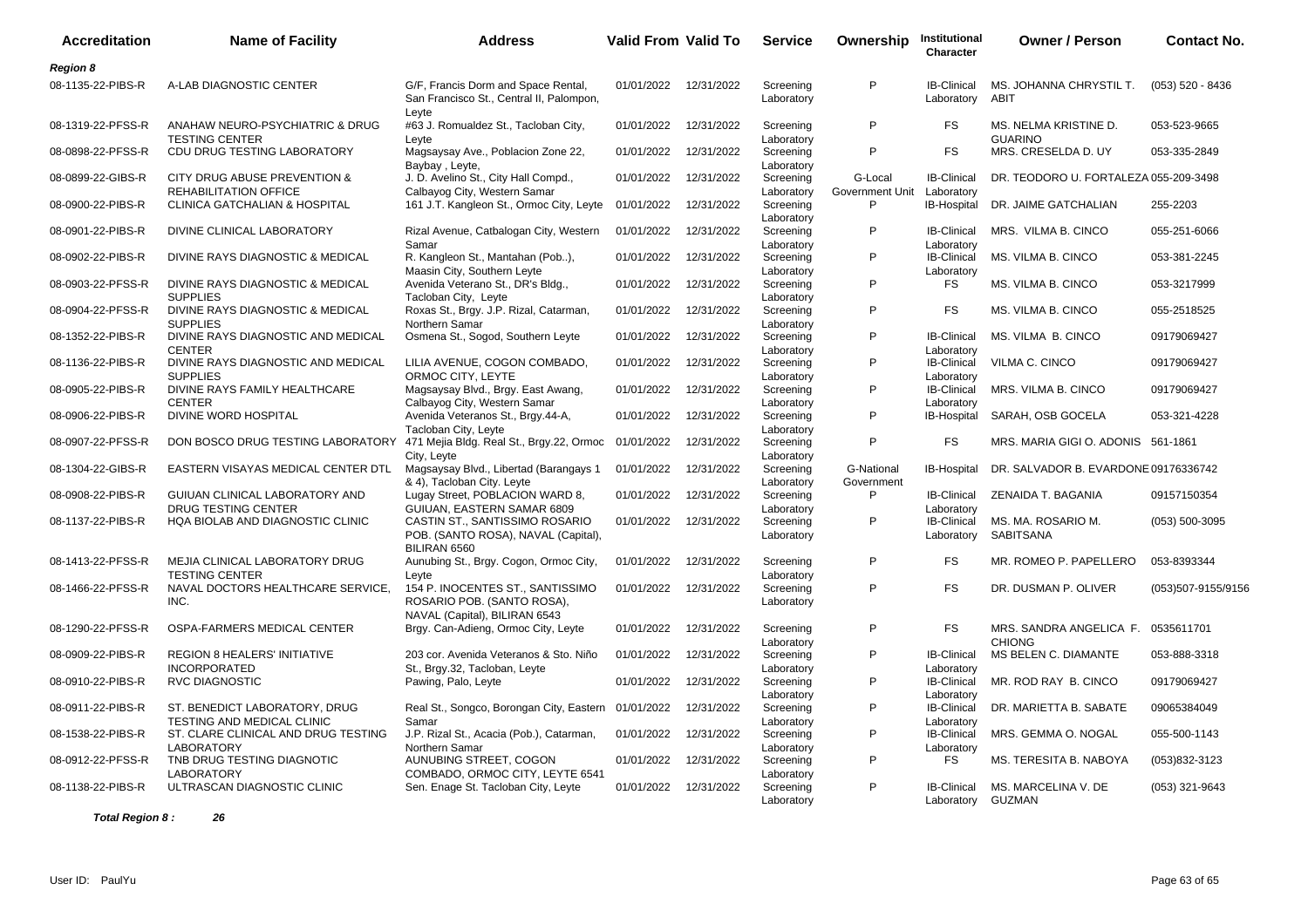| <b>Accreditation</b> | <b>Name of Facility</b>                                                           | <b>Address</b>                                                                                                      | <b>Valid From Valid To</b> |            | <b>Service</b>          | Ownership | Institutional<br>Character                     | <b>Owner / Person</b>                   | <b>Contact No.</b> |
|----------------------|-----------------------------------------------------------------------------------|---------------------------------------------------------------------------------------------------------------------|----------------------------|------------|-------------------------|-----------|------------------------------------------------|-----------------------------------------|--------------------|
| <b>Region 9</b>      |                                                                                   |                                                                                                                     |                            |            |                         |           |                                                |                                         |                    |
| 09-0913-22-PIBS-R    | ABAD MEDICAL CLINIC & CLINICAL<br>LABORATORY                                      | Echavez St., Central, Dipolog City, Zam,<br>CENTRAL (POB.), DIPOLOG CITY<br>(Capital), ZAMBOANGA DEL NORTE          | 01/01/2022                 | 12/31/2022 | Screening<br>Laboratory | P         | <b>IB-Clinical</b><br>Laboratory               | MS. ELGEN O. ABAD                       | 065-918 0526       |
| 09-0914-22-PFSS-R    | ACCU-DRUGLINES DRUG TEST CENTER                                                   | 7100<br>#301 EDWIN ANDREWS AIR BASE,<br>STA MARIA ROAD, SANTA MARIA,<br>ZAMBOANGA CITY, ZAMBOANGA DEL               | 01/01/2022 12/31/2022      |            | Screening<br>Laboratory | P         | FS                                             | MS. GERALDINE L. LIM                    | (062) 9574086      |
| 09-1035-22-PIBS-R    | AIMCOOP DIAGNOSTIC LABORATORY                                                     | <b>SUR 7000</b><br>National Highway, San Jose, Aurora,                                                              | 01/01/2022                 | 12/31/2022 | Screening<br>Laboratory | P         | <b>IB-Clinical</b>                             | MR. PACIENCIANO A.<br><b>TOMARONG</b>   | 032-5144857        |
| 09-0403-22-PIBS-R    | AJ DIAGNOSTIC LABORATORY                                                          | Zamboanga del Sur<br>2/Fr Pasalubong Center, Poblacion, Ipil,<br>Zamboanga Sibugay                                  | 01/01/2022                 | 12/31/2022 | Screening<br>Laboratory | P         | Laboratory<br><b>IB-Clinical</b><br>Laboratory | MRS AIMA J. OCOS                        | 09173086776        |
| 09-1427-22-PFSS-R    | ALPHA DIAGNOSTIC LABORATORY                                                       | 511 2/F Dipagmed Clinic Bldg., Echavez<br>St., Central (Pob.), Dipolog City,<br>Zamboanga del Norte                 | 01/01/2022                 | 12/31/2022 | Screening<br>Laboratory | P         | FS                                             | MS JESSA MAE S. MACIAS                  | 09066800548        |
| 09-1482-22-PFSS-R    | AR DRUG TESTING LABORATORY                                                        | Upper Pulacan, Labangan, Zamboanga<br>del Sur                                                                       | 01/01/2022                 | 12/31/2022 | Screening<br>Laboratory | P         | FS                                             | MRS MARIAN P. ABELLO                    | 09175257663        |
| 09-1036-22-PIBS-R    | BP DIAGNOSTIC AND CLINICAL<br>LABORATORY                                          | Red Cross Center, Rizal St. / NS<br>Valderoza St. Brgy.Zone I, Zamboanga<br>City, Zamboanga del Sur                 | 01/01/2022                 | 12/31/2022 | Screening<br>Laboratory | P         | <b>IB-Clinical</b><br>Laboratory               | MS. JENNIFER E. MARCOS                  | 3212150            |
| 09-1353-22-PIBS-R    | <b>BUUG DIAGNOSTIC LABORATORY</b>                                                 | Lao Bldg., Miare St., Buug, Zamboanga<br>Sibugay                                                                    | 01/01/2022                 | 12/31/2022 | Screening<br>Laboratory | P         | <b>IB-Clinical</b><br>Laboratory               | MRS GRACE S. OLMEDO                     | 09293759527        |
| 09-0915-22-PIBS-R    | DIA-METH DRUG TESTING CENTER AND<br>CLINICAL LABORATORY                           | Nunez Ext. Mayor Vitaliano Agan Ave.,<br>Camino Nuevo, Zamboanga City,<br>Zamboanga del Sur                         | 01/01/2022                 | 12/31/2022 | Screening<br>Laboratory | P         | <b>IB-Clinical</b><br>Laboratory               | MS. JUDITH E. BELLO                     | 09550815808        |
| 09-1378-22-PFSS-R    | <b>HEALTH CARE DIAGNOSTIC LABORATORY</b>                                          | sinasak road, SEASIDE (POB.), CITY OF 01/01/2022<br>ISABELA (Capital), CITY OF ISABELA<br>7300                      |                            | 12/31/2022 | Screening<br>Laboratory | P         | FS                                             | MRS. HAYPA D. SALI                      | 09752414095        |
| 09-0916-22-PIBS-R    | HOFILEÑA HOSPITAL                                                                 | F.S. Pajares Ave., Gatas District,<br>Pagadian City, Zamboanga del Sur                                              | 01/01/2022                 | 12/31/2022 | Screening<br>Laboratory | P         | IB-Hospital                                    | DR. JOSE F. HOFILEÑA                    | 062-2151689        |
| 09-1302-22-PFSS-R    | J.A.R MEDICAL NETWORKERS & MOBILE<br><b>DIAGNOSTIC SERVICES</b>                   | Ventura Bldg., Ayala, Zamboanga City                                                                                | 01/01/2022                 | 12/31/2022 | Screening<br>Laboratory | P         | <b>FS</b>                                      | DR LUIS RAMON V.<br><b>RODRIQUEZ</b>    | 062 711-1896       |
| 09-0917-22-GIBS-R    | KUTA MAJOR CESAR L. SANG-AN STATION<br>HOSPITAL, DRUG TESTING LABORATORY          | UPPER PULACAN, LABANGAN,<br>ZAMBOANGA DEL SUR 7017                                                                  | 01/01/2022                 | 12/31/2022 | Screening<br>Laboratory | G-AFP/PNP | <b>IB-Hospital</b>                             | MAJ MARK ANTHONY G.<br><b>CALAMBA</b>   | 09177956077        |
| 09-0918-22-PIBS-R    | MANUPAC DOCTORS HEALTHCARE                                                        | National Highway, New Labangan,<br>Labangan, Zamboanga Del Sur                                                      | 01/01/2022                 | 12/31/2022 | Screening<br>Laboratory | P         | IB-Hospital                                    | ENGR. HANSAR T. MANUPAC 09979016081     |                    |
| 09-1473-22-PFSS-R    | MEDNET DRUG TESTING CENTER                                                        | Room 207 2/F EJS Building, Veterans<br>Avenue, Sta. Barbara, Zamboanga City                                         | 01/01/2022                 | 12/31/2022 | Screening<br>Laboratory | P         | <b>FS</b>                                      | DR. LUIS RAMON V.<br><b>RODRIGUEZ</b>   | 975-5689           |
| 09-0919-22-PIBS-R    | ODJ MEDICAL DIAGNOSTICS CLINIC AND<br>PHARMACY                                    | Purok Orchid, Poblacion Ipil, Zamboanga<br>Sibugay,                                                                 | 01/01/2022                 | 12/31/2022 | Screening<br>Laboratory | P         | <b>IB-Clinical</b><br>Laboratory               | MS. JANET C. SILORIO                    | 09173084677        |
| 09-0920-22-PIBS-R    | PDC DIAGNOSTIC CENTER                                                             | Gov Cerilles St., SAN FRANCISCO<br>(POB.), PAGADIAN CITY (Capital),<br>ZAMBOANGA DEL SUR 7016                       | 01/01/2022                 | 12/31/2022 | Screening<br>Laboratory | P         | <b>IB-Clinical</b><br>Laboratory               | MRS. MA. CHRISTINA M.<br><b>CABAHUG</b> | 062-2144900        |
| 09-0921-22-PIBS-R    | PUERICULTURE MATERNITY LYING-IN<br>HOSPITAL CLINICAL LABORATORY                   | P. Brillantes St., Zamboanga City,<br>BARANGAY ZONE III (POB.),<br>ZAMBOANGA CITY, ZAMBOANGA DEL<br><b>SUR 7000</b> | 01/01/2022                 | 12/31/2022 | Screening<br>Laboratory | P         | IB-Hospital                                    | MS. EVANGELINE A.<br><b>COVARRUBIAS</b> | 062-991-4415       |
| 09-0923-22-PIBS-R    | SAINT JAMES MEDICAL CLINIC AND<br>CLINICAL LABORATORY                             | Lawaan Highway, BanonoNg, Dapitan<br>City, Zamboanga del Norte                                                      | 01/01/2022 12/31/2022      |            | Screening<br>Laboratory | P         | Laboratory                                     | IB-Clinical DR. RUDY C. OMICTIN         | 09124342470        |
| 09-1426-22-PFSS-R    | SCGB DRUG TESTING CENTER INC.                                                     | Highway Turno, Dipolog City, Zamboanga 01/01/2022 12/31/2022<br>del Norte                                           |                            |            | Screening<br>Laboratory | P         | FS                                             | MRS. MARIA TERESA<br>FRANCISCA B. LOPEZ | (065)9081020       |
| 09-1428-22-PIBS-R    | SINDANGAN FACOMA HIGH-PRECISION<br>CLINICAL AND DRUG TESTING<br><b>LABORATORY</b> | A. Bonifacio St., Poblacion, Sindangan,<br>Zamboanga del Norte                                                      | 01/01/2022 12/31/2022      |            | Screening<br>Laboratory | P         | <b>IB-Clinical</b><br>Laboratory               | MR. GUNDINO B. OMOS                     | 09175101799        |
| 09-0853-22-PIBS-R    | SPEED MEDICHECK CLINICAL<br><b>LABORATORY</b>                                     | 2/F, Room 205, EJS Bldg., Brgy. Zone IV, 01/01/2022<br>Zamboanga Ciity, Zamboanga del Sur                           |                            | 12/31/2022 | Screening<br>Laboratory | P         | <b>IB-Clinical</b><br>Laboratory               | MS. ROSA D. STA. CRUZ                   | 09177079564        |
| 09-0854-22-PFSS-R    | SPEED MEDICHECK DRUG TESTING<br><b>CENTER</b>                                     | 2/F Rm. 203 EJS Bldg., Veterans<br>Avenue, Brgy. Zone IV (Pob.),<br>Zamboanga City, Zamboanga Del Sur               | 01/01/2022 12/31/2022      |            | Screening<br>Laboratory | P         | FS                                             | MS. ROSA J. STA. CRUZ                   | 990-1317           |